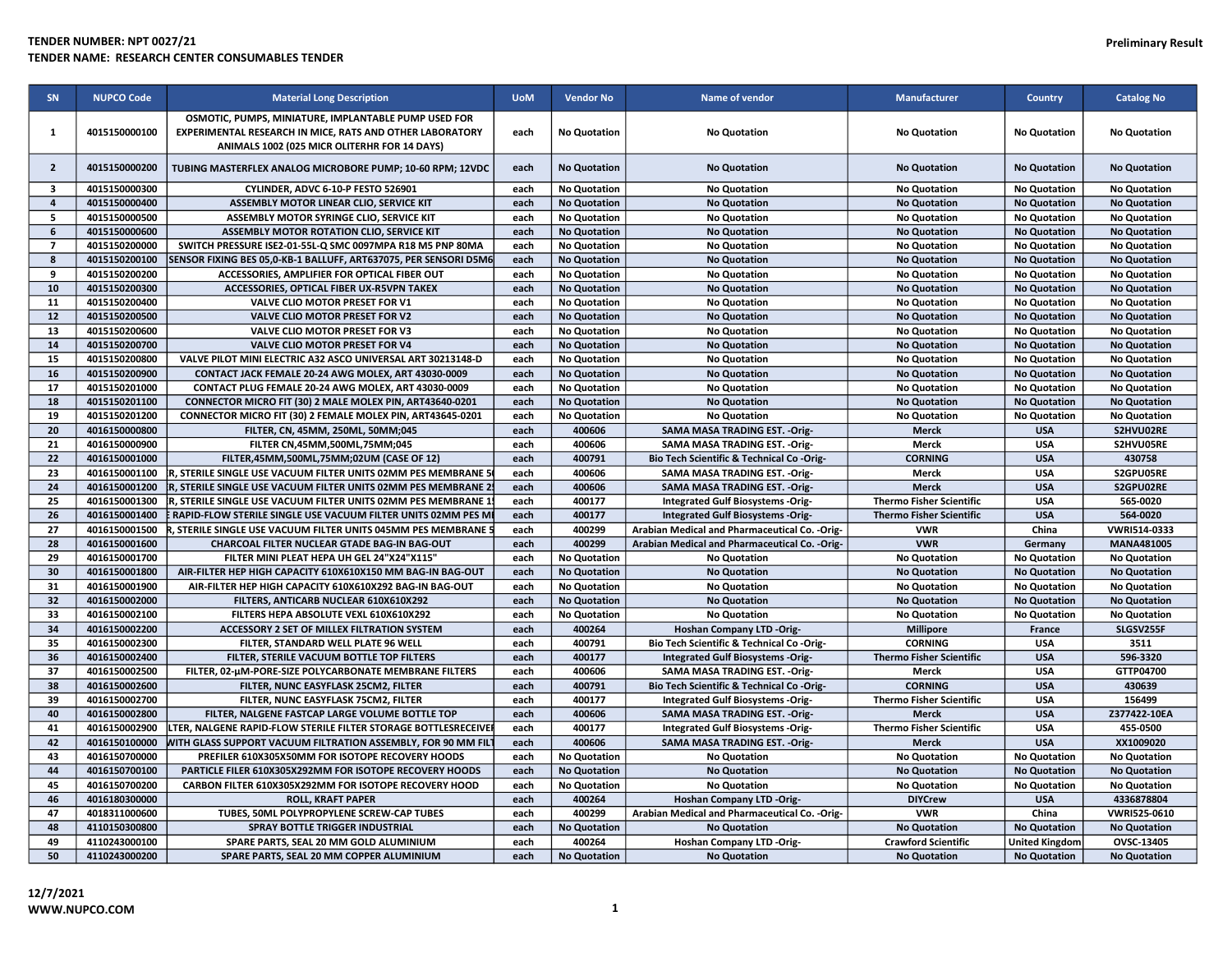| SN  | <b>NUPCO Code</b> | <b>Material Long Description</b>                                              | <b>UoM</b> | <b>Vendor No</b>    | Name of vendor                                 | <b>Manufacturer</b>              | Country               | <b>Catalog No</b>   |
|-----|-------------------|-------------------------------------------------------------------------------|------------|---------------------|------------------------------------------------|----------------------------------|-----------------------|---------------------|
| 51  | 4110243000300     | SPARE PARTS, SEAL 20 MM BLUE STRIPE ALUMINIUM                                 | each       | 400264              | <b>Hoshan Company LTD -Orig-</b>               | <b>Tex Lab Supply</b>            | <b>USA</b>            | CTSBLS50            |
| 52  | 4110243000400     | SPARE PARTS. SEAL 20 MM GREEN STRIPE ALUMINIUM                                | each       | 400264              | <b>Hoshan Company LTD -Orig-</b>               | <b>Tex Lab Supply</b>            | <b>USA</b>            | <b>CTSGS100</b>     |
| 53  | 4110290200700     | MOLDS.DISPOSABLE BASE MOLDS 07 X 07 X 05CM                                    | each       | 400264              | <b>Hoshan Company LTD -Orig-</b>               | <b>VWR</b>                       | <b>USA</b>            | 811-0055            |
| 54  | 4110292500500     | R LABORATORY USE, WATERPROOF, FAST DRYING ON MOST SURFACES                    | each       | 400299              | Arabian Medical and Pharmaceutical Co. - Orig- | <b>VWR</b>                       | <b>USA</b>            | VWRI811-0065        |
| 55  | 4110302100300     | CONTAINER, FREEZING CONTAINER 1ML TO 2 ML-80 C                                | each       | 400264              | <b>Hoshan Company LTD -Orig-</b>               | <b>VWR</b>                       | <b>USA</b>            | 479-0640            |
| 56  | 4110302100400     | SUMABLE, FREEZING CONTAINER CONTROL RATE FREZER;1220ML HOLD                   | each       | 400299              | Arabian Medical and Pharmaceutical Co. - Orig- | <b>VWR</b>                       | India                 | VWRI479-0640        |
| 57  | 4110302502000     | CONTAINER, ALCOHOL FREEZING CONTAINER 1ML TO 2 ML-80C                         | each       | 400264              | <b>Hoshan Company LTD -Orig-</b>               | <b>VWR</b>                       | <b>USA</b>            | 479-0640            |
| 58  | 4110303700200     | UIDX 96-FORMAT, 05ML EXTERNAL THREAD, NON-CODED TUBE, CAPPE                   | each       | <b>No Quotation</b> | <b>No Quotation</b>                            | <b>No Quotation</b>              | <b>No Quotation</b>   | <b>No Quotation</b> |
| 59  | 4110321300600     | RNASE, DECONTAMINATION SOLUTION ZAP                                           | each       | 400180              | Naizak Global Engineering systems -Orig-       | Jena Bioscience                  | Germany               | <b>EN-176S</b>      |
| 60  | 4110332400000     | CONSUMABLE ITG GE-68GA-68 GENERATOR-1850MBQ                                   | each       | <b>No Quotation</b> | <b>No Quotation</b>                            | <b>No Quotation</b>              | <b>No Quotation</b>   | <b>No Quotation</b> |
| 61  | 4110332400100     | L GENERATOR ELUTION VIALS 415ML, STERILE SINGLE USE FOR GE-68GA-              | each       | <b>No Quotation</b> | <b>No Quotation</b>                            | <b>No Quotation</b>              | <b>No Quotation</b>   | <b>No Quotation</b> |
| 62  | 4110350601500     | VELL PLATES, FLAT BOTTOM, TC-TREATED, STERILE, CLEAR, INDIVIDUALLY            | each       | 400791              | Bio Tech Scientific & Technical Co-Orig-       | <b>CORNING</b>                   | <b>USA</b>            | 3524                |
| 63  | 4110350601600     | /ELL PLATES, FLAT BOTTOM, TC-TREATED, STERILE, CLEAR ,INDIVIDUALLY            | each       | 400299              | Arabian Medical and Pharmaceutical Co. - Orig- | <b>VWR</b>                       | China                 | VWRI734-2323        |
| 64  | 4110350601700     | REAGENT MICRO AMP SPLASH FREE 96-WELL BASE                                    | each       | 400177              | Integrated Gulf Biosystems -Orig-              | <b>Thermo Fisher Scientific</b>  | <b>USA</b>            | 4312063             |
| 65  | 4110350601800     | REAGENT RT-PCR GRADE WATER, 10 X 15 ML                                        | each       | Cancelled           | Cancelled                                      | Cancelled                        | Cancelled             | Cancelled           |
| 66  | 4110370601100     | <b>BEADS, LAB ARMOR</b>                                                       | each       | 400299              | Arabian Medical and Pharmaceutical Co. - Orig- | <b>VWR</b>                       | <b>Czech Republic</b> | VWRI201-1258        |
| 67  | 4110381500000     | OR PARTS ACCESSORIES LAB-LINE LAB ROTATORS AND LOW COST ORBIT.                | each       | Cancelled           | Cancelled                                      | Cancelled                        | Cancelled             | Cancelled           |
| 68  | 4110390900100     | R SWINGING BUCKET - THERMO SCIENTIFIC TX-150 SWINGING BUCKET R                | each       | 400177              | Integrated Gulf Biosystems -Orig-              | <b>Thermo Fisher Scientific</b>  | <b>USA</b>            | 75005701            |
| 69  | 4110390900200     | ET ROTOR - THERMO SCIENTIFIC BUCKETS AND LIDS FOR THERMO SCIEN                | each       | 400177              | <b>Integrated Gulf Biosystems -Orig-</b>       | <b>Thermo Fisher Scientific</b>  | <b>USA</b>            | 75005702/75005707   |
| 70  | 4110390900300     | OR 50ML CONICAL OR SKIRTED TUBE - THERMO SCIENTIFIC ADAPTERS F                | each       | 400177              | Integrated Gulf Biosystems -Orig-              | <b>Thermo Fisher Scientific</b>  | <b>USA</b>            | 75005736            |
| 71  | 4110390900400     | CKET ROTOR 11ML IVF TUBE - THERMO SCIENTIFIC ADAPTERS FOR TX-15               | each       | 400177              | Integrated Gulf Biosystems -Orig-              | <b>Thermo Fisher Scientific</b>  | <b>USA</b>            | 75005737            |
| 72  |                   | 4110390900500 KET ROTOR - THERMO SCIENTIFIC BUCKETS AND LIDS FOR THERMO SCIEN | each       | 400177              | <b>Integrated Gulf Biosystems -Orig-</b>       | <b>Thermo Fisher Scientific</b>  | <b>USA</b>            | 75005702 / 75005707 |
| 73  | 4110410000700     | <b>VIAL CRYOGENIC 20ML INTERNAL THREAD SELF STANDING CS500 STERILE</b>        | each       | 400264              | <b>Hoshan Company LTD -Orig-</b>               | <b>VWR</b>                       | <b>USA</b>            | 479-1262            |
| 74  | 4110410507700     | NTED ORANGE POLYPROPYLENE - AUTOCLAVABLE BIOHAZARD WASTE BA                   | each       | 400264              | Hoshan Company LTD -Orig-                      | <b>VWR</b>                       | <b>USA</b>            | 129-0024            |
| 75  | 4110410507800     | BAGS ORANGE AUTOCLAVE 38 X 47 (PK100 - AUTOCLAVABLE BIOHAZARI                 | each       | 400264              | <b>Hoshan Company LTD -Orig-</b>               | <b>VWR</b>                       | <b>USA</b>            | 129-0024            |
| 76  | 4110410709800     | 05 ML SCREW CAP TUBES, TUBES, STERILE 05 ML SCREW CAP TUBES, TB               | each       | 400961              | ALMAHERR GROUP TRADING CO -Orig-               | <b>RATIOLAB</b>                  | Slovakia              | 5616021             |
| 77  | 4110411500700     | <b>FILTER. NYLON NET</b>                                                      | each       | 400606              | SAMA MASA TRADING EST. - Orig-                 | <b>Merck</b>                     | <b>USA</b>            | NY2004700           |
| 78  | 4110411500800     | FILTER ABSOLUTE 305X610X149                                                   | each       | <b>No Quotation</b> | <b>No Quotation</b>                            | <b>No Quotation</b>              | <b>No Quotation</b>   | <b>No Quotation</b> |
| 79  | 4110411500900     | FILTER CHARCOAL SP 203X203X69                                                 | each       | <b>No Quotation</b> | <b>No Quotation</b>                            | <b>No Quotation</b>              | <b>No Quotation</b>   | <b>No Quotation</b> |
| 80  | 4110411501000     | FILTER ABSOLUTE AB3 H14 305X305X69                                            | each       | <b>No Quotation</b> | <b>No Quotation</b>                            | <b>No Quotation</b>              | <b>No Quotation</b>   | <b>No Quotation</b> |
| 81  | 4110411501100     | FILTER ACTIVATED CARBON P21 203X203X69                                        | each       | <b>No Quotation</b> | <b>No Quotation</b>                            | <b>No Quotation</b>              | <b>No Quotation</b>   | <b>No Quotation</b> |
| 82  | 4110411501200     | FILTER ABSOLUTE 9995 610X610                                                  | each       | <b>No Quotation</b> | <b>No Quotation</b>                            | <b>No Quotation</b>              | <b>No Quotation</b>   | <b>No Quotation</b> |
| 83  | 4110411501300     | HYDROPHOBIC-HYDROPHILIC 25MM, 022 UM FOR ISOTOPE TECHNETIUI                   | each       | 400001              | Al Osool Medical Trading Co-Orig-              | <b>HIMEDIA</b>                   | India                 | SF18-100NO          |
| 84  | 4110420600900     | IS (MF), WHITE, GRID-MARKED, CELLULOSE ESTER, 47-MM DIAMETER, 04              | each       | <b>No Quotation</b> | <b>No Quotation</b>                            | <b>No Quotation</b>              | <b>No Quotation</b>   | <b>No Quotation</b> |
| 85  | 4110420703100     | <b>VENT FILTER, FOR PE TANK</b>                                               | each       | Cancelled           | Cancelled                                      | Cancelled                        | Cancelled             | Cancelled           |
| 86  | 4110430603000     | REAGENT, N-2 SUPPLEMENT (100X) 5ML                                            | each       | 400264              | <b>Hoshan Company LTD -Orig-</b>               | <b>Capricorn Scientific GmbH</b> | Germany               | $N2-K$              |
| 87  | 4110430603100     | CONSUMABLE, OMEGA HOMOGENIZER COLUMNS 200 PREP                                | each       | 400299              | Arabian Medical and Pharmaceutical Co. - Orig- | <b>VWR</b>                       | <b>USA</b>            | OMEGHCR003          |
| 88  | 4110430603200     | REAGENT, PHOSPHATE BUFFERED SALINE TABLETS                                    | each       | 400180              | Naizak Global Engineering systems -Orig-       | Jena Bioscience                  | Germany               | <b>BU-115S-1</b>    |
| 89  | 4110430603300     | CEABLE FOUR-CHANNEL COUNTDOWN ALARM DIGITAL WITH MEMORY                       | each       | 400264              | Hoshan Company LTD -Orig-                      | <b>VWR</b>                       | <b>USA</b>            | 609-0194            |
| 90  | 4110491400500     | ILTER, MEMBRANE FILTRATION UNITS (FILTER BASE AND FUNNEL), GLAS               | each       | 400177              | <b>Integrated Gulf Biosystems -Orig-</b>       | <b>Thermo Fisher Scientific</b>  | <b>USA</b>            | 569-0020            |
| 91  | 4110492100800     | FILTER. HYDROPHOBIC FILTERS 045UM. STERILE                                    | each       | 400264              | <b>Hoshan Company LTD -Orig-</b>               | <b>Millipore</b>                 | <b>France</b>         | SLLHC25NS           |
| 92  | 4110492100900     | MEMBRANE FILTER DURAPORE 022 µM                                               | each       | 400606              | <b>SAMA MASA TRADING EST. - Orig-</b>          | <b>Merck</b>                     | <b>USA</b>            | GVWP04700           |
| 93  | 4110492101000     | FILTERS, CATHIVEX-GV                                                          | each       | 400264              | Hoshan Company LTD -Orig-                      | <b>Millipore</b>                 | <b>USA</b>            | <b>SLGV0250S</b>    |
| 94  | 4110492101100     | <b>ULTRAFILTER FOR THE PRODUCTION OF PYROGEN- NUCLEASE- PROTEASE</b>          | each       | 400606              | SAMA MASA TRADING EST. - Orig-                 | <b>Merck</b>                     | <b>USA</b>            | CDUFBI0A1           |
| 95  | 4110492101200     | TREATMENT PACK- MILLIPORE SIGMA IPAK GARD 3-5 PRE-TREATMENT I                 | each       | 400606              | SAMA MASA TRADING EST. - Orig-                 | Merck                            | <b>USA</b>            | <b>IPAKGARA1</b>    |
| 96  | 4110492101300     | MILLIPORE SIGMA ION-EXCHANGE CARTRIDGE FOR MILLI-Q IQ 7000 ULTI               | each       | 400606              | SAMA MASA TRADING EST. - Orig-                 | <b>Merck</b>                     | <b>USA</b>            | <b>IPAKQUAA1</b>    |
| 97  | 4110492101400     | MA VENT FILTER ADVANCED PROTECTION AGAINST AIRBORNE CONTAM                    | each       | 400606              | SAMA MASA TRADING EST. - Orig-                 | Merck                            | <b>USA</b>            | TANKV01A1           |
| 98  | 4110492101500     | A MILLIPAK STERILE FILTERS FOR MILLI-Q IQ 7000 ULTRAPURE WATER SY!            | each       | 400606              | SAMA MASA TRADING EST. - Orig-                 | <b>Merck</b>                     | <b>USA</b>            | <b>MPGP002A1</b>    |
| 99  | 4110492101600     | FILTERS, MILLEX-GS MCE, STERILE, 022M                                         | each       | 400606              | SAMA MASA TRADING EST. - Orig-                 | Merck                            | <b>USA</b>            | SLGSR33SB           |
| 100 | 4110492201000     | SYRINGE MILLEX-FG, 020M, HYDROPHOBIC PTFE                                     | each       | 400606              | SAMA MASA TRADING EST. - Orig-                 | Merck                            | <b>USA</b>            | <b>SLFG02550</b>    |
| 101 |                   | 4110492201100 JUMABLE, SYRINGE FILTER DURAPORE (PVDF) MEMBRANE 022 MM POR     | each       | Cancelled           | Cancelled                                      | Cancelled                        | Cancelled             | Cancelled           |
| 102 | 4110492201200     | <b>CONSUMABLE MEMBRANE SYRINGE FILTER 045UM</b>                               | each       | 400606              | <b>SAMA MASA TRADING EST. - Orig-</b>          | <b>Merck</b>                     | <b>USA</b>            | SLHV033NS           |
| 103 | 4110492902500     | <b>CONSUMABLE, EXTRA THICK BLOT PAPER</b>                                     | each       | 400264              | <b>Hoshan Company LTD -Orig-</b>               | <b>Bio-Rad</b>                   | <b>USA</b>            | 1703966             |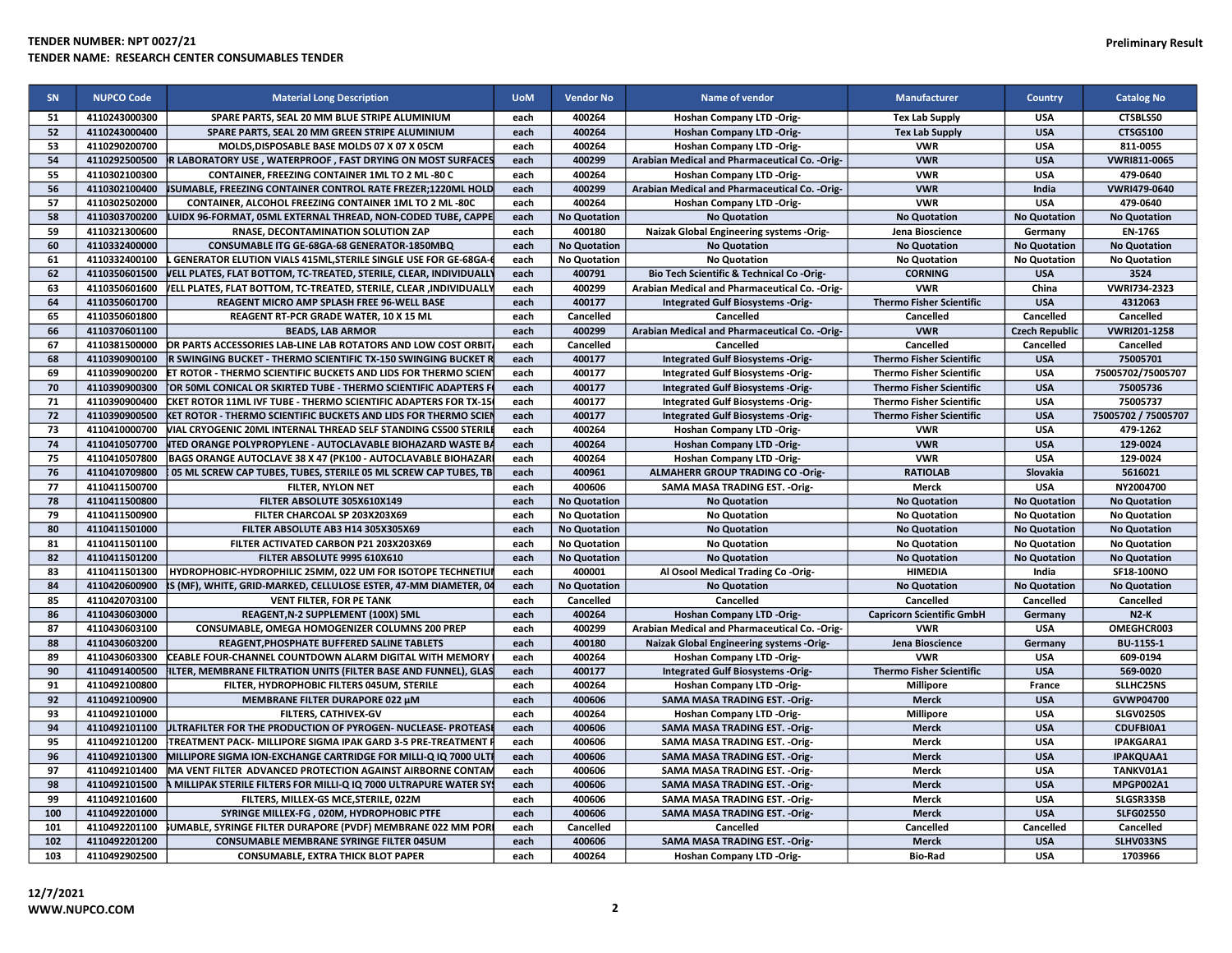| SN  | <b>NUPCO Code</b> | <b>Material Long Description</b>                                   | <b>UoM</b> | <b>Vendor No</b>    | <b>Name of vendor</b>                     | <b>Manufacturer</b>             | <b>Country</b>      | <b>Catalog No</b>   |
|-----|-------------------|--------------------------------------------------------------------|------------|---------------------|-------------------------------------------|---------------------------------|---------------------|---------------------|
| 104 | 4110520715100     | MABLE, FLIP STRIP PCR TUBE, RACK, RED, HOLD 02 ML STRIPS AND 15 M  | each       | 400264              | <b>Hoshan Company LTD -Orig-</b>          | <b>VWR</b>                      | <b>USA</b>          | 211-0198            |
| 105 | 4110520715200     | RACK TUBE PCR 96-WELL REMOVABLE HINGE 130 X 33 X 98 MM             | each       | Cancelled           | Cancelled                                 | Cancelled                       | Cancelled           | Cancelled           |
| 106 | 4110520715300     | CENTRIFUGE CORNING 15 ML PET, RACK PACKED WITH PLUG SEAL CAP,      | each       | 400791              | Bio Tech Scientific & Technical Co-Orig-  | <b>CORNING</b>                  | <b>USA</b>          | 430055              |
| 107 | 4110530000600     | <b>CHEF, ELECTRODES</b>                                            | each       | 400264              | <b>Hoshan Company LTD -Orig-</b>          | <b>Bio-Rad</b>                  | <b>USA</b>          | 1703648             |
| 108 | 4110530000700     | <b>CHEF, SCREENED CAPS</b>                                         | each       | 400264              | <b>Hoshan Company LTD -Orig-</b>          | <b>Bio-Rad</b>                  | <b>USA</b>          | 1703711             |
| 109 | 4110530000800     | CHEF, REUSABLE PLUG MOLD                                           | each       | 400264              | <b>Hoshan Company LTD -Orig-</b>          | <b>Bio-Rad</b>                  | <b>USA</b>          | 1703622             |
| 110 | 4110530000900     | AGENT OXISELECT INTRACELLULAR ROS ASSAY KIT (GREEN FLUORESCEN)     | each       | Cancelled           | Cancelled                                 | <b>Cancelled</b>                | Cancelled           | Cancelled           |
| 111 | 4110530001000     | REAGENT INTRACELLULAR NITRIC OXIDE ASSAY                           | each       | 400177              | <b>Integrated Gulf Biosystems -Orig-</b>  | <b>Thermo Fisher Scientific</b> | <b>USA</b>          | <b>EMSNOTOT</b>     |
| 112 | 4110530001100     | REAGENT MTT ASSAY KIT (CELL PROLIFERATION)                         | each       | 400606              | <b>SAMA MASA TRADING EST. - Orig-</b>     | <b>Merck</b>                    | <b>USA</b>          | <b>CT02</b>         |
| 113 | 4110530001200     | TRANS-BLOT TURBO MINI 02 µM PVDF POLYVINYLIDENE DIFLUORIDE TF      | each       | 400077              | Dar Al-Zahrawi Medical Company -Orig-     | <b>Bio-Rad</b>                  | <b>USA</b>          | 1704156             |
| 114 | 4110530001300     | <b>REAGENT PROTOGEL (30%) 1 LT</b>                                 | each       | 400264              | <b>Hoshan Company LTD -Orig-</b>          | <b>National Diagnostics</b>     | <b>USA</b>          | <b>EC8901LTR</b>    |
| 115 | 4110530001400     | GENT GEL, 10% MINI-PROTEAN TGX PRECAST PROTEIN GELS, 10-WELL, 5    | each       | 400177              | Integrated Gulf Biosystems -Orig-         | <b>Thermo Fisher Scientific</b> | <b>USA</b>          | <b>NP0301BOX</b>    |
| 116 | 4110530001500     | <b>CASSETTE, TRANS-BLOT TURBO</b>                                  | each       | 400264              | <b>Hoshan Company LTD -Orig-</b>          | <b>Bio-Rad</b>                  | <b>USA</b>          | 1704151             |
| 117 | 4110530501100     | SPIN FILTERS CELLULOSE ACETATE                                     | each       | 400606              | SAMA MASA TRADING EST. - Orig-            | Merck                           | <b>USA</b>          | CLS8163-100EA       |
| 118 | 4110530501200     | <b>FILTERS AMICON CENTRIFUGAL</b>                                  | each       | 400606              | SAMA MASA TRADING EST. - Orig-            | <b>Merck</b>                    | <b>USA</b>          | UFC801024           |
| 119 | 4110530904100     | CONSUMABLE, BOLT 4-12% BIS-TRIS PLUS GELS, 15-WELL 10 GELS         | each       | <b>No Quotation</b> | <b>No Quotation</b>                       | <b>No Quotation</b>             | <b>No Quotation</b> | <b>No Quotation</b> |
| 120 | 4110530904200     | CONSUMABLE, BOLT 8% BIS-TRIS PLUS GELS, 15-WELL 10 GELS            | each       | <b>No Quotation</b> | <b>No Quotation</b>                       | <b>No Quotation</b>             | <b>No Quotation</b> | <b>No Quotation</b> |
| 121 | 4110530904300     | BUFFER, LAEMMLI LOADING BUFFER 25ML                                | each       | 400264              | Hoshan Company LTD -Orig-                 | <b>VWR</b>                      | <b>USA</b>          | M337-25ML           |
| 122 | 4110530904400     | INI-PROTEAN TGX PRECAST PROTEIN GELS, 10-WELL, 50 µL WITH DUAL C   | each       | 400077              | Dar Al-Zahrawi Medical Company -Orig-     | <b>Bio-Rad</b>                  | <b>USA</b>          | 4561084             |
| 123 | 4110530904500     | REAGENT MAGNESIUM CHLORIDE HEXAHYDRATE, 1KG                        | each       | 400264              | Hoshan Company LTD -Orig-                 | Sigma Aldrich                   | <b>USA</b>          | M2670-1KG           |
| 124 | 4110531700500     | GELS, 48 AGAROSE GELS 4% 8 GELS                                    | each       | <b>No Quotation</b> | <b>No Quotation</b>                       | <b>No Quotation</b>             | <b>No Quotation</b> | <b>No Quotation</b> |
| 125 | 4110531700600     | GEL, 48 AGAROSE PERCENTAGE 1%                                      | each       | <b>No Quotation</b> | <b>No Quotation</b>                       | <b>No Quotation</b>             | <b>No Quotation</b> | <b>No Quotation</b> |
| 126 | 4110531900100     | <b>REAGENT, ACRYLAMIDE POWDER</b>                                  | each       | 400264              | <b>Hoshan Company LTD -Orig-</b>          | <b>Sigma Aldrich</b>            | <b>USA</b>          | A8887-100G          |
| 127 | 4110531900200     | ACRYLAMIDE ≥999%, ULTRAPURE BIOREAGENT FOR ELECTROPHORESIS,        | each       | 400264              | <b>Hoshan Company LTD -Orig-</b>          | Sigma Aldrich                   | <b>USA</b>          | A3553-100G          |
| 128 | 4110531900300     | REAGENT, ACRYLAMIDEBIS 19:1, 40% (WV) SOLUTION (500ML)             | each       | 400077              | Dar Al-Zahrawi Medical Company -Orig-     | <b>Bio-Rad</b>                  | <b>USA</b>          | 1610144             |
| 129 | 4110532301900     | BUFFER, RUNNING BUFFER 3730 BUFFER (10X) WEDTA 500ML               | each       | 400264              | <b>Hoshan Company LTD -Orig-</b>          | <b>Sigma Aldrich</b>            | <b>USA</b>          | B4930-1L            |
| 130 | 4110532302000     | HEMICAL, AMMONIUM ACETATE, 298%, ACS, FOR MOLECULAR BIOLOGY        | each       | 400180              | Naizak Global Engineering systems -Orig-  | Jena Bioscience                 | Germany             | <b>BU-101</b>       |
| 131 | 4110532302100     | <b>BUFFER, TAE BUFFER TRIS-ACETATE-EDTA, 50X</b>                   | each       | 400180              | Naizak Global Engineering systems -Orig-  | Jena Bioscience                 | Germany             | BU-119-50           |
| 132 | 4110532302200     | BUFFER, TE BUFFER, PH 8,0 100ML                                    | each       | 400606              | <b>SAMA MASA TRADING EST. - Orig-</b>     | <b>Merck</b>                    | <b>USA</b>          | 93283-100ML         |
| 133 | 4110532302300     | REAGENT TRIS-BORATE-EDTA BUFFER 10X CONCENTRATE                    | each       | 400180              | Naizak Global Engineering systems -Orig-  | Jena Bioscience                 | Germany             | <b>BU-120</b>       |
| 134 | 4110532302400     | ELECTROPHORESIS BUFFER 10X TRISGLYCINESDS                          | each       | 400077              | Dar Al-Zahrawi Medical Company -Orig-     | <b>Bio-Rad</b>                  | <b>USA</b>          | 1610732             |
| 135 | 4110532302500     | KIT, LIPOFECTAMINE 3000 TRANSFECTION                               | each       | Cancelled           | Cancelled                                 | Cancelled                       | Cancelled           | Cancelled           |
| 136 | 4110532600700     | BOTTLE, TRIS (1 M), PH 80, RNASE-FREE, 100ML                       | each       | 400180              | Naizak Global Engineering systems -Orig-  | Jena Bioscience                 | Germany             | BU-124S-80          |
| 137 | 4110532800000     | REAGENT IKKA (D3W6N) RABBIT MAB                                    | each       | 400041              | <b>CIGALAH PHARMA WAREHOUSE -Orig-</b>    | <b>CST</b>                      | <b>USA</b>          | 61294S              |
| 138 | 4110532800100     | <b>REAGENT IKKB (D30C6) RABBIT MAB</b>                             | each       | 400041              | <b>CIGALAH PHARMA WAREHOUSE -Orig-</b>    | <b>CST</b>                      | <b>USA</b>          | 89435               |
| 139 | 4110532800200     | REAGENT NF-KB P65 (L8F6) MOUSE MAB                                 | each       | 400041              | <b>CIGALAH PHARMA WAREHOUSE -Orig-</b>    | <b>CST</b>                      | <b>USA</b>          | 6956S               |
| 140 | 4110532800300     | REAGENT PIERCE ECL WESTERN BLOTTING SUBSTRATE                      | each       | 400077              | Dar Al-Zahrawi Medical Company -Orig-     | <b>Bio-Rad</b>                  | <b>USA</b>          | 1705061             |
| 141 | 4110532800400     | REAGENT PIERCE IP LYSES BUFFER, 100 ML                             | each       | 400606              | SAMA MASA TRADING EST. - Orig-            | Merck                           | <b>USA</b>          | 20-188              |
| 142 | 4110532800500     | AGENT PRECISION PLUS PROTEIN WESTERNC BLOTTING STANDARDS, 250      | each       | 400177              | <b>Integrated Gulf Biosystems -Orig-</b>  | <b>Thermo Fisher Scientific</b> | <b>USA</b>          | 26619               |
| 143 | 4110532800600     | REAGENT, ECL PRIME WESTERN BLOTTING DETECTION REAGENT              | each       | Cancelled           | Cancelled                                 | Cancelled                       | Cancelled           | Cancelled           |
| 144 | 4110532800700     | <b>VIAL, HISTON I ANTIBODY FOR WESTERN BLOT</b>                    | each       | 400177              | <b>Integrated Gulf Biosystems -Orig-</b>  | <b>Thermo Fisher Scientific</b> | <b>USA</b>          | MA5-13750           |
| 145 | 4110532800800     | VIAL, HISTON III ANTIBODY FOR WESTERN BLOT                         | each       | 400177              | <b>Integrated Gulf Biosystems -Orig-</b>  | <b>Thermo Fisher Scientific</b> | <b>USA</b>          | A01502-40           |
| 146 | 4110532800900     | VIAL, LAMIN AC ANTIBODY FOR WESTERN BLOT                           | each       | 400041              | <b>CIGALAH PHARMA WAREHOUSE -Orig-</b>    | <b>CST</b>                      | <b>USA</b>          | <b>2032S</b>        |
| 147 | 4110533700300     | UMABLE, NITROCELLULOSE MEMBRANE, PRECUT, 045 µM, 9 X 12 CM 10 S    | each       | 400077              | Dar Al-Zahrawi Medical Company -Orig-     | <b>Bio-Rad</b>                  | <b>USA</b>          | 1620117             |
| 148 | 4110533700400     | NITROCELLULOSEFILTER PAPER SANDWICH, 045 MM, 83 X 73 CM 20 MEN     | each       | 400264              | <b>Hoshan Company LTD -Orig-</b>          | <b>Bio-Rad</b>                  | <b>USA</b>          | 1620215             |
| 149 | 4110534201000     | ECAST PROTEIN GELS, 15- WELL, 15UL, 86X67 CM (WXL), FOR USE WITH I | each       | 400077              | Dar Al-Zahrawi Medical Company -Orig-     | <b>Bio-Rad</b>                  | <b>USA</b>          | 4561096             |
| 150 | 4110534201100     | KIT, SNAP GEL PURIFICATION KIT, (25 PREPS)                         | each       | 400177              | Integrated Gulf Biosystems -Orig-         | <b>Thermo Fisher Scientific</b> | <b>USA</b>          | K199925             |
| 151 | 4110534500100     | KIT, COOMASSIE BRILLIANT BLUE R-250 STAINING SOLUTIONS             | each       | 400177              | Integrated Gulf Biosystems -Orig-         | <b>Thermo Fisher Scientific</b> | <b>USA</b>          | 20278               |
| 152 | 4110534500200     | <b>REAGENT, COMMASSI BLUE</b>                                      | each       | 400177              | <b>Integrated Gulf Biosystems -Orig-</b>  | <b>Thermo Fisher Scientific</b> | <b>USA</b>          | 23238               |
| 153 | 4110550100400     | REAGENT DNEASY ULTRACLEAN MICROBIAL KIT (50)                       | each       | 400180              | Naizak Global Engineering systems -Orig-  | Jena Bioscience                 | Germany             | <b>PP-214S</b>      |
| 154 | 4110550100500     | KIT, REPLI G MIDI (100)                                            | each       | 400075              | Abdulla Fouad for medical supplies -Orig- | <b>QIAGEN</b>                   | Germany             | 150045              |
| 155 | 4110550100600     | REAGENT, RNASE A (17,500 U), 25 ML                                 | each       | 400606              | SAMA MASA TRADING EST. - Orig-            | Merck                           | <b>USA</b>          | R6148-25ML          |
| 156 | 4110550100700     | REAGENT DNEASY 96 BLOOD AND TISSUE KIT                             | each       | Cancelled           | Cancelled                                 | Cancelled                       | Cancelled           | Cancelled           |
|     |                   |                                                                    |            |                     |                                           |                                 |                     |                     |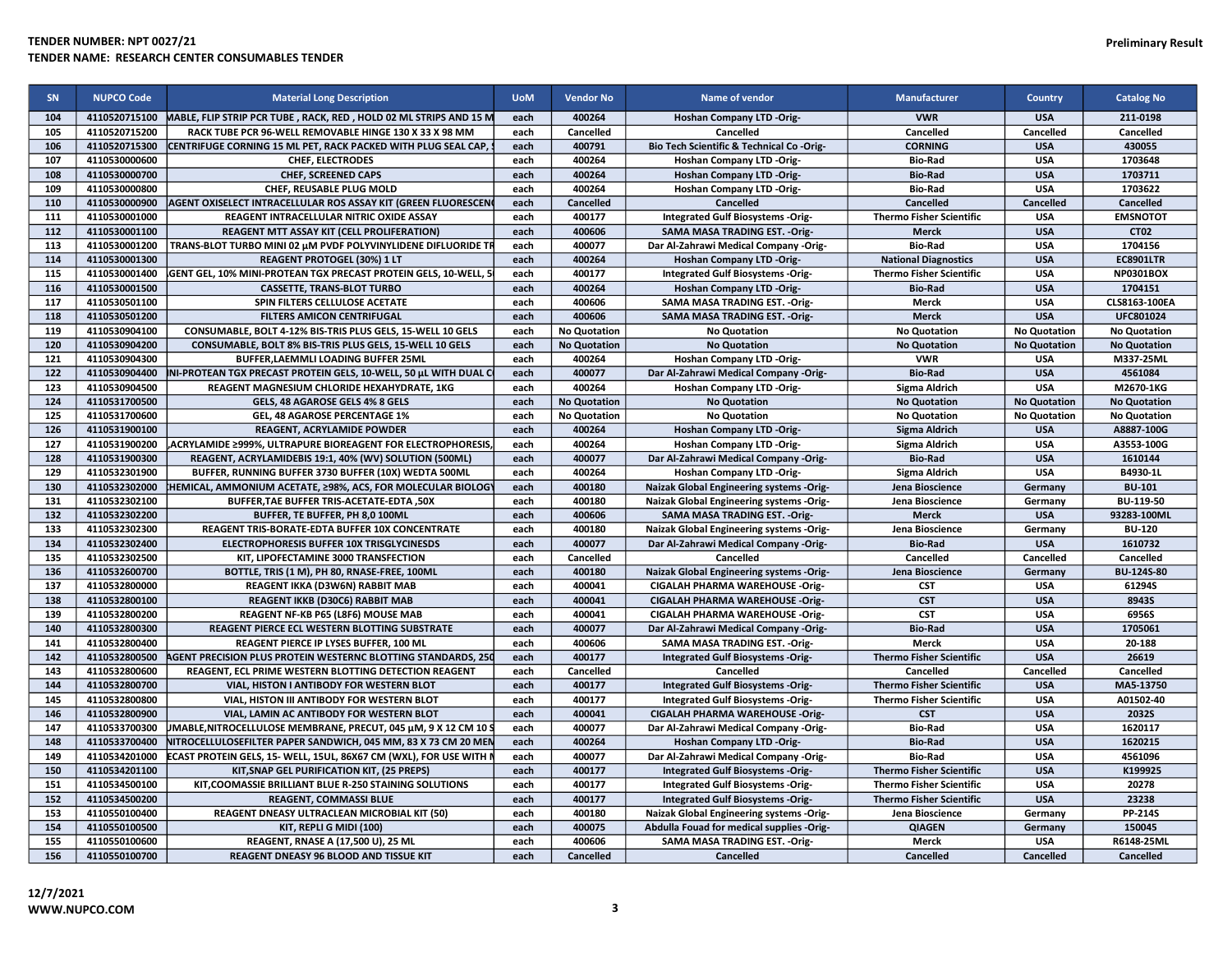| SN  | <b>NUPCO Code</b> | <b>Material Long Description</b>                                    | <b>UoM</b> | <b>Vendor No</b>    | Name of vendor                                 | <b>Manufacturer</b>             | <b>Country</b>        | <b>Catalog No</b>   |
|-----|-------------------|---------------------------------------------------------------------|------------|---------------------|------------------------------------------------|---------------------------------|-----------------------|---------------------|
| 157 | 4110560103700     | KIT, BIGDYE TERMINATOR V31 CYCLE SEQUENCE                           | each       | Cancelled           | Cancelled                                      | Cancelled                       | Cancelled             | Cancelled           |
| 158 | 4110590300300     | KIT, SUPERSCRIPT VILO MASTER MIX 250 REACTIONS                      | each       | 400177              | Integrated Gulf Biosystems -Orig-              | <b>Thermo Fisher Scientific</b> | <b>USA</b>            | 11755250            |
| 159 | 4110590300400     | PO TA CLONING FOR SUBCLONING, WITHOUT COMPETENT CELLS 25 REA        | each       | 400177              | Integrated Gulf Biosystems -Orig-              | <b>Thermo Fisher Scientific</b> | <b>USA</b>            | 450641              |
| 160 | 4110590300500     | GENT MASTER MIX WITH EZDNASE ENZYME, FOR RESEARCH LABORATO          | each       | 400075              | Abdulla Fouad for medical supplies -Orig-      | <b>QIAGEN</b>                   | Germany               | 203445              |
| 161 | 4110600200000     | YPER ECL USE WITH ALL BLUE AND GREEN LIGHT CHEMILUMINESCENT S'      | each       | 400299              | Arabian Medical and Pharmaceutical Co. - Orig- | <b>VWR</b>                      | <b>USA</b>            | 391-1258            |
| 162 | 4110600400000     | <b>TAPE. RADIOACTIVE</b>                                            | each       | <b>No Quotation</b> | <b>No Quotation</b>                            | <b>No Quotation</b>             | <b>No Quotation</b>   | <b>No Quotation</b> |
| 163 | 4110600500000     | LUTETIUM 177LUCL3 (2500MCI)                                         | each       | <b>No Quotation</b> | <b>No Quotation</b>                            | <b>No Quotation</b>             | <b>No Quotation</b>   | <b>No Quotation</b> |
| 164 | 4110610001700     | KIT, QUBIT RNA HS ASSAY KIT 100 ASSAY                               | each       | 400177              | Integrated Gulf Biosystems -Orig-              | <b>Thermo Fisher Scientific</b> | <b>USA</b>            | Q32852              |
| 165 | 4110610001800     | CHILDHOOD CANCER RESEARCH CHEF-READY 32 REACTIONS, FOR RESEA        | each       | 400177              | Integrated Gulf Biosystems -Orig-              | <b>Applied Biosystems</b>       | <b>USA</b>            | A36486              |
| 166 | 4110610109400     | <b>REAGENT, WST-1 ASSAY CELL PROLIFERATION</b>                      | each       | 400606              | <b>SAMA MASA TRADING EST. - Orig-</b>          | <b>Merck</b>                    | <b>USA</b>            | <b>QIA127-1KIT</b>  |
| 167 | 4110610109500     | NT DNA UNIQUE DUAL INDEXES SETS A-D FOR WHOLE EXOME SEQUENCII       | each       | 400104              | Al-Jeel Medical & Trading Co. Ltd -Orig-       | ILLUMINA                        | <b>USA</b>            | 20027217            |
| 168 | 4110610109600     | <b>ISUMABLE EXOME PANEL ENRICHMENT REACTIONS FOR WHOLE EXOME</b>    | each       | Cancelled           | Cancelled                                      | Cancelled                       | Cancelled             | Cancelled           |
| 169 | 4110610109700     | KIT CUSTOMIZED REAGENT FOR WHOLE EXOME SEQUENCING                   | each       | 400177              | Integrated Gulf Biosystems -Orig-              | <b>TWIST BIOSCIENCE</b>         | <b>USA</b>            | 104386/103698       |
| 170 | 4110610109800     | REAGENT, 100 BASE PAIR LADDER 100UG                                 | each       | 400606              | SAMA MASA TRADING EST. - Orig-                 | <b>Merck</b>                    | <b>USA</b>            | D3687-1VL           |
| 171 | 4110610109900     | TUBE, PAXGENE BLOOD DNA TUBE                                        | each       | 400075              | Abdulla Fouad for medical supplies -Orig-      | <b>QIAGEN</b>                   | Germany               | 761115              |
| 172 | 4110610110000     | DNA LADDER, 100 BP, PEQGOLD 50 LANES                                | each       | 400606              | SAMA MASA TRADING EST. - Orig-                 | <b>Merck</b>                    | <b>USA</b>            | D3687-1VL           |
| 173 | 4110610110100     | MICAL VIAL,DNA LADDER, 100 BP PLUS, PEQGOLD SUFFICIENT FOR 50 LA    | each       | 400177              | <b>Integrated Gulf Biosystems -Orig-</b>       | <b>Thermo Fisher Scientific</b> | <b>USA</b>            | <b>SM0323</b>       |
| 174 | 4110620412000     | SED TO DETECT AND ENUMERATE ESCHERICHIA COLI AND TOTAL COLIFC       | each       | <b>No Quotation</b> | <b>No Quotation</b>                            | <b>No Quotation</b>             | <b>No Quotation</b>   | <b>No Quotation</b> |
| 175 | 4110620412100     | BOTTLE, BAIRD PARKER PLATES: MEDIUM FOR STAPH AUREUS IN WATER       | each       | 400264              | Hoshan Company LTD -Orig-                      | <b>Biolab</b>                   | Australia             | <b>BPI20500</b>     |
| 176 | 4110620412200     | PLATE, NBA: NEOMYCIN BLOOD AGAR                                     | each       | <b>No Quotation</b> | <b>No Quotation</b>                            | <b>No Quotation</b>             | <b>No Quotation</b>   | <b>No Quotation</b> |
| 177 | 4110620412300     | MEDIUM, METHOCULT H4034 OPTIMUM                                     | each       | 400075              | Abdulla Fouad for medical supplies -Orig-      | <b>STEMCELL</b>                 | Germany               | 4034                |
| 178 | 4110621204500     | <b>FE, PEMBA: POLYMYXIN, EGG YOLK, MANNITOL, BROMOTHYMOL BLUE /</b> | each       | 400264              | <b>Hoshan Company LTD -Orig-</b>               | <b>Biolab</b>                   | Hungary               | <b>BCA20500</b>     |
| 179 | 4110621204600     | REAGENT, VOGES-PROSKAUER (VP) TEST                                  | each       | <b>No Quotation</b> | <b>No Quotation</b>                            | <b>No Quotation</b>             | <b>No Quotation</b>   | <b>No Quotation</b> |
| 180 | 4110621303800     | REAGENT, TRYPTONE, PH 69-74, POWDER, (1KG)                          | each       | 400606              | <b>SAMA MASA TRADING EST. - Orig-</b>          | <b>Merck</b>                    | <b>USA</b>            | T7293-1KG           |
| 181 | 4110622511100     | <b>CMO129 TRYPTONE SOYA BROTH SOYA BROTH (CASEIN SOYA BEAN DIGE</b> | each       | 400606              | SAMA MASA TRADING EST. - Orig-                 | Merck                           | <b>USA</b>            | 1054590500          |
| 182 | 4110622511200     | <b>BOTTLE, TELLURITE BLOOD AGAR</b>                                 | each       | <b>No Quotation</b> | <b>No Quotation</b>                            | <b>No Quotation</b>             | <b>No Quotation</b>   | <b>No Quotation</b> |
| 183 | 4110622511300     | PLATES, TRYPTICASE SOY AGAR (TSA)                                   | each       | 400606              | <b>SAMA MASA TRADING EST. - Orig-</b>          | Merck                           | <b>USA</b>            | 1460020020          |
| 184 | 4110622600100     | PLATE, BCYA: BUFFERED-CHARCOAL-YEAST EXTRACT AGAR                   | each       | 400264              | <b>Hoshan Company LTD -Orig-</b>               | <b>Biolab</b>                   | Hungary               | <b>CYE20500</b>     |
| 185 | 4110622600200     | A: BUFFERED CEFAMANDOLE, POLYMYXIN, ANISOMYCIN, A-KETOGLUTAI        | each       | 400264              | Hoshan Company LTD -Orig-                      | <b>Biolab</b>                   | Hungary               | BMP80005-02         |
| 186 | 4110622600300     | PLATE, ABCYE: ALBUMIN-BUFFERED-CHARCOAL-YEAST EXTRACT AGAR          | each       | <b>No Quotation</b> | <b>No Quotation</b>                            | <b>No Quotation</b>             | <b>No Quotation</b>   | <b>No Quotation</b> |
| 187 | 4110622801000     | REAGENT, YEAST EXTRACT, FOR MICROBIOLOGY, POWDER, (25KG)            | each       | 400606              | SAMA MASA TRADING EST. - Orig-                 | Merck                           | <b>USA</b>            | 1138859025          |
| 188 | 4110622801100     | REAGENT, YEAST EXTRACT POWDER 500G                                  | each       | 400606              | SAMA MASA TRADING EST. - Orig-                 | <b>Merck</b>                    | <b>USA</b>            | 1037530500          |
| 189 | 4110630010800     | REGAENT, POP-7 POLYMER FOR 37303730XL DNA ANALYZERS                 | each       | 400177              | <b>Integrated Gulf Biosystems -Orig-</b>       | <b>Applied Biosystems</b>       | <b>USA</b>            | 4363929             |
| 190 | 4110630010900     | TUBE. 20 ML RNASE-FREE TUBES STERILE 20 ML                          | each       | 400264              | Hoshan Company LTD -Orig-                      | <b>VWR</b>                      | <b>USA</b>            | 525-1136            |
| 191 | 4110630011000     | TUBES PCR FISHER BRAND 05ML FLAT-CAP NATURAL                        | each       | 400961              | <b>ALMAHERR GROUP TRADING CO-Orig-</b>         | <b>RATIOLAB</b>                 | <b>USA</b>            | 8610007             |
| 192 | 4110630011100     | TUBES FISHER BRAND 05ML FLAT-CAP PCR TUBES-RED                      | each       | 400264              | <b>Hoshan Company LTD -Orig-</b>               | Simport                         | <b>USA</b>            | T325-4R             |
| 193 | 4110630011200     | TUBE TUBE 05ML FLAT-CAP PCR TUBES-YELLOW                            | each       | 400264              | <b>Hoshan Company LTD -Orig-</b>               | Simport                         | <b>USA</b>            | T325-4Y             |
| 194 | 4110630011300     | TUBE TUBE 05ML FLAT-CAP PCR TUBES-BLUE                              | each       | 400264              | <b>Hoshan Company LTD -Orig-</b>               | Simport                         | <b>USA</b>            | T325-4B             |
| 195 | 4110630011400     | TUBE TUBE 05ML FLAT-CAP PCR TUBE-GREEN                              | each       | 400264              | Hoshan Company LTD -Orig-                      | Simport                         | <b>USA</b>            | T325-4G             |
| 196 | 4110630011500     | PCR PLATE, 96-WELL, LOW PROFILE, SKIRTED, 25 PLATES                 | each       | 400177              | <b>Integrated Gulf Biosystems -Orig-</b>       | <b>Thermo Fisher Scientific</b> | <b>USA</b>            | AB0800              |
| 197 | 4110630011600     | STRIPS TUBE POLYPROPYLENE 02 ML PCR 8 TUBES CLEAR NONSTERILE        | each       | 400264              | Hoshan Company LTD -Orig-                      | <b>VWR</b>                      | <b>USA</b>            | 211-0338            |
| 198 | 4110630011700     | SCIENTIFIC ABGENE 96 WELL 08ML POLYPROPYLENE DEEP WELL STORA        | each       | 400961              | <b>ALMAHERR GROUP TRADING CO-Orig-</b>         | <b>RATIOLAB</b>                 | Hungary               | 8101012             |
| 199 | 4110630011800     | RESERVOIR FLAT DISPOSABLE POLYPROPYLENE ROBOTIC 300 ML              | each       | 400177              | <b>Integrated Gulf Biosystems -Orig-</b>       | <b>Thermo Fisher Scientific</b> | <b>USA</b>            | 1200-2300           |
| 200 | 4110630011900     | PLATE, 96-WELL PCR FOR ROBOTIC HANDLING AND THERMAL CYCLING         | each       | 400177              | Integrated Gulf Biosystems -Orig-              | <b>Thermo Fisher Scientific</b> | <b>USA</b>            | AB3396R             |
| 201 | 4110630012000     | PLATE, 96 WELL 22ML POLYPROPYLENE DEEP WELL STORAGE                 | each       | 400961              | <b>ALMAHERR GROUP TRADING CO-Orig-</b>         | <b>RATIOLAB</b>                 | China                 | 6020221             |
| 202 | 4110630012100     | ILLUMINA, ARCHER FUSIONPLEX                                         | each       | Cancelled           | Cancelled                                      | Cancelled                       | Cancelled             | Cancelled           |
| 203 | 4110630012200     | <b>ILLUMINA, BEADS</b>                                              | each       | 400177              | Integrated Gulf Biosystems -Orig-              | CleanNA                         | <b>USA</b>            | <b>CNGS-0050</b>    |
| 204 | 4110630012300     | ION 16S METAGENOMICS KIT EACH                                       | each       | 400177              | Integrated Gulf Biosystems -Orig-              | <b>Applied Biosystems</b>       | <b>USA</b>            | A26216              |
| 205 | 4110630012400     | ION UNIV LIBRARY QUANT KIT, EACH                                    | each       | 400177              | Integrated Gulf Biosystems -Orig-              | <b>Applied Biosystems</b>       | <b>USA</b>            | A26217              |
| 206 | 4110630012500     | KIT, ION PLUS FRAGMENT LIBRARY                                      | each       | 400177              | Integrated Gulf Biosystems -Orig-              | <b>Applied Biosystems</b>       | <b>USA</b>            | 4471252             |
| 207 | 4110630012600     | KIT, ION XPRESS BARCODES 1-95                                       | each       | 400177              | Integrated Gulf Biosystems -Orig-              | <b>Applied Biosystems</b>       | <b>USA</b>            | 4474517             |
| 208 | 4110630012700     | ION 510520530 KIT-CHEF 2RI, 1 KIT                                   | each       | 400177              | Integrated Gulf Biosystems -Orig-              | <b>Applied Biosystems</b>       | <b>USA</b>            | A34461              |
| 209 | 4110630012800     | ION 520 CHIP KIT, EACH                                              | each       | 400954              | <b>Alashmal Trading Company -Orig-</b>         | Ion Torrent                     | <b>United Kingdom</b> | A27762              |
|     |                   |                                                                     |            |                     |                                                |                                 |                       |                     |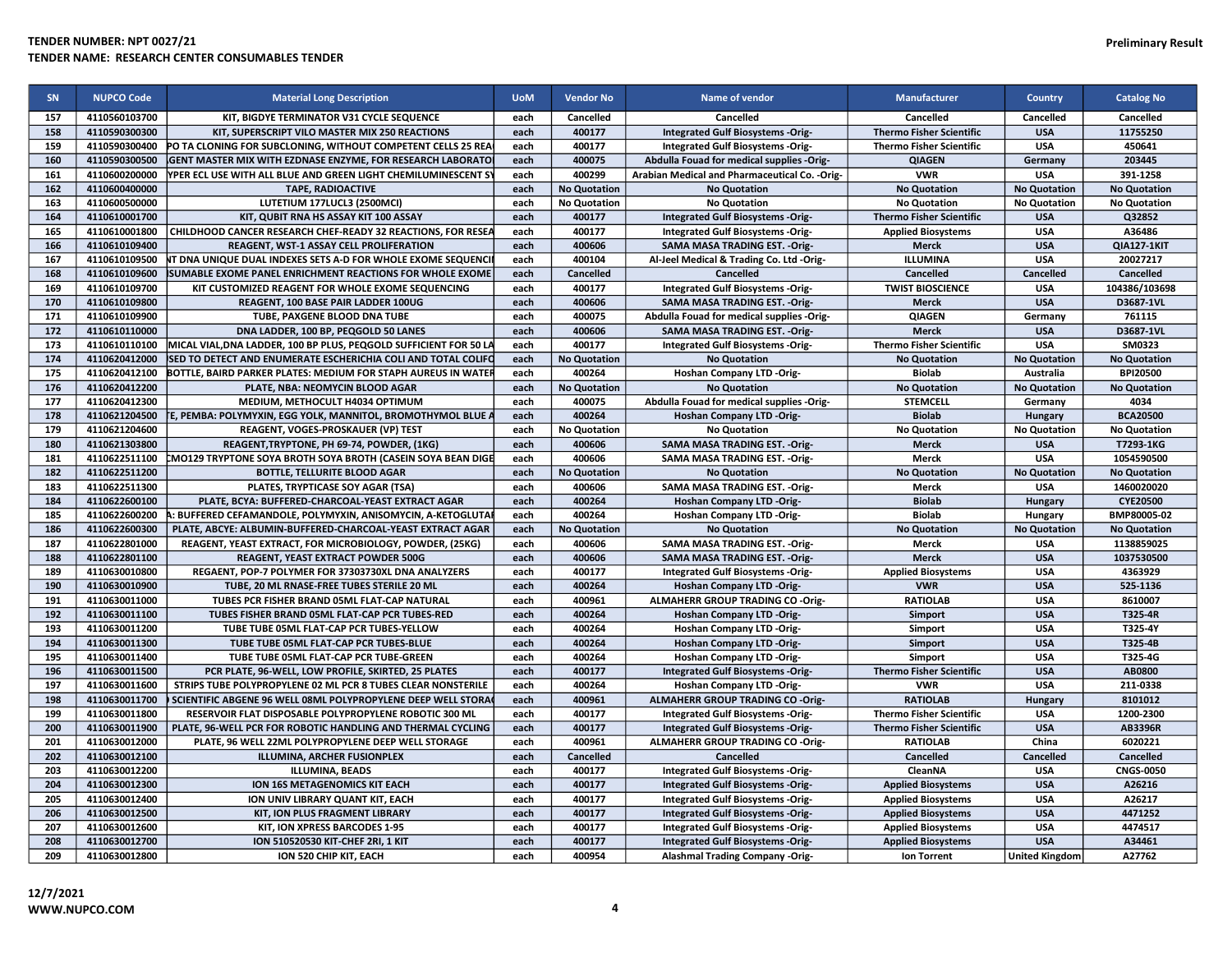| SN         | <b>NUPCO Code</b> | <b>Material Long Description</b>                                      | <b>UoM</b>  | <b>Vendor No</b>              | Name of vendor                                                                       | Manufacturer                    | <b>Country</b>        | <b>Catalog No</b>             |
|------------|-------------------|-----------------------------------------------------------------------|-------------|-------------------------------|--------------------------------------------------------------------------------------|---------------------------------|-----------------------|-------------------------------|
| 210        | 4110630012900     | EAGENT. EXOSAP-IT EXPRESS PCR PRODUCT CLEANUP REAGENT.2000 RX         | each        | 400177                        | <b>Integrated Gulf Biosystems -Orig-</b>                                             | <b>Applied Biosystems</b>       | <b>USA</b>            | 78202.4X.1.ML                 |
| 211        | 4110630013000     | KIT, HIGH-CAPACITY CDNA REVERSE TRANSCRIPTION 1000 RXNS               | each        | 400177                        | Integrated Gulf Biosystems -Orig-                                                    | <b>Thermo Fisher Scientific</b> | <b>USA</b>            | 4368813                       |
| 212        | 4110630013100     | KIT, HIGH-CAPACITY CDNA REVERSE TRANSCRIPTION 50 RXNS                 | each        | 400791                        | Bio Tech Scientific & Technical Co-Orig-                                             | <b>NEW ENGLAND BIOLABS</b>      | <b>United Kingdom</b> | E6300S                        |
| 213        | 4110630013200     | KIT, EXOSAP IT 100 REACTIONS EA                                       | each        | 400177                        | Integrated Gulf Biosystems -Orig-                                                    | <b>Thermo Fisher Scientific</b> | <b>USA</b>            | 78200.200.UL                  |
| 214        | 4110630013300     | REAGENT EXOSAP-IT PCR PRODUCT CLEANUP 2000 REACTIONS                  | each        | 400791                        | Bio Tech Scientific & Technical Co -Orig-                                            | <b>NEW ENGLAND BIOLABS</b>      | <b>United Kingdom</b> | E1050L                        |
| 215        | 4110630013400     | CONSUMABLE, PLATE RETAINER (SEPTA SEAL), 96 WELL                      | each        | 400177                        | <b>Integrated Gulf Biosystems -Orig-</b>                                             | <b>Applied Biosystems</b>       | <b>USA</b>            | 4334869                       |
| 216        | 4110630013500     | PLATE, PCR 96-WELL, NON-SKIRTED, BLACK LETTERING                      | each        | 400264                        | <b>Hoshan Company LTD -Orig-</b>                                                     | <b>VWR</b>                      | <b>USA</b>            | 732-3753                      |
| 217        | 4110630013600     | KIT, QIAQUICK GEL EXTRACTION (50)                                     | <b>Test</b> | 400177                        | Integrated Gulf Biosystems -Orig-                                                    | <b>Thermo Fisher Scientific</b> | <b>USA</b>            | K0691                         |
| 218        | 4110630013700     | TUBE, ABGENE PCR STRIP - FLAT CAP 02ML                                | each        | 400177                        | Integrated Gulf Biosystems -Orig-                                                    | <b>Thermo Fisher Scientific</b> | <b>USA</b>            | AB0620                        |
| 219        | 4110630013800     | BLE, ALUMINIUM ADHESIVE PCR FOIL SEALS, STERILE, FOR RESEARCH LAB     | each        | 400791                        | Bio Tech Scientific & Technical Co-Orig-                                             | <b>CORNING</b>                  | <b>USA</b>            | <b>PCR-AS-600</b>             |
| 220        | 4110630013900     | ADHESIVE FILM- PLATE COMPATIBILITY: 384-WELL PLATES, 96-WELL PLAT     | each        | 400961                        | <b>ALMAHERR GROUP TRADING CO-Orig-</b>                                               | <b>RATIOLAB</b>                 | Germany               | 6018620                       |
| 221        | 4110630014000     | MICROAMP OPTICAL 96-WELL REACTION PLATE SANGER, FOR RESEARCH          | each        | 400264                        | <b>Hoshan Company LTD -Orig-</b>                                                     | <b>VWR</b>                      | <b>USA</b>            | 732-3755                      |
| 222        | 4110630100300     | <b>REAGENT.BIOTIN-14-DATP 50NMOL</b>                                  | each        | <b>No Quotation</b>           | <b>No Quotation</b>                                                                  | <b>No Quotation</b>             | <b>No Quotation</b>   | <b>No Quotation</b>           |
| 223        | 4110630100400     | TP MIXES CONTAINS PREMIXED AQUEOUS SOLUTIONS OF DATP, DCTP, D         | each        | 400606                        | SAMA MASA TRADING EST. - Orig-                                                       | Merck                           | <b>USA</b>            | D7295-.2ML                    |
| 224        | 4110630214300     | , PREPARATION SMALL RNA LIBRARY SET A (24 RXNS) (SET A: INDEXES 1     | each        | 400104                        | Al-Jeel Medical & Trading Co. Ltd -Orig-                                             | <b>ILLUMINA</b>                 | <b>USA</b>            | 15019476                      |
| 225        | 4110630214400     | PREPARATION SMALL RNA LIBRARY SET B (24 RXNS) (SET B: INDEXES 13      | each        | 400104                        | Al-Jeel Medical & Trading Co. Ltd -Orig-                                             | ILLUMINA                        | <b>USA</b>            | 15019483                      |
| 226        | 4110630214500     | PREPARATION SMALL RNA LIBRARY SET C (24 RXNS) (SET C: INDEXES 25      | each        | 400104                        | Al-Jeel Medical & Trading Co. Ltd -Orig-                                             | <b>ILLUMINA</b>                 | <b>USA</b>            | 15019484                      |
| 227        | 4110630214600     | PREPARATION SMALL RNA LIBRARY SET D (24 RXNS) (SET D: INDICES 37      | each        | 400104                        | Al-Jeel Medical & Trading Co. Ltd -Orig-                                             | <b>ILLUMINA</b>                 | <b>USA</b>            | 15019485                      |
| 228        | 4110630214700     | KIT, T4 RNA LIGASE 2 DELETION MUTANT                                  | each        | <b>No Quotation</b>           | <b>No Quotation</b>                                                                  | <b>No Quotation</b>             | <b>No Quotation</b>   | <b>No Quotation</b>           |
| 229        | 4110630214800     | KIT, MULTICASPASE ASSAY                                               | each        | 400041                        | <b>CIGALAH PHARMA WAREHOUSE -Orig-</b>                                               | <b>CST</b>                      | <b>USA</b>            | 5723S                         |
| 230        | 4110630214900     | KIT, MUSE MAPK ACTIVATION DUAL DETECTION                              | each        | 400606                        | SAMA MASA TRADING EST. - Orig-                                                       | Luminex                         | <b>USA</b>            | MCH200104                     |
| 231        | 4110630215000     | KIT. MUSE PERFORMANCE CHECK                                           | each        | 400606                        | SAMA MASA TRADING EST. - Orig-                                                       | Luminex                         | <b>USA</b>            | MCH100101                     |
| 232        | 4110630215100     | KIT, ANNEXIN V AND DEAD CELL ASSAY KIT 100 TESTS                      | each        | 400606                        | <b>SAMA MASA TRADING EST. - Orig-</b>                                                | Luminex                         | <b>USA</b>            | MCH100105                     |
| 233        | 4110630215200     | KIT, CELL CYCLE ASSAY KIT 100 TESTS                                   | each        | 400606                        | <b>SAMA MASA TRADING EST. - Orig-</b>                                                | Luminex                         | <b>USA</b>            | MCH100106                     |
| 234        | 4110630215300     | KIT, MUSE MITOPOTENTIAL                                               | each        | 400606                        | SAMA MASA TRADING EST. - Orig-                                                       | Luminex                         | <b>USA</b>            | MCH100110                     |
| 235        | 4110630215400     | KIT, MUSE OXIDATIVE STRESS                                            | each        | 400606                        | SAMA MASA TRADING EST. - Orig-                                                       | Luminex                         | <b>USA</b>            | MCH100111                     |
| 236        | 4110630215500     | <b>KIT, MUSE PROLIFERATION</b>                                        | each        | 400606                        | <b>SAMA MASA TRADING EST. - Orig-</b>                                                | Luminex                         | <b>USA</b>            | MCH100114                     |
| 237        | 4110630215600     | KIT, MUSE ACTIVATION DUAL DETECTION ASSAY                             | each        | 400606                        | SAMA MASA TRADING EST. - Orig-                                                       | Luminex                         | <b>USA</b>            | MCH200105                     |
| 238        | 4110630215700     | A STABILIZATION SOLUTION UNFROZEN TISSUE ROOM TEMPERATURE 2           | each        | 400791                        | Bio Tech Scientific & Technical Co-Orig-                                             | <b>NEW ENGLAND BIOLABS</b>      | <b>United Kingdom</b> | T2011L                        |
| 239        | 4110630215800     | T, RNA STABILIZATION SOLUTION FOR ICE FROZEN TISSUE TRANSITION SO     | each        | 400791                        | Bio Tech Scientific & Technical Co-Orig-                                             | <b>NEW ENGLAND BIOLABS</b>      | <b>United Kingdom</b> | T2011L                        |
| 240        | 4110630215900     | EQUENCING, WITH ONE SHOT TOP10 CHEMICALLY COMPETENT E COLI 50         | each        | <b>No Quotation</b>           | <b>No Quotation</b>                                                                  | <b>No Quotation</b>             | <b>No Quotation</b>   | <b>No Quotation</b>           |
| 241        | 4110630216000     | GLYCEROL, LIQUID, FOR MOLECULAR BIOLOGY, ≥990%, QUALITY LEVEL 2       | each        | 400606                        | SAMA MASA TRADING EST. - Orig-                                                       | Merck                           | <b>USA</b>            | G5516-500ML                   |
| 242        | 4110630216100     | KIT, MISEQ REAGENT SEQUENCING BOX 1 KIT 50 CYCLES                     | each        | 400104                        | Al-Jeel Medical & Trading Co. Ltd -Orig-                                             | <b>ILLUMINA</b>                 | <b>USA</b>            | 15033413                      |
| 243        | 4110630216200     | KIT, MISEQ REAGENT SEQUENCING BOX 1 KIT 300 CYCLES                    | each        | 400104                        | Al-Jeel Medical & Trading Co. Ltd -Orig-                                             | ILLUMINA                        | <b>USA</b>            | 15043762                      |
| 244        | 4110630216300     | KIT, COVARIS SHEARING REAGENT                                         | each        | 400041                        | <b>CIGALAH PHARMA WAREHOUSE -Orig-</b>                                               | Covaris                         | <b>USA</b>            | 520155                        |
| 245        | 4110630216400     | KIT, KAPA LIBRARY QUANT PRIMERS AND UNIVERSAL QPCR-MIX                | each        | <b>No Quotation</b>           | <b>No Quotation</b>                                                                  | <b>No Quotation</b>             | <b>No Quotation</b>   | <b>No Quotation</b>           |
| 246        | 4110630216500     | KIT, NEBNEXT LIBRARY QUANT QPCR                                       | each        | 400791                        | Bio Tech Scientific & Technical Co-Orig-                                             | <b>NEW ENGLAND BIOLABS</b>      | <b>United Kingdom</b> | E7630L                        |
| 247        | 4110630216600     | KIT.NEBNEXT ULTRA II DNA LIBRARY PREP                                 | each        | 400791                        | Bio Tech Scientific & Technical Co-Orig-                                             | <b>NEW ENGLAND BIOLABS</b>      | <b>United Kingdom</b> | E7645L                        |
| 248        | 4110630216700     | KIT, NEBNEXT MULTIPEX OLIGOS                                          | each        | Cancelled                     | Cancelled                                                                            | Cancelled                       | Cancelled             | Cancelled                     |
| 249        | 4110630216800     | KIT, TAQMAN MICRORNA ASSAY                                            | each        | 400075                        | Abdulla Fouad for medical supplies -Orig-                                            | <b>SOLIS BIODYNE</b>            | Estonia               | 08-61-00250                   |
| 250        | 4110630216900     | T, GOLGISTOP PROTEIN TRANSPORT INHIBITOR (CONTAINING BREFELDI         | each        | <b>No Quotation</b>           | <b>No Quotation</b>                                                                  | <b>No Quotation</b>             | <b>No Quotation</b>   | <b>No Quotation</b>           |
| 251        | 4110630217000     | GOLGI PLUG PROTEIN TRANSPORT INHIBITOR (CONTAINING MONENS             | each        | <b>No Quotation</b>           | <b>No Quotation</b>                                                                  | <b>No Quotation</b>             | <b>No Quotation</b>   | <b>No Quotation</b>           |
| 252        | 4110630217100     | <b>REAGENT, TAQMAN GENOTYPING MASTER MIX</b>                          | each        | 400180                        |                                                                                      | Quantabio                       | <b>USA</b>            | 95116-012                     |
| 253        | 4110630217200     | REAGENT TAQMAN UNIVERSAL MASTER MIX II WITH UNG                       | each        | 400180                        | Naizak Global Engineering systems -Orig-<br>Naizak Global Engineering systems -Orig- | Quantabio                       | <b>USA</b>            | 95076-012                     |
| 254        | 4110630217300     | TAQMAN MGB PROBE 6,000 PMOLES EACH                                    | each        | 400075                        | Abdulla Fouad for medical supplies -Orig-                                            | <b>SOLIS BIODYNE</b>            | Estonia               | 08-55-00250                   |
| 255        | 4110630217400     | TAQMAN SNP ASSAY MTO, HUMAN M 18                                      | each        | <b>No Quotation</b>           | <b>No Quotation</b>                                                                  | <b>No Quotation</b>             | <b>No Quotation</b>   | <b>No Quotation</b>           |
| 256        | 4110630217500     |                                                                       |             |                               | <b>No Quotation</b>                                                                  |                                 |                       |                               |
| 257        | 4110630217600     | KIT, TAQMAN 18S STARTER<br><b>REAGENT ION S5 TM EXT CHEF SUPPLIES</b> | each        | <b>No Quotation</b><br>400177 |                                                                                      | <b>No Quotation</b>             | <b>No Quotation</b>   | <b>No Quotation</b><br>A30670 |
|            |                   |                                                                       | each        |                               | Integrated Gulf Biosystems -Orig-                                                    | <b>Applied Biosystems</b>       | <b>USA</b>            |                               |
| 258        | 4110630217700     | <b>IEF CLEANING SOLUTION FOR ION S5 NEXT-GENERATION SEQUENCING S</b>  | each        | 400177                        | Integrated Gulf Biosystems -Orig-                                                    | <b>Applied Biosystems</b>       | <b>USA</b>            | A30670                        |
| 259<br>260 | 4110630217800     | <b>REAGENT CHIP KIT (4 PACK)</b>                                      | each        | 400177                        | <b>Integrated Gulf Biosystems -Orig-</b>                                             | <b>Applied Biosystems</b>       | <b>USA</b>            | A27763<br>A30670              |
|            | 4110630217900     | <b>REAGENT ION55 TM EXT CHEF REAGENTS</b>                             | each        | 400177                        | Integrated Gulf Biosystems -Orig-                                                    | <b>Applied Biosystems</b>       | <b>USA</b>            |                               |
| 261        | 4110630218000     | REAGENT 1500ML 3730BUFFER (10X) WITH EDTA                             | each        | 400177                        | Integrated Gulf Biosystems -Orig-                                                    | <b>Applied Biosystems</b>       | <b>USA</b>            | 4335613                       |
| 262        | 4110630218100     | <b>REAGENT, VZV RT-PCT KIT</b>                                        | each        | Cancelled                     | Cancelled                                                                            | Cancelled                       | Cancelled             | Cancelled                     |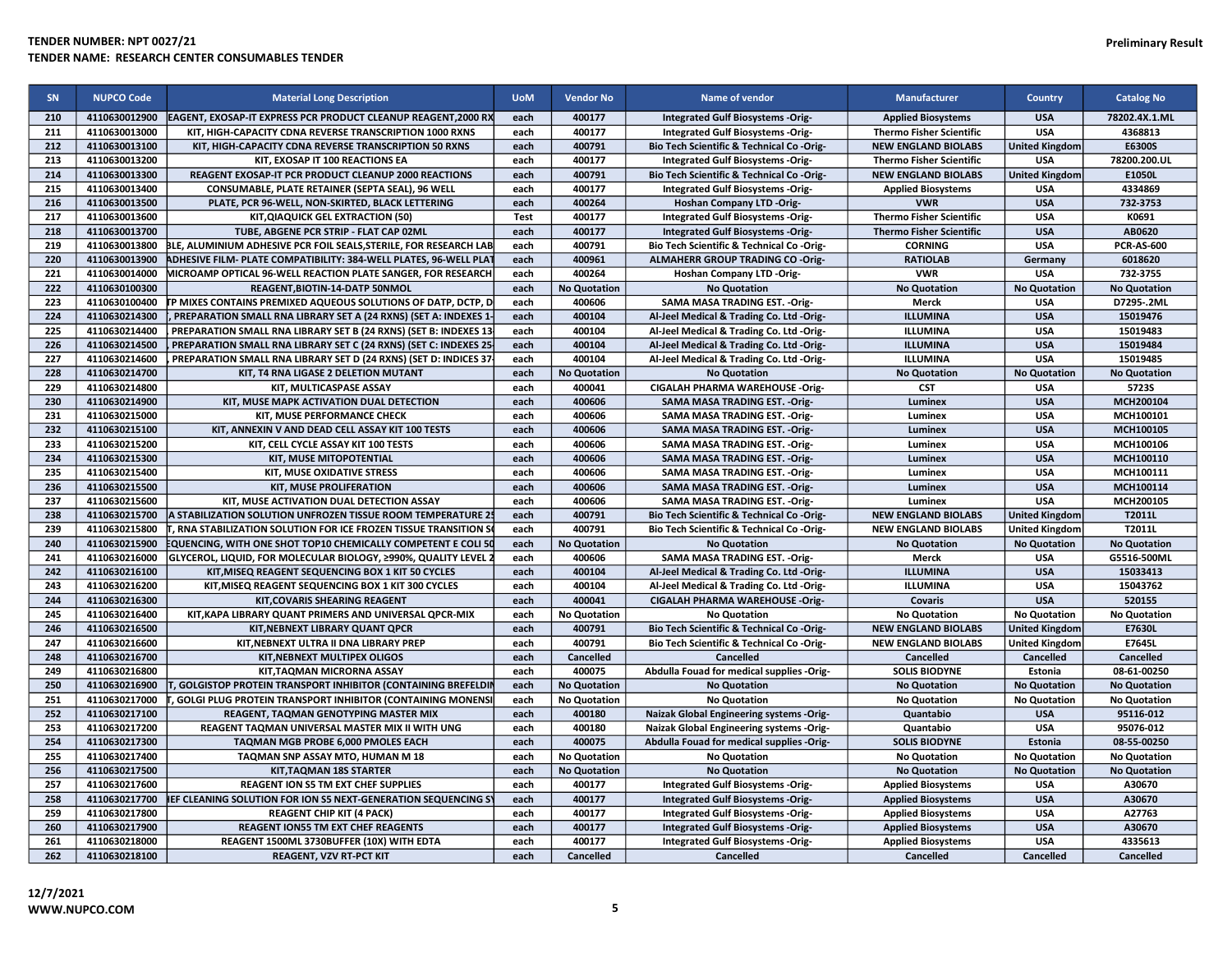| SN  | <b>NUPCO Code</b> | <b>Material Long Description</b>                                       | <b>UoM</b> | <b>Vendor No</b>    | <b>Name of vendor</b>                     | <b>Manufacturer</b>             | <b>Country</b>        | <b>Catalog No</b>   |
|-----|-------------------|------------------------------------------------------------------------|------------|---------------------|-------------------------------------------|---------------------------------|-----------------------|---------------------|
| 263 | 4110630218200     | KIT, DIFFERENTIATION OF DENGUE VIRUS SEROTYPES 1-4 RT-PCR KIT          | each       | 400075              | Abdulla Fouad for medical supplies -Orig- | <b>ALTONA</b>                   | Germany               | 621003              |
| 264 | 4110630218300     | KIT. DENGUE NS1IGMIGG RAPID TEST                                       | each       | <b>Cancelled</b>    | Cancelled                                 | <b>Cancelled</b>                | Cancelled             | Cancelled           |
| 265 | 4110630218400     | KIT, FAST-TRACK DIAGNOSTICS STOOL PARASITE MULTIPLEX RT-PCR            | each       | <b>No Quotation</b> | <b>No Quotation</b>                       | <b>No Quotation</b>             | <b>No Quotation</b>   | <b>No Quotation</b> |
| 266 | 4110630218500     | KIT, MALARIA DIFFERENTIATION MULTIPLEX RT-PCR                          | each       | 400341              | <b>Tehama Medical Est -Orig-</b>          | <b>CERTEST BIOTEC S.L</b>       | Spain                 | VS-MAD112L          |
| 267 | 4110630302000     | REAGENT, BUFFER EL FOR LYSING ERYTHROCYTES 1000 ML                     | each       | 400606              | <b>SAMA MASA TRADING EST. - Orig-</b>     | Merck                           | <b>USA</b>            | 11814389001         |
| 268 | 4110630302100     | KIT, SYBR GREEN PCR MASTER MIX                                         | each       | 400180              | Naizak Global Engineering systems -Orig-  | Quantabio                       | <b>USA</b>            | 95072-250           |
| 269 | 4110630302200     | KIT, QIAAMP DNA BLOOD KITS(50)                                         | each       | 400180              | Naizak Global Engineering systems -Orig-  | Jena Bioscience                 | Germany               | <b>PP-237S</b>      |
| 270 | 4110630302300     | KIT, PCR MASTER MIX MEGAMIX-BLUE                                       | each       | 400180              | Naizak Global Engineering systems -Orig-  | Quantabio                       | <b>USA</b>            | 95136-100           |
| 271 | 4110630302400     | KIT, QIAQUICK PCR PURIFICATION (250)                                   | each       | 400606              | SAMA MASA TRADING EST. - Orig-            | Merck                           | <b>USA</b>            | NA1020-1KT          |
| 272 | 4110630600200     | D SERIES, TEST, CATHODE BUFFER CONTAINER 3500 SERIES, VIROLOGY LE      | each       | Cancelled           | Cancelled                                 | Cancelled                       | Cancelled             | Cancelled           |
| 273 | 4110630600300     | FFER CONTAINER FOR 3500 DX3500XL DX GENETIC ANALYZERS, FOR RESE        | each       | 400177              | Integrated Gulf Biosystems -Orig-         | <b>Applied Biosystems</b>       | <b>USA</b>            | 4408258             |
| 274 | 4110630700500     | <b>GENT, NUCLEIC ACID GEL STAIN 10000X IN DIMETHYLSULFOXIDE DMSO 5</b> | each       | 400264              | <b>Hoshan Company LTD -Orig-</b>          | <b>VWR</b>                      | <b>USA</b>            | 1B1680-0.5ML        |
| 275 | 4110630801500     | REAHENT, MACROGEN-CONSUMABLE-MACROGEN PRIMER                           | each       | <b>No Quotation</b> | <b>No Quotation</b>                       | <b>No Quotation</b>             | <b>No Quotation</b>   | <b>No Quotation</b> |
| 276 | 4110630801600     | M13, PRIMER                                                            | each       | 400177              | Integrated Gulf Biosystems -Orig-         | <b>Thermo Fisher Scientific</b> | <b>USA</b>            | primer              |
| 277 | 4110631325800     | KIT, GENEREAD DNA FFPE EXTRACTION 50 RXN                               | each       | 400177              | <b>Integrated Gulf Biosystems -Orig-</b>  | <b>Thermo Fisher Scientific</b> | <b>USA</b>            | K0881               |
| 278 | 4110631325900     | DEPARAFFINIZATION SOLUTION BLUE STAIN + ODUR LESS 16 ML                | each       | <b>No Quotation</b> | <b>No Quotation</b>                       | <b>No Quotation</b>             | <b>No Quotation</b>   | <b>No Quotation</b> |
| 279 | 4110631326000     | <b>MAGNETIC BEADS PIERCE STREPTAVIDIN</b>                              | each       | 400791              | Bio Tech Scientific & Technical Co-Orig-  | <b>NEW ENGLAND BIOLABS</b>      | <b>United Kingdom</b> | <b>S1420S</b>       |
| 280 | 4110631326100     | <b>REAGENT, KIT AXIOM 20 96 REACTIONS</b>                              | each       | 400606              | <b>SAMA MASA TRADING EST. - Orig-</b>     | <b>Thermo Fisher Scientific</b> | <b>USA</b>            | 901758              |
| 281 | 4110631326200     | <b>TEST MUTATION BRAF CE IVD 6 CARTRIDGESBOX</b>                       | each       | <b>No Quotation</b> | <b>No Quotation</b>                       | <b>No Quotation</b>             | <b>No Quotation</b>   | <b>No Quotation</b> |
| 282 | 4110631326300     | RECAST, READY-TO-USE, AGAROSE GELS DESIGNED FOR MEDIUM-THROU           | each       | 400954              | <b>Alashmal Trading Company -Orig-</b>    | Invitrogen                      | <b>United Kingdom</b> | G800802             |
| 283 | 4110631326400     | INVITROGEN PURE LINK GENOMIC DNA MINI KIT                              | each       | 400791              | Bio Tech Scientific & Technical Co-Orig-  | <b>NEW ENGLAND BIOLABS</b>      | <b>United Kingdom</b> | T3010L              |
| 284 | 4110631326500     | <b>REAGENT GENO TYPE MTB DRSI-HINA</b>                                 | each       | <b>No Quotation</b> | <b>No Quotation</b>                       | <b>No Quotation</b>             | <b>No Quotation</b>   | <b>No Quotation</b> |
| 285 | 4110631326600     | <b>REAGENT GENOTYPE MTBDR PLUS HINA</b>                                | each       | <b>No Quotation</b> | <b>No Quotation</b>                       | <b>No Quotation</b>             | <b>No Quotation</b>   | <b>No Quotation</b> |
| 286 | 4110631326700     | <b>REAGENT REAL TIME PCR (TAQ TIME PCR)</b>                            | each       | 400075              | Abdulla Fouad for medical supplies -Orig- | <b>SOLIS BIODYNE</b>            | Estonia               | 08-46-00001         |
| 287 | 4110631326800     | <b>REAGENT ULTRA CLEAR TM SEQUENCING REACTION CLEAN-UP PLATES</b>      | each       | <b>No Quotation</b> | <b>No Quotation</b>                       | <b>No Quotation</b>             | <b>No Quotation</b>   | <b>No Quotation</b> |
| 288 | 4110631326900     | REAGENT BIOLOGICAL SUBSTANCE CATEGORY B (UN 3373)                      | each       | <b>No Quotation</b> | <b>No Quotation</b>                       | <b>No Quotation</b>             | <b>No Quotation</b>   | <b>No Quotation</b> |
| 289 | 4110631327000     | <b>REAGENT GENOTYPE MTBC-HINA</b>                                      | each       | <b>No Quotation</b> | <b>No Quotation</b>                       | <b>No Quotation</b>             | <b>No Quotation</b>   | <b>No Quotation</b> |
| 290 | 4110631327100     | REAGENT CDP-STAR , DETECTION REAGENT                                   | each       | <b>No Quotation</b> | <b>No Quotation</b>                       | <b>No Quotation</b>             | <b>No Quotation</b>   | <b>No Quotation</b> |
| 291 | 4110631327200     | REAGENT REAGENT SET FOR DNA STRIP KIT                                  | each       | <b>No Quotation</b> | <b>No Quotation</b>                       | <b>No Quotation</b>             | <b>No Quotation</b>   | <b>No Quotation</b> |
| 292 | 4110631327300     | <b>REAGENT DYEEX 96 KIT</b>                                            | each       | <b>No Quotation</b> | <b>No Quotation</b>                       | <b>No Quotation</b>             | <b>No Quotation</b>   | <b>No Quotation</b> |
| 293 | 4110631327400     | REAGENT, DNA BLOOD KIT-MAGNETIC BEADS                                  | each       | 400264              | <b>Hoshan Company LTD -Orig-</b>          | <b>OMEGA BIO-TEK</b>            | <b>United Kingdom</b> | M6399-00            |
| 294 | 4110631327500     | PCR DNA DEGRADATION SOLUTIONS 2X250ML                                  | each       | <b>No Quotation</b> | <b>No Quotation</b>                       | <b>No Quotation</b>             | <b>No Quotation</b>   | <b>No Quotation</b> |
| 295 | 4110631327600     | ORAGENE DNA, FOR COLLECTION OF HUMAN DNA                               | each       | <b>No Quotation</b> | <b>No Quotation</b>                       | <b>No Quotation</b>             | <b>No Quotation</b>   | <b>No Quotation</b> |
| 296 | 4110631327700     | KIT, RNASE-FREE ELUTION TUBES (20 ML)                                  | each       | 400177              | <b>Integrated Gulf Biosystems -Orig-</b>  | <b>Thermo Fisher Scientific</b> | <b>USA</b>            | AM12480             |
| 297 | 4110631327800     | REAGENT, PURE LINK GENOMIC LYSESBINDING BUFFER                         | each       | Cancelled           | Cancelled                                 | Cancelled                       | Cancelled             | Cancelled           |
| 298 | 4110631327900     | REAGENT, PURE LINK GENOMIC WASH BUFFER 3                               | each       | <b>No Quotation</b> | <b>No Quotation</b>                       | <b>No Quotation</b>             | <b>No Quotation</b>   | <b>No Quotation</b> |
| 299 | 4110631328000     | REAGENT, PROTINASE K SOL RNA 5 ML (100MG)                              | each       | 400041              | <b>CIGALAH PHARMA WAREHOUSE -Orig-</b>    | <b>Bioline</b>                  | <b>United Kingdom</b> | BIO-37037           |
| 300 | 4110631328100     | <b>REAGENT, PURE LINK GENOMIC WASH BUFFER I</b>                        | each       | 400177              | Integrated Gulf Biosystems -Orig-         | <b>Thermo Fisher Scientific</b> | <b>USA</b>            | K182303             |
| 301 | 4110631328200     | REAGENT, RT-PCR KIT FOR C DIPHTHERIA TOXIN GEN (TOX)                   | each       | Cancelled           | Cancelled                                 | Cancelled                       | Cancelled             | Cancelled           |
| 302 | 4110631328300     | KIT, ZIKADENGUECHIKUNGUNYA MULTIPLEX RT-PCR                            | each       | 400341              | <b>Tehama Medical Est -Orig-</b>          | <b>CERTEST BIOTEC S.L</b>       | Spain                 | VS-ZDC112L          |
| 303 | 4110631328400     | KIT, RNA ISOLATION, TOTAL RNA EXTRACTION                               | each       | 400177              | Integrated Gulf Biosystems -Orig-         | <b>Thermo Fisher Scientific</b> | <b>USA</b>            | AM1912              |
| 304 | 4110631328500     | TAQPATH, 1-STEP RT-QPCR MASTER MIX, CG                                 | each       | 400177              | Integrated Gulf Biosystems -Orig-         | <b>Thermo Fisher Scientific</b> | <b>USA</b>            | A15299              |
| 305 | 4110631328600     | IC MICROWELL 96-WELL, NUNCLON DELTA-TREATED, FLAT-BOTTOM MIC           | each       | 400791              | Bio Tech Scientific & Technical Co-Orig-  | <b>CORNING</b>                  | <b>USA</b>            | 353072              |
| 306 | 4110631328700     | ENT GENOTYPE MYCOBACTERIUM CM VER 20, FOR RESEARCH LABORAT             | each       | <b>No Quotation</b> | <b>No Quotation</b>                       | <b>No Quotation</b>             | <b>No Quotation</b>   | <b>No Quotation</b> |
| 307 | 4110631328800     | CK MPT64 VER 10 - RAPID DETECTION OF MTB COMPLEX, FOR RESEARCI         | each       | <b>No Quotation</b> | <b>No Quotation</b>                       | <b>No Quotation</b>             | <b>No Quotation</b>   | <b>No Quotation</b> |
| 308 | 4110631328900     | COVER OPTICAL ADHESIVE FILM, FOR RESEARCH LABORATORIES                 | each       | Cancelled           | Cancelled                                 | <b>Cancelled</b>                | Cancelled             | Cancelled           |
| 309 | 4110631400700     | REAGENT, PHUSION HIGH-FIDELITY PCR MASTER MIX WITH GC BUFFER           | each       | Cancelled           | Cancelled                                 | Cancelled                       | Cancelled             | Cancelled           |
| 310 | 4110631400800     | HIGH-FIDELITY PCR MASTER MIX WITH HF BUFFER, 500RXN, FOR RESEAL        | each       | 400791              | Bio Tech Scientific & Technical Co-Orig-  | <b>NEW ENGLAND BIOLABS</b>      | <b>United Kingdom</b> | M0531L              |
| 311 | 4110651400000     | SASO2, CELL                                                            | each       | <b>No Quotation</b> | <b>No Quotation</b>                       | <b>No Quotation</b>             | <b>No Quotation</b>   | <b>No Quotation</b> |
| 312 | 4110651400100     | ZEBRA FISH EMBRYONIC CELL (ZESC)                                       | each       | <b>No Quotation</b> | <b>No Quotation</b>                       | <b>No Quotation</b>             | <b>No Quotation</b>   | <b>No Quotation</b> |
| 313 | 4110651400200     | MG-63, CELL                                                            | each       | <b>No Quotation</b> | <b>No Quotation</b>                       | <b>No Quotation</b>             | <b>No Quotation</b>   | <b>No Quotation</b> |
| 314 | 4110661501800     | KIT, XBAI, RESTRICTION ENZYME                                          | each       | 400180              | Naizak Global Engineering systems -Orig-  | Jena Bioscience                 | Germany               | <b>EN-143L</b>      |
| 315 | 4110661501900     | <b>REAGENT, ECORI-HF - RESTRICTION ENZYME</b>                          | each       | 400791              | Bio Tech Scientific & Technical Co-Orig-  | <b>NEW ENGLAND BIOLABS</b>      | <b>United Kingdom</b> | R3101L              |
|     |                   |                                                                        |            |                     |                                           |                                 |                       |                     |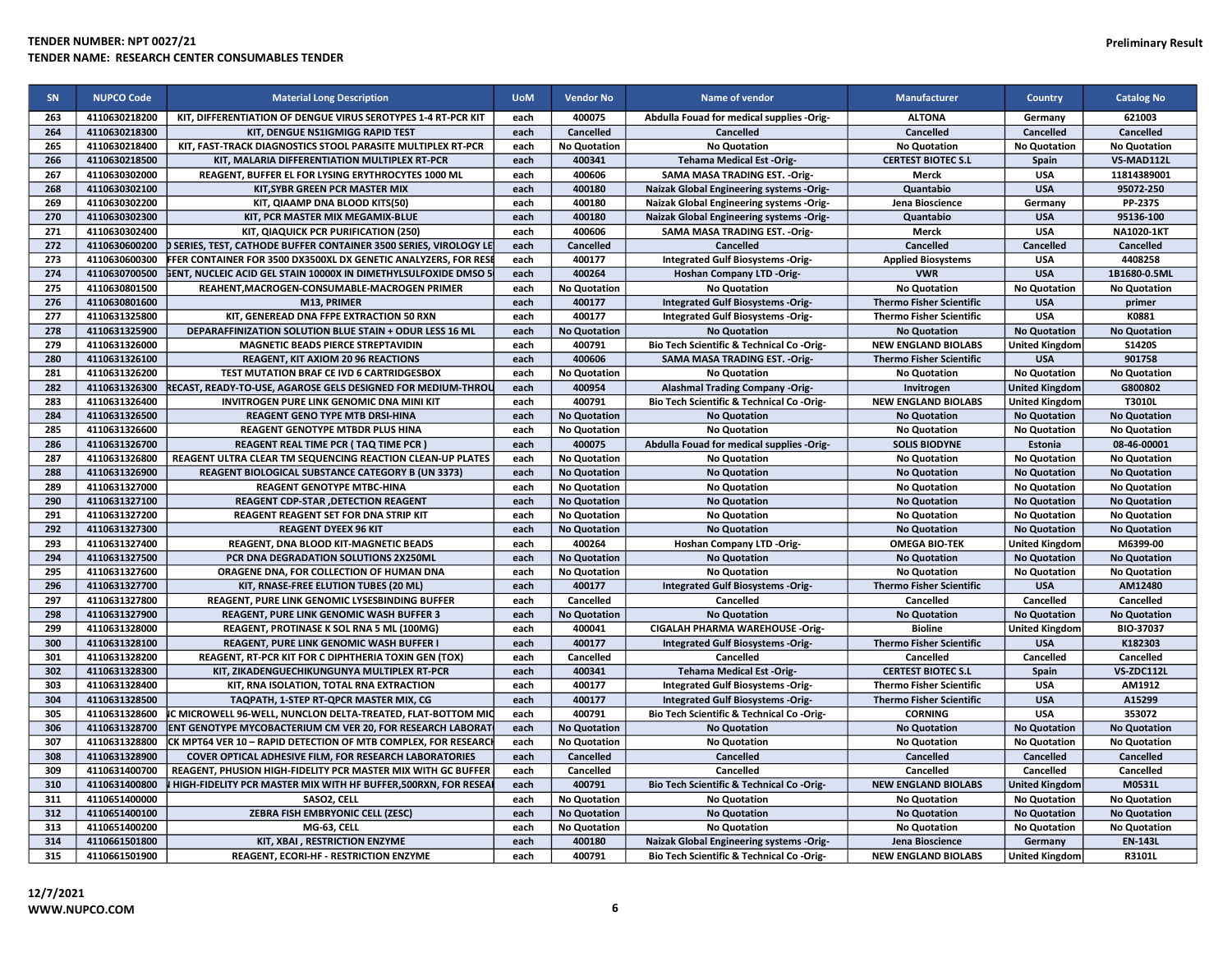| SN  | <b>NUPCO Code</b> | <b>Material Long Description</b>                           | <b>UoM</b> | <b>Vendor No</b>    | Name of vendor                           | Manufacturer                    | <b>Country</b>        | <b>Catalog No</b>   |
|-----|-------------------|------------------------------------------------------------|------------|---------------------|------------------------------------------|---------------------------------|-----------------------|---------------------|
| 316 | 4110661502000     | , 37303730XL DNA ANALYZER SEQUENCING STANDARDS, TERMINATOR | each       | 400177              | Integrated Gulf Biosystems -Orig-        | <b>Applied Biosystems</b>       | <b>USA</b>            | 4336943             |
| 317 | 4110661502100     | KIT, ECORI, RESTRICTION ENZYME                             | each       | 400180              | Naizak Global Engineering systems -Orig- | Jena Bioscience                 | Germany               | <b>EN-114L</b>      |
| 318 | 4110661502200     | KIT, ECORII, RESTRICTION ENZYME                            | each       | 400180              | Naizak Global Engineering systems -Orig- | Jena Bioscience                 | Germany               | <b>EN-108L</b>      |
| 319 | 4110661502300     | KIT, BAMHI, RESTRICTION ENZYME                             | each       | 400180              | Naizak Global Engineering systems -Orig- | Jena Bioscience                 | Germany               | <b>EN-103L</b>      |
| 320 | 4110661502400     | KIT, NOTI, RESTRICTION ENZYME                              | each       | 400180              | Naizak Global Engineering systems -Orig- | Jena Bioscience                 | Germany               | <b>EN-124L</b>      |
| 321 | 4110661502500     | KIT, HINFI, RESTRICTION ENZYME                             | each       | 400180              | Naizak Global Engineering systems -Orig- | Jena Bioscience                 | Germany               | <b>EN-117L</b>      |
| 322 | 4110661502600     | KIT, SAU3AI, RESTRICTION ENZYME                            | each       | 400180              | Naizak Global Engineering systems -Orig- | Jena Bioscience                 | Germany               | <b>EN-150L</b>      |
| 323 | 4110661502700     | KIT, PVUII, RESTRICTION ENZYME                             | each       | 400180              | Naizak Global Engineering systems -Orig- | Jena Bioscience                 | Germany               | <b>EN-128L</b>      |
| 324 | 4110661502800     | KIT, HAEIII, RESTRICTION ENZYME                            | each       | 400180              | Naizak Global Engineering systems -Orig- | Jena Bioscience                 | Germany               | <b>EN-110L</b>      |
| 325 | 4110661502900     | KIT, HGAI, RESTRICTION ENZYME                              | each       | 400177              | Integrated Gulf Biosystems -Orig-        | <b>Thermo Fisher Scientific</b> | <b>USA</b>            | ER1901              |
| 326 | 4110661503000     | KIT, ALUI, RESTRICTION ENZYME                              | each       | 400180              | Naizak Global Engineering systems -Orig- | Jena Bioscience                 | Germany               | <b>EN-101L</b>      |
| 327 | 4110661503100     | KIT, PSTI, RESTRICTION ENZYME                              | each       | 400180              | Naizak Global Engineering systems -Orig- | Jena Bioscience                 | Germany               | <b>EN-127L</b>      |
| 328 | 4110661503200     | KIT, SACI, RESTRICTION ENZYME                              | each       | 400180              | Naizak Global Engineering systems -Orig- | Jena Bioscience                 | Germany               | <b>EN-140L</b>      |
| 329 | 4110661503300     | KIT, SALI, RESTRICTION ENZYME SALL 2000 UNITS              | each       | 400180              | Naizak Global Engineering systems -Orig- | Jena Bioscience                 | Germany               | <b>EN-130S</b>      |
| 330 | 4110661503400     | KIT, SPEI, RESTRICTION ENZYME 500 UNITS                    | each       | 400791              | Bio Tech Scientific & Technical Co-Orig- | <b>NEW ENGLAND BIOLABS</b>      | <b>United Kingdom</b> | R0133L              |
| 331 | 4110661503500     | KIT. SPHI. RESTRICTION ENZYME                              | each       | 400180              | Naizak Global Engineering systems -Orig- | Jena Bioscience                 | Germany               | <b>EN-137L</b>      |
| 332 | 4110661503600     | KIT, STUI, RESTRICTION ENZYME                              | each       | 400180              | Naizak Global Engineering systems -Orig- | Jena Bioscience                 | Germany               | <b>EN-138L</b>      |
| 333 | 4110661503700     | KIT, DPN1, RESTRICTION ENZYME                              | each       | 400791              | Bio Tech Scientific & Technical Co-Orig- | <b>NEW ENGLAND BIOLABS</b>      | <b>United Kingdom</b> | <b>R0176L</b>       |
| 334 | 4110661503800     | KIT, RESTRICTION ENZYME BAN I                              | each       | 400264              | Hoshan Company LTD -Orig-                | <b>Thermo Scientific</b>        | <b>USA</b>            | ER1001              |
| 335 | 4110661503900     | KIT, RESTRICTION ENZYMEBANII                               | each       | 400177              | Integrated Gulf Biosystems -Orig-        | <b>Thermo Fisher Scientific</b> | <b>USA</b>            | ER0281              |
| 335 | 4110661503900     | KIT, RESTRICTION ENZYMEBANII                               | each       | 400791              | Bio Tech Scientific & Technical Co-Orig- | <b>NEW ENGLAND BIOLABS</b>      | <b>United Kingdom</b> | R0119S              |
| 336 | 4110661504000     | KIT, RESTRICTION ENZYMEHHA I (CFO I)                       | each       | 400791              | Bio Tech Scientific & Technical Co-Orig- | <b>NEW ENGLAND BIOLABS</b>      | <b>United Kingdom</b> | R0124S              |
| 337 | 4110661504100     | KIT, RESTRICTION ENZYME BSAHI                              | each       | 400791              | Bio Tech Scientific & Technical Co-Orig- | <b>NEW ENGLAND BIOLABS</b>      | <b>United Kingdom</b> | <b>R0556S</b>       |
| 338 | 4110661504200     | KIT, RESTRICTION ENZYME BSAI                               | each       | 400264              | Hoshan Company LTD -Orig-                | <b>Thermo Scientific</b>        | <b>USA</b>            | ER0291              |
| 339 | 4110661504300     | KIT. RESTRICTION ENZYME MLUCI R0538S                       | each       | 400791              | Bio Tech Scientific & Technical Co-Orig- | <b>NEW ENGLAND BIOLABS</b>      | <b>United Kingdom</b> | <b>R0538L</b>       |
| 340 | 4110661504400     | KIT, RESTRICTION ENZYME HINF I                             | each       | 400791              | Bio Tech Scientific & Technical Co-Orig- | <b>NEW ENGLAND BIOLABS</b>      | <b>United Kingdom</b> | R0155L              |
| 341 | 4110661504500     | KIT, RESTRICTION ENZYMESFANI 500 UNITS                     | each       | 400791              | Bio Tech Scientific & Technical Co-Orig- | <b>NEW ENGLAND BIOLABS</b>      | <b>United Kingdom</b> | R0172S              |
| 342 | 4110661504600     | VIAL, RESTRICTION ENZYME ALW26I                            | each       | 400791              | Bio Tech Scientific & Technical Co-Orig- | <b>NEW ENGLAND BIOLABS</b>      | <b>United Kingdom</b> | R0542S              |
| 343 | 4110661504700     | VIAL, RESTRICTION ENZYME BSU36 I                           | each       | 400264              | <b>Hoshan Company LTD -Orig-</b>         | <b>Thermo Scientific</b>        | <b>USA</b>            | ER0371              |
| 344 | 4110661504800     | VIAL, RESTRICTION ENZYME RSAI                              | each       | 400177              | <b>Integrated Gulf Biosystems -Orig-</b> | <b>Thermo Fisher Scientific</b> | <b>USA</b>            | ER1121              |
| 345 | 4110661504900     | <b>VIAL, RESTRICTION ENZYME DRAIII</b>                     | each       | 400264              | <b>Hoshan Company LTD -Orig-</b>         | <b>Thermo Scientific</b>        | <b>USA</b>            | ER1231              |
| 346 | 4110661505000     | VIAL, RESTRICTION ENZYME MNLI                              | each       | 400791              | Bio Tech Scientific & Technical Co-Orig- | <b>NEW ENGLAND BIOLABS</b>      | <b>United Kingdom</b> | R0163L              |
| 347 | 4110661505100     | VIAL, RESTRICTION ENZYME HPYF3I                            | each       | 400791              | Bio Tech Scientific & Technical Co-Orig- | <b>NEW ENGLAND BIOLABS</b>      | <b>United Kingdom</b> | <b>R0175L</b>       |
| 348 | 4110661505200     | VIAL, RESTRICTION ENZYME ECO52 I                           | each       | 400264              | Hoshan Company LTD -Orig-                | <b>Thermo Scientific</b>        | <b>USA</b>            | ER0331              |
| 349 | 4110661505300     | VIAL, RESTRICTION ENZYME MSPI                              | each       | 400791              | Bio Tech Scientific & Technical Co-Orig- | <b>NEW ENGLAND BIOLABS</b>      | <b>United Kingdom</b> | <b>R0106L</b>       |
| 350 | 4110661505400     | VIAL, RESTRICTION ENZYME MBO II                            | each       | 400177              | Integrated Gulf Biosystems -Orig-        | <b>Thermo Fisher Scientific</b> | <b>USA</b>            | ER0821              |
| 351 | 4110661505500     | VIAL, RESTRICTION ENZYME NLA III                           | each       | 400264              | Hoshan Company LTD -Orig-                | <b>Thermo Scientific</b>        | <b>USA</b>            | ER1831              |
| 352 | 4110661505600     | VIAL, RESTRICTION ENZYME MLU                               | each       | 400264              | Hoshan Company LTD -Orig-                | <b>Thermo Scientific</b>        | <b>USA</b>            | ER0561              |
| 353 | 4110661505700     | VIAL, RESTRICTION ENZYME BSMFI                             | each       | 400791              | Bio Tech Scientific & Technical Co-Orig- | <b>NEW ENGLAND BIOLABS</b>      | <b>United Kingdom</b> | <b>R0572L</b>       |
| 354 | 4110661505800     | VIAL, RESTRICTION ENZYME PLE I                             | each       | 400791              | Bio Tech Scientific & Technical Co-Orig- | <b>NEW ENGLAND BIOLABS</b>      | <b>United Kingdom</b> | R0515S              |
| 355 | 4110661505900     | <b>VIAL, RESTRICTION ENZYME HAEIII</b>                     | each       | 400791              | Bio Tech Scientific & Technical Co-Orig- | <b>NEW ENGLAND BIOLABS</b>      | <b>United Kingdom</b> | <b>R0108L</b>       |
| 356 | 4110661506000     | VIAL, RESTRICTION ENZYME ACII                              | each       | 400791              | Bio Tech Scientific & Technical Co-Orig- | <b>NEW ENGLAND BIOLABS</b>      | <b>United Kingdom</b> | R0551L              |
| 357 | 4110661506100     | VIAL, RESTRICTION ENZYME PVU II                            | each       | 400791              | Bio Tech Scientific & Technical Co-Orig- | <b>NEW ENGLAND BIOLABS</b>      | <b>United Kingdom</b> | R0151L              |
| 358 | 4110661506200     | VIAL, RESTRICTION ENZYME BTGI                              | each       | 400791              | Bio Tech Scientific & Technical Co-Orig- | <b>NEW ENGLAND BIOLABS</b>      | <b>United Kingdom</b> | <b>R0608S</b>       |
| 359 | 4110661506300     | VIAL, RESTRICTION ENZYME HPY CH4 III                       | each       | 400791              | Bio Tech Scientific & Technical Co-Orig- | <b>NEW ENGLAND BIOLABS</b>      | <b>United Kingdom</b> | <b>R0618L</b>       |
| 360 | 4110661506400     | VIAL, RESTRICTION ENZYME MSPAII                            | each       | 400791              | Bio Tech Scientific & Technical Co-Orig- | <b>NEW ENGLAND BIOLABS</b>      | <b>United Kingdom</b> | <b>R0577L</b>       |
| 361 | 4110661506500     | VIAL, RESTRICTION ENZYME CAC8I 500 UNITS                   | each       | 400791              | Bio Tech Scientific & Technical Co-Orig- | <b>NEW ENGLAND BIOLABS</b>      | <b>United Kingdom</b> | <b>R0579L</b>       |
| 362 | 4110661506600     | VIAL, RESTRICTION ENZYME BSR 1 (BSEN1)                     | each       | 400791              | Bio Tech Scientific & Technical Co-Orig- | <b>NEW ENGLAND BIOLABS</b>      | <b>United Kingdom</b> | <b>R0527L</b>       |
| 363 | 4110661506700     | VIAL, RESTRICTION ENZYME NCO2                              | each       | 400264              | <b>Hoshan Company LTD -Orig-</b>         | <b>Thermo Scientific</b>        | <b>USA</b>            | FD0573              |
| 364 | 4110661506800     | <b>VIAL, RESTRICTION ENZYME BFA1(FSPB1)</b>                | each       | 400791              | Bio Tech Scientific & Technical Co-Orig- | <b>NEW ENGLAND BIOLABS</b>      | <b>United Kingdom</b> | <b>R0568L</b>       |
| 365 | 4110661506900     | VIAL, RESTRICTION ENZYME ALW N2                            | each       | <b>No Quotation</b> | <b>No Quotation</b>                      | <b>No Quotation</b>             | <b>No Quotation</b>   | <b>No Quotation</b> |
| 366 | 4110661507000     | VIAL, RESTRICTION ENZYME HPY CH4 IV                        | each       | 400791              | Bio Tech Scientific & Technical Co-Orig- | <b>NEW ENGLAND BIOLABS</b>      | <b>United Kingdom</b> | R0619L              |
| 367 | 4110661507100     | KIT, INCOGNITO T7 5MC- AND RNA TRANSCRIPTION KIT           | each       | <b>No Quotation</b> | <b>No Quotation</b>                      | <b>No Quotation</b>             | <b>No Quotation</b>   | <b>No Quotation</b> |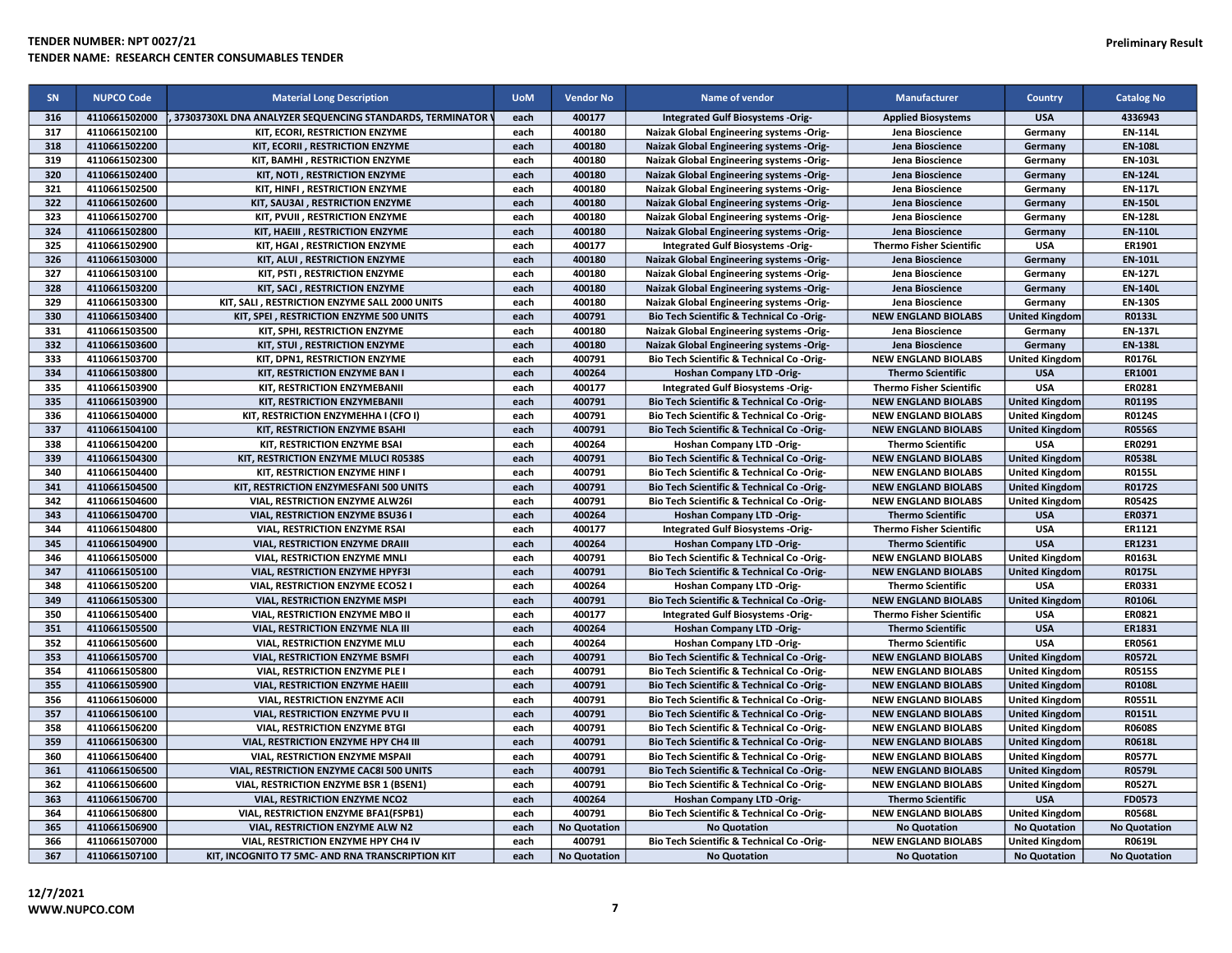| SN  | <b>NUPCO Code</b> | <b>Material Long Description</b>                                      | <b>UoM</b> | <b>Vendor No</b>    | Name of vendor                            | Manufacturer                    | Country               | <b>Catalog No</b>   |
|-----|-------------------|-----------------------------------------------------------------------|------------|---------------------|-------------------------------------------|---------------------------------|-----------------------|---------------------|
| 368 | 4110661800000     | COMB AND COMB HOLDER, (10 MM WIDE TEETH)                              | each       | <b>No Quotation</b> | <b>No Quotation</b>                       | <b>No Quotation</b>             | <b>No Quotation</b>   | <b>No Quotation</b> |
| 369 | 4111171101000     | GRIDS FOR TRANSMISSION ELECTRON MICROSCOPY GRID SIZE 400 MESH         | each       | 400264              | <b>Hoshan Company LTD -Orig-</b>          | <b>Sigma Aldrich</b>            | <b>USA</b>            | G5401-1VL           |
| 370 | 4111171101100     | GRIDS FOR TRANSMISSION ELECTRON MICROSCOPY GRID SIZE 600 MESH         | each       | 400264              | <b>Hoshan Company LTD -Orig-</b>          | <b>Sigma Aldrich</b>            | <b>USA</b>            | G1903-1VL           |
| 371 | 4111171101200     | GRIDS FOR TRANSMISSION ELECTRON MICROSCOPY GRID SIZE 300 MESH         | each       | 400264              | <b>Hoshan Company LTD -Orig-</b>          | <b>Sigma Aldrich</b>            | <b>USA</b>            | G5651-1VL           |
| 372 | 4111222100100     | DRY BLOCKINCUBATOR THERMOMETERS 18°C TO 60°C                          | each       | 400264              | Hoshan Company LTD -Orig-                 | H-B Instrument - SP Scienceware | <b>USA</b>            | B60206-0100         |
| 373 | 4111300200000     | EAGENT SUPERSIGNAL WEST PICO PLUS CHEMILUMINESCENT SUBSTRAT           | each       | 400606              | SAMA MASA TRADING EST. - Orig-            | Merck                           | <b>USA</b>            | CPS1300-1KT         |
| 374 | 4111302701400     | CALIBRATION STANDARD 850MOSMKG H2O 10X2ML AMPOULS                     | each       | <b>No Quotation</b> | <b>No Quotation</b>                       | <b>No Quotation</b>             | <b>No Quotation</b>   | <b>No Quotation</b> |
| 375 | 4111303400600     | REAGENT, PEPTIDE -N-GLYCOSIDASE F                                     | each       | <b>No Quotation</b> | <b>No Quotation</b>                       | <b>No Quotation</b>             | <b>No Quotation</b>   | <b>No Quotation</b> |
| 376 | 4111303400700     | <b>REAGENT. A2-3.6.8 NEURAMINIDASE</b>                                | each       | 400606              | SAMA MASA TRADING EST. - Orig-            | Merck                           | <b>USA</b>            | 480716-250MIU       |
| 377 | 4111303400800     | REAGENT, 3 CYCLOHEXYLAMINO-1-PROPANESULFONIC ACID (CAPS)              | each       | 400264              | <b>Hoshan Company LTD -Orig-</b>          | <b>Sigma Aldrich</b>            | <b>USA</b>            | C2632-25G           |
| 378 | 4111303400900     | TEST STRIPS. PH 0-14                                                  | each       | 400606              | SAMA MASA TRADING EST. - Orig-            | Merck                           | <b>USA</b>            | 1095350001          |
| 379 | 4111303401000     | TEST STRIPS PH 45-100                                                 | each       | 400264              | Hoshan Company LTD -Orig-                 | <b>VWR</b>                      | <b>USA</b>            | 85414               |
| 380 | 4111303401100     | I MAPK PHOSPHORYLATION ANTIBODY ARRAY (MEMBRANE, 17 TARGET            | each       | 400075              | Abdulla Fouad for medical supplies -Orig- | <b>ABCAM</b>                    | <b>United Kingdom</b> | ab211061            |
| 381 | 4111303401200     | REAGENT PROTEOME PROFILER HUMAN PHOSPHO-KINASE ARRAY KIT              | each       | <b>No Quotation</b> | <b>No Quotation</b>                       | <b>No Quotation</b>             | <b>No Quotation</b>   | <b>No Quotation</b> |
| 382 | 4111303401300     | <b>AGENT, TA CLONING KIT, WITH PCR21 VECTOR, WITHOUT COMPETENT CE</b> | each       | 400177              | Integrated Gulf Biosystems -Orig-         | <b>Thermo Fisher Scientific</b> | <b>USA</b>            | K202020             |
| 383 | 4111303401400     | <b>MAGMAX MICROBIOME BEAD TUBES. 100 TUBES</b>                        | each       | <b>No Quotation</b> | <b>No Quotation</b>                       | <b>No Quotation</b>             | <b>No Quotation</b>   | <b>No Quotation</b> |
| 384 | 4111303401500     | MAX MICROBIOME ULTRA NUCLEIC ACID ISOLATION KIT, WITH BEAD TU         | each       | 400177              | Integrated Gulf Biosystems -Orig-         | <b>Thermo Fisher Scientific</b> | <b>USA</b>            | A42358              |
| 385 | 4111303401600     | REAGENT MAGMAX-96 VIRAL RNA ISOLATION KIT, 100 PREPS                  | each       | 400104              | Al-Jeel Medical & Trading Co. Ltd -Orig-  | <b>BECKMAN COULTER</b>          | <b>USA</b>            | C57955              |
| 386 | 4111303401700     | REAGENT MAGMAX TOTAL NUCLEIC ACID ISOLATION KIT, 100 PREPS            | each       | 400177              | Integrated Gulf Biosystems -Orig-         | <b>Thermo Fisher Scientific</b> | <b>USA</b>            | AM1836              |
| 387 | 4111303401800     | NT MAGMAX VIRALPATHOGEN NUCLEIC ACID ISOLATION KIT, UP TO 200         | each       | 400177              | <b>Integrated Gulf Biosystems -Orig-</b>  | <b>Thermo Fisher Scientific</b> | <b>USA</b>            | A42352              |
| 388 | 4111303401900     | REAGENT PLATINUM SUPERFI DNA POLYMERASE, 500 UNITS                    | each       | Cancelled           | Cancelled                                 | Cancelled                       | Cancelled             | Cancelled           |
| 389 | 4111303402000     | REAGENT LIPOFECTAMINE TRANSFECTION REAGENT, PLASMID DNA               | each       | 400034              | Salehiya Trading Co. - Orig-              | Invitrogen by Thermo Fisher     | Lithuania             | L3000008            |
| 390 | 4111303402100     | REAGENT X-GAL SOLUTION, READY-TO-USE, 10 ML                           | each       | 400606              | <b>SAMA MASA TRADING EST. - Orig-</b>     | Merck                           | <b>USA</b>            | 11680293001         |
| 391 | 4111303402200     | REAGENT IPTG SOLUTION, READY-TO-USE, 10 X 15 ML                       | each       | 400606              | SAMA MASA TRADING EST. - Orig-            | Merck                           | <b>USA</b>            | 70527-3             |
| 392 | 4111303402300     | REAGENT LIPOPOLYSACCHARIDES FROM ESCHERICHIA COLI 0111:B5             | each       | <b>No Quotation</b> | <b>No Quotation</b>                       | <b>No Quotation</b>             | <b>No Quotation</b>   | <b>No Quotation</b> |
| 393 | 4111303402400     | COLUMN ATLANTIS DC18 ( 5UM, 46 X150 MM)                               | each       | 400606              | SAMA MASA TRADING EST. - Orig-            | <b>WATERS</b>                   | <b>USA</b>            | 186001344           |
| 394 | 4111303402500     | PERFORMANCE MAINTENANCE KIT 269095                                    | each       | 400264              | Hoshan Company LTD -Orig-                 | Waters                          | <b>USA</b>            | <b>WTWAT270944</b>  |
| 395 | 4111303402600     | COLUMN SYMMETRY SHIELD RP-18, (100 A, 5 UM, 46MMX 150MM)              | each       | 400606              | SAMA MASA TRADING EST. - Orig-            | <b>WATERS</b>                   | <b>USA</b>            | 186000109           |
| 396 | 4111303402700     | COLUMN SYMMETRY C18 GUARD (5 UM, 39 MM, 20 MM) 2 PK                   | each       | 400606              | SAMA MASA TRADING EST. - Orig-            | <b>WATERS</b>                   | <b>USA</b>            | WAT054225           |
| 397 | 4111303402800     | REAGENT TRYPLE EXPRESS ENZYME (1X), PHENOL RED                        | each       | 400177              | Integrated Gulf Biosystems -Orig-         | <b>Thermo Fisher Scientific</b> | <b>USA</b>            | 12605010            |
| 398 | 4111303402900     | REAGENT PRECISION PROTEIN STREPTACTIN-HRP CONJUGATE, 300 µL           | each       | 400606              | SAMA MASA TRADING EST. - Orig-            | Merck                           | <b>USA</b>            | 69047-3             |
| 399 | 4111303403000     | REAGENT RIPA LYSIS AND EXTRACTION BUFFER                              | each       | 400606              | SAMA MASA TRADING EST. - Orig-            | <b>Merck</b>                    | <b>USA</b>            | R0278-50ML          |
| 400 | 4111303403100     | <b>MARKERS FISHER BRAND FISHERFINEST CHEMICALLY RESISTANT</b>         | each       | 400264              | <b>Hoshan Company LTD -Orig-</b>          | <b>FisherBrand</b>              | <b>USA</b>            | 22-026-700          |
| 401 | 4111303403200     | REAGENT LIPOFECTAMINE RNAIMAX TRANSFECTION, SYNTHETIC SIRNA           | each       | 400177              | <b>Integrated Gulf Biosystems -Orig-</b>  | <b>Thermo Fisher Scientific</b> | <b>USA</b>            | 13778100            |
| 402 | 4111303403300     | REAGENT LIPOFECTAMINE 2000 TRANSFECTION                               | each       | 400177              | <b>Integrated Gulf Biosystems -Orig-</b>  | <b>Thermo Fisher Scientific</b> | <b>USA</b>            | 11668030            |
| 403 | 4111303403400     | REAGENT LIPOFECTAMINE 3000 TRANSFECTION, 15ML                         | each       | 400177              | <b>Integrated Gulf Biosystems -Orig-</b>  | <b>Thermo Fisher Scientific</b> | <b>USA</b>            | L3000150            |
| 404 | 4111303403500     | T, FGF2, BFGF, FIBROBLAST GROWTH FACTOR-BASIC HUMAN FOR CELL (        | each       | 400075              | Abdulla Fouad for medical supplies -Orig- | <b>STEMCELL</b>                 | Germany               | 78134               |
| 405 | 4111303403600     | REAGENT ALBUMIN, ACETYLATED FROM BOVINE SERUM                         | each       | 400264              | <b>Hoshan Company LTD -Orig-</b>          | <b>Sigma Aldrich</b>            | <b>USA</b>            | B2518-10MG          |
| 406 | 4111303403700     | <b>REAGENT ACTINOMYCIN D</b>                                          | each       | 400041              | CIGALAH PHARMA WAREHOUSE -Orig-           | <b>CST</b>                      | <b>USA</b>            | 15021S              |
| 407 | 4111303403800     | REAGENT COPPER(II) SULPHATE PENTAHYDRATE                              | each       | 400264              | <b>Hoshan Company LTD -Orig-</b>          | Sigma Aldrich                   | <b>USA</b>            | C8027-500G          |
| 408 | 4111303403900     | <b>REAGENT TRIZMA BASE</b>                                            | each       | Cancelled           | Cancelled                                 | Cancelled                       | Cancelled             | Cancelled           |
| 409 | 4111303404000     | REAGENT N-(3-OXODODECANOYL)-L-HOMOSERINE LACTONE                      | each       | 400264              | <b>Hoshan Company LTD -Orig-</b>          | Sigma Aldrich                   | <b>USA</b>            | 09139-10MG          |
| 410 | 4111303404100     | REAGENT TRIS BUFFERED SALINE, WITH TWEEN 20, PH 80                    | each       | 400606              | SAMA MASA TRADING EST. - Orig-            | Merck                           | <b>USA</b>            | T9039-10PAK         |
| 411 | 4111303404200     | REAGENT RECOMBINANT HUMAN DECORIN PROTEIN                             | each       | 400264              | Hoshan Company LTD -Orig-                 | <b>Novus Biologicals</b>        | <b>United Kingdom</b> | 143-DE-100          |
| 412 | 4111303404300     | <b>REAGENT NUCLEAR EXTRACTION KIT (AB113474)</b>                      | each       | 400177              | Integrated Gulf Biosystems -Orig-         | <b>Thermo Fisher Scientific</b> | <b>USA</b>            | 78833               |
| 413 | 4111303404400     | <b>REAGENT MCP-3 SIRNA (H)</b>                                        | each       | 400264              | <b>Hoshan Company LTD -Orig-</b>          | Santa Cruz Biotechnology,       | <b>USA</b>            | sc-72035            |
| 414 | 4111303404500     | REAGENT MCP-3 SHRNA PLASMID (H)                                       | each       | 400264              | <b>Hoshan Company LTD -Orig-</b>          | Santa Cruz Biotechnology,       | <b>USA</b>            | sc-72035-SH         |
| 415 | 4111303404600     | <b>REAGENT CONTROL SIRNA-A</b>                                        | each       | 400264              | <b>Hoshan Company LTD -Orig-</b>          | Santa Cruz Biotechnology,       | <b>USA</b>            | sc-37007            |
| 416 | 4111303404700     | REAGENT CONTROL SHRNA PLASMID-A                                       | each       | 400264              | <b>Hoshan Company LTD -Orig-</b>          | Santa Cruz Biotechnology,       | <b>USA</b>            | sc-108060           |
| 417 | 4111303404800     | <b>REAGENT OPG SHRNA PLASMID (H)</b>                                  | each       | 400264              | <b>Hoshan Company LTD -Orig-</b>          | Santa Cruz Biotechnology,       | <b>USA</b>            | sc-40152            |
| 418 | 4111303404900     | REAGENT HCG_1646471 SIRNA (H)                                         | each       | <b>No Quotation</b> | <b>No Quotation</b>                       | <b>No Quotation</b>             | <b>No Quotation</b>   | <b>No Quotation</b> |
| 419 | 4111303405000     | REAGENT HCG 1646471 SHRNA PLASMID (H)                                 | each       | <b>No Quotation</b> | <b>No Quotation</b>                       | <b>No Quotation</b>             | <b>No Quotation</b>   | <b>No Quotation</b> |
| 420 | 4111303405100     | REAGENT RECOMBINANT HUMAN DECORIN PROTEIN, CF                         | each       | 400606              | SAMA MASA TRADING EST. - Orig-            | Merck                           | <b>USA</b>            | SRP6454-20UG        |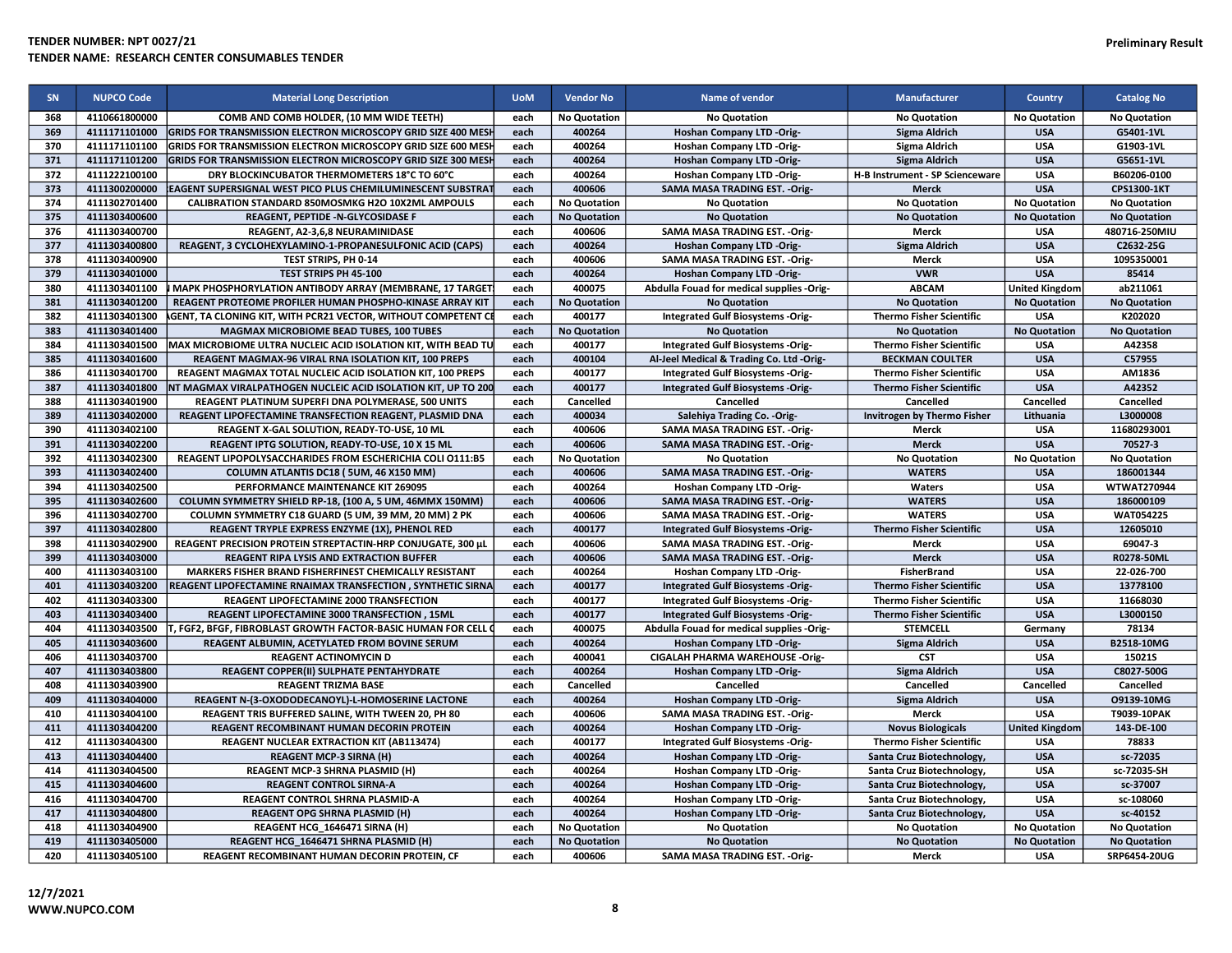| SN  | <b>NUPCO Code</b> | <b>Material Long Description</b>                                    | <b>UoM</b> | <b>Vendor No</b>    | Name of vendor                            | <b>Manufacturer</b>             | Country             | <b>Catalog No</b>   |
|-----|-------------------|---------------------------------------------------------------------|------------|---------------------|-------------------------------------------|---------------------------------|---------------------|---------------------|
| 421 | 4111303405200     | <b>REAGENT PLASMOCIN TREATMENT</b>                                  | each       | 400264              | Hoshan Company LTD -Orig-                 | Invivogen                       | <b>USA</b>          | ANT-MPT-1           |
| 422 | 4111303405300     | REAGENT NORMOCIN - ANTIMICROBIAL REAGENT                            | each       | 400264              | Hoshan Company LTD -Orig-                 | Invivogen                       | <b>USA</b>          | ANT-NR-1            |
| 423 | 4111303405400     | <b>REAGENT SUPERFECT TRANSFECTION (12 ML)</b>                       | each       | 400264              | <b>Hoshan Company LTD -Orig-</b>          | <b>Polyplus-transfection</b>    | France              | 101000046           |
| 424 | 4111303405500     | REAGENT REVERSE TRANSCRIPTION ADVANTAGE RT-FOR-PCR KIT 25 RXN       | each       | 400180              | Naizak Global Engineering systems -Orig-  | Quantabio                       | <b>USA</b>          | 95047-025           |
| 425 | 4111303405600     | <b>REAGENT CLOROBIOCIN (2 MG)</b>                                   | each       | 400264              | <b>Hoshan Company LTD -Orig-</b>          | AdooQ BioScience                | <b>USA</b>          | A15467              |
| 426 | 4111303405700     | REAGENT DIRECT-ZOL RNA MINIPREP PLUS (200 PREP)                     | each       | 400264              | <b>Hoshan Company LTD -Orig-</b>          | <b>OMEGA BIO-TEK</b>            | <b>USA</b>          | R6834-02            |
| 427 | 4111303405800     | IT HS 578T CELL AVALANCHE TRANSFECTION (HUMAN BREAST CARCINON       | each       | 400264              | <b>Hoshan Company LTD -Orig-</b>          | <b>EZ Biosystems</b>            | <b>USA</b>          | EZT-HS57-1          |
| 428 | 4111303405900     | KIT, UNIVERSAL MYCOPLASMA PCR DETECTION 40 ASSAY                    | each       | <b>No Quotation</b> | <b>No Quotation</b>                       | <b>No Quotation</b>             | <b>No Quotation</b> | <b>No Quotation</b> |
| 429 | 4111303406000     | <b>REAGENT PROTEIN AG SEPHAROSE</b>                                 | each       | 400606              | <b>SAMA MASA TRADING EST. - Orig-</b>     | <b>Merck</b>                    | <b>USA</b>          | <b>IP10-10ML</b>    |
| 430 | 4111303406100     | <b>REAGENT IC FIXATION BUFFER</b>                                   | each       | <b>No Quotation</b> | <b>No Quotation</b>                       | <b>No Quotation</b>             | <b>No Quotation</b> | <b>No Quotation</b> |
| 431 | 4111303406200     | <b>REAGENT. BD BACTEC MGIT 960</b>                                  | each       | <b>No Quotation</b> | <b>No Quotation</b>                       | <b>No Quotation</b>             | <b>No Quotation</b> | <b>No Quotation</b> |
| 432 | 4111303601100     | PLATE, 6 INSERTS6 WELL PLATE MULTIPLE WELL 04 MM                    | each       | 400164              | <b>MEDICARE DRUG STORE COMPANY -Orig-</b> | <b>GREINER BIO ONE</b>          | Germany             | 657641              |
| 433 | 4111303601200     | PLATE, 12 INSERTS24 WELL PLATE MULTIPLE WELL 3 MM                   | each       | 400164              | <b>MEDICARE DRUG STORE COMPANY -Orig-</b> | <b>GREINER BIO ONE</b>          | Germany             | 665630              |
| 434 | 4111303601300     | PLATE, TC-TREATED MULTIPLE WELL PLATES 6 WELL PLATES                | each       | 400791              | Bio Tech Scientific & Technical Co -Orig- | <b>CORNING</b>                  | <b>USA</b>          | 3516                |
| 435 | 4111303601400     | PLATE, TC-TREATED MULTIPLE WELL PLATES 12 WELL PLATES               | each       | Cancelled           | Cancelled                                 | Cancelled                       | Cancelled           | Cancelled           |
| 436 | 4111303601500     | PLATE, 12-WELL PLATES, FLAT BOTTOM, TC-TREATED CLEAR, STERILE       | each       | Cancelled           | Cancelled                                 | Cancelled                       | Cancelled           | Cancelled           |
| 437 | 4111303601600     | PLATE, 6 WELL FOR CFU                                               | each       | 400177              | Integrated Gulf Biosystems -Orig-         | <b>Thermo Fisher Scientific</b> | <b>USA</b>          | 140675              |
| 438 | 4111303601700     | NING 96 WELL CLEAR U-BOTTOM TC-TREATED, INDIVIDUALLY WRAPPED        | each       | 400164              | MEDICARE DRUG STORE COMPANY -Orig-        | <b>GREINER BIO ONE</b>          | Germany             | 650180              |
| 439 | 4111303601800     | MICROPLATE CELL CULTURE 48-WELL TREATED, U-SHAPED-BOTTOM            | each       | Cancelled           | Cancelled                                 | Cancelled                       | Cancelled           | Cancelled           |
| 440 | 4111303601900     | MICROPLATE CELL CULTURE 24-WELL TREATED, U-SHAPED-BOTTOM            | each       | 400791              | Bio Tech Scientific & Technical Co-Orig-  | <b>CORNING</b>                  | <b>USA</b>          | 3527                |
| 441 | 4111303602000     | <b>ISERT CONTROL BIOCOAT WITH 80UM PET MEMBRANE IN TWO 24-WEL</b>   | each       | 400264              | <b>Hoshan Company LTD -Orig-</b>          | Corning                         | <b>USA</b>          | 354578              |
| 442 | 4111303602100     | PLATE, 4 WELLS UNCOATED TISSUE CULTURE PLATE                        | each       | 400177              | Integrated Gulf Biosystems -Orig-         | <b>Thermo Fisher Scientific</b> | <b>USA</b>          | 179820              |
| 443 | 4111303602200     | PLATE. 8 WELLS UNCOATED TISSUE CULTURE PLATE                        | each       | 400264              | <b>Hoshan Company LTD -Orig-</b>          | <b>VWR</b>                      | <b>USA</b>          | 734-2777            |
| 444 | 4111303602300     | PLATE. 12 WELLS UNCOATED TISSUE CULTURE PLATE                       | each       | 400177              | Integrated Gulf Biosystems -Orig-         | <b>Thermo Fisher Scientific</b> | <b>USA</b>          | 150239              |
| 445 | 4111303602400     | PLATE, 24 WELLS UNCOATED TISSUE CULTURE PLATE                       | each       | 400177              | <b>Integrated Gulf Biosystems -Orig-</b>  | <b>Thermo Fisher Scientific</b> | <b>USA</b>          | 144530              |
| 446 | 4111303602500     | PLATE, 48 WELLS UNCOATED TISSUE CULTURE PLATE                       | each       | 400177              | Integrated Gulf Biosystems -Orig-         | <b>Thermo Fisher Scientific</b> | <b>USA</b>          | 150787              |
| 447 | 4111303602600     | PLATES, 4-WELL CELL CULTURE                                         | each       | 400177              | Integrated Gulf Biosystems -Orig-         | <b>Thermo Fisher Scientific</b> | <b>USA</b>          | 176740              |
| 448 | 4111303602700     | PLATES, 6-WELL CELL CULTURE                                         | each       | 400791              | Bio Tech Scientific & Technical Co-Orig-  | <b>CORNING</b>                  | <b>USA</b>          | 3506                |
| 449 | 4111303602800     | PLATES, 8-WELL CELL CULTURE                                         | each       | Cancelled           | Cancelled                                 | Cancelled                       | Cancelled           | Cancelled           |
| 450 | 4111303602900     | PLATES, 24-WELL CELL CULTURE                                        | each       | 400791              | Bio Tech Scientific & Technical Co-Orig-  | <b>CORNING</b>                  | <b>USA</b>          | 3524                |
| 451 | 4111303603000     | PLATES, 48-WELL CELL CULTURE                                        | each       | 400164              | <b>MEDICARE DRUG STORE COMPANY -Orig-</b> | <b>GREINER BIO ONE</b>          | Germany             | 677180              |
| 452 | 4111303902000     | FEEDER, 100-240V24VDC5A                                             | each       | <b>No Quotation</b> | <b>No Quotation</b>                       | <b>No Quotation</b>             | <b>No Quotation</b> | <b>No Quotation</b> |
| 453 | 4111303902100     | SPARE WARE, FITTINGS PUSH IN LEGRIS D6 14 M                         | each       | <b>No Quotation</b> | <b>No Quotation</b>                       | <b>No Quotation</b>             | <b>No Quotation</b> | <b>No Quotation</b> |
| 454 | 4111303902200     | REAGENT CLINITROL 290 RFERENCE SOLUTION, 10X2ML AMPOULS             | each       | <b>No Quotation</b> | <b>No Quotation</b>                       | <b>No Quotation</b>             | <b>No Quotation</b> | <b>No Quotation</b> |
| 455 | 4111311900700     | REAGENT GAS MIXTURE 02 5%, CO2 10%, N2 85%                          | each       | <b>No Quotation</b> | <b>No Quotation</b>                       | <b>No Quotation</b>             | <b>No Quotation</b> | <b>No Quotation</b> |
| 456 | 4111332700100     | ROLLER, PLATE SEALING ROLLER                                        | each       | 400264              | Hoshan Company LTD -Orig-                 | <b>Sigma Aldrich</b>            | <b>USA</b>          | R1275               |
| 457 | 4111470400000     | THERMAL PAPER MITSUBISHI P68U K6SH PAPER, PACK4ROLLS                | each       | 400264              | <b>Hoshan Company LTD -Orig-</b>          | <b>Bio-Rad</b>                  | <b>USA</b>          | 1707581             |
| 458 | 4111540300300     | O-RING, VITION 10X15                                                | each       | <b>No Quotation</b> | <b>No Quotation</b>                       | <b>No Quotation</b>             | <b>No Quotation</b> | <b>No Quotation</b> |
| 459 | 4111540600200     | EMIMICROVOLUME DISPOSABLE POLYSTYRENE CUVETTES, 15ML CUVET          | each       | 400264              | <b>Hoshan Company LTD -Orig-</b>          | <b>VWR</b>                      | <b>USA</b>          | 634-0676            |
| 460 | 4111570000000     | FRIT ASSEMBLY 02 µM, 21 MM                                          | each       | 400264              | <b>Hoshan Company LTD -Orig-</b>          | Waters                          | <b>USA</b>          | 700003776           |
| 461 | 4111570000100     | ACTIVE PREHEATED (APH), STAINLESS STEEL 125 INCHES LONG             | each       | 400264              | <b>Hoshan Company LTD -Orig-</b>          | Waters                          | <b>USA</b>          | 205000730           |
| 462 | 4111570000200     | TAINS FIVE 02µM STAINLESS STEEL REPLACEMENT FILTERS AND FIVE REPI   | each       | 400264              | Hoshan Company LTD -Orig-                 | Waters                          | <b>USA</b>          | 700002775           |
| 463 | 4111570000300     | PM KIT ACQUITY UPLC H-CLASS QSM                                     | each       | 400264              | <b>Hoshan Company LTD -Orig-</b>          | Waters                          | <b>USA</b>          | 201000233           |
| 464 | 4111570000400     | PM KIT ACQUITY UPLC H-CLASS FTN                                     | each       | 400264              | Hoshan Company LTD -Orig-                 | Waters                          | <b>USA</b>          | 201000234           |
| 465 | 4111570000500     | SAMPLE CONE ASSEMBLY FOR STEPWAVE MASS SPECTROMETERS                | each       | 400264              | <b>Hoshan Company LTD -Orig-</b>          | Waters                          | <b>USA</b>          | 700011217           |
| 466 | 4111570000600     | PM KIT XEVO TQ-S MICRO (ROTARY) PERMANENT                           | each       | 400264              | <b>Hoshan Company LTD -Orig-</b>          | Waters                          | <b>USA</b>          | 201000294           |
| 467 | 4111570000700     | LUBRICANT SYNTHETIC VACUUM PUMP OIL                                 | each       | <b>No Quotation</b> | <b>No Quotation</b>                       | <b>No Quotation</b>             | <b>No Quotation</b> | <b>No Quotation</b> |
| 468 | 4111570000800     | <b>CHECK VALVE DOUBLE BALL AND SEAT</b>                             | each       | 400264              | Hoshan Company LTD -Orig-                 | Waters                          | <b>USA</b>          | 700002968           |
| 469 | 4111570000900     | CHEMICAL KIT XEVO TQ-S-S SET UP SOLUTION                            | each       | 400264              | <b>Hoshan Company LTD -Orig-</b>          | Waters                          | <b>USA</b>          | 176002745           |
| 470 | 4111570001000     | <b>IER ASSEMBLY SPME POLYDIMETHYLSILOXANEDIVINYLBENZENE (PDMSD)</b> | each       | 400264              | Hoshan Company LTD -Orig-                 | <b>Sigma Aldrich</b>            | <b>USA</b>          | 57293-U             |
| 471 | 4111570001100     | CRIMP SEALS (MAGNETIC) WITH PTFE SILICONE SEPTA                     | each       | 400264              | <b>Hoshan Company LTD -Orig-</b>          | <b>Sigma Aldrich</b>            | <b>USA</b>          | SU860053            |
| 472 | 4111570001200     | VIALS, CRIMP TOP, FOR THIN SEAL                                     | each       | 400264              | Hoshan Company LTD -Orig-                 | Sigma Aldrich                   | <b>USA</b>          | SU860104            |
| 473 | 4111570001300     | SERVICE KIT NITROGEN GENERATOR                                      | each       | <b>No Quotation</b> | <b>No Quotation</b>                       | <b>No Quotation</b>             | <b>No Quotation</b> | <b>No Quotation</b> |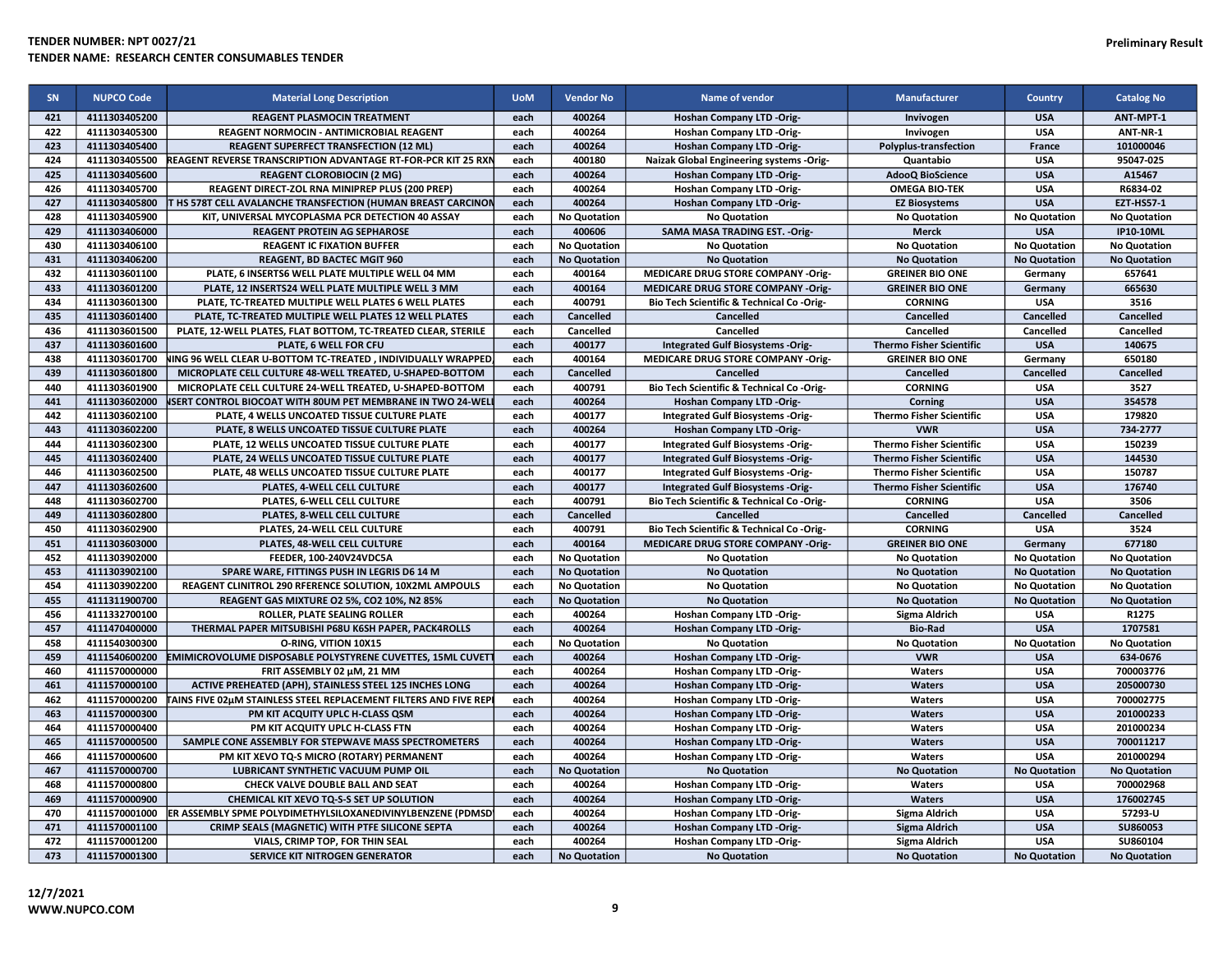| SN  | <b>NUPCO Code</b> | <b>Material Long Description</b>                                       | <b>UoM</b> | <b>Vendor No</b>    | Name of vendor                           | Manufacturer                    | Country             | <b>Catalog No</b>   |
|-----|-------------------|------------------------------------------------------------------------|------------|---------------------|------------------------------------------|---------------------------------|---------------------|---------------------|
| 474 | 4111570001400     | FILAMENT, HIGH TEMPFOR GCMS                                            | each       | 400264              | Hoshan Company LTD -Orig-                | <b>Agilent Technologie</b>      | <b>USA</b>          | G7005-60061         |
| 475 | 4111570001500     | MOISTURE TRAP, CONDITIONED MOLECULAR SIEVE, 18 IN, S-SHAPED            | each       | <b>No Quotation</b> | <b>No Quotation</b>                      | <b>No Quotation</b>             | <b>No Quotation</b> | <b>No Quotation</b> |
| 476 | 4111570001600     | SPARE PARTS, SEAL INLET GOLD PLATED WITH WASHER                        | each       | 400264              | Hoshan Company LTD -Orig-                | <b>Agilent Technologie</b>      | <b>USA</b>          | AG5188-5367         |
| 477 | 4111570001700     | <b>TRAP BIG UNIVERSAL</b>                                              | each       | 400264              | <b>Hoshan Company LTD -Orig-</b>         | <b>Agilent Technologie</b>      | <b>USA</b>          | AGRMSN-2            |
| 478 | 4111570001800     | MULTIPLIER TRIPLE AXIS ELECTRON                                        | each       | 400264              | Hoshan Company LTD -Orig-                | <b>Agilent Technologie</b>      | <b>USA</b>          | G3170-80103         |
| 479 | 4111570001900     | <b>BLE. UPLC NANOTILE ASSEMBLY INFUSION ACQUITY HAS T3 17UM TRIZIA</b> | each       | Cancelled           | <b>Cancelled</b>                         | Cancelled                       | Cancelled           | Cancelled           |
| 480 | 4111570002000     | ACCESSORIES, UPLC, INFUSION TILE ASSEMBLY INFUSION UPLC                | each       | <b>No Quotation</b> | <b>No Quotation</b>                      | <b>No Quotation</b>             | <b>No Quotation</b> | <b>No Quotation</b> |
| 481 | 4111570002100     | AGENT, INSULIN-TRANSFERRING-SELENIUM-SODIUM PYRUVATE ITS-A 10          | each       | 400177              | Integrated Gulf Biosystems -Orig-        | <b>Thermo Fisher Scientific</b> | <b>USA</b>          | 51300044            |
| 482 | 4111570002200     | REAGENT MEM NON-ESSENTIAL AMINO ACID (100X)                            | each       | 400606              | <b>SAMA MASA TRADING EST. - Orig-</b>    | Merck                           | <b>USA</b>          | M7145-100ML         |
| 483 | 4111570002300     | REAGENT CHEMICAL P-COUMARIC ACID, 25G                                  | each       | 400264              | <b>Hoshan Company LTD -Orig-</b>         | <b>Sigma Aldrich</b>            | <b>USA</b>          | C9008-25G           |
| 484 | 4111570002400     | <b>REAGENT CHEMICAL LUMINOL, 5G</b>                                    | each       | 400606              | SAMA MASA TRADING EST. - Orig-           | Merck                           | <b>USA</b>          | 123072-5G           |
| 485 | 4111570002500     | REAGENT CHEMICAL 4-IODOPHENYLBORONIC ACID. 5G                          | each       | 400264              | <b>Hoshan Company LTD -Orig-</b>         | <b>Sigma Aldrich</b>            | <b>USA</b>          | 471933-5G           |
| 486 | 4111570002600     | EMICAL SOLUTION CARESTREAM HEALTH, INC GBX XRAYDEVELOPER 2X            | each       | No Quotation        | <b>No Quotation</b>                      | <b>No Quotation</b>             | <b>No Quotation</b> | <b>No Quotation</b> |
| 487 | 4111570002700     | <b>IIICAL SOLUTION CARESTREAM HEALTH, INC GBX FIXERREPLEN-KODAK25</b>  | each       | <b>No Quotation</b> | <b>No Quotation</b>                      | <b>No Quotation</b>             | <b>No Quotation</b> | <b>No Quotation</b> |
| 488 | 4111570002800     | REGAENT, EDTA (05 M), PH 80, RNASE-FREE, 100ML BOTTLE                  | each       | 400180              | Naizak Global Engineering systems -Orig- | Jena Bioscience                 | Germany             | <b>BU-105</b>       |
| 489 | 4111570002900     | HEMICAL ETHYLENEDIAMINETETRAACETIC ACID SODIUM SALT SOLUTIOI           | each       | 400180              | Naizak Global Engineering systems -Orig- | Jena Bioscience                 | Germany             | <b>BU-105</b>       |
| 490 | 4111570003000     | CHEMICAL SOLUTION FI SALES LLC XRAY FIXERDEVELOPER KIT 4CS             | each       | 400264              | Hoshan Company LTD -Orig-                | <b>FI Sales</b>                 | <b>USA</b>          | 100244              |
| 491 | 4111570003100     | <b>REAGENT POTASSIUM DICYANOAURATE (II) 98%</b>                        | each       | 400264              | <b>Hoshan Company LTD -Orig-</b>         | <b>Sigma Aldrich</b>            | <b>USA</b>          | 298115-1G           |
| 492 | 4111570003200     | NICKEL-64 OXIDE                                                        | each       | <b>No Quotation</b> | <b>No Quotation</b>                      | <b>No Quotation</b>             | <b>No Quotation</b> | <b>No Quotation</b> |
| 493 | 4111570003300     | CHEMICAL N,N-DIISOPROPYLETHYLAMINE, 995+%                              | each       | 400264              | <b>Hoshan Company LTD -Orig-</b>         | <b>Sigma Aldrich</b>            | <b>USA</b>          | 496219-100ML        |
| 494 | 4111570003400     | <b>RESIN RINK AMIDE</b>                                                | each       | 400264              | <b>Hoshan Company LTD -Orig-</b>         | <b>Sigma Aldrich</b>            | <b>USA</b>          | 533935-1G           |
| 495 | 4111570003500     | <b>RESIN WANG</b>                                                      | each       | 400264              | <b>Hoshan Company LTD -Orig-</b>         | <b>Sigma Aldrich</b>            | <b>USA</b>          | 13618-5G-F          |
| 496 | 4111570003600     | <b>REAGENT FMOC-AMINO ACIDS</b>                                        | each       | 400264              | <b>Hoshan Company LTD -Orig-</b>         | <b>Sigma Aldrich</b>            | <b>USA</b>          | 68822-1G-F          |
| 497 | 4111570003700     | <b>CHEMICAL DOTA LIGAND</b>                                            | each       | 400264              | <b>Hoshan Company LTD -Orig-</b>         | <b>Sigma Aldrich</b>            | <b>USA</b>          | 86734-50MG          |
| 498 | 4111570003800     | <b>CHEMICAL NOTA LIGAND</b>                                            | each       | 400264              | <b>Hoshan Company LTD -Orig-</b>         | <b>TCI Chemcials</b>            | <b>USA</b>          | T3910               |
| 499 | 4111570003900     | <b>CHEMICAL, PIPERDINE</b>                                             | each       | 400264              | <b>Hoshan Company LTD -Orig-</b>         | <b>Sigma Aldrich</b>            | <b>USA</b>          | 104094-5ML          |
| 500 | 4111570004000     | CHEMICAL, TFA TRIFLUOROACETIC ACID SOLUTION HPLC GRADE                 | each       | 400264              | <b>Hoshan Company LTD -Orig-</b>         | <b>Sigma Aldrich</b>            | <b>USA</b>          | 302031-1L           |
| 501 | 4111570004100     | <b>REAGENT N-METHYLFORMALINE</b>                                       | each       | 400264              | <b>Hoshan Company LTD -Orig-</b>         | <b>Sigma Aldrich</b>            | <b>USA</b>          | M46802-100G         |
| 502 | 4111570004200     | CHEMICAL AMMONIUM HYDROXIDE, TRACE METAL GRADE                         | each       | 400264              | Hoshan Company LTD -Orig-                | <b>Sigma Aldrich</b>            | <b>USA</b>          | 338818-1L           |
| 503 | 4111570004300     | FLASK. PYREX 4000 ML                                                   | each       | 400264              | Hoshan Company LTD -Orig-                | Corning                         | <b>USA</b>          | <b>CLS44444L</b>    |
| 504 | 4111570902200     | <b>COLUMN 123-IODINE ANION EXCHANGE TYPE K2</b>                        | each       | <b>No Quotation</b> | <b>No Quotation</b>                      | <b>No Quotation</b>             | <b>No Quotation</b> | <b>No Quotation</b> |
| 505 | 4111570902300     | <b>COLUMN 123-IODINE CATION EXCHANGE TYPE K 06</b>                     | each       | <b>No Quotation</b> | <b>No Quotation</b>                      | <b>No Quotation</b>             | <b>No Quotation</b> | <b>No Quotation</b> |
| 506 | 4111570902400     | COLUMN C18 250X46MM,5U                                                 | each       | 400606              | SAMA MASA TRADING EST. - Orig-           | <b>WATERS</b>                   | <b>USA</b>          | WAT054275           |
| 507 | 4111570902500     | COLUMN. ANION 250X46MM. 7U                                             | each       | 400264              | <b>Hoshan Company LTD -Orig-</b>         | Grace                           | <b>USA</b>          | GR5124845           |
| 508 | 4111570902600     | COLUMNS, LUNA OMEGA RP-HPLC C-18                                       | each       | 400954              | <b>Alashmal Trading Company -Orig-</b>   | Phenomenex                      | <b>USA</b>          | 00G-4252-E0         |
| 509 | 4111570902700     | COLUMN. ALLSEP ANION IC. 100 X46 MM. 7U                                | each       | 400264              | <b>Hoshan Company LTD -Orig-</b>         | Grace                           | <b>USA</b>          | GR5127304           |
| 510 | 4111570902800     | COLUMNS WATERS SPHERISORB SCX 250X46MM 5U                              | each       | 400606              | SAMA MASA TRADING EST. - Orig-           | <b>WATERS</b>                   | <b>USA</b>          | PSS837515           |
| 511 | 4111571003700     | <b>SP2340 CAPILLARY, GC COLUMN</b>                                     | each       | 400264              | <b>Hoshan Company LTD -Orig-</b>         | <b>Sigma Aldrich</b>            | <b>USA</b>          | 24075               |
| 512 | 4111571300400     | TLC DEVELOPING CYLINDRICAL, GLASS TANK                                 | each       | 400264              | <b>Hoshan Company LTD -Orig-</b>         | <b>Sigma Aldrich</b>            | <b>USA</b>          | Z243914-1EA         |
| 513 | 4111571600200     | <b>SPARE PART, FERRULE</b>                                             | each       | 400264              | Hoshan Company LTD -Orig-                | <b>Sigma Aldrich</b>            | <b>USA</b>          | 22311               |
| 514 | 4111571800600     | SPARE PARTS, SEAL WASH FACE                                            | each       | 400264              | <b>Hoshan Company LTD -Orig-</b>         | Waters                          | <b>USA</b>          | WAT271017           |
| 515 | 4111572500300     | PLATE, TUBE 96 AFA - TPX                                               | each       | 400041              | CIGALAH PHARMA WAREHOUSE -Orig-          | covaris                         | <b>USA</b>          | 520291              |
| 516 | 4111572500400     | MALL) SILICA GEL HLF 250UM 5X20CM CHANNELED WPREADSORBENT Z            | each       | 400606              | SAMA MASA TRADING EST. - Orig-           | Merck                           | <b>USA</b>          | 1058080001          |
| 517 | 4111572500500     | WELLS SILICA GEL HLF 250UM 20X20CM CHANNELED WPREADSORBENT             | each       | 400606              | <b>SAMA MASA TRADING EST. - Orig-</b>    | <b>Merck</b>                    | <b>USA</b>          | 1057210001          |
| 518 | 4111572500600     | ATES 12 WELLS, SILICA GEL HLF 250UM 10X20CM CHANNELED WPREADS          | each       | 400606              | SAMA MASA TRADING EST. - Orig-           | Merck                           | <b>USA</b>          | 1057210001          |
| 519 | 4111580819800     | /CHAMBER DIMENSIONS:75 MM X 25 MM X 18 MM; CHAMBER DEPTH               | each       | 400264              | <b>Hoshan Company LTD -Orig-</b>         | NanoEnTek                       | <b>USA</b>          | <b>CS-050</b>       |
| 520 | 4111580819900     | DRAIN LINE, THREADED SPRAY CHAMBER                                     | each       | 400264              | <b>Hoshan Company LTD -Orig-</b>         | <b>Perkin Elmer</b>             | <b>USA</b>          | N8141425            |
| 521 | 4111580820000     | TEFLON TUBING, 0062 OD X 0038 ID                                       | each       | 400264              | <b>Hoshan Company LTD -Orig-</b>         | <b>Bel-Art</b>                  | <b>USA</b>          | 70680-247           |
| 522 | 4111580820100     | HARMED, THREE-STOP 279 MM ID, PURPLEWHITEPURPLE FOR PERISTAL           | each       | 400264              | Hoshan Company LTD -Orig-                | <b>Perkin Elmer</b>             | <b>USA</b>          | B3140721            |
| 523 | 4111580820200     | TUBING PHARMED, 114MM ID, REDREDRED                                    | each       | 400264              | <b>Hoshan Company LTD -Orig-</b>         | <b>Perkin Elmer</b>             | <b>USA</b>          | B3140730            |
| 524 | 4111580820300     | MEMBRANE, PROGRAD TS2 PRE-TREATMENT PEAK                               | each       | Cancelled           | Cancelled                                | Cancelled                       | Cancelled           | Cancelled           |
| 525 | 4111580820400     | POLISHER. EDS-PAK                                                      | each       | 400606              | SAMA MASA TRADING EST. - Orig-           | <b>Merck</b>                    | <b>USA</b>          | EDSPAK001           |
| 526 | 4111580820500     | MINI-PROTEAN SHORT PLATES, 15-WELL 15MM 40UL                           | each       | 400264              | <b>Hoshan Company LTD -Orig-</b>         | Hoefer                          | <b>USA</b>          | SE211A151.5         |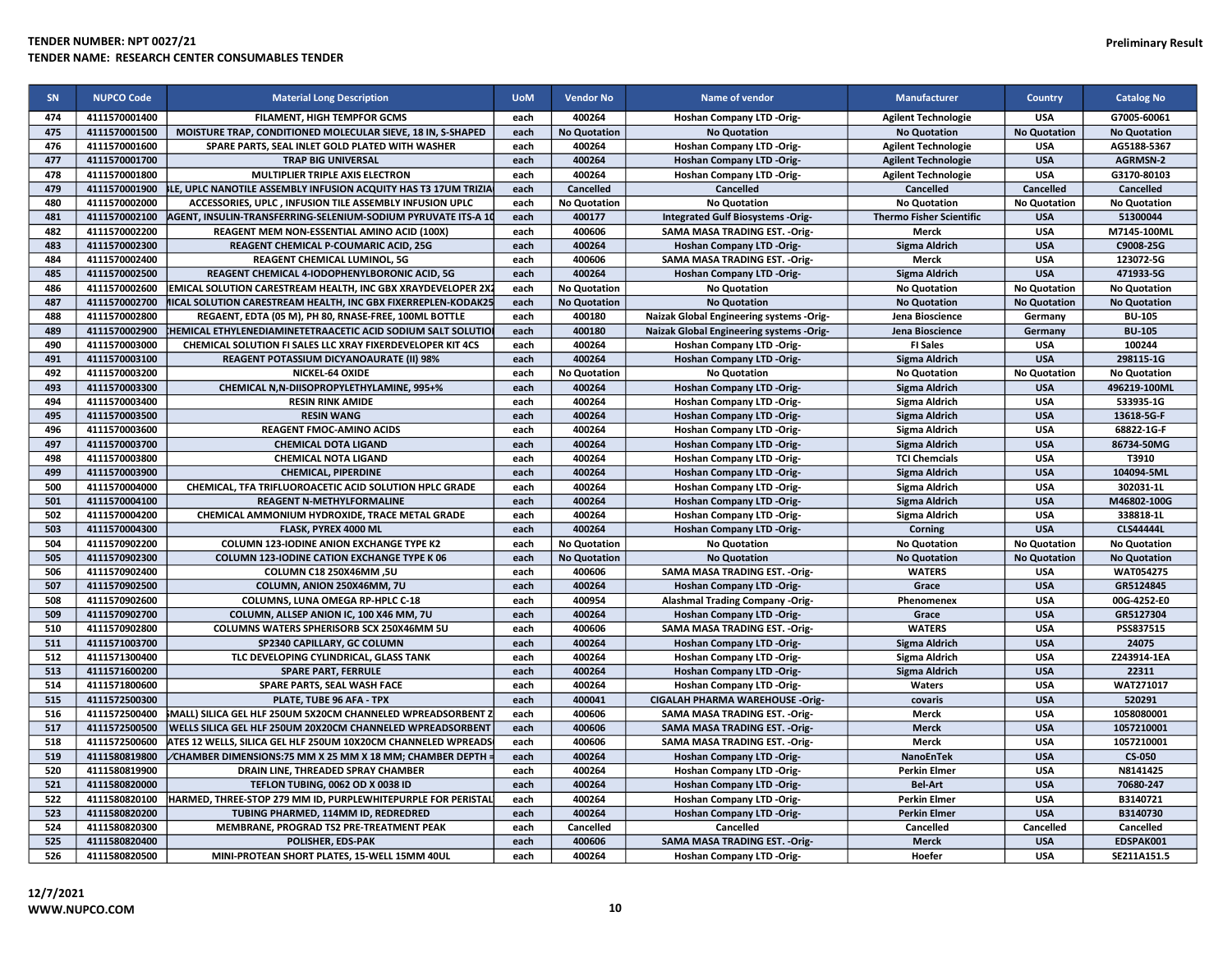| 527<br>4111580820600<br>SHEETS, WHATMAN GEL BLOTTING PAPER, GRADE GB003 GB003, 20X20<br>400606<br>SAMA MASA TRADING EST. - Orig-<br><b>Merck</b><br>each<br>528<br>4111580820700<br>REAGENT P300 HUMAN DNA REFERENCE PROBEMIXES<br>each<br><b>No Quotation</b><br><b>No Quotation</b><br><b>No Quotation</b> | <b>USA</b><br>WHA10427818<br><b>No Quotation</b><br><b>No Quotation</b><br><b>USA</b><br>919-262 |
|--------------------------------------------------------------------------------------------------------------------------------------------------------------------------------------------------------------------------------------------------------------------------------------------------------------|--------------------------------------------------------------------------------------------------|
|                                                                                                                                                                                                                                                                                                              |                                                                                                  |
|                                                                                                                                                                                                                                                                                                              |                                                                                                  |
| 529<br>4111580820800<br>P PIPETTE, 250UL 96 TIPS - BECKMAN COULTER AP96 TIPS P250 NONSTER<br>each<br>400177<br>Integrated Gulf Biosystems -Orig-<br><b>Thermo Fisher Scientific</b>                                                                                                                          |                                                                                                  |
| 530<br>4111580820900<br>20 NON-STERILE CASE OF 960 - BECKMAN COULTER AP96 TIPS P20 NONS<br>each<br>400177<br>Integrated Gulf Biosystems -Orig-<br><b>Thermo Fisher Scientific</b>                                                                                                                            | <b>USA</b><br>916-021                                                                            |
| 531<br>4111580821000<br>VIAL GLASS SCREW CAPWITH BONED PRE-SLIT SEPTA<br>400264<br><b>Hoshan Company LTD -Orig-</b><br><b>Perkin Elmer</b><br>each                                                                                                                                                           | <b>USA</b><br>N9306052                                                                           |
| 532<br>4111581202500<br>MICRO PLATE "U" WELL IND IRR STERILE 96-WELL STERILE CLEAR MICRO<br>400164<br><b>MEDICARE DRUG STORE COMPANY -Orig-</b><br><b>GREINER BIO ONE</b><br>each                                                                                                                            | 650161<br>Germany                                                                                |
| 533<br>4111581202600<br>400791<br>CONSUMABLE, 96-WELL HALF SKIRT, LOW PROFILE 01ML, WHITE<br>each<br>Bio Tech Scientific & Technical Co-Orig-<br><b>CORNING</b>                                                                                                                                              | PCR-96-LC480-W<br><b>USA</b>                                                                     |
| 534<br>4111581202700<br>ROPLATE, CORNING COSTAR 96-WELL, ULTRA-LOW BINDING, FLAT-BOTT<br>400164<br><b>MEDICARE DRUG STORE COMPANY -Orig-</b><br><b>GREINER BIO ONE</b><br>each                                                                                                                               | 655101<br>Germany                                                                                |
| 535<br>400264<br>4111581403200<br>CHEMICAL, ETHYLENEDIAMINETETRAACETIC ACID<br>each<br>Hoshan Company LTD -Orig-<br><b>Sigma Aldrich</b>                                                                                                                                                                     | <b>USA</b><br><b>EDS-100G</b>                                                                    |
| 536<br>4111581605200<br>KMAN COULTER SPRIPLATE SUPER96 MAGNET PLATE, FOR RESEARCH LAE<br>400041<br><b>CIGALAH PHARMA WAREHOUSE -Orig-</b><br><b>Beckman Coulter</b><br>each                                                                                                                                  | A32782<br><b>USA</b>                                                                             |
| 537<br>4111582007900<br>REAGENT, INTERLEUKIN-2, HUMAN<br>400041<br><b>CIGALAH PHARMA WAREHOUSE -Orig-</b><br><b>CST</b><br>each                                                                                                                                                                              | <b>USA</b><br>8907SC                                                                             |
| 538<br>4111582008000<br>ENT, LIVEDEAD FIXABLE AQUA DEAD CELL STAIN KIT, FOR 405 NM EXCIT/<br>Cancelled<br>Cancelled<br>Cancelled<br>each                                                                                                                                                                     | Cancelled<br>Cancelled                                                                           |
| 539<br>4111582008100<br>CONTAINER, MIDI HEAT BLOCK INSERT FOR SCIGENE HYBEX SYSTEM<br>each<br><b>No Quotation</b><br><b>No Quotation</b><br><b>No Quotation</b>                                                                                                                                              | <b>No Quotation</b><br><b>No Quotation</b>                                                       |
| 540<br>4111582008200<br>RCODING EXPANSION 1-12 CONTAINS 12 UNIQUE BARCODES AND S UFFI<br>Kit<br>400791<br>Bio Tech Scientific & Technical Co-Orig-<br><b>OXFORD NANOPORE</b>                                                                                                                                 | <b>United Kingdom</b><br>EXP-NBD104                                                              |
| 4111582008300<br>541<br>THE NATIVE BARCODING EXPANSION 13-24 CONTAINS 12 UNIQUE BAR<br>Kit<br>400791<br>Bio Tech Scientific & Technical Co-Orig-<br><b>OXFORD NANOPORE</b>                                                                                                                                   | EXP-NBD114<br><b>United Kingdom</b>                                                              |
| 542<br>4111582103900<br><b>ELUTION MICROTUBES, CL</b><br><b>No Quotation</b><br><b>No Quotation</b><br><b>No Quotation</b><br>each                                                                                                                                                                           | <b>No Quotation</b><br><b>No Quotation</b>                                                       |
| 543<br>4111582201600<br>TUBES, LAL 10X75MM<br>each<br>400075<br>Abdulla Fouad for medical supplies -Orig-<br><b>SARSTEDT</b>                                                                                                                                                                                 | 56<br>Germany                                                                                    |
| 544<br>4111583401900<br>REAGENT, BD DISINFECTANT SOLUTION<br>each<br><b>No Quotation</b><br><b>No Quotation</b><br><b>No Quotation</b>                                                                                                                                                                       | <b>No Quotation</b><br><b>No Quotation</b>                                                       |
| 545<br>4111583402000<br>PROTEIN LADDER, 14-266 KD (SMALL) 50 APPLICATIONS<br>400177<br>Integrated Gulf Biosystems -Orig-<br><b>Thermo Fisher Scientific</b><br>each                                                                                                                                          | 26634<br><b>USA</b>                                                                              |
| 546<br>4111583402100<br>PROTEASE INHIBITOR VIAL<br>400177<br><b>Thermo Fisher Scientific</b><br>each<br>Integrated Gulf Biosystems -Orig-                                                                                                                                                                    | <b>USA</b><br>36978                                                                              |
| 547<br>4111583402200<br>400041<br><b>CIGALAH PHARMA WAREHOUSE -Orig-</b><br>PHOSPHATISE INHIBITOR VIAL<br>each<br><b>CST</b>                                                                                                                                                                                 | <b>USA</b><br>5870S                                                                              |
| 548<br>4111583402300<br>REAGENT, BD CLEAN SOLUTION, FOR RESEARCH LABORATORIES<br><b>No Quotation</b><br><b>No Quotation</b><br><b>No Quotation</b><br>each                                                                                                                                                   | <b>No Quotation</b><br><b>No Quotation</b>                                                       |
| 549<br>4111584420100<br>REAGENT, DNTP MIX, 10 MM 1000UL<br>400041<br><b>CIGALAH PHARMA WAREHOUSE -Orig-</b><br>bioline<br>each                                                                                                                                                                               | <b>United Kingdom</b><br>BIO-39044                                                               |
| 4111584420200<br>550<br>REAGENT, DNTP SET (100 MM) 4×250 ML<br>400177<br><b>Thermo Fisher Scientific</b><br>each<br><b>Integrated Gulf Biosystems -Orig-</b>                                                                                                                                                 | 10297018<br><b>USA</b>                                                                           |
| 551<br>400791<br>4111584420300<br>KIT, SUPERSCRIPT II REVERSE TRANSCRIPTASE 10,000 UNITS<br>each<br>Bio Tech Scientific & Technical Co-Orig-<br><b>NEW ENGLAND BIOLABS</b>                                                                                                                                   | M0368L<br><b>United Kingdom</b>                                                                  |
| 552<br>4111584420400<br>KIT, SUPERSCRIPT III FIRST-STRAND SYNTHESIS SUPERMIX 50 REACTIONS<br>400075<br>Abdulla Fouad for medical supplies -Orig-<br><b>SOLIS BIODYNE</b><br>each                                                                                                                             | Estonia<br>06-35-00050                                                                           |
| 553<br>4111584420500<br>PROBE, SAMPLE MPROBE FOR FISK 2400<br><b>No Quotation</b><br><b>No Quotation</b><br><b>No Quotation</b><br>each                                                                                                                                                                      | <b>No Quotation</b><br><b>No Quotation</b>                                                       |
| 554<br>4111584420600<br>KIT, SUPERSCRIPT III REVERSE TRANSCRIPTASE 10,000 UNITS<br>400041<br><b>CIGALAH PHARMA WAREHOUSE -Orig-</b><br>bioline<br>each                                                                                                                                                       | <b>United Kingdom</b><br><b>BIO-65050</b>                                                        |
| 555<br>4111584420700<br>CHEMICAL FICOLL-PAQUE PLUS, FOR RESEARCH LABORATORIES<br>each<br><b>No Quotation</b><br><b>No Quotation</b><br><b>No Quotation</b>                                                                                                                                                   | <b>No Quotation</b><br><b>No Quotation</b>                                                       |
| 556<br>4111584420800<br>ORNING COOLCELL LX CELL FREEZING VIAL CONTAINERS, FOR RESEARCH<br>400264<br>Hoshan Company LTD -Orig-<br><b>VWR</b><br>each                                                                                                                                                          | <b>USA</b><br>479-0640                                                                           |
| 557<br>4111584420900<br><b>ASTER MIX, PROMEGA GOTAQ MASTER MIXES, 1000RXN), FOR RESEARC</b><br>Cancelled<br>each<br>Cancelled<br>Cancelled                                                                                                                                                                   | Cancelled<br>Cancelled                                                                           |
| 558<br>Cancelled<br>4111584421000<br>KIT, RNEASY MIDI (50), FOR RESEARCH LABORATORIES<br>Cancelled<br>Cancelled<br>each                                                                                                                                                                                      | Cancelled<br>Cancelled                                                                           |
| 559<br>4111584421100<br>TUBES, CONICAL, 2ML, QSYM AS(500), FOR RESEARCH LABORATORIES<br>400177<br>Integrated Gulf Biosystems -Orig-<br><b>Thermo Fisher Scientific</b><br>each                                                                                                                               | 3453<br><b>USA</b>                                                                               |
| 560<br>4111585300000<br>SETTE, ABX-[18F]FDG FOR GE TRACER LAB MX HARDWARE KIT SYNTHES<br>each<br><b>No Quotation</b><br><b>No Quotation</b><br><b>No Quotation</b>                                                                                                                                           | <b>No Quotation</b><br><b>No Quotation</b>                                                       |
| 561<br>4111585300100<br>CONSUMABLES, GE TRACER LAB MX SYNTHESIZER BUFFER SOLUTION<br><b>No Quotation</b><br><b>No Quotation</b><br><b>No Quotation</b><br>each                                                                                                                                               | <b>No Quotation</b><br><b>No Quotation</b>                                                       |
| 562<br>4111585900000<br>FILTER, KIT IN LINE<br>each<br>400264<br>Hoshan Company LTD -Orig-<br>Waters                                                                                                                                                                                                         | 205000343<br><b>USA</b>                                                                          |
| 400264<br>563<br>4111585900100<br>MIXER ASSEMBLY 100µL, COMPARABLE TO OEM<br>each<br><b>Hoshan Company LTD -Orig-</b><br>Waters                                                                                                                                                                              | 700005119<br><b>USA</b>                                                                          |
| 564<br>4111585900200<br>400264<br>SPARE PART, FITTING STAIN LESS STEEL FOR WATERS HPLC<br><b>Hoshan Company LTD -Orig-</b><br>Waters<br>each                                                                                                                                                                 | <b>USA</b><br>WAT005079                                                                          |
| 565<br>400264<br>4111585900300<br>CHECK VALVE, CARTRIDGE ASSEMBLY<br>each<br><b>Hoshan Company LTD -Orig-</b><br>Waters                                                                                                                                                                                      | <b>USA</b><br>250-1065                                                                           |
| 566<br>4111585900400<br>400264<br>Waters<br>FILTER, INSERT ASSEMBLY<br>each<br>Hoshan Company LTD -Orig-                                                                                                                                                                                                     | <b>USA</b><br>WAT088084                                                                          |
| 567<br>4111585900500<br><b>FILTER KIT SV40BI EXHAUST</b><br>400264<br><b>Hoshan Company LTD -Orig-</b><br><b>Perkin Elmer</b><br>each                                                                                                                                                                        | <b>USA</b><br>N8145005                                                                           |
| 568<br>4111585900600<br>PROBE ASSEMBLY FLAME SAMPLING 06 MM ID<br>400264<br><b>Agilent Technologies</b><br>each<br><b>Hoshan Company LTD -Orig-</b>                                                                                                                                                          | <b>USA</b><br>AG8003-0622                                                                        |
| 569<br>REAGENT ANNEXIN V ALEXA FLUOR 488 AND PROPIDIUM IODIDE<br>400041<br>4111586100100<br>each<br><b>CIGALAH PHARMA WAREHOUSE -Orig-</b><br>biolegend                                                                                                                                                      | <b>USA</b><br>640914                                                                             |
| 570<br>4111600001700<br>REAG ISO, REAG PH EUR, ≥998% (GC), LIQUID (CLEAR, COLORLESS), (25L)<br>400264<br><b>Sigma Aldrich</b><br>each<br>Hoshan Company LTD -Orig-                                                                                                                                           | <b>USA</b><br>1009831011                                                                         |
| 571<br>4111600524300<br>PROBE, FOR MONITORING SYSTEM TDM<br><b>No Quotation</b><br><b>No Quotation</b><br><b>No Quotation</b><br>each                                                                                                                                                                        | <b>No Quotation</b><br><b>No Quotation</b>                                                       |
| 572<br>4111600811500<br>REAGENT, HETASEP 6% HETASTARCH SOLUTION, 25 ML<br>400075<br>Abdulla Fouad for medical supplies -Orig-<br><b>STEMCELL</b><br>each                                                                                                                                                     | 7806<br>Germany                                                                                  |
| 573<br>4111600811600<br>400104<br><b>BIO-RAD</b><br>REAGENT REFERENCE CONTROL BLOOD METALS LEVEL I<br>each<br>Al-Jeel Medical & Trading Co. Ltd -Orig-                                                                                                                                                       | <b>USA</b><br>527                                                                                |
| 574<br>4111600811700<br><b>REAGENT REFERENCE CONTROL BLOOD METALS LEVEL II</b><br>400104<br>Al-Jeel Medical & Trading Co. Ltd -Orig-<br><b>BIO-RAD</b><br>each                                                                                                                                               | 528<br><b>USA</b>                                                                                |
| 575<br>REAGENT REFERENCE CONTROL BLOOD METALS LEVEL III<br>4111600811800<br>400104<br>Al-Jeel Medical & Trading Co. Ltd -Orig-<br><b>BIO-RAD</b><br>each                                                                                                                                                     | 529<br><b>USA</b>                                                                                |
| 576<br>4111600811900<br>REAGENT.COULTER DXH CELL LYSE 1L. FOR RESEARCH LABORATORIES<br>400077<br>Dar Al-Zahrawi Medical Company -Orig-<br><b>Beckman Coulter</b><br>each                                                                                                                                     | <b>USA</b><br>628018                                                                             |
| 577<br>4111600812000<br>REAGENT, COULTER DXH CLEANER, 5L, FOR RESEARCH LABORATORIES<br>each<br>400077<br>Dar Al-Zahrawi Medical Company -Orig-<br><b>Beckman Coulter</b>                                                                                                                                     | 628022<br><b>USA</b>                                                                             |
| 578<br>4111600812100<br>400077<br>REAGENT, COULTER DXH DIFF, FOR RESEARCH LABORATORIES<br>each<br>Dar Al-Zahrawi Medical Company -Orig-<br><b>Beckman Coulter</b>                                                                                                                                            | <b>USA</b><br>628020                                                                             |
| 579<br>4111600812200<br>400077<br>TUBE, COULTER LATRON CONTROL CP-X, FOR RESEARCH LABORATORIES<br>each<br>Dar Al-Zahrawi Medical Company -Orig-<br><b>Beckman Coulter</b>                                                                                                                                    | <b>USA</b><br>628024                                                                             |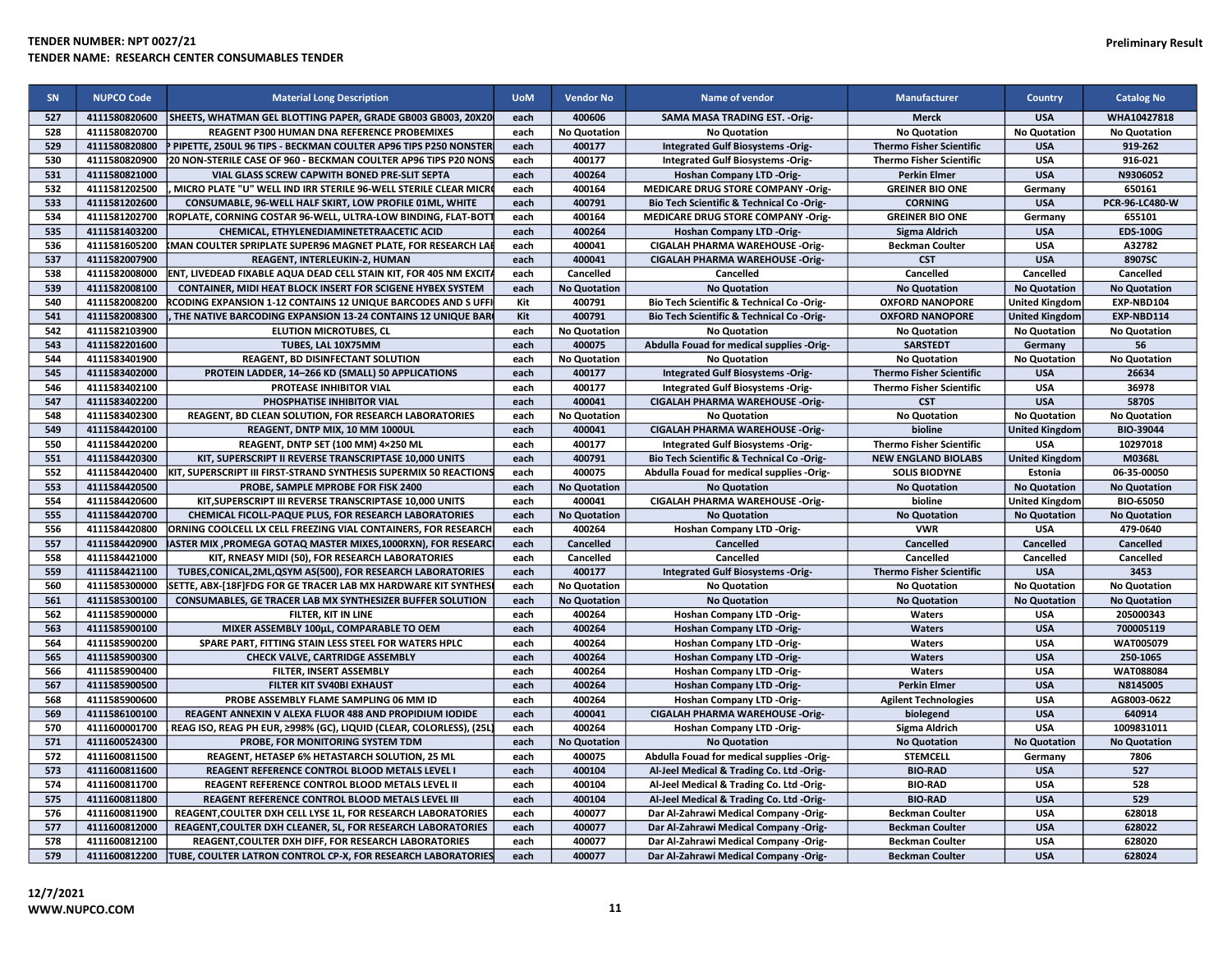| SN  | <b>NUPCO Code</b> | <b>Material Long Description</b>                                             | <b>UoM</b> | <b>Vendor No</b>    | <b>Name of vendor</b>                     | Manufacturer                    | <b>Country</b>        | <b>Catalog No</b>   |
|-----|-------------------|------------------------------------------------------------------------------|------------|---------------------|-------------------------------------------|---------------------------------|-----------------------|---------------------|
| 580 | 4111601029100     | <b>COVERS, 8 ROD (144)</b>                                                   | each       | <b>No Quotation</b> | <b>No Quotation</b>                       | <b>No Quotation</b>             | <b>No Quotation</b>   | <b>No Quotation</b> |
| 581 | 4111601029200     | CARTRIDGE SAMPLE PREP 8-WELL (336), FOR RESEARCH LABORATORIES                | each       | <b>No Quotation</b> | <b>No Quotation</b>                       | <b>No Quotation</b>             | <b>No Quotation</b>   | <b>No Quotation</b> |
| 582 | 4111601569100     | VIAL, ALEXA FLUOR 594-CONJUGATED GOAT ANTI-RABBIT ANTIBODY                   | each       | 400041              | CIGALAH PHARMA WAREHOUSE -Orig-           | <b>CST</b>                      | <b>USA</b>            | 88895               |
| 583 | 4111601569200     | DYE, CALCEIN-AM -5MG                                                         | each       | 400264              | Hoshan Company LTD -Orig-                 | <b>Sigma Aldrich</b>            | <b>USA</b>            | 17783-5MG           |
| 584 | 4111601569300     | CHEMICAL, THIAZOLYL BLUE TETRAZOLIUM BROMIDE MTT POWDER 1G                   | each       | 400264              | <b>Hoshan Company LTD -Orig-</b>          | <b>Sigma Aldrich</b>            | <b>USA</b>            | M2128-1G            |
| 585 | 4111601569400     | CHEMICAL, SODIUM TETRABORATE, DECAHYDRATE -500G                              | each       | <b>Cancelled</b>    | Cancelled                                 | Cancelled                       | Cancelled             | Cancelled           |
| 586 | 4111601569500     | MOUSE IGG (H+L) CROSS-ADSORBED SECONDARY ANTIBODY, ALEXA FLU                 | each       | 400075              | Abdulla Fouad for medical supplies -Orig- | <b>ABCAM</b>                    | <b>United Kingdom</b> | ab175660            |
| 587 | 4111601569600     | -MOUSE IGG (H+L) CROSS-ADSORBED SECONDARY ANTIBODY, ALEXA FL                 | each       | 400075              | Abdulla Fouad for medical supplies -Orig- | <b>ABCAM</b>                    | <b>United Kingdom</b> | ab175660            |
| 588 | 4111601569700     | T ANTI-MOUSE IGG1 CROSS-ADSORBED SECONDARY ANTIBODY, ALEXA I                 | each       | 400075              | Abdulla Fouad for medical supplies -Orig- | <b>ABCAM</b>                    | <b>United Kingdom</b> | ab97240             |
| 589 | 4111601569800     | BBIT IGG (H+L) CROSS-ADSORBED READYPROBES SECONDARY ANTIBODY                 | each       | 400075              | Abdulla Fouad for medical supplies -Orig- | <b>ABCAM</b>                    | <b>United Kingdom</b> | ab150080            |
| 590 | 4111601569900     | REAGENT, PROTEIN MARKER V (PRE-STAINED), PEQGOLD 500 ASSAY                   | each       | 400606              | SAMA MASA TRADING EST. - Orig-            | Merck                           | <b>USA</b>            | 69079-3             |
| 591 | 4111601570000     | <b>REAGENT NOVOFLOW SOLUTION</b>                                             | each       | <b>No Quotation</b> | <b>No Quotation</b>                       | <b>No Quotation</b>             | <b>No Quotation</b>   | <b>No Quotation</b> |
| 592 | 4111601570100     | <b>REAGENT NOVORINSE SOLUTION</b>                                            | each       | <b>No Quotation</b> | <b>No Quotation</b>                       | <b>No Quotation</b>             | <b>No Quotation</b>   | <b>No Quotation</b> |
| 593 | 4111601570200     | <b>REAGENT RTCA CIM PLATE 16</b>                                             | each       | <b>No Quotation</b> | <b>No Quotation</b>                       | <b>No Quotation</b>             | <b>No Quotation</b>   | <b>No Quotation</b> |
| 594 | 4111601570300     | <b>REAGENT E-PLATE 16</b>                                                    | each       | <b>No Quotation</b> | <b>No Quotation</b>                       | <b>No Quotation</b>             | <b>No Quotation</b>   | <b>No Quotation</b> |
| 595 | 4111601570400     | KIT, FLOW CELL WASH KIT FLOW CELL WASH KIT                                   | each       | Cancelled           | Cancelled                                 | Cancelled                       | Cancelled             | Cancelled           |
| 596 | 4111601570500     | SION FLOW CELL CONTAINS UP TO 512 NANOPORE CHANNELS FOR SEQU                 | each       | 400791              | Bio Tech Scientific & Technical Co-Orig-  | <b>OXFORD NANOPORE</b>          | <b>United Kingdom</b> | FLO-MIN106D         |
| 597 | 4111602301300     | AGENT,4 L DEBLOCK - 3% DICHLORO ACETIC ACID IN TOLUENE, GL38 FINI            | each       | <b>No Quotation</b> | <b>No Quotation</b>                       | <b>No Quotation</b>             | <b>No Quotation</b>   | <b>No Quotation</b> |
| 598 | 4111602301400     | <b>REAGENT, 4 L CAP A - THFPYRIDINEACETIC ANHYDRIDE (8:1:1), GL38 FINISI</b> | each       | <b>No Quotation</b> | <b>No Quotation</b>                       | <b>No Quotation</b>             | <b>No Quotation</b>   | <b>No Quotation</b> |
| 599 | 4111602301500     | REAGENT, 4 L CAP B - 16% NMITHF, GL38 FINISH                                 | each       | <b>No Quotation</b> | <b>No Quotation</b>                       | <b>No Quotation</b>             | <b>No Quotation</b>   | <b>No Quotation</b> |
| 600 | 4111602301600     | AGENT,4 L OXIDIZER - 002M I2 IN THFPYRIDINEH2O (70:20:10), GL38 FINI         | each       | <b>No Quotation</b> | <b>No Quotation</b>                       | <b>No Quotation</b>             | <b>No Quotation</b>   | <b>No Quotation</b> |
| 601 | 4111602301700     | REAGENT,4 L ACETONITRILE - BIOSOLV - (10 PPM H20), GL38 FINISH               | each       | <b>No Quotation</b> | <b>No Quotation</b>                       | <b>No Quotation</b>             | <b>No Quotation</b>   | <b>No Quotation</b> |
| 602 | 4111602301800     | REAGENT,4 L ACTIVATOR - 025 M ETHYL-THIO TETRAZOLE, GL38 FINISH              | each       | <b>No Quotation</b> | <b>No Quotation</b>                       | <b>No Quotation</b>             | <b>No Quotation</b>   | <b>No Quotation</b> |
| 603 | 4111602301900     | COLUMN,5'-DMT-DG(DMF) MERMADE COLUMN; 1000 Å, 200 NMOL                       | each       | <b>No Quotation</b> | <b>No Quotation</b>                       | <b>No Quotation</b>             | <b>No Quotation</b>   | <b>No Quotation</b> |
| 604 | 4111602600300     | CONSUMABLE, PIERCE PEPTIDE DESALTING SPIN COLUMNS                            | each       | <b>No Quotation</b> | <b>No Quotation</b>                       | <b>No Quotation</b>             | <b>No Quotation</b>   | <b>No Quotation</b> |
| 605 | 4111602600400     | <b>SOLUTION H2O ISOTOPE WATER 18O</b>                                        | each       | <b>No Quotation</b> | <b>No Quotation</b>                       | <b>No Quotation</b>             | <b>No Quotation</b>   | <b>No Quotation</b> |
| 606 | 4111602600500     | ORD 90-100 MM MAINTENANCE KIT SPARE PART FOR LABORATORY AUT                  | each       | <b>No Quotation</b> | <b>No Quotation</b>                       | <b>No Quotation</b>             | <b>No Quotation</b>   | <b>No Quotation</b> |
| 607 | 4111602600600     | CORD 280 MM MAINTENANCE KIT SPARE PART FOR LABORATORY AUTO                   | each       | <b>No Quotation</b> | <b>No Quotation</b>                       | <b>No Quotation</b>             | <b>No Quotation</b>   | <b>No Quotation</b> |
| 608 | 4111602600700     | <b>JBE CAPILLARY FOR MASS SPECTROMETRY WATERS CORP CAPILLARY TU</b>          | each       | <b>No Quotation</b> | <b>No Quotation</b>                       | <b>No Quotation</b>             | <b>No Quotation</b>   | <b>No Quotation</b> |
| 609 | 4111602600800     | DTOR SEAL FOR INJECTOR HPLC UNIT WATERS CORP 6 PORT, 2 POS ROT               | each       | <b>No Quotation</b> | <b>No Quotation</b>                       | <b>No Quotation</b>             | <b>No Quotation</b>   | <b>No Quotation</b> |
| 610 | 4111602600900     | Dul LOW DEAD VOL GAUGE 22 WATERS CORP SYRINGE, 100 µL, LOW DE.               | each       | 400264              | <b>Hoshan Company LTD -Orig-</b>          | Waters                          | <b>USA</b>            | 430000864           |
| 611 | 4111602800100     | REAGENT, BETA-GALACTOSIDASE DIGEST STANDARD                                  | each       | 400264              | <b>Hoshan Company LTD -Orig-</b>          | Sigma Aldrich                   | <b>USA</b>            | G1288-1VL           |
| 612 | 4111602800200     | VIAL, IL2 RECOMBINANT HUMAN PROTEIN                                          | each       | 400606              | SAMA MASA TRADING EST. - Orig-            | Merck                           | <b>USA</b>            | SRP3085-50UG        |
| 613 | 4111602800300     | <b>VIAL.TGFB1 RECOMBINANT HUMAN PROTEIN</b>                                  | each       | 400041              | CIGALAH PHARMA WAREHOUSE -Orig-           | biolegend                       | <b>USA</b>            | 781802              |
| 614 | 4111602800400     | <b>REAGENT, CELLROX DEEP RED</b>                                             | each       | 400177              | Integrated Gulf Biosystems -Orig-         | <b>Thermo Fisher Scientific</b> | <b>USA</b>            | C10491              |
| 615 | 4111602800500     | <b>VIAL.IL13 RECOMBINANT HUMAN PROTEIN</b>                                   | each       | 400177              | <b>Integrated Gulf Biosystems -Orig-</b>  | <b>Thermo Fisher Scientific</b> | <b>USA</b>            | <b>PHC0031</b>      |
| 616 | 4111602800600     | VIAL. IL4 RECOMBINANT HUMAN PROTEIN                                          | each       | 400177              | <b>Integrated Gulf Biosystems -Orig-</b>  | <b>Thermo Fisher Scientific</b> | <b>USA</b>            | A42603              |
| 617 | 4111602800700     | KIT, DEAD CELL APOPTOSIS KIT WITH ANNEXIN V FITC AND PI                      | each       | 400041              | <b>CIGALAH PHARMA WAREHOUSE -Orig-</b>    | biolegend                       | <b>USA</b>            | 640914              |
| 618 | 4111602800800     | <b>REAGENT, ABTS SUBSTRATE SOLUTION</b>                                      | each       | 400177              | Integrated Gulf Biosystems -Orig-         | <b>Thermo Fisher Scientific</b> | <b>USA</b>            | 2024                |
| 619 | 4111602800900     | REAGENT EVERY BLOT BLOCKING BUFFER, 500 ML                                   | each       | 400606              | SAMA MASA TRADING EST. - Orig-            | <b>Merck</b>                    | <b>USA</b>            | G7663-1L            |
| 620 | 4111602801000     | TEST ASSAY CUSTOMIZED COMPREHENSIVE FOR 96 SAMPLES COMBO KIT                 | each       | <b>No Quotation</b> | <b>No Quotation</b>                       | <b>No Quotation</b>             | <b>No Quotation</b>   | <b>No Quotation</b> |
| 621 | 4111602801100     | REAGENT ASSAY KIT COMPREHENSIVE V3C 32 SAMPLES                               | each       | <b>No Quotation</b> | <b>No Quotation</b>                       | <b>No Quotation</b>             | <b>No Quotation</b>   | <b>No Quotation</b> |
| 622 | 4111602801200     | KIT PLASTICS CONSUMABLES IONA                                                | each       | <b>No Quotation</b> | <b>No Quotation</b>                       | <b>No Quotation</b>             | <b>No Quotation</b>   | <b>No Quotation</b> |
| 623 | 4111610406700     | REAGENT SODIUM HYDROXIDE 1KG                                                 | each       | 400264              | <b>Hoshan Company LTD -Orig-</b>          | <b>Sigma Aldrich</b>            | <b>USA</b>            | S5881-1KG           |
| 624 | 4111610565100     | KIT, MS CHEMICAL KIT2, HIGHER CONC PPGS                                      | each       | <b>No Quotation</b> | <b>No Quotation</b>                       | <b>No Quotation</b>             | <b>No Quotation</b>   | <b>No Quotation</b> |
| 625 | 4111610565200     | CHEMICAL, 2-MERCAPTOETHANOL, 25ML                                            | each       | 400264              | <b>Hoshan Company LTD -Orig-</b>          | <b>Sigma Aldrich</b>            | <b>USA</b>            | M3148-25ML          |
| 626 | 4111610565300     | GENT, SUCROSE, FOR MICROBIOLOGY, ACS REAGENT, ≥990%, POWDER,                 | each       | 400264              | <b>Hoshan Company LTD -Orig-</b>          | <b>Acros Organics</b>           | <b>USA</b>            | 424500010           |
| 627 | 4111610565400     | REAGENT, ULTRAPURE TBE BUFFER, 10X, (10L)                                    | each       | 400954              | <b>Alashmal Trading Company -Orig-</b>    | Invitrogen                      | <b>United Kingdom</b> | 15581028            |
| 628 | 4111610565500     | CHEMICAL, CHLOROFORM ≥995% STABILISED 1L                                     | each       | 400264              | <b>Hoshan Company LTD -Orig-</b>          | <b>Sigma Aldrich</b>            | <b>USA</b>            | C2432-1L            |
| 629 | 4111610565600     | REAGENT, NUPAGE 12%, BIS-TRIS, 10 MM, MINI PROTEIN GEL, 12-WELL              | each       | 400177              | Integrated Gulf Biosystems -Orig-         | <b>Thermo Fisher Scientific</b> | <b>USA</b>            | <b>NP034B</b>       |
| 630 | 4111610565700     | REAGENT QUICK START BRADFORD 1X DYE REAGENT                                  | each       | 400606              | SAMA MASA TRADING EST. - Orig-            | Merck                           | <b>USA</b>            | B6916-500ML         |
| 631 | 4111610565800     | REAGENT SODIUM PHOSPHATE DIBASIC ACS GRADE                                   | each       | 400001              | Al Osool Medical Trading Co-Orig-         | <b>HIMEDIA</b>                  | India                 | <b>TC051-1KG</b>    |
| 632 | 4111610565900     | <b>REAGENT B-GLUCURONIDASE</b>                                               | each       | 400606              | SAMA MASA TRADING EST. - Orig-            | Merck                           | <b>USA</b>            | 3707598001          |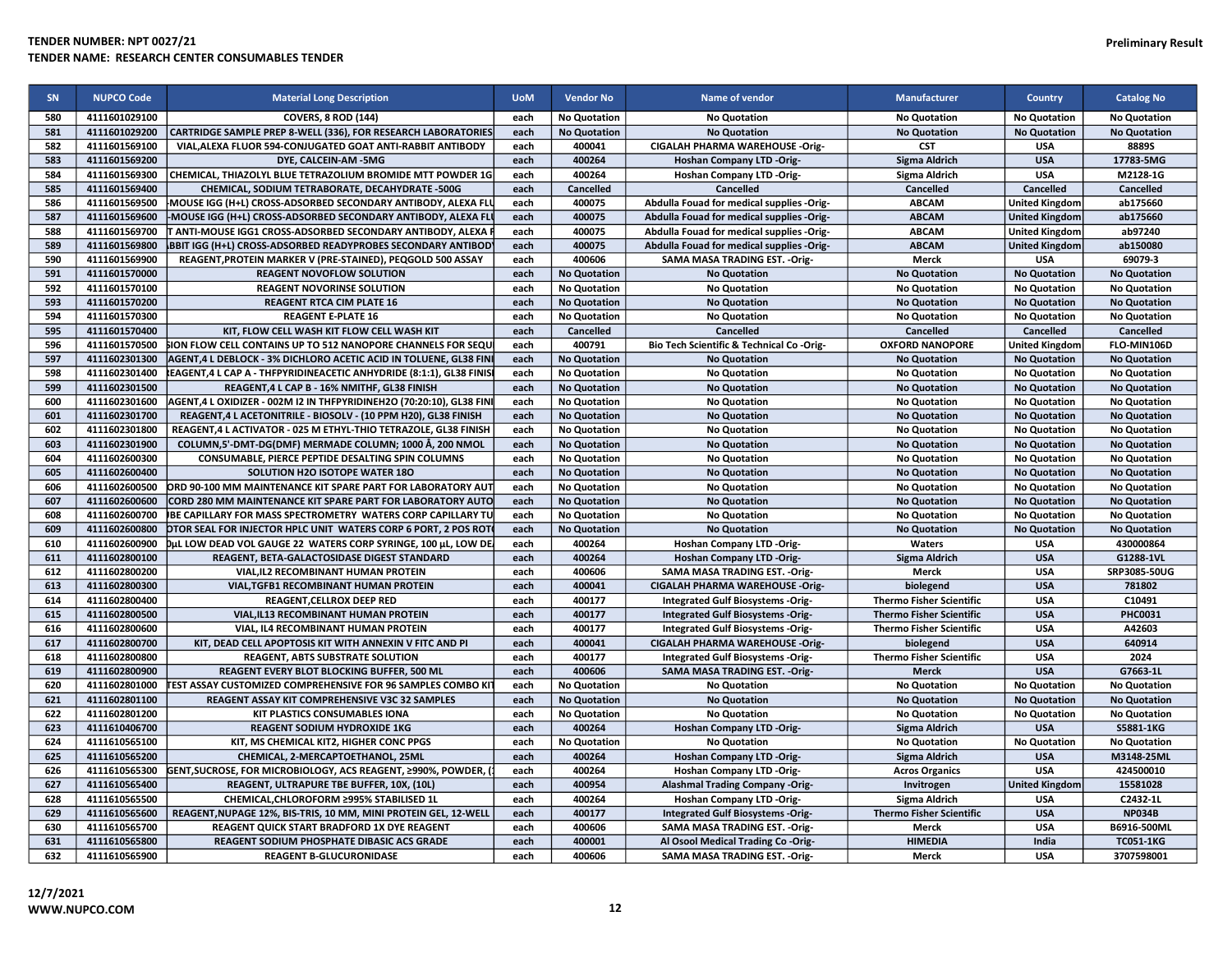| SN  | <b>NUPCO Code</b> | <b>Material Long Description</b>                                      | <b>UoM</b> | <b>Vendor No</b>    | Name of vendor                            | <b>Manufacturer</b>              | Country               | <b>Catalog No</b>   |
|-----|-------------------|-----------------------------------------------------------------------|------------|---------------------|-------------------------------------------|----------------------------------|-----------------------|---------------------|
| 633 | 4111610566000     | <b>CHEMICAL, FORMIC ACID</b>                                          | each       | 400264              | <b>Hoshan Company LTD -Orig-</b>          | Sigma Aldrich                    | <b>USA</b>            | F0507-1L            |
| 634 | 4111610566100     | REAGENT ACETIC ACID GLACIAL, FOR RESEARCH LABORATORIES                | each       | 400264              | Hoshan Company LTD -Orig-                 | Sigma Aldrich                    | <b>USA</b>            | 1371301000          |
| 635 | 4111610566200     | HEMICAL, CHLOROFORM, 998%, HPLC (25L), FOR RESEARCH LABORATORI        | each       | 400264              | <b>Hoshan Company LTD -Orig-</b>          | <b>VWR</b>                       | <b>USA</b>            | 83627               |
| 636 | 4111610566300     | AL, DIPOTASSIUM HYDROGEN PHOSPHATE 500G, FOR RESEARCH LABOR           | each       | 400264              | <b>Hoshan Company LTD -Orig-</b>          | Sigma Aldrich                    | <b>USA</b>            | P5504-500G          |
| 637 | 4111610566400     | HPLC PLUS, FOR HPLC, GC, AND RESIDUE ANALYSIS, ≥999%, (1L), FOR RES   | each       | 400264              | <b>Hoshan Company LTD -Orig-</b>          | <b>VWR</b>                       | <b>USA</b>            | 20067               |
| 638 | 4111610758700     | PRECISION PLUS PROTEIN UNSTAINED PROTEIN STANDARDS, STREP-TAG         | each       | 400606              | SAMA MASA TRADING EST. - Orig-            | Merck                            | <b>USA</b>            | <b>GERPN810</b>     |
| 639 | 4111610758800     | KIT, PRECISION PLUS PROTEIN DUAL COLOUR STANDARDS, 25 ML              | each       | <b>Cancelled</b>    | <b>Cancelled</b>                          | Cancelled                        | <b>Cancelled</b>      | Cancelled           |
| 640 | 4111610758900     | <b>REAGENT NORMAL DONKEY SERUM</b>                                    | each       | 400606              | SAMA MASA TRADING EST. - Orig-            | Merck                            | <b>USA</b>            | 566460-5ML          |
| 641 | 4111610759000     | <b>REAGENT MASSPREP ECOLI DIGESTION</b>                               | each       | <b>No Quotation</b> | <b>No Quotation</b>                       | <b>No Quotation</b>              | <b>No Quotation</b>   | <b>No Quotation</b> |
| 642 | 4111610759100     | CALIBRATION STANDARD 50MOSMKG H2O 10X2ML AMPOULES                     | each       | <b>No Quotation</b> | <b>No Quotation</b>                       | <b>No Quotation</b>              | <b>No Quotation</b>   | <b>No Quotation</b> |
| 643 | 4111610759200     | CONTROL SET, SPECIAL ASSAY HUMAN SERUM                                | each       | <b>No Quotation</b> | <b>No Quotation</b>                       | <b>No Quotation</b>              | <b>No Quotation</b>   | <b>No Quotation</b> |
| 644 | 4111610759300     | CONTROL SPECIAL ASSAYS IN SERUM (6X50 ML LEVEL 1 6X50ML LEVEL2)       | each       | <b>No Quotation</b> | <b>No Quotation</b>                       | <b>No Quotation</b>              | <b>No Quotation</b>   | <b>No Quotation</b> |
| 645 | 4111610804500     | <b>REAGENT, COULTER FP LINEARITY CONTROL</b>                          | each       | 400077              | Dar Al-Zahrawi Medical Company -Orig-     | <b>Beckman Coulter</b>           | <b>USA</b>            | 628029              |
| 646 | 4111610804600     | GENT, COULTER 6C CELL CONTROL, 3 LEVEL CONTROLS (NORMAL, LOW, H       | each       | 400077              | Dar Al-Zahrawi Medical Company -Orig-     | <b>Beckman Coulter</b>           | <b>USA</b>            | 628027              |
| 647 | 4111611312000     | MEDIUM, RPMI 1640 MEDIUM, NO PHENOL RED                               | each       | 400264              | <b>Hoshan Company LTD -Orig-</b>          | <b>Capricorn Scientific GmbH</b> | Germany               | <b>RPMI-A</b>       |
| 648 | 4111611312100     | MEDIUM. ADVANCE RPMI 1640 WITH PHENOL                                 | each       | Cancelled           | Cancelled                                 | Cancelled                        | Cancelled             | Cancelled           |
| 649 | 4111611312200     | MEDIUM, DMEM, NO GLUCOSE, NO GLUTAMINE, NO PHENOL RED 500 M           | each       | 400606              | <b>SAMA MASA TRADING EST. - Orig-</b>     | <b>Merck</b>                     | <b>USA</b>            | D5030-10L           |
| 650 | 4111611312300     | FBS, FBS QUALIFIED AUSTRALIA ORIGIN                                   | each       | Cancelled           | Cancelled                                 | Cancelled                        | Cancelled             | Cancelled           |
| 651 | 4111611312400     | <b>REAGENT, LB BROTH</b>                                              | each       | 400177              | Integrated Gulf Biosystems -Orig-         | <b>Thermo Fisher Scientific</b>  | <b>USA</b>            | 10855021            |
| 652 | 4111611312500     | REAGENT, SYBR SAFE DNA GEL STAIN                                      | each       | 400177              | <b>Integrated Gulf Biosystems -Orig-</b>  | <b>Thermo Fisher Scientific</b>  | <b>USA</b>            | S33102              |
| 653 | 4111611312600     | UM, RPMI 1640 MEDIUM, ULTRA STABILE L-GLUTAMINE SUPPLEMENT -          | each       | Cancelled           | Cancelled                                 | Cancelled                        | Cancelled             | Cancelled           |
| 654 | 4111611312700     | REAGENT, NUCBLUE FIXED CELL READY PROBES REAGENT (DAPI) -             | each       | 400075              | Abdulla Fouad for medical supplies -Orig- | <b>STEMCELL</b>                  | Germany               | 75004               |
| 655 | 4111611312800     | REAGENT. 1X MEM NO GLUTAMINE 10 X 500 ML                              | each       | 400606              | <b>SAMA MASA TRADING EST. - Orig-</b>     | <b>Merck</b>                     | <b>USA</b>            | M2279-500ML         |
| 656 | 4111611312900     | MODIFIED IMEM WITH L-GLUTAMINE WITHOUT GENTAMICIN SULPHAT             | each       | 400177              | Integrated Gulf Biosystems -Orig-         | <b>Thermo Fisher Scientific</b>  | <b>USA</b>            | A1048901            |
| 657 | 4111611313000     | <b>REAGENT. TRI CELL CULTURED 100ML</b>                               | each       | 400264              | Hoshan Company LTD -Orig-                 | <b>Sigma Aldrich</b>             | <b>USA</b>            | T9424-25ML          |
| 658 | 4111611313100     | KIT, LDH ASSAY KIT (CYTOTOXICITY)                                     | each       | 400606              | SAMA MASA TRADING EST. - Orig-            | Merck                            | <b>USA</b>            | 11644793001         |
| 659 | 4111611313200     | <b>GENT MITOCHONDRIAL STAINING KIT - GREEN FLUORESCENCE - CYTOPAI</b> | each       | 400075              | Abdulla Fouad for medical supplies -Orig- | <b>ABCAM</b>                     | <b>United Kingdom</b> | ab112143            |
| 660 | 4111611313300     | REAGENT TUNEL ASSAY KIT - BRDU-RED                                    | each       | 400177              | Integrated Gulf Biosystems -Orig-         | <b>Thermo Fisher Scientific</b>  | <b>USA</b>            | A23210              |
| 661 | 4111611313400     | <b>REAGENT RHODAMINE PHALLOIDIN</b>                                   | each       | 400075              | Abdulla Fouad for medical supplies -Orig- | <b>ABCAM</b>                     | <b>United Kingdom</b> | ab235138            |
| 662 | 4111611313500     | REAGENT JC-1 - MITOCHONDRIAL MEMBRANE POTENTIAL ASSAY KIT             | each       | 400075              | Abdulla Fouad for medical supplies -Orig- | <b>ABCAM</b>                     | <b>United Kingdom</b> | ab113850            |
| 663 | 4111611313600     | Y MARKER (APG5LATG5, ATG16L1, ATG4B, ATG9A, BECLIN 1, LC3B) ANTIE     | each       | 400075              | Abdulla Fouad for medical supplies -Orig- | <b>ABCAM</b>                     | <b>United Kingdom</b> | ab228525            |
| 664 | 4111611313700     | REAGENT AUTOPHAGY ANTIBODY SAMPLER RD CELLS KIT                       | each       | 400075              | Abdulla Fouad for medical supplies -Orig- | <b>ABCAM</b>                     | <b>United Kingdom</b> | ab139484            |
| 665 | 4111611313800     | REAGENT PYROPTOSIS ANTIBODY SAMPLER KIT                               | each       | 400041              | <b>CIGALAH PHARMA WAREHOUSE -Orig-</b>    | <b>CST</b>                       | <b>USA</b>            | 43811T              |
| 666 | 4111611313900     | UMAN REACTIVE CELL DEATH AND AUTOPHAGY ANTIBODY SAMPLER THE           | each       | 400041              | <b>CIGALAH PHARMA WAREHOUSE -Orig-</b>    | <b>CST</b>                       | <b>USA</b>            | 42867T              |
| 667 | 4111611314000     | REAGENT ANTI-MOUSE IGG, HRP-LINKED ANTIBODY                           | each       | 400177              | Integrated Gulf Biosystems -Orig-         | <b>Thermo Fisher Scientific</b>  | <b>USA</b>            | A16066              |
| 668 | 4111611314100     | <b>REAGENT SIGNALFIRE ECL REAGENT</b>                                 | each       | 400041              | <b>CIGALAH PHARMA WAREHOUSE -Orig-</b>    | <b>CST</b>                       | <b>USA</b>            | 6883S               |
| 669 | 4111611314200     | REAGENT BIOTINYLATED PROTEIN LADDER DETECTION                         | each       | 400041              | <b>CIGALAH PHARMA WAREHOUSE -Orig-</b>    | <b>CST</b>                       | <b>USA</b>            | <b>7727S</b>        |
| 670 | 4111611314300     | REAGENT CYCLIC AMP XP ASSAY KIT                                       | each       | 400041              | <b>CIGALAH PHARMA WAREHOUSE -Orig-</b>    | <b>CST</b>                       | <b>USA</b>            | 4339S               |
| 671 | 4111611314400     | <b>REAGENT CYCLIC GMP XP ASSAY KIT</b>                                | each       | 400041              | <b>CIGALAH PHARMA WAREHOUSE -Orig-</b>    | <b>CST</b>                       | <b>USA</b>            | 4360S               |
| 672 | 4111611314500     | REAGENT DULBECCO'S MODIFIED EAGLE'S MEDIUM (DMEM), 500ML              | each       | 400034              | Salehiya Trading Co. - Orig-              | Invitrogen by Thermo Fisher      | <b>United Kingdom</b> | 41966029            |
| 673 | 4111611314600     | REAGENT EAGLE'S MINIMUM ESSENTIAL MEDIUM (EMEM), 500ML                | each       | 400606              | SAMA MASA TRADING EST. - Orig-            | <b>Merck</b>                     | <b>USA</b>            | M4655-500ML         |
| 674 | 4111611314700     | REAGENT RPMI-1640 MEDIUM, 500ML                                       | each       | 400264              | <b>Hoshan Company LTD -Orig-</b>          | <b>VWR</b>                       | <b>USA</b>            | 392-0429            |
| 675 | 4111611314800     | REAGENT PENICILLIN-STREPTOMYCIN-AMPHOTERICIN B SOLUTION, 1ML          | each       | 400264              | <b>Hoshan Company LTD -Orig-</b>          | biowest                          | <b>USA</b>            | L0010-100           |
| 676 | 4111611314900     | REAGENT, MCCOY'S 5A (MODIFIED) MEDIUM                                 | each       | 400606              | SAMA MASA TRADING EST. - Orig-            | Merck                            | <b>USA</b>            | M9309-500ML         |
| 677 | 4111611315000     | <b>REAGENT CTS GLUTAMAX-I SUPPLEMENT</b>                              | each       | 400177              | Integrated Gulf Biosystems -Orig-         | <b>Thermo Fisher Scientific</b>  | <b>USA</b>            | A1286001            |
| 678 | 4111611315100     | REAGENT MEDIUM 199, HANKS' BALANCED SALTS                             | each       | 400606              | SAMA MASA TRADING EST. - Orig-            | Merck                            | <b>USA</b>            | 51322C-1000ML       |
| 679 | 4111611315200     | <b>REAGENT DMEM, HIGH GLUCOSE</b>                                     | each       | 400264              | <b>Hoshan Company LTD -Orig-</b>          | <b>VWR</b>                       | <b>USA</b>            | 392-0413            |
| 680 | 4111611315300     | REAGENT ANTIBIOTIC-ANTIMYCOTIC 100X                                   | each       | 400264              | <b>Hoshan Company LTD -Orig-</b>          | biowest                          | <b>USA</b>            | L0010-020           |
| 681 | 4111611315400     | <b>REAGENT RPMI 1640 MEDIUM</b>                                       | each       | 400606              | SAMA MASA TRADING EST. - Orig-            | <b>Merck</b>                     | <b>USA</b>            | R0883-100ML         |
| 682 | 4111611315500     | <b>REAGENT OPTI-MEM I REDUCED SERUM MEDIUM</b>                        | each       | 400177              | Integrated Gulf Biosystems -Orig-         | <b>Thermo Fisher Scientific</b>  | <b>USA</b>            | 31985062            |
| 683 | 4111611315600     | REAGENT PUROMYCIN DIHYDROCHLORIDE                                     | each       | 400264              | <b>Hoshan Company LTD -Orig-</b>          | Sigma Aldrich                    | <b>USA</b>            | P8833-10MG          |
| 684 | 4111611315700     | 'S TAP WATER SUBSTITUTE CONCENTRATE FOR HEMATOXYLIN AND EOS           | each       | 400264              | Hoshan Company LTD -Orig-                 | Sigma Aldrich                    | <b>USA</b>            | S5134-6X100M        |
| 685 | 4111611315800     | BOTTLE, MEDIUM, FORMULATED MCCOY'S 5A MODIFIED, 500ML                 | each       | 400075              | Abdulla Fouad for medical supplies -Orig- | <b>STEMCELL</b>                  | Germany               | 36350               |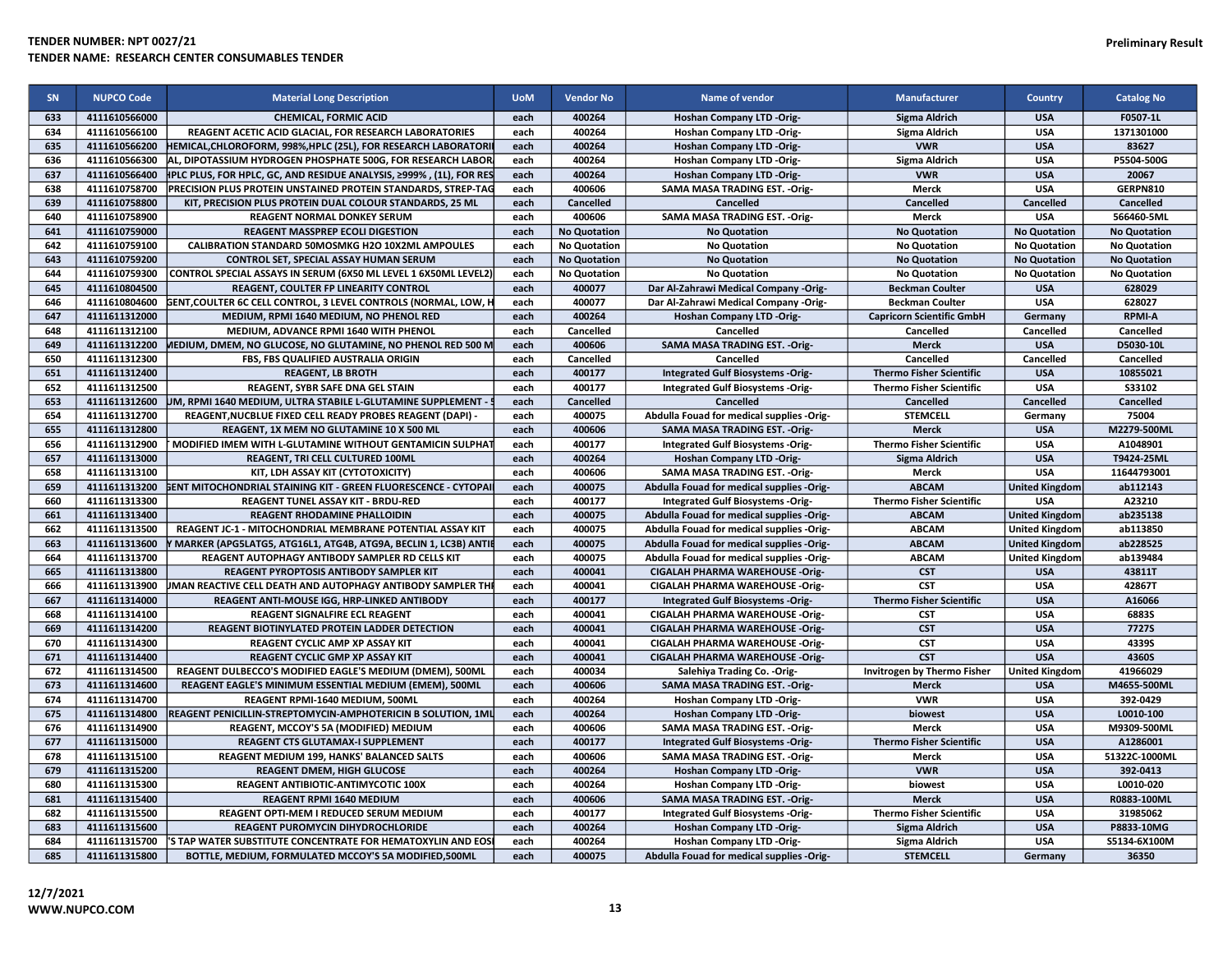| SN  | <b>NUPCO Code</b> | <b>Material Long Description</b>                                    | <b>UoM</b> | <b>Vendor No</b>    | Name of vendor                            | <b>Manufacturer</b>             | <b>Country</b>        | <b>Catalog No</b>   |
|-----|-------------------|---------------------------------------------------------------------|------------|---------------------|-------------------------------------------|---------------------------------|-----------------------|---------------------|
| 686 | 4111611315900     | BOTTLE, LEIBOWITZ'S L-15 MEDIUM, WITH SODIUM,500ML                  | each       | 400606              | SAMA MASA TRADING EST. - Orig-            | Merck                           | <b>USA</b>            | L1518-500ML         |
| 687 | 4111611316000     | MODIFIED EAGLE'S MEDIUM,500MLF12 MEDIUM (LONZA COLOGNE AG,          | each       | 400177              | <b>Integrated Gulf Biosystems -Orig-</b>  | <b>Thermo Fisher Scientific</b> | <b>USA</b>            | 11320033            |
| 688 | 4111611316100     | LUCOSE, ON ESSENTIAL AMINO ACIDS, SODIUM PYRUVATE, PHENOL RED       | each       | 400606              | SAMA MASA TRADING EST. - Orig-            | <b>Merck</b>                    | <b>USA</b>            | R7509-500ML         |
| 689 | 4111611316200     | REAGENT, HORSE SERUM 100ML                                          | each       | 400606              | SAMA MASA TRADING EST. - Orig-            | <b>Merck</b>                    | <b>USA</b>            | H1270-100ML         |
| 690 | 4111611316300     | BUFFER, BUPH TRIS-HEPES-SDS RUNNING BUFFER                          | each       | 400177              | Integrated Gulf Biosystems -Orig-         | <b>Thermo Fisher Scientific</b> | <b>USA</b>            | 28398               |
| 691 | 4111611316400     | REAGENT, PROTEIN PRECIPITATION SOLUTION                             | each       | 400606              | <b>SAMA MASA TRADING EST. - Orig-</b>     | <b>Merck</b>                    | <b>USA</b>            | 2100                |
| 692 | 4111611316500     | REAGENT, QIAZOL LYSES 200 ML                                        | each       | Cancelled           | Cancelled                                 | Cancelled                       | Cancelled             | Cancelled           |
| 693 | 4111611316600     | REAGENT, SV TOTAL RNA ISOLATION SYSTEM 10 PERPS                     | each       | 400077              | Dar Al-Zahrawi Medical Company -Orig-     | Promega                         | <b>USA</b>            | Z3101               |
| 694 | 4111611316700     | <b>REAGENT. CELL LYSIS SOLUTION</b>                                 | each       | Cancelled           | Cancelled                                 | Cancelled                       | Cancelled             | Cancelled           |
| 695 | 4111611316800     | DNA HYDRATION SOLUTION, 100 ML                                      | each       | Cancelled           | Cancelled                                 | Cancelled                       | Cancelled             | Cancelled           |
| 696 | 4111611316900     | <b>RBC LYSIS, SOLUTION</b>                                          | each       | Cancelled           | Cancelled                                 | Cancelled                       | Cancelled             | Cancelled           |
| 697 | 4111611317000     | ENT, PENICILLIN-STREPTOMYCIN (10,000 UML), FOR RESEARCH LABORAT     | each       | 400177              | Integrated Gulf Biosystems -Orig-         | <b>Thermo Fisher Scientific</b> | <b>USA</b>            | 15140148            |
| 698 | 4111612107300     | BUFFER, LYSIS BUFFERS, RED BLOOD CELLS 100ML                        | each       | 400041              | CIGALAH PHARMA WAREHOUSE -Orig-           | <b>Biolegend</b>                | <b>USA</b>            | 420301              |
| 699 | 4111612107400     | REAGENT BIRILLIANT BLUE G SOLUTION CONCENTRATE                      | each       | 400606              | SAMA MASA TRADING EST. - Orig-            | <b>Merck</b>                    | <b>USA</b>            | <b>B8522-1EA</b>    |
| 700 | 4111612306900     | MOUNTING MEDIUM LABORATORY                                          | each       | <b>No Quotation</b> | <b>No Quotation</b>                       | <b>No Quotation</b>             | <b>No Quotation</b>   | <b>No Quotation</b> |
| 701 | 4111612307000     | F'S FUCHSIN-SULFITE REAGENT SUITABLE FOR DETECTION OF GLYCOPRO      | each       | 400264              | <b>Hoshan Company LTD -Orig-</b>          | Sigma Aldrich                   | <b>USA</b>            | S5133-500ML         |
| 702 | 4111612307100     | RO MULTIFLOW DNA DAMAGE KIT (P53, ΓΗ2ΑΧ)PHOSPHO-HISTONE H3,         | each       | 400041              | CIGALAH PHARMA WAREHOUSE -Orig-           | <b>CST</b>                      | <b>USA</b>            | 9947T               |
| 703 | 4111612307200     | PAP PEN FOR IMMUNOCYTOCHEMISTRY                                     | each       | 400075              | Abdulla Fouad for medical supplies -Orig- | <b>ABCAM</b>                    | <b>United Kingdom</b> | ab2601              |
| 704 | 4111612307300     | ALDH DETECTION ASSAY (GREEN) KIT                                    | each       | 400075              | Abdulla Fouad for medical supplies -Orig- | <b>ABCAM</b>                    | <b>United Kingdom</b> | ab155893            |
| 705 | 4111612307400     | REAGENT ALDH DETECTION ASSAY (RED) KIT                              | each       | 400075              | Abdulla Fouad for medical supplies -Orig- | <b>ABCAM</b>                    | <b>United Kingdom</b> | ab155894            |
| 706 | 4111612307500     | <b>REAGENT 2X LAEMMLI BLUE DYE</b>                                  | each       | 400264              | <b>Hoshan Company LTD -Orig-</b>          | <b>BIO-RAD</b>                  | <b>USA</b>            | 1610737EDU          |
| 707 | 4111612464400     | -511 (RECOMBINANT LAMININ-511): PLURIPOTENT STEM CELL CULTURE       | each       | <b>No Quotation</b> | <b>No Quotation</b>                       | <b>No Quotation</b>             | <b>No Quotation</b>   | <b>No Quotation</b> |
| 708 | 4111612464500     | SCOTT'S TAP WATER SUBSTITUTE*CONCENTRATE, FOR RESEARCH LABOI        | each       | 400264              | <b>Hoshan Company LTD -Orig-</b>          | Sigma Aldrich                   | <b>USA</b>            | S5134-6X100ML       |
| 709 | 4111612464600     | REAGENT ANTI-CD44 ANTIBODY PRODUCED IN RABBIT                       | each       | 400041              | CIGALAH PHARMA WAREHOUSE -Orig-           | <b>CST</b>                      | <b>USA</b>            | 3578S               |
| 710 | 4111612464700     | <b>REAGENT FLUORESCENT HUMAN ESIPS CELL CHARACTERIZATION KIT</b>    | each       | 400041              | <b>CIGALAH PHARMA WAREHOUSE -Orig-</b>    | <b>CST</b>                      | <b>USA</b>            | 9092T               |
| 711 | 4111612464800     | REAGENT INSULIN SOLUTION HUMAN                                      | each       | 400606              | SAMA MASA TRADING EST. - Orig-            | Merck                           | <b>USA</b>            | 19278-5ML           |
| 712 | 4111612464900     | <b>REAGENT HYDROCORTISONE</b>                                       | each       | 400606              | SAMA MASA TRADING EST. - Orig-            | Merck                           | <b>USA</b>            | H0888-10G           |
| 713 | 4111612465000     | REAGENT COMPLETE, MINI PROTEASE INHIBITOR COCKTAIL                  | each       | 400177              | Integrated Gulf Biosystems -Orig-         | <b>Thermo Fisher Scientific</b> | <b>USA</b>            | 87786               |
| 714 | 4111612465100     | <b>REAGENT ANTI-AUF1 ANTIBODY</b>                                   | each       | 400041              | <b>CIGALAH PHARMA WAREHOUSE -Orig-</b>    | <b>CST</b>                      | <b>USA</b>            | 12382S              |
| 715 | 4111612465200     | <b>REAGENT ANTI-IL-6 ANTIBODY</b>                                   | each       | 400180              | Naizak Global Engineering systems -Orig-  | <b>Diaclone</b>                 | France                | 855.050.000         |
| 716 | 4111612465300     | REAGENT ANTI-ZEB1 AANTIBODY                                         | each       | 400075              | Abdulla Fouad for medical supplies -Orig- | <b>ABCAM</b>                    | <b>United Kingdom</b> | ab203829            |
| 717 | 4111612465400     | REAGENT ANTI-TWIST ANTIBODY [TWIST2C1A]                             | each       | 400041              | <b>CIGALAH PHARMA WAREHOUSE -Orig-</b>    | <b>CST</b>                      | <b>USA</b>            | 69366S              |
| 718 | 4111612465500     | REAGENT RECOMBINANT HUMAN IL-1 BETA PROTEIN (ACTIVE) (AB9617        | each       | 400075              | Abdulla Fouad for medical supplies -Orig- | <b>ABCAM</b>                    | <b>United Kingdom</b> | ab9617              |
| 719 | 4111612465600     | OKINECHEMOKINE MAGNETIC BEAD PANEL - PREMIXED 25 PLEX - IMMU        | each       | 400606              | SAMA MASA TRADING EST. - Orig-            | <b>Merck</b>                    | <b>USA</b>            | MCYTOMAG-70K-PMX    |
| 720 | 4111612465700     | REAGENT INHIBITOR ML-IAP SIRNA (H) LYOPHILIZED                      | each       | 400606              | SAMA MASA TRADING EST. - Orig-            | Merck                           | <b>USA</b>            | 23-056              |
| 721 | 4111612465800     | REAGENT PHAGOCYTOSIS ASSAY KIT (IGG FITC)                           | each       | 400075              | Abdulla Fouad for medical supplies -Orig- | <b>ABCAM</b>                    | <b>United Kingdom</b> | ab234053            |
| 722 | 4111612465900     | REAGENT PHAGOCYTOSIS ASSAY KIT (IGG PE)                             | each       | 400075              | Abdulla Fouad for medical supplies -Orig- | <b>ABCAM</b>                    | <b>United Kingdom</b> | ab235901            |
| 723 | 4111612466000     | <b>CHEMICAL GRADE MODIFIED TRYPSIN</b>                              | each       | 400075              | Abdulla Fouad for medical supplies -Orig- | <b>STEMCELL</b>                 | Germany               | 7910                |
| 724 | 4111612466100     | <b>REAGENT ALCOHOL 1 GAL POLY BOTTLE</b>                            | each       | <b>No Quotation</b> | <b>No Quotation</b>                       | <b>No Quotation</b>             | <b>No Quotation</b>   | <b>No Quotation</b> |
| 725 | 4111612466200     | DLIGO DUPLEX BETA CATENIN (CTNNB1) HUMAN (LOCUS ID 1499), HPLC      | each       | <b>No Quotation</b> | <b>No Quotation</b>                       | <b>No Quotation</b>             | <b>No Quotation</b>   | <b>No Quotation</b> |
| 726 | 4111612466300     | REAGENT, FETAL BOVINE SERUM (F-IRRADIATED, STERILE-FILTERED)        | each       | 400791              | Bio Tech Scientific & Technical Co-Orig-  | <b>CORNING</b>                  | <b>USA</b>            | 35-016-CV           |
| 727 | 4111612466400     | <b>\L,POTASSIUM CARBONATE, ACS REAGENT, ≥990%, POWDER OR CRYSTA</b> | each       | 400264              | <b>Hoshan Company LTD -Orig-</b>          | <b>VWR</b>                      | <b>USA</b>            | 0879-1KG            |
| 728 | 4111612466500     | SODIUM PHOSPHATE MONOBASIC MONOHYDRATE, CRYSTALINE CERT             | each       | <b>No Quotation</b> | <b>No Quotation</b>                       | No Quotation                    | <b>No Quotation</b>   | <b>No Quotation</b> |
| 729 | 4111612466600     | AL,TRICHLOROACETIC ACID SOLUTION, 61 N, LIQUID, QUALITY LEVEL 200,  | each       | 400264              | <b>Hoshan Company LTD -Orig-</b>          | Sigma Aldrich                   | <b>USA</b>            | S0751-100G          |
| 730 | 4111612466700     | <b>CARTRIDGE, SEQSTUDI CARTRIDGE V2</b>                             | each       | Cancelled           | Cancelled                                 | Cancelled                       | Cancelled             | Cancelled           |
| 731 | 4111612466800     | REAGENT FETAL BOVINE SERUM, CERTIFIED, HEAT INACTIVATED             | each       | 400791              | Bio Tech Scientific & Technical Co-Orig-  | <b>CORNING</b>                  | <b>USA</b>            | 35-016-CV           |
| 732 | 4111612466900     | SIN Y (YELLOWISH) 1% ALCOHOLIC SOLUTION, STAIN FOR HISTOLOGY, FO    | each       | 400264              | <b>Hoshan Company LTD -Orig-</b>          | Sigma Aldrich                   | <b>USA</b>            | 1170811000          |
| 733 | 4111612467000     | EN TISSUE SPECIMENS TO ENSURE OPTIMAL CUTTING TEMPERATURE (OC       | each       | <b>No Quotation</b> | <b>No Quotation</b>                       | <b>No Quotation</b>             | <b>No Quotation</b>   | <b>No Quotation</b> |
| 734 | 4111612467100     | CHEMICAL N, N-DIMETHYLFORMAMIDE, 998%, EXTRA DRY                    | each       | 400264              | Hoshan Company LTD -Orig-                 | Sigma Aldrich                   | <b>USA</b>            | 227056-100ML        |
| 735 | 4111612467200     | CHEMICAL.XYLENE HISTOLOGICAL GRADE. FOR RESEARCH LABORATORIE:       | each       | 400264              | <b>Hoshan Company LTD -Orig-</b>          | Sigma Aldrich                   | <b>USA</b>            | 534056-500ML 500 ML |
| 736 | 4111612467300     | DTTLE, HYDROCHLORIC ACID 37% NF GLASS, FOR RESEARCH LABORATORI      | each       | 400264              | <b>Hoshan Company LTD -Orig-</b>          | Sigma Aldrich                   | <b>USA</b>            | 320331-2.5L         |
| 737 | 4111612727400     | REAGENT, MITOCHONDRIAL TOXGLO ASSAY 100ML                           | each       | 400606              | SAMA MASA TRADING EST. - Orig-            | Merck                           | <b>USA</b>            | <b>TOX1-1KT</b>     |
| 738 | 4111612727500     | REAGENT, CTS VERSENE SOLUTION 100 ML                                | each       | 400177              | <b>Integrated Gulf Biosystems -Orig-</b>  | <b>Thermo Fisher Scientific</b> | <b>USA</b>            | 15040066            |
|     |                   |                                                                     |            |                     |                                           |                                 |                       |                     |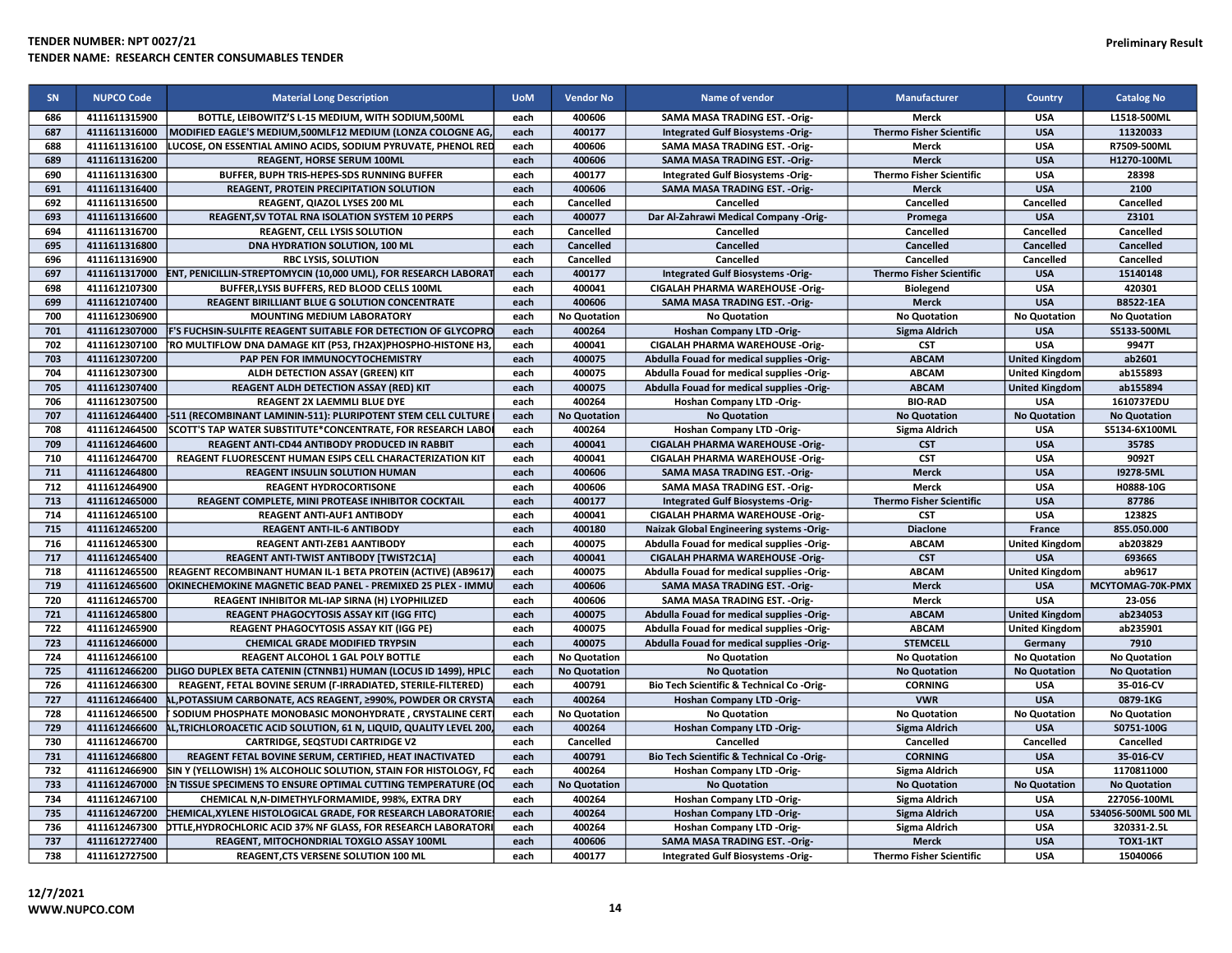| SN  | <b>NUPCO Code</b> | <b>Material Long Description</b>                                      | <b>UoM</b> | <b>Vendor No</b>    | Name of vendor                            | <b>Manufacturer</b>             | <b>Country</b>        | <b>Catalog No</b>   |
|-----|-------------------|-----------------------------------------------------------------------|------------|---------------------|-------------------------------------------|---------------------------------|-----------------------|---------------------|
| 739 | 4111612727600     | REAGENT, ANTIGEN UNMASKING SOLUTION, CITRATE-BASED                    | each       | 400606              | SAMA MASA TRADING EST. - Orig-            | <b>Merck</b>                    | <b>USA</b>            | C9999-100ML         |
| 740 | 4111612727700     | REAGENT, ANTIBODY DILUENTS, NORMAL,                                   | each       | 400177              | <b>Integrated Gulf Biosystems -Orig-</b>  | <b>Thermo Fisher Scientific</b> | <b>USA</b>            | 3118                |
| 741 | 4111612727800     | REAGENT, ATTRACTENE TRANSFECTION REAGENT (1 ML)                       | each       | 400606              | SAMA MASA TRADING EST. - Orig-            | <b>Merck</b>                    | <b>USA</b>            | 8724121001          |
| 742 | 4111612727900     | REAGENT, ALLSTARS NEG CONTROL SIRNA (20 NMOL)                         | each       | <b>No Quotation</b> | <b>No Quotation</b>                       | <b>No Quotation</b>             | <b>No Quotation</b>   | <b>No Quotation</b> |
| 743 | 4111612728000     | REAGENT, HIMARK PRE-STAINED PROTEIN STANDARD 250UL                    | each       | 400041              | <b>CIGALAH PHARMA WAREHOUSE -Orig-</b>    | <b>CST</b>                      | <b>USA</b>            | 74124S              |
| 744 | 4111612728100     | CONSUMABLE, TRANS-BLOT TURBO MIDI 02 µM PVDF TRANSFER                 | each       | <b>No Quotation</b> | <b>No Quotation</b>                       | <b>No Quotation</b>             | <b>No Quotation</b>   | <b>No Quotation</b> |
| 745 | 4111612728200     | FBS. PIERCE BOVINE SERUM ALBUMIN STANDARD PRE-DILUTED                 | each       | 400606              | SAMA MASA TRADING EST. - Orig-            | <b>Merck</b>                    | <b>USA</b>            | A7517-1VL           |
| 746 | 4111612728300     | REAGENT PROTEIN CARBONYL CONTENT ASSAY KIT                            | each       | 400264              | Hoshan Company LTD -Orig-                 | Sigma Aldrich                   | <b>USA</b>            | <b>MAK094-1KT</b>   |
| 747 | 4111612728400     | REAGENT LYSOSTAPHIN, LYOPHILIZED POWDER, 1MG                          | each       | 400264              | Hoshan Company LTD -Orig-                 | <b>Apollo Scientific</b>        | <b>USA</b>            | BITP1334-1MG        |
| 748 | 4111612728500     | REAGENT CELL SIGNALLING PHOSPHO ANTIBODY ARRAY                        | each       | <b>No Quotation</b> | <b>No Quotation</b>                       | <b>No Quotation</b>             | <b>No Quotation</b>   | <b>No Quotation</b> |
| 749 | 4111612728600     | REAGENT MTOR PHOSPHO ANTIBODY ARRAY                                   | each       | 400041              | CIGALAH PHARMA WAREHOUSE -Orig-           | <b>CST</b>                      | <b>USA</b>            | 9964T               |
| 750 | 4111612728700     | REAGENT CELL CYCLE PHOSPHO ANTIBODY ARRAY                             | each       | 400041              | <b>CIGALAH PHARMA WAREHOUSE -Orig-</b>    | <b>CST</b>                      | <b>USA</b>            | 17498T              |
| 751 | 4111612728800     | REAGENT CELL CYCLE CONTROL PHOSPHO ANTIBODY ARRAY                     | each       | 400041              | <b>CIGALAH PHARMA WAREHOUSE -Orig-</b>    | <b>CST</b>                      | <b>USA</b>            | 9870T               |
| 752 | 4111612728900     | <b>REAGENT APOPTOSIS PHOSPHO ANTIBODY ARRAY</b>                       | each       | 400075              | Abdulla Fouad for medical supplies -Orig- | <b>ABCAM</b>                    | <b>United Kingdom</b> | ab134001            |
| 753 | 4111612729000     | REAGENT AMPK SIGNALLING PHOSPHO ANTIBODY ARRAY                        | each       | 400041              | <b>CIGALAH PHARMA WAREHOUSE -Orig-</b>    | <b>CST</b>                      | <b>USA</b>            | 35277T              |
| 754 | 4111612729100     | <b>REAGENT AKTPKB PHOSPHO ANTIBODY ARRAY</b>                          | each       | 400041              | <b>CIGALAH PHARMA WAREHOUSE -Orig-</b>    | <b>CST</b>                      | <b>USA</b>            | 9916T               |
| 755 | 4111612729200     | KIT, ION PLUS FRAGMENT LIBRARY KIT                                    | each       | <b>No Quotation</b> | <b>No Quotation</b>                       | <b>No Quotation</b>             | <b>No Quotation</b>   | <b>No Quotation</b> |
| 756 | 4111612729300     | <b>REAGENT NORMAL GOAT SERUM (10%)</b>                                | each       | 400075              | Abdulla Fouad for medical supplies -Orig- | <b>ABCAM</b>                    | <b>United Kingdom</b> | ab138478            |
| 757 | 4111612729400     | NTI-MOUSE IGG (H+L) HIGHLY CROSS-ADSORBED SECONDARY ANTIBODY          | each       | 400075              | Abdulla Fouad for medical supplies -Orig- | <b>ABCAM</b>                    | <b>United Kingdom</b> | ab150113            |
| 758 | 4111612729500     | NTI-MOUSE IGG (H+L) HIGHLY CROSS-ADSORBED SECONDARY ANTIBODY          | each       | 400075              | Abdulla Fouad for medical supplies -Orig- | <b>ABCAM</b>                    | <b>United Kingdom</b> | ab150116            |
| 759 | 4111612729600     | NTI-RABBIT IGG (H+L) HIGHLY CROSS-ADSORBED SECONDARY ANTIBODY         | each       | 400075              | Abdulla Fouad for medical supplies -Orig- | <b>ABCAM</b>                    | <b>United Kingdom</b> | ab150080            |
| 760 | 4111612729700     | CELL STRAINER FALCON 40 µM, BLUE, INDIVIDUALLY PACKAGED STERILE       | each       | 400791              | Bio Tech Scientific & Technical Co-Orig-  | <b>CORNING</b>                  | <b>USA</b>            | 352340              |
| 761 | 4111612729800     | MATRIGEL BASEMENT MEMBRANE MATRIX, PHENOL RED-FREE, LDEV-FF           | each       | 400177              | <b>Integrated Gulf Biosystems -Orig-</b>  | <b>Thermo Fisher Scientific</b> | <b>USA</b>            | A1413201            |
| 762 | 4111612729900     | AGENT HEGF RECOMBINANT, EXPRESSED IN E COLI, LYOPHILIZED POWD         | each       | 400264              | <b>Hoshan Company LTD -Orig-</b>          | <b>Sigma Aldrich</b>            | <b>USA</b>            | 11376454001         |
| 763 | 4111612730000     | <b>KIT. RNA AND CDNA CLEANUP</b>                                      | each       | Cancelled           | Cancelled                                 | Cancelled                       | <b>Cancelled</b>      | <b>Cancelled</b>    |
| 764 | 4111612730100     | REAGENT, DYNABEADS MYONE STREPTAVIDIN C2                              | each       | 400606              | SAMA MASA TRADING EST. - Orig-            | Merck                           | <b>USA</b>            | LSKMAGT02           |
| 765 | 4111612730200     | <b>AENDERUP H9812 STANDARDS: A UNIVERSAL SIZE STANDARD STRAIN FO</b>  | each       | <b>No Quotation</b> | <b>No Quotation</b>                       | <b>No Quotation</b>             | <b>No Quotation</b>   | <b>No Quotation</b> |
| 766 | 4111612730300     | IMMUNOASSAY (LIA): CONFIRMATION OF REACTIVE HEPATITIS E VIRUS         | each       | <b>No Quotation</b> | <b>No Quotation</b>                       | <b>No Quotation</b>             | <b>No Quotation</b>   | <b>No Quotation</b> |
| 767 | 4111612810400     | REAGENT PHOSPHO-STAT3 (TYR705) (3E2) MOUSE MAB, 100UL                 | each       | 400041              | CIGALAH PHARMA WAREHOUSE -Orig-           | <b>CST</b>                      | <b>USA</b>            | <b>9138S</b>        |
| 768 | 4111612810500     | REAGENT MMP-2 (D8N9Y) RABBIT MAB, 100UL                               | each       | 400041              | <b>CIGALAH PHARMA WAREHOUSE -Orig-</b>    | <b>CST</b>                      | <b>USA</b>            | <b>13132S</b>       |
| 769 | 4111612810600     | NT NON-PHOSPHO (ACTIVE) B-CATENIN (SER3337THR41) (D13A1) RABBI        | each       | 400041              | <b>CIGALAH PHARMA WAREHOUSE -Orig-</b>    | <b>CST</b>                      | <b>USA</b>            | <b>8814S</b>        |
| 770 | 4111612929500     | MEDIUM, CHANG MEDIUM D                                                | each       | <b>No Quotation</b> | <b>No Quotation</b>                       | <b>No Quotation</b>             | <b>No Quotation</b>   | <b>No Quotation</b> |
| 771 | 4111612929600     | KIT, MYCOALERTTM PLUS MYCOPLASMA DETECTION (100 TESTS)                | each       | <b>No Quotation</b> | <b>No Quotation</b>                       | <b>No Quotation</b>             | <b>No Quotation</b>   | <b>No Quotation</b> |
| 772 | 4111612929700     | NT LPS FROM PSEUDOMONAS AERUGINOSA 10, LYOPHILIZED POWDER 2           | each       | 400264              | Hoshan Company LTD -Orig-                 | Sigma Aldrich                   | <b>USA</b>            | L9143-10MG          |
| 773 | 4111612929800     | REAGENT AMPICILLIN, SODIUM SALT, IRRADIATED, 200 MG                   | each       | 400264              | <b>Hoshan Company LTD -Orig-</b>          | <b>Sigma Aldrich</b>            | <b>USA</b>            | A9518-5G            |
| 774 | 4111612929900     | <b>REAGENT KANAMYCIN SULPHATE 100X</b>                                | each       | <b>No Quotation</b> | <b>No Quotation</b>                       | <b>No Quotation</b>             | <b>No Quotation</b>   | <b>No Quotation</b> |
| 775 | 4111612930000     | REAGENT STEMPRO ADIPOGENESIS DIFFERENTIATION KIT                      | each       | 400177              | Integrated Gulf Biosystems -Orig-         | <b>Thermo Fisher Scientific</b> | <b>USA</b>            | A1007001            |
| 776 | 4111612930100     | REAGENT STEMPRO CHONDROGENESIS DIFFERENTIATION KIT                    | each       | 400177              | Integrated Gulf Biosystems -Orig-         | <b>Thermo Fisher Scientific</b> | <b>USA</b>            | A1007101            |
| 777 | 4111612930200     | REAGENT STEMPRO OSTEOGENESIS DIFFERENTIATION KIT                      | each       | 400177              | Integrated Gulf Biosystems -Orig-         | <b>Thermo Fisher Scientific</b> | <b>USA</b>            | A1007201            |
| 778 | 4111612930300     | <b>REAGENT LAL REAGENT</b>                                            | each       | 400077              | Dar Al-Zahrawi Medical Company -Orig-     | <b>Bio-Rad</b>                  | <b>USA</b>            | 1613102             |
| 779 | 4111612930400     | <b>REAGENT CSE ENDOTOXIN</b>                                          | each       | <b>No Quotation</b> | <b>No Quotation</b>                       | <b>No Quotation</b>             | <b>No Quotation</b>   | <b>No Quotation</b> |
| 780 | 4111612930500     | REAGENT CON-D(120ML) (GENOTYPE MYCOBACTERIUM AS)                      | each       | Cancelled           | Cancelled                                 | Cancelled                       | Cancelled             | Cancelled           |
| 781 | 4111612930600     | REAGENT SUB-D (120 ML)                                                | each       | <b>No Quotation</b> | <b>No Quotation</b>                       | <b>No Quotation</b>             | <b>No Quotation</b>   | <b>No Quotation</b> |
| 782 | 4111612930700     | REAGENT GENOTYPE MYCOBACTERIUM ASHINA                                 | each       | <b>No Quotation</b> | <b>No Quotation</b>                       | <b>No Quotation</b>             | <b>No Quotation</b>   | <b>No Quotation</b> |
| 783 | 4111612930800     | REAGENT GENO TYPE MYCOBACTERIUM CM-HINA                               | each       | <b>No Quotation</b> | <b>No Quotation</b>                       | <b>No Quotation</b>             | <b>No Quotation</b>   | <b>No Quotation</b> |
| 784 | 4111612930900     | UDOMONAS OR PSEUDOMONAS ISOLATION AGAR: FOR ISOLATION OF I            | each       | 400264              | <b>Hoshan Company LTD -Orig-</b>          | Sigma Aldrich                   | <b>USA</b>            | 17208-500G          |
| 785 | 4111612931000     | <b>DTTLE, DILUTION WATER: STERILE PHOSPHATE-BUFFERED DILUTION WAT</b> | each       | 400606              | SAMA MASA TRADING EST. - Orig-            | <b>Merck</b>                    | <b>USA</b>            | 1461960100          |
| 786 | 4111612931100     | <b>REAGENT HAM'S F-12 NUTRIENT MIX</b>                                | each       | 400264              | Hoshan Company LTD -Orig-                 | <b>HyClone</b>                  | <b>USA</b>            | SH30026.01          |
| 787 | 4111613011700     | KIT, ONE SHOT STBL3 CHEMICALLY COMPETENT E COLI                       | each       | <b>No Quotation</b> | <b>No Quotation</b>                       | <b>No Quotation</b>             | <b>No Quotation</b>   | <b>No Quotation</b> |
| 788 | 4111613011800     | REAGENT. NEB 5-ALPHA COMPETENT E COLI (HIGH EFFICIENCY)               | each       | 400264              | <b>Hoshan Company LTD -Orig-</b>          | <b>NEB</b>                      | <b>United Kingdom</b> | <b>C2987H</b>       |
| 789 | 4111613011900     | REAGENT, NEB 10-BETA COMPETENT E COLI (HIGH EFFICIENCY)               | each       | 400791              | Bio Tech Scientific & Technical Co-Orig-  | <b>NEW ENGLAND BIOLABS</b>      | <b>United Kingdom</b> | C3019H              |
| 790 | 4111613012000     | REAHENT, PBS, PH 74, WO CALCIUM, MAGNESIUM                            | each       | 400606              | SAMA MASA TRADING EST. - Orig-            | Merck                           | <b>USA</b>            | 59331C-1000ML       |
| 791 | 4111613012100     | PETRIDISH, 90X16MM STERILE                                            | each       | 400264              | <b>Hoshan Company LTD -Orig-</b>          | <b>VWR</b>                      | <b>USA</b>            | 391-0468            |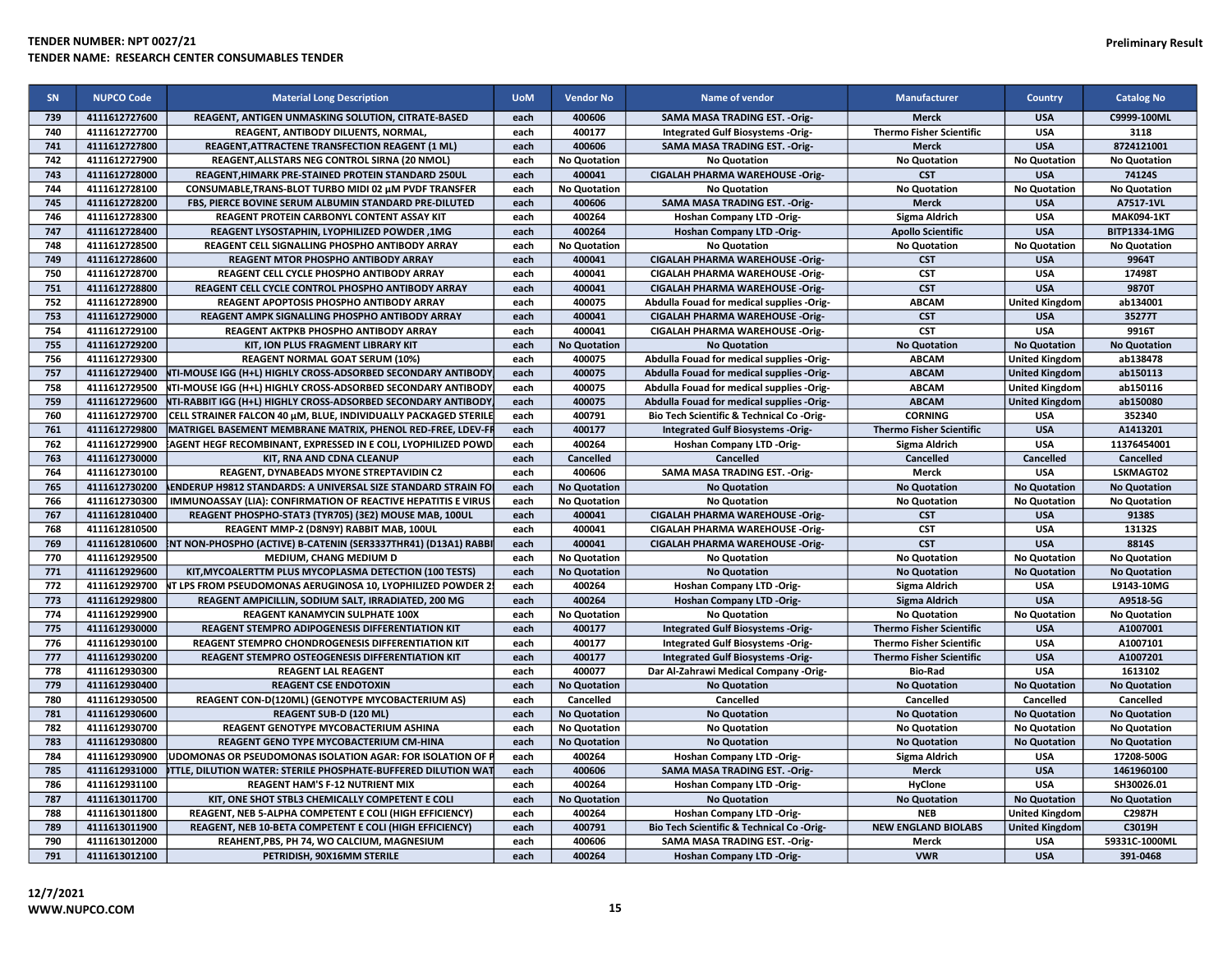| <b>NUPCO Code</b> | <b>Material Long Description</b>                                                                                                                                                                                                                                                                                                                                                                                                                                                         | <b>UoM</b>                                                                                                                                                                                                                                                                                                                                                                                                                                                                                                                                                                                                                                                                                                                                                                                                                                                                                                                                                                                                                                                                                                                                                                                                                                                                                                                                                                                                                                                                                                                                                                                                                                                                                                                                                                                                                                                                                                                                                                | <b>Vendor No</b>                                                                                                                                                                                                                                                                    | Name of vendor                                                                                                                                                                                                                                                                                                                                                                                                                                                                                                     | <b>Manufacturer</b>                                                                                                                                                                                                                                                                                                                                                                                                                                                                                                                                                                                                                                                                                                                                                                                                                                                                                                                                                                                                                                                                                                                                     | <b>Country</b>                                                                                                                                                                                                                                                                                                                                                                                                                                                                                                                                                                                                                                                                                                                                                                                                                      | <b>Catalog No</b>                                                                                                                                                                                                                                                                                                                                                                                                                                                                                                                                                                                                                                                                |
|-------------------|------------------------------------------------------------------------------------------------------------------------------------------------------------------------------------------------------------------------------------------------------------------------------------------------------------------------------------------------------------------------------------------------------------------------------------------------------------------------------------------|---------------------------------------------------------------------------------------------------------------------------------------------------------------------------------------------------------------------------------------------------------------------------------------------------------------------------------------------------------------------------------------------------------------------------------------------------------------------------------------------------------------------------------------------------------------------------------------------------------------------------------------------------------------------------------------------------------------------------------------------------------------------------------------------------------------------------------------------------------------------------------------------------------------------------------------------------------------------------------------------------------------------------------------------------------------------------------------------------------------------------------------------------------------------------------------------------------------------------------------------------------------------------------------------------------------------------------------------------------------------------------------------------------------------------------------------------------------------------------------------------------------------------------------------------------------------------------------------------------------------------------------------------------------------------------------------------------------------------------------------------------------------------------------------------------------------------------------------------------------------------------------------------------------------------------------------------------------------------|-------------------------------------------------------------------------------------------------------------------------------------------------------------------------------------------------------------------------------------------------------------------------------------|--------------------------------------------------------------------------------------------------------------------------------------------------------------------------------------------------------------------------------------------------------------------------------------------------------------------------------------------------------------------------------------------------------------------------------------------------------------------------------------------------------------------|---------------------------------------------------------------------------------------------------------------------------------------------------------------------------------------------------------------------------------------------------------------------------------------------------------------------------------------------------------------------------------------------------------------------------------------------------------------------------------------------------------------------------------------------------------------------------------------------------------------------------------------------------------------------------------------------------------------------------------------------------------------------------------------------------------------------------------------------------------------------------------------------------------------------------------------------------------------------------------------------------------------------------------------------------------------------------------------------------------------------------------------------------------|-------------------------------------------------------------------------------------------------------------------------------------------------------------------------------------------------------------------------------------------------------------------------------------------------------------------------------------------------------------------------------------------------------------------------------------------------------------------------------------------------------------------------------------------------------------------------------------------------------------------------------------------------------------------------------------------------------------------------------------------------------------------------------------------------------------------------------------|----------------------------------------------------------------------------------------------------------------------------------------------------------------------------------------------------------------------------------------------------------------------------------------------------------------------------------------------------------------------------------------------------------------------------------------------------------------------------------------------------------------------------------------------------------------------------------------------------------------------------------------------------------------------------------|
| 4111613012200     | FBS, HORSE SERUM, HEAT INACTIVATED 100ML                                                                                                                                                                                                                                                                                                                                                                                                                                                 | each                                                                                                                                                                                                                                                                                                                                                                                                                                                                                                                                                                                                                                                                                                                                                                                                                                                                                                                                                                                                                                                                                                                                                                                                                                                                                                                                                                                                                                                                                                                                                                                                                                                                                                                                                                                                                                                                                                                                                                      | 400177                                                                                                                                                                                                                                                                              | Integrated Gulf Biosystems -Orig-                                                                                                                                                                                                                                                                                                                                                                                                                                                                                  | <b>Thermo Fisher Scientific</b>                                                                                                                                                                                                                                                                                                                                                                                                                                                                                                                                                                                                                                                                                                                                                                                                                                                                                                                                                                                                                                                                                                                         | USA                                                                                                                                                                                                                                                                                                                                                                                                                                                                                                                                                                                                                                                                                                                                                                                                                                 | 26050070                                                                                                                                                                                                                                                                                                                                                                                                                                                                                                                                                                                                                                                                         |
|                   |                                                                                                                                                                                                                                                                                                                                                                                                                                                                                          | each                                                                                                                                                                                                                                                                                                                                                                                                                                                                                                                                                                                                                                                                                                                                                                                                                                                                                                                                                                                                                                                                                                                                                                                                                                                                                                                                                                                                                                                                                                                                                                                                                                                                                                                                                                                                                                                                                                                                                                      | 400264                                                                                                                                                                                                                                                                              |                                                                                                                                                                                                                                                                                                                                                                                                                                                                                                                    | Sigma Aldrich                                                                                                                                                                                                                                                                                                                                                                                                                                                                                                                                                                                                                                                                                                                                                                                                                                                                                                                                                                                                                                                                                                                                           | <b>USA</b>                                                                                                                                                                                                                                                                                                                                                                                                                                                                                                                                                                                                                                                                                                                                                                                                                          | L7658-6X500MI                                                                                                                                                                                                                                                                                                                                                                                                                                                                                                                                                                                                                                                                    |
| 4111613012400     | LB BROTH WITH AGAR (LENNOX), EZMIX POWDER MICROBIAL GROWT                                                                                                                                                                                                                                                                                                                                                                                                                                | each                                                                                                                                                                                                                                                                                                                                                                                                                                                                                                                                                                                                                                                                                                                                                                                                                                                                                                                                                                                                                                                                                                                                                                                                                                                                                                                                                                                                                                                                                                                                                                                                                                                                                                                                                                                                                                                                                                                                                                      | 400606                                                                                                                                                                                                                                                                              | SAMA MASA TRADING EST. - Orig-                                                                                                                                                                                                                                                                                                                                                                                                                                                                                     | Merck                                                                                                                                                                                                                                                                                                                                                                                                                                                                                                                                                                                                                                                                                                                                                                                                                                                                                                                                                                                                                                                                                                                                                   | <b>USA</b>                                                                                                                                                                                                                                                                                                                                                                                                                                                                                                                                                                                                                                                                                                                                                                                                                          | L7533-1KG                                                                                                                                                                                                                                                                                                                                                                                                                                                                                                                                                                                                                                                                        |
| 4111613012500     | REAGENT LYTICASE FROM ARTHROBACTER LUTEUS, 50000 UNITS                                                                                                                                                                                                                                                                                                                                                                                                                                   | each                                                                                                                                                                                                                                                                                                                                                                                                                                                                                                                                                                                                                                                                                                                                                                                                                                                                                                                                                                                                                                                                                                                                                                                                                                                                                                                                                                                                                                                                                                                                                                                                                                                                                                                                                                                                                                                                                                                                                                      | 400606                                                                                                                                                                                                                                                                              | SAMA MASA TRADING EST. - Orig-                                                                                                                                                                                                                                                                                                                                                                                                                                                                                     | Merck                                                                                                                                                                                                                                                                                                                                                                                                                                                                                                                                                                                                                                                                                                                                                                                                                                                                                                                                                                                                                                                                                                                                                   | <b>USA</b>                                                                                                                                                                                                                                                                                                                                                                                                                                                                                                                                                                                                                                                                                                                                                                                                                          | <b>SAE0098-20KU</b>                                                                                                                                                                                                                                                                                                                                                                                                                                                                                                                                                                                                                                                              |
| 4111613012600     |                                                                                                                                                                                                                                                                                                                                                                                                                                                                                          | each                                                                                                                                                                                                                                                                                                                                                                                                                                                                                                                                                                                                                                                                                                                                                                                                                                                                                                                                                                                                                                                                                                                                                                                                                                                                                                                                                                                                                                                                                                                                                                                                                                                                                                                                                                                                                                                                                                                                                                      | 400177                                                                                                                                                                                                                                                                              |                                                                                                                                                                                                                                                                                                                                                                                                                                                                                                                    | <b>Thermo Fisher Scientific</b>                                                                                                                                                                                                                                                                                                                                                                                                                                                                                                                                                                                                                                                                                                                                                                                                                                                                                                                                                                                                                                                                                                                         | <b>USA</b>                                                                                                                                                                                                                                                                                                                                                                                                                                                                                                                                                                                                                                                                                                                                                                                                                          | 16520050                                                                                                                                                                                                                                                                                                                                                                                                                                                                                                                                                                                                                                                                         |
| 4111613012700     | REAGENT RIBONUCLEASE A FROM BOVINE PANCREAS, 5G                                                                                                                                                                                                                                                                                                                                                                                                                                          | each                                                                                                                                                                                                                                                                                                                                                                                                                                                                                                                                                                                                                                                                                                                                                                                                                                                                                                                                                                                                                                                                                                                                                                                                                                                                                                                                                                                                                                                                                                                                                                                                                                                                                                                                                                                                                                                                                                                                                                      | 400606                                                                                                                                                                                                                                                                              | SAMA MASA TRADING EST. - Orig-                                                                                                                                                                                                                                                                                                                                                                                                                                                                                     | <b>Merck</b>                                                                                                                                                                                                                                                                                                                                                                                                                                                                                                                                                                                                                                                                                                                                                                                                                                                                                                                                                                                                                                                                                                                                            | <b>USA</b>                                                                                                                                                                                                                                                                                                                                                                                                                                                                                                                                                                                                                                                                                                                                                                                                                          | R6513-10MG                                                                                                                                                                                                                                                                                                                                                                                                                                                                                                                                                                                                                                                                       |
| 4111613012800     | <b>REAGENT GENOTYPE MYCOBACTERIUM AS 48 STRIPS</b>                                                                                                                                                                                                                                                                                                                                                                                                                                       | each                                                                                                                                                                                                                                                                                                                                                                                                                                                                                                                                                                                                                                                                                                                                                                                                                                                                                                                                                                                                                                                                                                                                                                                                                                                                                                                                                                                                                                                                                                                                                                                                                                                                                                                                                                                                                                                                                                                                                                      | <b>No Quotation</b>                                                                                                                                                                                                                                                                 | <b>No Quotation</b>                                                                                                                                                                                                                                                                                                                                                                                                                                                                                                | <b>No Quotation</b>                                                                                                                                                                                                                                                                                                                                                                                                                                                                                                                                                                                                                                                                                                                                                                                                                                                                                                                                                                                                                                                                                                                                     | <b>No Quotation</b>                                                                                                                                                                                                                                                                                                                                                                                                                                                                                                                                                                                                                                                                                                                                                                                                                 | <b>No Quotation</b>                                                                                                                                                                                                                                                                                                                                                                                                                                                                                                                                                                                                                                                              |
| 4111613012900     | PLATE, HACH PEEL PLATE HPC                                                                                                                                                                                                                                                                                                                                                                                                                                                               | each                                                                                                                                                                                                                                                                                                                                                                                                                                                                                                                                                                                                                                                                                                                                                                                                                                                                                                                                                                                                                                                                                                                                                                                                                                                                                                                                                                                                                                                                                                                                                                                                                                                                                                                                                                                                                                                                                                                                                                      | Cancelled                                                                                                                                                                                                                                                                           | Cancelled                                                                                                                                                                                                                                                                                                                                                                                                                                                                                                          | Cancelled                                                                                                                                                                                                                                                                                                                                                                                                                                                                                                                                                                                                                                                                                                                                                                                                                                                                                                                                                                                                                                                                                                                                               | Cancelled                                                                                                                                                                                                                                                                                                                                                                                                                                                                                                                                                                                                                                                                                                                                                                                                                           | Cancelled                                                                                                                                                                                                                                                                                                                                                                                                                                                                                                                                                                                                                                                                        |
| 4111613013000     | 'LE, LB AGAR, POWDER (LENNOX L AGAR), FOR MOLECULAR BIOLOGY,                                                                                                                                                                                                                                                                                                                                                                                                                             | each                                                                                                                                                                                                                                                                                                                                                                                                                                                                                                                                                                                                                                                                                                                                                                                                                                                                                                                                                                                                                                                                                                                                                                                                                                                                                                                                                                                                                                                                                                                                                                                                                                                                                                                                                                                                                                                                                                                                                                      | 400606                                                                                                                                                                                                                                                                              | SAMA MASA TRADING EST. - Orig-                                                                                                                                                                                                                                                                                                                                                                                                                                                                                     | Merck                                                                                                                                                                                                                                                                                                                                                                                                                                                                                                                                                                                                                                                                                                                                                                                                                                                                                                                                                                                                                                                                                                                                                   | USA                                                                                                                                                                                                                                                                                                                                                                                                                                                                                                                                                                                                                                                                                                                                                                                                                                 | <b>L2897-1KG</b>                                                                                                                                                                                                                                                                                                                                                                                                                                                                                                                                                                                                                                                                 |
| 4111613013100     |                                                                                                                                                                                                                                                                                                                                                                                                                                                                                          |                                                                                                                                                                                                                                                                                                                                                                                                                                                                                                                                                                                                                                                                                                                                                                                                                                                                                                                                                                                                                                                                                                                                                                                                                                                                                                                                                                                                                                                                                                                                                                                                                                                                                                                                                                                                                                                                                                                                                                           |                                                                                                                                                                                                                                                                                     |                                                                                                                                                                                                                                                                                                                                                                                                                                                                                                                    | <b>No Quotation</b>                                                                                                                                                                                                                                                                                                                                                                                                                                                                                                                                                                                                                                                                                                                                                                                                                                                                                                                                                                                                                                                                                                                                     |                                                                                                                                                                                                                                                                                                                                                                                                                                                                                                                                                                                                                                                                                                                                                                                                                                     | <b>No Quotation</b>                                                                                                                                                                                                                                                                                                                                                                                                                                                                                                                                                                                                                                                              |
|                   |                                                                                                                                                                                                                                                                                                                                                                                                                                                                                          |                                                                                                                                                                                                                                                                                                                                                                                                                                                                                                                                                                                                                                                                                                                                                                                                                                                                                                                                                                                                                                                                                                                                                                                                                                                                                                                                                                                                                                                                                                                                                                                                                                                                                                                                                                                                                                                                                                                                                                           |                                                                                                                                                                                                                                                                                     |                                                                                                                                                                                                                                                                                                                                                                                                                                                                                                                    |                                                                                                                                                                                                                                                                                                                                                                                                                                                                                                                                                                                                                                                                                                                                                                                                                                                                                                                                                                                                                                                                                                                                                         |                                                                                                                                                                                                                                                                                                                                                                                                                                                                                                                                                                                                                                                                                                                                                                                                                                     | S2002-2KG                                                                                                                                                                                                                                                                                                                                                                                                                                                                                                                                                                                                                                                                        |
| 4111613130100     |                                                                                                                                                                                                                                                                                                                                                                                                                                                                                          |                                                                                                                                                                                                                                                                                                                                                                                                                                                                                                                                                                                                                                                                                                                                                                                                                                                                                                                                                                                                                                                                                                                                                                                                                                                                                                                                                                                                                                                                                                                                                                                                                                                                                                                                                                                                                                                                                                                                                                           |                                                                                                                                                                                                                                                                                     |                                                                                                                                                                                                                                                                                                                                                                                                                                                                                                                    |                                                                                                                                                                                                                                                                                                                                                                                                                                                                                                                                                                                                                                                                                                                                                                                                                                                                                                                                                                                                                                                                                                                                                         |                                                                                                                                                                                                                                                                                                                                                                                                                                                                                                                                                                                                                                                                                                                                                                                                                                     | <b>No Quotation</b>                                                                                                                                                                                                                                                                                                                                                                                                                                                                                                                                                                                                                                                              |
| 4111613130200     | <b>REAGENT CAPREOMYCIN SULPHATE</b>                                                                                                                                                                                                                                                                                                                                                                                                                                                      | each                                                                                                                                                                                                                                                                                                                                                                                                                                                                                                                                                                                                                                                                                                                                                                                                                                                                                                                                                                                                                                                                                                                                                                                                                                                                                                                                                                                                                                                                                                                                                                                                                                                                                                                                                                                                                                                                                                                                                                      | 400264                                                                                                                                                                                                                                                                              |                                                                                                                                                                                                                                                                                                                                                                                                                                                                                                                    |                                                                                                                                                                                                                                                                                                                                                                                                                                                                                                                                                                                                                                                                                                                                                                                                                                                                                                                                                                                                                                                                                                                                                         | USA                                                                                                                                                                                                                                                                                                                                                                                                                                                                                                                                                                                                                                                                                                                                                                                                                                 | C4142-1G                                                                                                                                                                                                                                                                                                                                                                                                                                                                                                                                                                                                                                                                         |
| 4111613130300     |                                                                                                                                                                                                                                                                                                                                                                                                                                                                                          |                                                                                                                                                                                                                                                                                                                                                                                                                                                                                                                                                                                                                                                                                                                                                                                                                                                                                                                                                                                                                                                                                                                                                                                                                                                                                                                                                                                                                                                                                                                                                                                                                                                                                                                                                                                                                                                                                                                                                                           |                                                                                                                                                                                                                                                                                     |                                                                                                                                                                                                                                                                                                                                                                                                                                                                                                                    |                                                                                                                                                                                                                                                                                                                                                                                                                                                                                                                                                                                                                                                                                                                                                                                                                                                                                                                                                                                                                                                                                                                                                         |                                                                                                                                                                                                                                                                                                                                                                                                                                                                                                                                                                                                                                                                                                                                                                                                                                     | <b>No Quotation</b>                                                                                                                                                                                                                                                                                                                                                                                                                                                                                                                                                                                                                                                              |
|                   |                                                                                                                                                                                                                                                                                                                                                                                                                                                                                          |                                                                                                                                                                                                                                                                                                                                                                                                                                                                                                                                                                                                                                                                                                                                                                                                                                                                                                                                                                                                                                                                                                                                                                                                                                                                                                                                                                                                                                                                                                                                                                                                                                                                                                                                                                                                                                                                                                                                                                           |                                                                                                                                                                                                                                                                                     |                                                                                                                                                                                                                                                                                                                                                                                                                                                                                                                    |                                                                                                                                                                                                                                                                                                                                                                                                                                                                                                                                                                                                                                                                                                                                                                                                                                                                                                                                                                                                                                                                                                                                                         |                                                                                                                                                                                                                                                                                                                                                                                                                                                                                                                                                                                                                                                                                                                                                                                                                                     | 1004160500                                                                                                                                                                                                                                                                                                                                                                                                                                                                                                                                                                                                                                                                       |
|                   |                                                                                                                                                                                                                                                                                                                                                                                                                                                                                          |                                                                                                                                                                                                                                                                                                                                                                                                                                                                                                                                                                                                                                                                                                                                                                                                                                                                                                                                                                                                                                                                                                                                                                                                                                                                                                                                                                                                                                                                                                                                                                                                                                                                                                                                                                                                                                                                                                                                                                           |                                                                                                                                                                                                                                                                                     |                                                                                                                                                                                                                                                                                                                                                                                                                                                                                                                    |                                                                                                                                                                                                                                                                                                                                                                                                                                                                                                                                                                                                                                                                                                                                                                                                                                                                                                                                                                                                                                                                                                                                                         |                                                                                                                                                                                                                                                                                                                                                                                                                                                                                                                                                                                                                                                                                                                                                                                                                                     | <b>No Quotation</b>                                                                                                                                                                                                                                                                                                                                                                                                                                                                                                                                                                                                                                                              |
|                   |                                                                                                                                                                                                                                                                                                                                                                                                                                                                                          |                                                                                                                                                                                                                                                                                                                                                                                                                                                                                                                                                                                                                                                                                                                                                                                                                                                                                                                                                                                                                                                                                                                                                                                                                                                                                                                                                                                                                                                                                                                                                                                                                                                                                                                                                                                                                                                                                                                                                                           |                                                                                                                                                                                                                                                                                     |                                                                                                                                                                                                                                                                                                                                                                                                                                                                                                                    |                                                                                                                                                                                                                                                                                                                                                                                                                                                                                                                                                                                                                                                                                                                                                                                                                                                                                                                                                                                                                                                                                                                                                         |                                                                                                                                                                                                                                                                                                                                                                                                                                                                                                                                                                                                                                                                                                                                                                                                                                     | <b>No Quotation</b>                                                                                                                                                                                                                                                                                                                                                                                                                                                                                                                                                                                                                                                              |
|                   |                                                                                                                                                                                                                                                                                                                                                                                                                                                                                          |                                                                                                                                                                                                                                                                                                                                                                                                                                                                                                                                                                                                                                                                                                                                                                                                                                                                                                                                                                                                                                                                                                                                                                                                                                                                                                                                                                                                                                                                                                                                                                                                                                                                                                                                                                                                                                                                                                                                                                           |                                                                                                                                                                                                                                                                                     |                                                                                                                                                                                                                                                                                                                                                                                                                                                                                                                    |                                                                                                                                                                                                                                                                                                                                                                                                                                                                                                                                                                                                                                                                                                                                                                                                                                                                                                                                                                                                                                                                                                                                                         |                                                                                                                                                                                                                                                                                                                                                                                                                                                                                                                                                                                                                                                                                                                                                                                                                                     | <b>No Quotation</b>                                                                                                                                                                                                                                                                                                                                                                                                                                                                                                                                                                                                                                                              |
|                   |                                                                                                                                                                                                                                                                                                                                                                                                                                                                                          |                                                                                                                                                                                                                                                                                                                                                                                                                                                                                                                                                                                                                                                                                                                                                                                                                                                                                                                                                                                                                                                                                                                                                                                                                                                                                                                                                                                                                                                                                                                                                                                                                                                                                                                                                                                                                                                                                                                                                                           |                                                                                                                                                                                                                                                                                     |                                                                                                                                                                                                                                                                                                                                                                                                                                                                                                                    |                                                                                                                                                                                                                                                                                                                                                                                                                                                                                                                                                                                                                                                                                                                                                                                                                                                                                                                                                                                                                                                                                                                                                         |                                                                                                                                                                                                                                                                                                                                                                                                                                                                                                                                                                                                                                                                                                                                                                                                                                     | <b>NCTC 10648</b>                                                                                                                                                                                                                                                                                                                                                                                                                                                                                                                                                                                                                                                                |
|                   |                                                                                                                                                                                                                                                                                                                                                                                                                                                                                          |                                                                                                                                                                                                                                                                                                                                                                                                                                                                                                                                                                                                                                                                                                                                                                                                                                                                                                                                                                                                                                                                                                                                                                                                                                                                                                                                                                                                                                                                                                                                                                                                                                                                                                                                                                                                                                                                                                                                                                           |                                                                                                                                                                                                                                                                                     |                                                                                                                                                                                                                                                                                                                                                                                                                                                                                                                    |                                                                                                                                                                                                                                                                                                                                                                                                                                                                                                                                                                                                                                                                                                                                                                                                                                                                                                                                                                                                                                                                                                                                                         |                                                                                                                                                                                                                                                                                                                                                                                                                                                                                                                                                                                                                                                                                                                                                                                                                                     | <b>NCTC 3984</b>                                                                                                                                                                                                                                                                                                                                                                                                                                                                                                                                                                                                                                                                 |
|                   |                                                                                                                                                                                                                                                                                                                                                                                                                                                                                          |                                                                                                                                                                                                                                                                                                                                                                                                                                                                                                                                                                                                                                                                                                                                                                                                                                                                                                                                                                                                                                                                                                                                                                                                                                                                                                                                                                                                                                                                                                                                                                                                                                                                                                                                                                                                                                                                                                                                                                           |                                                                                                                                                                                                                                                                                     |                                                                                                                                                                                                                                                                                                                                                                                                                                                                                                                    |                                                                                                                                                                                                                                                                                                                                                                                                                                                                                                                                                                                                                                                                                                                                                                                                                                                                                                                                                                                                                                                                                                                                                         |                                                                                                                                                                                                                                                                                                                                                                                                                                                                                                                                                                                                                                                                                                                                                                                                                                     | <b>NCTC 10356</b>                                                                                                                                                                                                                                                                                                                                                                                                                                                                                                                                                                                                                                                                |
|                   |                                                                                                                                                                                                                                                                                                                                                                                                                                                                                          |                                                                                                                                                                                                                                                                                                                                                                                                                                                                                                                                                                                                                                                                                                                                                                                                                                                                                                                                                                                                                                                                                                                                                                                                                                                                                                                                                                                                                                                                                                                                                                                                                                                                                                                                                                                                                                                                                                                                                                           |                                                                                                                                                                                                                                                                                     |                                                                                                                                                                                                                                                                                                                                                                                                                                                                                                                    |                                                                                                                                                                                                                                                                                                                                                                                                                                                                                                                                                                                                                                                                                                                                                                                                                                                                                                                                                                                                                                                                                                                                                         |                                                                                                                                                                                                                                                                                                                                                                                                                                                                                                                                                                                                                                                                                                                                                                                                                                     | 80004                                                                                                                                                                                                                                                                                                                                                                                                                                                                                                                                                                                                                                                                            |
|                   |                                                                                                                                                                                                                                                                                                                                                                                                                                                                                          |                                                                                                                                                                                                                                                                                                                                                                                                                                                                                                                                                                                                                                                                                                                                                                                                                                                                                                                                                                                                                                                                                                                                                                                                                                                                                                                                                                                                                                                                                                                                                                                                                                                                                                                                                                                                                                                                                                                                                                           |                                                                                                                                                                                                                                                                                     |                                                                                                                                                                                                                                                                                                                                                                                                                                                                                                                    |                                                                                                                                                                                                                                                                                                                                                                                                                                                                                                                                                                                                                                                                                                                                                                                                                                                                                                                                                                                                                                                                                                                                                         |                                                                                                                                                                                                                                                                                                                                                                                                                                                                                                                                                                                                                                                                                                                                                                                                                                     | Cancelled                                                                                                                                                                                                                                                                                                                                                                                                                                                                                                                                                                                                                                                                        |
|                   |                                                                                                                                                                                                                                                                                                                                                                                                                                                                                          |                                                                                                                                                                                                                                                                                                                                                                                                                                                                                                                                                                                                                                                                                                                                                                                                                                                                                                                                                                                                                                                                                                                                                                                                                                                                                                                                                                                                                                                                                                                                                                                                                                                                                                                                                                                                                                                                                                                                                                           |                                                                                                                                                                                                                                                                                     |                                                                                                                                                                                                                                                                                                                                                                                                                                                                                                                    |                                                                                                                                                                                                                                                                                                                                                                                                                                                                                                                                                                                                                                                                                                                                                                                                                                                                                                                                                                                                                                                                                                                                                         |                                                                                                                                                                                                                                                                                                                                                                                                                                                                                                                                                                                                                                                                                                                                                                                                                                     |                                                                                                                                                                                                                                                                                                                                                                                                                                                                                                                                                                                                                                                                                  |
|                   |                                                                                                                                                                                                                                                                                                                                                                                                                                                                                          |                                                                                                                                                                                                                                                                                                                                                                                                                                                                                                                                                                                                                                                                                                                                                                                                                                                                                                                                                                                                                                                                                                                                                                                                                                                                                                                                                                                                                                                                                                                                                                                                                                                                                                                                                                                                                                                                                                                                                                           |                                                                                                                                                                                                                                                                                     |                                                                                                                                                                                                                                                                                                                                                                                                                                                                                                                    |                                                                                                                                                                                                                                                                                                                                                                                                                                                                                                                                                                                                                                                                                                                                                                                                                                                                                                                                                                                                                                                                                                                                                         |                                                                                                                                                                                                                                                                                                                                                                                                                                                                                                                                                                                                                                                                                                                                                                                                                                     | <b>Cancelled</b>                                                                                                                                                                                                                                                                                                                                                                                                                                                                                                                                                                                                                                                                 |
|                   |                                                                                                                                                                                                                                                                                                                                                                                                                                                                                          |                                                                                                                                                                                                                                                                                                                                                                                                                                                                                                                                                                                                                                                                                                                                                                                                                                                                                                                                                                                                                                                                                                                                                                                                                                                                                                                                                                                                                                                                                                                                                                                                                                                                                                                                                                                                                                                                                                                                                                           |                                                                                                                                                                                                                                                                                     |                                                                                                                                                                                                                                                                                                                                                                                                                                                                                                                    |                                                                                                                                                                                                                                                                                                                                                                                                                                                                                                                                                                                                                                                                                                                                                                                                                                                                                                                                                                                                                                                                                                                                                         |                                                                                                                                                                                                                                                                                                                                                                                                                                                                                                                                                                                                                                                                                                                                                                                                                                     | 5067-1511                                                                                                                                                                                                                                                                                                                                                                                                                                                                                                                                                                                                                                                                        |
|                   |                                                                                                                                                                                                                                                                                                                                                                                                                                                                                          |                                                                                                                                                                                                                                                                                                                                                                                                                                                                                                                                                                                                                                                                                                                                                                                                                                                                                                                                                                                                                                                                                                                                                                                                                                                                                                                                                                                                                                                                                                                                                                                                                                                                                                                                                                                                                                                                                                                                                                           |                                                                                                                                                                                                                                                                                     |                                                                                                                                                                                                                                                                                                                                                                                                                                                                                                                    |                                                                                                                                                                                                                                                                                                                                                                                                                                                                                                                                                                                                                                                                                                                                                                                                                                                                                                                                                                                                                                                                                                                                                         |                                                                                                                                                                                                                                                                                                                                                                                                                                                                                                                                                                                                                                                                                                                                                                                                                                     | 5067-1548                                                                                                                                                                                                                                                                                                                                                                                                                                                                                                                                                                                                                                                                        |
|                   |                                                                                                                                                                                                                                                                                                                                                                                                                                                                                          |                                                                                                                                                                                                                                                                                                                                                                                                                                                                                                                                                                                                                                                                                                                                                                                                                                                                                                                                                                                                                                                                                                                                                                                                                                                                                                                                                                                                                                                                                                                                                                                                                                                                                                                                                                                                                                                                                                                                                                           |                                                                                                                                                                                                                                                                                     |                                                                                                                                                                                                                                                                                                                                                                                                                                                                                                                    |                                                                                                                                                                                                                                                                                                                                                                                                                                                                                                                                                                                                                                                                                                                                                                                                                                                                                                                                                                                                                                                                                                                                                         |                                                                                                                                                                                                                                                                                                                                                                                                                                                                                                                                                                                                                                                                                                                                                                                                                                     | <b>No Quotation</b>                                                                                                                                                                                                                                                                                                                                                                                                                                                                                                                                                                                                                                                              |
|                   |                                                                                                                                                                                                                                                                                                                                                                                                                                                                                          |                                                                                                                                                                                                                                                                                                                                                                                                                                                                                                                                                                                                                                                                                                                                                                                                                                                                                                                                                                                                                                                                                                                                                                                                                                                                                                                                                                                                                                                                                                                                                                                                                                                                                                                                                                                                                                                                                                                                                                           |                                                                                                                                                                                                                                                                                     |                                                                                                                                                                                                                                                                                                                                                                                                                                                                                                                    |                                                                                                                                                                                                                                                                                                                                                                                                                                                                                                                                                                                                                                                                                                                                                                                                                                                                                                                                                                                                                                                                                                                                                         |                                                                                                                                                                                                                                                                                                                                                                                                                                                                                                                                                                                                                                                                                                                                                                                                                                     | Q32880                                                                                                                                                                                                                                                                                                                                                                                                                                                                                                                                                                                                                                                                           |
|                   |                                                                                                                                                                                                                                                                                                                                                                                                                                                                                          |                                                                                                                                                                                                                                                                                                                                                                                                                                                                                                                                                                                                                                                                                                                                                                                                                                                                                                                                                                                                                                                                                                                                                                                                                                                                                                                                                                                                                                                                                                                                                                                                                                                                                                                                                                                                                                                                                                                                                                           |                                                                                                                                                                                                                                                                                     |                                                                                                                                                                                                                                                                                                                                                                                                                                                                                                                    |                                                                                                                                                                                                                                                                                                                                                                                                                                                                                                                                                                                                                                                                                                                                                                                                                                                                                                                                                                                                                                                                                                                                                         |                                                                                                                                                                                                                                                                                                                                                                                                                                                                                                                                                                                                                                                                                                                                                                                                                                     | 4370048                                                                                                                                                                                                                                                                                                                                                                                                                                                                                                                                                                                                                                                                          |
|                   |                                                                                                                                                                                                                                                                                                                                                                                                                                                                                          |                                                                                                                                                                                                                                                                                                                                                                                                                                                                                                                                                                                                                                                                                                                                                                                                                                                                                                                                                                                                                                                                                                                                                                                                                                                                                                                                                                                                                                                                                                                                                                                                                                                                                                                                                                                                                                                                                                                                                                           |                                                                                                                                                                                                                                                                                     |                                                                                                                                                                                                                                                                                                                                                                                                                                                                                                                    |                                                                                                                                                                                                                                                                                                                                                                                                                                                                                                                                                                                                                                                                                                                                                                                                                                                                                                                                                                                                                                                                                                                                                         |                                                                                                                                                                                                                                                                                                                                                                                                                                                                                                                                                                                                                                                                                                                                                                                                                                     | <b>No Quotation</b>                                                                                                                                                                                                                                                                                                                                                                                                                                                                                                                                                                                                                                                              |
|                   |                                                                                                                                                                                                                                                                                                                                                                                                                                                                                          |                                                                                                                                                                                                                                                                                                                                                                                                                                                                                                                                                                                                                                                                                                                                                                                                                                                                                                                                                                                                                                                                                                                                                                                                                                                                                                                                                                                                                                                                                                                                                                                                                                                                                                                                                                                                                                                                                                                                                                           |                                                                                                                                                                                                                                                                                     |                                                                                                                                                                                                                                                                                                                                                                                                                                                                                                                    |                                                                                                                                                                                                                                                                                                                                                                                                                                                                                                                                                                                                                                                                                                                                                                                                                                                                                                                                                                                                                                                                                                                                                         |                                                                                                                                                                                                                                                                                                                                                                                                                                                                                                                                                                                                                                                                                                                                                                                                                                     | ab125247                                                                                                                                                                                                                                                                                                                                                                                                                                                                                                                                                                                                                                                                         |
|                   |                                                                                                                                                                                                                                                                                                                                                                                                                                                                                          |                                                                                                                                                                                                                                                                                                                                                                                                                                                                                                                                                                                                                                                                                                                                                                                                                                                                                                                                                                                                                                                                                                                                                                                                                                                                                                                                                                                                                                                                                                                                                                                                                                                                                                                                                                                                                                                                                                                                                                           |                                                                                                                                                                                                                                                                                     |                                                                                                                                                                                                                                                                                                                                                                                                                                                                                                                    |                                                                                                                                                                                                                                                                                                                                                                                                                                                                                                                                                                                                                                                                                                                                                                                                                                                                                                                                                                                                                                                                                                                                                         |                                                                                                                                                                                                                                                                                                                                                                                                                                                                                                                                                                                                                                                                                                                                                                                                                                     | PPC1010-5ML                                                                                                                                                                                                                                                                                                                                                                                                                                                                                                                                                                                                                                                                      |
|                   |                                                                                                                                                                                                                                                                                                                                                                                                                                                                                          |                                                                                                                                                                                                                                                                                                                                                                                                                                                                                                                                                                                                                                                                                                                                                                                                                                                                                                                                                                                                                                                                                                                                                                                                                                                                                                                                                                                                                                                                                                                                                                                                                                                                                                                                                                                                                                                                                                                                                                           |                                                                                                                                                                                                                                                                                     |                                                                                                                                                                                                                                                                                                                                                                                                                                                                                                                    |                                                                                                                                                                                                                                                                                                                                                                                                                                                                                                                                                                                                                                                                                                                                                                                                                                                                                                                                                                                                                                                                                                                                                         |                                                                                                                                                                                                                                                                                                                                                                                                                                                                                                                                                                                                                                                                                                                                                                                                                                     | 23227                                                                                                                                                                                                                                                                                                                                                                                                                                                                                                                                                                                                                                                                            |
|                   |                                                                                                                                                                                                                                                                                                                                                                                                                                                                                          |                                                                                                                                                                                                                                                                                                                                                                                                                                                                                                                                                                                                                                                                                                                                                                                                                                                                                                                                                                                                                                                                                                                                                                                                                                                                                                                                                                                                                                                                                                                                                                                                                                                                                                                                                                                                                                                                                                                                                                           |                                                                                                                                                                                                                                                                                     |                                                                                                                                                                                                                                                                                                                                                                                                                                                                                                                    |                                                                                                                                                                                                                                                                                                                                                                                                                                                                                                                                                                                                                                                                                                                                                                                                                                                                                                                                                                                                                                                                                                                                                         |                                                                                                                                                                                                                                                                                                                                                                                                                                                                                                                                                                                                                                                                                                                                                                                                                                     | <b>NP0007</b>                                                                                                                                                                                                                                                                                                                                                                                                                                                                                                                                                                                                                                                                    |
|                   |                                                                                                                                                                                                                                                                                                                                                                                                                                                                                          |                                                                                                                                                                                                                                                                                                                                                                                                                                                                                                                                                                                                                                                                                                                                                                                                                                                                                                                                                                                                                                                                                                                                                                                                                                                                                                                                                                                                                                                                                                                                                                                                                                                                                                                                                                                                                                                                                                                                                                           |                                                                                                                                                                                                                                                                                     |                                                                                                                                                                                                                                                                                                                                                                                                                                                                                                                    |                                                                                                                                                                                                                                                                                                                                                                                                                                                                                                                                                                                                                                                                                                                                                                                                                                                                                                                                                                                                                                                                                                                                                         |                                                                                                                                                                                                                                                                                                                                                                                                                                                                                                                                                                                                                                                                                                                                                                                                                                     | Cancelled                                                                                                                                                                                                                                                                                                                                                                                                                                                                                                                                                                                                                                                                        |
|                   |                                                                                                                                                                                                                                                                                                                                                                                                                                                                                          |                                                                                                                                                                                                                                                                                                                                                                                                                                                                                                                                                                                                                                                                                                                                                                                                                                                                                                                                                                                                                                                                                                                                                                                                                                                                                                                                                                                                                                                                                                                                                                                                                                                                                                                                                                                                                                                                                                                                                                           |                                                                                                                                                                                                                                                                                     |                                                                                                                                                                                                                                                                                                                                                                                                                                                                                                                    |                                                                                                                                                                                                                                                                                                                                                                                                                                                                                                                                                                                                                                                                                                                                                                                                                                                                                                                                                                                                                                                                                                                                                         |                                                                                                                                                                                                                                                                                                                                                                                                                                                                                                                                                                                                                                                                                                                                                                                                                                     | 88610                                                                                                                                                                                                                                                                                                                                                                                                                                                                                                                                                                                                                                                                            |
|                   |                                                                                                                                                                                                                                                                                                                                                                                                                                                                                          |                                                                                                                                                                                                                                                                                                                                                                                                                                                                                                                                                                                                                                                                                                                                                                                                                                                                                                                                                                                                                                                                                                                                                                                                                                                                                                                                                                                                                                                                                                                                                                                                                                                                                                                                                                                                                                                                                                                                                                           |                                                                                                                                                                                                                                                                                     |                                                                                                                                                                                                                                                                                                                                                                                                                                                                                                                    |                                                                                                                                                                                                                                                                                                                                                                                                                                                                                                                                                                                                                                                                                                                                                                                                                                                                                                                                                                                                                                                                                                                                                         |                                                                                                                                                                                                                                                                                                                                                                                                                                                                                                                                                                                                                                                                                                                                                                                                                                     | A38554                                                                                                                                                                                                                                                                                                                                                                                                                                                                                                                                                                                                                                                                           |
|                   |                                                                                                                                                                                                                                                                                                                                                                                                                                                                                          |                                                                                                                                                                                                                                                                                                                                                                                                                                                                                                                                                                                                                                                                                                                                                                                                                                                                                                                                                                                                                                                                                                                                                                                                                                                                                                                                                                                                                                                                                                                                                                                                                                                                                                                                                                                                                                                                                                                                                                           |                                                                                                                                                                                                                                                                                     |                                                                                                                                                                                                                                                                                                                                                                                                                                                                                                                    |                                                                                                                                                                                                                                                                                                                                                                                                                                                                                                                                                                                                                                                                                                                                                                                                                                                                                                                                                                                                                                                                                                                                                         |                                                                                                                                                                                                                                                                                                                                                                                                                                                                                                                                                                                                                                                                                                                                                                                                                                     | 75003674                                                                                                                                                                                                                                                                                                                                                                                                                                                                                                                                                                                                                                                                         |
|                   |                                                                                                                                                                                                                                                                                                                                                                                                                                                                                          |                                                                                                                                                                                                                                                                                                                                                                                                                                                                                                                                                                                                                                                                                                                                                                                                                                                                                                                                                                                                                                                                                                                                                                                                                                                                                                                                                                                                                                                                                                                                                                                                                                                                                                                                                                                                                                                                                                                                                                           |                                                                                                                                                                                                                                                                                     |                                                                                                                                                                                                                                                                                                                                                                                                                                                                                                                    |                                                                                                                                                                                                                                                                                                                                                                                                                                                                                                                                                                                                                                                                                                                                                                                                                                                                                                                                                                                                                                                                                                                                                         |                                                                                                                                                                                                                                                                                                                                                                                                                                                                                                                                                                                                                                                                                                                                                                                                                                     | <b>No Quotation</b>                                                                                                                                                                                                                                                                                                                                                                                                                                                                                                                                                                                                                                                              |
|                   |                                                                                                                                                                                                                                                                                                                                                                                                                                                                                          |                                                                                                                                                                                                                                                                                                                                                                                                                                                                                                                                                                                                                                                                                                                                                                                                                                                                                                                                                                                                                                                                                                                                                                                                                                                                                                                                                                                                                                                                                                                                                                                                                                                                                                                                                                                                                                                                                                                                                                           |                                                                                                                                                                                                                                                                                     |                                                                                                                                                                                                                                                                                                                                                                                                                                                                                                                    |                                                                                                                                                                                                                                                                                                                                                                                                                                                                                                                                                                                                                                                                                                                                                                                                                                                                                                                                                                                                                                                                                                                                                         |                                                                                                                                                                                                                                                                                                                                                                                                                                                                                                                                                                                                                                                                                                                                                                                                                                     | <b>No Quotation</b>                                                                                                                                                                                                                                                                                                                                                                                                                                                                                                                                                                                                                                                              |
|                   |                                                                                                                                                                                                                                                                                                                                                                                                                                                                                          |                                                                                                                                                                                                                                                                                                                                                                                                                                                                                                                                                                                                                                                                                                                                                                                                                                                                                                                                                                                                                                                                                                                                                                                                                                                                                                                                                                                                                                                                                                                                                                                                                                                                                                                                                                                                                                                                                                                                                                           |                                                                                                                                                                                                                                                                                     |                                                                                                                                                                                                                                                                                                                                                                                                                                                                                                                    |                                                                                                                                                                                                                                                                                                                                                                                                                                                                                                                                                                                                                                                                                                                                                                                                                                                                                                                                                                                                                                                                                                                                                         |                                                                                                                                                                                                                                                                                                                                                                                                                                                                                                                                                                                                                                                                                                                                                                                                                                     | F4021-.1MG                                                                                                                                                                                                                                                                                                                                                                                                                                                                                                                                                                                                                                                                       |
|                   |                                                                                                                                                                                                                                                                                                                                                                                                                                                                                          |                                                                                                                                                                                                                                                                                                                                                                                                                                                                                                                                                                                                                                                                                                                                                                                                                                                                                                                                                                                                                                                                                                                                                                                                                                                                                                                                                                                                                                                                                                                                                                                                                                                                                                                                                                                                                                                                                                                                                                           |                                                                                                                                                                                                                                                                                     |                                                                                                                                                                                                                                                                                                                                                                                                                                                                                                                    |                                                                                                                                                                                                                                                                                                                                                                                                                                                                                                                                                                                                                                                                                                                                                                                                                                                                                                                                                                                                                                                                                                                                                         |                                                                                                                                                                                                                                                                                                                                                                                                                                                                                                                                                                                                                                                                                                                                                                                                                                     | <b>No Quotation</b>                                                                                                                                                                                                                                                                                                                                                                                                                                                                                                                                                                                                                                                              |
|                   |                                                                                                                                                                                                                                                                                                                                                                                                                                                                                          |                                                                                                                                                                                                                                                                                                                                                                                                                                                                                                                                                                                                                                                                                                                                                                                                                                                                                                                                                                                                                                                                                                                                                                                                                                                                                                                                                                                                                                                                                                                                                                                                                                                                                                                                                                                                                                                                                                                                                                           |                                                                                                                                                                                                                                                                                     |                                                                                                                                                                                                                                                                                                                                                                                                                                                                                                                    |                                                                                                                                                                                                                                                                                                                                                                                                                                                                                                                                                                                                                                                                                                                                                                                                                                                                                                                                                                                                                                                                                                                                                         |                                                                                                                                                                                                                                                                                                                                                                                                                                                                                                                                                                                                                                                                                                                                                                                                                                     | Q10212                                                                                                                                                                                                                                                                                                                                                                                                                                                                                                                                                                                                                                                                           |
|                   |                                                                                                                                                                                                                                                                                                                                                                                                                                                                                          |                                                                                                                                                                                                                                                                                                                                                                                                                                                                                                                                                                                                                                                                                                                                                                                                                                                                                                                                                                                                                                                                                                                                                                                                                                                                                                                                                                                                                                                                                                                                                                                                                                                                                                                                                                                                                                                                                                                                                                           |                                                                                                                                                                                                                                                                                     | <b>Hoshan Company LTD -Orig-</b>                                                                                                                                                                                                                                                                                                                                                                                                                                                                                   |                                                                                                                                                                                                                                                                                                                                                                                                                                                                                                                                                                                                                                                                                                                                                                                                                                                                                                                                                                                                                                                                                                                                                         |                                                                                                                                                                                                                                                                                                                                                                                                                                                                                                                                                                                                                                                                                                                                                                                                                                     | R6834-01                                                                                                                                                                                                                                                                                                                                                                                                                                                                                                                                                                                                                                                                         |
|                   |                                                                                                                                                                                                                                                                                                                                                                                                                                                                                          | each                                                                                                                                                                                                                                                                                                                                                                                                                                                                                                                                                                                                                                                                                                                                                                                                                                                                                                                                                                                                                                                                                                                                                                                                                                                                                                                                                                                                                                                                                                                                                                                                                                                                                                                                                                                                                                                                                                                                                                      |                                                                                                                                                                                                                                                                                     | <b>Hoshan Company LTD -Orig-</b>                                                                                                                                                                                                                                                                                                                                                                                                                                                                                   |                                                                                                                                                                                                                                                                                                                                                                                                                                                                                                                                                                                                                                                                                                                                                                                                                                                                                                                                                                                                                                                                                                                                                         |                                                                                                                                                                                                                                                                                                                                                                                                                                                                                                                                                                                                                                                                                                                                                                                                                                     | 19-624                                                                                                                                                                                                                                                                                                                                                                                                                                                                                                                                                                                                                                                                           |
| 4111613313500     | EWELL 4 TO 20%, TRIS-GLYCINE, 10 MM, MINI PROTEIN GEL, 15-WELL (10                                                                                                                                                                                                                                                                                                                                                                                                                       | each                                                                                                                                                                                                                                                                                                                                                                                                                                                                                                                                                                                                                                                                                                                                                                                                                                                                                                                                                                                                                                                                                                                                                                                                                                                                                                                                                                                                                                                                                                                                                                                                                                                                                                                                                                                                                                                                                                                                                                      | 400177                                                                                                                                                                                                                                                                              | Integrated Gulf Biosystems -Orig-                                                                                                                                                                                                                                                                                                                                                                                                                                                                                  | <b>Thermo Fisher Scientific</b>                                                                                                                                                                                                                                                                                                                                                                                                                                                                                                                                                                                                                                                                                                                                                                                                                                                                                                                                                                                                                                                                                                                         | <b>USA</b>                                                                                                                                                                                                                                                                                                                                                                                                                                                                                                                                                                                                                                                                                                                                                                                                                          | XP04205BOX                                                                                                                                                                                                                                                                                                                                                                                                                                                                                                                                                                                                                                                                       |
| 4111613313600     | WELL 4 TO 20%, TRIS-GLYCINE, 10 MM, MINI PROTEIN GEL, 10-WELL (10:                                                                                                                                                                                                                                                                                                                                                                                                                       | each                                                                                                                                                                                                                                                                                                                                                                                                                                                                                                                                                                                                                                                                                                                                                                                                                                                                                                                                                                                                                                                                                                                                                                                                                                                                                                                                                                                                                                                                                                                                                                                                                                                                                                                                                                                                                                                                                                                                                                      | 400177                                                                                                                                                                                                                                                                              | Integrated Gulf Biosystems -Orig-                                                                                                                                                                                                                                                                                                                                                                                                                                                                                  | <b>Thermo Fisher Scientific</b>                                                                                                                                                                                                                                                                                                                                                                                                                                                                                                                                                                                                                                                                                                                                                                                                                                                                                                                                                                                                                                                                                                                         | <b>USA</b>                                                                                                                                                                                                                                                                                                                                                                                                                                                                                                                                                                                                                                                                                                                                                                                                                          | XP04200BOX                                                                                                                                                                                                                                                                                                                                                                                                                                                                                                                                                                                                                                                                       |
|                   |                                                                                                                                                                                                                                                                                                                                                                                                                                                                                          |                                                                                                                                                                                                                                                                                                                                                                                                                                                                                                                                                                                                                                                                                                                                                                                                                                                                                                                                                                                                                                                                                                                                                                                                                                                                                                                                                                                                                                                                                                                                                                                                                                                                                                                                                                                                                                                                                                                                                                           |                                                                                                                                                                                                                                                                                     |                                                                                                                                                                                                                                                                                                                                                                                                                                                                                                                    |                                                                                                                                                                                                                                                                                                                                                                                                                                                                                                                                                                                                                                                                                                                                                                                                                                                                                                                                                                                                                                                                                                                                                         | <b>USA</b>                                                                                                                                                                                                                                                                                                                                                                                                                                                                                                                                                                                                                                                                                                                                                                                                                          | LC3675                                                                                                                                                                                                                                                                                                                                                                                                                                                                                                                                                                                                                                                                           |
| 4111613313700     | BUFFER, NOVEX TRIS-GLYCINE TRANSFER BUFFER (25X) 500 ML                                                                                                                                                                                                                                                                                                                                                                                                                                  |                                                                                                                                                                                                                                                                                                                                                                                                                                                                                                                                                                                                                                                                                                                                                                                                                                                                                                                                                                                                                                                                                                                                                                                                                                                                                                                                                                                                                                                                                                                                                                                                                                                                                                                                                                                                                                                                                                                                                                           |                                                                                                                                                                                                                                                                                     |                                                                                                                                                                                                                                                                                                                                                                                                                                                                                                                    |                                                                                                                                                                                                                                                                                                                                                                                                                                                                                                                                                                                                                                                                                                                                                                                                                                                                                                                                                                                                                                                                                                                                                         |                                                                                                                                                                                                                                                                                                                                                                                                                                                                                                                                                                                                                                                                                                                                                                                                                                     |                                                                                                                                                                                                                                                                                                                                                                                                                                                                                                                                                                                                                                                                                  |
| 4111613313800     | SERUM FETAL BOVINE ONE SHOT 50 ML                                                                                                                                                                                                                                                                                                                                                                                                                                                        | each                                                                                                                                                                                                                                                                                                                                                                                                                                                                                                                                                                                                                                                                                                                                                                                                                                                                                                                                                                                                                                                                                                                                                                                                                                                                                                                                                                                                                                                                                                                                                                                                                                                                                                                                                                                                                                                                                                                                                                      | 400606                                                                                                                                                                                                                                                                              | SAMA MASA TRADING EST. - Orig-                                                                                                                                                                                                                                                                                                                                                                                                                                                                                     | Merck                                                                                                                                                                                                                                                                                                                                                                                                                                                                                                                                                                                                                                                                                                                                                                                                                                                                                                                                                                                                                                                                                                                                                   | <b>USA</b>                                                                                                                                                                                                                                                                                                                                                                                                                                                                                                                                                                                                                                                                                                                                                                                                                          | F2442-50ML                                                                                                                                                                                                                                                                                                                                                                                                                                                                                                                                                                                                                                                                       |
| 4111613313900     | KIT, RNA EXTRACTION FROM FFPE                                                                                                                                                                                                                                                                                                                                                                                                                                                            | each                                                                                                                                                                                                                                                                                                                                                                                                                                                                                                                                                                                                                                                                                                                                                                                                                                                                                                                                                                                                                                                                                                                                                                                                                                                                                                                                                                                                                                                                                                                                                                                                                                                                                                                                                                                                                                                                                                                                                                      | 400606                                                                                                                                                                                                                                                                              | <b>SAMA MASA TRADING EST. - Orig-</b>                                                                                                                                                                                                                                                                                                                                                                                                                                                                              | Merck                                                                                                                                                                                                                                                                                                                                                                                                                                                                                                                                                                                                                                                                                                                                                                                                                                                                                                                                                                                                                                                                                                                                                   | <b>USA</b>                                                                                                                                                                                                                                                                                                                                                                                                                                                                                                                                                                                                                                                                                                                                                                                                                          | <b>RNB400-50RXN</b>                                                                                                                                                                                                                                                                                                                                                                                                                                                                                                                                                                                                                                                              |
|                   | 4111613314000 TION 250 RXN COLLECTION TUBES 15 ML AND 2 ML, RNASE-FREE REAGEN                                                                                                                                                                                                                                                                                                                                                                                                            | each                                                                                                                                                                                                                                                                                                                                                                                                                                                                                                                                                                                                                                                                                                                                                                                                                                                                                                                                                                                                                                                                                                                                                                                                                                                                                                                                                                                                                                                                                                                                                                                                                                                                                                                                                                                                                                                                                                                                                                      | 400075                                                                                                                                                                                                                                                                              | Abdulla Fouad for medical supplies -Orig-                                                                                                                                                                                                                                                                                                                                                                                                                                                                          | <b>QIAGEN</b>                                                                                                                                                                                                                                                                                                                                                                                                                                                                                                                                                                                                                                                                                                                                                                                                                                                                                                                                                                                                                                                                                                                                           | Germany                                                                                                                                                                                                                                                                                                                                                                                                                                                                                                                                                                                                                                                                                                                                                                                                                             | 74106                                                                                                                                                                                                                                                                                                                                                                                                                                                                                                                                                                                                                                                                            |
| 4111613314100     | REAGENT, PROTEINASE K 600 MAUML, 10 ML                                                                                                                                                                                                                                                                                                                                                                                                                                                   | each                                                                                                                                                                                                                                                                                                                                                                                                                                                                                                                                                                                                                                                                                                                                                                                                                                                                                                                                                                                                                                                                                                                                                                                                                                                                                                                                                                                                                                                                                                                                                                                                                                                                                                                                                                                                                                                                                                                                                                      | 400041                                                                                                                                                                                                                                                                              | <b>CIGALAH PHARMA WAREHOUSE -Orig-</b>                                                                                                                                                                                                                                                                                                                                                                                                                                                                             | <b>Bioline</b>                                                                                                                                                                                                                                                                                                                                                                                                                                                                                                                                                                                                                                                                                                                                                                                                                                                                                                                                                                                                                                                                                                                                          | <b>United Kingdom</b>                                                                                                                                                                                                                                                                                                                                                                                                                                                                                                                                                                                                                                                                                                                                                                                                               | <b>BIO-37084</b>                                                                                                                                                                                                                                                                                                                                                                                                                                                                                                                                                                                                                                                                 |
|                   | 4111613130500<br>4111613207400<br>4111613207500<br>4111613207600<br>4111613311100<br>4111613311200<br>4111613311300<br>4111613311400<br>4111613311500<br>4111613311600<br>4111613311700<br>4111613311800<br>4111613311900<br>4111613312000<br>4111613312100<br>4111613312200<br>4111613312300<br>4111613312400<br>4111613312500<br>4111613312600<br>4111613312700<br>4111613312800<br>4111613312900<br>4111613313000<br>4111613313100<br>4111613313200<br>4111613313300<br>4111613313400 | 4111613012300 <b>AGENT LB BROTH (LENNOX), EZMIX POWDER MICROBIAL GROWTH MED</b><br>AGAROSE, LOW GELLING TEMPERATURE, BIOREAGENT, FOR MOLECULA<br>KIT MOLECULAR GENETIC ASSAY GENOTYPE MYCOBACTERIUM AS<br>4111613013200 DE, REAGENTPLUS, ≥995% , POWDER, QUALITY LEVEL 200, (2KG), FOR RE<br>REAGENT BD MOXIFLOXACIN HYDROCHLORIDE<br><b>REAGENT BD OFLOXACIN</b><br>4111613130400 ILTURE MEDIUM DEVELOPED TO STUDY BACTERIA WHICH NORMALLY IN<br>DISK, POLYMYXIN (50 IU DISK)<br>4111613130600 S HAVE SPECIAL "BREAK POINT" TO SIMPLIFY THE TRANSFER OF SAMPLE<br>4111613130700<br><b>INENT AND DETECTION BROTH FOR ENVIRONMENTAL SWABS (COLORIMI</b><br>BOTTLE, CORYNEBACTERIUM DIPHTHERIAE REFERENCE NCTC 10648<br>BOTTLE, CORYNEBACTERIUM DIPHTHERIAE REFERENCE NCTC 3984<br>BOTTLE, CORYNEBACTERIUM DIPHTHERIAE REFERENCE NCTC 10356<br>KIT, ALLPREP DNARNAPROTEIN MINI 50 PREPS<br>KIT BACTERIAL MICROBIOME DNA PURIFICATION 50 PREPS<br>KIT, BIOANALYZER RNA 6000 PICO LABCHIP<br>KIT. BIOANALYZER RNA 6000 NANO LABCHIP<br>KIT, AGILENT SAMLL RNA FROM 6 TO 150 NT<br><b>CELLS COMPETENT ELECTROPORATION</b><br>KIT, QUBIT MICRORNA ASSAY<br>KIT, TAQMAN GENE EXPRESSION MASTER MIX<br>GEL, NOVEXTBEGELS, 6%, 10 WELL LIFE TECHNOLOGIES<br>GAPDH LOADING CONTROL MONOCLONAL ANTIBODY (GA1R<br>HALT PROTEASE AND PHOSPHATISE 10 ML INHIBITOR COCKTAIL<br>KIT, BCA PROTEIN ASSAY<br><b>REAGENT, NP LDS SAMPLE BUFFER 4X</b><br>REAGENT, PRESTAINED PROTEIN LADDER 10 TO 250 KILODALTON<br>EXTRA THICK WESTERN BLOTTING FILTER PAPER, 85 X 9 CM<br>SUPERSIGNAL WEST ATTO ULTIMATE SENSITIVITY SUBSTRATE<br>SPARE PART, BIOLINE ROTOR BUCKET ADAPTERS 50 ML TUBE<br>AB DOXGO IGG H+L XADS HRP 1 MG FOR WB<br>STARTINGBLOCK (PBS) BLOCKING BUFFER, 1 LITER<br>FOLLICLE STIMULATING HORMONE 100 UG FOR WB<br>LUTEINIZING HORMONE ANTIBODY 100 UL FOR WB<br>KIT, QUBIT SSDNA ASSAY 100 REACTIONS<br>KIT, PURE LINK RNA MINI 50 PREPS<br>KIT, 2ML BEAD KIT - 07 MM GARNET | <b>Test</b><br>each<br>each<br>each<br>each<br>each<br>each<br>each<br>each<br>each<br>each<br>each<br>each<br>each<br>each<br>each<br>each<br>each<br>each<br>each<br>each<br>each<br>each<br>each<br>each<br>each<br>each<br>each<br>each<br>each<br>each<br>each<br>each<br>each | <b>No Quotation</b><br>400264<br><b>No Quotation</b><br><b>No Quotation</b><br>400264<br><b>No Quotation</b><br><b>No Quotation</b><br><b>No Quotation</b><br>400264<br>400264<br>400264<br>400075<br>Cancelled<br>Cancelled<br>400791<br>400791<br><b>No Quotation</b><br>400177<br>400177<br><b>No Quotation</b><br>400075<br>400606<br>400177<br>400177<br>Cancelled<br>400177<br>400177<br>400264<br><b>No Quotation</b><br><b>No Quotation</b><br>400606<br><b>No Quotation</b><br>400177<br>400264<br>400264 | <b>Hoshan Company LTD -Orig-</b><br>Integrated Gulf Biosystems -Orig-<br><b>No Quotation</b><br><b>Hoshan Company LTD -Orig-</b><br><b>No Quotation</b><br><b>Hoshan Company LTD -Orig-</b><br><b>No Quotation</b><br><b>Hoshan Company LTD -Orig-</b><br><b>No Quotation</b><br><b>No Quotation</b><br><b>No Quotation</b><br><b>Hoshan Company LTD -Orig-</b><br>Hoshan Company LTD -Orig-<br><b>Hoshan Company LTD -Orig-</b><br>Abdulla Fouad for medical supplies -Orig-<br>Cancelled<br>Cancelled<br>Bio Tech Scientific & Technical Co-Orig-<br>Bio Tech Scientific & Technical Co-Orig-<br><b>No Quotation</b><br>Integrated Gulf Biosystems -Orig-<br>Integrated Gulf Biosystems -Orig-<br><b>No Quotation</b><br>Abdulla Fouad for medical supplies -Orig-<br>SAMA MASA TRADING EST. - Orig-<br>Integrated Gulf Biosystems -Orig-<br>Integrated Gulf Biosystems -Orig-<br>Cancelled<br>Integrated Gulf Biosystems -Orig-<br>Integrated Gulf Biosystems -Orig-<br><b>Hoshan Company LTD -Orig-</b><br><b>No Quotation</b><br><b>No Quotation</b><br>SAMA MASA TRADING EST. - Orig-<br><b>No Quotation</b><br>Integrated Gulf Biosystems -Orig- | Sigma Aldrich<br><b>No Quotation</b><br>Sigma Aldrich<br><b>No Quotation</b><br>Sigma Aldrich<br><b>No Quotation</b><br><b>No Quotation</b><br><b>No Quotation</b><br><b>NTCC</b><br><b>NTCC</b><br><b>NTCC</b><br><b>QIAGEN</b><br>Cancelled<br>Cancelled<br><b>AGILENT</b><br><b>AGILENT</b><br><b>No Quotation</b><br><b>Thermo Fisher Scientific</b><br><b>Thermo Fisher Scientific</b><br><b>No Quotation</b><br><b>ABCAM</b><br>Merck<br><b>Thermo Fisher Scientific</b><br><b>Thermo Fisher Scientific</b><br>Cancelled<br><b>Thermo Fisher Scientific</b><br><b>Thermo Fisher Scientific</b><br><b>Thermo Scientific</b><br><b>No Quotation</b><br><b>No Quotation</b><br>Merck<br><b>No Quotation</b><br><b>Thermo Fisher Scientific</b><br><b>OMEGA BIO-TEK</b><br>PerkinElmer<br>each<br><b>Thermo Fisher Scientific</b> | <b>No Quotation</b><br><b>USA</b><br><b>No Quotation</b><br><b>No Quotation</b><br>USA<br><b>No Quotation</b><br><b>No Quotation</b><br><b>No Quotation</b><br><b>United Kingdom</b><br><b>United Kingdon</b><br><b>United Kingdom</b><br>Germany<br>Cancelled<br>Cancelled<br><b>USA</b><br><b>USA</b><br><b>No Quotation</b><br><b>USA</b><br>USA<br><b>No Quotation</b><br><b>United Kingdon</b><br><b>USA</b><br><b>USA</b><br><b>USA</b><br>Cancelled<br><b>USA</b><br><b>USA</b><br><b>USA</b><br><b>No Quotation</b><br><b>No Quotation</b><br><b>USA</b><br><b>No Quotation</b><br><b>USA</b><br><b>USA</b><br><b>USA</b><br>400177<br>Integrated Gulf Biosystems -Orig- |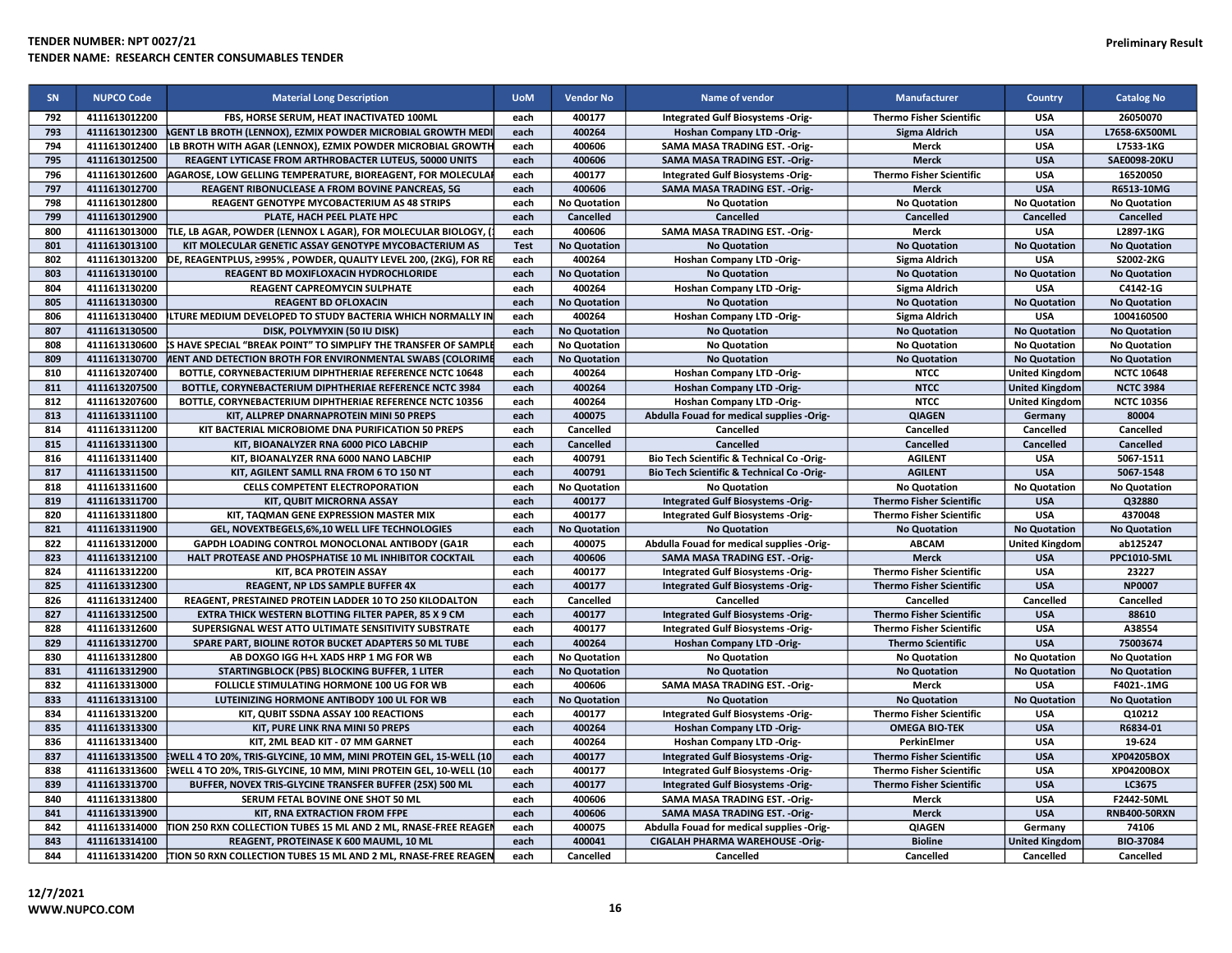| SN  | <b>NUPCO Code</b> | <b>Material Long Description</b>                                 | <b>UoM</b> | <b>Vendor No</b>    | Name of vendor                            | <b>Manufacturer</b>             | <b>Country</b>      | <b>Catalog No</b>   |
|-----|-------------------|------------------------------------------------------------------|------------|---------------------|-------------------------------------------|---------------------------------|---------------------|---------------------|
| 845 | 4111613314300     | KIT, MIRNEASY SERUMPLASMA 50 PREPS                               | each       | Cancelled           | Cancelled                                 | Cancelled                       | Cancelled           | Cancelled           |
| 846 | 4111613314400     | KIT, MIRNEASY SAMLL RNA EXTRACTION NO PHENOL 50RXN               | each       | Cancelled           | Cancelled                                 | Cancelled                       | Cancelled           | Cancelled           |
| 847 | 4111613314500     | KIT, PUREGENE BLOOD PLUS FOR TOTAL RNA 1000 ML                   | each       | 400606              | SAMA MASA TRADING EST. - Orig-            | <b>Merck</b>                    | <b>USA</b>          | RNB100-100RXN       |
| 848 | 4111613314600     | KIT, QIA AMP RNA BLOOD MINI KIT 50 PREPS                         | each       | 400177              | Integrated Gulf Biosystems -Orig-         | <b>Thermo Fisher Scientific</b> | <b>USA</b>          | K0761               |
| 849 | 4111613314700     | REAGENT MIRNEASY SERUMPLASMA SPIKE-IN CONTROL                    | each       | Cancelled           | <b>Cancelled</b>                          | Cancelled                       | Cancelled           | Cancelled           |
| 850 | 4111613314800     | <b>REAGENT, TRIS-EDTA BUFFER SOLUTION</b>                        | each       | 400177              | Integrated Gulf Biosystems -Orig-         | <b>Thermo Fisher Scientific</b> | <b>USA</b>          | 17890               |
| 851 | 4111613314900     | TUBE, MICROAMP REACTION TUBE WITH CAP ASSORTED COLORS,02 ML      | each       | 400177              | Integrated Gulf Biosystems -Orig-         | <b>Thermo Fisher Scientific</b> | <b>USA</b>          | N8010540            |
| 852 | 4111613315000     | KIT, ION REPROSEQ PGS WITH ION 510 CHIPS                         | each       | 400177              | <b>Integrated Gulf Biosystems -Orig-</b>  | <b>Applied Biosystems</b>       | <b>USA</b>          | A34899              |
| 853 | 4111613315100     | KIT, QIAMP CIRCULATING DNA                                       | each       | 400606              | SAMA MASA TRADING EST. - Orig-            | <b>Merck</b>                    | <b>USA</b>          | <b>DNB300-50RXN</b> |
| 854 | 4111613315200     | TEST, PREMAITHA HEALTH THE IONA 192 SAMPLES                      | each       | <b>No Quotation</b> | <b>No Quotation</b>                       | <b>No Quotation</b>             | <b>No Quotation</b> | <b>No Quotation</b> |
| 855 | 4111613315300     | TUBE, CELL FREE DNA BCT GLASS CE, 10ML                           | each       | 400075              | Abdulla Fouad for medical supplies -Orig- | Improve                         | China               | 824105208           |
| 856 | 4111613315400     | PMENT FOR BIOLOGICAL SAMPLES BY AIR MAILING MEASURES 194 X 125   | each       | <b>No Quotation</b> | <b>No Quotation</b>                       | <b>No Quotation</b>             | <b>No Quotation</b> | <b>No Quotation</b> |
| 857 | 4111613315500     | KIT, NOVASEQ 6000 S4 300 CYCLES 24 SAMPLES                       | each       | 400104              | Al-Jeel Medical & Trading Co. Ltd -Orig-  | ILLUMINA                        | <b>USA</b>          | 20028312            |
| 858 | 4111613315600     | KIT. HIGH SENSITIVE RNA 15NT                                     | each       | Cancelled           | Cancelled                                 | Cancelled                       | Cancelled           | Cancelled           |
| 859 | 4111613315700     | CARTIRIDGE, 12-CAPILLARY ARRAY 50UM ID,33 CMEFF,55CM TOT         | each       | <b>No Quotation</b> | <b>No Quotation</b>                       | <b>No Quotation</b>             | <b>No Quotation</b> | <b>No Quotation</b> |
| 860 | 4111613315800     | REAGENT. 1M TRIS-HCI. PH 80 RNASSE-FREE-100ML                    | each       | Cancelled           | Cancelled                                 | Cancelled                       | Cancelled           | Cancelled           |
| 861 | 4111613315900     | <b>REAGENT, 2N - SODIUM HYDROXIDE SOLUTION</b>                   | each       | <b>No Quotation</b> | <b>No Quotation</b>                       | <b>No Quotation</b>             | <b>No Quotation</b> | <b>No Quotation</b> |
| 862 | 4111613316000     | DNA PCR-FREE LOW THROUGHPUT LIBRARY PREP NOVASEQ 6000 SYSTEN     | each       | 400104              | Al-Jeel Medical & Trading Co. Ltd -Orig-  | ILLUMINA                        | <b>USA</b>          | 20015962            |
| 863 | 4111613316100     | EQ DNA SINGLE INDEXES SET A (12 INDEXES, 24 SAMPLES) NOVASEQ 600 | each       | 400104              | Al-Jeel Medical & Trading Co. Ltd -Orig-  | ILLUMINA                        | <b>USA</b>          | 20015960            |
| 864 | 4111613316200     | EQ DNA SINGLE INDEXES SET B (12 INDEXES, 24 SAMPLES) NOVASEQ 600 | each       | 400104              | Al-Jeel Medical & Trading Co. Ltd -Orig-  | ILLUMINA                        | <b>USA</b>          | 20015961            |
| 865 | 4111613316300     | KIT, PHIX CONTROL NOVASEQ 6000 SYSTEM                            | each       | 400104              | Al-Jeel Medical & Trading Co. Ltd -Orig-  | ILLUMINA                        | <b>USA</b>          | 15017872            |
| 866 | 4111613316400     | KIT, AMPURE XP BEADS NOVASEQ 6000 SYSTEM 60ML                    | each       | Cancelled           | Cancelled                                 | Cancelled                       | Cancelled           | Cancelled           |
| 867 | 4111613316500     | DENOVIX DSDNA HS ASSAYNOVASEQ 6000 SYSTEM DSDNA-HIGH-1 250 A     | each       | <b>Cancelled</b>    | Cancelled                                 | Cancelled                       | Cancelled           | Cancelled           |
| 868 | 4111613316600     | FRAGMENT ANALYSER NGS HS 1-600BP NOVASEQ 6000 SYSTEM 500 AS      | each       | No Quotation        | <b>No Quotation</b>                       | <b>No Quotation</b>             | <b>No Quotation</b> | <b>No Quotation</b> |
| 869 | 4111613316700     | KIT. CORD BLOOD STEM CELL SEPARATION                             | each       | 400075              | Abdulla Fouad for medical supplies -Orig- | <b>CYTIVA</b>                   | <b>Switzerland</b>  | 10037-EA            |
| 870 | 4111613316800     | KIT, CORD BLOOD SAMPLING LINE SET                                | each       | 400075              | Abdulla Fouad for medical supplies -Orig- | <b>CYTIVA</b>                   | Switzerland         | 10010-EA            |
| 871 | 4111613316900     | <b>REAGENT, SDS SOLUTION (10% WV)</b>                            | each       | 400177              | Integrated Gulf Biosystems -Orig-         | <b>Thermo Fisher Scientific</b> | <b>USA</b>          | 15553027            |
| 872 | 4111613317000     | CHEMICAL, ULTRAPURE GLYCEROL CAPACITY 500 ML                     | each       | 400606              | SAMA MASA TRADING EST. - Orig-            | Merck                           | <b>USA</b>          | 49767-250MI         |
| 873 | 4111613317100     | VIAL, DYNABEADS HUMAN T-ACTIVATOR CD3CD28                        | each       | 400075              | Abdulla Fouad for medical supplies -Orig- | <b>STEMCELL</b>                 | Germany             | 10971               |
| 874 | 4111613317200     | AGENT, ULTRAPURE BUFFER-SATURATED PHENOL, LIQUID, PH 74, (400M   | each       | 400606              | SAMA MASA TRADING EST. - Orig-            | Merck                           | <b>USA</b>          | P4682-400ML         |
| 875 | 4111613317300     | GENT,2X-IAEMMLI BUFFER CONCENTRATED , QUALITY LEVEL 100, 10VL (  | each       | 400606              | SAMA MASA TRADING EST. - Orig-            | <b>Merck</b>                    | <b>USA</b>          | S3401-10VL          |
| 876 | 4111613317400     | DYE, EZ-VISION BLUELIGHT DNA DYE 10,000X 500UL                   | each       | 400264              | Hoshan Company LTD -Orig-                 | <b>VWR</b>                      | <b>USA</b>          | 1B1680-0.5ML        |
| 877 | 4111613317500     | DYE, DNA GEL LOADING DYE (6X)                                    | each       | 400606              | SAMA MASA TRADING EST. - Orig-            | Merck                           | <b>USA</b>          | G2526-5ML           |
| 878 | 4111613317600     | EMICAL, AGAROSE, FOR MOLECULAR BIOLOGY, QUALITY LEVEL 200, (500  | each       | Cancelled           | Cancelled                                 | Cancelled                       | Cancelled           | Cancelled           |
| 879 | 4111613317700     | KIT, RED TAQ DNA POLYMERASE 2X MASTER MIX, 2,0 MM MGCL2          | each       | 400177              | Integrated Gulf Biosystems -Orig-         | <b>Thermo Fisher Scientific</b> | <b>USA</b>          | K1071               |
| 880 | 4111613317800     | KIT, GOTAQ GREEN MASTER MIX (1000 REACTIONS)                     | each       | 400177              | Integrated Gulf Biosystems -Orig-         | <b>Thermo Fisher Scientific</b> | <b>USA</b>          | K1082               |
| 881 | 4111613317900     | KIT, MIRVANA MIRNA ISOLATION                                     | each       | 400075              | Abdulla Fouad for medical supplies -Orig- | <b>QIAGEN</b>                   | Germany             | 217004              |
| 882 | 4111613318000     | KIT, TRUSEQ STRANDED RNA LT                                      | each       | 400075              | Abdulla Fouad for medical supplies -Orig- | QIAGEN                          | Germany             | 180451              |
| 883 | 4111613318100     | KIT, TRUSEQ STRANDED MRNA LT                                     | each       | 400075              | Abdulla Fouad for medical supplies -Orig- | <b>QIAGEN</b>                   | Germany             | 331505, 331595      |
| 884 | 4111613318200     | KIT, GEL EXTRACTION V-SPIN COLUMN                                | each       | Cancelled           | Cancelled                                 | Cancelled                       | Cancelled           | Cancelled           |
| 885 | 4111613318300     | EAGENT, SIRNA AND MIRNA TRANSFECTION REAGENT, INTERFERING 5M     | each       | 400606              | SAMA MASA TRADING EST. - Orig-            | <b>Merck</b>                    | <b>USA</b>          | 4476093001          |
| 886 | 4111613318400     | IED LENTIVIRAL PARTICLES SHRNAS, KEAP1 NM 0122893 INCLUDES FREE  | each       | <b>No Quotation</b> | <b>No Quotation</b>                       | <b>No Quotation</b>             | <b>No Quotation</b> | <b>No Quotation</b> |
| 887 | 4111613318500     | IED LENTIVIRAL PARTICLES SHRNAS, KEAP1 NM 2035001 INCLUDES FREE  | each       | <b>No Quotation</b> | <b>No Quotation</b>                       | <b>No Quotation</b>             | <b>No Quotation</b> | <b>No Quotation</b> |
| 888 | 4111613318600     | ED LENTIVIRAL PARTICLES SHRNAS, NFE2L2 NM 0061644 INCLUDES FREE  | each       | <b>No Quotation</b> | <b>No Quotation</b>                       | <b>No Quotation</b>             | <b>No Quotation</b> | <b>No Quotation</b> |
| 889 | 4111613318700     | D LENTIVIRAL PARTICLES SHRNAS, NFE2L2 NM 0011454123 INCLUDES FR  | each       | <b>No Quotation</b> | <b>No Quotation</b>                       | <b>No Quotation</b>             | <b>No Quotation</b> | <b>No Quotation</b> |
| 890 | 4111613318800     | IED LENTIVIRAL PARTICLES SHRNAS, FSCN1 NM 0030883 INCLUDES FREE  | each       | <b>No Quotation</b> | <b>No Quotation</b>                       | <b>No Quotation</b>             | <b>No Quotation</b> | <b>No Quotation</b> |
| 891 | 4111613318900     | IED LENTIVIRAL PARTICLES SHRNAS, FSCN1 NM 0079842 INCLUDES FREE  | each       | <b>No Quotation</b> | <b>No Quotation</b>                       | <b>No Quotation</b>             | <b>No Quotation</b> | <b>No Quotation</b> |
| 892 | 4111613319000     | HRNA CLONE AGAINST MOUSE FSCN1 NM 0079842 INCLUDES FREE CON      | each       | <b>No Quotation</b> | <b>No Quotation</b>                       | <b>No Quotation</b>             | <b>No Quotation</b> | <b>No Quotation</b> |
| 893 | 4111613319100     | HRNA CLONE AGAINST HUMAN FSCN1 NM 0030883 INCLUDES FREE CON      | each       | <b>No Quotation</b> | <b>No Quotation</b>                       | <b>No Quotation</b>             | <b>No Quotation</b> | <b>No Quotation</b> |
| 894 | 4111613319200     | MITOSOX RED MITOCHONDRIAL SUPEROXIDE INDICATOR. FOR LIVE-CELI    | each       | 400606              | SAMA MASA TRADING EST. - Orig-            | <b>Merck</b>                    | <b>USA</b>          | <b>SCT137</b>       |
| 895 | 4111613319300     | REAGENT CITRATE BUFFER FOR HEAT-INDUCED EPITOPE RETRIEVAL 10X    | each       | 400606              | SAMA MASA TRADING EST. - Orig-            | Merck                           | <b>USA</b>          | C9999-100ML         |
| 896 | 4111613319400     | TUBE NALGENE SYSTEM100 CRAYO 1ML                                 | each       | 400177              | Integrated Gulf Biosystems -Orig-         | <b>Thermo Fisher Scientific</b> | <b>USA</b>          | 5000-1012           |
| 897 | 4111613319500     | KIT, QUBIT DSDNA HS 100 ASSAY, 02-100 NG                         | each       | 400264              | Hoshan Company LTD -Orig-                 | <b>Biotium</b>                  | <b>USA</b>          | 31008-T             |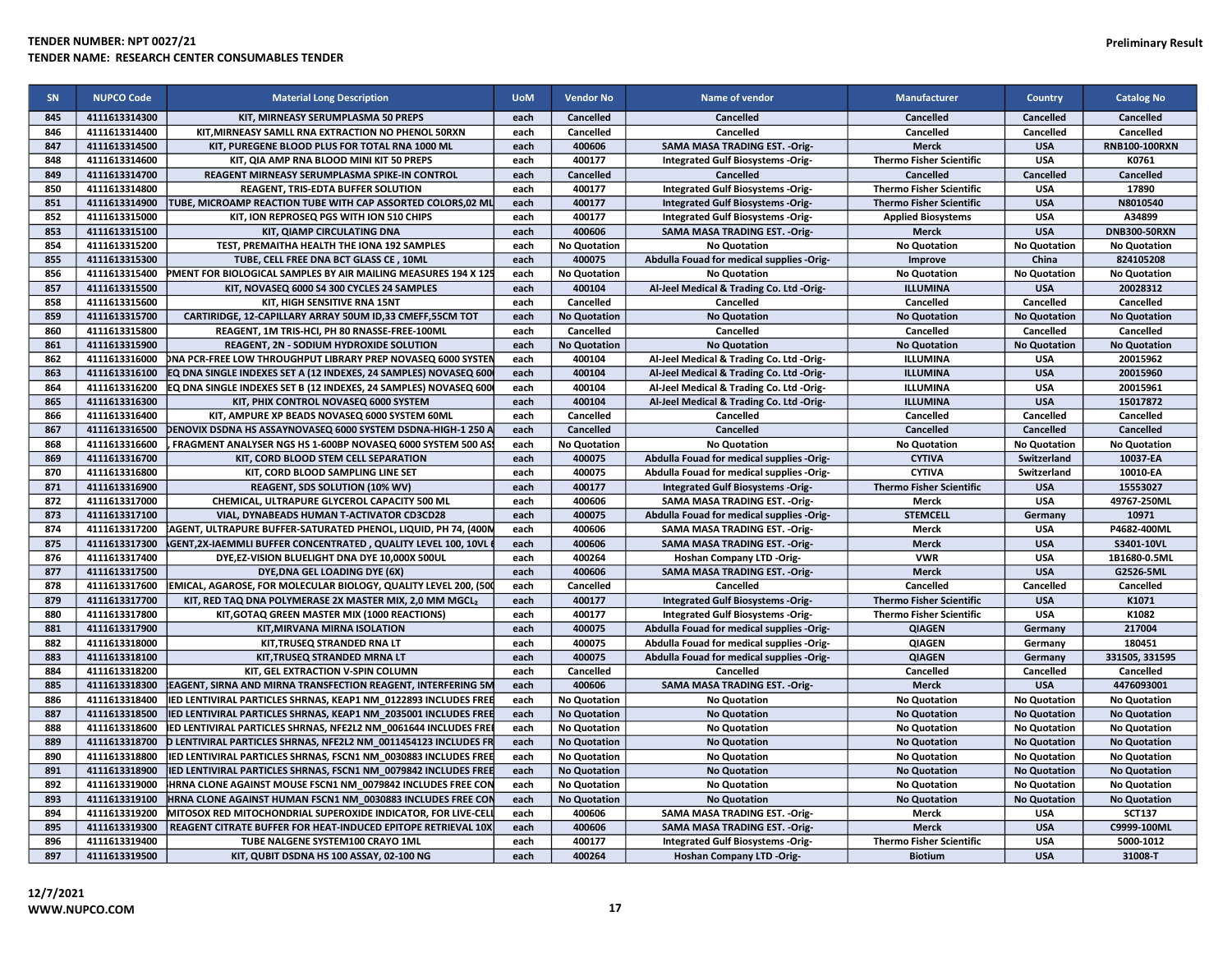| SN  | <b>NUPCO Code</b> | <b>Material Long Description</b>                                     | <b>UoM</b> | <b>Vendor No</b>    | Name of vendor                            | Manufacturer                    | Country               | <b>Catalog No</b>   |
|-----|-------------------|----------------------------------------------------------------------|------------|---------------------|-------------------------------------------|---------------------------------|-----------------------|---------------------|
| 898 | 4111613319600     | QUBIT DSDNA BR ASSAY KIT, 500 1 KIT                                  | each       | Cancelled           | Cancelled                                 | Cancelled                       | Cancelled             | Cancelled           |
| 899 | 4111613319700     | ION XPRESS LIBRARY KIT EACH                                          | each       | Cancelled           | Cancelled                                 | Cancelled                       | Cancelled             | Cancelled           |
| 900 | 4111613319800     | KIT. ION XPRESS BARCODE ADAPTERS 1-16                                | each       | Cancelled           | Cancelled                                 | Cancelled                       | Cancelled             | Cancelled           |
| 901 | 4111613319900     | KIT, DNARNA CLEANUP CLEAN NGS MAGNETIC BEAD                          | each       | Cancelled           | Cancelled                                 | Cancelled                       | Cancelled             | Cancelled           |
| 902 | 4111613320000     | ION LIBRARY TOMN QUANTITATION KIT                                    | each       | Cancelled           | Cancelled                                 | Cancelled                       | Cancelled             | Cancelled           |
| 903 | 4111613320100     | ION 540 CHIP KIT                                                     | each       | 400177              | Integrated Gulf Biosystems -Orig-         | <b>Applied Biosystems</b>       | <b>USA</b>            | A27765              |
| 904 | 4111613320200     | PURIFICATION KIT PURE LINK MICROBIOME                                | each       | 400177              | Integrated Gulf Biosystems -Orig-         | <b>Thermo Fisher Scientific</b> | <b>USA</b>            | A29790              |
| 905 | 4111613320300     | R PACK PACKAGE MINION MK1C ENHANCED ENHANCED STARTER PACK P          | each       | 400264              | <b>Hoshan Company LTD -Orig-</b>          | Nanopore                        | <b>USA</b>            | SQK-RNA002          |
| 906 | 4111613320400     | <b>LIGATION SEQUENCING KIT CONTAINS SUFFICIENT REAGENTS TO GENER</b> | each       | <b>Cancelled</b>    | Cancelled                                 | Cancelled                       | Cancelled             | Cancelled           |
| 907 | 4111613320500     | <b>REAGENT DNA CHIPS</b>                                             | each       | <b>No Quotation</b> | <b>No Quotation</b>                       | <b>No Quotation</b>             | <b>No Quotation</b>   | <b>No Quotation</b> |
| 908 | 4111613320600     | REAGENT IUVITREOGEN - QUBIT DS DNA HS ASSAY KIT, 100 ASSAYS          | each       | 400177              | Integrated Gulf Biosystems -Orig-         | <b>Thermo Fisher Scientific</b> | <b>USA</b>            | Q32851              |
| 909 | 4111613320700     | REAGENT GENE SCAN TM -1000 ROX SIZE STANDARD                         | each       | 400177              | Integrated Gulf Biosystems -Orig-         | <b>Applied Biosystems</b>       | <b>USA</b>            | 401098              |
| 910 | 4111613320800     | <b>REAGENT SEQUENCING SOLUTION</b>                                   | each       | <b>No Quotation</b> | <b>No Quotation</b>                       | <b>No Quotation</b>             | <b>No Quotation</b>   | <b>No Quotation</b> |
| 911 | 4111613320900     | <b>REAGENT CLEAN PCR (50 ML)</b>                                     | each       | <b>No Quotation</b> | <b>No Quotation</b>                       | <b>No Quotation</b>             | <b>No Quotation</b>   | <b>No Quotation</b> |
| 912 | 4111613321000     | REAGENT NBTBCIP STOCK SOLUTION (GENOTYPE MTBC)                       | each       | <b>No Quotation</b> | <b>No Quotation</b>                       | <b>No Quotation</b>             | <b>No Quotation</b>   | <b>No Quotation</b> |
| 913 | 4111613321100     | REAGENT STR (120 ML) (GENOTYPE MYCROBACTIRAM AS)                     | each       | <b>No Quotation</b> | <b>No Quotation</b>                       | <b>No Quotation</b>             | <b>No Quotation</b>   | <b>No Quotation</b> |
| 914 | 4111613321200     | REAGENT HYB(120ML)                                                   | each       | <b>No Quotation</b> | <b>No Quotation</b>                       | <b>No Quotation</b>             | <b>No Quotation</b>   | <b>No Quotation</b> |
| 915 | 4111613321300     | EAGENT, ULTRAPURE TEMED ELECTROPHORESIS WORKFLOW SOLUTION            | each       | 400264              | <b>Hoshan Company LTD -Orig-</b>          | <b>PanReac AppliChem</b>        | Germany               | A1148.0100          |
| 916 | 4111613321400     | <b>REAGENT, ULTRAPURE HCL</b>                                        | each       | 400606              | SAMA MASA TRADING EST. - Orig-            | Merck                           | <b>USA</b>            | 1015140250          |
| 917 | 4111613321500     | TUBES, 02 ML, STERILE, LOBIND                                        | each       | 400177              | <b>Integrated Gulf Biosystems -Orig-</b>  | <b>Thermo Fisher Scientific</b> | <b>USA</b>            | 3453                |
| 918 | 4111613321600     | PANION MODULE FOR OXFORD NANOPORE TECHNOLOGIES LIGATION SE           | each       | 400791              | Bio Tech Scientific & Technical Co-Orig-  | <b>NEW ENGLAND BIOLABS</b>      | <b>United Kingdom</b> | E7180S              |
| 919 | 4111613321700     | VIAL, 1X KLENOW DNA POLYMERASE I, LARGE (KLENOW) FRAGMENT            | each       | 400606              | SAMA MASA TRADING EST. - Orig-            | <b>Merck</b>                    | <b>USA</b>            | D8276-50UN          |
| 920 | 4111613321800     | LIQUID MOUNTANT, PROLONG GOLD CONTAIN DAPI                           | each       | <b>No Quotation</b> | <b>No Quotation</b>                       | <b>No Quotation</b>             | <b>No Quotation</b>   | <b>No Quotation</b> |
| 921 | 4111613321900     | <b>REAGENT, TRYPTOM</b>                                              | each       | <b>No Quotation</b> | <b>No Quotation</b>                       | <b>No Quotation</b>             | <b>No Quotation</b>   | <b>No Quotation</b> |
| 922 | 4111613322000     | <b>REAGENT, IPTG 5GRAM</b>                                           | each       | 400606              | SAMA MASA TRADING EST. - Orig-            | Merck                           | <b>USA</b>            | 11411446001         |
| 923 | 4111613322100     | <b>REAGENT, CL-6B SEPHAROSE</b>                                      | each       | 400606              | SAMA MASA TRADING EST. - Orig-            | <b>Merck</b>                    | <b>USA</b>            | CL6B200-100ML       |
| 924 | 4111613322200     | VIAL, XL1 BLUE SUPERCOMPETENT E COLI CELLS                           | each       | <b>No Quotation</b> | <b>No Quotation</b>                       | <b>No Quotation</b>             | <b>No Quotation</b>   | <b>No Quotation</b> |
| 925 | 4111613322300     | VIAL, Q100 GOLD SUPERCOMPETENT E COLI                                | each       | <b>No Quotation</b> | <b>No Quotation</b>                       | <b>No Quotation</b>             | <b>No Quotation</b>   | <b>No Quotation</b> |
| 926 | 4111613322400     | VIAL, TG1 SUPERCOMPETENT CELLS E COLI                                | each       | <b>No Quotation</b> | <b>No Quotation</b>                       | <b>No Quotation</b>             | <b>No Quotation</b>   | <b>No Quotation</b> |
| 927 | 4111613322500     | VIAL, LB21 COMPETENT CELLS E COLI                                    | each       | <b>No Quotation</b> | <b>No Quotation</b>                       | <b>No Quotation</b>             | <b>No Quotation</b>   | <b>No Quotation</b> |
| 928 | 4111613322600     | KIT, QUANT-IT DSDNA ASSAY KIT, HIGH SENSITIVITY                      | each       | Cancelled           | Cancelled                                 | Cancelled                       | Cancelled             | Cancelled           |
| 929 | 4111613322700     | KIT, JETSEQ LO-ROX LIBRARY QUANTIFICATION                            | each       | 400177              | Integrated Gulf Biosystems -Orig-         | <b>Applied Biosystems</b>       | <b>USA</b>            | A38524100           |
| 930 | 4111613322800     | KIT, HIGH-CAPACITY CDNA REVERSE TRANSCRIPTION 500 RXNS               | each       | 400180              | Naizak Global Engineering systems -Orig-  | Quantabio                       | <b>USA</b>            | 95047-500           |
| 931 | 4111613422100     | REAGENT, PROPIDIUM IODIDE - 10 MGML SOLUTION IN WATER                | each       | 400041              | <b>CIGALAH PHARMA WAREHOUSE -Orig-</b>    | <b>CST</b>                      | <b>USA</b>            | 4087S               |
| 932 | 4111613422200     | <b>REAGENT, HYGROMYCIN 50 MGML</b>                                   | each       | 400264              | <b>Hoshan Company LTD -Orig-</b>          | <b>Sigma Aldrich</b>            | <b>USA</b>            | H0654-250MG         |
| 933 | 4111613422300     | <b>KIT, RT2 FIRST STRAND</b>                                         | each       | 400075              | Abdulla Fouad for medical supplies -Orig- | <b>QIAGEN</b>                   | Germany               | 330404              |
| 934 | 4111613422400     | REGAENT, CAPILLARY ARRAY 96 X 50CM EACH                              | each       | 400177              | Integrated Gulf Biosystems -Orig-         | <b>Applied Biosystems</b>       | <b>USA</b>            | 4331246             |
| 935 | 4111613422500     | REAGENT, GENESCAN 500 ROX DYE SIZE STANDARD                          | each       | Cancelled           | Cancelled                                 | Cancelled                       | Cancelled             | Cancelled           |
| 936 | 4111613422600     | <b>REAGENT. DS-30 GENESCAN INSTALLATION STANDARD</b>                 | each       | Cancelled           | Cancelled                                 | Cancelled                       | Cancelled             | Cancelled           |
| 937 | 4111613422700     | REAGENT, DS-33 GENESCAN INSTALLATION STANDARDS                       | each       | 400177              | Integrated Gulf Biosystems -Orig-         | <b>Applied Biosystems</b>       | <b>USA</b>            | 4330397             |
| 938 | 4111613422800     | REAGENT, MYDESIGN GW ARRAYS 200K-675K KIT                            | each       | <b>No Quotation</b> | <b>No Quotation</b>                       | <b>No Quotation</b>             | <b>No Quotation</b>   | <b>No Quotation</b> |
| 939 | 4111613422900     | KIT, AXIOM PMRA 96ARY AND RGTS AND TRAYS96S95                        | each       | 400606              | <b>SAMA MASA TRADING EST. - Orig-</b>     | <b>Thermo Fisher Scientific</b> | <b>USA</b>            | 905429              |
| 940 | 4111613423000     | KIT, PUREGENE BLOOD FOR GENOMIC DNA 1000 ML                          | each       | 400177              | Integrated Gulf Biosystems -Orig-         | <b>Thermo Fisher Scientific</b> | <b>USA</b>            | K0512               |
| 941 | 4111613423100     | REAGENT, AFFYMETRIXPMRA 96ARY AND RGTS AND TRAY S                    | each       | 400606              | SAMA MASA TRADING EST. - Orig-            | <b>Thermo Fisher Scientific</b> | <b>USA</b>            | 905429              |
| 942 | 4111613423200     | KIT, BIO-PLEX PRO HUMAN CYTOKINE 17-PLEX ASSAY                       | each       | 400606              | SAMA MASA TRADING EST. - Orig-            | Merck                           | <b>USA</b>            | HCYTOMAG-60K-17     |
| 943 | 4111613423300     | AXI SPIN COLUMNS, COLLECTION TUBES (50 ML) AND RNASE-FREE REAGE      | each       | 400075              | Abdulla Fouad for medical supplies -Orig- | <b>QIAGEN</b>                   | Germany               | 75162               |
| 944 | 4111613423400     | DI SPIN COLUMNS, COLLECTION TUBES (15 ML) AND RNASE-FREE REAGE       | each       | 400075              | Abdulla Fouad for medical supplies -Orig- | QIAGEN                          | Germany               | 75144               |
| 945 | 4111613423500     | KIT, RNEASY MINELUTE CLEANUP KIT (50)                                | each       | Cancelled           | <b>Cancelled</b>                          | <b>Cancelled</b>                | Cancelled             | Cancelled           |
| 946 | 4111613423600     | KIT, PLASMID PLUS MIDI (100)                                         | each       | 400177              | Integrated Gulf Biosystems -Orig-         | <b>Thermo Fisher Scientific</b> | <b>USA</b>            | K0502               |
| 947 | 4111613423700     | KIT. PLASMID PLUS MAXI (25)                                          | each       | 400177              | Integrated Gulf Biosystems -Orig-         | <b>Thermo Fisher Scientific</b> | <b>USA</b>            | K210010             |
| 948 | 4111613423800     | KIT, QIAPREP SPIN MINIPREP (50)                                      | each       | 400075              | Abdulla Fouad for medical supplies -Orig- | <b>QIAGEN</b>                   | Germany               | 27104               |
| 949 | 4111613423900     | REAGENT, MAXTRACT HIGH DENSITY (200 X 15 ML)                         | each       | <b>No Quotation</b> | <b>No Quotation</b>                       | <b>No Quotation</b>             | <b>No Quotation</b>   | <b>No Quotation</b> |
| 950 | 4111613424000     | REAGENT, PHUSION HIGH-FIDELITY DNA POLYMERASE                        | each       | Cancelled           | Cancelled                                 | Cancelled                       | Cancelled             | Cancelled           |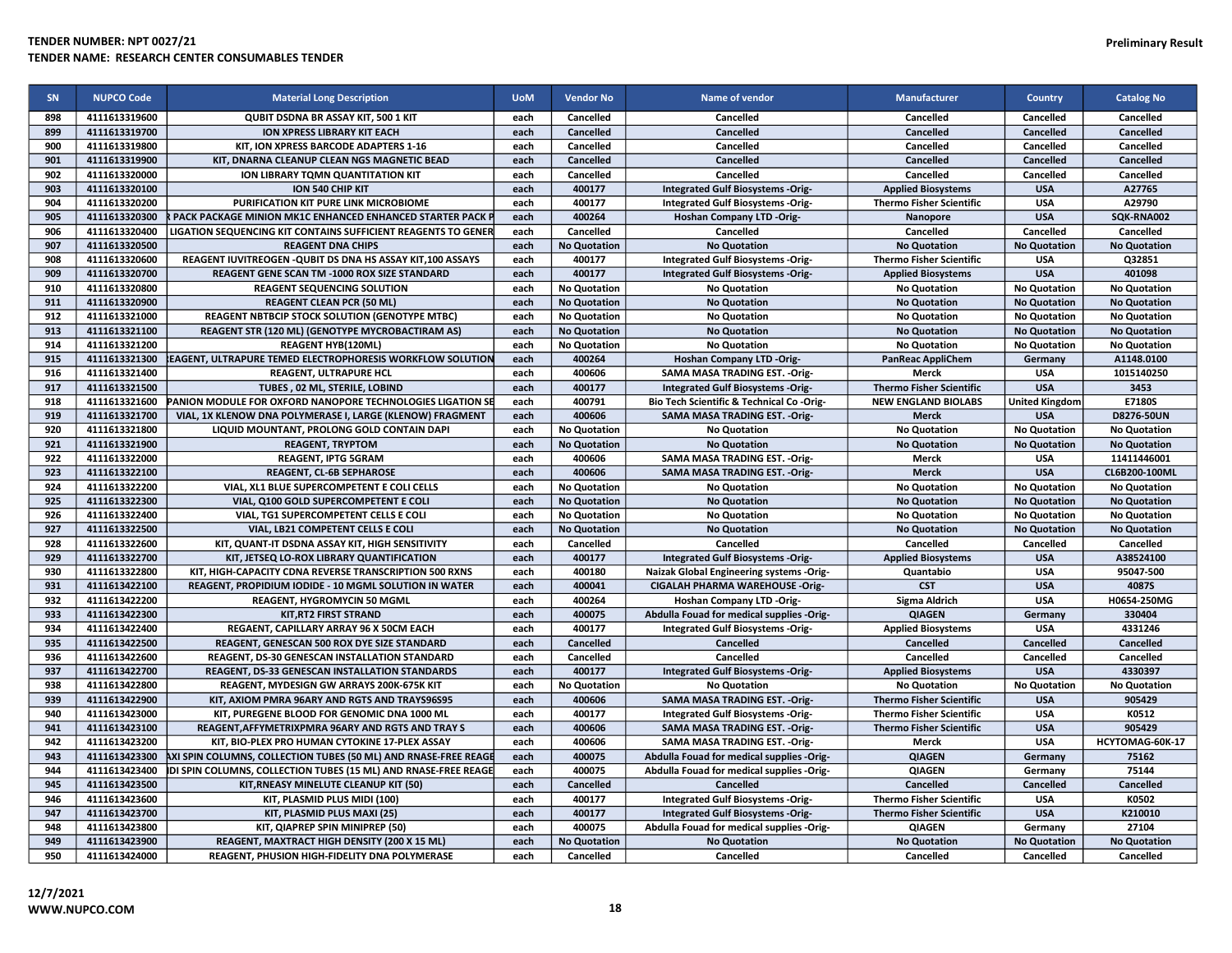| SN   | <b>NUPCO Code</b> | <b>Material Long Description</b>                                     | <b>UoM</b> | <b>Vendor No</b>    | Name of vendor                            | <b>Manufacturer</b>             | <b>Country</b>        | <b>Catalog No</b>   |
|------|-------------------|----------------------------------------------------------------------|------------|---------------------|-------------------------------------------|---------------------------------|-----------------------|---------------------|
| 951  | 4111613424100     | REAGENT, REAGENT, 1 KB PLUS DNA LADDER, 250 µGML                     | each       | 400264              | <b>Hoshan Company LTD -Orig-</b>          | <b>Thermo Scientific</b>        | <b>USA</b>            | SM1331              |
| 952  | 4111613424200     | KIT, Q5 SITE-DIRECTED MUTAGENESIS                                    | each       | 400791              | Bio Tech Scientific & Technical Co-Orig-  | <b>NEW ENGLAND BIOLABS</b>      | <b>United Kingdom</b> | E0554S              |
| 953  | 4111613424300     | <b>REAGENT, T4 DNA LIGASE</b>                                        | each       | 400791              | Bio Tech Scientific & Technical Co-Orig-  | <b>NEW ENGLAND BIOLABS</b>      | <b>United Kingdom</b> | M0202L              |
| 954  | 4111613424400     | REAGENT, PYROPHOSPHATASE, INORGANIC (YEAST)                          | each       | 400606              | SAMA MASA TRADING EST. - Orig-            | Merck                           | <b>USA</b>            | I1643-100UN         |
| 955  | 4111613424500     | REAGENT, NOTI-HF, 20,000 UNITSML                                     | each       | 400791              | Bio Tech Scientific & Technical Co-Orig-  | <b>NEW ENGLAND BIOLABS</b>      | <b>United Kingdom</b> | R3189L              |
| 956  | 4111613424600     | REAGENT, NDEI, 20,000 UNITSML                                        | each       | 400791              | Bio Tech Scientific & Technical Co-Orig-  | <b>NEW ENGLAND BIOLABS</b>      | <b>United Kingdom</b> | R0111L              |
| 957  | 4111613424700     | REAGENT, MLUI-HF, 20,000 UNITSML                                     | each       | 400791              | Bio Tech Scientific & Technical Co -Orig- | <b>NEW ENGLAND BIOLABS</b>      | <b>United Kingdom</b> | <b>R3198L</b>       |
| 958  | 4111613424800     | REAGENT, 165% CRITERION TRIS-TRICINE GEL, 18 WELL                    | each       | 400077              | Dar Al-Zahrawi Medical Company -Orig-     | <b>Bio-Rad</b>                  | <b>USA</b>            | 3450064             |
| 959  | 4111613424900     | REAGENT, 3-8% CRITERION XT TRIS-ACETATE PROTEIN GEL, 18 WELL         | each       | 400077              | Dar Al-Zahrawi Medical Company -Orig-     | <b>Bio-Rad</b>                  | <b>USA</b>            | 3450130             |
| 960  | 4111613425000     | REAGENT, 10% CRITERION XT BIS-TRIS PROTEIN GEL, 18 WELL              | each       | 400077              | Dar Al-Zahrawi Medical Company -Orig-     | <b>Bio-Rad</b>                  | <b>USA</b>            | 3450112             |
| 961  | 4111613425100     | REAGENT, 4-12% CRITERION XT BIS-TRIS PROTEIN GEL, 18 WELL            | each       | 400077              | Dar Al-Zahrawi Medical Company -Orig-     | <b>Bio-Rad</b>                  | <b>USA</b>            | 3450124             |
| 962  | 4111613425200     | REAGENT, TRICINE SAMPLE BUFFER FOR PROTEIN GELS, 30 ML               | each       | 400606              | SAMA MASA TRADING EST. - Orig-            | Merck                           | <b>USA</b>            | PCG3001-50ML        |
| 963  | 4111613425300     | <b>BUFFER, XT SAMPLE BUFFER, 10ML</b>                                | each       | 400606              | SAMA MASA TRADING EST. - Orig-            | <b>Merck</b>                    | <b>USA</b>            | 70607-3             |
| 964  | 4111613425400     | <b>REAGENT, XT REDUCING AGENT</b>                                    | each       | <b>No Quotation</b> | <b>No Quotation</b>                       | <b>No Quotation</b>             | <b>No Quotation</b>   | <b>No Quotation</b> |
| 965  | 4111613425500     | BUFFER, 10X TRISTRICINESDS RUNNING BUFFER, 1 L                       | each       | 400177              | Integrated Gulf Biosystems -Orig-         | <b>Thermo Fisher Scientific</b> | <b>USA</b>            | LC26754             |
| 966  | 4111613425600     | KIT, 20X XT MOPS RUNNING BUFFER                                      | each       | 400177              | <b>Integrated Gulf Biosystems -Orig-</b>  | <b>Thermo Fisher Scientific</b> | <b>USA</b>            | NP0001              |
| 967  | 4111613425700     | <b>KIT, XT MES BUFFER</b>                                            | each       | 400177              | Integrated Gulf Biosystems -Orig-         | <b>Thermo Fisher Scientific</b> | <b>USA</b>            | <b>NP0002</b>       |
| 968  | 4111613425800     | <b>KIT, XT TRICINE BUFFER</b>                                        | each       | 400177              | <b>Integrated Gulf Biosystems -Orig-</b>  | <b>Thermo Fisher Scientific</b> | <b>USA</b>            | LC1675              |
| 969  | 4111613425900     | KIT, DODECA SILVER STAIN KIT FOR PROTEIN GELS                        | each       | 400606              | SAMA MASA TRADING EST. - Orig-            | <b>Merck</b>                    | <b>USA</b>            | PROTSIL1-1KT        |
| 970  | 4111613426000     | KIT.MEGASCRIPT T7 TRANSCRIPTION                                      | each       | 400606              | SAMA MASA TRADING EST. - Orig-            | Merck                           | <b>USA</b>            | 10999644001         |
| 971  | 4111613426100     | KIT, MEGACLEAR TRANSCRIPTION CLEAN-UP                                | each       | <b>No Quotation</b> | <b>No Quotation</b>                       | <b>No Quotation</b>             | <b>No Quotation</b>   | <b>No Quotation</b> |
| 972  | 4111613426200     | KIT, T7 MSCRIPT STANDARD MRNA PRODUCTION SYSTEM                      | each       | <b>No Quotation</b> | <b>No Quotation</b>                       | <b>No Quotation</b>             | <b>No Quotation</b>   | <b>No Quotation</b> |
| 973  | 4111613426300     | KIT, T7-FLASHSCRIBE TRANSCRIPTION                                    | each       | 400606              | SAMA MASA TRADING EST. - Orig-            | Merck                           | <b>USA</b>            | 10999644001         |
| 974  | 4111613426400     | KIT, SCRIPTCAP CAP 1 CAPPING SYSTEM                                  | each       | <b>No Quotation</b> | <b>No Quotation</b>                       | <b>No Quotation</b>             | <b>No Quotation</b>   | <b>No Quotation</b> |
| 975  | 4111613426500     | KIT, A-PLUS POLY(A) POLYMERASE TAILING                               | each       | 400177              | Integrated Gulf Biosystems -Orig-         | <b>Thermo Fisher Scientific</b> | <b>USA</b>            | AM1350              |
| 976  | 4111613426600     | KIT, INCOGNITO T7 - RNA TRANSCRIPTION                                | each       | 400606              | SAMA MASA TRADING EST. - Orig-            | Merck                           | <b>USA</b>            | 10999644001         |
| 977  | 4111613426700     | <b>REAGENT, SCRIPTGUARD RNASE INHIBITOR</b>                          | each       | 400177              | <b>Integrated Gulf Biosystems -Orig-</b>  | <b>Thermo Fisher Scientific</b> | <b>USA</b>            | N8080119            |
| 978  | 4111613426800     | KIT, MIRNEASY TISSUECELLS ADVANCED MINI KIT (50)                     | each       | 400606              | SAMA MASA TRADING EST. - Orig-            | Merck                           | <b>USA</b>            | <b>SNC50-1KT</b>    |
| 979  | 4111613426900     | KIT, MISCRIPT SYBR GREEN PCR 1000 RXN                                | each       | 400177              | <b>Integrated Gulf Biosystems -Orig-</b>  | <b>Thermo Fisher Scientific</b> | <b>USA</b>            | 4368702             |
| 980  | 4111613427000     | KIT, MISCRIPT II RT KIT (50)                                         | each       | 400606              | SAMA MASA TRADING EST. - Orig-            | Merck                           | <b>USA</b>            | MIRRT-25RXN         |
| 981  | 4111613427100     | <b>KIT. QIAAMP VIRAL RNA MINI</b>                                    | each       | 400075              | Abdulla Fouad for medical supplies -Orig- | <b>QIAGEN</b>                   | Germany               | 52906               |
| 982  | 4111613427200     | KIT, MIRNEASY SERUMPLASMA ADVANCED KIT                               | each       | 400606              | SAMA MASA TRADING EST. - Orig-            | Merck                           | <b>USA</b>            | <b>RNB500-50RXN</b> |
| 983  | 4111613427300     | TRIZMA BASE ANHYDROUS, FREE-FLOWING, REDI-DRI,999% , POWDER          | each       | 400606              | <b>SAMA MASA TRADING EST. - Orig-</b>     | Merck                           | <b>USA</b>            | <b>RDD008-2.5KG</b> |
| 984  | 4111613427400     | REAGENT, TRIZOL REAGENT, 200 PREPS, (200ML)                          | each       | 400177              | <b>Integrated Gulf Biosystems -Orig-</b>  | <b>Thermo Fisher Scientific</b> | <b>USA</b>            | 15596018            |
| 985  | 4111613427500     | MINETETRAACETIC ACID, DISODIUM SALT, DIHYDRATE (NA2EDTA·2H2O)        | each       | Cancelled           | Cancelled                                 | Cancelled                       | Cancelled             | Cancelled           |
| 986  | 4111613427600     | REAGENT, PHENOL, LOOSE CRYSTALS, 99+%, ACS REAGENT, (15KG)           | each       | 400264              | <b>Hoshan Company LTD -Orig-</b>          | <b>Acros Organics</b>           | <b>USA</b>            | 180780015           |
| 987  | 4111613427700     | ENT, POTASSIUM ACETATE ACS REAGENT, 990%, POWDER OR CRYSTALS,        | each       | 400264              | <b>Hoshan Company LTD -Orig-</b>          | <b>Alfa Aesar</b>               | <b>USA</b>            | 13449               |
| 988  | 4111613427800     | MONIUM ACETATE SOLUTION, FOR MOLECULAR BIOLOGY, CONCENTRAT           | each       | 400606              | SAMA MASA TRADING EST. - Orig-            | Merck                           | <b>USA</b>            | A2706-100ML         |
| 989  | 4111613427900     | HEMICAL, GLYCINE, FOR MOLECULAR BIOLOGY, ≥990%, CRYSTALLINE, (1K     | each       | 400264              | Hoshan Company LTD -Orig-                 | <b>VWR</b>                      | <b>USA</b>            | M103-1KG            |
| 990  | 4111613428000     | AL, TRITON X-100, MOLECULAR BIOLOGY REAGENT, NON-IONIC, LIQUID,      | each       | 400606              | SAMA MASA TRADING EST. - Orig-            | Merck                           | <b>USA</b>            | T8787-250ML         |
| 991  | 4111613428100     | CHEMICAL, TRITON X-102, NON-IONIC, (500ML)                           | each       | 400606              | SAMA MASA TRADING EST. - Orig-            | Merck                           | <b>USA</b>            | X102-500ML          |
| 992  | 4111613428200     | KIT. TAQMAN GENE EXPRESSION ASSAY                                    | each       | Cancelled           | Cancelled                                 | Cancelled                       | Cancelled             | Cancelled           |
| 993  | 4111613428300     | REAGENT, RIBORESERVE RNA STORAGE SOLUTION 50ML                       | each       | 400075              | Abdulla Fouad for medical supplies -Orig- | <b>QIAGEN</b>                   | Germany               | 76104               |
| 994  | 4111613428400     | IAL.IRDYE 680RD DONKEY ANTI-MOUSE IGG SECONDARY ANTIBODY 5000        | each       | No Quotation        | <b>No Quotation</b>                       | <b>No Quotation</b>             | <b>No Quotation</b>   | <b>No Quotation</b> |
| 995  | 4111613428500     | ACCUBLUE HIGH SENSITIVITY DSDNA QUANTITATION SOLUTION 200 ASS        | each       | Cancelled           | Cancelled                                 | Cancelled                       | Cancelled             | Cancelled           |
| 996  | 4111613428600     | KIT, EZNA SQ BLOOD DNA 300ML                                         | each       | 400606              | SAMA MASA TRADING EST. - Orig-            | Merck                           | <b>USA</b>            | NA2010-1KT          |
| 997  | 4111613428700     | BUFFER, CAPS TRANSFER BUFFER, LIQUID CONCENTRATE (10X) 500ML         | each       | 400264              | Hoshan Company LTD -Orig-                 | <b>VWR</b>                      | <b>USA</b>            | K872-500ML          |
| 998  | 4111613428800     | CONSUMABLE, PVDF-MEMBRANE 045µM, 265CM X 375M ROLL                   | each       | 400264              | Hoshan Company LTD -Orig-                 | <b>Thermo Scientific</b>        | <b>USA</b>            | 88518               |
| 999  | 4111613428900     | REAGENT, DNA LADDER, 50 BP, PEQGOLD SUFFICIENT FOR 50 LANES          | each       | 400606              | SAMA MASA TRADING EST. - Orig-            | <b>Merck</b>                    | <b>USA</b>            | D3812-1VL           |
| 1000 | 4111613429000     | REAGENT,1 KB PLUS DNA LADDER,100UG                                   | each       | 400041              | CIGALAH PHARMA WAREHOUSE -Orig-           | <b>Bioline</b>                  | <b>United Kingdom</b> | BIO-33053           |
| 1001 | 4111613429100     | <b>GENOMIC, BACTERIAL, FUNGAL SPORE, AND VIRAL DNA AND VIRAL RNA</b> | each       | 400264              | Hoshan Company LTD -Orig-                 | <b>OMEGA BIO-TEK</b>            | <b>USA</b>            | M4029-01            |
| 1002 | 4111613429200     | KIT, EZNA CYCLE-PURE V-SPIN COLUMN 50 PREP                           | each       | 400180              | Naizak Global Engineering systems -Orig-  | Jena Bioscience                 | Germany               | PP-201S             |
| 1003 | 4111613429300     | ASSAY, ACCUBLUE BROAD RANGE RNA QUANTITATION 200 ASSAY               | each       | 400264              | Hoshan Company LTD -Orig-                 | <b>Biotium</b>                  | <b>USA</b>            | 31073-T             |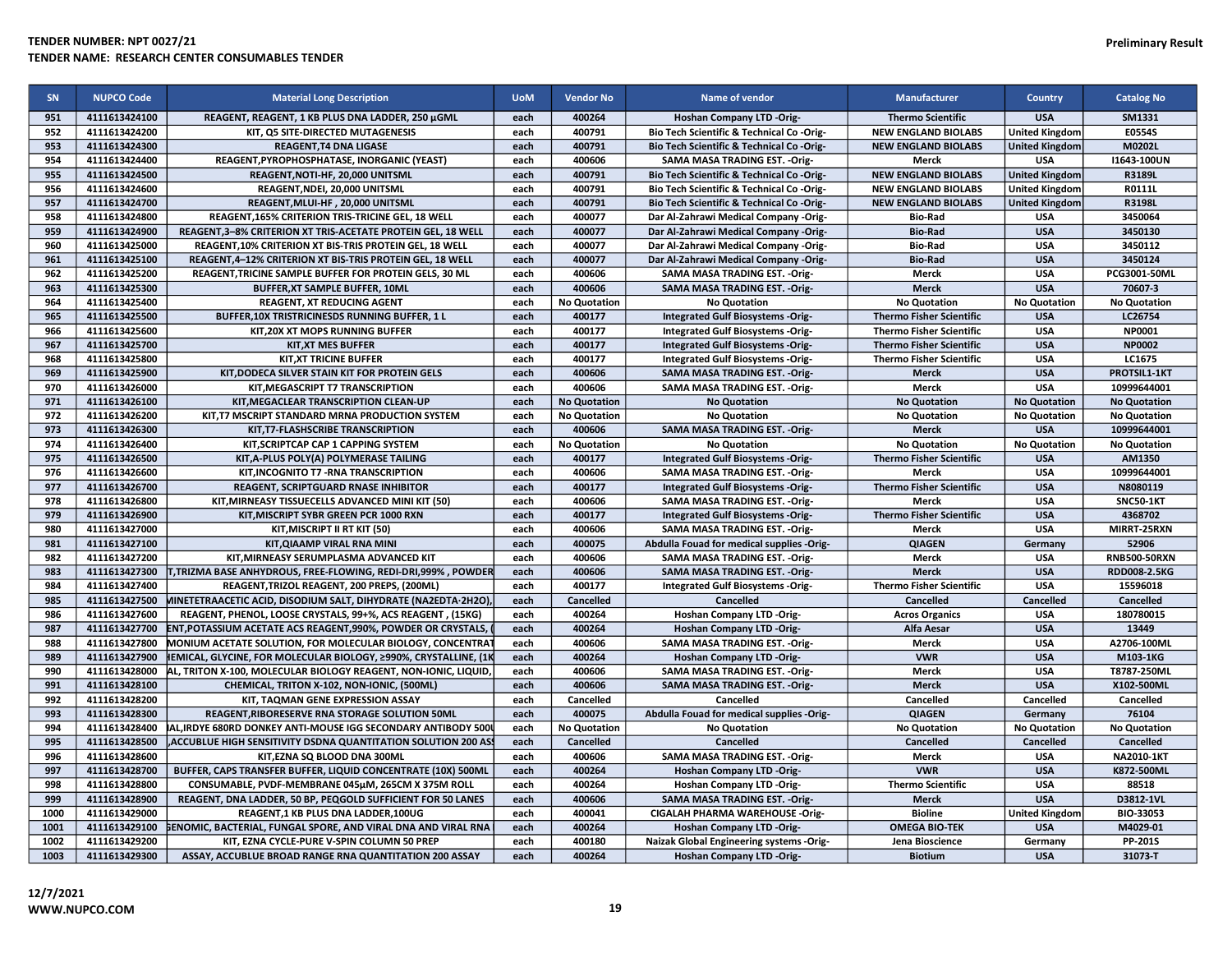| SN   | <b>NUPCO Code</b> | <b>Material Long Description</b>                                        | <b>UoM</b> | <b>Vendor No</b>    | Name of vendor                            | <b>Manufacturer</b>             | Country             | <b>Catalog No</b>   |
|------|-------------------|-------------------------------------------------------------------------|------------|---------------------|-------------------------------------------|---------------------------------|---------------------|---------------------|
| 1004 | 4111613429400     | KIT, PLASMID MIDI 25 PREP                                               | each       | 400606              | SAMA MASA TRADING EST. - Orig-            | Merck                           | <b>USA</b>          | NA0200-1KT          |
| 1005 | 4111613429500     | ARKER IV (PRE-STAINED, READY TO USE), SUFFICIENT FOR100 MINI GELS       | each       | 400180              | Naizak Global Engineering systems -Orig-  | Jena Bioscience                 | Germany             | PS-107              |
| 1006 | 4111613429600     | <b>KIT. TOTAL DNARNA ISOLATION</b>                                      | each       | 400177              | <b>Integrated Gulf Biosystems -Orig-</b>  | <b>Thermo Fisher Scientific</b> | <b>USA</b>          | AM1840              |
| 1007 | 4111613429700     | KIT, ILLUSTRA TRIPLEPREP, 50 PREPS                                      | each       | Cancelled           | Cancelled                                 | Cancelled                       | Cancelled           | Cancelled           |
| 1008 | 4111613429800     | KIT, EZNA PLASMID MINI KIT I (Q-SPIN COLUMN 50 PREP                     | each       | Cancelled           | Cancelled                                 | Cancelled                       | Cancelled           | Cancelled           |
| 1009 | 4111613429900     | KIT, ENDO-FREE PLASMID MAXI                                             | each       | 400075              | Abdulla Fouad for medical supplies -Orig- | <b>QIAGEN</b>                   | Germany             | 12965               |
| 1010 | 4111613430000     | KIT, EZNA BACTERIAL DNA MINI KIT 50 PERP                                | each       | Cancelled           | Cancelled                                 | Cancelled                       | Cancelled           | Cancelled           |
| 1011 | 4111613430100     | REAGENT, HU RECOM BFGF 1000 UG                                          | each       | <b>No Quotation</b> | <b>No Quotation</b>                       | <b>No Quotation</b>             | <b>No Quotation</b> | <b>No Quotation</b> |
| 1012 | 4111613430200     | REAGENT.DNASE I 20.000 UNITS                                            | each       | 400177              | <b>Integrated Gulf Biosystems -Orig-</b>  | <b>Thermo Fisher Scientific</b> | <b>USA</b>          | 18047019            |
| 1013 | 4111613430300     | KIT, CHROMATIN ACCESSIBILITY ASSAY                                      | each       | <b>No Quotation</b> | <b>No Quotation</b>                       | <b>No Quotation</b>             | <b>No Quotation</b> | <b>No Quotation</b> |
| 1014 | 4111613430400     | KIT. DYNABEADS MRNA PURIFICATION KIT                                    | each       | 400177              | Integrated Gulf Biosystems -Orig-         | <b>Thermo Fisher Scientific</b> | <b>USA</b>          | 61006               |
| 1015 | 4111613430500     | REAGENT, DYNABEADS PROTEIN A FOR IMMUNOPRECIPITATION                    | each       | 400177              | Integrated Gulf Biosystems -Orig-         | <b>Thermo Fisher Scientific</b> | <b>USA</b>          | 10001D              |
| 1016 | 4111613430600     | REAGENT, DYNABEADS PROTEIN G FOR IMMUNOPRECIPITATION                    | each       | 400177              | Integrated Gulf Biosystems -Orig-         | <b>Thermo Fisher Scientific</b> | <b>USA</b>          | 10003D              |
| 1017 | 4111613430700     | <b>REAGENT, NEON TRANSFECTION SYSTEM 10 ML</b>                          | each       | 400177              | <b>Integrated Gulf Biosystems -Orig-</b>  | <b>Thermo Fisher Scientific</b> | <b>USA</b>          | <b>MPK1025</b>      |
| 1018 | 4111613430800     | REAGENT, NEON TRANSFECTION SYSTEM 100 ML                                | each       | 400034              | Salehiya Trading Co. - Orig-              | Invitrogen by Thermo Fisher     | South Korea         | MPK10096            |
| 1019 | 4111613430900     | <b>REAGENT. NEON TRANSFECTION TUBES</b>                                 | each       | 400177              | Integrated Gulf Biosystems -Orig-         | <b>Thermo Fisher Scientific</b> | <b>USA</b>          | <b>MPT100</b>       |
| 1020 | 4111613431000     | KIT, DNA AND SIRNA TRANSFECTION KIT                                     | each       | 400075              | Abdulla Fouad for medical supplies -Orig- | <b>QIAGEN</b>                   | Germany             | 301005              |
| 1021 | 4111613431100     | KIT, EPI5 EPISOMAL IPSC REPROGRAMMING                                   | each       | 400075              | Abdulla Fouad for medical supplies -Orig- | <b>STEMCELL</b>                 | Germany             | 5914                |
| 1022 | 4111613431200     | REAGENT, Y-27632 DIHYDROCHLORIDE, RHO KINASE INHIBITOR 50MG             | each       | 400075              | Abdulla Fouad for medical supplies -Orig- | <b>STEMCELL</b>                 | Germany             | 72307               |
| 1023 | 4111613431300     | REAGENT, REC HU FGF BASIC (FULL LENGTH) 10 µG                           | each       | 400075              | Abdulla Fouad for medical supplies -Orig- | <b>STEMCELL</b>                 | Germany             | 78134               |
| 1024 | 4111613431400     | LBECCO'S PHOSPHATE BUFFERED SALINE WITH 2% FETAL BOVINE SERUN           | each       | 400075              | Abdulla Fouad for medical supplies -Orig- | <b>STEMCELL</b>                 | Germany             | 7905                |
| 1025 | 4111613431500     | <b>REAGENT, MTESR PLUS</b>                                              | each       | 400075              | Abdulla Fouad for medical supplies -Orig- | <b>STEMCELL</b>                 | Germany             | 100-0276            |
| 1026 | 4111613431600     | REAGENT, TESR-E8500ML                                                   | each       | 400075              | Abdulla Fouad for medical supplies -Orig- | <b>STEMCELL</b>                 | Germany             | 5990                |
| 1027 | 4111613431700     | REAGENT, BLOCKING BUFFER IN PBS 500ML                                   | each       | 400177              | Integrated Gulf Biosystems -Orig-         | <b>Thermo Fisher Scientific</b> | <b>USA</b>          | 37578               |
| 1028 | 4111613431800     | KIT.ERYTHROID PROGENITOR REPROGRAMMING                                  | each       | 400075              | Abdulla Fouad for medical supplies -Orig- | <b>STEMCELL</b>                 | Germany             | 5924                |
| 1029 | 4111613431900     | KIT, CD34+ PROGENITOR REPROGRAMMING                                     | each       | 400075              | Abdulla Fouad for medical supplies -Orig- | <b>STEMCELL</b>                 | Germany             | 5925                |
| 1030 | 4111613432000     | KIT. FAST SYBR GREEN MASTER MIX 5ML                                     | each       | 400177              | <b>Integrated Gulf Biosystems -Orig-</b>  | <b>Thermo Fisher Scientific</b> | <b>USA</b>          | 4385612             |
| 1031 | 4111613432100     | VIAL, FASTDIGEST BAMHI 800 REACTIONS                                    | each       | 400180              | Naizak Global Engineering systems -Orig-  | Jena Bioscience                 | Germany             | <b>EN-103S</b>      |
| 1032 | 4111613432200     | VIAL, FASTDIGEST BCNI 200 REACTIONS                                     | each       | 400177              | Integrated Gulf Biosystems -Orig-         | <b>Thermo Fisher Scientific</b> | <b>USA</b>          | FD0064              |
| 1033 | 4111613432300     | VIAL, FASTDIGEST BCUI 20 REACTIONS                                      | each       | 400177              | Integrated Gulf Biosystems -Orig-         | <b>Thermo Fisher Scientific</b> | <b>USA</b>          | FD1253              |
| 1034 | 4111613432400     | VIAL, FASTDIGEST BGLII 100 REACTIONS                                    | each       | 400180              | Naizak Global Engineering systems -Orig-  | Jena Bioscience                 | Germany             | <b>EN-106S</b>      |
| 1035 | 4111613432500     | VIAL, FASTDIGEST BGLII 200 REACTIONS                                    | each       | 400180              | Naizak Global Engineering systems -Orig-  | Jena Bioscience                 | Germany             | <b>EN-106S</b>      |
| 1036 | 4111613432600     | VIAL, FASTDIGEST ECO32I 20 REACTIONS                                    | each       | 400177              | <b>Integrated Gulf Biosystems -Orig-</b>  | <b>Thermo Fisher Scientific</b> | <b>USA</b>          | FD0303              |
| 1037 | 4111613432700     | <b>VIAL, FASTDIGEST ECORI</b>                                           | each       | 400180              | Naizak Global Engineering systems -Orig-  | Jena Bioscience                 | Germany             | <b>EN-114S</b>      |
| 1038 | 4111613432800     | VIAL, FASTDIGEST KPNI 300 REACTIONS                                     | each       | 400180              | Naizak Global Engineering systems -Orig-  | Jena Bioscience                 | Germany             | <b>EN-119S</b>      |
| 1039 | 4111613432900     | VIAL, FASTDIGEST MLUI 100 REACTIONS                                     | each       | 400180              | Naizak Global Engineering systems -Orig-  | Jena Bioscience                 | Germany             | EN-E2287-01         |
| 1040 | 4111613433000     | VIAL, FASTDIGEST NDEI 100 REACTIONS                                     | each       | 400180              | Naizak Global Engineering systems -Orig-  | Jena Bioscience                 | Germany             | EN-E2293-01         |
| 1041 | 4111613433100     | VIAL, FASTDIGEST SCAI 100 REACTIONS                                     | each       | 400180              | Naizak Global Engineering systems -Orig-  | Jena Bioscience                 | Germany             | <b>EN-131S</b>      |
| 1042 | 4111613433200     | KIT.FASTDIGEST SMAI 100 REACTIONS                                       | each       | 400180              | Naizak Global Engineering systems -Orig-  | Jena Bioscience                 | Germany             | <b>EN-135S</b>      |
| 1043 | 4111613433300     | VIAL, FASTDIGEST XHOI 400 REACTIONS                                     | each       | 400177              | Integrated Gulf Biosystems -Orig-         | <b>Thermo Fisher Scientific</b> | <b>USA</b>          | FD0694              |
| 1044 | 4111613433400     | VIAL, FASTDIGEST XMAJI 20 REACTIONS                                     | each       | 400177              | Integrated Gulf Biosystems -Orig-         | <b>Thermo Fisher Scientific</b> | <b>USA</b>          | FD1564              |
| 1045 | 4111613433500     | REAGENT, GATEWAY BP CLONASE II ENZYME MIX 20 REACTIONS                  | each       | 400177              | Integrated Gulf Biosystems -Orig-         | <b>Thermo Fisher Scientific</b> | <b>USA</b>          | 11789020            |
| 1046 | 4111613433600     | REAGENT, GATEWAY LR CLONASE II ENZYME MIX 20 REACTIONS                  | each       | 400177              | Integrated Gulf Biosystems -Orig-         | <b>Thermo Fisher Scientific</b> | <b>USA</b>          | 11791020            |
| 1047 | 4111613433700     | REAGENT, DNAHINDIII MARKER 50 µG                                        | each       | 400177              | Integrated Gulf Biosystems -Orig-         | <b>Thermo Fisher Scientific</b> | <b>USA</b>          | SM0103              |
| 1048 | 4111613433800     | REAGENT, DNA LADDER MIX, READY-TO-USE 500 µL                            | each       | 400177              | Integrated Gulf Biosystems -Orig-         | <b>Thermo Fisher Scientific</b> | <b>USA</b>          | SM0403              |
| 1049 | 4111613433900     | REAGENT, HIGH RANGE DNA LADDER, READY-TO-USE 500 µL                     | each       | 400180              | Naizak Global Engineering systems -Orig-  | Jena Bioscience                 | Germany             | M-204S              |
| 1050 | 4111613434000     | REAGENT, LOW RANGE DNA LADDER, READY-TO-USE 500 µL                      | each       | 400177              | Integrated Gulf Biosystems -Orig-         | <b>Thermo Fisher Scientific</b> | <b>USA</b>          | SM1103              |
| 1051 | 4111613434100     | <b>HUSION GREEN HOT START II HIGH-FIDELITY PCR MASTER MIX 500 REACT</b> | each       | 400180              | Naizak Global Engineering systems -Orig-  | Quantabio                       | <b>USA</b>          | 95200-500           |
| 1052 | 4111613434200     | KIT, PIERCE LDS SAMPLE BUFFER, NON-REDUCING (4X) 5ML                    | each       | 400177              | Integrated Gulf Biosystems -Orig-         | <b>Thermo Fisher Scientific</b> | <b>USA</b>          | 84788               |
| 1053 | 4111613434300     | KIT. PLATINUM SUPERFI PCR MASTER MIX 100 REACTIONS                      | each       | 400177              | Integrated Gulf Biosystems -Orig-         | <b>Thermo Fisher Scientific</b> | <b>USA</b>          | 12358010            |
| 1054 | 4111613434400     | KIT, PLATINUM SYBR GREEN QPCR SUPERMIX-UDG 100 REACTIONS                | each       | 400177              | Integrated Gulf Biosystems -Orig-         | <b>Thermo Fisher Scientific</b> | <b>USA</b>          | 11733038            |
| 1055 | 4111613434500     | KIT, PROTEIN THERMAL SHIFT DYE KIT 2,000 REACTIONS                      | each       | 400177              | Integrated Gulf Biosystems -Orig-         | <b>Thermo Fisher Scientific</b> | <b>USA</b>          | 4461146             |
| 1056 | 4111613434600     | KIT, PSC DEFINITIVE ENDODERM INDUCTION KIT                              | each       | 400075              | Abdulla Fouad for medical supplies -Orig- | <b>STEMCELL</b>                 | Germany             | 5110                |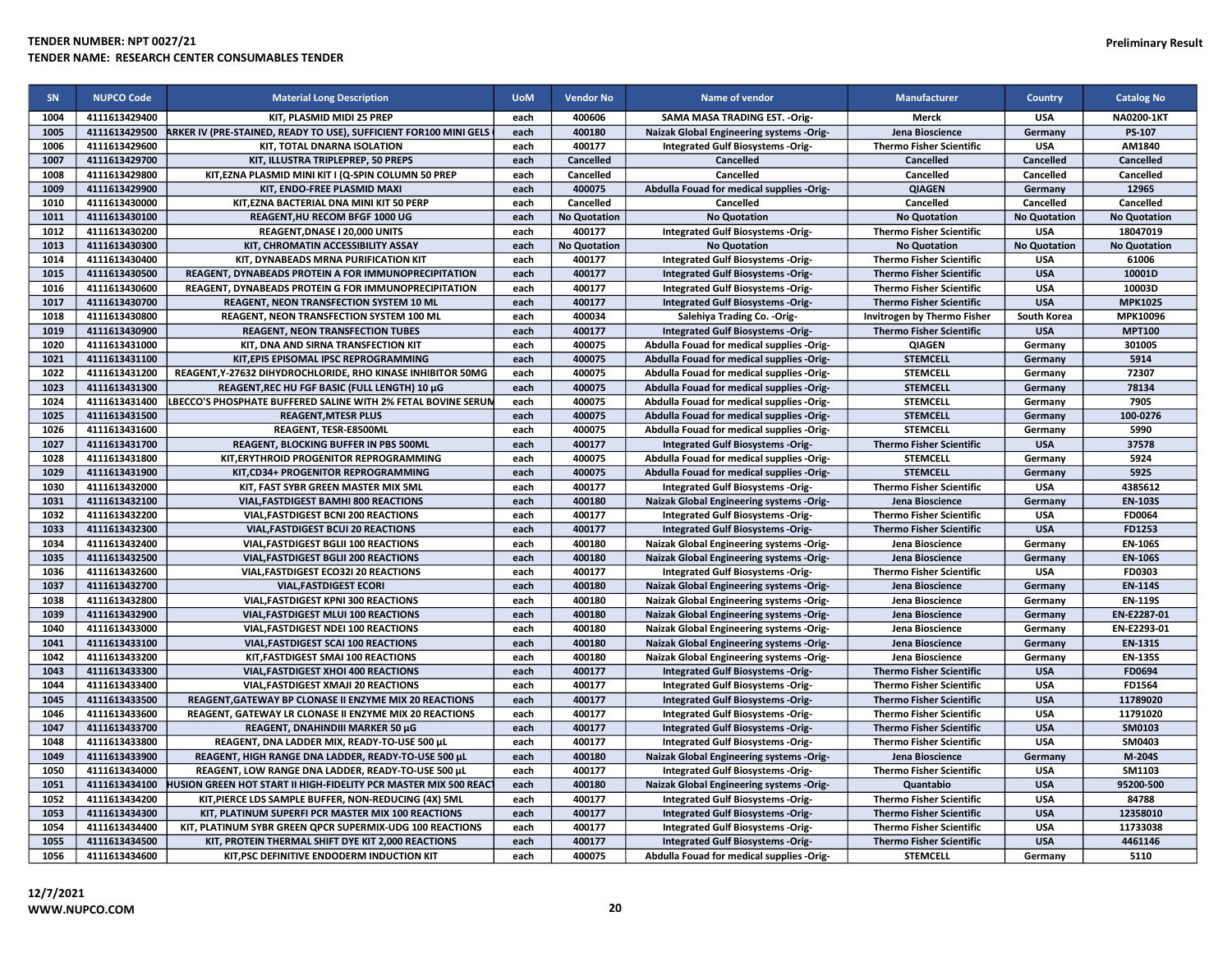| SN   | <b>NUPCO Code</b> | <b>Material Long Description</b>                                       | <b>UoM</b> | <b>Vendor No</b>    | Name of vendor                            | Manufacturer                    | <b>Country</b>        | <b>Catalog No</b>   |
|------|-------------------|------------------------------------------------------------------------|------------|---------------------|-------------------------------------------|---------------------------------|-----------------------|---------------------|
| 1057 | 4111613434700     | INA BR ASSAY KIT (COMPATIBLE WITH QUBIT, QUANTIFLUOR-P, OR NAN         | each       | 400177              | <b>Integrated Gulf Biosystems -Orig-</b>  | <b>Thermo Fisher Scientific</b> | <b>USA</b>            | Q32850              |
| 1058 | 4111613434800     | Y DSDNA QUANTITATION(COMPATIBLE WITH QUBIT, QUANTIFLUOR-P,             | each       | 400264              | <b>Hoshan Company LTD -Orig-</b>          | <b>Biotium</b>                  | <b>USA</b>            | 31028-T             |
| 1059 | 4111613434900     | REAGENT, MULTICOLOUR BROAD RANGE PROTEIN LADDER 250 µL                 | each       | 400041              | <b>CIGALAH PHARMA WAREHOUSE -Orig-</b>    | <b>CST</b>                      | <b>USA</b>            | 74124S              |
| 1060 | 4111613435000     | KIT, INVITRAPSPIN CELL RNA MINI                                        | each       | 400180              | Naizak Global Engineering systems -Orig-  | Jena Bioscience                 | Germany               | <b>PP-210S</b>      |
| 1061 | 4111613435100     | BUFFER, LDS SAMPLE LOADING BUFFER, REDUCING 25ML                       | each       | 400177              | Integrated Gulf Biosystems -Orig-         | <b>Thermo Fisher Scientific</b> | <b>USA</b>            | 84788               |
| 1062 | 4111613435200     | BUFFER.MES SDS RUNNING 20X SOLUTION 1L                                 | each       | <b>Cancelled</b>    | Cancelled                                 | Cancelled                       | Cancelled             | Cancelled           |
| 1063 | 4111613435300     | BUFFER, NUPAGE TRANSFER BUFFER (20X) 1L                                | each       | 400177              | Integrated Gulf Biosystems -Orig-         | <b>Thermo Fisher Scientific</b> | <b>USA</b>            | NP00061             |
| 1064 | 4111613435400     | KIT, AGILENT DNA 12000                                                 | each       | 400791              | Bio Tech Scientific & Technical Co-Orig-  | <b>AGILENT</b>                  | <b>USA</b>            | 5067-1508           |
| 1065 | 4111613435500     | KIT. AGILENT PROTEIN 230 KDA                                           | each       | 400791              | Bio Tech Scientific & Technical Co -Orig- | <b>AGILENT</b>                  | <b>USA</b>            | 5067-1517           |
| 1066 | 4111613435600     | KIT, AGILENT PROTEIN 80 KDA                                            | each       | 400791              | Bio Tech Scientific & Technical Co-Orig-  | <b>AGILENT</b>                  | <b>USA</b>            | 5067-1515           |
| 1067 | 4111613435700     | KIT. NEXTERA XT SAMPLE PREP                                            | each       | 400180              | Naizak Global Engineering systems -Orig-  | Quantabio                       | <b>USA</b>            | 95194-096           |
| 1068 | 4111613435800     | KIT, MIRCURY LNA UNIVERSAL RT MICRORNA PCR                             | each       | <b>No Quotation</b> | <b>No Quotation</b>                       | <b>No Quotation</b>             | <b>No Quotation</b>   | <b>No Quotation</b> |
| 1069 | 4111613435900     | KIT,1D2 SEQUENCING KIT R9 VERSION                                      | each       | Cancelled           | Cancelled                                 | Cancelled                       | Cancelled             | Cancelled           |
| 1070 | 4111613436000     | KIT, LIGATION SEQUENCING KIT 1D                                        | each       | 400791              | Bio Tech Scientific & Technical Co-Orig-  | <b>OXFORD NANOPORE</b>          | <b>United Kingdom</b> | SQK-LSK109          |
| 1071 | 4111613436100     | KIT, LIBRARY LOADING BEAD KIT R9 VERSION                               | each       | 400180              | Naizak Global Engineering systems -Orig-  | Quantabio                       | <b>USA</b>            | 95194-096           |
| 1072 | 4111613436200     | KIT. LOW INPUT BY PCR BAR-CODING KIT R9 VERSION                        | each       | 400791              | Bio Tech Scientific & Technical Co-Orig-  | <b>OXFORD NANOPORE</b>          | <b>United Kingdom</b> | SQK-PBK004          |
| 1073 | 4111613436300     | KIT, SPOT-ON FLOW CELL MK1                                             | each       | 400791              | Bio Tech Scientific & Technical Co-Orig-  | <b>OXFORD NANOPORE</b>          | <b>United Kingdom</b> | FLO-MIN106D         |
| 1074 | 4111613436400     | KIT, TRUSEQ DNA PCR-FREE LT                                            | each       | 400075              | Abdulla Fouad for medical supplies -Orig- | <b>QIAGEN</b>                   | Germany               | 180473              |
| 1075 | 4111613436500     | KIT, NEBNEXT DNA SAMPLE PREP                                           | each       | 400075              | Abdulla Fouad for medical supplies -Orig- | <b>QIAGEN</b>                   | Germany               | 180473              |
| 1076 | 4111613436600     | REAGENT, BOVINE SERUM ALBUMIN FRACTION V BSA 500 G                     | each       | 400606              | SAMA MASA TRADING EST. - Orig-            | Merck                           | <b>USA</b>            | 10735078001         |
| 1077 | 4111613436700     | POPTOSIS KIT WITH ANNEXIN V ALEXA FLUOR 488 AND PROPIDIUM IOD          | each       | 400041              | <b>CIGALAH PHARMA WAREHOUSE -Orig-</b>    | <b>Biolegend</b>                | <b>USA</b>            | 640914              |
| 1078 | 4111613436800     | <b>METRIC MEMBRANE ASYMMETRY PROBEDEAD CELL APOPTOSIS KIT, FOR</b>     | each       | 400041              | <b>CIGALAH PHARMA WAREHOUSE -Orig-</b>    | <b>CST</b>                      | <b>USA</b>            | 9915T               |
| 1079 | 4111613436900     | KIT, REALTIME-GLO ANNEXIN V APOPTOSIS AND NECROSIS ASSAY               | each       | 400041              | <b>CIGALAH PHARMA WAREHOUSE -Orig-</b>    | <b>CST</b>                      | <b>USA</b>            | 92570T              |
| 1080 | 4111613437000     | REAGENT, ACRYLAMIDE 40% IN AQUEOUS SOLUTION 500ML                      | each       | Cancelled           | Cancelled                                 | Cancelled                       | Cancelled             | Cancelled           |
| 1081 | 4111613437100     | REAGENT, PAGEBLUE PROTEIN STAINING SOLUTION 1L                         | each       | 400177              | Integrated Gulf Biosystems -Orig-         | <b>Thermo Fisher Scientific</b> | <b>USA</b>            | 24620               |
| 1082 | 4111613437200     | REAGENT, ULTRAPURE ACRYLAMIDE 500G                                     | each       | 400606              | SAMA MASA TRADING EST. - Orig-            | Merck                           | <b>USA</b>            | A9099-500G          |
| 1083 | 4111613437300     | REAGENT.MAGICMARK XP WESTERN PROTEIN STANDARD 250UL                    | each       | 400177              | Integrated Gulf Biosystems -Orig-         | <b>Thermo Fisher Scientific</b> | <b>USA</b>            | LC5602              |
| 1084 | 4111613437400     | ENT,INVITROGEN SLOWFADE DIAMOND ANTIFADE MOUNTANT WITH D               | each       | 400177              | Integrated Gulf Biosystems -Orig-         | <b>Thermo Fisher Scientific</b> | <b>USA</b>            | S36968              |
| 1085 | 4111613437500     | KIT, SLOWFADE GOLD ANTIFADE MOUNTANT ANTI-FADE SOLUTION                | each       | 400177              | <b>Integrated Gulf Biosystems -Orig-</b>  | <b>Thermo Fisher Scientific</b> | <b>USA</b>            | S36936              |
| 1086 | 4111613437600     | REAGENT, BRIGHT-GLO LUCIFERASE ASSAY SYSTEM (100 ML)                   | each       | 400177              | Integrated Gulf Biosystems -Orig-         | <b>Thermo Fisher Scientific</b> | <b>USA</b>            | 16158               |
| 1087 | 4111613437700     | REAGENT, PIERCE 20X PBS TWEEN, 75 PH, (500ML)                          | each       | 400177              | Integrated Gulf Biosystems -Orig-         | <b>Thermo Fisher Scientific</b> | <b>USA</b>            | 28352               |
| 1088 | 4111613437800     | GENT, 10 G BZ-DA-CE PHOSPHORAMIDITE (250 ML BOTTLE, 28-400 NECK        | each       | <b>No Quotation</b> | <b>No Quotation</b>                       | <b>No Quotation</b>             | <b>No Quotation</b>   | <b>No Quotation</b> |
| 1089 | 4111613437900     | <b>GENT, 10 G AC-DC-CE PHOSPHORAMIDITE (250 ML BOTTLE, 28-400 NECK</b> | each       | <b>No Quotation</b> | <b>No Quotation</b>                       | <b>No Quotation</b>             | <b>No Quotation</b>   | <b>No Quotation</b> |
| 1090 | 4111613438000     | ENT.10 G DMF-DG-CE PHOSPHORAMIDITE (250 ML BOTTLE. 28- 400 NECK        | each       | <b>No Quotation</b> | <b>No Quotation</b>                       | <b>No Quotation</b>             | <b>No Quotation</b>   | <b>No Quotation</b> |
| 1091 | 4111613438100     | AGENT,10 G DT-CE PHOSPHORAMIDITE (250 ML BOTTLE, 28-400 NECK SI.       | each       | <b>No Quotation</b> | <b>No Quotation</b>                       | <b>No Quotation</b>             | <b>No Quotation</b>   | <b>No Quotation</b> |
| 1092 | 4111613438200     | REAGENT GENE EXPRESSION ASSAY SMALL SCALE 250 RXNS                     | each       | 400177              | Integrated Gulf Biosystems -Orig-         | <b>Thermo Fisher Scientific</b> | <b>USA</b>            | 4331182             |
| 1093 | 4111613438300     | REAGENT DNA TEST KIT GENEREAD FFPE KIT                                 | each       | 400606              | <b>SAMA MASA TRADING EST. - Orig-</b>     | <b>Merck</b>                    | <b>USA</b>            | <b>DNB400-50RXN</b> |
| 1094 | 4111613438400     | REAGENT GENTRA PUREGENE BLOOK KIT (120 ML)                             | each       | 400606              | SAMA MASA TRADING EST. - Orig-            | Merck                           | <b>USA</b>            | NA2010-1KT          |
| 1095 | 4111613438500     | <b>REAGENT REVERSE TRANSCRIPTION SUPERMIN 100 X 20 UL RXNS. 2 ML</b>   | each       | 400180              | Naizak Global Engineering systems -Orig-  | Quantabio                       | <b>USA</b>            | 95048-100           |
| 1096 | 4111613438600     | REAGENT SUBCLONING EFFICIENCY DH5A COMPETENT CELLS                     | each       | 400177              | <b>Integrated Gulf Biosystems -Orig-</b>  | <b>Thermo Fisher Scientific</b> | <b>USA</b>            | 18265017            |
| 1097 | 4111613438700     | REAGENT, LAMBDA PFG LADDER, 50µGML, 005ML                              | each       | <b>No Quotation</b> | <b>No Quotation</b>                       | <b>No Quotation</b>             | <b>No Quotation</b>   | <b>No Quotation</b> |
| 1098 | 4111613438800     | REAGENT RESTRICTION ENDONUCLEASE XBAI, 15000 UNITS                     | each       | 400177              | Integrated Gulf Biosystems -Orig-         | <b>Thermo Fisher Scientific</b> | <b>USA</b>            | <b>ER0683</b>       |
| 1099 | 4111613438900     | REAGENT RESTRICTION ENDONUCLEASE SPEI, 2500 UNITS                      | each       | Cancelled           | Cancelled                                 | Cancelled                       | Cancelled             | Cancelled           |
| 1100 | 4111613439000     | <b>REAGENT RESTRICTION ENDONUCLEASE APAI. 25000 UNITS</b>              | each       | 400177              | Integrated Gulf Biosystems -Orig-         | <b>Thermo Fisher Scientific</b> | <b>USA</b>            | ER1415              |
| 1101 | 4111613439100     | REAGENT RESTRICTION ENDONUCLEASE NOTI, 2500 UNITS                      | each       | 400180              | Naizak Global Engineering systems -Orig-  | Jena Bioscience                 | Germany               | <b>EN-124L</b>      |
| 1102 | 4111613439200     | REAGENT RESTRICTION ENDONUCLEASE SFII, 3000 UNITS                      | each       | 400791              | Bio Tech Scientific & Technical Co-Orig-  | <b>NEW ENGLAND BIOLABS</b>      | <b>United Kingdom</b> | R0123L              |
| 1103 | 4111613439300     | AGENT RESTRICTION ENDONUCLEASE SALL, 100000 UNITS- 2000 UNITS (N       | each       | 400180              | Naizak Global Engineering systems -Orig-  | Jena Bioscience                 | Germany               | <b>EN-130L</b>      |
| 1104 | 4111613439400     | REAGENT, CUTSMART BUFFER 10X, 5ML                                      | each       | 400264              | <b>Hoshan Company LTD -Orig-</b>          | <b>NEB</b>                      | <b>United Kingdom</b> | B7204S              |
| 1105 | 4111613439500     | REAGENT, GREENVIEW PLUS DNA GEL STAIN, 500µL                           | each       | 400264              | <b>Hoshan Company LTD -Orig-</b>          | <b>VWR</b>                      | <b>USA</b>            | 1B1680-0.5ML        |
| 1106 | 4111613439600     | <b>BASIN STERILE DISPOSABLE</b>                                        | each       | 400264              | <b>Hoshan Company LTD -Orig-</b>          | Fisherbarnd                     | <b>USA</b>            | 12399175            |
| 1107 | 4111613439700     | REAGENT QIAPREP SPIN MINIPREP KIT (1000)                               | each       | 400075              | Abdulla Fouad for medical supplies -Orig- | <b>QIAGEN</b>                   | Germany               | 27106X4             |
| 1108 | 4111613439800     | REAGENT QIAPREP 20 SPIN MINIPREP COLUMNS (100)                         | each       | 400606              | SAMA MASA TRADING EST. - Orig-            | Merck                           | <b>USA</b>            | <b>PLN70-1KT</b>    |
| 1109 | 4111613439900     | REAGENT QIAAMP ULTRASENS VIRUS KIT (50)                                | each       | 400180              | Naizak Global Engineering systems -Orig-  | Jena Bioscience                 | Germany               | <b>PP-235S</b>      |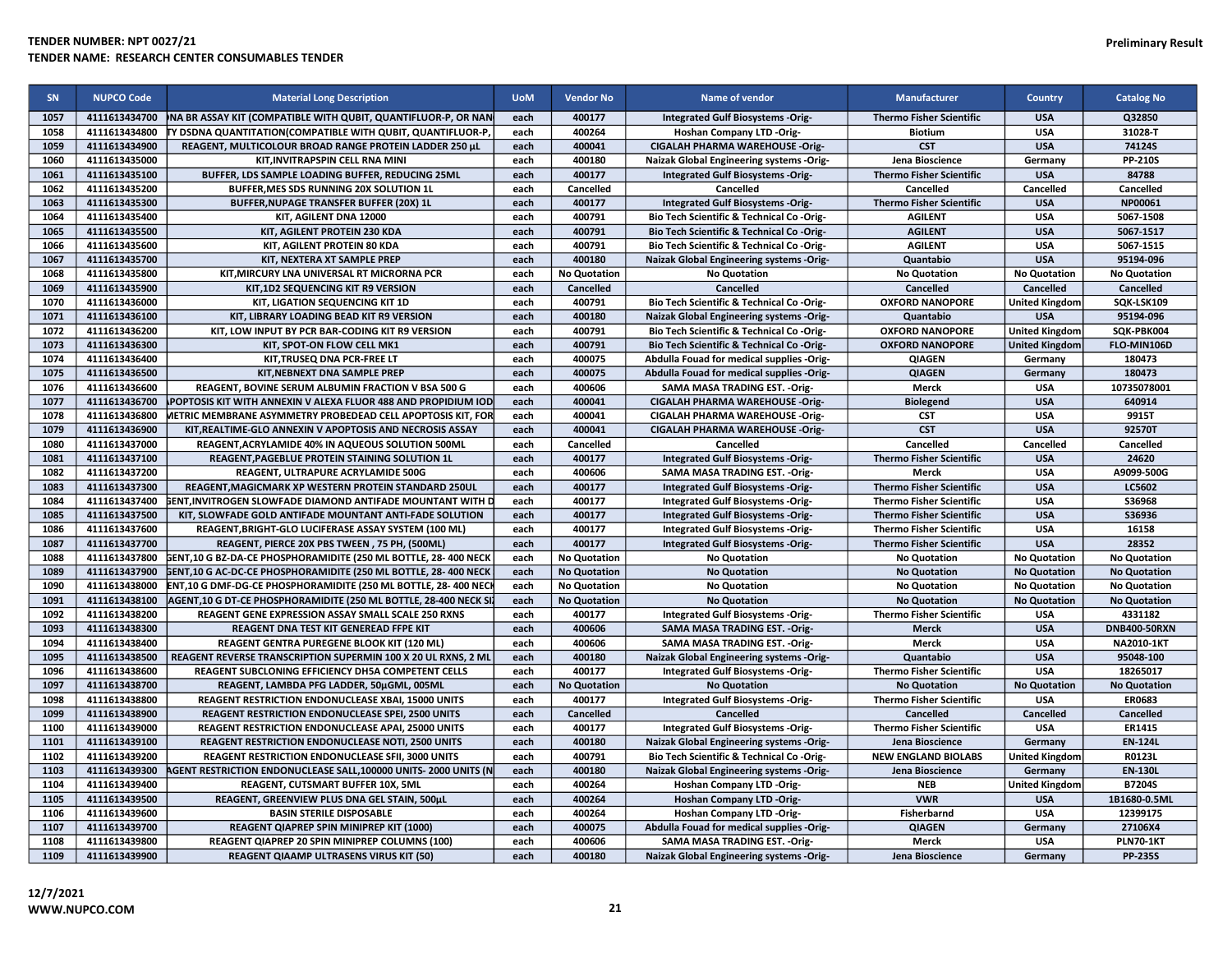| SN   | <b>NUPCO Code</b> | <b>Material Long Description</b>                                      | <b>UoM</b> | <b>Vendor No</b>    | <b>Name of vendor</b>                     | Manufacturer                    | <b>Country</b>      | <b>Catalog No</b>   |
|------|-------------------|-----------------------------------------------------------------------|------------|---------------------|-------------------------------------------|---------------------------------|---------------------|---------------------|
| 1110 | 4111613440000     | <b>REAGENT LY294003 15 MG</b>                                         | each       | 400264              | Hoshan Company LTD -Orig-                 | MedChemExpress 50 mg            | <b>USA</b>          | HY-10108            |
| 1111 | 4111613440100     | REAGENT SP600126                                                      | each       | 400264              | <b>Hoshan Company LTD -Orig-</b>          | <b>MedChemExpress</b>           | <b>USA</b>          | HY-12041            |
| 1112 | 4111613440200     | REAGENT SB203581                                                      | each       | <b>No Quotation</b> | <b>No Quotation</b>                       | <b>No Quotation</b>             | <b>No Quotation</b> | <b>No Quotation</b> |
| 1113 | 4111613440300     | <b>REAGENT PD98060</b>                                                | each       | 400606              | SAMA MASA TRADING EST. - Orig-            | <b>Merck</b>                    | <b>USA</b>          | P215-1MG            |
| 1114 | 4111613440400     | REAGENT DIMETHYL SULFOXIDE SOLUTION                                   | each       | 400606              | SAMA MASA TRADING EST. - Orig-            | Merck                           | <b>USA</b>          | 41639-100ML         |
| 1115 | 4111613440500     | REAGENT CIS-DIAMMINEPLATINUM(II) DICHLORIDE                           | each       | 400264              | <b>Hoshan Company LTD -Orig-</b>          | <b>Sigma Aldrich</b>            | <b>USA</b>          | P4394-25MG          |
| 1116 | 4111613440600     | B-ACTIN TAQMAN (HS), GENE: ACTB, TARGET SPECIES: HUMAN, DYE: FA       | each       | <b>No Quotation</b> | <b>No Quotation</b>                       | <b>No Quotation</b>             | <b>No Quotation</b> | <b>No Quotation</b> |
| 1117 | 4111613440700     | -ACTIN TAQMAN HS, GENE:ACTB, TARGET SPECIES: HUMAN, DYE: VIC-M        | each       | <b>No Quotation</b> | <b>No Quotation</b>                       | <b>No Quotation</b>             | <b>No Quotation</b> | <b>No Quotation</b> |
| 1118 | 4111613440800     | REAGENT B-ACTIN TAQMAN PRIMER (MS), FAM                               | each       | <b>No Quotation</b> | <b>No Quotation</b>                       | <b>No Quotation</b>             | <b>No Quotation</b> | <b>No Quotation</b> |
| 1119 | 4111613440900     | <b>ISE ACTB ACTIN, BETA ENDOGENOUS CONTROL VIC MGB PROBE, PRIMER</b>  | each       | 400177              | Integrated Gulf Biosystems -Orig-         | <b>Thermo Fisher Scientific</b> | <b>USA</b>          | 4352341E            |
| 1120 | 4111613441000     | AGENT PRIMER GAPDH TAQMAN (HS), HUMAN, DYE: FAM-MGB, 750 RX           | each       | 400177              | Integrated Gulf Biosystems -Orig-         | <b>Thermo Fisher Scientific</b> | <b>USA</b>          | 4333764F            |
| 1121 | 4111613441100     | EAGENT PRIMER GAPDH TAQMAN (HS), HUMAN, DYE: VIC-MGB, 750 RXN         | each       | 400177              | Integrated Gulf Biosystems -Orig-         | <b>Thermo Fisher Scientific</b> | <b>USA</b>          | 4326317E            |
| 1122 | 4111613441200     | EAGENT FSCN1 TAQMAN PRIMER (HS), HUMAN, DYE: FAM-MGB, 750 RXI         | each       | <b>No Quotation</b> | <b>No Quotation</b>                       | <b>No Quotation</b>             | <b>No Quotation</b> | <b>No Quotation</b> |
| 1123 | 4111613441300     | EAGENT FSCN1 TAQMAN PRIMER (HS), HUMAN, DYE: VIC-MGB, 750 RXN         | each       | <b>No Quotation</b> | <b>No Quotation</b>                       | <b>No Quotation</b>             | <b>No Quotation</b> | <b>No Quotation</b> |
| 1124 | 4111613441400     | REAGENT MOUSE DIRECT PCR KIT (FOR GENOTYPING)                         | each       | <b>No Quotation</b> | <b>No Quotation</b>                       | <b>No Quotation</b>             | <b>No Quotation</b> | <b>No Quotation</b> |
| 1125 | 4111613441500     | <b>EAGENT PROTEASE AND PHOSPHATASE INHIBITOR SINGLE-USE COCKTAI</b>   | each       | 400606              | SAMA MASA TRADING EST. - Orig-            | <b>Merck</b>                    | <b>USA</b>          | PPC1010-5ML         |
| 1126 | 4111613441600     | REAGENT PAN T CELL ISOLATION KIT II, MOUSE                            | each       | 400459              | HOME OF GULF ELITE EST. - Orig-           | <b>MILTENYI</b>                 | Germany             | 130-095-130         |
| 1127 | 4111613441700     | <b>FINABEADS MOUSE T-ACTIVATOR CD3CD28 FOR T-CELL EXPANSION AND</b>   | each       | 400177              | Integrated Gulf Biosystems -Orig-         | <b>Thermo Fisher Scientific</b> | <b>USA</b>          | 11456D              |
| 1128 | 4111613441800     | TED-347 INHIBITS TEAD4.YAP1 PROTEIN-PROTEIN INTERACTION               | each       | 400264              | <b>Hoshan Company LTD -Orig-</b>          | MedChemExpress                  | <b>USA</b>          | HY-125269           |
| 1129 | 4111613441900     | OUGH TANKYRASE12 INHIBITION WITH IC50 OF 11 NM4 NM IN CELL-FREI       | each       | <b>No Quotation</b> | <b>No Quotation</b>                       | <b>No Quotation</b>             | <b>No Quotation</b> | <b>No Quotation</b> |
| 1130 | 4111613442000     | REAGENT NP-G2-044 FOR RESEARCH TARGETS FASCIN (CELL-FREE ASSAY        | each       | 400264              | <b>Hoshan Company LTD -Orig-</b>          | <b>MedChemExpress</b>           | <b>USA</b>          | HY-125506           |
| 1131 | 4111613442100     | <b>REAGENT RAPIGEST SF SURFACTANT</b>                                 | each       | <b>No Quotation</b> | <b>No Quotation</b>                       | <b>No Quotation</b>             | <b>No Quotation</b> | <b>No Quotation</b> |
| 1132 | 4111613442200     | REAGENT BCL-XL ANTIBODY, 100UL 10 WESTREN BLOTS                       | each       | 400041              | <b>CIGALAH PHARMA WAREHOUSE -Orig-</b>    | CST                             | <b>USA</b>          | 2762S               |
| 1133 | 4111613442300     | REAGENT ECL WESTERN BLOTTING DETECTION                                | each       | 400041              | <b>CIGALAH PHARMA WAREHOUSE -Orig-</b>    | <b>CST</b>                      | <b>USA</b>          | 6883P3              |
| 1134 | 4111613442400     | REAGENT CPGENOME UNIVERSAL METHYLATED DNA. 10UG01                     | each       | <b>No Quotation</b> | <b>No Quotation</b>                       | <b>No Quotation</b>             | <b>No Quotation</b> | <b>No Quotation</b> |
| 1135 | 4111613442500     | REAGENT ENVISION SYSTEM PLUS DUAL LINK KIT (HRP DAB + RBM015ML        | each       | <b>No Quotation</b> | <b>No Quotation</b>                       | <b>No Quotation</b>             | <b>No Quotation</b> | <b>No Quotation</b> |
| 1136 | 4111613442600     | ER. TARGET RETRIEVAL SOLUTION. TRISEDTA BUFFER PH9 CONCENTRATE        | each       | 400264              | <b>Hoshan Company LTD -Orig-</b>          | Sigma Aldrich                   | <b>USA</b>          | T9285-100ML         |
| 1137 | 4111613442700     | BLOTTING IMMOBILON-P PVDF MEMBRANE 045µM                              | each       | 400606              | <b>SAMA MASA TRADING EST. - Orig-</b>     | Merck                           | <b>USA</b>          | <b>IPVH00010</b>    |
| 1138 | 4111613442800     | REAGENT DNA POLYMERASE KIT GC-HOTSTART(F) (AMBIENT) (500 UL)          | each       | 400075              | Abdulla Fouad for medical supplies -Orig- | <b>SOLIS BIODYNE</b>            | Estonia             | 04-33-00115         |
| 1139 | 4111613442900     | REAGENT SALSA MLPA P003 MLH1MSH2 PROBEMIX - 100RXN                    | each       | <b>No Quotation</b> | <b>No Quotation</b>                       | <b>No Quotation</b>             | <b>No Quotation</b> | <b>No Quotation</b> |
| 1140 | 4111613443000     | ROBE SALSA MLPA ME011 MISMATCH REPAIR GENES PROBEMIX - 100RX          | each       | No Quotation        | <b>No Quotation</b>                       | <b>No Quotation</b>             | <b>No Quotation</b> | <b>No Quotation</b> |
| 1141 | 4111613443100     | REAGENT SALSA MLPA P072 MSH6-MUTYH PROBEMIX - 100RXN                  | each       | <b>No Quotation</b> | <b>No Quotation</b>                       | <b>No Quotation</b>             | <b>No Quotation</b> | <b>No Quotation</b> |
| 1142 | 4111613443200     | NT DNA POLYMERASE AMPLITAQ GOLD WITH BUFFER II AND MGCI2, 250         | each       | 400075              | Abdulla Fouad for medical supplies -Orig- | <b>SOLIS BIODYNE</b>            | Estonia             | 04-11-00125         |
| 1143 | 4111613443300     | <b>REAGENT TAOPATH PROAMP MASTER MIX. 1X10ML</b>                      | each       | 400177              | Integrated Gulf Biosystems -Orig-         | <b>Thermo Fisher Scientific</b> | <b>USA</b>          | A30866              |
| 1144 | 4111613443400     | REAGENT CPGENOME UNIVERSAL UNMETHYLATED DNA, 10UG                     | each       | <b>No Quotation</b> | <b>No Quotation</b>                       | <b>No Quotation</b>             | <b>No Quotation</b> | <b>No Quotation</b> |
| 1145 | 4111613443500     | <b>L8FIFLUOROESTRADIOL USING THE GE TRACER LAB MX SYNTHESIZER RES</b> | each       | <b>No Quotation</b> | <b>No Quotation</b>                       | <b>No Quotation</b>             | <b>No Quotation</b> | <b>No Quotation</b> |
| 1146 | 4111613443600     | [18F]FLUOROESTRADIOL USING THE GE TRACER LAB MX SYNTHESIZER RI        | each       | <b>No Quotation</b> | <b>No Quotation</b>                       | <b>No Quotation</b>             | No Quotation        | <b>No Quotation</b> |
| 1147 | 4111613443700     | IT FOR SYNTHESIS OF 18F-PSMA 1007 USING THE TRACER LAB GE HARDW       | each       | <b>No Quotation</b> | <b>No Quotation</b>                       | <b>No Quotation</b>             | <b>No Quotation</b> | <b>No Quotation</b> |
| 1148 | 4111613443800     | NT FOR SYNTHESIS OF 18F-PSMA 1007 USING THE TRACER LAB GE REAGE       | each       | <b>No Quotation</b> | <b>No Quotation</b>                       | <b>No Quotation</b>             | <b>No Quotation</b> | <b>No Quotation</b> |
| 1149 | 4111613443900     | YNTHESIS OF 18F-CHOLINE USING THE GE TRACER LAB MX SYNTHESIZER        | each       | <b>No Quotation</b> | <b>No Quotation</b>                       | <b>No Quotation</b>             | <b>No Quotation</b> | <b>No Quotation</b> |
| 1150 | 4111613444000     | SYNTHESIS OF 18F-CHOLINE USING THE GE TRACER LAB MX SYNTHESIZE        | each       | <b>No Quotation</b> | <b>No Quotation</b>                       | <b>No Quotation</b>             | <b>No Quotation</b> | <b>No Quotation</b> |
| 1151 | 4111613444100     | R SYNTHESIS OF 68GA- LABELLED PEPTIDES USING THE GE TRACER LAB H      | each       | <b>No Quotation</b> | <b>No Quotation</b>                       | <b>No Quotation</b>             | <b>No Quotation</b> | <b>No Quotation</b> |
| 1152 | 4111613444200     | DR SYNTHESIS OF 68GA- LABELLED PEPTIDES USING THE GE TRACER LAB       | each       | <b>No Quotation</b> | <b>No Quotation</b>                       | <b>No Quotation</b>             | <b>No Quotation</b> | <b>No Quotation</b> |
| 1153 | 4111613444300     | ENT FOR SYNTHESIS OF 18F-DOPA USING THE GE TRACER LAB HARDWAR         | each       | <b>No Quotation</b> | <b>No Quotation</b>                       | <b>No Quotation</b>             | <b>No Quotation</b> | <b>No Quotation</b> |
| 1154 | 4111613444400     | GENT FOR SYNTHESIS OF 18F-DOPA USING THE GE TRACER LAB REAGEN         | each       | <b>No Quotation</b> | <b>No Quotation</b>                       | <b>No Quotation</b>             | <b>No Quotation</b> | <b>No Quotation</b> |
| 1155 | 4111613444500     | REAGENT MANNOSE TRIFLATE, ULTRA PURE, PRECURSOR FOR 18F-FDG           | each       | 400606              | <b>SAMA MASA TRADING EST. - Orig-</b>     | <b>Merck</b>                    | <b>USA</b>          | M1568-100MG         |
| 1156 | 4111613444600     | <b>CRPTAND, LIGAND FOR COMPLEXATION OF K+ IONS IN NUCLEOPHILIC R</b>  | each       | <b>No Quotation</b> | <b>No Quotation</b>                       | <b>No Quotation</b>             | <b>No Quotation</b> | <b>No Quotation</b> |
| 1157 | 4111613444700     | BLE PRECONDITIONED SEP-PAK LIGHT OMA CARTRIDGE WITH CO3 AS CO         | each       | 400264              | <b>Hoshan Company LTD -Orig-</b>          | <b>Waters</b>                   | <b>USA</b>          | 186004051           |
| 1158 | 4111613444800     | REAGENT ETHANOL ABSOLUTE EMPROVE, PH EUR, BP, JP, USP                 | each       | 400264              | Hoshan Company LTD -Orig-                 | Sigma Aldrich                   | <b>USA</b>          | 1009861000          |
| 1159 | 4111613444900     | BOTTLE, DNA AMITES 5 GRAMS BZ-DA-CE PHOSPHORAMIDITE 250 ML            | each       | <b>No Quotation</b> | <b>No Quotation</b>                       | <b>No Quotation</b>             | <b>No Quotation</b> | <b>No Quotation</b> |
| 1160 | 4111613445000     | BOTTLE, DNA AMITES GRAMS AC-DC-CE PHOSPHORAMIDITE 250 ML              | each       | <b>No Quotation</b> | <b>No Quotation</b>                       | <b>No Quotation</b>             | <b>No Quotation</b> | <b>No Quotation</b> |
| 1161 | 4111613445100     | BOTTLE, DNA AMITES GRAMS DMF-DG-CE PHOSPHORAMIDITE 250 ML             | each       | <b>No Quotation</b> | <b>No Quotation</b>                       | <b>No Quotation</b>             | <b>No Quotation</b> | <b>No Quotation</b> |
| 1162 | 4111613445200     | BOTTLE, DNA AMITES GRAMS DT-CE PHOSPHORAMIDITE 250 ML                 | each       | <b>No Quotation</b> | <b>No Quotation</b>                       | <b>No Quotation</b>             | <b>No Quotation</b> | <b>No Quotation</b> |
|      |                   |                                                                       |            |                     |                                           |                                 |                     |                     |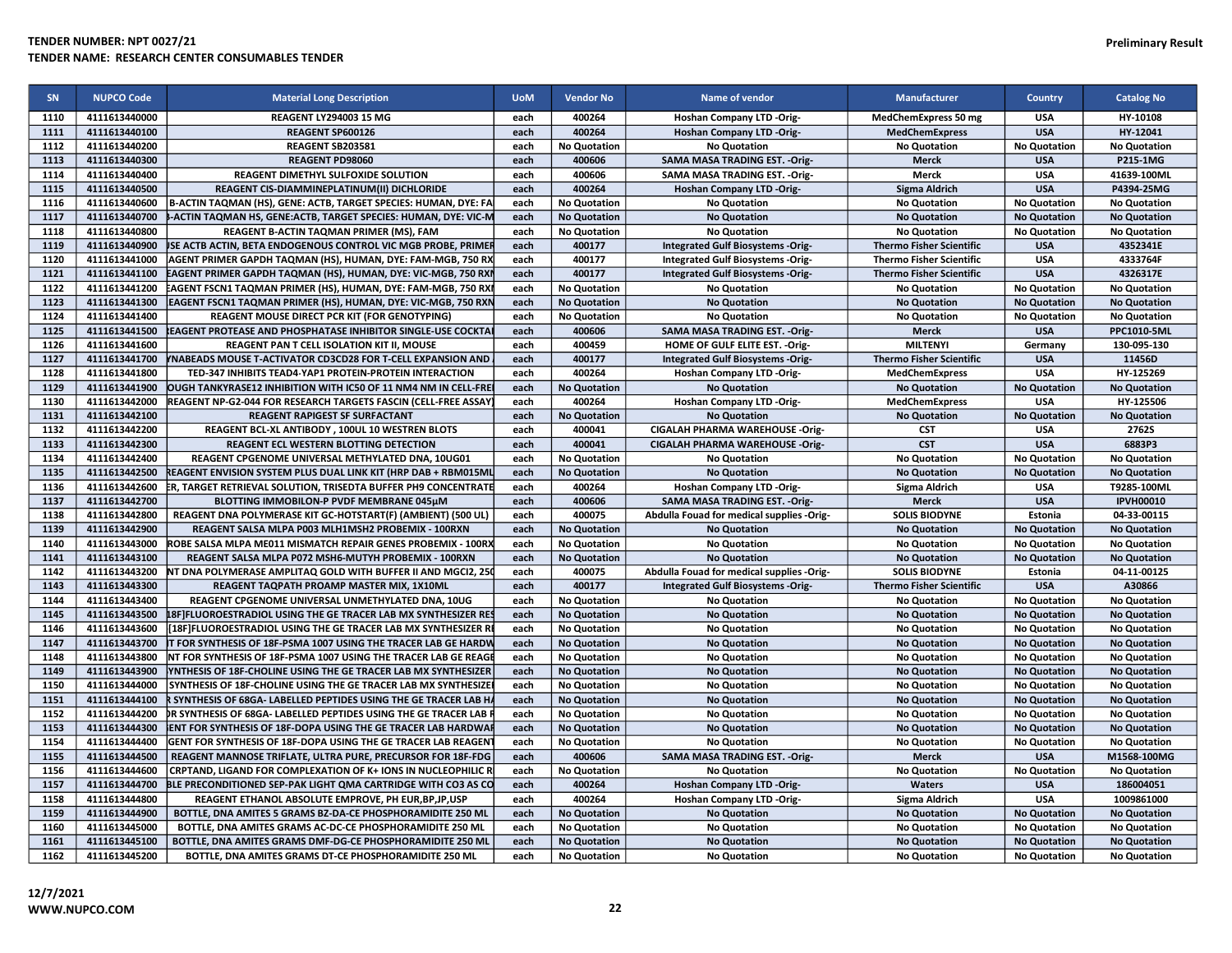| SN   | <b>NUPCO Code</b> | <b>Material Long Description</b>                                   | <b>UoM</b> | <b>Vendor No</b>    | Name of vendor                            | <b>Manufacturer</b>             | <b>Country</b>      | <b>Catalog No</b>   |
|------|-------------------|--------------------------------------------------------------------|------------|---------------------|-------------------------------------------|---------------------------------|---------------------|---------------------|
| 1163 | 4111613445300     | ASSAY CUSTOMIZED CHILDHOOD FOR 96 SAMPLES COMBO KIT 8 SAMPL        | each       | <b>No Quotation</b> | <b>No Quotation</b>                       | <b>No Quotation</b>             | <b>No Quotation</b> | <b>No Quotation</b> |
| 1164 | 4111613445400     | <b>FOMIZED ONCOMINE COMPREHENSIVE PLUS FOR 96 SAMPLES COMBO K</b>  | each       | 400177              | Integrated Gulf Biosystems -Orig-         | <b>Thermo Fisher Scientific</b> | <b>USA</b>          | OCPA-96             |
| 1165 | 4111613445500     | NT COMPREHENSIVE ASSAY PLUS MANUAL LIBRARY PREPARATION 24 SA       | each       | 400177              | Integrated Gulf Biosystems -Orig-         | <b>Thermo Fisher Scientific</b> | <b>USA</b>          | A48577              |
| 1166 | 4111613445600     | KIT CHIP DNA SEQUENCING 8 CHIPS                                    | each       | 400177              | Integrated Gulf Biosystems -Orig-         | <b>Applied Biosystems</b>       | <b>USA</b>          | A34538              |
| 1167 | 4111613445700     | KIT CHEF DNA SEQUENCING 8 REACTIONS                                | each       | 400177              | <b>Integrated Gulf Biosystems -Orig-</b>  | <b>Applied Biosystems</b>       | <b>USA</b>          | A34541              |
| 1168 | 4111613445800     | PRE-ENRICHMENT LIBRARY PREP AND ENRICHMENT FOR WHOLE EXOME         | each       | 400177              | <b>Integrated Gulf Biosystems -Orig-</b>  | <b>TWIST BIOSCIENCE</b>         | <b>USA</b>          | 104386/103698       |
| 1169 | 4111613445900     | KIT, NOVASEQ 6000 S4 REAGENT KIT V15 300 CYCLES                    | each       | Cancelled           | <b>Cancelled</b>                          | <b>Cancelled</b>                | Cancelled           | Cancelled           |
| 1170 | 4111613446000     | <b>USTOMIZED PURIFICATION BEADS FOR WHOLE EXOME SEQUENCING (WE</b> | each       | 400177              | Integrated Gulf Biosystems -Orig-         | CleanNA                         | <b>USA</b>          | <b>CNGS-0050</b>    |
| 1171 | 4111613446100     | DMIZED TIPS PIPET WITH FILTER 50UL FOR WHOLE EXOME SEQUENCING      | each       | Cancelled           | Cancelled                                 | Cancelled                       | Cancelled           | Cancelled           |
| 1172 | 4111613446200     | STOMIZED TIPS WITH FILTER 300UL FOR WHOLE EXOME SEQUENCING (W      | each       | Cancelled           | Cancelled                                 | Cancelled                       | Cancelled           | Cancelled           |
| 1173 | 4111613446300     | CUSTOMIZED TIPS FILTERED 1ML FOR WHOLE EXOME SEQUENCING WES        | each       | Cancelled           | Cancelled                                 | Cancelled                       | Cancelled           | Cancelled           |
| 1174 | 4111613446400     | USTOMIZED REAGENT CONTAINER FOR WHOLE EXOME SEQUENCING WI          | each       | <b>No Quotation</b> | <b>No Quotation</b>                       | <b>No Quotation</b>             | <b>No Quotation</b> | <b>No Quotation</b> |
| 1175 | 4111613446500     | TOMIZED STORAGE PLATE 96 WELL FOR WHOLE EXOME SEQUENCING (V        | each       | <b>No Quotation</b> | <b>No Quotation</b>                       | <b>No Quotation</b>             | <b>No Quotation</b> | <b>No Quotation</b> |
| 1176 | 4111613446600     | USTOMIZED PLATES PCR 96 WELL FOR WHOLE EXOME SEQUENCING (WE        | each       | <b>No Quotation</b> | <b>No Quotation</b>                       | <b>No Quotation</b>             | <b>No Quotation</b> | <b>No Quotation</b> |
| 1177 | 4111613446700     | <b>REAGENT DNA HIGH SENSITIVITY KIT</b>                            | each       | 400264              | Hoshan Company LTD -Orig-                 | <b>Biotium</b>                  | <b>USA</b>          | 31008-T             |
| 1178 | 4111613446800     | <b>REAGENT DNA 1K 12K HIGH SENSITIVITY ASSAY LABCHIP</b>           | each       | <b>No Quotation</b> | <b>No Quotation</b>                       | <b>No Quotation</b>             | <b>No Quotation</b> | <b>No Quotation</b> |
| 1179 | 4111613446900     | MOLECULAR 10 GRAM (UP TO 25L - 10 GRAM MOLECULAR TRAP PACK         | each       | <b>No Quotation</b> | <b>No Quotation</b>                       | <b>No Quotation</b>             | <b>No Quotation</b> | <b>No Quotation</b> |
| 1180 | 4111613447000     | /OLECULAR 2 GRAM (UP TO 200ML- 2 GRAM MOLECULAR TRAP PACK (U       | each       | <b>No Quotation</b> | <b>No Quotation</b>                       | <b>No Quotation</b>             | <b>No Quotation</b> | <b>No Quotation</b> |
| 1181 | 4111613447100     | PLATES 96-WELL SPIN DESALTING 40K MWCO                             | each       | 400264              | Hoshan Company LTD -Orig-                 | <b>Thermo Scientific</b>        | <b>USA</b>          | 87775               |
| 1182 | 4111613447200     | TEST ASSAY KIT DSDNA HIGH SENSITIVITY 500 ASSAYS                   | each       | Cancelled           | Cancelled                                 | Cancelled                       | Cancelled           | Cancelled           |
| 1183 | 4111613447300     | PLATE MICROWELL POLYSTYRENE BLACK NON-TREATED FLAT                 | each       | 400177              | Integrated Gulf Biosystems - Orig-        | <b>Thermo Fisher Scientific</b> | <b>USA</b>          | 237105              |
| 1184 | 4111613447400     | REAGENT KIT SALSA MLPA EK1 100 RXN - FAM                           | each       | <b>No Quotation</b> | <b>No Quotation</b>                       | <b>No Quotation</b>             | <b>No Quotation</b> | <b>No Quotation</b> |
| 1185 | 4111613447500     | SEQUENCE DETECTION SYSTEMS 96-WELL SPECTRAL CALIBRATION KIT        | each       | <b>No Quotation</b> | <b>No Quotation</b>                       | <b>No Quotation</b>             | <b>No Quotation</b> | <b>No Quotation</b> |
| 1186 | 4111613447600     | KIT IONA AR IN VITRO NUCLEIC ACID SCREENING TEST                   | each       | <b>No Quotation</b> | <b>No Quotation</b>                       | <b>No Quotation</b>             | <b>No Quotation</b> | <b>No Quotation</b> |
| 1187 | 4111613447700     | <b>QIASYMPHONY INVESTIGATOR KIT (192)</b>                          | each       | 400075              | Abdulla Fouad for medical supplies -Orig- | <b>QIAGEN</b>                   | Germany             | 931436              |
| 1188 | 4111613447800     | KIT, AGILENT DSDNA FRAGMENTS FROM 25 TO 1000 BP                    | each       | Cancelled           | Cancelled                                 | Cancelled                       | Cancelled           | Cancelled           |
| 1189 | 4111613447900     | PARAFFIN SAMPLE ( FFPD DNA EXTRACTION, GENERAL+F1460               | each       | 400075              | Abdulla Fouad for medical supplies -Orig- | <b>QIAGEN</b>                   | Germany             | 56404               |
| 1190 | 4111613448000     | INTERNAL CONTROL, TEST, NGS INTERNAL CONTROL, MOLECULAR, (MISE     | each       | 400104              | Al-Jeel Medical & Trading Co. Ltd -Orig-  | ILLUMINA                        | <b>USA</b>          | 15017872            |
| 1191 | 4111613448100     | INASE DECONTAMINANT, RTU SOLUTION, GLASSPLASTIC SURFACES, 2501     | each       | 400606              | SAMA MASA TRADING EST. - Orig-            | Merck                           | <b>USA</b>          | 83931-250ML         |
| 1192 | 4111613448200     | ETHYLHEXADECYLDIMETHYL AMMONIUM BROMIDE BALANCE ACTEAYL            | each       | 400606              | SAMA MASA TRADING EST. - Orig-            | <b>Merck</b>                    | <b>USA</b>          | C0636-100G          |
| 1193 | 4111613448300     | REAGENT DEXTRAN SULPHATE SODIUM SALT 100G                          | each       | 400264              | Hoshan Company LTD -Orig-                 | <b>Sigma Aldrich</b>            | <b>USA</b>          | D8906-100G          |
| 1194 | 4111613448400     | REAGENT DEXTRAN SULPHATE SODIUM SALT 500G                          | each       | 400264              | <b>Hoshan Company LTD -Orig-</b>          | Sigma Aldrich                   | <b>USA</b>          | D8906-500G          |
| 1195 | 4111613448500     | <b>REAGENT RIN (120ML)</b>                                         | each       | <b>No Quotation</b> | <b>No Quotation</b>                       | <b>No Quotation</b>             | <b>No Quotation</b> | <b>No Quotation</b> |
| 1196 | 4111613448600     | <b>CLEFT PALATE &amp; LIP KIT EFFICIENCY CUSTOMIZED</b>            | each       | <b>No Quotation</b> | <b>No Quotation</b>                       | <b>No Quotation</b>             | <b>No Quotation</b> | <b>No Quotation</b> |
| 1197 | 4111613448700     | FILTRATION AIR FILTER UNIT AS TO FLAMMABILITY ONLY (732999)        | each       | <b>No Quotation</b> | <b>No Quotation</b>                       | <b>No Quotation</b>             | <b>No Quotation</b> | <b>No Quotation</b> |
| 1198 | 4111613448800     | <b>REAGENT, NUPAGE ANTIOXIDANT</b>                                 | each       | 400177              | Integrated Gulf Biosystems -Orig-         | <b>Thermo Fisher Scientific</b> | <b>USA</b>          | <b>NP0005</b>       |
| 1199 | 4111613448900     | KIT, LIPOFECTAMINE 3000 TRANSFECTION KIT, 01 ML                    | each       | 400034              | Salehiya Trading Co. - Orig-              | Invitrogen by Thermo Fisher     | Lithuania           | L3000001            |
| 1200 | 4111613449000     | KIT, APOPTOSIS DETECTION, ANNEXIN V-FITC, STAINING DETECTION       | each       | 400041              | CIGALAH PHARMA WAREHOUSE -Orig-           | <b>Biolegend</b>                | <b>USA</b>          | 640914              |
| 1201 | 4111613449100     | KIT, NUCLEARCYTOSOL FRACTIONATION KIT                              | each       | Cancelled           | Cancelled                                 | <b>Cancelled</b>                | Cancelled           | Cancelled           |
| 1202 | 4111613449200     | KIT, HISPEED PLASMID MIDI (25)                                     | each       | 400177              | Integrated Gulf Biosystems -Orig-         | <b>Thermo Fisher Scientific</b> | <b>USA</b>          | K0481               |
| 1203 | 4111613449300     | REAGENT. DULBECCO'S PHOSPHATE BUFFERED SALINE (DPBS 20X            | each       | 400177              | Integrated Gulf Biosystems -Orig-         | <b>Thermo Fisher Scientific</b> | <b>USA</b>          | 28344               |
| 1204 | 4111613449400     | REAGENT, DNAHINDIII MARKER 100 µG                                  | each       | 400180              | Naizak Global Engineering systems -Orig-  | Jena Bioscience                 | Germany             | M-101S              |
| 1205 | 4111613449500     | KIT, TAQI , RESTRICTION ENZYME                                     | each       | 400180              | Naizak Global Engineering systems -Orig-  | Jena Bioscience                 | Germany             | <b>EN-142S</b>      |
| 1206 | 4111613449600     | KIT, PLATINUM SUPERFI II PCR MASTER MIX, 500 REACTIONS,            | each       | Cancelled           | Cancelled                                 | Cancelled                       | Cancelled           | Cancelled           |
| 1207 | 4111613449700     | REAGENT, SODIUM ACETATE BUFFER SOLUTION PH 45,1L                   | each       | 400606              | SAMA MASA TRADING EST. - Orig-            | Merck                           | <b>USA</b>          | S7899-1L            |
| 1208 | 4111613449800     | PODER, LYSOSTAPHIN ENZYME,5 MG                                     | each       | <b>No Quotation</b> | <b>No Quotation</b>                       | <b>No Quotation</b>             | <b>No Quotation</b> | <b>No Quotation</b> |
| 1209 | 4111613449900     | BUFFER, XBA I RESTRICTION ENDONUCLEASE ENZYME,3,000 UNITS          | each       | 400264              | <b>Hoshan Company LTD -Orig-</b>          | <b>Thermo Scientific</b>        | <b>USA</b>          | FD0684              |
| 1210 | 4111613450000     | BUFFER, SMA I RESTRICTION ENDONUCLEASE ENZYME, 2,000 UNITS         | each       | 400264              | Hoshan Company LTD -Orig-                 | <b>Thermo Scientific</b>        | <b>USA</b>          | FD0663              |
| 1211 | 4111613450100     | 6 MM TRIS, 100 MM EDTA, PH 80, 1 M NACL, 05 % BRIJ-58, 02 % DEOXYC | each       | <b>No Quotation</b> | <b>No Quotation</b>                       | <b>No Quotation</b>             | <b>No Quotation</b> | <b>No Quotation</b> |
| 1212 | 4111613450200     | BUFFER.BLNIAVRII RESTRICTION ENDONUCLEASE ENZYME                   | each       | 400264              | Hoshan Company LTD -Orig-                 | <b>Thermo Scientific</b>        | <b>USA</b>          | ER1561              |
| 1213 | 4111613450300     | BUFFER, ASCI RESTRICTION ENDONUCLEASE ENZYME                       | each       | 400264              | <b>Hoshan Company LTD -Orig-</b>          | <b>Thermo Scientific</b>        | <b>USA</b>          | ER1891              |
| 1214 | 4111613450400     | PLATE, PFGE PLUG MOLD                                              | each       | <b>No Quotation</b> | <b>No Quotation</b>                       | <b>No Quotation</b>             | <b>No Quotation</b> | <b>No Quotation</b> |
| 1215 | 4111613450500     | REAGENT, LIPOFECTAMINE STEM TRANSFECTION                           | each       | 400177              | <b>Integrated Gulf Biosystems -Orig-</b>  | <b>Thermo Fisher Scientific</b> | <b>USA</b>          | STEM00001           |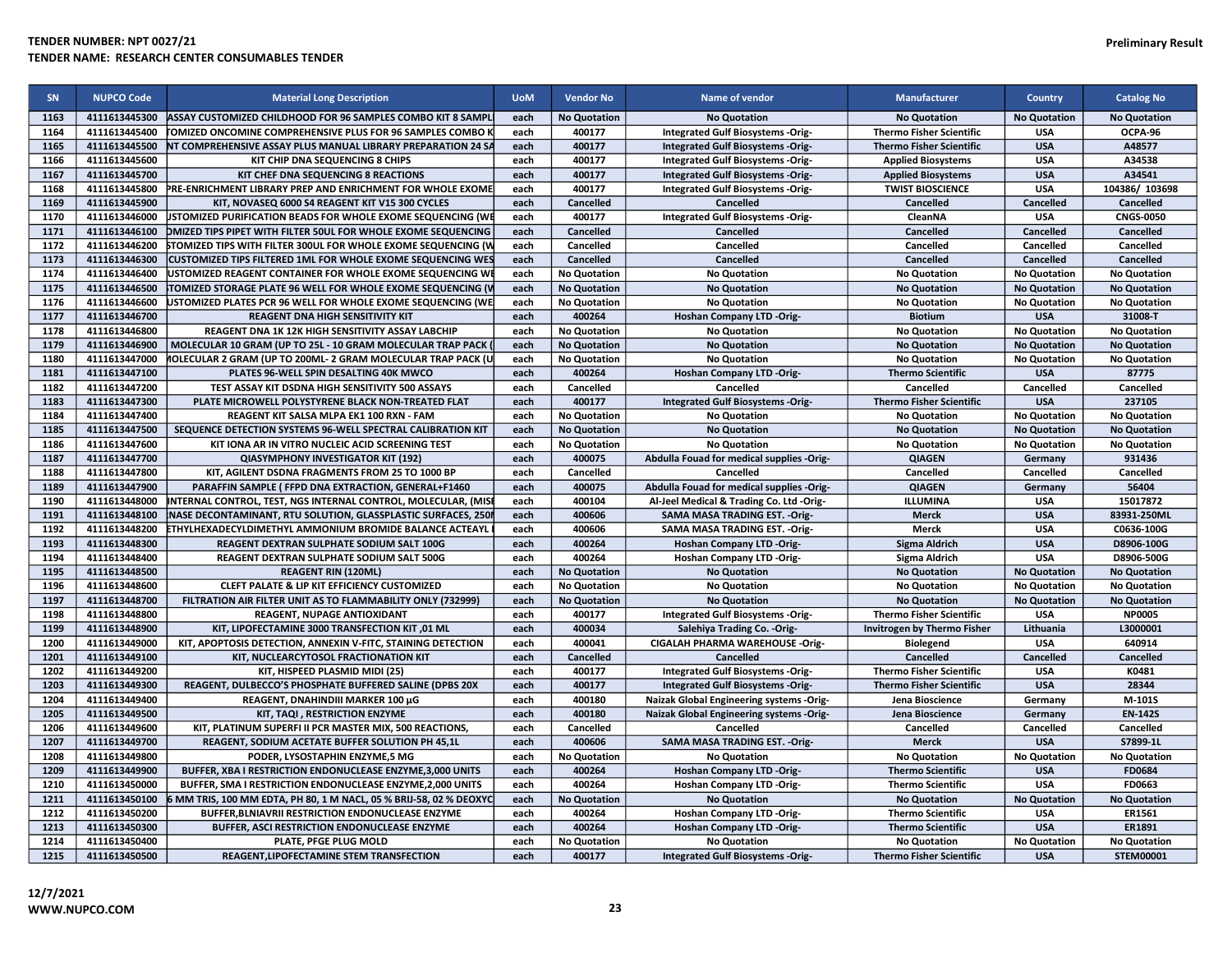| SN   | <b>NUPCO Code</b> | <b>Material Long Description</b>                                      | <b>UoM</b>  | <b>Vendor No</b>    | <b>Name of vendor</b>                     | <b>Manufacturer</b>             | Country             | <b>Catalog No</b>   |
|------|-------------------|-----------------------------------------------------------------------|-------------|---------------------|-------------------------------------------|---------------------------------|---------------------|---------------------|
| 1216 | 4111613450600     | <b>VIAL, FASTDIGEST HINDIII 800 REACTIONS</b>                         | each        | 400177              | Integrated Gulf Biosystems -Orig-         | <b>Thermo Fisher Scientific</b> | <b>USA</b>          | FD0504              |
| 1217 | 4111613450700     | KIT, TRITIRACHIUM ALBUM RECOMBINANT PROTEINASE K 100MG                | each        | 400264              | Hoshan Company LTD -Orig-                 | <b>BioVision</b>                | <b>USA</b>          | 9210-100            |
| 1218 | 4111613450800     | CHEMICAL, ISOPROPANOL ≥99% FOR BIOTECHNOLOGY 1L                       | each        | 400264              | <b>Hoshan Company LTD -Orig-</b>          | <b>VWR</b>                      | <b>USA</b>          | 0918-1L             |
| 1219 | 4111613450900     | REAGENT, EDTA, 05 M STERILE SOLUTION, PH 80, 500ML                    | each        | 400177              | Integrated Gulf Biosystems -Orig-         | <b>Thermo Fisher Scientific</b> | <b>USA</b>          | 15575020            |
| 1220 | 4111613451000     | DIMETHYLSULFOXIDE DEXTRAN - 40, 10 ML SYRINGE, 55% WV DMSO, 59        | each        | 400459              | HOME OF GULF ELITE EST. - Orig-           | <b>ORIGEN</b>                   | <b>USA</b>          | SD-10               |
| 1221 | 4111613451100     | REAGENT METHANOL HPLC GRADE, FOR RESEARCH LABORATORIES                | Liter       | 400264              | <b>Hoshan Company LTD -Orig-</b>          | <b>VWR</b>                      | <b>USA</b>          | 20864.290P          |
| 1222 | 4111613451200     | GENT, SUITABLE FOR ELECTROPHORESIS, FOR MOLECULAR BIOLOGY, ≥98        | each        | 400077              | Dar Al-Zahrawi Medical Company -Orig-     | <b>Bio-Rad</b>                  | <b>USA</b>          | 1610302             |
| 1223 | 4111613451300     | BSOLUTE ≥998%, ELECTRAN MOLECULAR BIOLOGY GRADE 5L, FOR RESEA         | each        | 400264              | <b>Hoshan Company LTD -Orig-</b>          | <b>VWR</b>                      | <b>USA</b>          | 437435L             |
| 1224 | 4111613451400     | ULTRAPURE ETHIDIUM BROMIDE, 10 MGML, FOR RESEARCH LABORATO            | each        | Cancelled           | Cancelled                                 | Cancelled                       | Cancelled           | Cancelled           |
| 1225 | 4111613451500     | , STERILE POLYESTER-FIBER OR SWAB COTTON, FOR RESEARCH LABORAT        | each        | 400001              | Al Osool Medical Trading Co-Orig-         | <b>HIMEDIA</b>                  | India               | PW043C-100NO        |
| 1226 | 4111613502700     | REAGENT FASTSTART SYBER GREEN MASTER 50 ML HS                         | each        | 400075              | Abdulla Fouad for medical supplies -Orig- | <b>QIAGEN</b>                   | Germany             | 204056              |
| 1227 | 4111613700400     | ELEMENT LYPHOCHEK URINE METAL CONTROL LEVEL 1                         | each        | 400104              | Al-Jeel Medical & Trading Co. Ltd -Orig-  | <b>BIO-RAD</b>                  | <b>USA</b>          | 400                 |
| 1228 | 4111613700500     | ELEMENT LYPHOCHEK URINE METAL CONTROL LEVEL 2                         | each        | 400104              | Al-Jeel Medical & Trading Co. Ltd -Orig-  | <b>BIO-RAD</b>                  | <b>USA</b>          | 405                 |
| 1229 | 4111614404500     | <b>VIAL.RESPIRATOTRY VIRUS OLIGO PANEL</b>                            | each        | 400104              | Al-Jeel Medical & Trading Co. Ltd -Orig-  | <b>ILLUMINA</b>                 | <b>USA</b>          | 20044311            |
| 1230 | 4111614404600     | <b>bW CELL, CARTRIDGES, AND REAGENTS TG NEXTSEQ 500550 HIGH-OUTPL</b> | each        | 400104              | Al-Jeel Medical & Trading Co. Ltd -Orig-  | <b>ILLUMINA</b>                 | <b>USA</b>          | 20024911            |
| 1231 | 4111614404700     | RIDGES. AND REAGENTS NEXTSEQ 500550 MID-OUTPUT V25 KIT (300 CYC       | each        | 400104              | Al-Jeel Medical & Trading Co. Ltd -Orig-  | <b>ILLUMINA</b>                 | <b>USA</b>          | 20024905            |
| 1232 | 4111614404800     | KIT, FLEX LYSIS REAGENT KITS, FOR RESEARCH LABORATORIES               | <b>Test</b> | Cancelled           | Cancelled                                 | Cancelled                       | Cancelled           | Cancelled           |
| 1233 | 4111614404900     | R ILLUMINA NEXTERA DAN UD INDEXES SHEET A, FOR RESEARCH LABORA        | <b>Test</b> | Cancelled           | Cancelled                                 | Cancelled                       | Cancelled           | Cancelled           |
| 1234 | 4111614405000     | MINA EXOME PANEL -ENRICHMENT OLIGOS ONLY, FOR RESEARCH LABO           | <b>Test</b> | Cancelled           | Cancelled                                 | Cancelled                       | Cancelled           | Cancelled           |
| 1235 | 4111614607200     | CHEMICAL CURCUMIN MATRIX SUBSTANCE 995% (HPLC)                        | each        | 400606              | SAMA MASA TRADING EST. - Orig-            | <b>Merck</b>                    | <b>USA</b>          | 78246-100MG         |
| 1236 | 4111614607300     | CHEMICAL, DIMETHYL SULFOXIDE-D6 50G                                   | each        | 400606              | SAMA MASA TRADING EST. - Orig-            | Merck                           | <b>USA</b>          | 151874-50G-GL       |
| 1237 | 4111614607400     | REAGENT, DIMETHYLSULFOXIDE DMSO 100G                                  | each        | 400264              | <b>Hoshan Company LTD -Orig-</b>          | <b>Sigma Aldrich</b>            | <b>USA</b>          | 472301-100ML        |
| 1238 | 4111614607500     | REAGENT, DMSO ANHYDROUS , DIMETHYLSULFOXIDE                           | each        | 400606              | SAMA MASA TRADING EST. - Orig-            | Merck                           | <b>USA</b>          | 276855-100ML        |
| 1239 | 4111614607600     | CHEMICAL DICHLOROMETHANE, STABILIZED PA (25L)                         | each        | 400264              | <b>Hoshan Company LTD -Orig-</b>          | Honeywell                       | Germany             | 32222-2.5L          |
| 1240 | 4111614748800     | <b>KIT. TURBO DNA-FREE KIT</b>                                        | each        | <b>No Quotation</b> | <b>No Quotation</b>                       | <b>No Quotation</b>             | <b>No Quotation</b> | <b>No Quotation</b> |
| 1241 | 4111614821200     | REAGENT, REALTIME-GLO MT CELL VIABILITY ASSAY   LIVE DEAD ASSAY       | each        | 400041              | <b>CIGALAH PHARMA WAREHOUSE -Orig-</b>    | Biolegend                       | <b>USA</b>          | 424702              |
| 1242 | 4111614821300     | REAGENT, FXCYCLE PIRNASE STAINING SOLUTION 100 ML                     | each        | <b>No Quotation</b> | <b>No Quotation</b>                       | <b>No Quotation</b>             | <b>No Quotation</b> | <b>No Quotation</b> |
| 1243 | 4111614821400     | REAGENT, AGENCOURT CLEANSEQ 8ML                                       | each        | 400104              | Al-Jeel Medical & Trading Co. Ltd -Orig-  | <b>BECKMAN COULTER</b>          | <b>USA</b>          | A29151              |
| 1244 | 4111614821500     | PLATE, 96 DEEP-WELL 200ML                                             | each        | 400264              | Hoshan Company LTD -Orig-                 | Ritter                          | Germany             | 43001-0020          |
| 1245 | 4111614821600     | TUBE, FLOW CYTMETRY COLLECTION TUBE (200 UL) PLASTIC                  | each        | <b>No Quotation</b> | <b>No Quotation</b>                       | <b>No Quotation</b>             | <b>No Quotation</b> | <b>No Quotation</b> |
| 1246 | 4111614821700     | REAGENT, AGENCOURT CLEANSEQ KIT, FOR RESEARCH LABORATORIES            | each        | 400104              | Al-Jeel Medical & Trading Co. Ltd -Orig-  | <b>BECKMAN COULTER</b>          | <b>USA</b>          | A29151              |
| 1247 | 4111614900600     | CONSUMABLE, BOROSILICATE GLASS SCINTILLATION VIAL 7ML                 | each        | <b>No Quotation</b> | <b>No Quotation</b>                       | <b>No Quotation</b>             | <b>No Quotation</b> | <b>No Quotation</b> |
| 1248 | 4111614900700     | CARTRIDGES LIMULUS LYSATE TEST FOR ENDOSAFE PIS 5-05 EU               | each        | <b>No Quotation</b> | <b>No Quotation</b>                       | <b>No Quotation</b>             | <b>No Quotation</b> | <b>No Quotation</b> |
| 1249 | 4111615500900     | REAGENT, DEFINED TRYPSIN INHIBITOR 100ML                              | each        | 400177              | Integrated Gulf Biosystems -Orig-         | <b>Thermo Fisher Scientific</b> | <b>USA</b>          | R007100             |
| 1250 | 4111615501000     | REAGENT, GENTAMICINAMPHOTERICIN SOLUTION 1 ML                         | each        | <b>No Quotation</b> | <b>No Quotation</b>                       | <b>No Quotation</b>             | <b>No Quotation</b> | <b>No Quotation</b> |
| 1251 | 4111615501100     | REAGENT ADIPOCYTES NUTRITION MEDIUM KIT                               | each        | <b>No Quotation</b> | <b>No Quotation</b>                       | <b>No Quotation</b>             | <b>No Quotation</b> | <b>No Quotation</b> |
| 1252 | 4111615501200     | REAGENT PREADIPOCYTES DIFFERENTAITAION MEDIUM KIT                     | each        | 400459              | HOME OF GULF ELITE EST. - Orig-           | <b>MILTENYI</b>                 | Germany             | 130-091-677         |
| 1253 | 4111615501300     | REAGENT PREADIPOCYTES GROWTH MEDIUM KIT                               | each        | 400606              | SAMA MASA TRADING EST. - Orig-            | Merck                           | <b>USA</b>          | 811-500             |
| 1254 | 4111615501400     | REAGENT STEMMEDIA WIT-P CULTURE MEDIUM                                | each        | Cancelled           | Cancelled                                 | Cancelled                       | Cancelled           | Cancelled           |
| 1255 | 4111615501500     | REAGENT ISOLATION KIT PIERCE MOUSE EMBRYONIC FIBROBLAST               | each        | 400177              | Integrated Gulf Biosystems -Orig-         | <b>Thermo Fisher Scientific</b> | <b>USA</b>          | 88279               |
| 1256 | 4111615501600     | REAGENT EDTA BUFFER FOR HEAT-INDUCED EPITOPE RETRIEVAL (10X)          | each        | 400606              | SAMA MASA TRADING EST. - Orig-            | Merck                           | <b>USA</b>          | E1161-100ML         |
| 1257 | 4111615501700     | <b>REAGENT MEM ALPHA MEDIUM</b>                                       | each        | 400264              | Hoshan Company LTD -Orig-                 | <b>HyClone</b>                  | <b>USA</b>          | SH30265.01          |
| 1258 | 4111615501800     | <b>REAGENT FETAL BOVINE SERUM MSC</b>                                 | each        | 400264              | Hoshan Company LTD -Orig-                 | biowest                         | <b>USA</b>          | S181S-500           |
| 1259 | 4111615501900     | <b>REAGENT RPMI MEDIUM 1640</b>                                       | each        | 400264              | Hoshan Company LTD -Orig-                 | <b>VWR</b>                      | <b>USA</b>          | 392-0428            |
| 1260 | 4111615502000     | REAGENT GIBCO DMEM, HIGH GLUCOSE, NO GLUTAMINE                        | each        | Cancelled           | Cancelled                                 | Cancelled                       | Cancelled           | Cancelled           |
| 1261 | 4111615502100     | <b>REAGENT TRI</b>                                                    | each        | 400264              | <b>Hoshan Company LTD -Orig-</b>          | <b>VWR</b>                      | <b>USA</b>          | 30-2010             |
| 1262 | 4111615502200     | REAGENT, INSULIN-TRANSFERRING-SELENIUM ITS -G 100X                    | each        | 400177              | Integrated Gulf Biosystems -Orig-         | <b>Thermo Fisher Scientific</b> | <b>USA</b>          | 51500056            |
| 1263 | 4111615502300     | <b>REAGENT BUFFER EB (250ML)</b>                                      | each        | 400606              | SAMA MASA TRADING EST. - Orig-            | <b>Merck</b>                    | <b>USA</b>          | H5413-250ML         |
| 1264 | 4111615502400     | <b>RESERVOIRS CORNING COSTAR REAGENT</b>                              | each        | Cancelled           | Cancelled                                 | Cancelled                       | Cancelled           | Cancelled           |
| 1265 | 4111615840200     | <b>REAGENT HUMAN IL-10 DUOSET ELISA</b>                               | each        | 400041              | <b>CIGALAH PHARMA WAREHOUSE -Orig-</b>    | biolegend                       | <b>USA</b>          | 430601              |
| 1266 | 4111615840300     | REAGENT HUMAN CCL2MCP-1 DUOSET ELISA                                  | each        | 400041              | <b>CIGALAH PHARMA WAREHOUSE -Orig-</b>    | biolegend                       | <b>USA</b>          | 438804              |
| 1267 | 4111615840400     | REAGENT HUMAN IL-2 DUOSET ELISA                                       | each        | 400041              | CIGALAH PHARMA WAREHOUSE -Orig-           | biolegend                       | <b>USA</b>          | 431801              |
| 1268 | 4111615840500     | REAGENT HUMAN IL-17 DUOSET ELISA                                      | each        | 400041              | <b>CIGALAH PHARMA WAREHOUSE -Orig-</b>    | biolegend                       | <b>USA</b>          | 433914              |
|      |                   |                                                                       |             |                     |                                           |                                 |                     |                     |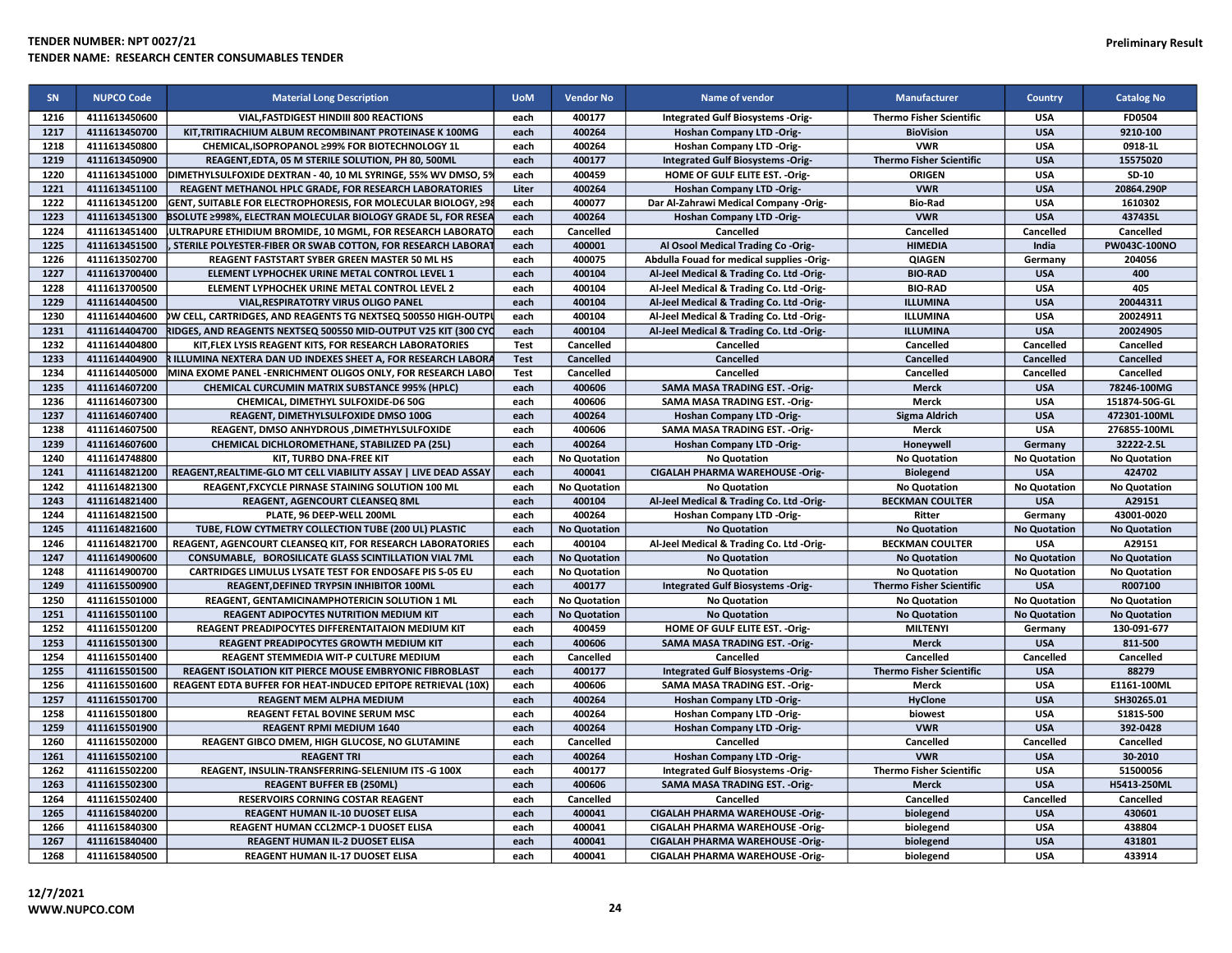| 1269<br>4111615840600<br>REAGENT HUMAN CCL5RANTES DUOSET ELISA<br>400041<br><b>CIGALAH PHARMA WAREHOUSE -Orig-</b><br><b>USA</b><br>440804<br>each<br>biolegend<br>1270<br>4111615840700<br>Cancelled<br>REAGENT HUMAN IFN-BETA DUOSET ELISA<br>each<br>Cancelled<br>Cancelled<br>Cancelled<br>Cancelled<br>430301<br>1271<br>4111615840800<br>REAGENT HUMAN IL-4 DUOSET ELISA<br>400041<br><b>CIGALAH PHARMA WAREHOUSE -Orig-</b><br>biolegend<br><b>USA</b><br>each<br>1272<br>4111615840900<br>CIGALAH PHARMA WAREHOUSE -Orig-<br>biolegend<br><b>USA</b><br>445804<br>REAGENT HUMAN IL-1 ALPHAIL-1F1 DUOSET ELISA<br>each<br>400041<br>430701<br>1273<br>4111615841000<br>REAGENT HUMAN IL-12IL-23 P40 DUOSET ELISA<br>400041<br><b>CIGALAH PHARMA WAREHOUSE -Orig-</b><br>biolegend<br><b>USA</b><br>each<br>1274<br>4111615841100<br>REAGENT HUMAN TNF RITNFRSF1A DUOSET ELISA<br>400075<br>Abdulla Fouad for medical supplies -Orig-<br><b>ABCAM</b><br><b>United Kingdom</b><br>ab181421<br>each<br>400041<br>430501<br>1275<br>4111615841200<br>REAGENT HUMAN IL-6 DUOSET ELISA<br>each<br><b>CIGALAH PHARMA WAREHOUSE -Orig-</b><br><b>Biolegend</b><br><b>USA</b><br>430101<br>1276<br>4111615841300<br>REAGENT HUMAN IFN-GAMMA DUOSET ELISA<br>400041<br><b>CIGALAH PHARMA WAREHOUSE -Orig-</b><br><b>Biolegend</b><br><b>USA</b><br>each<br>1277<br>400041<br><b>USA</b><br>430201<br>4111615841400<br><b>REAGENT HUMAN TNF-ALPHA DUOSET ELISA</b><br>each<br><b>CIGALAH PHARMA WAREHOUSE -Orig-</b><br><b>Biolegend</b><br>1278<br>4111615841500<br>REAGENT HUMAN IL-1 BETAIL-1F2 DUOSET ELISA<br>400075<br>Abdulla Fouad for medical supplies -Orig-<br><b>ABCAM</b><br><b>United Kingdom</b><br>ab214025<br>each<br>1279<br>400606<br><b>Merck</b><br><b>RAB0123-1KT</b><br>4111615841600<br>REAGENT HUMAN CXCL12SDF-1 ALPHA QUANTIKINE ELISA KIT<br>SAMA MASA TRADING EST. - Orig-<br>each<br><b>USA</b><br>1280<br>4111615841700<br>REAGENT HUMAN IL-8CXCL8 QUANTIKINE ELISA KIT<br>400606<br>SAMA MASA TRADING EST. - Orig-<br>Merck<br><b>USA</b><br>RAB0319-1KT<br>each<br>1281<br>4111615841800<br>REAGENT HUMAN IL-6 QUANTIKINE ELISA KIT<br>400041<br><b>CIGALAH PHARMA WAREHOUSE -Orig-</b><br><b>USA</b><br>430501<br>each<br><b>Biolegend</b><br>ab214025<br>1282<br>4111615841900<br>REAGENT HUMAN IL-1 BETAIL-1F2 QUANTIKINE ELISA KIT<br>400075<br>Abdulla Fouad for medical supplies -Orig-<br><b>ABCAM</b><br><b>United Kingdom</b><br>each<br>446504<br>1283<br>4111615842000<br>REAGENT HUMAN VEGF QUANTIKINE ELISA KIT<br>400041<br>CIGALAH PHARMA WAREHOUSE -Orig-<br><b>Biolegend</b><br>each<br><b>USA</b><br>1284<br>400075<br><b>ABCAM</b><br><b>United Kingdom</b><br>ab189580<br>4111615842100<br>REAGENT HUMAN OSTEOPROTEGERINTNFRSF11B DUOSET ELISA<br>Abdulla Fouad for medical supplies -Orig-<br>each<br>1285<br>4111615842200<br>REAGENT HUMAN CCL7MCP-3 QUANTIKINE ELISA KIT<br>400075<br>Abdulla Fouad for medical supplies -Orig-<br><b>ABCAM</b><br><b>United Kingdom</b><br>ab193769<br>each<br>Cancelled<br>1286<br>4111615842300<br>GENT HUMANMOUSERATPORCINECANINE TGF-BETA 1 QUANTIKINE ELIS/<br>each<br><b>Cancelled</b><br>Cancelled<br>Cancelled<br>Cancelled<br>1287<br>4111615842400<br><b>No Quotation</b><br><b>No Quotation</b><br><b>No Quotation</b><br><b>REAGENT COTININE DIRECT ELISA</b><br>each<br><b>No Quotation</b><br><b>No Quotation</b><br>1288<br>4111615842500<br>ab201734<br>KIT, OXISELECT OXIDATIVE DNA DAMAGE ELISA<br>400075<br>Abdulla Fouad for medical supplies -Orig-<br><b>ABCAM</b><br><b>United Kingdom</b><br>each<br>1289<br>4111615842600<br>REAGENT GLOBAL DNA METHYLATION ELISA KIT<br>each<br>400606<br>SAMA MASA TRADING EST. - Orig-<br><b>Merck</b><br><b>USA</b><br>MDQ1-48RXN<br>ab238536<br>1290<br>4111615842700<br>REAGENT OXISELECT OXIDATIVE PROTEIN CARBONYL ELISA KIT<br>400075<br>Abdulla Fouad for medical supplies -Orig-<br><b>ABCAM</b><br><b>United Kingdom</b><br>each<br>430501<br>1291<br>4111615842800<br>400041<br><b>CIGALAH PHARMA WAREHOUSE -Orig-</b><br><b>Biolegend</b><br><b>USA</b><br><b>REAGENT IL-6 ELISA KITS</b><br>each<br>1292<br>4111615842900<br>400075<br>Abdulla Fouad for medical supplies -Orig-<br><b>ABCAM</b><br><b>United Kingdom</b><br>ab235649<br><b>REAGENT ACE-2 ELISA KITS</b><br>each<br>1293<br>4111615843000<br><b>REAGENT HUMAN ACE2 ELISA KIT</b><br>400075<br>Abdulla Fouad for medical supplies -Orig-<br><b>ABCAM</b><br><b>United Kingdom</b><br>ab235649<br>each<br>400075<br><b>ABCAM</b><br>ab216171<br>1294<br>4111615843100<br>REAGENT ANTI-CXCL7 ELISA KIT<br>each<br>Abdulla Fouad for medical supplies -Orig-<br><b>United Kingdom</b><br>1295<br>ab100736<br>4111615843200<br>REAGENT MOUSE PROLACTIN ELISA KIT<br>400075<br>Abdulla Fouad for medical supplies -Orig-<br><b>ABCAM</b><br><b>United Kingdom</b><br>each<br>1296<br>400606<br>SAMA MASA TRADING EST. - Orig-<br>Merck<br><b>USA</b><br>RAB0119-1KT<br>4111615843300<br>REAGENT HUMAN CXCL10IP-10 QUANTIKINE ELISA KIT<br>each<br>1297<br>4111615843400<br>REAGENT HUMAN CCL22MDC QUANTIKINE ELISA KIT<br>400606<br>SAMA MASA TRADING EST. - Orig-<br><b>Merck</b><br><b>USA</b><br><b>RAB0064-1KT</b><br>each<br>1298<br>4111615843500<br>REAGENT HUMAN CCL4MIP-1 BETA QUANTIKINE ELISA KIT<br>400075<br>Abdulla Fouad for medical supplies -Orig-<br><b>ABCAM</b><br><b>United Kingdom</b><br>ab100597<br>each<br>1299<br>400606<br><b>USA</b><br><b>RAB0372-1KT</b><br>4111615843600<br><b>REAGENT QUANTIKINE ELISA</b><br>each<br>SAMA MASA TRADING EST. - Orig-<br><b>Merck</b><br>REAGENT, PHOSPHATE BUFFERED SALINE (PBS) CASEIN ELISA REAGENT<br>400075<br><b>ABCAM</b><br>ab171532<br>1300<br>4111615843700<br>each<br>Abdulla Fouad for medical supplies -Orig-<br><b>United Kingdom</b><br>1301<br>4111615843800<br>431301<br>KIT, IL-6 (MOUSE ELISA KIT)<br>each<br>400041<br><b>CIGALAH PHARMA WAREHOUSE -Orig-</b><br>biolegend<br><b>USA</b><br><b>USA</b><br>430901<br>1302<br>4111615843900<br>KIT, TNFA AND TNFB (MOUSE ELISA KIT)<br>400041<br><b>CIGALAH PHARMA WAREHOUSE -Orig-</b><br>biolegend<br>each<br>1303<br>4111615844000<br>400041<br><b>CIGALAH PHARMA WAREHOUSE -Orig-</b><br><b>USA</b><br>431001<br>KIT, IL-2 (MOUSE ELISA KIT)<br>each<br>biolegend<br>430801<br>1304<br>4111615844100<br><b>KIT, IFNY (MOUSE ELISA KIT)</b><br>400041<br><b>CIGALAH PHARMA WAREHOUSE -Orig-</b><br>biolegend<br><b>USA</b><br>each<br>4111615844200<br>400041<br><b>CIGALAH PHARMA WAREHOUSE -Orig-</b><br>biolegend<br>431411<br>1305<br>KIT, IL-10 (MOUSE ELISA KIT)<br>each<br><b>USA</b><br>431101<br>1306<br>4111615844300<br>KIT, IL-4 (MOUSE ELISA KIT)<br>400041<br><b>CIGALAH PHARMA WAREHOUSE -Orig-</b><br>biolegend<br><b>USA</b><br>each<br>433401<br>1307<br>400041<br><b>USA</b><br>4111615844400<br>KIT, IL-1A (MOUSE ELISA KIT)<br>each<br><b>CIGALAH PHARMA WAREHOUSE -Orig-</b><br>biolegend<br><b>CIGALAH PHARMA WAREHOUSE -Orig-</b><br><b>USA</b><br>432601<br>1308<br>4111615844500<br>KIT, IL-1B (MOUSE ELISA KIT)<br>400041<br>biolegend<br>each<br>1309<br>4111615844600<br>400606<br><b>USA</b><br><b>RAB0257-1KT</b><br>KIT, IL-13 (MOUSE ELISA KIT)<br>each<br>SAMA MASA TRADING EST. - Orig-<br><b>Merck</b><br>400075<br><b>ABCAM</b><br>ab230931<br>1310<br>4111615844700<br>KIT, PTH (HUMAN) ELISA KIT<br>each<br>Abdulla Fouad for medical supplies -Orig-<br><b>United Kingdom</b><br>400075<br>Abdulla Fouad for medical supplies -Orig-<br><b>ABCAM</b><br>ab270202<br>1311<br>4111615844800<br>KIT, HUMAN OSTEOCALCIN QUANTIKINE ELISA<br>each<br><b>United Kingdom</b><br>1312<br><b>DISCOURCE</b><br><b>KAP1971</b><br>4111615844900<br>KIT, HUMAN VITAMIN D BP QUANTIKINE ELISA<br>400075<br>Abdulla Fouad for medical supplies -Orig-<br>Belgium<br>each | SN | <b>NUPCO Code</b> | <b>Material Long Description</b> | <b>UoM</b> | <b>Vendor No</b> | Name of vendor                            | <b>Manufacturer</b> | Country | <b>Catalog No</b> |
|----------------------------------------------------------------------------------------------------------------------------------------------------------------------------------------------------------------------------------------------------------------------------------------------------------------------------------------------------------------------------------------------------------------------------------------------------------------------------------------------------------------------------------------------------------------------------------------------------------------------------------------------------------------------------------------------------------------------------------------------------------------------------------------------------------------------------------------------------------------------------------------------------------------------------------------------------------------------------------------------------------------------------------------------------------------------------------------------------------------------------------------------------------------------------------------------------------------------------------------------------------------------------------------------------------------------------------------------------------------------------------------------------------------------------------------------------------------------------------------------------------------------------------------------------------------------------------------------------------------------------------------------------------------------------------------------------------------------------------------------------------------------------------------------------------------------------------------------------------------------------------------------------------------------------------------------------------------------------------------------------------------------------------------------------------------------------------------------------------------------------------------------------------------------------------------------------------------------------------------------------------------------------------------------------------------------------------------------------------------------------------------------------------------------------------------------------------------------------------------------------------------------------------------------------------------------------------------------------------------------------------------------------------------------------------------------------------------------------------------------------------------------------------------------------------------------------------------------------------------------------------------------------------------------------------------------------------------------------------------------------------------------------------------------------------------------------------------------------------------------------------------------------------------------------------------------------------------------------------------------------------------------------------------------------------------------------------------------------------------------------------------------------------------------------------------------------------------------------------------------------------------------------------------------------------------------------------------------------------------------------------------------------------------------------------------------------------------------------------------------------------------------------------------------------------------------------------------------------------------------------------------------------------------------------------------------------------------------------------------------------------------------------------------------------------------------------------------------------------------------------------------------------------------------------------------------------------------------------------------------------------------------------------------------------------------------------------------------------------------------------------------------------------------------------------------------------------------------------------------------------------------------------------------------------------------------------------------------------------------------------------------------------------------------------------------------------------------------------------------------------------------------------------------------------------------------------------------------------------------------------------------------------------------------------------------------------------------------------------------------------------------------------------------------------------------------------------------------------------------------------------------------------------------------------------------------------------------------------------------------------------------------------------------------------------------------------------------------------------------------------------------------------------------------------------------------------------------------------------------------------------------------------------------------------------------------------------------------------------------------------------------------------------------------------------------------------------------------------------------------------------------------------------------------------------------------------------------------------------------------------------------------------------------------------------------------------------------------------------------------------------------------------------------------------------------------------------------------------------------------------------------------------------------------------------------------------------------------------------------------------------------------------------------------------------------------------------------------------------------------------------------------------------------------------------------------------------------------------------------------------------------------------------------------------------------------------------------------------------------------------------------------------------------------------------------------------------------------------------------------------------------------------------------------------------------------------------------------------------------------------------------------------------------------------------------------------------------------------------------------------------------------------------------------------------------------------------------------------------------------------------------------------------------------------------------------------------------------------------------------------------------------------------------------------------------------------------------------------------------------------------------------------------------------------------------------------------------------------------------------------------------------------------------------------------------------------------------------------------------------------------------------------------------------------------------------------------------------------------------------------------------------------------------------------------------------------------------------------------------|----|-------------------|----------------------------------|------------|------------------|-------------------------------------------|---------------------|---------|-------------------|
|                                                                                                                                                                                                                                                                                                                                                                                                                                                                                                                                                                                                                                                                                                                                                                                                                                                                                                                                                                                                                                                                                                                                                                                                                                                                                                                                                                                                                                                                                                                                                                                                                                                                                                                                                                                                                                                                                                                                                                                                                                                                                                                                                                                                                                                                                                                                                                                                                                                                                                                                                                                                                                                                                                                                                                                                                                                                                                                                                                                                                                                                                                                                                                                                                                                                                                                                                                                                                                                                                                                                                                                                                                                                                                                                                                                                                                                                                                                                                                                                                                                                                                                                                                                                                                                                                                                                                                                                                                                                                                                                                                                                                                                                                                                                                                                                                                                                                                                                                                                                                                                                                                                                                                                                                                                                                                                                                                                                                                                                                                                                                                                                                                                                                                                                                                                                                                                                                                                                                                                                                                                                                                                                                                                                                                                                                                                                                                                                                                                                                                                                                                                                                                                                                                                                                                                                                                                                                                                                                                                                                                                                                                                                                                                                                                                                                                                                                                                                                                                                                                                                                                                                                                                                                                                                                                                                                                                                |    |                   |                                  |            |                  |                                           |                     |         |                   |
|                                                                                                                                                                                                                                                                                                                                                                                                                                                                                                                                                                                                                                                                                                                                                                                                                                                                                                                                                                                                                                                                                                                                                                                                                                                                                                                                                                                                                                                                                                                                                                                                                                                                                                                                                                                                                                                                                                                                                                                                                                                                                                                                                                                                                                                                                                                                                                                                                                                                                                                                                                                                                                                                                                                                                                                                                                                                                                                                                                                                                                                                                                                                                                                                                                                                                                                                                                                                                                                                                                                                                                                                                                                                                                                                                                                                                                                                                                                                                                                                                                                                                                                                                                                                                                                                                                                                                                                                                                                                                                                                                                                                                                                                                                                                                                                                                                                                                                                                                                                                                                                                                                                                                                                                                                                                                                                                                                                                                                                                                                                                                                                                                                                                                                                                                                                                                                                                                                                                                                                                                                                                                                                                                                                                                                                                                                                                                                                                                                                                                                                                                                                                                                                                                                                                                                                                                                                                                                                                                                                                                                                                                                                                                                                                                                                                                                                                                                                                                                                                                                                                                                                                                                                                                                                                                                                                                                                                |    |                   |                                  |            |                  |                                           |                     |         |                   |
|                                                                                                                                                                                                                                                                                                                                                                                                                                                                                                                                                                                                                                                                                                                                                                                                                                                                                                                                                                                                                                                                                                                                                                                                                                                                                                                                                                                                                                                                                                                                                                                                                                                                                                                                                                                                                                                                                                                                                                                                                                                                                                                                                                                                                                                                                                                                                                                                                                                                                                                                                                                                                                                                                                                                                                                                                                                                                                                                                                                                                                                                                                                                                                                                                                                                                                                                                                                                                                                                                                                                                                                                                                                                                                                                                                                                                                                                                                                                                                                                                                                                                                                                                                                                                                                                                                                                                                                                                                                                                                                                                                                                                                                                                                                                                                                                                                                                                                                                                                                                                                                                                                                                                                                                                                                                                                                                                                                                                                                                                                                                                                                                                                                                                                                                                                                                                                                                                                                                                                                                                                                                                                                                                                                                                                                                                                                                                                                                                                                                                                                                                                                                                                                                                                                                                                                                                                                                                                                                                                                                                                                                                                                                                                                                                                                                                                                                                                                                                                                                                                                                                                                                                                                                                                                                                                                                                                                                |    |                   |                                  |            |                  |                                           |                     |         |                   |
|                                                                                                                                                                                                                                                                                                                                                                                                                                                                                                                                                                                                                                                                                                                                                                                                                                                                                                                                                                                                                                                                                                                                                                                                                                                                                                                                                                                                                                                                                                                                                                                                                                                                                                                                                                                                                                                                                                                                                                                                                                                                                                                                                                                                                                                                                                                                                                                                                                                                                                                                                                                                                                                                                                                                                                                                                                                                                                                                                                                                                                                                                                                                                                                                                                                                                                                                                                                                                                                                                                                                                                                                                                                                                                                                                                                                                                                                                                                                                                                                                                                                                                                                                                                                                                                                                                                                                                                                                                                                                                                                                                                                                                                                                                                                                                                                                                                                                                                                                                                                                                                                                                                                                                                                                                                                                                                                                                                                                                                                                                                                                                                                                                                                                                                                                                                                                                                                                                                                                                                                                                                                                                                                                                                                                                                                                                                                                                                                                                                                                                                                                                                                                                                                                                                                                                                                                                                                                                                                                                                                                                                                                                                                                                                                                                                                                                                                                                                                                                                                                                                                                                                                                                                                                                                                                                                                                                                                |    |                   |                                  |            |                  |                                           |                     |         |                   |
|                                                                                                                                                                                                                                                                                                                                                                                                                                                                                                                                                                                                                                                                                                                                                                                                                                                                                                                                                                                                                                                                                                                                                                                                                                                                                                                                                                                                                                                                                                                                                                                                                                                                                                                                                                                                                                                                                                                                                                                                                                                                                                                                                                                                                                                                                                                                                                                                                                                                                                                                                                                                                                                                                                                                                                                                                                                                                                                                                                                                                                                                                                                                                                                                                                                                                                                                                                                                                                                                                                                                                                                                                                                                                                                                                                                                                                                                                                                                                                                                                                                                                                                                                                                                                                                                                                                                                                                                                                                                                                                                                                                                                                                                                                                                                                                                                                                                                                                                                                                                                                                                                                                                                                                                                                                                                                                                                                                                                                                                                                                                                                                                                                                                                                                                                                                                                                                                                                                                                                                                                                                                                                                                                                                                                                                                                                                                                                                                                                                                                                                                                                                                                                                                                                                                                                                                                                                                                                                                                                                                                                                                                                                                                                                                                                                                                                                                                                                                                                                                                                                                                                                                                                                                                                                                                                                                                                                                |    |                   |                                  |            |                  |                                           |                     |         |                   |
|                                                                                                                                                                                                                                                                                                                                                                                                                                                                                                                                                                                                                                                                                                                                                                                                                                                                                                                                                                                                                                                                                                                                                                                                                                                                                                                                                                                                                                                                                                                                                                                                                                                                                                                                                                                                                                                                                                                                                                                                                                                                                                                                                                                                                                                                                                                                                                                                                                                                                                                                                                                                                                                                                                                                                                                                                                                                                                                                                                                                                                                                                                                                                                                                                                                                                                                                                                                                                                                                                                                                                                                                                                                                                                                                                                                                                                                                                                                                                                                                                                                                                                                                                                                                                                                                                                                                                                                                                                                                                                                                                                                                                                                                                                                                                                                                                                                                                                                                                                                                                                                                                                                                                                                                                                                                                                                                                                                                                                                                                                                                                                                                                                                                                                                                                                                                                                                                                                                                                                                                                                                                                                                                                                                                                                                                                                                                                                                                                                                                                                                                                                                                                                                                                                                                                                                                                                                                                                                                                                                                                                                                                                                                                                                                                                                                                                                                                                                                                                                                                                                                                                                                                                                                                                                                                                                                                                                                |    |                   |                                  |            |                  |                                           |                     |         |                   |
|                                                                                                                                                                                                                                                                                                                                                                                                                                                                                                                                                                                                                                                                                                                                                                                                                                                                                                                                                                                                                                                                                                                                                                                                                                                                                                                                                                                                                                                                                                                                                                                                                                                                                                                                                                                                                                                                                                                                                                                                                                                                                                                                                                                                                                                                                                                                                                                                                                                                                                                                                                                                                                                                                                                                                                                                                                                                                                                                                                                                                                                                                                                                                                                                                                                                                                                                                                                                                                                                                                                                                                                                                                                                                                                                                                                                                                                                                                                                                                                                                                                                                                                                                                                                                                                                                                                                                                                                                                                                                                                                                                                                                                                                                                                                                                                                                                                                                                                                                                                                                                                                                                                                                                                                                                                                                                                                                                                                                                                                                                                                                                                                                                                                                                                                                                                                                                                                                                                                                                                                                                                                                                                                                                                                                                                                                                                                                                                                                                                                                                                                                                                                                                                                                                                                                                                                                                                                                                                                                                                                                                                                                                                                                                                                                                                                                                                                                                                                                                                                                                                                                                                                                                                                                                                                                                                                                                                                |    |                   |                                  |            |                  |                                           |                     |         |                   |
|                                                                                                                                                                                                                                                                                                                                                                                                                                                                                                                                                                                                                                                                                                                                                                                                                                                                                                                                                                                                                                                                                                                                                                                                                                                                                                                                                                                                                                                                                                                                                                                                                                                                                                                                                                                                                                                                                                                                                                                                                                                                                                                                                                                                                                                                                                                                                                                                                                                                                                                                                                                                                                                                                                                                                                                                                                                                                                                                                                                                                                                                                                                                                                                                                                                                                                                                                                                                                                                                                                                                                                                                                                                                                                                                                                                                                                                                                                                                                                                                                                                                                                                                                                                                                                                                                                                                                                                                                                                                                                                                                                                                                                                                                                                                                                                                                                                                                                                                                                                                                                                                                                                                                                                                                                                                                                                                                                                                                                                                                                                                                                                                                                                                                                                                                                                                                                                                                                                                                                                                                                                                                                                                                                                                                                                                                                                                                                                                                                                                                                                                                                                                                                                                                                                                                                                                                                                                                                                                                                                                                                                                                                                                                                                                                                                                                                                                                                                                                                                                                                                                                                                                                                                                                                                                                                                                                                                                |    |                   |                                  |            |                  |                                           |                     |         |                   |
|                                                                                                                                                                                                                                                                                                                                                                                                                                                                                                                                                                                                                                                                                                                                                                                                                                                                                                                                                                                                                                                                                                                                                                                                                                                                                                                                                                                                                                                                                                                                                                                                                                                                                                                                                                                                                                                                                                                                                                                                                                                                                                                                                                                                                                                                                                                                                                                                                                                                                                                                                                                                                                                                                                                                                                                                                                                                                                                                                                                                                                                                                                                                                                                                                                                                                                                                                                                                                                                                                                                                                                                                                                                                                                                                                                                                                                                                                                                                                                                                                                                                                                                                                                                                                                                                                                                                                                                                                                                                                                                                                                                                                                                                                                                                                                                                                                                                                                                                                                                                                                                                                                                                                                                                                                                                                                                                                                                                                                                                                                                                                                                                                                                                                                                                                                                                                                                                                                                                                                                                                                                                                                                                                                                                                                                                                                                                                                                                                                                                                                                                                                                                                                                                                                                                                                                                                                                                                                                                                                                                                                                                                                                                                                                                                                                                                                                                                                                                                                                                                                                                                                                                                                                                                                                                                                                                                                                                |    |                   |                                  |            |                  |                                           |                     |         |                   |
|                                                                                                                                                                                                                                                                                                                                                                                                                                                                                                                                                                                                                                                                                                                                                                                                                                                                                                                                                                                                                                                                                                                                                                                                                                                                                                                                                                                                                                                                                                                                                                                                                                                                                                                                                                                                                                                                                                                                                                                                                                                                                                                                                                                                                                                                                                                                                                                                                                                                                                                                                                                                                                                                                                                                                                                                                                                                                                                                                                                                                                                                                                                                                                                                                                                                                                                                                                                                                                                                                                                                                                                                                                                                                                                                                                                                                                                                                                                                                                                                                                                                                                                                                                                                                                                                                                                                                                                                                                                                                                                                                                                                                                                                                                                                                                                                                                                                                                                                                                                                                                                                                                                                                                                                                                                                                                                                                                                                                                                                                                                                                                                                                                                                                                                                                                                                                                                                                                                                                                                                                                                                                                                                                                                                                                                                                                                                                                                                                                                                                                                                                                                                                                                                                                                                                                                                                                                                                                                                                                                                                                                                                                                                                                                                                                                                                                                                                                                                                                                                                                                                                                                                                                                                                                                                                                                                                                                                |    |                   |                                  |            |                  |                                           |                     |         |                   |
|                                                                                                                                                                                                                                                                                                                                                                                                                                                                                                                                                                                                                                                                                                                                                                                                                                                                                                                                                                                                                                                                                                                                                                                                                                                                                                                                                                                                                                                                                                                                                                                                                                                                                                                                                                                                                                                                                                                                                                                                                                                                                                                                                                                                                                                                                                                                                                                                                                                                                                                                                                                                                                                                                                                                                                                                                                                                                                                                                                                                                                                                                                                                                                                                                                                                                                                                                                                                                                                                                                                                                                                                                                                                                                                                                                                                                                                                                                                                                                                                                                                                                                                                                                                                                                                                                                                                                                                                                                                                                                                                                                                                                                                                                                                                                                                                                                                                                                                                                                                                                                                                                                                                                                                                                                                                                                                                                                                                                                                                                                                                                                                                                                                                                                                                                                                                                                                                                                                                                                                                                                                                                                                                                                                                                                                                                                                                                                                                                                                                                                                                                                                                                                                                                                                                                                                                                                                                                                                                                                                                                                                                                                                                                                                                                                                                                                                                                                                                                                                                                                                                                                                                                                                                                                                                                                                                                                                                |    |                   |                                  |            |                  |                                           |                     |         |                   |
|                                                                                                                                                                                                                                                                                                                                                                                                                                                                                                                                                                                                                                                                                                                                                                                                                                                                                                                                                                                                                                                                                                                                                                                                                                                                                                                                                                                                                                                                                                                                                                                                                                                                                                                                                                                                                                                                                                                                                                                                                                                                                                                                                                                                                                                                                                                                                                                                                                                                                                                                                                                                                                                                                                                                                                                                                                                                                                                                                                                                                                                                                                                                                                                                                                                                                                                                                                                                                                                                                                                                                                                                                                                                                                                                                                                                                                                                                                                                                                                                                                                                                                                                                                                                                                                                                                                                                                                                                                                                                                                                                                                                                                                                                                                                                                                                                                                                                                                                                                                                                                                                                                                                                                                                                                                                                                                                                                                                                                                                                                                                                                                                                                                                                                                                                                                                                                                                                                                                                                                                                                                                                                                                                                                                                                                                                                                                                                                                                                                                                                                                                                                                                                                                                                                                                                                                                                                                                                                                                                                                                                                                                                                                                                                                                                                                                                                                                                                                                                                                                                                                                                                                                                                                                                                                                                                                                                                                |    |                   |                                  |            |                  |                                           |                     |         |                   |
|                                                                                                                                                                                                                                                                                                                                                                                                                                                                                                                                                                                                                                                                                                                                                                                                                                                                                                                                                                                                                                                                                                                                                                                                                                                                                                                                                                                                                                                                                                                                                                                                                                                                                                                                                                                                                                                                                                                                                                                                                                                                                                                                                                                                                                                                                                                                                                                                                                                                                                                                                                                                                                                                                                                                                                                                                                                                                                                                                                                                                                                                                                                                                                                                                                                                                                                                                                                                                                                                                                                                                                                                                                                                                                                                                                                                                                                                                                                                                                                                                                                                                                                                                                                                                                                                                                                                                                                                                                                                                                                                                                                                                                                                                                                                                                                                                                                                                                                                                                                                                                                                                                                                                                                                                                                                                                                                                                                                                                                                                                                                                                                                                                                                                                                                                                                                                                                                                                                                                                                                                                                                                                                                                                                                                                                                                                                                                                                                                                                                                                                                                                                                                                                                                                                                                                                                                                                                                                                                                                                                                                                                                                                                                                                                                                                                                                                                                                                                                                                                                                                                                                                                                                                                                                                                                                                                                                                                |    |                   |                                  |            |                  |                                           |                     |         |                   |
|                                                                                                                                                                                                                                                                                                                                                                                                                                                                                                                                                                                                                                                                                                                                                                                                                                                                                                                                                                                                                                                                                                                                                                                                                                                                                                                                                                                                                                                                                                                                                                                                                                                                                                                                                                                                                                                                                                                                                                                                                                                                                                                                                                                                                                                                                                                                                                                                                                                                                                                                                                                                                                                                                                                                                                                                                                                                                                                                                                                                                                                                                                                                                                                                                                                                                                                                                                                                                                                                                                                                                                                                                                                                                                                                                                                                                                                                                                                                                                                                                                                                                                                                                                                                                                                                                                                                                                                                                                                                                                                                                                                                                                                                                                                                                                                                                                                                                                                                                                                                                                                                                                                                                                                                                                                                                                                                                                                                                                                                                                                                                                                                                                                                                                                                                                                                                                                                                                                                                                                                                                                                                                                                                                                                                                                                                                                                                                                                                                                                                                                                                                                                                                                                                                                                                                                                                                                                                                                                                                                                                                                                                                                                                                                                                                                                                                                                                                                                                                                                                                                                                                                                                                                                                                                                                                                                                                                                |    |                   |                                  |            |                  |                                           |                     |         |                   |
|                                                                                                                                                                                                                                                                                                                                                                                                                                                                                                                                                                                                                                                                                                                                                                                                                                                                                                                                                                                                                                                                                                                                                                                                                                                                                                                                                                                                                                                                                                                                                                                                                                                                                                                                                                                                                                                                                                                                                                                                                                                                                                                                                                                                                                                                                                                                                                                                                                                                                                                                                                                                                                                                                                                                                                                                                                                                                                                                                                                                                                                                                                                                                                                                                                                                                                                                                                                                                                                                                                                                                                                                                                                                                                                                                                                                                                                                                                                                                                                                                                                                                                                                                                                                                                                                                                                                                                                                                                                                                                                                                                                                                                                                                                                                                                                                                                                                                                                                                                                                                                                                                                                                                                                                                                                                                                                                                                                                                                                                                                                                                                                                                                                                                                                                                                                                                                                                                                                                                                                                                                                                                                                                                                                                                                                                                                                                                                                                                                                                                                                                                                                                                                                                                                                                                                                                                                                                                                                                                                                                                                                                                                                                                                                                                                                                                                                                                                                                                                                                                                                                                                                                                                                                                                                                                                                                                                                                |    |                   |                                  |            |                  |                                           |                     |         |                   |
|                                                                                                                                                                                                                                                                                                                                                                                                                                                                                                                                                                                                                                                                                                                                                                                                                                                                                                                                                                                                                                                                                                                                                                                                                                                                                                                                                                                                                                                                                                                                                                                                                                                                                                                                                                                                                                                                                                                                                                                                                                                                                                                                                                                                                                                                                                                                                                                                                                                                                                                                                                                                                                                                                                                                                                                                                                                                                                                                                                                                                                                                                                                                                                                                                                                                                                                                                                                                                                                                                                                                                                                                                                                                                                                                                                                                                                                                                                                                                                                                                                                                                                                                                                                                                                                                                                                                                                                                                                                                                                                                                                                                                                                                                                                                                                                                                                                                                                                                                                                                                                                                                                                                                                                                                                                                                                                                                                                                                                                                                                                                                                                                                                                                                                                                                                                                                                                                                                                                                                                                                                                                                                                                                                                                                                                                                                                                                                                                                                                                                                                                                                                                                                                                                                                                                                                                                                                                                                                                                                                                                                                                                                                                                                                                                                                                                                                                                                                                                                                                                                                                                                                                                                                                                                                                                                                                                                                                |    |                   |                                  |            |                  |                                           |                     |         |                   |
|                                                                                                                                                                                                                                                                                                                                                                                                                                                                                                                                                                                                                                                                                                                                                                                                                                                                                                                                                                                                                                                                                                                                                                                                                                                                                                                                                                                                                                                                                                                                                                                                                                                                                                                                                                                                                                                                                                                                                                                                                                                                                                                                                                                                                                                                                                                                                                                                                                                                                                                                                                                                                                                                                                                                                                                                                                                                                                                                                                                                                                                                                                                                                                                                                                                                                                                                                                                                                                                                                                                                                                                                                                                                                                                                                                                                                                                                                                                                                                                                                                                                                                                                                                                                                                                                                                                                                                                                                                                                                                                                                                                                                                                                                                                                                                                                                                                                                                                                                                                                                                                                                                                                                                                                                                                                                                                                                                                                                                                                                                                                                                                                                                                                                                                                                                                                                                                                                                                                                                                                                                                                                                                                                                                                                                                                                                                                                                                                                                                                                                                                                                                                                                                                                                                                                                                                                                                                                                                                                                                                                                                                                                                                                                                                                                                                                                                                                                                                                                                                                                                                                                                                                                                                                                                                                                                                                                                                |    |                   |                                  |            |                  |                                           |                     |         |                   |
|                                                                                                                                                                                                                                                                                                                                                                                                                                                                                                                                                                                                                                                                                                                                                                                                                                                                                                                                                                                                                                                                                                                                                                                                                                                                                                                                                                                                                                                                                                                                                                                                                                                                                                                                                                                                                                                                                                                                                                                                                                                                                                                                                                                                                                                                                                                                                                                                                                                                                                                                                                                                                                                                                                                                                                                                                                                                                                                                                                                                                                                                                                                                                                                                                                                                                                                                                                                                                                                                                                                                                                                                                                                                                                                                                                                                                                                                                                                                                                                                                                                                                                                                                                                                                                                                                                                                                                                                                                                                                                                                                                                                                                                                                                                                                                                                                                                                                                                                                                                                                                                                                                                                                                                                                                                                                                                                                                                                                                                                                                                                                                                                                                                                                                                                                                                                                                                                                                                                                                                                                                                                                                                                                                                                                                                                                                                                                                                                                                                                                                                                                                                                                                                                                                                                                                                                                                                                                                                                                                                                                                                                                                                                                                                                                                                                                                                                                                                                                                                                                                                                                                                                                                                                                                                                                                                                                                                                |    |                   |                                  |            |                  |                                           |                     |         |                   |
|                                                                                                                                                                                                                                                                                                                                                                                                                                                                                                                                                                                                                                                                                                                                                                                                                                                                                                                                                                                                                                                                                                                                                                                                                                                                                                                                                                                                                                                                                                                                                                                                                                                                                                                                                                                                                                                                                                                                                                                                                                                                                                                                                                                                                                                                                                                                                                                                                                                                                                                                                                                                                                                                                                                                                                                                                                                                                                                                                                                                                                                                                                                                                                                                                                                                                                                                                                                                                                                                                                                                                                                                                                                                                                                                                                                                                                                                                                                                                                                                                                                                                                                                                                                                                                                                                                                                                                                                                                                                                                                                                                                                                                                                                                                                                                                                                                                                                                                                                                                                                                                                                                                                                                                                                                                                                                                                                                                                                                                                                                                                                                                                                                                                                                                                                                                                                                                                                                                                                                                                                                                                                                                                                                                                                                                                                                                                                                                                                                                                                                                                                                                                                                                                                                                                                                                                                                                                                                                                                                                                                                                                                                                                                                                                                                                                                                                                                                                                                                                                                                                                                                                                                                                                                                                                                                                                                                                                |    |                   |                                  |            |                  |                                           |                     |         |                   |
|                                                                                                                                                                                                                                                                                                                                                                                                                                                                                                                                                                                                                                                                                                                                                                                                                                                                                                                                                                                                                                                                                                                                                                                                                                                                                                                                                                                                                                                                                                                                                                                                                                                                                                                                                                                                                                                                                                                                                                                                                                                                                                                                                                                                                                                                                                                                                                                                                                                                                                                                                                                                                                                                                                                                                                                                                                                                                                                                                                                                                                                                                                                                                                                                                                                                                                                                                                                                                                                                                                                                                                                                                                                                                                                                                                                                                                                                                                                                                                                                                                                                                                                                                                                                                                                                                                                                                                                                                                                                                                                                                                                                                                                                                                                                                                                                                                                                                                                                                                                                                                                                                                                                                                                                                                                                                                                                                                                                                                                                                                                                                                                                                                                                                                                                                                                                                                                                                                                                                                                                                                                                                                                                                                                                                                                                                                                                                                                                                                                                                                                                                                                                                                                                                                                                                                                                                                                                                                                                                                                                                                                                                                                                                                                                                                                                                                                                                                                                                                                                                                                                                                                                                                                                                                                                                                                                                                                                |    |                   |                                  |            |                  |                                           |                     |         |                   |
|                                                                                                                                                                                                                                                                                                                                                                                                                                                                                                                                                                                                                                                                                                                                                                                                                                                                                                                                                                                                                                                                                                                                                                                                                                                                                                                                                                                                                                                                                                                                                                                                                                                                                                                                                                                                                                                                                                                                                                                                                                                                                                                                                                                                                                                                                                                                                                                                                                                                                                                                                                                                                                                                                                                                                                                                                                                                                                                                                                                                                                                                                                                                                                                                                                                                                                                                                                                                                                                                                                                                                                                                                                                                                                                                                                                                                                                                                                                                                                                                                                                                                                                                                                                                                                                                                                                                                                                                                                                                                                                                                                                                                                                                                                                                                                                                                                                                                                                                                                                                                                                                                                                                                                                                                                                                                                                                                                                                                                                                                                                                                                                                                                                                                                                                                                                                                                                                                                                                                                                                                                                                                                                                                                                                                                                                                                                                                                                                                                                                                                                                                                                                                                                                                                                                                                                                                                                                                                                                                                                                                                                                                                                                                                                                                                                                                                                                                                                                                                                                                                                                                                                                                                                                                                                                                                                                                                                                |    |                   |                                  |            |                  |                                           |                     |         |                   |
|                                                                                                                                                                                                                                                                                                                                                                                                                                                                                                                                                                                                                                                                                                                                                                                                                                                                                                                                                                                                                                                                                                                                                                                                                                                                                                                                                                                                                                                                                                                                                                                                                                                                                                                                                                                                                                                                                                                                                                                                                                                                                                                                                                                                                                                                                                                                                                                                                                                                                                                                                                                                                                                                                                                                                                                                                                                                                                                                                                                                                                                                                                                                                                                                                                                                                                                                                                                                                                                                                                                                                                                                                                                                                                                                                                                                                                                                                                                                                                                                                                                                                                                                                                                                                                                                                                                                                                                                                                                                                                                                                                                                                                                                                                                                                                                                                                                                                                                                                                                                                                                                                                                                                                                                                                                                                                                                                                                                                                                                                                                                                                                                                                                                                                                                                                                                                                                                                                                                                                                                                                                                                                                                                                                                                                                                                                                                                                                                                                                                                                                                                                                                                                                                                                                                                                                                                                                                                                                                                                                                                                                                                                                                                                                                                                                                                                                                                                                                                                                                                                                                                                                                                                                                                                                                                                                                                                                                |    |                   |                                  |            |                  |                                           |                     |         |                   |
|                                                                                                                                                                                                                                                                                                                                                                                                                                                                                                                                                                                                                                                                                                                                                                                                                                                                                                                                                                                                                                                                                                                                                                                                                                                                                                                                                                                                                                                                                                                                                                                                                                                                                                                                                                                                                                                                                                                                                                                                                                                                                                                                                                                                                                                                                                                                                                                                                                                                                                                                                                                                                                                                                                                                                                                                                                                                                                                                                                                                                                                                                                                                                                                                                                                                                                                                                                                                                                                                                                                                                                                                                                                                                                                                                                                                                                                                                                                                                                                                                                                                                                                                                                                                                                                                                                                                                                                                                                                                                                                                                                                                                                                                                                                                                                                                                                                                                                                                                                                                                                                                                                                                                                                                                                                                                                                                                                                                                                                                                                                                                                                                                                                                                                                                                                                                                                                                                                                                                                                                                                                                                                                                                                                                                                                                                                                                                                                                                                                                                                                                                                                                                                                                                                                                                                                                                                                                                                                                                                                                                                                                                                                                                                                                                                                                                                                                                                                                                                                                                                                                                                                                                                                                                                                                                                                                                                                                |    |                   |                                  |            |                  |                                           |                     |         |                   |
|                                                                                                                                                                                                                                                                                                                                                                                                                                                                                                                                                                                                                                                                                                                                                                                                                                                                                                                                                                                                                                                                                                                                                                                                                                                                                                                                                                                                                                                                                                                                                                                                                                                                                                                                                                                                                                                                                                                                                                                                                                                                                                                                                                                                                                                                                                                                                                                                                                                                                                                                                                                                                                                                                                                                                                                                                                                                                                                                                                                                                                                                                                                                                                                                                                                                                                                                                                                                                                                                                                                                                                                                                                                                                                                                                                                                                                                                                                                                                                                                                                                                                                                                                                                                                                                                                                                                                                                                                                                                                                                                                                                                                                                                                                                                                                                                                                                                                                                                                                                                                                                                                                                                                                                                                                                                                                                                                                                                                                                                                                                                                                                                                                                                                                                                                                                                                                                                                                                                                                                                                                                                                                                                                                                                                                                                                                                                                                                                                                                                                                                                                                                                                                                                                                                                                                                                                                                                                                                                                                                                                                                                                                                                                                                                                                                                                                                                                                                                                                                                                                                                                                                                                                                                                                                                                                                                                                                                |    |                   |                                  |            |                  |                                           |                     |         |                   |
|                                                                                                                                                                                                                                                                                                                                                                                                                                                                                                                                                                                                                                                                                                                                                                                                                                                                                                                                                                                                                                                                                                                                                                                                                                                                                                                                                                                                                                                                                                                                                                                                                                                                                                                                                                                                                                                                                                                                                                                                                                                                                                                                                                                                                                                                                                                                                                                                                                                                                                                                                                                                                                                                                                                                                                                                                                                                                                                                                                                                                                                                                                                                                                                                                                                                                                                                                                                                                                                                                                                                                                                                                                                                                                                                                                                                                                                                                                                                                                                                                                                                                                                                                                                                                                                                                                                                                                                                                                                                                                                                                                                                                                                                                                                                                                                                                                                                                                                                                                                                                                                                                                                                                                                                                                                                                                                                                                                                                                                                                                                                                                                                                                                                                                                                                                                                                                                                                                                                                                                                                                                                                                                                                                                                                                                                                                                                                                                                                                                                                                                                                                                                                                                                                                                                                                                                                                                                                                                                                                                                                                                                                                                                                                                                                                                                                                                                                                                                                                                                                                                                                                                                                                                                                                                                                                                                                                                                |    |                   |                                  |            |                  |                                           |                     |         |                   |
|                                                                                                                                                                                                                                                                                                                                                                                                                                                                                                                                                                                                                                                                                                                                                                                                                                                                                                                                                                                                                                                                                                                                                                                                                                                                                                                                                                                                                                                                                                                                                                                                                                                                                                                                                                                                                                                                                                                                                                                                                                                                                                                                                                                                                                                                                                                                                                                                                                                                                                                                                                                                                                                                                                                                                                                                                                                                                                                                                                                                                                                                                                                                                                                                                                                                                                                                                                                                                                                                                                                                                                                                                                                                                                                                                                                                                                                                                                                                                                                                                                                                                                                                                                                                                                                                                                                                                                                                                                                                                                                                                                                                                                                                                                                                                                                                                                                                                                                                                                                                                                                                                                                                                                                                                                                                                                                                                                                                                                                                                                                                                                                                                                                                                                                                                                                                                                                                                                                                                                                                                                                                                                                                                                                                                                                                                                                                                                                                                                                                                                                                                                                                                                                                                                                                                                                                                                                                                                                                                                                                                                                                                                                                                                                                                                                                                                                                                                                                                                                                                                                                                                                                                                                                                                                                                                                                                                                                |    |                   |                                  |            |                  |                                           |                     |         |                   |
|                                                                                                                                                                                                                                                                                                                                                                                                                                                                                                                                                                                                                                                                                                                                                                                                                                                                                                                                                                                                                                                                                                                                                                                                                                                                                                                                                                                                                                                                                                                                                                                                                                                                                                                                                                                                                                                                                                                                                                                                                                                                                                                                                                                                                                                                                                                                                                                                                                                                                                                                                                                                                                                                                                                                                                                                                                                                                                                                                                                                                                                                                                                                                                                                                                                                                                                                                                                                                                                                                                                                                                                                                                                                                                                                                                                                                                                                                                                                                                                                                                                                                                                                                                                                                                                                                                                                                                                                                                                                                                                                                                                                                                                                                                                                                                                                                                                                                                                                                                                                                                                                                                                                                                                                                                                                                                                                                                                                                                                                                                                                                                                                                                                                                                                                                                                                                                                                                                                                                                                                                                                                                                                                                                                                                                                                                                                                                                                                                                                                                                                                                                                                                                                                                                                                                                                                                                                                                                                                                                                                                                                                                                                                                                                                                                                                                                                                                                                                                                                                                                                                                                                                                                                                                                                                                                                                                                                                |    |                   |                                  |            |                  |                                           |                     |         |                   |
|                                                                                                                                                                                                                                                                                                                                                                                                                                                                                                                                                                                                                                                                                                                                                                                                                                                                                                                                                                                                                                                                                                                                                                                                                                                                                                                                                                                                                                                                                                                                                                                                                                                                                                                                                                                                                                                                                                                                                                                                                                                                                                                                                                                                                                                                                                                                                                                                                                                                                                                                                                                                                                                                                                                                                                                                                                                                                                                                                                                                                                                                                                                                                                                                                                                                                                                                                                                                                                                                                                                                                                                                                                                                                                                                                                                                                                                                                                                                                                                                                                                                                                                                                                                                                                                                                                                                                                                                                                                                                                                                                                                                                                                                                                                                                                                                                                                                                                                                                                                                                                                                                                                                                                                                                                                                                                                                                                                                                                                                                                                                                                                                                                                                                                                                                                                                                                                                                                                                                                                                                                                                                                                                                                                                                                                                                                                                                                                                                                                                                                                                                                                                                                                                                                                                                                                                                                                                                                                                                                                                                                                                                                                                                                                                                                                                                                                                                                                                                                                                                                                                                                                                                                                                                                                                                                                                                                                                |    |                   |                                  |            |                  |                                           |                     |         |                   |
|                                                                                                                                                                                                                                                                                                                                                                                                                                                                                                                                                                                                                                                                                                                                                                                                                                                                                                                                                                                                                                                                                                                                                                                                                                                                                                                                                                                                                                                                                                                                                                                                                                                                                                                                                                                                                                                                                                                                                                                                                                                                                                                                                                                                                                                                                                                                                                                                                                                                                                                                                                                                                                                                                                                                                                                                                                                                                                                                                                                                                                                                                                                                                                                                                                                                                                                                                                                                                                                                                                                                                                                                                                                                                                                                                                                                                                                                                                                                                                                                                                                                                                                                                                                                                                                                                                                                                                                                                                                                                                                                                                                                                                                                                                                                                                                                                                                                                                                                                                                                                                                                                                                                                                                                                                                                                                                                                                                                                                                                                                                                                                                                                                                                                                                                                                                                                                                                                                                                                                                                                                                                                                                                                                                                                                                                                                                                                                                                                                                                                                                                                                                                                                                                                                                                                                                                                                                                                                                                                                                                                                                                                                                                                                                                                                                                                                                                                                                                                                                                                                                                                                                                                                                                                                                                                                                                                                                                |    |                   |                                  |            |                  |                                           |                     |         |                   |
|                                                                                                                                                                                                                                                                                                                                                                                                                                                                                                                                                                                                                                                                                                                                                                                                                                                                                                                                                                                                                                                                                                                                                                                                                                                                                                                                                                                                                                                                                                                                                                                                                                                                                                                                                                                                                                                                                                                                                                                                                                                                                                                                                                                                                                                                                                                                                                                                                                                                                                                                                                                                                                                                                                                                                                                                                                                                                                                                                                                                                                                                                                                                                                                                                                                                                                                                                                                                                                                                                                                                                                                                                                                                                                                                                                                                                                                                                                                                                                                                                                                                                                                                                                                                                                                                                                                                                                                                                                                                                                                                                                                                                                                                                                                                                                                                                                                                                                                                                                                                                                                                                                                                                                                                                                                                                                                                                                                                                                                                                                                                                                                                                                                                                                                                                                                                                                                                                                                                                                                                                                                                                                                                                                                                                                                                                                                                                                                                                                                                                                                                                                                                                                                                                                                                                                                                                                                                                                                                                                                                                                                                                                                                                                                                                                                                                                                                                                                                                                                                                                                                                                                                                                                                                                                                                                                                                                                                |    |                   |                                  |            |                  |                                           |                     |         |                   |
|                                                                                                                                                                                                                                                                                                                                                                                                                                                                                                                                                                                                                                                                                                                                                                                                                                                                                                                                                                                                                                                                                                                                                                                                                                                                                                                                                                                                                                                                                                                                                                                                                                                                                                                                                                                                                                                                                                                                                                                                                                                                                                                                                                                                                                                                                                                                                                                                                                                                                                                                                                                                                                                                                                                                                                                                                                                                                                                                                                                                                                                                                                                                                                                                                                                                                                                                                                                                                                                                                                                                                                                                                                                                                                                                                                                                                                                                                                                                                                                                                                                                                                                                                                                                                                                                                                                                                                                                                                                                                                                                                                                                                                                                                                                                                                                                                                                                                                                                                                                                                                                                                                                                                                                                                                                                                                                                                                                                                                                                                                                                                                                                                                                                                                                                                                                                                                                                                                                                                                                                                                                                                                                                                                                                                                                                                                                                                                                                                                                                                                                                                                                                                                                                                                                                                                                                                                                                                                                                                                                                                                                                                                                                                                                                                                                                                                                                                                                                                                                                                                                                                                                                                                                                                                                                                                                                                                                                |    |                   |                                  |            |                  |                                           |                     |         |                   |
|                                                                                                                                                                                                                                                                                                                                                                                                                                                                                                                                                                                                                                                                                                                                                                                                                                                                                                                                                                                                                                                                                                                                                                                                                                                                                                                                                                                                                                                                                                                                                                                                                                                                                                                                                                                                                                                                                                                                                                                                                                                                                                                                                                                                                                                                                                                                                                                                                                                                                                                                                                                                                                                                                                                                                                                                                                                                                                                                                                                                                                                                                                                                                                                                                                                                                                                                                                                                                                                                                                                                                                                                                                                                                                                                                                                                                                                                                                                                                                                                                                                                                                                                                                                                                                                                                                                                                                                                                                                                                                                                                                                                                                                                                                                                                                                                                                                                                                                                                                                                                                                                                                                                                                                                                                                                                                                                                                                                                                                                                                                                                                                                                                                                                                                                                                                                                                                                                                                                                                                                                                                                                                                                                                                                                                                                                                                                                                                                                                                                                                                                                                                                                                                                                                                                                                                                                                                                                                                                                                                                                                                                                                                                                                                                                                                                                                                                                                                                                                                                                                                                                                                                                                                                                                                                                                                                                                                                |    |                   |                                  |            |                  |                                           |                     |         |                   |
|                                                                                                                                                                                                                                                                                                                                                                                                                                                                                                                                                                                                                                                                                                                                                                                                                                                                                                                                                                                                                                                                                                                                                                                                                                                                                                                                                                                                                                                                                                                                                                                                                                                                                                                                                                                                                                                                                                                                                                                                                                                                                                                                                                                                                                                                                                                                                                                                                                                                                                                                                                                                                                                                                                                                                                                                                                                                                                                                                                                                                                                                                                                                                                                                                                                                                                                                                                                                                                                                                                                                                                                                                                                                                                                                                                                                                                                                                                                                                                                                                                                                                                                                                                                                                                                                                                                                                                                                                                                                                                                                                                                                                                                                                                                                                                                                                                                                                                                                                                                                                                                                                                                                                                                                                                                                                                                                                                                                                                                                                                                                                                                                                                                                                                                                                                                                                                                                                                                                                                                                                                                                                                                                                                                                                                                                                                                                                                                                                                                                                                                                                                                                                                                                                                                                                                                                                                                                                                                                                                                                                                                                                                                                                                                                                                                                                                                                                                                                                                                                                                                                                                                                                                                                                                                                                                                                                                                                |    |                   |                                  |            |                  |                                           |                     |         |                   |
|                                                                                                                                                                                                                                                                                                                                                                                                                                                                                                                                                                                                                                                                                                                                                                                                                                                                                                                                                                                                                                                                                                                                                                                                                                                                                                                                                                                                                                                                                                                                                                                                                                                                                                                                                                                                                                                                                                                                                                                                                                                                                                                                                                                                                                                                                                                                                                                                                                                                                                                                                                                                                                                                                                                                                                                                                                                                                                                                                                                                                                                                                                                                                                                                                                                                                                                                                                                                                                                                                                                                                                                                                                                                                                                                                                                                                                                                                                                                                                                                                                                                                                                                                                                                                                                                                                                                                                                                                                                                                                                                                                                                                                                                                                                                                                                                                                                                                                                                                                                                                                                                                                                                                                                                                                                                                                                                                                                                                                                                                                                                                                                                                                                                                                                                                                                                                                                                                                                                                                                                                                                                                                                                                                                                                                                                                                                                                                                                                                                                                                                                                                                                                                                                                                                                                                                                                                                                                                                                                                                                                                                                                                                                                                                                                                                                                                                                                                                                                                                                                                                                                                                                                                                                                                                                                                                                                                                                |    |                   |                                  |            |                  |                                           |                     |         |                   |
|                                                                                                                                                                                                                                                                                                                                                                                                                                                                                                                                                                                                                                                                                                                                                                                                                                                                                                                                                                                                                                                                                                                                                                                                                                                                                                                                                                                                                                                                                                                                                                                                                                                                                                                                                                                                                                                                                                                                                                                                                                                                                                                                                                                                                                                                                                                                                                                                                                                                                                                                                                                                                                                                                                                                                                                                                                                                                                                                                                                                                                                                                                                                                                                                                                                                                                                                                                                                                                                                                                                                                                                                                                                                                                                                                                                                                                                                                                                                                                                                                                                                                                                                                                                                                                                                                                                                                                                                                                                                                                                                                                                                                                                                                                                                                                                                                                                                                                                                                                                                                                                                                                                                                                                                                                                                                                                                                                                                                                                                                                                                                                                                                                                                                                                                                                                                                                                                                                                                                                                                                                                                                                                                                                                                                                                                                                                                                                                                                                                                                                                                                                                                                                                                                                                                                                                                                                                                                                                                                                                                                                                                                                                                                                                                                                                                                                                                                                                                                                                                                                                                                                                                                                                                                                                                                                                                                                                                |    |                   |                                  |            |                  |                                           |                     |         |                   |
|                                                                                                                                                                                                                                                                                                                                                                                                                                                                                                                                                                                                                                                                                                                                                                                                                                                                                                                                                                                                                                                                                                                                                                                                                                                                                                                                                                                                                                                                                                                                                                                                                                                                                                                                                                                                                                                                                                                                                                                                                                                                                                                                                                                                                                                                                                                                                                                                                                                                                                                                                                                                                                                                                                                                                                                                                                                                                                                                                                                                                                                                                                                                                                                                                                                                                                                                                                                                                                                                                                                                                                                                                                                                                                                                                                                                                                                                                                                                                                                                                                                                                                                                                                                                                                                                                                                                                                                                                                                                                                                                                                                                                                                                                                                                                                                                                                                                                                                                                                                                                                                                                                                                                                                                                                                                                                                                                                                                                                                                                                                                                                                                                                                                                                                                                                                                                                                                                                                                                                                                                                                                                                                                                                                                                                                                                                                                                                                                                                                                                                                                                                                                                                                                                                                                                                                                                                                                                                                                                                                                                                                                                                                                                                                                                                                                                                                                                                                                                                                                                                                                                                                                                                                                                                                                                                                                                                                                |    |                   |                                  |            |                  |                                           |                     |         |                   |
|                                                                                                                                                                                                                                                                                                                                                                                                                                                                                                                                                                                                                                                                                                                                                                                                                                                                                                                                                                                                                                                                                                                                                                                                                                                                                                                                                                                                                                                                                                                                                                                                                                                                                                                                                                                                                                                                                                                                                                                                                                                                                                                                                                                                                                                                                                                                                                                                                                                                                                                                                                                                                                                                                                                                                                                                                                                                                                                                                                                                                                                                                                                                                                                                                                                                                                                                                                                                                                                                                                                                                                                                                                                                                                                                                                                                                                                                                                                                                                                                                                                                                                                                                                                                                                                                                                                                                                                                                                                                                                                                                                                                                                                                                                                                                                                                                                                                                                                                                                                                                                                                                                                                                                                                                                                                                                                                                                                                                                                                                                                                                                                                                                                                                                                                                                                                                                                                                                                                                                                                                                                                                                                                                                                                                                                                                                                                                                                                                                                                                                                                                                                                                                                                                                                                                                                                                                                                                                                                                                                                                                                                                                                                                                                                                                                                                                                                                                                                                                                                                                                                                                                                                                                                                                                                                                                                                                                                |    |                   |                                  |            |                  |                                           |                     |         |                   |
|                                                                                                                                                                                                                                                                                                                                                                                                                                                                                                                                                                                                                                                                                                                                                                                                                                                                                                                                                                                                                                                                                                                                                                                                                                                                                                                                                                                                                                                                                                                                                                                                                                                                                                                                                                                                                                                                                                                                                                                                                                                                                                                                                                                                                                                                                                                                                                                                                                                                                                                                                                                                                                                                                                                                                                                                                                                                                                                                                                                                                                                                                                                                                                                                                                                                                                                                                                                                                                                                                                                                                                                                                                                                                                                                                                                                                                                                                                                                                                                                                                                                                                                                                                                                                                                                                                                                                                                                                                                                                                                                                                                                                                                                                                                                                                                                                                                                                                                                                                                                                                                                                                                                                                                                                                                                                                                                                                                                                                                                                                                                                                                                                                                                                                                                                                                                                                                                                                                                                                                                                                                                                                                                                                                                                                                                                                                                                                                                                                                                                                                                                                                                                                                                                                                                                                                                                                                                                                                                                                                                                                                                                                                                                                                                                                                                                                                                                                                                                                                                                                                                                                                                                                                                                                                                                                                                                                                                |    |                   |                                  |            |                  |                                           |                     |         |                   |
|                                                                                                                                                                                                                                                                                                                                                                                                                                                                                                                                                                                                                                                                                                                                                                                                                                                                                                                                                                                                                                                                                                                                                                                                                                                                                                                                                                                                                                                                                                                                                                                                                                                                                                                                                                                                                                                                                                                                                                                                                                                                                                                                                                                                                                                                                                                                                                                                                                                                                                                                                                                                                                                                                                                                                                                                                                                                                                                                                                                                                                                                                                                                                                                                                                                                                                                                                                                                                                                                                                                                                                                                                                                                                                                                                                                                                                                                                                                                                                                                                                                                                                                                                                                                                                                                                                                                                                                                                                                                                                                                                                                                                                                                                                                                                                                                                                                                                                                                                                                                                                                                                                                                                                                                                                                                                                                                                                                                                                                                                                                                                                                                                                                                                                                                                                                                                                                                                                                                                                                                                                                                                                                                                                                                                                                                                                                                                                                                                                                                                                                                                                                                                                                                                                                                                                                                                                                                                                                                                                                                                                                                                                                                                                                                                                                                                                                                                                                                                                                                                                                                                                                                                                                                                                                                                                                                                                                                |    |                   |                                  |            |                  |                                           |                     |         |                   |
|                                                                                                                                                                                                                                                                                                                                                                                                                                                                                                                                                                                                                                                                                                                                                                                                                                                                                                                                                                                                                                                                                                                                                                                                                                                                                                                                                                                                                                                                                                                                                                                                                                                                                                                                                                                                                                                                                                                                                                                                                                                                                                                                                                                                                                                                                                                                                                                                                                                                                                                                                                                                                                                                                                                                                                                                                                                                                                                                                                                                                                                                                                                                                                                                                                                                                                                                                                                                                                                                                                                                                                                                                                                                                                                                                                                                                                                                                                                                                                                                                                                                                                                                                                                                                                                                                                                                                                                                                                                                                                                                                                                                                                                                                                                                                                                                                                                                                                                                                                                                                                                                                                                                                                                                                                                                                                                                                                                                                                                                                                                                                                                                                                                                                                                                                                                                                                                                                                                                                                                                                                                                                                                                                                                                                                                                                                                                                                                                                                                                                                                                                                                                                                                                                                                                                                                                                                                                                                                                                                                                                                                                                                                                                                                                                                                                                                                                                                                                                                                                                                                                                                                                                                                                                                                                                                                                                                                                |    |                   |                                  |            |                  |                                           |                     |         |                   |
|                                                                                                                                                                                                                                                                                                                                                                                                                                                                                                                                                                                                                                                                                                                                                                                                                                                                                                                                                                                                                                                                                                                                                                                                                                                                                                                                                                                                                                                                                                                                                                                                                                                                                                                                                                                                                                                                                                                                                                                                                                                                                                                                                                                                                                                                                                                                                                                                                                                                                                                                                                                                                                                                                                                                                                                                                                                                                                                                                                                                                                                                                                                                                                                                                                                                                                                                                                                                                                                                                                                                                                                                                                                                                                                                                                                                                                                                                                                                                                                                                                                                                                                                                                                                                                                                                                                                                                                                                                                                                                                                                                                                                                                                                                                                                                                                                                                                                                                                                                                                                                                                                                                                                                                                                                                                                                                                                                                                                                                                                                                                                                                                                                                                                                                                                                                                                                                                                                                                                                                                                                                                                                                                                                                                                                                                                                                                                                                                                                                                                                                                                                                                                                                                                                                                                                                                                                                                                                                                                                                                                                                                                                                                                                                                                                                                                                                                                                                                                                                                                                                                                                                                                                                                                                                                                                                                                                                                |    |                   |                                  |            |                  |                                           |                     |         |                   |
|                                                                                                                                                                                                                                                                                                                                                                                                                                                                                                                                                                                                                                                                                                                                                                                                                                                                                                                                                                                                                                                                                                                                                                                                                                                                                                                                                                                                                                                                                                                                                                                                                                                                                                                                                                                                                                                                                                                                                                                                                                                                                                                                                                                                                                                                                                                                                                                                                                                                                                                                                                                                                                                                                                                                                                                                                                                                                                                                                                                                                                                                                                                                                                                                                                                                                                                                                                                                                                                                                                                                                                                                                                                                                                                                                                                                                                                                                                                                                                                                                                                                                                                                                                                                                                                                                                                                                                                                                                                                                                                                                                                                                                                                                                                                                                                                                                                                                                                                                                                                                                                                                                                                                                                                                                                                                                                                                                                                                                                                                                                                                                                                                                                                                                                                                                                                                                                                                                                                                                                                                                                                                                                                                                                                                                                                                                                                                                                                                                                                                                                                                                                                                                                                                                                                                                                                                                                                                                                                                                                                                                                                                                                                                                                                                                                                                                                                                                                                                                                                                                                                                                                                                                                                                                                                                                                                                                                                |    |                   |                                  |            |                  |                                           |                     |         |                   |
|                                                                                                                                                                                                                                                                                                                                                                                                                                                                                                                                                                                                                                                                                                                                                                                                                                                                                                                                                                                                                                                                                                                                                                                                                                                                                                                                                                                                                                                                                                                                                                                                                                                                                                                                                                                                                                                                                                                                                                                                                                                                                                                                                                                                                                                                                                                                                                                                                                                                                                                                                                                                                                                                                                                                                                                                                                                                                                                                                                                                                                                                                                                                                                                                                                                                                                                                                                                                                                                                                                                                                                                                                                                                                                                                                                                                                                                                                                                                                                                                                                                                                                                                                                                                                                                                                                                                                                                                                                                                                                                                                                                                                                                                                                                                                                                                                                                                                                                                                                                                                                                                                                                                                                                                                                                                                                                                                                                                                                                                                                                                                                                                                                                                                                                                                                                                                                                                                                                                                                                                                                                                                                                                                                                                                                                                                                                                                                                                                                                                                                                                                                                                                                                                                                                                                                                                                                                                                                                                                                                                                                                                                                                                                                                                                                                                                                                                                                                                                                                                                                                                                                                                                                                                                                                                                                                                                                                                |    |                   |                                  |            |                  |                                           |                     |         |                   |
|                                                                                                                                                                                                                                                                                                                                                                                                                                                                                                                                                                                                                                                                                                                                                                                                                                                                                                                                                                                                                                                                                                                                                                                                                                                                                                                                                                                                                                                                                                                                                                                                                                                                                                                                                                                                                                                                                                                                                                                                                                                                                                                                                                                                                                                                                                                                                                                                                                                                                                                                                                                                                                                                                                                                                                                                                                                                                                                                                                                                                                                                                                                                                                                                                                                                                                                                                                                                                                                                                                                                                                                                                                                                                                                                                                                                                                                                                                                                                                                                                                                                                                                                                                                                                                                                                                                                                                                                                                                                                                                                                                                                                                                                                                                                                                                                                                                                                                                                                                                                                                                                                                                                                                                                                                                                                                                                                                                                                                                                                                                                                                                                                                                                                                                                                                                                                                                                                                                                                                                                                                                                                                                                                                                                                                                                                                                                                                                                                                                                                                                                                                                                                                                                                                                                                                                                                                                                                                                                                                                                                                                                                                                                                                                                                                                                                                                                                                                                                                                                                                                                                                                                                                                                                                                                                                                                                                                                |    |                   |                                  |            |                  |                                           |                     |         |                   |
| 1313<br>4111615845000<br>UMAN CROSS-LINKED CARBOXY-TERMINAL TELOPEPTIDE COLLAGEN ELIS<br>400075<br><b>ABCAM</b><br>ab210966<br>each<br><b>United Kingdom</b>                                                                                                                                                                                                                                                                                                                                                                                                                                                                                                                                                                                                                                                                                                                                                                                                                                                                                                                                                                                                                                                                                                                                                                                                                                                                                                                                                                                                                                                                                                                                                                                                                                                                                                                                                                                                                                                                                                                                                                                                                                                                                                                                                                                                                                                                                                                                                                                                                                                                                                                                                                                                                                                                                                                                                                                                                                                                                                                                                                                                                                                                                                                                                                                                                                                                                                                                                                                                                                                                                                                                                                                                                                                                                                                                                                                                                                                                                                                                                                                                                                                                                                                                                                                                                                                                                                                                                                                                                                                                                                                                                                                                                                                                                                                                                                                                                                                                                                                                                                                                                                                                                                                                                                                                                                                                                                                                                                                                                                                                                                                                                                                                                                                                                                                                                                                                                                                                                                                                                                                                                                                                                                                                                                                                                                                                                                                                                                                                                                                                                                                                                                                                                                                                                                                                                                                                                                                                                                                                                                                                                                                                                                                                                                                                                                                                                                                                                                                                                                                                                                                                                                                                                                                                                                   |    |                   |                                  |            |                  | Abdulla Fouad for medical supplies -Orig- |                     |         |                   |
| 1314<br>4111615845100<br>KIT, HUMAN CALCITONIN ELISA KIT, FOR RESEARCH LABORATORIES<br>400075<br><b>ABCAM</b><br>ab279411<br>each<br>Abdulla Fouad for medical supplies -Orig-<br><b>United Kingdom</b>                                                                                                                                                                                                                                                                                                                                                                                                                                                                                                                                                                                                                                                                                                                                                                                                                                                                                                                                                                                                                                                                                                                                                                                                                                                                                                                                                                                                                                                                                                                                                                                                                                                                                                                                                                                                                                                                                                                                                                                                                                                                                                                                                                                                                                                                                                                                                                                                                                                                                                                                                                                                                                                                                                                                                                                                                                                                                                                                                                                                                                                                                                                                                                                                                                                                                                                                                                                                                                                                                                                                                                                                                                                                                                                                                                                                                                                                                                                                                                                                                                                                                                                                                                                                                                                                                                                                                                                                                                                                                                                                                                                                                                                                                                                                                                                                                                                                                                                                                                                                                                                                                                                                                                                                                                                                                                                                                                                                                                                                                                                                                                                                                                                                                                                                                                                                                                                                                                                                                                                                                                                                                                                                                                                                                                                                                                                                                                                                                                                                                                                                                                                                                                                                                                                                                                                                                                                                                                                                                                                                                                                                                                                                                                                                                                                                                                                                                                                                                                                                                                                                                                                                                                                        |    |                   |                                  |            |                  |                                           |                     |         |                   |
| 1315<br>4111616142600<br>400041<br><b>CST</b><br>64016S<br>ANTIBODY POLYCLONAL P21 RABBIT FOR WB<br>each<br><b>CIGALAH PHARMA WAREHOUSE -Orig-</b><br><b>USA</b>                                                                                                                                                                                                                                                                                                                                                                                                                                                                                                                                                                                                                                                                                                                                                                                                                                                                                                                                                                                                                                                                                                                                                                                                                                                                                                                                                                                                                                                                                                                                                                                                                                                                                                                                                                                                                                                                                                                                                                                                                                                                                                                                                                                                                                                                                                                                                                                                                                                                                                                                                                                                                                                                                                                                                                                                                                                                                                                                                                                                                                                                                                                                                                                                                                                                                                                                                                                                                                                                                                                                                                                                                                                                                                                                                                                                                                                                                                                                                                                                                                                                                                                                                                                                                                                                                                                                                                                                                                                                                                                                                                                                                                                                                                                                                                                                                                                                                                                                                                                                                                                                                                                                                                                                                                                                                                                                                                                                                                                                                                                                                                                                                                                                                                                                                                                                                                                                                                                                                                                                                                                                                                                                                                                                                                                                                                                                                                                                                                                                                                                                                                                                                                                                                                                                                                                                                                                                                                                                                                                                                                                                                                                                                                                                                                                                                                                                                                                                                                                                                                                                                                                                                                                                                               |    |                   |                                  |            |                  |                                           |                     |         |                   |
| <b>CST</b><br><b>2552S</b><br>1316<br>4111616142700<br>AB POLYCLONAL P27 KIP1 RABBIT FOR WB<br>400041<br><b>CIGALAH PHARMA WAREHOUSE -Orig-</b><br><b>USA</b><br>each                                                                                                                                                                                                                                                                                                                                                                                                                                                                                                                                                                                                                                                                                                                                                                                                                                                                                                                                                                                                                                                                                                                                                                                                                                                                                                                                                                                                                                                                                                                                                                                                                                                                                                                                                                                                                                                                                                                                                                                                                                                                                                                                                                                                                                                                                                                                                                                                                                                                                                                                                                                                                                                                                                                                                                                                                                                                                                                                                                                                                                                                                                                                                                                                                                                                                                                                                                                                                                                                                                                                                                                                                                                                                                                                                                                                                                                                                                                                                                                                                                                                                                                                                                                                                                                                                                                                                                                                                                                                                                                                                                                                                                                                                                                                                                                                                                                                                                                                                                                                                                                                                                                                                                                                                                                                                                                                                                                                                                                                                                                                                                                                                                                                                                                                                                                                                                                                                                                                                                                                                                                                                                                                                                                                                                                                                                                                                                                                                                                                                                                                                                                                                                                                                                                                                                                                                                                                                                                                                                                                                                                                                                                                                                                                                                                                                                                                                                                                                                                                                                                                                                                                                                                                                          |    |                   |                                  |            |                  |                                           |                     |         |                   |
| 1317<br>13-3900<br>4111616142800<br>PCNA MONOCLONAL ANTIBODY (PC10) FOR WB<br>400177<br>Integrated Gulf Biosystems -Orig-<br><b>Thermo Fisher Scientific</b><br><b>USA</b><br>each                                                                                                                                                                                                                                                                                                                                                                                                                                                                                                                                                                                                                                                                                                                                                                                                                                                                                                                                                                                                                                                                                                                                                                                                                                                                                                                                                                                                                                                                                                                                                                                                                                                                                                                                                                                                                                                                                                                                                                                                                                                                                                                                                                                                                                                                                                                                                                                                                                                                                                                                                                                                                                                                                                                                                                                                                                                                                                                                                                                                                                                                                                                                                                                                                                                                                                                                                                                                                                                                                                                                                                                                                                                                                                                                                                                                                                                                                                                                                                                                                                                                                                                                                                                                                                                                                                                                                                                                                                                                                                                                                                                                                                                                                                                                                                                                                                                                                                                                                                                                                                                                                                                                                                                                                                                                                                                                                                                                                                                                                                                                                                                                                                                                                                                                                                                                                                                                                                                                                                                                                                                                                                                                                                                                                                                                                                                                                                                                                                                                                                                                                                                                                                                                                                                                                                                                                                                                                                                                                                                                                                                                                                                                                                                                                                                                                                                                                                                                                                                                                                                                                                                                                                                                             |    |                   |                                  |            |                  |                                           |                     |         |                   |
| 400104<br>Al-Jeel Medical & Trading Co. Ltd -Orig-<br><b>USA</b><br>5267102001<br>1318<br>4111616142900<br>P53 MONOCLONAL ANTIBODY (PAB 240) FOR WB<br>each<br><b>ROCHE</b>                                                                                                                                                                                                                                                                                                                                                                                                                                                                                                                                                                                                                                                                                                                                                                                                                                                                                                                                                                                                                                                                                                                                                                                                                                                                                                                                                                                                                                                                                                                                                                                                                                                                                                                                                                                                                                                                                                                                                                                                                                                                                                                                                                                                                                                                                                                                                                                                                                                                                                                                                                                                                                                                                                                                                                                                                                                                                                                                                                                                                                                                                                                                                                                                                                                                                                                                                                                                                                                                                                                                                                                                                                                                                                                                                                                                                                                                                                                                                                                                                                                                                                                                                                                                                                                                                                                                                                                                                                                                                                                                                                                                                                                                                                                                                                                                                                                                                                                                                                                                                                                                                                                                                                                                                                                                                                                                                                                                                                                                                                                                                                                                                                                                                                                                                                                                                                                                                                                                                                                                                                                                                                                                                                                                                                                                                                                                                                                                                                                                                                                                                                                                                                                                                                                                                                                                                                                                                                                                                                                                                                                                                                                                                                                                                                                                                                                                                                                                                                                                                                                                                                                                                                                                                    |    |                   |                                  |            |                  |                                           |                     |         |                   |
| <b>9552S</b><br>1319<br>4111616143000<br>ANTIBODY POLYCLONAL PTEN FOR WB<br>each<br>400041<br><b>CIGALAH PHARMA WAREHOUSE -Orig-</b><br><b>CST</b><br><b>USA</b>                                                                                                                                                                                                                                                                                                                                                                                                                                                                                                                                                                                                                                                                                                                                                                                                                                                                                                                                                                                                                                                                                                                                                                                                                                                                                                                                                                                                                                                                                                                                                                                                                                                                                                                                                                                                                                                                                                                                                                                                                                                                                                                                                                                                                                                                                                                                                                                                                                                                                                                                                                                                                                                                                                                                                                                                                                                                                                                                                                                                                                                                                                                                                                                                                                                                                                                                                                                                                                                                                                                                                                                                                                                                                                                                                                                                                                                                                                                                                                                                                                                                                                                                                                                                                                                                                                                                                                                                                                                                                                                                                                                                                                                                                                                                                                                                                                                                                                                                                                                                                                                                                                                                                                                                                                                                                                                                                                                                                                                                                                                                                                                                                                                                                                                                                                                                                                                                                                                                                                                                                                                                                                                                                                                                                                                                                                                                                                                                                                                                                                                                                                                                                                                                                                                                                                                                                                                                                                                                                                                                                                                                                                                                                                                                                                                                                                                                                                                                                                                                                                                                                                                                                                                                                               |    |                   |                                  |            |                  |                                           |                     |         |                   |
| 1320<br>4111616143100<br><b>No Quotation</b><br>ANTIBODY POLYCLONAL WENT1 FOR WB<br>each<br><b>No Quotation</b><br><b>No Quotation</b><br><b>No Quotation</b><br><b>No Quotation</b>                                                                                                                                                                                                                                                                                                                                                                                                                                                                                                                                                                                                                                                                                                                                                                                                                                                                                                                                                                                                                                                                                                                                                                                                                                                                                                                                                                                                                                                                                                                                                                                                                                                                                                                                                                                                                                                                                                                                                                                                                                                                                                                                                                                                                                                                                                                                                                                                                                                                                                                                                                                                                                                                                                                                                                                                                                                                                                                                                                                                                                                                                                                                                                                                                                                                                                                                                                                                                                                                                                                                                                                                                                                                                                                                                                                                                                                                                                                                                                                                                                                                                                                                                                                                                                                                                                                                                                                                                                                                                                                                                                                                                                                                                                                                                                                                                                                                                                                                                                                                                                                                                                                                                                                                                                                                                                                                                                                                                                                                                                                                                                                                                                                                                                                                                                                                                                                                                                                                                                                                                                                                                                                                                                                                                                                                                                                                                                                                                                                                                                                                                                                                                                                                                                                                                                                                                                                                                                                                                                                                                                                                                                                                                                                                                                                                                                                                                                                                                                                                                                                                                                                                                                                                           |    |                   |                                  |            |                  |                                           |                     |         |                   |
| 1321<br>4111616143200<br>400041<br>4687S<br>L, DKK1 RECOMBINANT RABBIT MONOCLONAL ANTIBODY SC06-87 FOR<br>each<br><b>CIGALAH PHARMA WAREHOUSE -Orig-</b><br><b>CST</b><br><b>USA</b>                                                                                                                                                                                                                                                                                                                                                                                                                                                                                                                                                                                                                                                                                                                                                                                                                                                                                                                                                                                                                                                                                                                                                                                                                                                                                                                                                                                                                                                                                                                                                                                                                                                                                                                                                                                                                                                                                                                                                                                                                                                                                                                                                                                                                                                                                                                                                                                                                                                                                                                                                                                                                                                                                                                                                                                                                                                                                                                                                                                                                                                                                                                                                                                                                                                                                                                                                                                                                                                                                                                                                                                                                                                                                                                                                                                                                                                                                                                                                                                                                                                                                                                                                                                                                                                                                                                                                                                                                                                                                                                                                                                                                                                                                                                                                                                                                                                                                                                                                                                                                                                                                                                                                                                                                                                                                                                                                                                                                                                                                                                                                                                                                                                                                                                                                                                                                                                                                                                                                                                                                                                                                                                                                                                                                                                                                                                                                                                                                                                                                                                                                                                                                                                                                                                                                                                                                                                                                                                                                                                                                                                                                                                                                                                                                                                                                                                                                                                                                                                                                                                                                                                                                                                                           |    |                   |                                  |            |                  |                                           |                     |         |                   |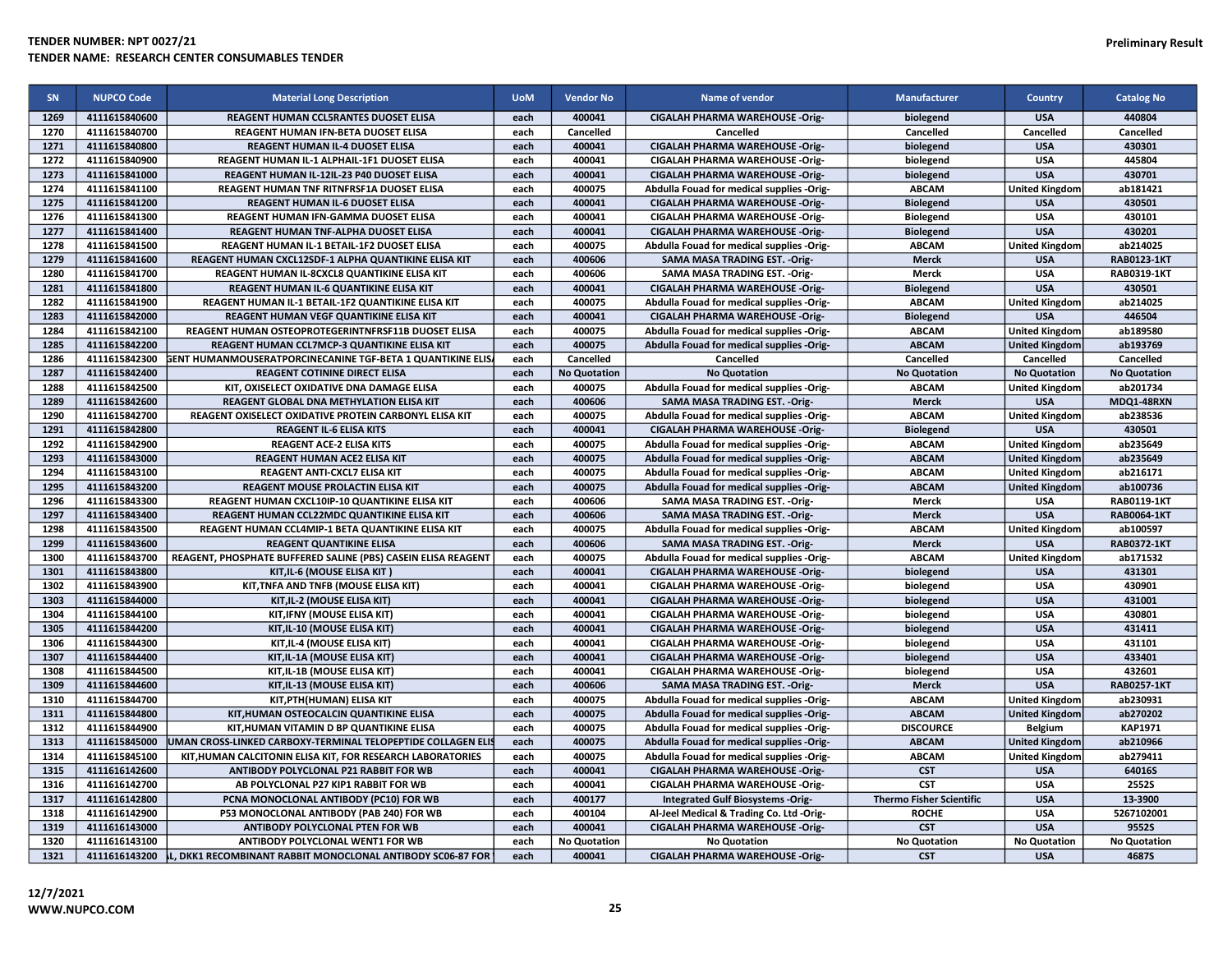| 1322<br>4111616143300<br>B-RAF MONOCLONAL ANTIBODY (1H12F1, 1H12G10,1F12F11C9) FOR WB<br>400075<br>ab33899<br>Abdulla Fouad for medical supplies -Orig-<br><b>ABCAM</b><br><b>United Kingdom</b><br>each<br>12552S<br>1323<br>400041<br><b>CST</b><br>4111616143400<br>ANTIBODY MONOCLONAL C-RAF FOR WB<br><b>CIGALAH PHARMA WAREHOUSE -Orig-</b><br><b>USA</b><br>each<br>1324<br>4111616143500<br>K-RAS MONOCLONAL ANTIBODY (913) FOR WB<br>400041<br><b>CIGALAH PHARMA WAREHOUSE -Orig-</b><br><b>CST</b><br><b>USA</b><br>3965S<br>each<br>1325<br>4111616143600<br>VIAL, SURVIVIN MONOCLONAL ANTIBODY 8E3 FOR WB<br>400041<br><b>CIGALAH PHARMA WAREHOUSE -Orig-</b><br><b>CST</b><br><b>USA</b><br><b>2802S</b><br>each<br><b>CST</b><br>9668S<br>1326<br>4111616143700<br>CASPASE 3 MONOCLONAL ANTIBODY (3CSP03 (4118)) FOR WB<br>400041<br>CIGALAH PHARMA WAREHOUSE -Orig-<br><b>USA</b><br>each<br>1327<br>4111616143800<br>ANTIBODY POLYCLONAL IGF1 FOR WB<br>400041<br><b>CIGALAH PHARMA WAREHOUSE -Orig-</b><br><b>CST</b><br><b>USA</b><br>3027S<br>each<br>$\overline{\text{CST}}$<br>400041<br><b>USA</b><br>28897S<br>1328<br>4111616143900<br>ANTIBODY POLYCLONAL PHOSPHO-IGF1R FOR WB<br>each<br><b>CIGALAH PHARMA WAREHOUSE -Orig-</b><br><b>9239S</b><br>1329<br>4111616144000<br>AL, BAD RECOMBINANT RABBIT MONOCLONAL ANTIBODY SA32-02 FOR<br>400041<br><b>CIGALAH PHARMA WAREHOUSE -Orig-</b><br><b>CST</b><br><b>USA</b><br>each<br>1330<br>400177<br><b>USA</b><br>PA5-105022<br>4111616144100<br>PHOSPHO-BAD (SER155) ANTIBODY 100 UL FOR WB<br><b>Integrated Gulf Biosystems -Orig-</b><br><b>Thermo Fisher Scientific</b><br>each<br>1331<br>4111616144200<br>P38 MAPK ALPHA MONOCLONAL ANTIBODY (07) FOR WB<br>400041<br><b>CIGALAH PHARMA WAREHOUSE -Orig-</b><br><b>CST</b><br><b>USA</b><br><b>9218S</b><br>each<br>1332<br>MABS64<br>4111616144300<br>PHOSPHO-P38 MAPK ALPHA (THR180 100 UL) FOR WB<br>400606<br>SAMA MASA TRADING EST. - Orig-<br>Merck<br><b>USA</b><br>each<br><b>USA</b><br>22325<br>1333<br>4111616144400<br>VIAL, EGFR POLYCLONAL REACTIVITY HUMAN MOUSE ANTIBODY FOR WE<br>400041<br><b>CIGALAH PHARMA WAREHOUSE -Orig-</b><br><b>CST</b><br>each<br>1334<br>4111616144500<br><b>DSPHO-EGFR REACTIVITY HUMAN RAT (TYR1068) POLYCLONAL ANTIBODY</b><br>400041<br><b>CST</b><br><b>USA</b><br><b>2237S</b><br><b>CIGALAH PHARMA WAREHOUSE -Orig-</b><br>each<br>1335<br><b>ABCAM</b><br>ab6802<br>4111616144600<br>ANTI-RABBIT IGG (H+L) HIGHLY CROSS-ADSORBED SECONDARY ANTIBO<br>400075<br>Abdulla Fouad for medical supplies -Orig-<br><b>United Kingdom</b><br>each<br>1336<br>4111616144700<br>ANTI-MOUSE IGG (H+L) HIGHLY CROSS-ADSORBED SECONDARY ANTIBO<br>400177<br>A16080<br>each<br>Integrated Gulf Biosystems -Orig-<br><b>Thermo Fisher Scientific</b><br><b>USA</b><br>1337<br><b>9212S</b><br>4111616144800<br>ANTIBODY POLYCLONAL P38 MAPK FOR WWB<br>400041<br><b>CIGALAH PHARMA WAREHOUSE -Orig-</b><br><b>CST</b><br><b>USA</b><br>each<br>1338<br>4111616144900<br>400041<br>CIGALAH PHARMA WAREHOUSE -Orig-<br><b>CST</b><br><b>USA</b><br>2789S<br>ANTIBODY MONOCLONAL ADIPONECTIN FOR WB<br>each<br><b>CST</b><br><b>USA</b><br>3869S<br>1339<br>4111616145000<br>ANTIBODY POLYCLONAL BCL-2 FOR WB<br>each<br>400041<br><b>CIGALAH PHARMA WAREHOUSE -Orig-</b><br>1340<br>400041<br><b>CIGALAH PHARMA WAREHOUSE -Orig-</b><br><b>CST</b><br><b>USA</b><br><b>2802S</b><br>4111616145100<br>VIAL, SURVIVIN MONOCLONAL ANTIBODY J336 FOR WB<br>each<br><b>USA</b><br>XP04202BOX<br>1341<br>4111616145200<br>EWELL 4 TO 20%, TRIS-GLYCINE, 10 MM, MINI PROTEIN GEL, 12-WELL (10)<br>400177<br><b>Integrated Gulf Biosystems -Orig-</b><br><b>Thermo Fisher Scientific</b><br>each<br>1342<br>4111616145300<br>VIAL, IRDYE 680LT DONKEY ANTI-GOAT IGG (H+L) 05MG<br>400075<br>Abdulla Fouad for medical supplies -Orig-<br><b>ABCAM</b><br><b>United Kingdom</b><br>ab216775<br>each<br>1343<br>ab216772<br>4111616145400<br>VIAL, IRDYE 800CW GOAT ANTI-MOUSE IGG1-SPECIFIC 05MG<br>400075<br>Abdulla Fouad for medical supplies -Orig-<br><b>ABCAM</b><br><b>United Kingdom</b><br>each<br>1344<br>4111616145500<br>VIAL, IRDYE 800CW GOAT ANTI-MOUSE IGG(H+L) 05MG<br>400075<br>Abdulla Fouad for medical supplies -Orig-<br><b>ABCAM</b><br>ab216772<br>each<br><b>United Kingdom</b><br>1345<br>4111616145600<br>VIAL, IRDYE 680RD GOAT ANTI-RABBIT IGG (H+L) 05MG<br>400075<br>Abdulla Fouad for medical supplies -Orig-<br><b>ABCAM</b><br><b>United Kingdom</b><br>ab216777<br>each<br>400075<br><b>ABCAM</b><br>ab6789<br>1346<br>4111616145700<br>Abdulla Fouad for medical supplies -Orig-<br><b>United Kingdom</b><br>VIAL, GOAT ANTI-MOUSE HRP CONJUGATE 2ML<br>each<br>1347<br>400041<br><b>CST</b><br>7074S<br>4111616145800<br>VIAL, GOAT ANTI-RABBIT HRP CONJUGATE 2ML<br>each<br><b>CIGALAH PHARMA WAREHOUSE -Orig-</b><br><b>USA</b><br>ab6741<br>1348<br>4111616145900<br>VIAL, RABBIT ANTI-GOAT HRP CONJUGATE 1ML<br>400075<br>Abdulla Fouad for medical supplies -Orig-<br><b>ABCAM</b><br><b>United Kingdom</b><br>each<br>1349<br>4111616146000<br>VIAL, STARBRIGHT BLUE 700 GOAT ANTI-MOUSE IGG 80 µL<br>400075<br>Abdulla Fouad for medical supplies -Orig-<br><b>ABCAM</b><br><b>United Kingdom</b><br>ab6563<br>each<br>1350<br>4111616146100 GENT, IRDYE 800CW DONKEY ANTI-RABBIT IGG SECONDARY ANTIBODY 0<br>400075<br>Abdulla Fouad for medical supplies -Orig-<br><b>ABCAM</b><br><b>United Kingdom</b><br>ab216779<br>each<br>1351<br>4111616146200<br>VIAL, GFP POLYCLONAL ANTIBODY 100 µL<br>400177<br><b>Thermo Fisher Scientific</b><br><b>USA</b><br>A-6455<br>each<br>Integrated Gulf Biosystems -Orig-<br>1352<br><b>USA</b><br>A32723TR<br>4111616146300<br>DUSE IGG (H+L) HIGHLY CROSS-ADSORBED SECONDARY ANTIBODY, ALEX<br>400177<br>Integrated Gulf Biosystems -Orig-<br><b>Thermo Fisher Scientific</b><br>each<br>1353<br>4111616146400<br>400075<br><b>United Kingdom</b><br>ab150113<br>VIAL, GOAT ANTI-MOUSE IGG H AND L (ALEXA FLUOR 488) EACH<br>each<br>Abdulla Fouad for medical supplies -Orig-<br><b>ABCAM</b><br>1354<br><b>Thermo Fisher Scientific</b><br>MA5-15739<br>4111616146500<br>VIAL, ANTI-BETA ACTIN ANTIBODY - LOADING CONTROL 100UG<br>400177<br>each<br>Integrated Gulf Biosystems -Orig-<br><b>USA</b><br>1355<br>4111616146600<br>VIAL, ANTI-GAPDH ANTIBODY [6C5] - LOADING CONTROL<br>400041<br><b>CIGALAH PHARMA WAREHOUSE -Orig-</b><br><b>CST</b><br><b>USA</b><br><b>5174S</b><br>each<br>1356<br>400177<br><b>USA</b><br>MA5-15738-1MG<br>4111616146700<br>VIAL, ANTI-GAPDH ANTIBODY - LOADING CONTROL<br>Integrated Gulf Biosystems -Orig-<br><b>Thermo Fisher Scientific</b><br>each<br>1357<br><b>USA</b><br>4111616146800<br>VIAL, ANTI-ALPHA TUBULIN ANTIBODY [DM1A]<br>400177<br><b>Integrated Gulf Biosystems -Orig-</b><br><b>Thermo Fisher Scientific</b><br>62204<br>each<br><b>USA</b><br>1358<br>4111616146900<br>VIAL, ANTI-BETA TUBULIN ANTIBODY - LOADING CONTROL<br>each<br>400177<br>Integrated Gulf Biosystems -Orig-<br><b>Thermo Fisher Scientific</b><br>MA5-16308-1MG<br>1359<br>21255<br>4111616147000<br>VIAL, ANTI-ALPHA TUBULIN ANTIBODY - LOADING CONTROL<br>400041<br><b>CIGALAH PHARMA WAREHOUSE -Orig-</b><br><b>CST</b><br><b>USA</b><br>each<br>1360<br>400075<br><b>ABCAM</b><br><b>United Kingdom</b><br>ab205921<br>4111616147100<br>REAGENT PD-L1 (E1L3N) XP RABBIT MONOCLONAL ANTIBODY<br>each<br>Abdulla Fouad for medical supplies -Orig-<br>1361<br>4111616147200<br>REAGENT PHOSPHO-IKKAB (SER176180) (16A6) RABBIT MAB<br>400041<br><b>CIGALAH PHARMA WAREHOUSE -Orig-</b><br><b>CST</b><br><b>USA</b><br><b>2697S</b><br>each<br>REAGENT PHOSPHO-P4442 MAPK (ERK12) (THR202TYR204) ANTIBODY<br>400041<br><b>CST</b><br><b>USA</b><br>9101S<br>1362<br>4111616147300<br>each<br><b>CIGALAH PHARMA WAREHOUSE -Orig-</b><br>1363<br><b>CST</b><br><b>USA</b><br>4696S<br>4111616147400<br>REAGENT P4442 MAPK (ERK12) (L34F12) MOUSE MAB<br>each<br>400041<br><b>CIGALAH PHARMA WAREHOUSE -Orig-</b><br>4111616147500<br>REAGENT ANTI-VIMENTIN ANTIBODY [RV202] - CYTOSKELETON MARKER<br>400104<br>Al-Jeel Medical & Trading Co. Ltd -Orig-<br><b>ROCHE</b><br><b>USA</b><br>5278139001<br>1364<br>each<br><b>USA</b><br>627501<br>1365<br>4111616147600<br><b>REAGENT ANTI-VEGFA ANTIBODY (AB46154)</b><br>400041<br><b>CIGALAH PHARMA WAREHOUSE -Orig-</b><br>biolegend<br>each<br>1366<br>4111616147700<br>REAGENT ANTI-IL-8 ANTIBODY [EP1117Y] (AB52610)<br>Cancelled<br>Cancelled<br>Cancelled<br>Cancelled<br>Cancelled<br>each<br>1367<br>4111616147800<br>REAGENT RECOMBINANT ANT-IL-8 ANTIBODY<br>400075<br><b>ABCAM</b><br>ab235584<br>each<br>Abdulla Fouad for medical supplies -Orig-<br><b>United Kingdom</b><br>400075<br><b>ABCAM</b><br><b>United Kingdom</b><br>AB181456<br>1368<br>4111616147900<br>REAGENT ANTI-DECORIN ANTIBODY [5E8E7] (AB181456)<br>Abdulla Fouad for medical supplies -Orig-<br>each<br><b>CST</b><br><b>12703S</b><br>1369<br>4111616148000<br>REAGENT ANTI-IL-1 BETA ANTIBODY (AB2105)<br>each<br>400041<br><b>CIGALAH PHARMA WAREHOUSE -Orig-</b><br><b>USA</b><br>ab228979<br>1370<br>4111616148100<br>REAGENT RECOMBINANT ANTI-MCP3 ANTIBODY [EPR22649-155]<br>400075<br>Abdulla Fouad for medical supplies -Orig-<br><b>ABCAM</b><br><b>United Kingdom</b><br>each<br>REAGENT RECOMBINANT ANTI-CD24 ANTIBODY [EPR3006(N)] (AB179821<br>400075<br><b>ABCAM</b><br>ab179821<br>1371<br>4111616148200<br>Abdulla Fouad for medical supplies -Orig-<br><b>United Kingdom</b><br>each<br>1372<br>4111616148300<br>REAGENT ANTI-CD31 ANTIBODY [P2B1] (AB24590)<br>400041<br>CIGALAH PHARMA WAREHOUSE -Orig-<br><b>CST</b><br><b>USA</b><br>3528S<br>each<br>1373<br>4111616148400<br>REAGENT RECOMBINANT ANTI-CD34 ANTIBODY [EP373Y] (AB81289)<br>400041<br>CIGALAH PHARMA WAREHOUSE -Orig-<br><b>CST</b><br><b>USA</b><br>119301<br>each | SN   | <b>NUPCO Code</b> | <b>Material Long Description</b>     | <b>UoM</b> | <b>Vendor No</b> | Name of vendor                         | <b>Manufacturer</b> | <b>Country</b> | <b>Catalog No</b> |
|---------------------------------------------------------------------------------------------------------------------------------------------------------------------------------------------------------------------------------------------------------------------------------------------------------------------------------------------------------------------------------------------------------------------------------------------------------------------------------------------------------------------------------------------------------------------------------------------------------------------------------------------------------------------------------------------------------------------------------------------------------------------------------------------------------------------------------------------------------------------------------------------------------------------------------------------------------------------------------------------------------------------------------------------------------------------------------------------------------------------------------------------------------------------------------------------------------------------------------------------------------------------------------------------------------------------------------------------------------------------------------------------------------------------------------------------------------------------------------------------------------------------------------------------------------------------------------------------------------------------------------------------------------------------------------------------------------------------------------------------------------------------------------------------------------------------------------------------------------------------------------------------------------------------------------------------------------------------------------------------------------------------------------------------------------------------------------------------------------------------------------------------------------------------------------------------------------------------------------------------------------------------------------------------------------------------------------------------------------------------------------------------------------------------------------------------------------------------------------------------------------------------------------------------------------------------------------------------------------------------------------------------------------------------------------------------------------------------------------------------------------------------------------------------------------------------------------------------------------------------------------------------------------------------------------------------------------------------------------------------------------------------------------------------------------------------------------------------------------------------------------------------------------------------------------------------------------------------------------------------------------------------------------------------------------------------------------------------------------------------------------------------------------------------------------------------------------------------------------------------------------------------------------------------------------------------------------------------------------------------------------------------------------------------------------------------------------------------------------------------------------------------------------------------------------------------------------------------------------------------------------------------------------------------------------------------------------------------------------------------------------------------------------------------------------------------------------------------------------------------------------------------------------------------------------------------------------------------------------------------------------------------------------------------------------------------------------------------------------------------------------------------------------------------------------------------------------------------------------------------------------------------------------------------------------------------------------------------------------------------------------------------------------------------------------------------------------------------------------------------------------------------------------------------------------------------------------------------------------------------------------------------------------------------------------------------------------------------------------------------------------------------------------------------------------------------------------------------------------------------------------------------------------------------------------------------------------------------------------------------------------------------------------------------------------------------------------------------------------------------------------------------------------------------------------------------------------------------------------------------------------------------------------------------------------------------------------------------------------------------------------------------------------------------------------------------------------------------------------------------------------------------------------------------------------------------------------------------------------------------------------------------------------------------------------------------------------------------------------------------------------------------------------------------------------------------------------------------------------------------------------------------------------------------------------------------------------------------------------------------------------------------------------------------------------------------------------------------------------------------------------------------------------------------------------------------------------------------------------------------------------------------------------------------------------------------------------------------------------------------------------------------------------------------------------------------------------------------------------------------------------------------------------------------------------------------------------------------------------------------------------------------------------------------------------------------------------------------------------------------------------------------------------------------------------------------------------------------------------------------------------------------------------------------------------------------------------------------------------------------------------------------------------------------------------------------------------------------------------------------------------------------------------------------------------------------------------------------------------------------------------------------------------------------------------------------------------------------------------------------------------------------------------------------------------------------------------------------------------------------------------------------------------------------------------------------------------------------------------------------------------------------------------------------------------------------------------------------------------------------------------------------------------------------------------------------------------------------------------------------------------------------------------------------------------------------------------------------------------------------------------------------------------------------------------------------------------------------------------------------------------------------------------------------------------------------------------------------------------------------------------------------------------------------------------------------------------------------------------------------------------------------------------------------------------------------------------------------------------------------------------------------------------------------------------------------------------------------------------------------------------------------------------------------------------------------------------------------------------------------------------------------------------------------------------------------------------------------------------------------------------------------------------------------------------------------------------------------------------------------------------------------------------------------------------------------------------------------------------------------------------------------------------------------------------------------------------------------------------------------------------------------------------------------------------------------------------------------------------------------------------------------------------------------------------------------------------------------------------------------------------------------------------------------------------------------------------------------------------------------------------------------------------------------------------------------------------------------------------|------|-------------------|--------------------------------------|------------|------------------|----------------------------------------|---------------------|----------------|-------------------|
|                                                                                                                                                                                                                                                                                                                                                                                                                                                                                                                                                                                                                                                                                                                                                                                                                                                                                                                                                                                                                                                                                                                                                                                                                                                                                                                                                                                                                                                                                                                                                                                                                                                                                                                                                                                                                                                                                                                                                                                                                                                                                                                                                                                                                                                                                                                                                                                                                                                                                                                                                                                                                                                                                                                                                                                                                                                                                                                                                                                                                                                                                                                                                                                                                                                                                                                                                                                                                                                                                                                                                                                                                                                                                                                                                                                                                                                                                                                                                                                                                                                                                                                                                                                                                                                                                                                                                                                                                                                                                                                                                                                                                                                                                                                                                                                                                                                                                                                                                                                                                                                                                                                                                                                                                                                                                                                                                                                                                                                                                                                                                                                                                                                                                                                                                                                                                                                                                                                                                                                                                                                                                                                                                                                                                                                                                                                                                                                                                                                                                                                                                                                                                                                                                                                                                                                                                                                                                                                                                                                                                                                                                                                                                                                                                                                                                                                                                                                                                                                                                                                                                                                                                                                                                                                                                                                                                                                                                                                                                                                                                                                                                                                                                                                                                                                                                                                                                                                                                                                                                                                                                                                                                                                                                                                                                                                                                                                                                                                                                                                                                                                                                                                                                                                                                                                                                                                                                                                                                                                                                                                                                                                                                                                                                                                                                                                                                                                                                                                                                                                 |      |                   |                                      |            |                  |                                        |                     |                |                   |
|                                                                                                                                                                                                                                                                                                                                                                                                                                                                                                                                                                                                                                                                                                                                                                                                                                                                                                                                                                                                                                                                                                                                                                                                                                                                                                                                                                                                                                                                                                                                                                                                                                                                                                                                                                                                                                                                                                                                                                                                                                                                                                                                                                                                                                                                                                                                                                                                                                                                                                                                                                                                                                                                                                                                                                                                                                                                                                                                                                                                                                                                                                                                                                                                                                                                                                                                                                                                                                                                                                                                                                                                                                                                                                                                                                                                                                                                                                                                                                                                                                                                                                                                                                                                                                                                                                                                                                                                                                                                                                                                                                                                                                                                                                                                                                                                                                                                                                                                                                                                                                                                                                                                                                                                                                                                                                                                                                                                                                                                                                                                                                                                                                                                                                                                                                                                                                                                                                                                                                                                                                                                                                                                                                                                                                                                                                                                                                                                                                                                                                                                                                                                                                                                                                                                                                                                                                                                                                                                                                                                                                                                                                                                                                                                                                                                                                                                                                                                                                                                                                                                                                                                                                                                                                                                                                                                                                                                                                                                                                                                                                                                                                                                                                                                                                                                                                                                                                                                                                                                                                                                                                                                                                                                                                                                                                                                                                                                                                                                                                                                                                                                                                                                                                                                                                                                                                                                                                                                                                                                                                                                                                                                                                                                                                                                                                                                                                                                                                                                                                                 |      |                   |                                      |            |                  |                                        |                     |                |                   |
|                                                                                                                                                                                                                                                                                                                                                                                                                                                                                                                                                                                                                                                                                                                                                                                                                                                                                                                                                                                                                                                                                                                                                                                                                                                                                                                                                                                                                                                                                                                                                                                                                                                                                                                                                                                                                                                                                                                                                                                                                                                                                                                                                                                                                                                                                                                                                                                                                                                                                                                                                                                                                                                                                                                                                                                                                                                                                                                                                                                                                                                                                                                                                                                                                                                                                                                                                                                                                                                                                                                                                                                                                                                                                                                                                                                                                                                                                                                                                                                                                                                                                                                                                                                                                                                                                                                                                                                                                                                                                                                                                                                                                                                                                                                                                                                                                                                                                                                                                                                                                                                                                                                                                                                                                                                                                                                                                                                                                                                                                                                                                                                                                                                                                                                                                                                                                                                                                                                                                                                                                                                                                                                                                                                                                                                                                                                                                                                                                                                                                                                                                                                                                                                                                                                                                                                                                                                                                                                                                                                                                                                                                                                                                                                                                                                                                                                                                                                                                                                                                                                                                                                                                                                                                                                                                                                                                                                                                                                                                                                                                                                                                                                                                                                                                                                                                                                                                                                                                                                                                                                                                                                                                                                                                                                                                                                                                                                                                                                                                                                                                                                                                                                                                                                                                                                                                                                                                                                                                                                                                                                                                                                                                                                                                                                                                                                                                                                                                                                                                                                 |      |                   |                                      |            |                  |                                        |                     |                |                   |
|                                                                                                                                                                                                                                                                                                                                                                                                                                                                                                                                                                                                                                                                                                                                                                                                                                                                                                                                                                                                                                                                                                                                                                                                                                                                                                                                                                                                                                                                                                                                                                                                                                                                                                                                                                                                                                                                                                                                                                                                                                                                                                                                                                                                                                                                                                                                                                                                                                                                                                                                                                                                                                                                                                                                                                                                                                                                                                                                                                                                                                                                                                                                                                                                                                                                                                                                                                                                                                                                                                                                                                                                                                                                                                                                                                                                                                                                                                                                                                                                                                                                                                                                                                                                                                                                                                                                                                                                                                                                                                                                                                                                                                                                                                                                                                                                                                                                                                                                                                                                                                                                                                                                                                                                                                                                                                                                                                                                                                                                                                                                                                                                                                                                                                                                                                                                                                                                                                                                                                                                                                                                                                                                                                                                                                                                                                                                                                                                                                                                                                                                                                                                                                                                                                                                                                                                                                                                                                                                                                                                                                                                                                                                                                                                                                                                                                                                                                                                                                                                                                                                                                                                                                                                                                                                                                                                                                                                                                                                                                                                                                                                                                                                                                                                                                                                                                                                                                                                                                                                                                                                                                                                                                                                                                                                                                                                                                                                                                                                                                                                                                                                                                                                                                                                                                                                                                                                                                                                                                                                                                                                                                                                                                                                                                                                                                                                                                                                                                                                                                                 |      |                   |                                      |            |                  |                                        |                     |                |                   |
|                                                                                                                                                                                                                                                                                                                                                                                                                                                                                                                                                                                                                                                                                                                                                                                                                                                                                                                                                                                                                                                                                                                                                                                                                                                                                                                                                                                                                                                                                                                                                                                                                                                                                                                                                                                                                                                                                                                                                                                                                                                                                                                                                                                                                                                                                                                                                                                                                                                                                                                                                                                                                                                                                                                                                                                                                                                                                                                                                                                                                                                                                                                                                                                                                                                                                                                                                                                                                                                                                                                                                                                                                                                                                                                                                                                                                                                                                                                                                                                                                                                                                                                                                                                                                                                                                                                                                                                                                                                                                                                                                                                                                                                                                                                                                                                                                                                                                                                                                                                                                                                                                                                                                                                                                                                                                                                                                                                                                                                                                                                                                                                                                                                                                                                                                                                                                                                                                                                                                                                                                                                                                                                                                                                                                                                                                                                                                                                                                                                                                                                                                                                                                                                                                                                                                                                                                                                                                                                                                                                                                                                                                                                                                                                                                                                                                                                                                                                                                                                                                                                                                                                                                                                                                                                                                                                                                                                                                                                                                                                                                                                                                                                                                                                                                                                                                                                                                                                                                                                                                                                                                                                                                                                                                                                                                                                                                                                                                                                                                                                                                                                                                                                                                                                                                                                                                                                                                                                                                                                                                                                                                                                                                                                                                                                                                                                                                                                                                                                                                                                 |      |                   |                                      |            |                  |                                        |                     |                |                   |
|                                                                                                                                                                                                                                                                                                                                                                                                                                                                                                                                                                                                                                                                                                                                                                                                                                                                                                                                                                                                                                                                                                                                                                                                                                                                                                                                                                                                                                                                                                                                                                                                                                                                                                                                                                                                                                                                                                                                                                                                                                                                                                                                                                                                                                                                                                                                                                                                                                                                                                                                                                                                                                                                                                                                                                                                                                                                                                                                                                                                                                                                                                                                                                                                                                                                                                                                                                                                                                                                                                                                                                                                                                                                                                                                                                                                                                                                                                                                                                                                                                                                                                                                                                                                                                                                                                                                                                                                                                                                                                                                                                                                                                                                                                                                                                                                                                                                                                                                                                                                                                                                                                                                                                                                                                                                                                                                                                                                                                                                                                                                                                                                                                                                                                                                                                                                                                                                                                                                                                                                                                                                                                                                                                                                                                                                                                                                                                                                                                                                                                                                                                                                                                                                                                                                                                                                                                                                                                                                                                                                                                                                                                                                                                                                                                                                                                                                                                                                                                                                                                                                                                                                                                                                                                                                                                                                                                                                                                                                                                                                                                                                                                                                                                                                                                                                                                                                                                                                                                                                                                                                                                                                                                                                                                                                                                                                                                                                                                                                                                                                                                                                                                                                                                                                                                                                                                                                                                                                                                                                                                                                                                                                                                                                                                                                                                                                                                                                                                                                                                                 |      |                   |                                      |            |                  |                                        |                     |                |                   |
|                                                                                                                                                                                                                                                                                                                                                                                                                                                                                                                                                                                                                                                                                                                                                                                                                                                                                                                                                                                                                                                                                                                                                                                                                                                                                                                                                                                                                                                                                                                                                                                                                                                                                                                                                                                                                                                                                                                                                                                                                                                                                                                                                                                                                                                                                                                                                                                                                                                                                                                                                                                                                                                                                                                                                                                                                                                                                                                                                                                                                                                                                                                                                                                                                                                                                                                                                                                                                                                                                                                                                                                                                                                                                                                                                                                                                                                                                                                                                                                                                                                                                                                                                                                                                                                                                                                                                                                                                                                                                                                                                                                                                                                                                                                                                                                                                                                                                                                                                                                                                                                                                                                                                                                                                                                                                                                                                                                                                                                                                                                                                                                                                                                                                                                                                                                                                                                                                                                                                                                                                                                                                                                                                                                                                                                                                                                                                                                                                                                                                                                                                                                                                                                                                                                                                                                                                                                                                                                                                                                                                                                                                                                                                                                                                                                                                                                                                                                                                                                                                                                                                                                                                                                                                                                                                                                                                                                                                                                                                                                                                                                                                                                                                                                                                                                                                                                                                                                                                                                                                                                                                                                                                                                                                                                                                                                                                                                                                                                                                                                                                                                                                                                                                                                                                                                                                                                                                                                                                                                                                                                                                                                                                                                                                                                                                                                                                                                                                                                                                                                 |      |                   |                                      |            |                  |                                        |                     |                |                   |
|                                                                                                                                                                                                                                                                                                                                                                                                                                                                                                                                                                                                                                                                                                                                                                                                                                                                                                                                                                                                                                                                                                                                                                                                                                                                                                                                                                                                                                                                                                                                                                                                                                                                                                                                                                                                                                                                                                                                                                                                                                                                                                                                                                                                                                                                                                                                                                                                                                                                                                                                                                                                                                                                                                                                                                                                                                                                                                                                                                                                                                                                                                                                                                                                                                                                                                                                                                                                                                                                                                                                                                                                                                                                                                                                                                                                                                                                                                                                                                                                                                                                                                                                                                                                                                                                                                                                                                                                                                                                                                                                                                                                                                                                                                                                                                                                                                                                                                                                                                                                                                                                                                                                                                                                                                                                                                                                                                                                                                                                                                                                                                                                                                                                                                                                                                                                                                                                                                                                                                                                                                                                                                                                                                                                                                                                                                                                                                                                                                                                                                                                                                                                                                                                                                                                                                                                                                                                                                                                                                                                                                                                                                                                                                                                                                                                                                                                                                                                                                                                                                                                                                                                                                                                                                                                                                                                                                                                                                                                                                                                                                                                                                                                                                                                                                                                                                                                                                                                                                                                                                                                                                                                                                                                                                                                                                                                                                                                                                                                                                                                                                                                                                                                                                                                                                                                                                                                                                                                                                                                                                                                                                                                                                                                                                                                                                                                                                                                                                                                                                                 |      |                   |                                      |            |                  |                                        |                     |                |                   |
|                                                                                                                                                                                                                                                                                                                                                                                                                                                                                                                                                                                                                                                                                                                                                                                                                                                                                                                                                                                                                                                                                                                                                                                                                                                                                                                                                                                                                                                                                                                                                                                                                                                                                                                                                                                                                                                                                                                                                                                                                                                                                                                                                                                                                                                                                                                                                                                                                                                                                                                                                                                                                                                                                                                                                                                                                                                                                                                                                                                                                                                                                                                                                                                                                                                                                                                                                                                                                                                                                                                                                                                                                                                                                                                                                                                                                                                                                                                                                                                                                                                                                                                                                                                                                                                                                                                                                                                                                                                                                                                                                                                                                                                                                                                                                                                                                                                                                                                                                                                                                                                                                                                                                                                                                                                                                                                                                                                                                                                                                                                                                                                                                                                                                                                                                                                                                                                                                                                                                                                                                                                                                                                                                                                                                                                                                                                                                                                                                                                                                                                                                                                                                                                                                                                                                                                                                                                                                                                                                                                                                                                                                                                                                                                                                                                                                                                                                                                                                                                                                                                                                                                                                                                                                                                                                                                                                                                                                                                                                                                                                                                                                                                                                                                                                                                                                                                                                                                                                                                                                                                                                                                                                                                                                                                                                                                                                                                                                                                                                                                                                                                                                                                                                                                                                                                                                                                                                                                                                                                                                                                                                                                                                                                                                                                                                                                                                                                                                                                                                                                 |      |                   |                                      |            |                  |                                        |                     |                |                   |
|                                                                                                                                                                                                                                                                                                                                                                                                                                                                                                                                                                                                                                                                                                                                                                                                                                                                                                                                                                                                                                                                                                                                                                                                                                                                                                                                                                                                                                                                                                                                                                                                                                                                                                                                                                                                                                                                                                                                                                                                                                                                                                                                                                                                                                                                                                                                                                                                                                                                                                                                                                                                                                                                                                                                                                                                                                                                                                                                                                                                                                                                                                                                                                                                                                                                                                                                                                                                                                                                                                                                                                                                                                                                                                                                                                                                                                                                                                                                                                                                                                                                                                                                                                                                                                                                                                                                                                                                                                                                                                                                                                                                                                                                                                                                                                                                                                                                                                                                                                                                                                                                                                                                                                                                                                                                                                                                                                                                                                                                                                                                                                                                                                                                                                                                                                                                                                                                                                                                                                                                                                                                                                                                                                                                                                                                                                                                                                                                                                                                                                                                                                                                                                                                                                                                                                                                                                                                                                                                                                                                                                                                                                                                                                                                                                                                                                                                                                                                                                                                                                                                                                                                                                                                                                                                                                                                                                                                                                                                                                                                                                                                                                                                                                                                                                                                                                                                                                                                                                                                                                                                                                                                                                                                                                                                                                                                                                                                                                                                                                                                                                                                                                                                                                                                                                                                                                                                                                                                                                                                                                                                                                                                                                                                                                                                                                                                                                                                                                                                                                                 |      |                   |                                      |            |                  |                                        |                     |                |                   |
|                                                                                                                                                                                                                                                                                                                                                                                                                                                                                                                                                                                                                                                                                                                                                                                                                                                                                                                                                                                                                                                                                                                                                                                                                                                                                                                                                                                                                                                                                                                                                                                                                                                                                                                                                                                                                                                                                                                                                                                                                                                                                                                                                                                                                                                                                                                                                                                                                                                                                                                                                                                                                                                                                                                                                                                                                                                                                                                                                                                                                                                                                                                                                                                                                                                                                                                                                                                                                                                                                                                                                                                                                                                                                                                                                                                                                                                                                                                                                                                                                                                                                                                                                                                                                                                                                                                                                                                                                                                                                                                                                                                                                                                                                                                                                                                                                                                                                                                                                                                                                                                                                                                                                                                                                                                                                                                                                                                                                                                                                                                                                                                                                                                                                                                                                                                                                                                                                                                                                                                                                                                                                                                                                                                                                                                                                                                                                                                                                                                                                                                                                                                                                                                                                                                                                                                                                                                                                                                                                                                                                                                                                                                                                                                                                                                                                                                                                                                                                                                                                                                                                                                                                                                                                                                                                                                                                                                                                                                                                                                                                                                                                                                                                                                                                                                                                                                                                                                                                                                                                                                                                                                                                                                                                                                                                                                                                                                                                                                                                                                                                                                                                                                                                                                                                                                                                                                                                                                                                                                                                                                                                                                                                                                                                                                                                                                                                                                                                                                                                                                 |      |                   |                                      |            |                  |                                        |                     |                |                   |
|                                                                                                                                                                                                                                                                                                                                                                                                                                                                                                                                                                                                                                                                                                                                                                                                                                                                                                                                                                                                                                                                                                                                                                                                                                                                                                                                                                                                                                                                                                                                                                                                                                                                                                                                                                                                                                                                                                                                                                                                                                                                                                                                                                                                                                                                                                                                                                                                                                                                                                                                                                                                                                                                                                                                                                                                                                                                                                                                                                                                                                                                                                                                                                                                                                                                                                                                                                                                                                                                                                                                                                                                                                                                                                                                                                                                                                                                                                                                                                                                                                                                                                                                                                                                                                                                                                                                                                                                                                                                                                                                                                                                                                                                                                                                                                                                                                                                                                                                                                                                                                                                                                                                                                                                                                                                                                                                                                                                                                                                                                                                                                                                                                                                                                                                                                                                                                                                                                                                                                                                                                                                                                                                                                                                                                                                                                                                                                                                                                                                                                                                                                                                                                                                                                                                                                                                                                                                                                                                                                                                                                                                                                                                                                                                                                                                                                                                                                                                                                                                                                                                                                                                                                                                                                                                                                                                                                                                                                                                                                                                                                                                                                                                                                                                                                                                                                                                                                                                                                                                                                                                                                                                                                                                                                                                                                                                                                                                                                                                                                                                                                                                                                                                                                                                                                                                                                                                                                                                                                                                                                                                                                                                                                                                                                                                                                                                                                                                                                                                                                                 |      |                   |                                      |            |                  |                                        |                     |                |                   |
|                                                                                                                                                                                                                                                                                                                                                                                                                                                                                                                                                                                                                                                                                                                                                                                                                                                                                                                                                                                                                                                                                                                                                                                                                                                                                                                                                                                                                                                                                                                                                                                                                                                                                                                                                                                                                                                                                                                                                                                                                                                                                                                                                                                                                                                                                                                                                                                                                                                                                                                                                                                                                                                                                                                                                                                                                                                                                                                                                                                                                                                                                                                                                                                                                                                                                                                                                                                                                                                                                                                                                                                                                                                                                                                                                                                                                                                                                                                                                                                                                                                                                                                                                                                                                                                                                                                                                                                                                                                                                                                                                                                                                                                                                                                                                                                                                                                                                                                                                                                                                                                                                                                                                                                                                                                                                                                                                                                                                                                                                                                                                                                                                                                                                                                                                                                                                                                                                                                                                                                                                                                                                                                                                                                                                                                                                                                                                                                                                                                                                                                                                                                                                                                                                                                                                                                                                                                                                                                                                                                                                                                                                                                                                                                                                                                                                                                                                                                                                                                                                                                                                                                                                                                                                                                                                                                                                                                                                                                                                                                                                                                                                                                                                                                                                                                                                                                                                                                                                                                                                                                                                                                                                                                                                                                                                                                                                                                                                                                                                                                                                                                                                                                                                                                                                                                                                                                                                                                                                                                                                                                                                                                                                                                                                                                                                                                                                                                                                                                                                                                 |      |                   |                                      |            |                  |                                        |                     |                |                   |
|                                                                                                                                                                                                                                                                                                                                                                                                                                                                                                                                                                                                                                                                                                                                                                                                                                                                                                                                                                                                                                                                                                                                                                                                                                                                                                                                                                                                                                                                                                                                                                                                                                                                                                                                                                                                                                                                                                                                                                                                                                                                                                                                                                                                                                                                                                                                                                                                                                                                                                                                                                                                                                                                                                                                                                                                                                                                                                                                                                                                                                                                                                                                                                                                                                                                                                                                                                                                                                                                                                                                                                                                                                                                                                                                                                                                                                                                                                                                                                                                                                                                                                                                                                                                                                                                                                                                                                                                                                                                                                                                                                                                                                                                                                                                                                                                                                                                                                                                                                                                                                                                                                                                                                                                                                                                                                                                                                                                                                                                                                                                                                                                                                                                                                                                                                                                                                                                                                                                                                                                                                                                                                                                                                                                                                                                                                                                                                                                                                                                                                                                                                                                                                                                                                                                                                                                                                                                                                                                                                                                                                                                                                                                                                                                                                                                                                                                                                                                                                                                                                                                                                                                                                                                                                                                                                                                                                                                                                                                                                                                                                                                                                                                                                                                                                                                                                                                                                                                                                                                                                                                                                                                                                                                                                                                                                                                                                                                                                                                                                                                                                                                                                                                                                                                                                                                                                                                                                                                                                                                                                                                                                                                                                                                                                                                                                                                                                                                                                                                                                                 |      |                   |                                      |            |                  |                                        |                     |                |                   |
|                                                                                                                                                                                                                                                                                                                                                                                                                                                                                                                                                                                                                                                                                                                                                                                                                                                                                                                                                                                                                                                                                                                                                                                                                                                                                                                                                                                                                                                                                                                                                                                                                                                                                                                                                                                                                                                                                                                                                                                                                                                                                                                                                                                                                                                                                                                                                                                                                                                                                                                                                                                                                                                                                                                                                                                                                                                                                                                                                                                                                                                                                                                                                                                                                                                                                                                                                                                                                                                                                                                                                                                                                                                                                                                                                                                                                                                                                                                                                                                                                                                                                                                                                                                                                                                                                                                                                                                                                                                                                                                                                                                                                                                                                                                                                                                                                                                                                                                                                                                                                                                                                                                                                                                                                                                                                                                                                                                                                                                                                                                                                                                                                                                                                                                                                                                                                                                                                                                                                                                                                                                                                                                                                                                                                                                                                                                                                                                                                                                                                                                                                                                                                                                                                                                                                                                                                                                                                                                                                                                                                                                                                                                                                                                                                                                                                                                                                                                                                                                                                                                                                                                                                                                                                                                                                                                                                                                                                                                                                                                                                                                                                                                                                                                                                                                                                                                                                                                                                                                                                                                                                                                                                                                                                                                                                                                                                                                                                                                                                                                                                                                                                                                                                                                                                                                                                                                                                                                                                                                                                                                                                                                                                                                                                                                                                                                                                                                                                                                                                                                 |      |                   |                                      |            |                  |                                        |                     |                |                   |
|                                                                                                                                                                                                                                                                                                                                                                                                                                                                                                                                                                                                                                                                                                                                                                                                                                                                                                                                                                                                                                                                                                                                                                                                                                                                                                                                                                                                                                                                                                                                                                                                                                                                                                                                                                                                                                                                                                                                                                                                                                                                                                                                                                                                                                                                                                                                                                                                                                                                                                                                                                                                                                                                                                                                                                                                                                                                                                                                                                                                                                                                                                                                                                                                                                                                                                                                                                                                                                                                                                                                                                                                                                                                                                                                                                                                                                                                                                                                                                                                                                                                                                                                                                                                                                                                                                                                                                                                                                                                                                                                                                                                                                                                                                                                                                                                                                                                                                                                                                                                                                                                                                                                                                                                                                                                                                                                                                                                                                                                                                                                                                                                                                                                                                                                                                                                                                                                                                                                                                                                                                                                                                                                                                                                                                                                                                                                                                                                                                                                                                                                                                                                                                                                                                                                                                                                                                                                                                                                                                                                                                                                                                                                                                                                                                                                                                                                                                                                                                                                                                                                                                                                                                                                                                                                                                                                                                                                                                                                                                                                                                                                                                                                                                                                                                                                                                                                                                                                                                                                                                                                                                                                                                                                                                                                                                                                                                                                                                                                                                                                                                                                                                                                                                                                                                                                                                                                                                                                                                                                                                                                                                                                                                                                                                                                                                                                                                                                                                                                                                                 |      |                   |                                      |            |                  |                                        |                     |                |                   |
|                                                                                                                                                                                                                                                                                                                                                                                                                                                                                                                                                                                                                                                                                                                                                                                                                                                                                                                                                                                                                                                                                                                                                                                                                                                                                                                                                                                                                                                                                                                                                                                                                                                                                                                                                                                                                                                                                                                                                                                                                                                                                                                                                                                                                                                                                                                                                                                                                                                                                                                                                                                                                                                                                                                                                                                                                                                                                                                                                                                                                                                                                                                                                                                                                                                                                                                                                                                                                                                                                                                                                                                                                                                                                                                                                                                                                                                                                                                                                                                                                                                                                                                                                                                                                                                                                                                                                                                                                                                                                                                                                                                                                                                                                                                                                                                                                                                                                                                                                                                                                                                                                                                                                                                                                                                                                                                                                                                                                                                                                                                                                                                                                                                                                                                                                                                                                                                                                                                                                                                                                                                                                                                                                                                                                                                                                                                                                                                                                                                                                                                                                                                                                                                                                                                                                                                                                                                                                                                                                                                                                                                                                                                                                                                                                                                                                                                                                                                                                                                                                                                                                                                                                                                                                                                                                                                                                                                                                                                                                                                                                                                                                                                                                                                                                                                                                                                                                                                                                                                                                                                                                                                                                                                                                                                                                                                                                                                                                                                                                                                                                                                                                                                                                                                                                                                                                                                                                                                                                                                                                                                                                                                                                                                                                                                                                                                                                                                                                                                                                                                 |      |                   |                                      |            |                  |                                        |                     |                |                   |
|                                                                                                                                                                                                                                                                                                                                                                                                                                                                                                                                                                                                                                                                                                                                                                                                                                                                                                                                                                                                                                                                                                                                                                                                                                                                                                                                                                                                                                                                                                                                                                                                                                                                                                                                                                                                                                                                                                                                                                                                                                                                                                                                                                                                                                                                                                                                                                                                                                                                                                                                                                                                                                                                                                                                                                                                                                                                                                                                                                                                                                                                                                                                                                                                                                                                                                                                                                                                                                                                                                                                                                                                                                                                                                                                                                                                                                                                                                                                                                                                                                                                                                                                                                                                                                                                                                                                                                                                                                                                                                                                                                                                                                                                                                                                                                                                                                                                                                                                                                                                                                                                                                                                                                                                                                                                                                                                                                                                                                                                                                                                                                                                                                                                                                                                                                                                                                                                                                                                                                                                                                                                                                                                                                                                                                                                                                                                                                                                                                                                                                                                                                                                                                                                                                                                                                                                                                                                                                                                                                                                                                                                                                                                                                                                                                                                                                                                                                                                                                                                                                                                                                                                                                                                                                                                                                                                                                                                                                                                                                                                                                                                                                                                                                                                                                                                                                                                                                                                                                                                                                                                                                                                                                                                                                                                                                                                                                                                                                                                                                                                                                                                                                                                                                                                                                                                                                                                                                                                                                                                                                                                                                                                                                                                                                                                                                                                                                                                                                                                                                                 |      |                   |                                      |            |                  |                                        |                     |                |                   |
|                                                                                                                                                                                                                                                                                                                                                                                                                                                                                                                                                                                                                                                                                                                                                                                                                                                                                                                                                                                                                                                                                                                                                                                                                                                                                                                                                                                                                                                                                                                                                                                                                                                                                                                                                                                                                                                                                                                                                                                                                                                                                                                                                                                                                                                                                                                                                                                                                                                                                                                                                                                                                                                                                                                                                                                                                                                                                                                                                                                                                                                                                                                                                                                                                                                                                                                                                                                                                                                                                                                                                                                                                                                                                                                                                                                                                                                                                                                                                                                                                                                                                                                                                                                                                                                                                                                                                                                                                                                                                                                                                                                                                                                                                                                                                                                                                                                                                                                                                                                                                                                                                                                                                                                                                                                                                                                                                                                                                                                                                                                                                                                                                                                                                                                                                                                                                                                                                                                                                                                                                                                                                                                                                                                                                                                                                                                                                                                                                                                                                                                                                                                                                                                                                                                                                                                                                                                                                                                                                                                                                                                                                                                                                                                                                                                                                                                                                                                                                                                                                                                                                                                                                                                                                                                                                                                                                                                                                                                                                                                                                                                                                                                                                                                                                                                                                                                                                                                                                                                                                                                                                                                                                                                                                                                                                                                                                                                                                                                                                                                                                                                                                                                                                                                                                                                                                                                                                                                                                                                                                                                                                                                                                                                                                                                                                                                                                                                                                                                                                                                 |      |                   |                                      |            |                  |                                        |                     |                |                   |
|                                                                                                                                                                                                                                                                                                                                                                                                                                                                                                                                                                                                                                                                                                                                                                                                                                                                                                                                                                                                                                                                                                                                                                                                                                                                                                                                                                                                                                                                                                                                                                                                                                                                                                                                                                                                                                                                                                                                                                                                                                                                                                                                                                                                                                                                                                                                                                                                                                                                                                                                                                                                                                                                                                                                                                                                                                                                                                                                                                                                                                                                                                                                                                                                                                                                                                                                                                                                                                                                                                                                                                                                                                                                                                                                                                                                                                                                                                                                                                                                                                                                                                                                                                                                                                                                                                                                                                                                                                                                                                                                                                                                                                                                                                                                                                                                                                                                                                                                                                                                                                                                                                                                                                                                                                                                                                                                                                                                                                                                                                                                                                                                                                                                                                                                                                                                                                                                                                                                                                                                                                                                                                                                                                                                                                                                                                                                                                                                                                                                                                                                                                                                                                                                                                                                                                                                                                                                                                                                                                                                                                                                                                                                                                                                                                                                                                                                                                                                                                                                                                                                                                                                                                                                                                                                                                                                                                                                                                                                                                                                                                                                                                                                                                                                                                                                                                                                                                                                                                                                                                                                                                                                                                                                                                                                                                                                                                                                                                                                                                                                                                                                                                                                                                                                                                                                                                                                                                                                                                                                                                                                                                                                                                                                                                                                                                                                                                                                                                                                                                                 |      |                   |                                      |            |                  |                                        |                     |                |                   |
|                                                                                                                                                                                                                                                                                                                                                                                                                                                                                                                                                                                                                                                                                                                                                                                                                                                                                                                                                                                                                                                                                                                                                                                                                                                                                                                                                                                                                                                                                                                                                                                                                                                                                                                                                                                                                                                                                                                                                                                                                                                                                                                                                                                                                                                                                                                                                                                                                                                                                                                                                                                                                                                                                                                                                                                                                                                                                                                                                                                                                                                                                                                                                                                                                                                                                                                                                                                                                                                                                                                                                                                                                                                                                                                                                                                                                                                                                                                                                                                                                                                                                                                                                                                                                                                                                                                                                                                                                                                                                                                                                                                                                                                                                                                                                                                                                                                                                                                                                                                                                                                                                                                                                                                                                                                                                                                                                                                                                                                                                                                                                                                                                                                                                                                                                                                                                                                                                                                                                                                                                                                                                                                                                                                                                                                                                                                                                                                                                                                                                                                                                                                                                                                                                                                                                                                                                                                                                                                                                                                                                                                                                                                                                                                                                                                                                                                                                                                                                                                                                                                                                                                                                                                                                                                                                                                                                                                                                                                                                                                                                                                                                                                                                                                                                                                                                                                                                                                                                                                                                                                                                                                                                                                                                                                                                                                                                                                                                                                                                                                                                                                                                                                                                                                                                                                                                                                                                                                                                                                                                                                                                                                                                                                                                                                                                                                                                                                                                                                                                                                 |      |                   |                                      |            |                  |                                        |                     |                |                   |
|                                                                                                                                                                                                                                                                                                                                                                                                                                                                                                                                                                                                                                                                                                                                                                                                                                                                                                                                                                                                                                                                                                                                                                                                                                                                                                                                                                                                                                                                                                                                                                                                                                                                                                                                                                                                                                                                                                                                                                                                                                                                                                                                                                                                                                                                                                                                                                                                                                                                                                                                                                                                                                                                                                                                                                                                                                                                                                                                                                                                                                                                                                                                                                                                                                                                                                                                                                                                                                                                                                                                                                                                                                                                                                                                                                                                                                                                                                                                                                                                                                                                                                                                                                                                                                                                                                                                                                                                                                                                                                                                                                                                                                                                                                                                                                                                                                                                                                                                                                                                                                                                                                                                                                                                                                                                                                                                                                                                                                                                                                                                                                                                                                                                                                                                                                                                                                                                                                                                                                                                                                                                                                                                                                                                                                                                                                                                                                                                                                                                                                                                                                                                                                                                                                                                                                                                                                                                                                                                                                                                                                                                                                                                                                                                                                                                                                                                                                                                                                                                                                                                                                                                                                                                                                                                                                                                                                                                                                                                                                                                                                                                                                                                                                                                                                                                                                                                                                                                                                                                                                                                                                                                                                                                                                                                                                                                                                                                                                                                                                                                                                                                                                                                                                                                                                                                                                                                                                                                                                                                                                                                                                                                                                                                                                                                                                                                                                                                                                                                                                                 |      |                   |                                      |            |                  |                                        |                     |                |                   |
|                                                                                                                                                                                                                                                                                                                                                                                                                                                                                                                                                                                                                                                                                                                                                                                                                                                                                                                                                                                                                                                                                                                                                                                                                                                                                                                                                                                                                                                                                                                                                                                                                                                                                                                                                                                                                                                                                                                                                                                                                                                                                                                                                                                                                                                                                                                                                                                                                                                                                                                                                                                                                                                                                                                                                                                                                                                                                                                                                                                                                                                                                                                                                                                                                                                                                                                                                                                                                                                                                                                                                                                                                                                                                                                                                                                                                                                                                                                                                                                                                                                                                                                                                                                                                                                                                                                                                                                                                                                                                                                                                                                                                                                                                                                                                                                                                                                                                                                                                                                                                                                                                                                                                                                                                                                                                                                                                                                                                                                                                                                                                                                                                                                                                                                                                                                                                                                                                                                                                                                                                                                                                                                                                                                                                                                                                                                                                                                                                                                                                                                                                                                                                                                                                                                                                                                                                                                                                                                                                                                                                                                                                                                                                                                                                                                                                                                                                                                                                                                                                                                                                                                                                                                                                                                                                                                                                                                                                                                                                                                                                                                                                                                                                                                                                                                                                                                                                                                                                                                                                                                                                                                                                                                                                                                                                                                                                                                                                                                                                                                                                                                                                                                                                                                                                                                                                                                                                                                                                                                                                                                                                                                                                                                                                                                                                                                                                                                                                                                                                                                 |      |                   |                                      |            |                  |                                        |                     |                |                   |
|                                                                                                                                                                                                                                                                                                                                                                                                                                                                                                                                                                                                                                                                                                                                                                                                                                                                                                                                                                                                                                                                                                                                                                                                                                                                                                                                                                                                                                                                                                                                                                                                                                                                                                                                                                                                                                                                                                                                                                                                                                                                                                                                                                                                                                                                                                                                                                                                                                                                                                                                                                                                                                                                                                                                                                                                                                                                                                                                                                                                                                                                                                                                                                                                                                                                                                                                                                                                                                                                                                                                                                                                                                                                                                                                                                                                                                                                                                                                                                                                                                                                                                                                                                                                                                                                                                                                                                                                                                                                                                                                                                                                                                                                                                                                                                                                                                                                                                                                                                                                                                                                                                                                                                                                                                                                                                                                                                                                                                                                                                                                                                                                                                                                                                                                                                                                                                                                                                                                                                                                                                                                                                                                                                                                                                                                                                                                                                                                                                                                                                                                                                                                                                                                                                                                                                                                                                                                                                                                                                                                                                                                                                                                                                                                                                                                                                                                                                                                                                                                                                                                                                                                                                                                                                                                                                                                                                                                                                                                                                                                                                                                                                                                                                                                                                                                                                                                                                                                                                                                                                                                                                                                                                                                                                                                                                                                                                                                                                                                                                                                                                                                                                                                                                                                                                                                                                                                                                                                                                                                                                                                                                                                                                                                                                                                                                                                                                                                                                                                                                                 |      |                   |                                      |            |                  |                                        |                     |                |                   |
|                                                                                                                                                                                                                                                                                                                                                                                                                                                                                                                                                                                                                                                                                                                                                                                                                                                                                                                                                                                                                                                                                                                                                                                                                                                                                                                                                                                                                                                                                                                                                                                                                                                                                                                                                                                                                                                                                                                                                                                                                                                                                                                                                                                                                                                                                                                                                                                                                                                                                                                                                                                                                                                                                                                                                                                                                                                                                                                                                                                                                                                                                                                                                                                                                                                                                                                                                                                                                                                                                                                                                                                                                                                                                                                                                                                                                                                                                                                                                                                                                                                                                                                                                                                                                                                                                                                                                                                                                                                                                                                                                                                                                                                                                                                                                                                                                                                                                                                                                                                                                                                                                                                                                                                                                                                                                                                                                                                                                                                                                                                                                                                                                                                                                                                                                                                                                                                                                                                                                                                                                                                                                                                                                                                                                                                                                                                                                                                                                                                                                                                                                                                                                                                                                                                                                                                                                                                                                                                                                                                                                                                                                                                                                                                                                                                                                                                                                                                                                                                                                                                                                                                                                                                                                                                                                                                                                                                                                                                                                                                                                                                                                                                                                                                                                                                                                                                                                                                                                                                                                                                                                                                                                                                                                                                                                                                                                                                                                                                                                                                                                                                                                                                                                                                                                                                                                                                                                                                                                                                                                                                                                                                                                                                                                                                                                                                                                                                                                                                                                                                 |      |                   |                                      |            |                  |                                        |                     |                |                   |
|                                                                                                                                                                                                                                                                                                                                                                                                                                                                                                                                                                                                                                                                                                                                                                                                                                                                                                                                                                                                                                                                                                                                                                                                                                                                                                                                                                                                                                                                                                                                                                                                                                                                                                                                                                                                                                                                                                                                                                                                                                                                                                                                                                                                                                                                                                                                                                                                                                                                                                                                                                                                                                                                                                                                                                                                                                                                                                                                                                                                                                                                                                                                                                                                                                                                                                                                                                                                                                                                                                                                                                                                                                                                                                                                                                                                                                                                                                                                                                                                                                                                                                                                                                                                                                                                                                                                                                                                                                                                                                                                                                                                                                                                                                                                                                                                                                                                                                                                                                                                                                                                                                                                                                                                                                                                                                                                                                                                                                                                                                                                                                                                                                                                                                                                                                                                                                                                                                                                                                                                                                                                                                                                                                                                                                                                                                                                                                                                                                                                                                                                                                                                                                                                                                                                                                                                                                                                                                                                                                                                                                                                                                                                                                                                                                                                                                                                                                                                                                                                                                                                                                                                                                                                                                                                                                                                                                                                                                                                                                                                                                                                                                                                                                                                                                                                                                                                                                                                                                                                                                                                                                                                                                                                                                                                                                                                                                                                                                                                                                                                                                                                                                                                                                                                                                                                                                                                                                                                                                                                                                                                                                                                                                                                                                                                                                                                                                                                                                                                                                                 |      |                   |                                      |            |                  |                                        |                     |                |                   |
|                                                                                                                                                                                                                                                                                                                                                                                                                                                                                                                                                                                                                                                                                                                                                                                                                                                                                                                                                                                                                                                                                                                                                                                                                                                                                                                                                                                                                                                                                                                                                                                                                                                                                                                                                                                                                                                                                                                                                                                                                                                                                                                                                                                                                                                                                                                                                                                                                                                                                                                                                                                                                                                                                                                                                                                                                                                                                                                                                                                                                                                                                                                                                                                                                                                                                                                                                                                                                                                                                                                                                                                                                                                                                                                                                                                                                                                                                                                                                                                                                                                                                                                                                                                                                                                                                                                                                                                                                                                                                                                                                                                                                                                                                                                                                                                                                                                                                                                                                                                                                                                                                                                                                                                                                                                                                                                                                                                                                                                                                                                                                                                                                                                                                                                                                                                                                                                                                                                                                                                                                                                                                                                                                                                                                                                                                                                                                                                                                                                                                                                                                                                                                                                                                                                                                                                                                                                                                                                                                                                                                                                                                                                                                                                                                                                                                                                                                                                                                                                                                                                                                                                                                                                                                                                                                                                                                                                                                                                                                                                                                                                                                                                                                                                                                                                                                                                                                                                                                                                                                                                                                                                                                                                                                                                                                                                                                                                                                                                                                                                                                                                                                                                                                                                                                                                                                                                                                                                                                                                                                                                                                                                                                                                                                                                                                                                                                                                                                                                                                                                 |      |                   |                                      |            |                  |                                        |                     |                |                   |
|                                                                                                                                                                                                                                                                                                                                                                                                                                                                                                                                                                                                                                                                                                                                                                                                                                                                                                                                                                                                                                                                                                                                                                                                                                                                                                                                                                                                                                                                                                                                                                                                                                                                                                                                                                                                                                                                                                                                                                                                                                                                                                                                                                                                                                                                                                                                                                                                                                                                                                                                                                                                                                                                                                                                                                                                                                                                                                                                                                                                                                                                                                                                                                                                                                                                                                                                                                                                                                                                                                                                                                                                                                                                                                                                                                                                                                                                                                                                                                                                                                                                                                                                                                                                                                                                                                                                                                                                                                                                                                                                                                                                                                                                                                                                                                                                                                                                                                                                                                                                                                                                                                                                                                                                                                                                                                                                                                                                                                                                                                                                                                                                                                                                                                                                                                                                                                                                                                                                                                                                                                                                                                                                                                                                                                                                                                                                                                                                                                                                                                                                                                                                                                                                                                                                                                                                                                                                                                                                                                                                                                                                                                                                                                                                                                                                                                                                                                                                                                                                                                                                                                                                                                                                                                                                                                                                                                                                                                                                                                                                                                                                                                                                                                                                                                                                                                                                                                                                                                                                                                                                                                                                                                                                                                                                                                                                                                                                                                                                                                                                                                                                                                                                                                                                                                                                                                                                                                                                                                                                                                                                                                                                                                                                                                                                                                                                                                                                                                                                                                                 |      |                   |                                      |            |                  |                                        |                     |                |                   |
|                                                                                                                                                                                                                                                                                                                                                                                                                                                                                                                                                                                                                                                                                                                                                                                                                                                                                                                                                                                                                                                                                                                                                                                                                                                                                                                                                                                                                                                                                                                                                                                                                                                                                                                                                                                                                                                                                                                                                                                                                                                                                                                                                                                                                                                                                                                                                                                                                                                                                                                                                                                                                                                                                                                                                                                                                                                                                                                                                                                                                                                                                                                                                                                                                                                                                                                                                                                                                                                                                                                                                                                                                                                                                                                                                                                                                                                                                                                                                                                                                                                                                                                                                                                                                                                                                                                                                                                                                                                                                                                                                                                                                                                                                                                                                                                                                                                                                                                                                                                                                                                                                                                                                                                                                                                                                                                                                                                                                                                                                                                                                                                                                                                                                                                                                                                                                                                                                                                                                                                                                                                                                                                                                                                                                                                                                                                                                                                                                                                                                                                                                                                                                                                                                                                                                                                                                                                                                                                                                                                                                                                                                                                                                                                                                                                                                                                                                                                                                                                                                                                                                                                                                                                                                                                                                                                                                                                                                                                                                                                                                                                                                                                                                                                                                                                                                                                                                                                                                                                                                                                                                                                                                                                                                                                                                                                                                                                                                                                                                                                                                                                                                                                                                                                                                                                                                                                                                                                                                                                                                                                                                                                                                                                                                                                                                                                                                                                                                                                                                                                 |      |                   |                                      |            |                  |                                        |                     |                |                   |
|                                                                                                                                                                                                                                                                                                                                                                                                                                                                                                                                                                                                                                                                                                                                                                                                                                                                                                                                                                                                                                                                                                                                                                                                                                                                                                                                                                                                                                                                                                                                                                                                                                                                                                                                                                                                                                                                                                                                                                                                                                                                                                                                                                                                                                                                                                                                                                                                                                                                                                                                                                                                                                                                                                                                                                                                                                                                                                                                                                                                                                                                                                                                                                                                                                                                                                                                                                                                                                                                                                                                                                                                                                                                                                                                                                                                                                                                                                                                                                                                                                                                                                                                                                                                                                                                                                                                                                                                                                                                                                                                                                                                                                                                                                                                                                                                                                                                                                                                                                                                                                                                                                                                                                                                                                                                                                                                                                                                                                                                                                                                                                                                                                                                                                                                                                                                                                                                                                                                                                                                                                                                                                                                                                                                                                                                                                                                                                                                                                                                                                                                                                                                                                                                                                                                                                                                                                                                                                                                                                                                                                                                                                                                                                                                                                                                                                                                                                                                                                                                                                                                                                                                                                                                                                                                                                                                                                                                                                                                                                                                                                                                                                                                                                                                                                                                                                                                                                                                                                                                                                                                                                                                                                                                                                                                                                                                                                                                                                                                                                                                                                                                                                                                                                                                                                                                                                                                                                                                                                                                                                                                                                                                                                                                                                                                                                                                                                                                                                                                                                                 |      |                   |                                      |            |                  |                                        |                     |                |                   |
|                                                                                                                                                                                                                                                                                                                                                                                                                                                                                                                                                                                                                                                                                                                                                                                                                                                                                                                                                                                                                                                                                                                                                                                                                                                                                                                                                                                                                                                                                                                                                                                                                                                                                                                                                                                                                                                                                                                                                                                                                                                                                                                                                                                                                                                                                                                                                                                                                                                                                                                                                                                                                                                                                                                                                                                                                                                                                                                                                                                                                                                                                                                                                                                                                                                                                                                                                                                                                                                                                                                                                                                                                                                                                                                                                                                                                                                                                                                                                                                                                                                                                                                                                                                                                                                                                                                                                                                                                                                                                                                                                                                                                                                                                                                                                                                                                                                                                                                                                                                                                                                                                                                                                                                                                                                                                                                                                                                                                                                                                                                                                                                                                                                                                                                                                                                                                                                                                                                                                                                                                                                                                                                                                                                                                                                                                                                                                                                                                                                                                                                                                                                                                                                                                                                                                                                                                                                                                                                                                                                                                                                                                                                                                                                                                                                                                                                                                                                                                                                                                                                                                                                                                                                                                                                                                                                                                                                                                                                                                                                                                                                                                                                                                                                                                                                                                                                                                                                                                                                                                                                                                                                                                                                                                                                                                                                                                                                                                                                                                                                                                                                                                                                                                                                                                                                                                                                                                                                                                                                                                                                                                                                                                                                                                                                                                                                                                                                                                                                                                                                 |      |                   |                                      |            |                  |                                        |                     |                |                   |
|                                                                                                                                                                                                                                                                                                                                                                                                                                                                                                                                                                                                                                                                                                                                                                                                                                                                                                                                                                                                                                                                                                                                                                                                                                                                                                                                                                                                                                                                                                                                                                                                                                                                                                                                                                                                                                                                                                                                                                                                                                                                                                                                                                                                                                                                                                                                                                                                                                                                                                                                                                                                                                                                                                                                                                                                                                                                                                                                                                                                                                                                                                                                                                                                                                                                                                                                                                                                                                                                                                                                                                                                                                                                                                                                                                                                                                                                                                                                                                                                                                                                                                                                                                                                                                                                                                                                                                                                                                                                                                                                                                                                                                                                                                                                                                                                                                                                                                                                                                                                                                                                                                                                                                                                                                                                                                                                                                                                                                                                                                                                                                                                                                                                                                                                                                                                                                                                                                                                                                                                                                                                                                                                                                                                                                                                                                                                                                                                                                                                                                                                                                                                                                                                                                                                                                                                                                                                                                                                                                                                                                                                                                                                                                                                                                                                                                                                                                                                                                                                                                                                                                                                                                                                                                                                                                                                                                                                                                                                                                                                                                                                                                                                                                                                                                                                                                                                                                                                                                                                                                                                                                                                                                                                                                                                                                                                                                                                                                                                                                                                                                                                                                                                                                                                                                                                                                                                                                                                                                                                                                                                                                                                                                                                                                                                                                                                                                                                                                                                                                                 |      |                   |                                      |            |                  |                                        |                     |                |                   |
|                                                                                                                                                                                                                                                                                                                                                                                                                                                                                                                                                                                                                                                                                                                                                                                                                                                                                                                                                                                                                                                                                                                                                                                                                                                                                                                                                                                                                                                                                                                                                                                                                                                                                                                                                                                                                                                                                                                                                                                                                                                                                                                                                                                                                                                                                                                                                                                                                                                                                                                                                                                                                                                                                                                                                                                                                                                                                                                                                                                                                                                                                                                                                                                                                                                                                                                                                                                                                                                                                                                                                                                                                                                                                                                                                                                                                                                                                                                                                                                                                                                                                                                                                                                                                                                                                                                                                                                                                                                                                                                                                                                                                                                                                                                                                                                                                                                                                                                                                                                                                                                                                                                                                                                                                                                                                                                                                                                                                                                                                                                                                                                                                                                                                                                                                                                                                                                                                                                                                                                                                                                                                                                                                                                                                                                                                                                                                                                                                                                                                                                                                                                                                                                                                                                                                                                                                                                                                                                                                                                                                                                                                                                                                                                                                                                                                                                                                                                                                                                                                                                                                                                                                                                                                                                                                                                                                                                                                                                                                                                                                                                                                                                                                                                                                                                                                                                                                                                                                                                                                                                                                                                                                                                                                                                                                                                                                                                                                                                                                                                                                                                                                                                                                                                                                                                                                                                                                                                                                                                                                                                                                                                                                                                                                                                                                                                                                                                                                                                                                                                 |      |                   |                                      |            |                  |                                        |                     |                |                   |
|                                                                                                                                                                                                                                                                                                                                                                                                                                                                                                                                                                                                                                                                                                                                                                                                                                                                                                                                                                                                                                                                                                                                                                                                                                                                                                                                                                                                                                                                                                                                                                                                                                                                                                                                                                                                                                                                                                                                                                                                                                                                                                                                                                                                                                                                                                                                                                                                                                                                                                                                                                                                                                                                                                                                                                                                                                                                                                                                                                                                                                                                                                                                                                                                                                                                                                                                                                                                                                                                                                                                                                                                                                                                                                                                                                                                                                                                                                                                                                                                                                                                                                                                                                                                                                                                                                                                                                                                                                                                                                                                                                                                                                                                                                                                                                                                                                                                                                                                                                                                                                                                                                                                                                                                                                                                                                                                                                                                                                                                                                                                                                                                                                                                                                                                                                                                                                                                                                                                                                                                                                                                                                                                                                                                                                                                                                                                                                                                                                                                                                                                                                                                                                                                                                                                                                                                                                                                                                                                                                                                                                                                                                                                                                                                                                                                                                                                                                                                                                                                                                                                                                                                                                                                                                                                                                                                                                                                                                                                                                                                                                                                                                                                                                                                                                                                                                                                                                                                                                                                                                                                                                                                                                                                                                                                                                                                                                                                                                                                                                                                                                                                                                                                                                                                                                                                                                                                                                                                                                                                                                                                                                                                                                                                                                                                                                                                                                                                                                                                                                                 |      |                   |                                      |            |                  |                                        |                     |                |                   |
|                                                                                                                                                                                                                                                                                                                                                                                                                                                                                                                                                                                                                                                                                                                                                                                                                                                                                                                                                                                                                                                                                                                                                                                                                                                                                                                                                                                                                                                                                                                                                                                                                                                                                                                                                                                                                                                                                                                                                                                                                                                                                                                                                                                                                                                                                                                                                                                                                                                                                                                                                                                                                                                                                                                                                                                                                                                                                                                                                                                                                                                                                                                                                                                                                                                                                                                                                                                                                                                                                                                                                                                                                                                                                                                                                                                                                                                                                                                                                                                                                                                                                                                                                                                                                                                                                                                                                                                                                                                                                                                                                                                                                                                                                                                                                                                                                                                                                                                                                                                                                                                                                                                                                                                                                                                                                                                                                                                                                                                                                                                                                                                                                                                                                                                                                                                                                                                                                                                                                                                                                                                                                                                                                                                                                                                                                                                                                                                                                                                                                                                                                                                                                                                                                                                                                                                                                                                                                                                                                                                                                                                                                                                                                                                                                                                                                                                                                                                                                                                                                                                                                                                                                                                                                                                                                                                                                                                                                                                                                                                                                                                                                                                                                                                                                                                                                                                                                                                                                                                                                                                                                                                                                                                                                                                                                                                                                                                                                                                                                                                                                                                                                                                                                                                                                                                                                                                                                                                                                                                                                                                                                                                                                                                                                                                                                                                                                                                                                                                                                                                 |      |                   |                                      |            |                  |                                        |                     |                |                   |
|                                                                                                                                                                                                                                                                                                                                                                                                                                                                                                                                                                                                                                                                                                                                                                                                                                                                                                                                                                                                                                                                                                                                                                                                                                                                                                                                                                                                                                                                                                                                                                                                                                                                                                                                                                                                                                                                                                                                                                                                                                                                                                                                                                                                                                                                                                                                                                                                                                                                                                                                                                                                                                                                                                                                                                                                                                                                                                                                                                                                                                                                                                                                                                                                                                                                                                                                                                                                                                                                                                                                                                                                                                                                                                                                                                                                                                                                                                                                                                                                                                                                                                                                                                                                                                                                                                                                                                                                                                                                                                                                                                                                                                                                                                                                                                                                                                                                                                                                                                                                                                                                                                                                                                                                                                                                                                                                                                                                                                                                                                                                                                                                                                                                                                                                                                                                                                                                                                                                                                                                                                                                                                                                                                                                                                                                                                                                                                                                                                                                                                                                                                                                                                                                                                                                                                                                                                                                                                                                                                                                                                                                                                                                                                                                                                                                                                                                                                                                                                                                                                                                                                                                                                                                                                                                                                                                                                                                                                                                                                                                                                                                                                                                                                                                                                                                                                                                                                                                                                                                                                                                                                                                                                                                                                                                                                                                                                                                                                                                                                                                                                                                                                                                                                                                                                                                                                                                                                                                                                                                                                                                                                                                                                                                                                                                                                                                                                                                                                                                                                                 |      |                   |                                      |            |                  |                                        |                     |                |                   |
|                                                                                                                                                                                                                                                                                                                                                                                                                                                                                                                                                                                                                                                                                                                                                                                                                                                                                                                                                                                                                                                                                                                                                                                                                                                                                                                                                                                                                                                                                                                                                                                                                                                                                                                                                                                                                                                                                                                                                                                                                                                                                                                                                                                                                                                                                                                                                                                                                                                                                                                                                                                                                                                                                                                                                                                                                                                                                                                                                                                                                                                                                                                                                                                                                                                                                                                                                                                                                                                                                                                                                                                                                                                                                                                                                                                                                                                                                                                                                                                                                                                                                                                                                                                                                                                                                                                                                                                                                                                                                                                                                                                                                                                                                                                                                                                                                                                                                                                                                                                                                                                                                                                                                                                                                                                                                                                                                                                                                                                                                                                                                                                                                                                                                                                                                                                                                                                                                                                                                                                                                                                                                                                                                                                                                                                                                                                                                                                                                                                                                                                                                                                                                                                                                                                                                                                                                                                                                                                                                                                                                                                                                                                                                                                                                                                                                                                                                                                                                                                                                                                                                                                                                                                                                                                                                                                                                                                                                                                                                                                                                                                                                                                                                                                                                                                                                                                                                                                                                                                                                                                                                                                                                                                                                                                                                                                                                                                                                                                                                                                                                                                                                                                                                                                                                                                                                                                                                                                                                                                                                                                                                                                                                                                                                                                                                                                                                                                                                                                                                                                 |      |                   |                                      |            |                  |                                        |                     |                |                   |
|                                                                                                                                                                                                                                                                                                                                                                                                                                                                                                                                                                                                                                                                                                                                                                                                                                                                                                                                                                                                                                                                                                                                                                                                                                                                                                                                                                                                                                                                                                                                                                                                                                                                                                                                                                                                                                                                                                                                                                                                                                                                                                                                                                                                                                                                                                                                                                                                                                                                                                                                                                                                                                                                                                                                                                                                                                                                                                                                                                                                                                                                                                                                                                                                                                                                                                                                                                                                                                                                                                                                                                                                                                                                                                                                                                                                                                                                                                                                                                                                                                                                                                                                                                                                                                                                                                                                                                                                                                                                                                                                                                                                                                                                                                                                                                                                                                                                                                                                                                                                                                                                                                                                                                                                                                                                                                                                                                                                                                                                                                                                                                                                                                                                                                                                                                                                                                                                                                                                                                                                                                                                                                                                                                                                                                                                                                                                                                                                                                                                                                                                                                                                                                                                                                                                                                                                                                                                                                                                                                                                                                                                                                                                                                                                                                                                                                                                                                                                                                                                                                                                                                                                                                                                                                                                                                                                                                                                                                                                                                                                                                                                                                                                                                                                                                                                                                                                                                                                                                                                                                                                                                                                                                                                                                                                                                                                                                                                                                                                                                                                                                                                                                                                                                                                                                                                                                                                                                                                                                                                                                                                                                                                                                                                                                                                                                                                                                                                                                                                                                                 |      |                   |                                      |            |                  |                                        |                     |                |                   |
|                                                                                                                                                                                                                                                                                                                                                                                                                                                                                                                                                                                                                                                                                                                                                                                                                                                                                                                                                                                                                                                                                                                                                                                                                                                                                                                                                                                                                                                                                                                                                                                                                                                                                                                                                                                                                                                                                                                                                                                                                                                                                                                                                                                                                                                                                                                                                                                                                                                                                                                                                                                                                                                                                                                                                                                                                                                                                                                                                                                                                                                                                                                                                                                                                                                                                                                                                                                                                                                                                                                                                                                                                                                                                                                                                                                                                                                                                                                                                                                                                                                                                                                                                                                                                                                                                                                                                                                                                                                                                                                                                                                                                                                                                                                                                                                                                                                                                                                                                                                                                                                                                                                                                                                                                                                                                                                                                                                                                                                                                                                                                                                                                                                                                                                                                                                                                                                                                                                                                                                                                                                                                                                                                                                                                                                                                                                                                                                                                                                                                                                                                                                                                                                                                                                                                                                                                                                                                                                                                                                                                                                                                                                                                                                                                                                                                                                                                                                                                                                                                                                                                                                                                                                                                                                                                                                                                                                                                                                                                                                                                                                                                                                                                                                                                                                                                                                                                                                                                                                                                                                                                                                                                                                                                                                                                                                                                                                                                                                                                                                                                                                                                                                                                                                                                                                                                                                                                                                                                                                                                                                                                                                                                                                                                                                                                                                                                                                                                                                                                                                 |      |                   |                                      |            |                  |                                        |                     |                |                   |
|                                                                                                                                                                                                                                                                                                                                                                                                                                                                                                                                                                                                                                                                                                                                                                                                                                                                                                                                                                                                                                                                                                                                                                                                                                                                                                                                                                                                                                                                                                                                                                                                                                                                                                                                                                                                                                                                                                                                                                                                                                                                                                                                                                                                                                                                                                                                                                                                                                                                                                                                                                                                                                                                                                                                                                                                                                                                                                                                                                                                                                                                                                                                                                                                                                                                                                                                                                                                                                                                                                                                                                                                                                                                                                                                                                                                                                                                                                                                                                                                                                                                                                                                                                                                                                                                                                                                                                                                                                                                                                                                                                                                                                                                                                                                                                                                                                                                                                                                                                                                                                                                                                                                                                                                                                                                                                                                                                                                                                                                                                                                                                                                                                                                                                                                                                                                                                                                                                                                                                                                                                                                                                                                                                                                                                                                                                                                                                                                                                                                                                                                                                                                                                                                                                                                                                                                                                                                                                                                                                                                                                                                                                                                                                                                                                                                                                                                                                                                                                                                                                                                                                                                                                                                                                                                                                                                                                                                                                                                                                                                                                                                                                                                                                                                                                                                                                                                                                                                                                                                                                                                                                                                                                                                                                                                                                                                                                                                                                                                                                                                                                                                                                                                                                                                                                                                                                                                                                                                                                                                                                                                                                                                                                                                                                                                                                                                                                                                                                                                                                                 |      |                   |                                      |            |                  |                                        |                     |                |                   |
|                                                                                                                                                                                                                                                                                                                                                                                                                                                                                                                                                                                                                                                                                                                                                                                                                                                                                                                                                                                                                                                                                                                                                                                                                                                                                                                                                                                                                                                                                                                                                                                                                                                                                                                                                                                                                                                                                                                                                                                                                                                                                                                                                                                                                                                                                                                                                                                                                                                                                                                                                                                                                                                                                                                                                                                                                                                                                                                                                                                                                                                                                                                                                                                                                                                                                                                                                                                                                                                                                                                                                                                                                                                                                                                                                                                                                                                                                                                                                                                                                                                                                                                                                                                                                                                                                                                                                                                                                                                                                                                                                                                                                                                                                                                                                                                                                                                                                                                                                                                                                                                                                                                                                                                                                                                                                                                                                                                                                                                                                                                                                                                                                                                                                                                                                                                                                                                                                                                                                                                                                                                                                                                                                                                                                                                                                                                                                                                                                                                                                                                                                                                                                                                                                                                                                                                                                                                                                                                                                                                                                                                                                                                                                                                                                                                                                                                                                                                                                                                                                                                                                                                                                                                                                                                                                                                                                                                                                                                                                                                                                                                                                                                                                                                                                                                                                                                                                                                                                                                                                                                                                                                                                                                                                                                                                                                                                                                                                                                                                                                                                                                                                                                                                                                                                                                                                                                                                                                                                                                                                                                                                                                                                                                                                                                                                                                                                                                                                                                                                                                 |      |                   |                                      |            |                  |                                        |                     |                |                   |
|                                                                                                                                                                                                                                                                                                                                                                                                                                                                                                                                                                                                                                                                                                                                                                                                                                                                                                                                                                                                                                                                                                                                                                                                                                                                                                                                                                                                                                                                                                                                                                                                                                                                                                                                                                                                                                                                                                                                                                                                                                                                                                                                                                                                                                                                                                                                                                                                                                                                                                                                                                                                                                                                                                                                                                                                                                                                                                                                                                                                                                                                                                                                                                                                                                                                                                                                                                                                                                                                                                                                                                                                                                                                                                                                                                                                                                                                                                                                                                                                                                                                                                                                                                                                                                                                                                                                                                                                                                                                                                                                                                                                                                                                                                                                                                                                                                                                                                                                                                                                                                                                                                                                                                                                                                                                                                                                                                                                                                                                                                                                                                                                                                                                                                                                                                                                                                                                                                                                                                                                                                                                                                                                                                                                                                                                                                                                                                                                                                                                                                                                                                                                                                                                                                                                                                                                                                                                                                                                                                                                                                                                                                                                                                                                                                                                                                                                                                                                                                                                                                                                                                                                                                                                                                                                                                                                                                                                                                                                                                                                                                                                                                                                                                                                                                                                                                                                                                                                                                                                                                                                                                                                                                                                                                                                                                                                                                                                                                                                                                                                                                                                                                                                                                                                                                                                                                                                                                                                                                                                                                                                                                                                                                                                                                                                                                                                                                                                                                                                                                                 |      |                   |                                      |            |                  |                                        |                     |                |                   |
|                                                                                                                                                                                                                                                                                                                                                                                                                                                                                                                                                                                                                                                                                                                                                                                                                                                                                                                                                                                                                                                                                                                                                                                                                                                                                                                                                                                                                                                                                                                                                                                                                                                                                                                                                                                                                                                                                                                                                                                                                                                                                                                                                                                                                                                                                                                                                                                                                                                                                                                                                                                                                                                                                                                                                                                                                                                                                                                                                                                                                                                                                                                                                                                                                                                                                                                                                                                                                                                                                                                                                                                                                                                                                                                                                                                                                                                                                                                                                                                                                                                                                                                                                                                                                                                                                                                                                                                                                                                                                                                                                                                                                                                                                                                                                                                                                                                                                                                                                                                                                                                                                                                                                                                                                                                                                                                                                                                                                                                                                                                                                                                                                                                                                                                                                                                                                                                                                                                                                                                                                                                                                                                                                                                                                                                                                                                                                                                                                                                                                                                                                                                                                                                                                                                                                                                                                                                                                                                                                                                                                                                                                                                                                                                                                                                                                                                                                                                                                                                                                                                                                                                                                                                                                                                                                                                                                                                                                                                                                                                                                                                                                                                                                                                                                                                                                                                                                                                                                                                                                                                                                                                                                                                                                                                                                                                                                                                                                                                                                                                                                                                                                                                                                                                                                                                                                                                                                                                                                                                                                                                                                                                                                                                                                                                                                                                                                                                                                                                                                                                 |      |                   |                                      |            |                  |                                        |                     |                |                   |
|                                                                                                                                                                                                                                                                                                                                                                                                                                                                                                                                                                                                                                                                                                                                                                                                                                                                                                                                                                                                                                                                                                                                                                                                                                                                                                                                                                                                                                                                                                                                                                                                                                                                                                                                                                                                                                                                                                                                                                                                                                                                                                                                                                                                                                                                                                                                                                                                                                                                                                                                                                                                                                                                                                                                                                                                                                                                                                                                                                                                                                                                                                                                                                                                                                                                                                                                                                                                                                                                                                                                                                                                                                                                                                                                                                                                                                                                                                                                                                                                                                                                                                                                                                                                                                                                                                                                                                                                                                                                                                                                                                                                                                                                                                                                                                                                                                                                                                                                                                                                                                                                                                                                                                                                                                                                                                                                                                                                                                                                                                                                                                                                                                                                                                                                                                                                                                                                                                                                                                                                                                                                                                                                                                                                                                                                                                                                                                                                                                                                                                                                                                                                                                                                                                                                                                                                                                                                                                                                                                                                                                                                                                                                                                                                                                                                                                                                                                                                                                                                                                                                                                                                                                                                                                                                                                                                                                                                                                                                                                                                                                                                                                                                                                                                                                                                                                                                                                                                                                                                                                                                                                                                                                                                                                                                                                                                                                                                                                                                                                                                                                                                                                                                                                                                                                                                                                                                                                                                                                                                                                                                                                                                                                                                                                                                                                                                                                                                                                                                                                                 |      |                   |                                      |            |                  |                                        |                     |                |                   |
|                                                                                                                                                                                                                                                                                                                                                                                                                                                                                                                                                                                                                                                                                                                                                                                                                                                                                                                                                                                                                                                                                                                                                                                                                                                                                                                                                                                                                                                                                                                                                                                                                                                                                                                                                                                                                                                                                                                                                                                                                                                                                                                                                                                                                                                                                                                                                                                                                                                                                                                                                                                                                                                                                                                                                                                                                                                                                                                                                                                                                                                                                                                                                                                                                                                                                                                                                                                                                                                                                                                                                                                                                                                                                                                                                                                                                                                                                                                                                                                                                                                                                                                                                                                                                                                                                                                                                                                                                                                                                                                                                                                                                                                                                                                                                                                                                                                                                                                                                                                                                                                                                                                                                                                                                                                                                                                                                                                                                                                                                                                                                                                                                                                                                                                                                                                                                                                                                                                                                                                                                                                                                                                                                                                                                                                                                                                                                                                                                                                                                                                                                                                                                                                                                                                                                                                                                                                                                                                                                                                                                                                                                                                                                                                                                                                                                                                                                                                                                                                                                                                                                                                                                                                                                                                                                                                                                                                                                                                                                                                                                                                                                                                                                                                                                                                                                                                                                                                                                                                                                                                                                                                                                                                                                                                                                                                                                                                                                                                                                                                                                                                                                                                                                                                                                                                                                                                                                                                                                                                                                                                                                                                                                                                                                                                                                                                                                                                                                                                                                                                 |      |                   |                                      |            |                  |                                        |                     |                |                   |
|                                                                                                                                                                                                                                                                                                                                                                                                                                                                                                                                                                                                                                                                                                                                                                                                                                                                                                                                                                                                                                                                                                                                                                                                                                                                                                                                                                                                                                                                                                                                                                                                                                                                                                                                                                                                                                                                                                                                                                                                                                                                                                                                                                                                                                                                                                                                                                                                                                                                                                                                                                                                                                                                                                                                                                                                                                                                                                                                                                                                                                                                                                                                                                                                                                                                                                                                                                                                                                                                                                                                                                                                                                                                                                                                                                                                                                                                                                                                                                                                                                                                                                                                                                                                                                                                                                                                                                                                                                                                                                                                                                                                                                                                                                                                                                                                                                                                                                                                                                                                                                                                                                                                                                                                                                                                                                                                                                                                                                                                                                                                                                                                                                                                                                                                                                                                                                                                                                                                                                                                                                                                                                                                                                                                                                                                                                                                                                                                                                                                                                                                                                                                                                                                                                                                                                                                                                                                                                                                                                                                                                                                                                                                                                                                                                                                                                                                                                                                                                                                                                                                                                                                                                                                                                                                                                                                                                                                                                                                                                                                                                                                                                                                                                                                                                                                                                                                                                                                                                                                                                                                                                                                                                                                                                                                                                                                                                                                                                                                                                                                                                                                                                                                                                                                                                                                                                                                                                                                                                                                                                                                                                                                                                                                                                                                                                                                                                                                                                                                                                                 |      |                   |                                      |            |                  |                                        |                     |                |                   |
|                                                                                                                                                                                                                                                                                                                                                                                                                                                                                                                                                                                                                                                                                                                                                                                                                                                                                                                                                                                                                                                                                                                                                                                                                                                                                                                                                                                                                                                                                                                                                                                                                                                                                                                                                                                                                                                                                                                                                                                                                                                                                                                                                                                                                                                                                                                                                                                                                                                                                                                                                                                                                                                                                                                                                                                                                                                                                                                                                                                                                                                                                                                                                                                                                                                                                                                                                                                                                                                                                                                                                                                                                                                                                                                                                                                                                                                                                                                                                                                                                                                                                                                                                                                                                                                                                                                                                                                                                                                                                                                                                                                                                                                                                                                                                                                                                                                                                                                                                                                                                                                                                                                                                                                                                                                                                                                                                                                                                                                                                                                                                                                                                                                                                                                                                                                                                                                                                                                                                                                                                                                                                                                                                                                                                                                                                                                                                                                                                                                                                                                                                                                                                                                                                                                                                                                                                                                                                                                                                                                                                                                                                                                                                                                                                                                                                                                                                                                                                                                                                                                                                                                                                                                                                                                                                                                                                                                                                                                                                                                                                                                                                                                                                                                                                                                                                                                                                                                                                                                                                                                                                                                                                                                                                                                                                                                                                                                                                                                                                                                                                                                                                                                                                                                                                                                                                                                                                                                                                                                                                                                                                                                                                                                                                                                                                                                                                                                                                                                                                                                 |      |                   |                                      |            |                  |                                        |                     |                |                   |
|                                                                                                                                                                                                                                                                                                                                                                                                                                                                                                                                                                                                                                                                                                                                                                                                                                                                                                                                                                                                                                                                                                                                                                                                                                                                                                                                                                                                                                                                                                                                                                                                                                                                                                                                                                                                                                                                                                                                                                                                                                                                                                                                                                                                                                                                                                                                                                                                                                                                                                                                                                                                                                                                                                                                                                                                                                                                                                                                                                                                                                                                                                                                                                                                                                                                                                                                                                                                                                                                                                                                                                                                                                                                                                                                                                                                                                                                                                                                                                                                                                                                                                                                                                                                                                                                                                                                                                                                                                                                                                                                                                                                                                                                                                                                                                                                                                                                                                                                                                                                                                                                                                                                                                                                                                                                                                                                                                                                                                                                                                                                                                                                                                                                                                                                                                                                                                                                                                                                                                                                                                                                                                                                                                                                                                                                                                                                                                                                                                                                                                                                                                                                                                                                                                                                                                                                                                                                                                                                                                                                                                                                                                                                                                                                                                                                                                                                                                                                                                                                                                                                                                                                                                                                                                                                                                                                                                                                                                                                                                                                                                                                                                                                                                                                                                                                                                                                                                                                                                                                                                                                                                                                                                                                                                                                                                                                                                                                                                                                                                                                                                                                                                                                                                                                                                                                                                                                                                                                                                                                                                                                                                                                                                                                                                                                                                                                                                                                                                                                                                                 |      |                   |                                      |            |                  |                                        |                     |                |                   |
|                                                                                                                                                                                                                                                                                                                                                                                                                                                                                                                                                                                                                                                                                                                                                                                                                                                                                                                                                                                                                                                                                                                                                                                                                                                                                                                                                                                                                                                                                                                                                                                                                                                                                                                                                                                                                                                                                                                                                                                                                                                                                                                                                                                                                                                                                                                                                                                                                                                                                                                                                                                                                                                                                                                                                                                                                                                                                                                                                                                                                                                                                                                                                                                                                                                                                                                                                                                                                                                                                                                                                                                                                                                                                                                                                                                                                                                                                                                                                                                                                                                                                                                                                                                                                                                                                                                                                                                                                                                                                                                                                                                                                                                                                                                                                                                                                                                                                                                                                                                                                                                                                                                                                                                                                                                                                                                                                                                                                                                                                                                                                                                                                                                                                                                                                                                                                                                                                                                                                                                                                                                                                                                                                                                                                                                                                                                                                                                                                                                                                                                                                                                                                                                                                                                                                                                                                                                                                                                                                                                                                                                                                                                                                                                                                                                                                                                                                                                                                                                                                                                                                                                                                                                                                                                                                                                                                                                                                                                                                                                                                                                                                                                                                                                                                                                                                                                                                                                                                                                                                                                                                                                                                                                                                                                                                                                                                                                                                                                                                                                                                                                                                                                                                                                                                                                                                                                                                                                                                                                                                                                                                                                                                                                                                                                                                                                                                                                                                                                                                                                 |      |                   |                                      |            |                  |                                        |                     |                |                   |
|                                                                                                                                                                                                                                                                                                                                                                                                                                                                                                                                                                                                                                                                                                                                                                                                                                                                                                                                                                                                                                                                                                                                                                                                                                                                                                                                                                                                                                                                                                                                                                                                                                                                                                                                                                                                                                                                                                                                                                                                                                                                                                                                                                                                                                                                                                                                                                                                                                                                                                                                                                                                                                                                                                                                                                                                                                                                                                                                                                                                                                                                                                                                                                                                                                                                                                                                                                                                                                                                                                                                                                                                                                                                                                                                                                                                                                                                                                                                                                                                                                                                                                                                                                                                                                                                                                                                                                                                                                                                                                                                                                                                                                                                                                                                                                                                                                                                                                                                                                                                                                                                                                                                                                                                                                                                                                                                                                                                                                                                                                                                                                                                                                                                                                                                                                                                                                                                                                                                                                                                                                                                                                                                                                                                                                                                                                                                                                                                                                                                                                                                                                                                                                                                                                                                                                                                                                                                                                                                                                                                                                                                                                                                                                                                                                                                                                                                                                                                                                                                                                                                                                                                                                                                                                                                                                                                                                                                                                                                                                                                                                                                                                                                                                                                                                                                                                                                                                                                                                                                                                                                                                                                                                                                                                                                                                                                                                                                                                                                                                                                                                                                                                                                                                                                                                                                                                                                                                                                                                                                                                                                                                                                                                                                                                                                                                                                                                                                                                                                                                                 |      |                   |                                      |            |                  |                                        |                     |                |                   |
|                                                                                                                                                                                                                                                                                                                                                                                                                                                                                                                                                                                                                                                                                                                                                                                                                                                                                                                                                                                                                                                                                                                                                                                                                                                                                                                                                                                                                                                                                                                                                                                                                                                                                                                                                                                                                                                                                                                                                                                                                                                                                                                                                                                                                                                                                                                                                                                                                                                                                                                                                                                                                                                                                                                                                                                                                                                                                                                                                                                                                                                                                                                                                                                                                                                                                                                                                                                                                                                                                                                                                                                                                                                                                                                                                                                                                                                                                                                                                                                                                                                                                                                                                                                                                                                                                                                                                                                                                                                                                                                                                                                                                                                                                                                                                                                                                                                                                                                                                                                                                                                                                                                                                                                                                                                                                                                                                                                                                                                                                                                                                                                                                                                                                                                                                                                                                                                                                                                                                                                                                                                                                                                                                                                                                                                                                                                                                                                                                                                                                                                                                                                                                                                                                                                                                                                                                                                                                                                                                                                                                                                                                                                                                                                                                                                                                                                                                                                                                                                                                                                                                                                                                                                                                                                                                                                                                                                                                                                                                                                                                                                                                                                                                                                                                                                                                                                                                                                                                                                                                                                                                                                                                                                                                                                                                                                                                                                                                                                                                                                                                                                                                                                                                                                                                                                                                                                                                                                                                                                                                                                                                                                                                                                                                                                                                                                                                                                                                                                                                                                 |      |                   |                                      |            |                  |                                        |                     |                |                   |
|                                                                                                                                                                                                                                                                                                                                                                                                                                                                                                                                                                                                                                                                                                                                                                                                                                                                                                                                                                                                                                                                                                                                                                                                                                                                                                                                                                                                                                                                                                                                                                                                                                                                                                                                                                                                                                                                                                                                                                                                                                                                                                                                                                                                                                                                                                                                                                                                                                                                                                                                                                                                                                                                                                                                                                                                                                                                                                                                                                                                                                                                                                                                                                                                                                                                                                                                                                                                                                                                                                                                                                                                                                                                                                                                                                                                                                                                                                                                                                                                                                                                                                                                                                                                                                                                                                                                                                                                                                                                                                                                                                                                                                                                                                                                                                                                                                                                                                                                                                                                                                                                                                                                                                                                                                                                                                                                                                                                                                                                                                                                                                                                                                                                                                                                                                                                                                                                                                                                                                                                                                                                                                                                                                                                                                                                                                                                                                                                                                                                                                                                                                                                                                                                                                                                                                                                                                                                                                                                                                                                                                                                                                                                                                                                                                                                                                                                                                                                                                                                                                                                                                                                                                                                                                                                                                                                                                                                                                                                                                                                                                                                                                                                                                                                                                                                                                                                                                                                                                                                                                                                                                                                                                                                                                                                                                                                                                                                                                                                                                                                                                                                                                                                                                                                                                                                                                                                                                                                                                                                                                                                                                                                                                                                                                                                                                                                                                                                                                                                                                                 |      |                   |                                      |            |                  |                                        |                     |                |                   |
|                                                                                                                                                                                                                                                                                                                                                                                                                                                                                                                                                                                                                                                                                                                                                                                                                                                                                                                                                                                                                                                                                                                                                                                                                                                                                                                                                                                                                                                                                                                                                                                                                                                                                                                                                                                                                                                                                                                                                                                                                                                                                                                                                                                                                                                                                                                                                                                                                                                                                                                                                                                                                                                                                                                                                                                                                                                                                                                                                                                                                                                                                                                                                                                                                                                                                                                                                                                                                                                                                                                                                                                                                                                                                                                                                                                                                                                                                                                                                                                                                                                                                                                                                                                                                                                                                                                                                                                                                                                                                                                                                                                                                                                                                                                                                                                                                                                                                                                                                                                                                                                                                                                                                                                                                                                                                                                                                                                                                                                                                                                                                                                                                                                                                                                                                                                                                                                                                                                                                                                                                                                                                                                                                                                                                                                                                                                                                                                                                                                                                                                                                                                                                                                                                                                                                                                                                                                                                                                                                                                                                                                                                                                                                                                                                                                                                                                                                                                                                                                                                                                                                                                                                                                                                                                                                                                                                                                                                                                                                                                                                                                                                                                                                                                                                                                                                                                                                                                                                                                                                                                                                                                                                                                                                                                                                                                                                                                                                                                                                                                                                                                                                                                                                                                                                                                                                                                                                                                                                                                                                                                                                                                                                                                                                                                                                                                                                                                                                                                                                                                 | 1374 | 4111616148500     | REAGENT ANTI-KI67 ANTIBODY (AB15580) | each       | 400041           | <b>CIGALAH PHARMA WAREHOUSE -Orig-</b> | <b>CST</b>          | <b>USA</b>     | <b>9129S</b>      |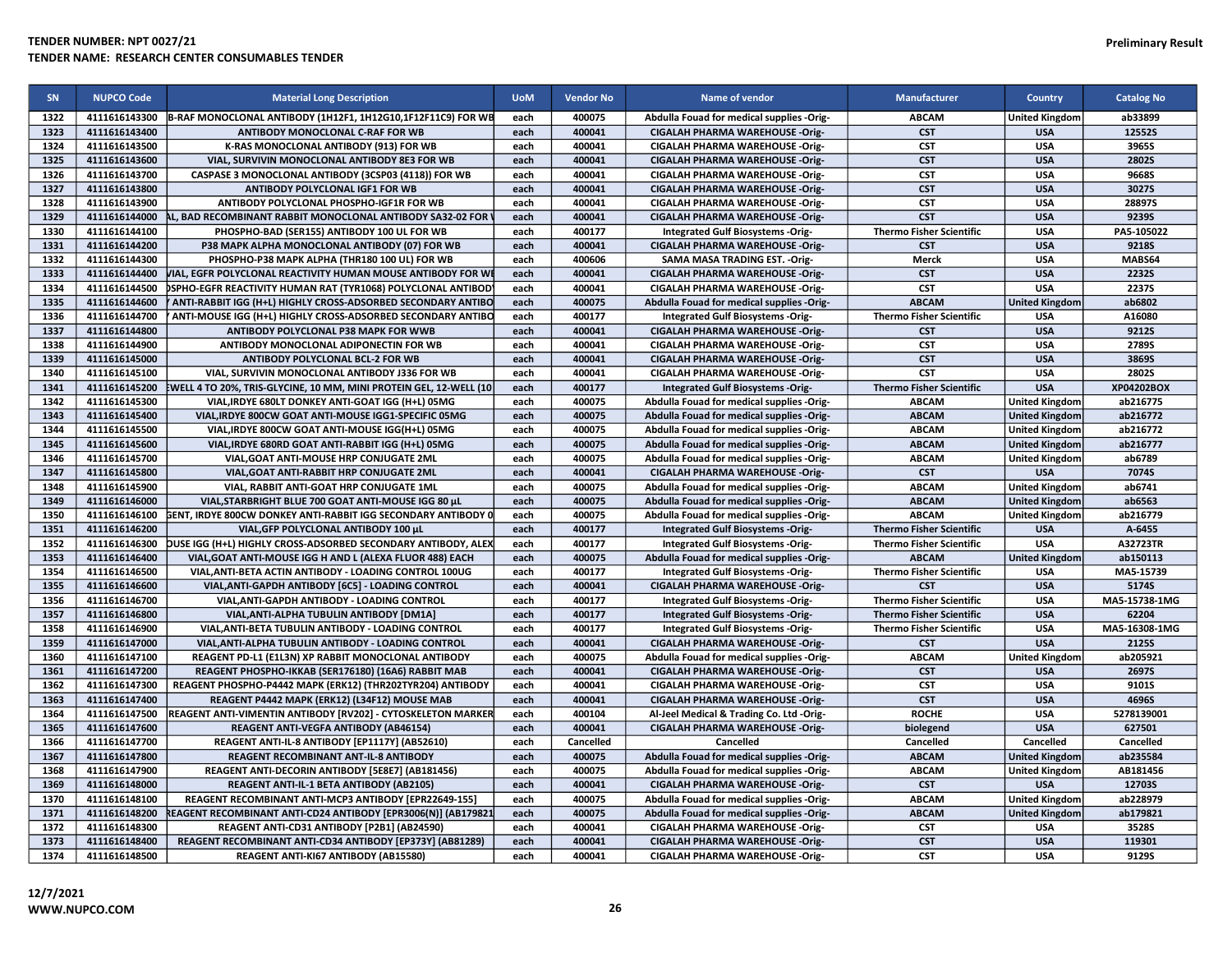| SN   | <b>NUPCO Code</b> | <b>Material Long Description</b>                               | <b>UoM</b> | <b>Vendor No</b> | Name of vendor                            | Manufacturer | <b>Country</b>        | <b>Catalog No</b> |
|------|-------------------|----------------------------------------------------------------|------------|------------------|-------------------------------------------|--------------|-----------------------|-------------------|
| 1375 | 4111616148600     | GENT ANTI-FIBROBLAST ACTIVATION PROTEIN, ALPHA ANTIBODY (AB53) | each       | 400075           | Abdulla Fouad for medical supplies -Orig- | <b>ABCAM</b> | <b>United Kingdom</b> | ab53066           |
| 1376 | 4111616148700     | REAGENT ANTI-SDF-1 ANTIBODY (AB9797)                           | each       | 400041           | <b>CIGALAH PHARMA WAREHOUSE -Orig-</b>    | <b>CST</b>   | <b>USA</b>            | 3740S             |
| 1377 | 4111616148800     | REAGENT ANTI-ALPHA SMOOTH MUSCLE ACTIN ANTIBODY (AB5694)       | each       | 400041           | <b>CIGALAH PHARMA WAREHOUSE -Orig-</b>    | <b>CST</b>   | <b>USA</b>            | 14968S            |
| 1378 | 4111616148900     | AGENT RECOMBINANT ANTI-TGF BETA 1 ANTIBODY [EPR18163] (AB1796  | each       | 400041           | CIGALAH PHARMA WAREHOUSE -Orig-           | <b>CST</b>   | <b>USA</b>            | 3709S             |
| 1379 | 4111616149000     | <b>REAGENT SOX2 (D6D9) XP RABBIT MAB</b>                       | each       | 400041           | <b>CIGALAH PHARMA WAREHOUSE -Orig-</b>    | <b>CST</b>   | <b>USA</b>            | 3579S             |
| 1380 | 4111616149100     | REAGENT NANOG (D73G4) XP RABBIT MAB                            | each       | 400041           | <b>CIGALAH PHARMA WAREHOUSE -Orig-</b>    | <b>CST</b>   | <b>USA</b>            | 4903S             |
| 1381 | 4111616149200     | REAGENT OCT-4A (C30A3) RABBIT MAB                              | each       | 400041           | <b>CIGALAH PHARMA WAREHOUSE -Orig-</b>    | <b>CST</b>   | <b>USA</b>            | <b>2840S</b>      |
| 1382 | 4111616149300     | <b>REAGENT KLF4 (D1F2) RABBIT MAB</b>                          | each       | 400041           | CIGALAH PHARMA WAREHOUSE -Orig-           | <b>CST</b>   | <b>USA</b>            | 12173S            |
| 1383 | 4111616149400     | <b>REAGENT B-CATENIN (6B3) RABBIT MAB</b>                      | each       | 400041           | <b>CIGALAH PHARMA WAREHOUSE -Orig-</b>    | <b>CST</b>   | <b>USA</b>            | <b>9582S</b>      |
| 1384 | 4111616149500     | REAGENT BMI1 (D20B7) XP RABBIT MAB                             | each       | 400041           | <b>CIGALAH PHARMA WAREHOUSE -Orig-</b>    | <b>CST</b>   | <b>USA</b>            | 6964S             |
| 1385 | 4111616149600     | <b>REAGENT MTOR (7C10) RABBIT MAB</b>                          | each       | 400041           | <b>CIGALAH PHARMA WAREHOUSE -Orig-</b>    | <b>CST</b>   | <b>USA</b>            | <b>2983S</b>      |
| 1386 | 4111616149700     | REAGENT PHOSPHO-MTOR (SER2448) ANTIBODY                        | each       | 400041           | <b>CIGALAH PHARMA WAREHOUSE -Orig-</b>    | <b>CST</b>   | <b>USA</b>            | 2971S             |
| 1387 | 4111616149800     | <b>REAGENT MMP-9 ANTIBODY</b>                                  | each       | 400041           | <b>CIGALAH PHARMA WAREHOUSE -Orig-</b>    | <b>CST</b>   | <b>USA</b>            | 3852S             |
| 1388 | 4111616149900     | REAGENT P4442 MAPK (ERK12) (137F5) RABBIT MAB                  | each       | 400041           | <b>CIGALAH PHARMA WAREHOUSE -Orig-</b>    | <b>CST</b>   | <b>USA</b>            | 4695S             |
| 1389 | 4111616150000     | AGENT PHOSPHO-P4442 MAPK (ERK12) (THR202TYR204) (E10) MOUSE M  | each       | 400041           | <b>CIGALAH PHARMA WAREHOUSE -Orig-</b>    | <b>CST</b>   | <b>USA</b>            | 9106S             |
| 1390 | 4111616150100     | REAGENT HIF-1A (D1S7W) XP RABBIT MAB                           | each       | 400041           | <b>CIGALAH PHARMA WAREHOUSE -Orig-</b>    | <b>CST</b>   | <b>USA</b>            | 36169S            |
| 1391 | 4111616150200     | REAGENT CLEAVED PARP (ASP214) ANTIBODY (HUMAN SPECIFIC)        | each       | 400041           | <b>CIGALAH PHARMA WAREHOUSE -Orig-</b>    | <b>CST</b>   | <b>USA</b>            | 9541S             |
| 1392 | 4111616150300     | REAGENT PARP (46D11) RABBIT MAB                                | each       | 400041           | <b>CIGALAH PHARMA WAREHOUSE -Orig-</b>    | <b>CST</b>   | <b>USA</b>            | 9532S             |
| 1393 | 4111616150400     | REAGENT CLEAVED CASPASE-9 (ASP315) ANTIBODY (HUMAN SPECIFIC)   | each       | 400041           | <b>CIGALAH PHARMA WAREHOUSE -Orig-</b>    | <b>CST</b>   | <b>USA</b>            | 9505S             |
| 1394 | 4111616150500     | REAGENT CASPASE-9 ANTIBODY (HUMAN SPECIFIC)                    | each       | 400041           | <b>CIGALAH PHARMA WAREHOUSE -Orig-</b>    | <b>CST</b>   | <b>USA</b>            | 9502S             |
| 1395 | 4111616150600     | REAGENT CLEAVED CASPASE-3 (ASP175) (5A1E) RABBIT MAB           | each       | 400041           | CIGALAH PHARMA WAREHOUSE -Orig-           | <b>CST</b>   | <b>USA</b>            | 9664S             |
| 1396 | 4111616150700     | <b>REAGENT CASPASE-3 ANTIBODY</b>                              | each       | 400041           | <b>CIGALAH PHARMA WAREHOUSE -Orig-</b>    | <b>CST</b>   | <b>USA</b>            | 9662S             |
| 1397 | 4111616150800     | <b>REAGENT CYTOCHROME C ANTIBODY</b>                           | each       | 400041           | <b>CIGALAH PHARMA WAREHOUSE -Orig-</b>    | <b>CST</b>   | <b>USA</b>            | 4272S             |
| 1398 | 4111616150900     | <b>REAGENT BAX ANTIBODY</b>                                    | each       | 400041           | <b>CIGALAH PHARMA WAREHOUSE -Orig-</b>    | <b>CST</b>   | <b>USA</b>            | 2772S             |
| 1399 | 4111616151000     | REAGENT N-CADHERIN (D4R1H) XP RABBIT MAB                       | each       | 400041           | <b>CIGALAH PHARMA WAREHOUSE -Orig-</b>    | <b>CST</b>   | <b>USA</b>            | 13116S            |
| 1400 | 4111616151100     | <b>REAGENT N-CADHERIN (13A9) MOUSE MAB</b>                     | each       | 400041           | <b>CIGALAH PHARMA WAREHOUSE -Orig-</b>    | <b>CST</b>   | <b>USA</b>            | 14215S            |
| 1401 | 4111616151200     | REAGENT E-CADHERIN (32A8) MOUSE MAB                            | each       | 400041           | <b>CIGALAH PHARMA WAREHOUSE -Orig-</b>    | <b>CST</b>   | <b>USA</b>            | 5296S             |
| 1402 | 4111616151300     | <b>REAGENT E-CADHERIN (4A2) MOUSE MAB</b>                      | each       | 400041           | CIGALAH PHARMA WAREHOUSE -Orig-           | <b>CST</b>   | <b>USA</b>            | 14472S            |
| 1403 | 4111616151400     | <b>REAGENT EPCAM (D1B3) RABBIT MAB</b>                         | each       | 400041           | <b>CIGALAH PHARMA WAREHOUSE -Orig-</b>    | <b>CST</b>   | <b>USA</b>            | <b>2626S</b>      |
| 1404 | 4111616151500     | REAGENT EPCAM (VU1D9) MOUSE MAB                                | each       | 400041           | <b>CIGALAH PHARMA WAREHOUSE -Orig-</b>    | <b>CST</b>   | <b>USA</b>            | <b>2929S</b>      |
| 1405 | 4111616151600     | REAGENT ZEB1 (E2G6Y) XP RABBIT MAB                             | each       | 400041           | <b>CIGALAH PHARMA WAREHOUSE -Orig-</b>    | <b>CST</b>   | <b>USA</b>            | 70512S            |
| 1406 | 4111616151700     | REAGENT SNAIL (C15D3) RABBIT MAB                               | each       | 400041           | <b>CIGALAH PHARMA WAREHOUSE -Orig-</b>    | <b>CST</b>   | <b>USA</b>            | 3879S             |
| 1407 | 4111616151800     | REAGENT SURVIVIN (71G4B7) RABBIT MAB                           | each       | 400041           | CIGALAH PHARMA WAREHOUSE -Orig-           | <b>CST</b>   | <b>USA</b>            | <b>2808S</b>      |
| 1408 | 4111616151900     | <b>REAGENT CYCLIN D1 ANTIBODY</b>                              | each       | Cancelled        | Cancelled                                 | Cancelled    | Cancelled             | Cancelled         |
| 1409 | 4111616152000     | REAGENT NF-KB1 P105P50 ANTIBODY                                | each       | 400041           | <b>CIGALAH PHARMA WAREHOUSE -Orig-</b>    | <b>CST</b>   | <b>USA</b>            | 3035S             |
| 1410 | 4111616152100     | REAGENT PHOSPHO-NF-KB P105 (SER932) (18E6) RABBIT MAB          | each       | 400041           | <b>CIGALAH PHARMA WAREHOUSE -Orig-</b>    | <b>CST</b>   | <b>USA</b>            | 4806S             |
| 1411 | 4111616152200     | REAGENT NF-KB P65 (C22B4) RABBIT MAB                           | each       | 400041           | <b>CIGALAH PHARMA WAREHOUSE -Orig-</b>    | <b>CST</b>   | <b>USA</b>            | 4764S             |
| 1412 | 4111616152300     | REAGENT PHOSPHO-NF-KB P65 (SER536) (93H1) RABBIT MAB           | each       | 400041           | <b>CIGALAH PHARMA WAREHOUSE -Orig-</b>    | <b>CST</b>   | <b>USA</b>            | <b>3033S</b>      |
| 1413 | 4111616152400     | REAGENT PHOSPHO-NF-KB P65 (SER536) ANTIBODY                    | each       | 400041           | <b>CIGALAH PHARMA WAREHOUSE -Orig-</b>    | <b>CST</b>   | <b>USA</b>            | 3031S             |
| 1414 | 4111616152500     | REAGENT PHOSPHO-NF-KB P65 (SER536) (7F1) MOUSE MAB             | each       | 400041           | <b>CIGALAH PHARMA WAREHOUSE -Orig-</b>    | <b>CST</b>   | <b>USA</b>            | 3036S             |
| 1415 | 4111616152600     | <b>REAGENT LIN28B ANTIBODY</b>                                 | each       | 400041           | <b>CIGALAH PHARMA WAREHOUSE -Orig-</b>    | <b>CST</b>   | <b>USA</b>            | 4196S             |
| 1416 | 4111616152700     | REAGENT AKT1 (C73H10) RABBIT MAB                               | each       | 400041           | CIGALAH PHARMA WAREHOUSE -Orig-           | <b>CST</b>   | <b>USA</b>            | <b>2938S</b>      |
| 1417 | 4111616152800     | REAGENT PHOSPHO-AKT (THR308) ANTIBODY                          | each       | 400041           | <b>CIGALAH PHARMA WAREHOUSE -Orig-</b>    | <b>CST</b>   | <b>USA</b>            | <b>9275S</b>      |
| 1418 | 4111616152900     | REAGENT JAK2 (D2E12) XP RABBIT MAB                             | each       | 400041           | <b>CIGALAH PHARMA WAREHOUSE -Orig-</b>    | <b>CST</b>   | <b>USA</b>            | 3230S             |
| 1419 | 4111616153000     | REAGENT PHOSPHO-JAK2 (TYR10071008) ANTIBODY                    | each       | 400041           | <b>CIGALAH PHARMA WAREHOUSE -Orig-</b>    | <b>CST</b>   | <b>USA</b>            | 3771S             |
| 1420 | 4111616153100     | REAGENT STAT3 (124H6) MOUSE MAB                                | each       | 400041           | CIGALAH PHARMA WAREHOUSE -Orig-           | <b>CST</b>   | <b>USA</b>            | 9139S             |
| 1421 | 4111616153200     | REAGENT PHOSPHO-STAT3 (SER727) ANTIBODY                        | each       | 400041           | <b>CIGALAH PHARMA WAREHOUSE -Orig-</b>    | <b>CST</b>   | <b>USA</b>            | 9134S             |
| 1422 | 4111616153300     | REAGENT PHOSPHO-STAT3 (TYR705) (D3A7) XP RABBIT MAB            | each       | 400041           | <b>CIGALAH PHARMA WAREHOUSE -Orig-</b>    | <b>CST</b>   | <b>USA</b>            | 9145S             |
| 1423 | 4111616153400     | REAGENT SDF1CXCL12 (D32F9) RABBIT MAB                          | each       | 400041           | <b>CIGALAH PHARMA WAREHOUSE -Orig-</b>    | <b>CST</b>   | <b>USA</b>            | 3530S             |
| 1424 | 4111616153500     | REAGENT ESTROGEN RECEPTOR A (D6R2W) RABBIT MAB                 | each       | 400041           | <b>CIGALAH PHARMA WAREHOUSE -Orig-</b>    | <b>CST</b>   | <b>USA</b>            | 13258S            |
| 1425 | 4111616153600     | <b>REAGENT RANK ANTIBODY</b>                                   | each       | 400041           | <b>CIGALAH PHARMA WAREHOUSE -Orig-</b>    | <b>CST</b>   | <b>USA</b>            | 4845S             |
| 1426 | 4111616153700     | REAGENT GAPDH (14C10) RABBIT MAB                               | each       | 400041           | <b>CIGALAH PHARMA WAREHOUSE -Orig-</b>    | <b>CST</b>   | <b>USA</b>            | <b>2118S</b>      |
| 1427 | 4111616153800     | <b>REAGENT B-ACTIN ANTIBODY</b>                                | each       | 400041           | <b>CIGALAH PHARMA WAREHOUSE -Orig-</b>    | <b>CST</b>   | <b>USA</b>            | 4967S             |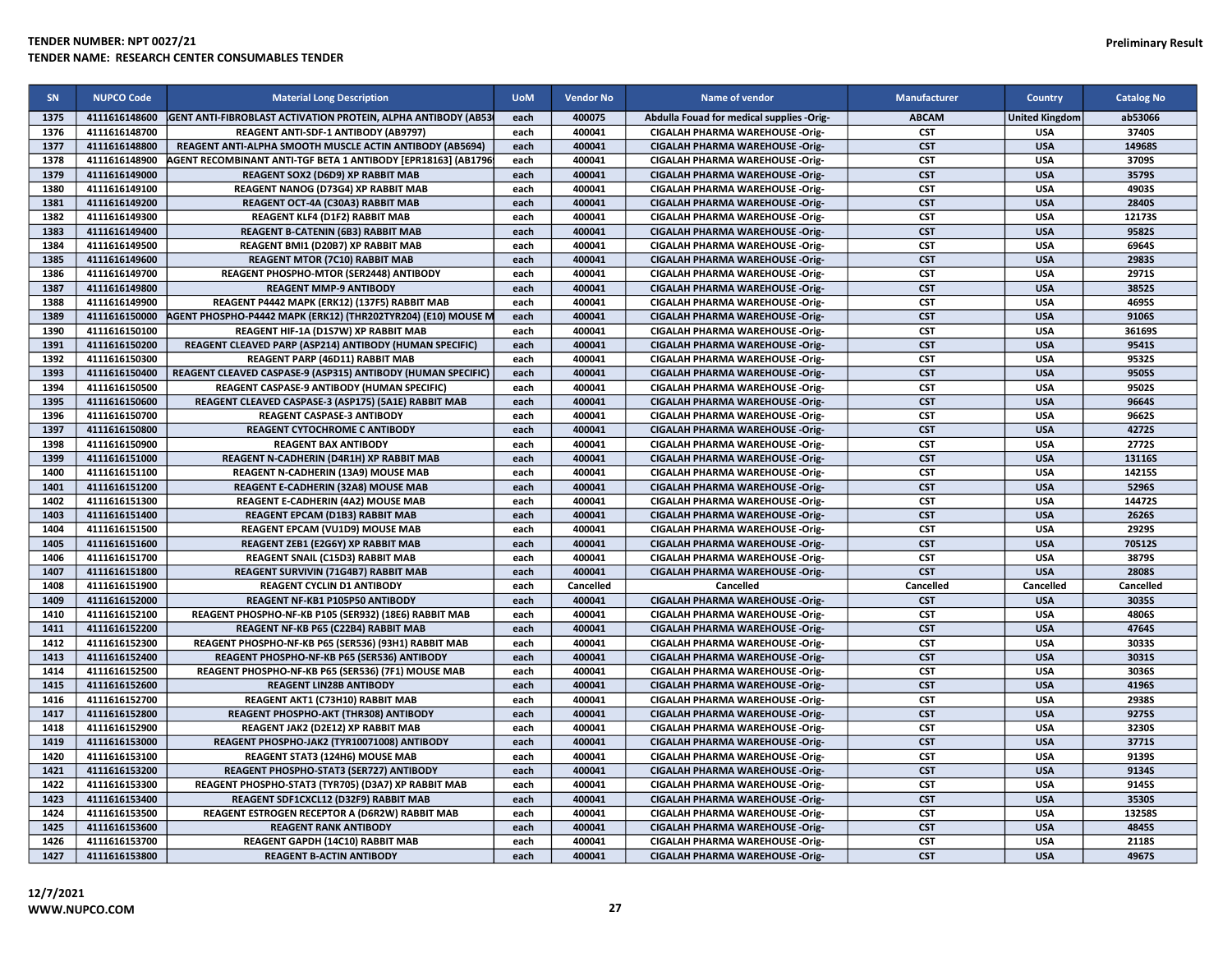| SN   | <b>NUPCO Code</b> | <b>Material Long Description</b>                            | <b>UoM</b> | <b>Vendor No</b>    | Name of vendor                            | <b>Manufacturer</b>            | Country               | <b>Catalog No</b>   |
|------|-------------------|-------------------------------------------------------------|------------|---------------------|-------------------------------------------|--------------------------------|-----------------------|---------------------|
| 1428 | 4111616153900     | <b>REAGENT C5L2 ANTIBODY (E-8)</b>                          | each       | 400041              | <b>CIGALAH PHARMA WAREHOUSE -Orig-</b>    | <b>Biolegend</b>               | <b>USA</b>            | 342404              |
| 1429 | 4111616154000     | <b>REAGENT CD10 ANTIBODY (F-4)</b>                          | each       | 400041              | <b>CIGALAH PHARMA WAREHOUSE -Orig-</b>    | <b>Biolegend</b>               | <b>USA</b>            | 312202              |
| 1430 | 4111616154100     | <b>REAGENT ANTI-CD24 ANTIBODY (SN3)</b>                     | each       | 400041              | CIGALAH PHARMA WAREHOUSE -Orig-           | <b>Biolegend</b>               | <b>USA</b>            | 311102              |
| 1431 | 4111616154200     | REAGENT ANTI-CDKN2AP16INK4A ANTIBODY (JC8)                  | each       | 400075              | Abdulla Fouad for medical supplies -Orig- | <b>ABCAM</b>                   | <b>United Kingdom</b> | ab108349            |
| 1432 | 4111616154300     | REAGENT ANTI-P53 ANTIBODY (DO-1)                            | each       | 400041              | CIGALAH PHARMA WAREHOUSE -Orig-           | <b>CST</b>                     | <b>USA</b>            | 18032S              |
| 1433 | 4111616154400     | REAGENT IL-6 (HBA-184)                                      | each       | 400041              | <b>CIGALAH PHARMA WAREHOUSE -Orig-</b>    | <b>CST</b>                     | <b>USA</b>            | 8904SF              |
| 1434 | 4111616154500     | REAGENT ANTI-P21 WAF1CIP1CDKN1A ANTIBODY (F-5)              | each       | 400041              | <b>CIGALAH PHARMA WAREHOUSE -Orig-</b>    | <b>CST</b>                     | <b>USA</b>            | 2946S               |
| 1435 | 4111616154600     | <b>REAGENT PURIFIED MOUSE ANTI-HUMAN P17</b>                | each       | 400264              | Hoshan Company LTD -Orig-                 | Santa Cruz Biotechnology, Inc. | <b>USA</b>            | sc-69725            |
| 1436 | 4111616154700     | REAGENT PURIFIED MOUSE ANTI-HUMAN C-MYC WITH CONTROL        | each       | Cancelled           | Cancelled                                 | Cancelled                      | Cancelled             | Cancelled           |
| 1437 | 4111616154800     | REAGENT PURIFIED MOUSE ANTI-ALDH                            | each       | 400075              | Abdulla Fouad for medical supplies -Orig- | <b>BD</b>                      | <b>USA</b>            | 611194              |
| 1438 | 4111616154900     | REAGENT PE MOUSE ANTI-HUMAN CD24                            | each       | 400041              | <b>CIGALAH PHARMA WAREHOUSE -Orig-</b>    | <b>Biolegend</b>               | <b>USA</b>            | 311114              |
| 1439 | 4111616155000     | <b>REAGENT APC MOUSE ANTI-HUMAN CD44</b>                    | each       | 400459              | HOME OF GULF ELITE EST. - Orig-           | <b>MILTENYI</b>                | Germany               | 130-119-121         |
| 1440 | 4111616155100     | <b>REAGENT HUMAN DECORIN ANTIBODY</b>                       | each       | 400075              | Abdulla Fouad for medical supplies -Orig- | <b>ABCAM</b>                   | <b>United Kingdom</b> | Ab277636            |
| 1441 | 4111616155200     | REAGENT ANTI-RABBIT IGG (H+L), HRP CONJUGATE 300UL          | each       | <b>No Quotation</b> | <b>No Quotation</b>                       | <b>No Quotation</b>            | <b>No Quotation</b>   | <b>No Quotation</b> |
| 1442 | 4111616155300     | EAGENT IL-6 RECOMBINANT RABBIT MONOCLONAL ANTIBODY (4H16L21 | each       | 400041              | <b>CIGALAH PHARMA WAREHOUSE -Orig-</b>    | <b>Biolegend</b>               | <b>USA</b>            | 12153S              |
| 1443 | 4111616155400     | VIAL, DONKEY ANTI-GOAT IGG, HRP                             | each       | 400075              | Abdulla Fouad for medical supplies -Orig- | <b>ABCAM</b>                   | <b>United Kingdom</b> | ab97110             |
| 1444 | 4111616155500     | REAGENT ZEB1 MONOCLONAL ANTIBODY (M01), CLONE 4C4           | each       | 400041              | <b>CIGALAH PHARMA WAREHOUSE -Orig-</b>    | <b>CST</b>                     | <b>USA</b>            | 70512S              |
| 1445 | 4111616155600     | <b>REAGENT APC MOUSE ANTI-HUMAN NKG2D</b>                   | each       | 400041              | <b>CIGALAH PHARMA WAREHOUSE -Orig-</b>    | <b>Biolegend</b>               | <b>USA</b>            | 320808              |
| 1446 | 4111616155700     | REAGENT APC MOUSE ANTI-HUMAN CD335 (NKP46)                  | each       | 400041              | <b>CIGALAH PHARMA WAREHOUSE -Orig-</b>    | <b>Biolegend</b>               | <b>USA</b>            | 331918              |
| 1447 | 4111616155800     | REAGENT PE HUMAN NKG2A MAB (CLONE 131411), MOUSE IGG2A      | each       | 400041              | <b>CIGALAH PHARMA WAREHOUSE -Orig-</b>    | <b>Biolegend</b>               | <b>USA</b>            | 142804              |
| 1448 | 4111616155900     | REAGENT ANTI-HUMAN CD274 APC ANTIBODY                       | each       | 400041              | <b>CIGALAH PHARMA WAREHOUSE -Orig-</b>    | <b>Biolegend</b>               | <b>USA</b>            | 329708              |
| 1449 | 4111616156000     | <b>REAGENT ANTI-HUMAN CD44 PE-CY7 ANTIBODY</b>              | each       | 400075              | Abdulla Fouad for medical supplies -Orig- | <b>BD</b>                      | <b>USA</b>            | 560533              |
| 1450 | 4111616156100     | <b>REAGENT FASCIN (504MG) ANTIBODY</b>                      | each       | 400041              | <b>CIGALAH PHARMA WAREHOUSE -Orig-</b>    | <b>CST</b>                     | <b>USA</b>            | 868302              |
| 1451 | 4111616156200     | REAGENT FASCIN MOUSE (134MG) ANTIBODY                       | each       | <b>Cancelled</b>    | Cancelled                                 | Cancelled                      | <b>Cancelled</b>      | Cancelled           |
| 1452 | 4111616156300     | <b>REAGENT SECONDARY APC ANTIBODY</b>                       | each       | 400041              | <b>CIGALAH PHARMA WAREHOUSE -Orig-</b>    | <b>CST</b>                     | <b>USA</b>            | 2504S               |
| 1453 | 4111616156400     | <b>REAGENT FASCIN (55K-2) MOUSE AB</b>                      | each       | 400264              | Hoshan Company LTD -Orig-                 | Sigma Aldrich                  | <b>USA</b>            | 252M-17             |
| 1454 | 4111616156500     | <b>REAGENT FASCIN (D1A8) RABBIT AB</b>                      | each       | 400041              | <b>CIGALAH PHARMA WAREHOUSE -Orig-</b>    | <b>CST</b>                     | <b>USA</b>            | 9269S               |
| 1455 | 4111616156600     | <b>REAGENT DLL1 RABBIT MAB</b>                              | each       | 400041              | <b>CIGALAH PHARMA WAREHOUSE -Orig-</b>    | <b>CST</b>                     | <b>USA</b>            | <b>2588S</b>        |
| 1456 | 4111616156700     | REAGENT DLL3 (E3J5R) RABBIT MAB                             | each       | 400041              | <b>CIGALAH PHARMA WAREHOUSE -Orig-</b>    | <b>CST</b>                     | <b>USA</b>            | 71804S              |
| 1457 | 4111616156800     | REAGENT DLL4 (D7N3H) RABBIT MAB                             | each       | 400041              | <b>CIGALAH PHARMA WAREHOUSE -Orig-</b>    | <b>CST</b>                     | <b>USA</b>            | 96406S              |
| 1458 | 4111616156900     | <b>REAGENT NUMB (C29G11)</b>                                | each       | 400606              | SAMA MASA TRADING EST. - Orig-            | Merck                          | <b>USA</b>            | <b>MABN281</b>      |
| 1459 | 4111616157000     | <b>REAGENT PHOSPHO-C-JUN (SER73)</b>                        | each       | 400041              | <b>CIGALAH PHARMA WAREHOUSE -Orig-</b>    | <b>CST</b>                     | <b>USA</b>            | 9164S               |
| 1460 | 4111616157100     | REAGENT MONOCLONAL AB NOTCH1 (D6F11)                        | each       | 400041              | <b>CIGALAH PHARMA WAREHOUSE -Orig-</b>    | <b>CST</b>                     | <b>USA</b>            | 4380S               |
| 1461 | 4111616157200     | <b>REAGENT NOTCH2 (D76A6)</b>                               | each       | 400606              | SAMA MASA TRADING EST. - Orig-            | <b>Merck</b>                   | <b>USA</b>            | 07-1234             |
| 1462 | 4111616157300     | <b>REAGENT NOTCH3 ANTIBODY</b>                              | each       | 400041              | <b>CIGALAH PHARMA WAREHOUSE -Orig-</b>    | <b>CST</b>                     | <b>USA</b>            | <b>2889S</b>        |
| 1463 | 4111616157400     | REAGENT PHOSPHO-EGF RECEPTOR (TYR1068)                      | each       | 400041              | <b>CIGALAH PHARMA WAREHOUSE -Orig-</b>    | <b>CST</b>                     | <b>USA</b>            | <b>2234S</b>        |
| 1464 | 4111616157500     | <b>REAGENT C-FOS RABBIT MAB</b>                             | each       | 400041              | <b>CIGALAH PHARMA WAREHOUSE -Orig-</b>    | <b>CST</b>                     | <b>USA</b>            | <b>2250S</b>        |
| 1465 | 4111616157600     | <b>REAGENT T-BETTBX21 XP RABBIT MAB</b>                     | each       | 400041              | <b>CIGALAH PHARMA WAREHOUSE -Orig-</b>    | <b>CST</b>                     | <b>USA</b>            | 13232S              |
| 1466 | 4111616157700     | <b>REAGENT GATA-3 RABBIT MAB</b>                            | each       | 400041              | <b>CIGALAH PHARMA WAREHOUSE -Orig-</b>    | <b>CST</b>                     | <b>USA</b>            | <b>5852S</b>        |
| 1467 | 4111616157800     | REAGENT SKP2 (D3G5) RABBIT MAB                              | each       | 400075              | Abdulla Fouad for medical supplies -Orig- | <b>ABCAM</b>                   | <b>United Kingdom</b> | ab124799            |
| 1468 | 4111616157900     | <b>REAGENT TAZ (E8E9G) RABBIT MAB</b>                       | each       | 400041              | <b>CIGALAH PHARMA WAREHOUSE -Orig-</b>    | <b>CST</b>                     | <b>USA</b>            | 836695              |
| 1469 | 4111616158000     | <b>REAGENT CTGF (D8Z8U) RABBIT MAB</b>                      | each       | 400041              | <b>CIGALAH PHARMA WAREHOUSE -Orig-</b>    | <b>CST</b>                     | <b>USA</b>            | 86641S              |
| 1470 | 4111616158100     | REAGENT BETA CATENIN (D10A8) RABBIT                         | each       | 400041              | <b>CIGALAH PHARMA WAREHOUSE -Orig-</b>    | <b>CST</b>                     | <b>USA</b>            | 8480S               |
| 1471 | 4111616158200     | REAGENT GALECTIN-1 (D608T) RABBIT MAB                       | each       | 400041              | <b>CIGALAH PHARMA WAREHOUSE -Orig-</b>    | <b>CST</b>                     | <b>USA</b>            | 12936S              |
| 1472 | 4111616158300     | <b>REAGENT LIVIN (D61D1) XP RABBIT MAB</b>                  | each       | 400041              | <b>CIGALAH PHARMA WAREHOUSE -Orig-</b>    | <b>CST</b>                     | <b>USA</b>            | 5471S               |
| 1473 | 4111616158400     | REAGENT PHOSPHO-AKT (SER473) RABBIT MAB                     | each       | 400041              | <b>CIGALAH PHARMA WAREHOUSE -Orig-</b>    | <b>CST</b>                     | <b>USA</b>            | 4060S               |
| 1474 | 4111616158500     | REAGENT ZEB1 (E2G6Y) XP ANTIBODY                            | each       | 400041              | <b>CIGALAH PHARMA WAREHOUSE -Orig-</b>    | <b>CST</b>                     | <b>USA</b>            | 70512S              |
| 1475 | 4111616158600     | REAGENT KEAP1 (D6B12) RABBIT MAB                            | each       | 400041              | <b>CIGALAH PHARMA WAREHOUSE -Orig-</b>    | <b>CST</b>                     | <b>USA</b>            | 80475               |
| 1476 | 4111616158700     | REAGENT NRF2 (D1Z9C) XP RABBIT MAB                          | each       | 400041              | <b>CIGALAH PHARMA WAREHOUSE -Orig-</b>    | <b>CST</b>                     | <b>USA</b>            | 12721S              |
| 1477 | 4111616158800     | <b>REAGENT P53 (DO-7) MOUSE MAB</b>                         | each       | 400041              | <b>CIGALAH PHARMA WAREHOUSE -Orig-</b>    | <b>CST</b>                     | <b>USA</b>            | 48818S              |
| 1478 | 4111616158900     | REAGENT MDM2 (D1V2Z) RABBIT MAB                             | each       | 400041              | <b>CIGALAH PHARMA WAREHOUSE -Orig-</b>    | <b>CST</b>                     | <b>USA</b>            | 869345              |
| 1479 | 4111616159000     | REAGENT PHOSPHO-FOXO3A (SER7) ANTIBODY                      | each       | 400041              | <b>CIGALAH PHARMA WAREHOUSE -Orig-</b>    | <b>CST</b>                     | <b>USA</b>            | 14724S              |
| 1480 | 4111616159100     | REAGENT FOXO1 (C29H4) RABBIT MAB                            | each       | 400041              | <b>CIGALAH PHARMA WAREHOUSE -Orig-</b>    | <b>CST</b>                     | <b>USA</b>            | <b>2880S</b>        |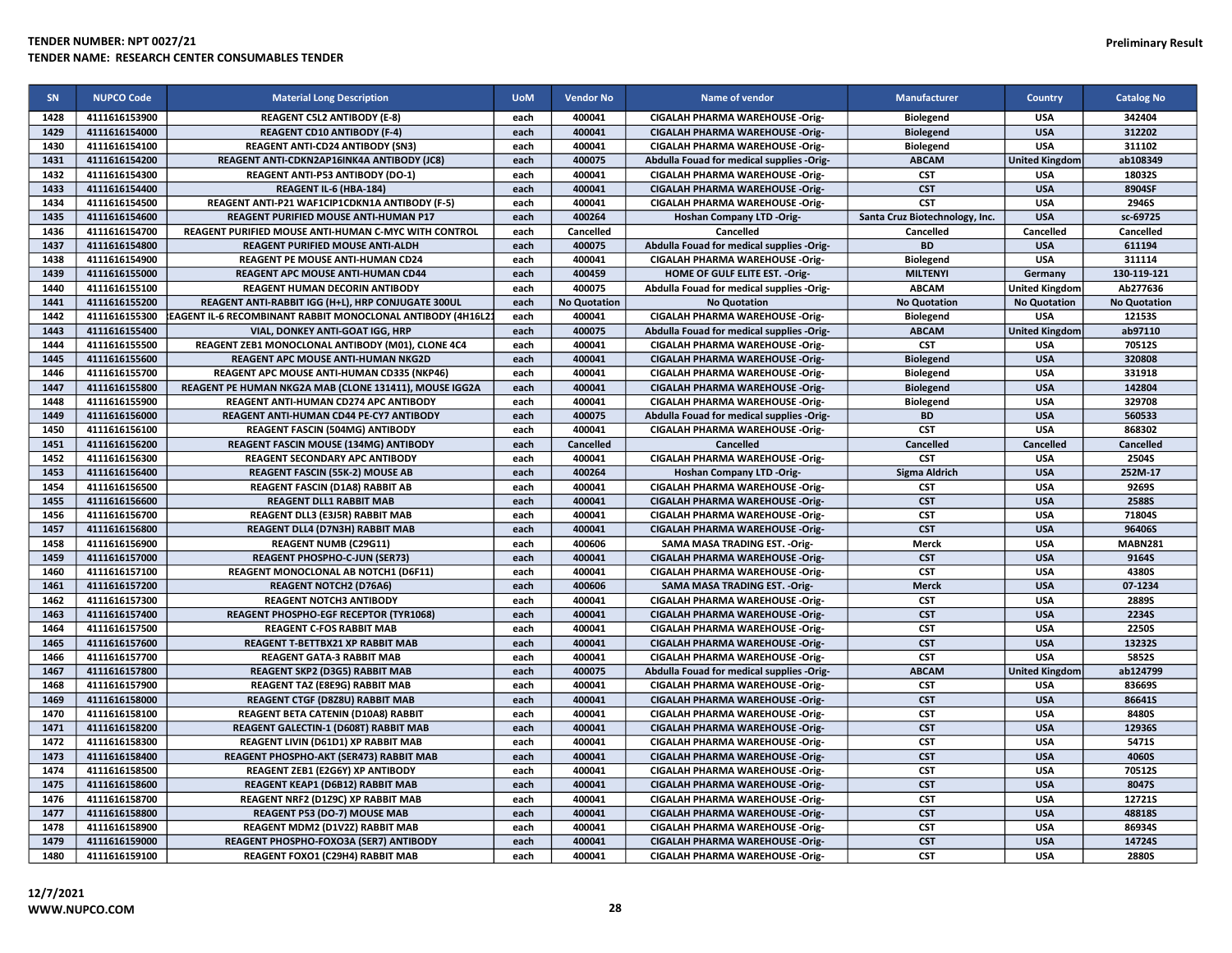| SN           | <b>NUPCO Code</b>              | <b>Material Long Description</b>                                                                                              | <b>UoM</b>   | <b>Vendor No</b>    | Name of vendor                                                                         | Manufacturer                    | Country                                        | <b>Catalog No</b>   |
|--------------|--------------------------------|-------------------------------------------------------------------------------------------------------------------------------|--------------|---------------------|----------------------------------------------------------------------------------------|---------------------------------|------------------------------------------------|---------------------|
| 1481         | 4111616159200                  | <b>REAGENT CEBPB ANTIBODY</b>                                                                                                 | each         | 400041              | <b>CIGALAH PHARMA WAREHOUSE -Orig-</b>                                                 | <b>CST</b>                      | <b>USA</b>                                     | 3082S               |
| 1482         | 4111616159300                  | REAGENT PHOSPHO-CEBPB (THR235) ANTIBODY                                                                                       | each         | 400041              | <b>CIGALAH PHARMA WAREHOUSE -Orig-</b>                                                 | <b>CST</b>                      | <b>USA</b>                                     | 3084S               |
| 1483         | 4111616159400                  | REAGENT ANTI-C-MYC [PHOSPHO S62]                                                                                              | each         | 400041              | <b>CIGALAH PHARMA WAREHOUSE -Orig-</b>                                                 | <b>CST</b>                      | <b>USA</b>                                     | 13748S              |
| 1484         | 4111616159500                  | REAGENT ANTI-GLUCOSE TRANSPORTER GLUT1                                                                                        | each         | 400041              | <b>CIGALAH PHARMA WAREHOUSE -Orig-</b>                                                 | <b>CST</b>                      | <b>USA</b>                                     | 12939S              |
| 1485         | 4111616159600                  | REAGENT ANTI-FOXP3 ANTIBODY (236AE7)                                                                                          | each         | 400041              | CIGALAH PHARMA WAREHOUSE -Orig-                                                        | <b>CST</b>                      | <b>USA</b>                                     | 126325              |
| 1486         | 4111616159700                  | REAGENT ANTI-BRCA1 ANTIBODY [EPR19433]                                                                                        | each         | 400041              | <b>CIGALAH PHARMA WAREHOUSE -Orig-</b>                                                 | $\overline{\text{cst}}$         | <b>USA</b>                                     | 9010S               |
| 1487         | 4111616159800                  | REAGENT STT3B POLYCLONAL ANTIBODY                                                                                             | each         | 400177              | Integrated Gulf Biosystems -Orig-                                                      | <b>Thermo Fisher Scientific</b> | <b>USA</b>                                     | PA5-106380          |
| 1488         | 4111616159900                  | <b>REAGENT ANTI-IRF2 POLYCLONAL ANTIBODY</b>                                                                                  | each         | 400041              | CIGALAH PHARMA WAREHOUSE -Orig-                                                        | <b>Biolegend</b>                | <b>USA</b>                                     | 657502              |
| 1489         | 4111616160000                  | REAGENT ANTI-IRF8 POLYCLONAL ANTIBODY                                                                                         | each         | 400075              | Abdulla Fouad for medical supplies -Orig-                                              | <b>ABCAM</b>                    | <b>United Kingdom</b>                          | ab245607            |
| 1490         | 4111616160100                  | REAGENT ANTI-APOLIPOPROTEIN CIIAPOC-II ANTIBODY BIOTIN                                                                        | each         | 400041              | <b>CIGALAH PHARMA WAREHOUSE -Orig-</b>                                                 | <b>Biolegend</b>                | <b>USA</b>                                     | 740460              |
| 1491         | 4111616160200                  | <b>REAGENT ANTI-NRF2 (MONOCLONAL)</b>                                                                                         | each         | 400075              | Abdulla Fouad for medical supplies -Orig-                                              | <b>ABCAM</b>                    | <b>United Kingdom</b>                          | ab62352             |
| 1492         | 4111616160300                  | <b>REAGENT ANTI-NRF2 (POLYCLONAL)</b>                                                                                         | each         | 400075              | Abdulla Fouad for medical supplies -Orig-                                              | <b>ABCAM</b>                    | <b>United Kingdom</b>                          | ab137550            |
| 1493         | 4111616160400                  | <b>REAGENT ANTI-HO-1 (MONOCLONAL)</b>                                                                                         | each         | 400075              | Abdulla Fouad for medical supplies -Orig-                                              | <b>ABCAM</b>                    | <b>United Kingdom</b>                          | ab68477             |
| 1494         | 4111616160500                  | REAGENT ANTI-NQO-1 (MONOCLONAL)                                                                                               | each         | 400041              | CIGALAH PHARMA WAREHOUSE -Orig-                                                        | <b>CST</b>                      | <b>USA</b>                                     | 3187S               |
| 1495         | 4111616160600                  | VIAL, ANTI-PROLACTIN POLYCLONAL RECEPTORPRL-R ANTIBODY                                                                        | each         | 400104              | Al-Jeel Medical & Trading Co. Ltd -Orig-                                               | <b>ROCHE</b>                    | <b>USA</b>                                     | 5268249001          |
| 1496         | 4111616160700                  | <b>REAGENT ANTI-XCT (POLYCLONAL)</b>                                                                                          | each         | 400041              | CIGALAH PHARMA WAREHOUSE -Orig-                                                        | <b>CST</b>                      | <b>USA</b>                                     | 98051S              |
| 1497         | 4111616160800                  | REAGENT ANTI-PROLACTINPRL ANTIBODY [EPR18018-31]                                                                              | each         | 400075              | Abdulla Fouad for medical supplies -Orig-                                              | <b>ABCAM</b>                    | <b>United Kingdom</b>                          | ab188229            |
| 1498         | 4111616160900                  | ENT RECOMBINANT ANTI-PROLACTIN RECEPTORPRL-R ANTIBODY [EPR71                                                                  | each         | 400075              | Abdulla Fouad for medical supplies -Orig-                                              | <b>ABCAM</b>                    | <b>United Kingdom</b>                          | ab170935            |
| 1499         | 4111616161000                  | REAGENT ANTI-PROGESTERONE RECEPTOR ANTIBODY [ALPHA PR6]                                                                       | each         | 400041              | <b>CIGALAH PHARMA WAREHOUSE -Orig-</b>                                                 | <b>CST</b>                      | <b>USA</b>                                     | 8757S               |
| 1500         | 4111616161100                  | <b>REAGENT ANTI-RAB27B ANTIBODY</b>                                                                                           | each         | 400041              | <b>CIGALAH PHARMA WAREHOUSE -Orig-</b>                                                 | <b>CST</b>                      | <b>USA</b>                                     | 44813S              |
| 1501         | 4111616161200                  | REAGENT RABBIT ANTI-TUFM ANTIBODY EPR12797 B                                                                                  | each         | 400075              | Abdulla Fouad for medical supplies -Orig-                                              | <b>ABCAM</b>                    | <b>United Kingdom</b>                          | ab173300            |
| 1502         | 4111616161300                  | REAGENT RECOMBINANT ANTI-ANNEXIN A1ANXA1 ANTIBODY [EPR19342                                                                   | each         | 400075              | Abdulla Fouad for medical supplies -Orig-                                              | <b>ABCAM</b>                    | <b>United Kingdom</b>                          | ab214486            |
| 1503         | 4111616161400                  | REAGENT CHIR-99021 (CT99021)                                                                                                  | each         | 400075              | Abdulla Fouad for medical supplies -Orig-                                              | <b>ABCAM</b>                    | <b>United Kingdom</b>                          | ab120890            |
| 1504         | 4111616161500                  | <b>REAGENT ANTI-HUMAN CD8-PE CY7</b>                                                                                          | each         | Cancelled           | Cancelled                                                                              | Cancelled                       | Cancelled                                      | Cancelled           |
| 1505         | 4111616161600                  | <b>REAGENT ANTI-HUMAN CD24-FITC</b>                                                                                           | each         | 400041              | <b>CIGALAH PHARMA WAREHOUSE -Orig-</b>                                                 | <b>Biolegend</b>                | <b>USA</b>                                     | 311104              |
| 1506         | 4111616161700                  | REAGENT FSCN1 (MM00456046_M1)                                                                                                 | each         | 400606              | SAMA MASA TRADING EST. - Orig-                                                         | Merck                           | <b>USA</b>                                     | APREST91274-100UL   |
| 1507         | 4111616161800                  | REAGENT PE ANTI-HUMANMOUSE CD49F ANTIBODY                                                                                     | each         | 400041              | <b>CIGALAH PHARMA WAREHOUSE -Orig-</b>                                                 | <b>Biolegend</b>                | <b>USA</b>                                     | 313612              |
| 1508         | 4111616161900                  | REAGENT APC ANTI-MOUSE CD38 ANTIBODY                                                                                          | each         | 400041              | <b>CIGALAH PHARMA WAREHOUSE -Orig-</b>                                                 | <b>Biolegend</b>                | <b>USA</b>                                     | 102712              |
| 1509         | 4111616162000                  | REAGENT ALEXA FLUOR 488 ANTI-MOUSE CD68 ANTIBODY                                                                              | each         | 400041              | <b>CIGALAH PHARMA WAREHOUSE -Orig-</b>                                                 | <b>Biolegend</b>                | <b>USA</b>                                     | 137012              |
| 1510         | 4111616162100                  | REAGENT NEDD4 POLYCLONAL ANTIBODY, 100UL                                                                                      | each         | 400041              | <b>CIGALAH PHARMA WAREHOUSE -Orig-</b>                                                 | <b>CST</b>                      | <b>USA</b>                                     | 2740S               |
| 1511         | 4111616162200                  | <b>REAGENT FURIN POLYCLONAL ANTIBODY, 2000UGML</b>                                                                            | each         | 400075              | Abdulla Fouad for medical supplies -Orig-                                              | <b>ABCAM</b>                    | <b>United Kingdom</b>                          | ab3467              |
| 1512         | 4111616162300                  | REAGENT POLYCLONAL AB NOTCH 1 ANTIBODY, 200UL                                                                                 | each         | 400075              | Abdulla Fouad for medical supplies -Orig-                                              | <b>ABCAM</b>                    | <b>United Kingdom</b>                          | ab27526             |
| 1513         | 4111616162400                  | REAGENT DLL4 POLYCLONAL ANTIBODY, 100UL                                                                                       | each         | 400041              | <b>CIGALAH PHARMA WAREHOUSE -Orig-</b>                                                 | <b>CST</b>                      | <b>USA</b>                                     | 25895               |
| 1514         | 4111616162500                  | REAGENT JAGGED1 MONOCLONAL ANTIBODY (J8415), 100UL                                                                            | each         | 400041              | <b>CIGALAH PHARMA WAREHOUSE -Orig-</b>                                                 | <b>CST</b>                      | <b>USA</b>                                     | <b>2620S</b>        |
| 1515         | 4111616162600                  | REAGENT JAGGED2 MONOCLONAL ANTIBODY (T5844), 100UL                                                                            | each         | 400041              | <b>CIGALAH PHARMA WAREHOUSE -Orig-</b>                                                 | <b>CST</b>                      | <b>USA</b>                                     | <b>2210S</b>        |
| 1516         | 4111616162700                  | REAGENT RNF43 POLYCLONAL ANTIBODY, 368MGML                                                                                    | each         | 400075              | Abdulla Fouad for medical supplies -Orig-                                              | <b>ABCAM</b>                    | <b>United Kingdom</b>                          | ab272911            |
| 1517         | 4111616162800                  | REAGENT RNF43 (NM_017763) HUMAN TAGGED ORF CLONE, 10UG                                                                        | each         | Cancelled           | Cancelled                                                                              | Cancelled                       | Cancelled                                      | Cancelled           |
| 1518         | 4111616162900                  | REAGENT ANTI-GAPDH ANTIBODY PRODUCED IN RABBIT, 100UG                                                                         | each         | 400075              | Abdulla Fouad for medical supplies -Orig-                                              | <b>ABCAM</b>                    | <b>United Kingdom</b>                          | ab199553            |
| 1519         | 4111616163000                  | GENT MONOCLONAL ANTI-BCL-XL ANTIBODY PRODUCED IN MOUSE, 10                                                                    | each         | 400075              | Abdulla Fouad for medical supplies -Orig-                                              | <b>ABCAM</b>                    | <b>United Kingdom</b>                          | ab270253            |
| 1520         | 4111616163100                  | VIAL, WB MONOCLONAL ANTI BCL-2 ANTIBODY PRODUCED IN MOUSE                                                                     | each         | 400041              | <b>CIGALAH PHARMA WAREHOUSE -Orig-</b>                                                 | <b>Biolegend</b>                | <b>USA</b>                                     | 658702              |
| 1521         | 4111616163200                  | REAGENT ANTIBODY ANTI-SNAI1 (SNAIL HOMOLOG 1) ANTIBODY, 100UG                                                                 | each         | 400075              | Abdulla Fouad for medical supplies -Orig-                                              | <b>ABCAM</b>                    | <b>United Kingdom</b>                          | ab31787             |
| 1522         | 4111616163300                  | REAGENT ANTI-ESTROGEN RECEPTOR A ANTIBODY, 100UG                                                                              | each         | 400041              | <b>CIGALAH PHARMA WAREHOUSE -Orig-</b>                                                 | <b>CST</b>                      | <b>USA</b>                                     | 13258S              |
| 1523         | 4111616163400                  | REAGENT ANTI-MPS1 ANTIBODY, NT, CLONE 3-472-1, 200UG                                                                          | each         | <b>Cancelled</b>    | Cancelled                                                                              | Cancelled                       | Cancelled                                      | Cancelled           |
| 1524         | 4111616163500                  | ECOMBINANT ANTI-ESTROGEN INDUCIBLE PROTEIN PS2 ANTIBODY [EPR3                                                                 | each         | 400075              | Abdulla Fouad for medical supplies -Orig-                                              | <b>ABCAM</b>                    | <b>United Kingdom</b>                          | ab92377             |
| 1525         | 4111616163600                  | REAGENT ANTIBODY ANTI-GREB1 ANTIBODY, 100UG                                                                                   | each         | 400041              | <b>CIGALAH PHARMA WAREHOUSE -Orig-</b>                                                 | <b>CST</b>                      | <b>USA</b>                                     | 65171S              |
| 1526         | 4111616163700                  | REAGENT ANTI-PLK1 ANTIBODY 35-206, 100UG                                                                                      | each         | 400041              | <b>CIGALAH PHARMA WAREHOUSE -Orig-</b>                                                 | <b>Biolegend</b>                | <b>USA</b>                                     | 627702              |
| 1527         | 4111616163800                  | REAGENT ANTIBODY RECOMBINANT ANTI-PLK1 ANTIBODY EPR19535                                                                      | each         | 400041              | <b>CIGALAH PHARMA WAREHOUSE -Orig-</b>                                                 | <b>CST</b>                      | <b>USA</b>                                     | 4535S               |
| 1528         | 4111616163900                  | REAGENT PLK1 (208G4) RABBIT MAB                                                                                               | each         | 400041              | <b>CIGALAH PHARMA WAREHOUSE -Orig-</b>                                                 | <b>CST</b>                      | <b>USA</b>                                     | 4513S               |
| 1529         | 4111616164000                  | REAGENT SNAIL MONOCLONAL ANTIBODY (F318), 100UL                                                                               | each         | 400041              | CIGALAH PHARMA WAREHOUSE -Orig-                                                        | <b>CST</b>                      | <b>USA</b>                                     | <b>3879S</b>        |
| 1530         | 4111616164100                  | DARY TYPE AMERSHAM ECL RABBIT IGG, HRP-LINKED F(AB')2 FRAGMEN                                                                 | each         | <b>No Quotation</b> | <b>No Quotation</b>                                                                    | <b>No Quotation</b>             | <b>No Quotation</b>                            | <b>No Quotation</b> |
| 1531         | 4111616164200                  | VIAL, BCL-2 (124) MOUSE MAB                                                                                                   | each         | 400041<br>400075    | CIGALAH PHARMA WAREHOUSE -Orig-                                                        | <b>CST</b>                      | <b>USA</b>                                     | 15071S              |
| 1532<br>1533 | 4111616164300<br>4111616164400 | NTI-RABBIT IGG (WHOLE MOLECULE) - PEROXIDASE ANTIBODY PRODUCI<br>NTI-MOUSE IGG (WHOLE MOLECULE) - PEROXIDASE ANTIBODY PRODUCE | each<br>each | 400075              | Abdulla Fouad for medical supplies -Orig-<br>Abdulla Fouad for medical supplies -Orig- | <b>ABCAM</b><br><b>ABCAM</b>    | <b>United Kingdom</b><br><b>United Kingdom</b> | ab97051<br>ab6728   |
|              |                                |                                                                                                                               |              |                     |                                                                                        |                                 |                                                |                     |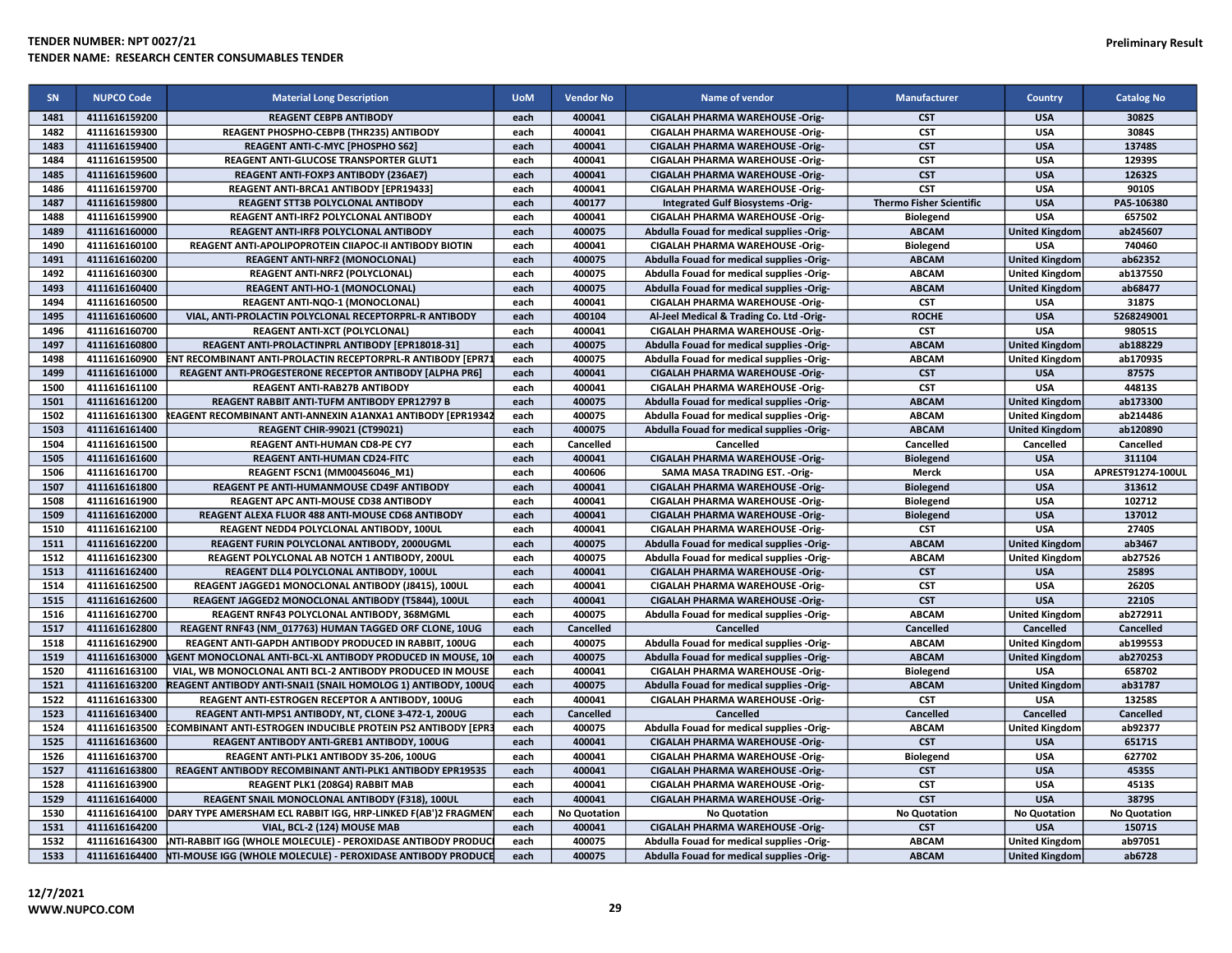| SN   | <b>NUPCO Code</b> | <b>Material Long Description</b>                                       | <b>UoM</b> | <b>Vendor No</b>    | Name of vendor                            | Manufacturer                    | <b>Country</b>        | <b>Catalog No</b>   |
|------|-------------------|------------------------------------------------------------------------|------------|---------------------|-------------------------------------------|---------------------------------|-----------------------|---------------------|
| 1534 | 4111616164500     | REAGENT ANTI-RABBIT IGG, HRP-LINKED ANTIBODY, 1ML                      | each       | Cancelled           | Cancelled                                 | Cancelled                       | Cancelled             | Cancelled           |
| 1535 | 4111616164600     | REAGENT ANTI-MOUSE IGG, HRP-LINKED ANTIBODY, 1ML                       | each       | 400041              | <b>CIGALAH PHARMA WAREHOUSE -Orig-</b>    | <b>CST</b>                      | <b>USA</b>            | 7076S               |
| 1536 | 4111616164700     | REAGENT SPECTRIN A II ANTIBODY (C-11), 200UGML                         | each       | 400041              | CIGALAH PHARMA WAREHOUSE -Orig-           | <b>Biolegend</b>                | <b>USA</b>            | 803201              |
| 1537 | 4111616164800     | REAGENT FURIN MONOCLONAL ANTIBODY B-6, 200UGML                         | each       | 400075              | Abdulla Fouad for medical supplies -Orig- | <b>ABCAM</b>                    | <b>United Kingdom</b> | ab183495            |
| 1538 | 4111616164900     | REAGENT RECOMBINANT ANTI-CD4 ANTIBODY [EPR6855], 100UL                 | each       | 400041              | CIGALAH PHARMA WAREHOUSE -Orig-           | <b>Biolegend</b>                | <b>USA</b>            | 317402              |
| 1539 | 4111616165000     | REAGENT RECOMBINANT ANTI-CD8 ALPHA ANTIBODY [EP1150Y], 100UL           | each       | 400075              | Abdulla Fouad for medical supplies -Orig- | <b>ABCAM</b>                    | <b>United Kingdom</b> | ab93278             |
| 1540 | 4111616165100     | REAGENT ANTI-PD1 ANTIBODY [NAT105], 100UG                              | each       | 400041              | CIGALAH PHARMA WAREHOUSE -Orig-           | <b>Biolegend</b>                | <b>USA</b>            | 367402              |
| 1541 | 4111616165200     | REAGENT ANTI-MAP2K1 ANTIBODY PRODUCED IN RABBIT, 100UL                 | each       | 400041              | <b>CIGALAH PHARMA WAREHOUSE -Orig-</b>    | <b>CST</b>                      | <b>USA</b>            | 30425               |
| 1542 | 4111616165300     | IT MONOCLONAL RECOMBINANT ANTI-YKL-40CHI3L1 ANTIBODY [EPR19            | each       | 400075              | Abdulla Fouad for medical supplies -Orig- | <b>ABCAM</b>                    | <b>United Kingdom</b> | ab255297            |
| 1543 | 4111616165400     | REAGENT RABBIT POLYCLONAL ANTI-YKL-40CHI3L1 ANTIBODY, 100UG            | each       | 400075              | Abdulla Fouad for medical supplies -Orig- | <b>ABCAM</b>                    | <b>United Kingdom</b> | ab77528             |
| 1544 | 4111616165500     | REAGENT RECOMBINANT ANTI-PD-L1 ANTIBODY [EPR19759], 100UL              | each       | 400075              | Abdulla Fouad for medical supplies -Orig- | <b>ABCAM</b>                    | <b>United Kingdom</b> | ab213524            |
| 1545 | 4111616165600     | REAGENT RECOMBINANT ANTI-PD-L1 ANTIBODY [28-8], 50UL                   | each       | 400075              | Abdulla Fouad for medical supplies -Orig- | <b>ABCAM</b>                    | <b>United Kingdom</b> | ab205921            |
| 1546 | 4111616165700     | AGENT RECOMBINANT ANTI-C-JUN ANTIBODY [E254] - CHIP GRADE, 100         | each       | 400041              | <b>CIGALAH PHARMA WAREHOUSE -Orig-</b>    | <b>CST</b>                      | <b>USA</b>            | 9165S               |
| 1547 | 4111616165800     | <b>AGENT RECOMBINANT ANTI-C-JUN (PHOSPHO S63) ANTIBODY [Y172], 10(</b> | each       | 400041              | <b>CIGALAH PHARMA WAREHOUSE -Orig-</b>    | <b>CST</b>                      | <b>USA</b>            | 91952S              |
| 1548 | 4111616165900     | REAGENT HUMAN CHITINASE 3-LIKE 1 ANTIBODY, 100UG                       | each       | 400041              | <b>CIGALAH PHARMA WAREHOUSE -Orig-</b>    | <b>CST</b>                      | <b>USA</b>            | 47066S              |
| 1549 | 4111616166000     | REAGENT PHOSPHO-A-RAF (SER299) POLYCLONAL ANTIBODY, 100UL              | each       | 400075              | Abdulla Fouad for medical supplies -Orig- | <b>ABCAM</b>                    | <b>United Kingdom</b> | ab112053            |
| 1550 | 4111616166100     | REAGENT PHOSPHO-BIK (SER35) POLYCLONAL ANTIBODY, 100UL                 | each       | <b>No Quotation</b> | <b>No Quotation</b>                       | <b>No Quotation</b>             | <b>No Quotation</b>   | <b>No Quotation</b> |
| 1551 | 4111616166200     | REAGENT BIK POLYCLONAL ANTIBODY, 100UG                                 | each       | 400177              | Integrated Gulf Biosystems -Orig-         | <b>Thermo Fisher Scientific</b> | <b>USA</b>            | PA5-80377           |
| 1552 | 4111616166300     | REAGENT YAP1 POLYCLONAL ANTIBODY, 100UL                                | each       | 400041              | <b>CIGALAH PHARMA WAREHOUSE -Orig-</b>    | <b>CST</b>                      | <b>USA</b>            | 4912S               |
| 1553 | 4111616166400     | REAGENT MMP-9 (G567) ANTIBODY, 100UL                                   | each       | 400041              | <b>CIGALAH PHARMA WAREHOUSE -Orig-</b>    | <b>CST</b>                      | <b>USA</b>            | <b>2270S</b>        |
| 1554 | 4111616166500     | REAGENT VEGF ANTIBODY (JH121), 50UG05ML                                | each       | 400041              | <b>CIGALAH PHARMA WAREHOUSE -Orig-</b>    | <b>Biolegend</b>                | <b>USA</b>            | 662702              |
| 1555 | 4111616166600     | REAGENT ANTIBODY E-CADHERIN (24E10) RABBIT                             | each       | 400041              | <b>CIGALAH PHARMA WAREHOUSE -Orig-</b>    | <b>CST</b>                      | <b>USA</b>            | 3195S               |
| 1556 | 4111616166700     | REAGENT ANTIBODY 0B-CATENIN, 100UL                                     | each       | 400041              | CIGALAH PHARMA WAREHOUSE -Orig-           | <b>CST</b>                      | <b>USA</b>            | 9562S               |
| 1557 | 4111616166800     | <b>REAGENT ANTI-TWIST ANTIBODY 10E4E7</b>                              | each       | 400041              | CIGALAH PHARMA WAREHOUSE -Orig-           | <b>CST</b>                      | <b>USA</b>            | 69366S              |
| 1558 | 4111616166900     | AGENT MONOCLONAL ANTI-DLX1 ANTIBODY PRODUCED IN MOUSE, 100             | each       | 400075              | Abdulla Fouad for medical supplies -Orig- | <b>ABCAM</b>                    | <b>United Kingdom</b> | ab167575            |
| 1559 | 4111616167000     | EQUENCING KIT DGTP BIGDYE TERMINATOR V30 READY REACTION CYCL           | each       | 400177              | Integrated Gulf Biosystems -Orig-         | <b>Applied Biosystems</b>       | <b>USA</b>            | 4390229             |
| 1560 | 4111616167100     | <b>REAGENT STAT1 (D1K9Y) RABBIT MAB</b>                                | each       | 400041              | <b>CIGALAH PHARMA WAREHOUSE -Orig-</b>    | <b>CST</b>                      | <b>USA</b>            | 14994S              |
| 1561 | 4111616167200     | EAGENT PHOSPHO-S6 RIBOSOMAL PROTEIN (SER235236) XP RABBIT MA           | each       | 400041              | <b>CIGALAH PHARMA WAREHOUSE -Orig-</b>    | <b>CST</b>                      | <b>USA</b>            | 4858S               |
| 1562 | 4111616167300     | REAGENT NFAT1 (D43B1) XP RABBIT MAB                                    | each       | 400041              | <b>CIGALAH PHARMA WAREHOUSE -Orig-</b>    | <b>CST</b>                      | <b>USA</b>            | 5861S               |
| 1563 | 4111616167400     | <b>REAGENT SIRT1 (1F3) MOUSE MAB</b>                                   | each       | 400041              | <b>CIGALAH PHARMA WAREHOUSE -Orig-</b>    | <b>CST</b>                      | <b>USA</b>            | 84695               |
| 1564 | 4111616167500     | REAGENT TCF1TCF7 (C63D9) RABBIT MAB                                    | each       | 400041              | <b>CIGALAH PHARMA WAREHOUSE -Orig-</b>    | <b>CST</b>                      | <b>USA</b>            | <b>2203S</b>        |
| 1565 | 4111616167600     | REAGENT AXIN 1 (C76H11) RABBIT MAB                                     | each       | 400041              | <b>CIGALAH PHARMA WAREHOUSE -Orig-</b>    | <b>CST</b>                      | <b>USA</b>            | <b>2087S</b>        |
| 1566 | 4111616167700     | REAGENT AXIN 2 (76G6) RABBIT MAB                                       | each       | 400041              | <b>CIGALAH PHARMA WAREHOUSE -Orig-</b>    | <b>CST</b>                      | <b>USA</b>            | 2151S               |
| 1567 | 4111616167800     | <b>REAGENT LC3AB (D3U4C) RABBIT MAB</b>                                | each       | 400041              | <b>CIGALAH PHARMA WAREHOUSE -Orig-</b>    | <b>CST</b>                      | <b>USA</b>            | 12741S              |
| 1568 | 4111616167900     | REAGENT ATG5 (D5F5U) RABBIT MAB                                        | each       | 400041              | CIGALAH PHARMA WAREHOUSE -Orig-           | <b>CST</b>                      | <b>USA</b>            | 12994S              |
| 1569 | 4111616168000     | REAGENT BETA-ACTIN (8H10D10) RABBIT MAB                                | each       | 400041              | <b>CIGALAH PHARMA WAREHOUSE -Orig-</b>    | <b>CST</b>                      | <b>USA</b>            | 3700S               |
| 1570 | 4111616168100     | REAGENT P21 WAF1CIP1 (12D1) RABBIT MAB                                 | each       | 400041              | <b>CIGALAH PHARMA WAREHOUSE -Orig-</b>    | <b>CST</b>                      | <b>USA</b>            | <b>2947S</b>        |
| 1571 | 4111616168200     | REAGENT H2DCFDA (H2-DCF, DCF)                                          | each       | 400075              | Abdulla Fouad for medical supplies -Orig- | <b>ABCAM</b>                    | <b>United Kingdom</b> | ab113851            |
| 1572 | 4111616168300     | ABBIT IGG (H+L) HIGHLY CROSS-ADSORBED SECONDARY ANTIBODY, ALEX         | each       | 400075              | Abdulla Fouad for medical supplies -Orig- | <b>ABCAM</b>                    | <b>United Kingdom</b> | ab150077            |
| 1573 | 4111616168400     | VIAL, SECONDARY ANTIBODIES RABBIT                                      | each       | 400075              | Abdulla Fouad for medical supplies -Orig- | <b>ABCAM</b>                    | <b>United Kingdom</b> | ab6702              |
| 1574 | 4111616168500     | VIAL, SECONDARY ANTIBODIES GOAT                                        | each       | 400075              | Abdulla Fouad for medical supplies -Orig- | <b>ABCAM</b>                    | <b>United Kingdom</b> | ab6697              |
| 1575 | 4111616168600     | VIAL, SECONDARY ANTIBODIES MOUSE                                       | each       | 400075              | Abdulla Fouad for medical supplies -Orig- | <b>ABCAM</b>                    | <b>United Kingdom</b> | ab6708              |
| 1576 | 4111616168700     | VIAL, SECONDARY ANTIBODIES RAT                                         | each       | 400075              | Abdulla Fouad for medical supplies -Orig- | <b>ABCAM</b>                    | <b>United Kingdom</b> | ab6703              |
| 1577 | 4111616168800     | VIAL, ANTI-CASPASE 3 ANTIBODY                                          | each       | 400041              | <b>CIGALAH PHARMA WAREHOUSE -Orig-</b>    | <b>Biolegend</b>                | <b>USA</b>            | 634101              |
| 1578 | 4111616168900     | <b>VIAL, ANTI-CASPASE 8 ANTIBODY</b>                                   | each       | 400177              | Integrated Gulf Biosystems -Orig-         | <b>Thermo Fisher Scientific</b> | <b>USA</b>            | PA1-29159           |
| 1579 | 4111616169000     | VIAL, ANTI-CYTOCHROME C ANTIBODY                                       | each       | 400041              | <b>CIGALAH PHARMA WAREHOUSE -Orig-</b>    | <b>Biolegend</b>                | <b>USA</b>            | 612302              |
| 1580 | 4111616169100     | VIAL, ANTI-BAX ANTIBODY                                                | each       | 400041              | <b>CIGALAH PHARMA WAREHOUSE -Orig-</b>    | <b>Biolegend</b>                | <b>USA</b>            | 633602              |
| 1581 | 4111616169200     | VIAL, ANTI-P53 ANTIBODY                                                | each       | 400177              | Integrated Gulf Biosystems -Orig-         | <b>Thermo Fisher Scientific</b> | <b>USA</b>            | MA5-15244           |
| 1582 | 4111616169300     | VIAL, ANTI-BID ANTIBODY                                                | each       | 400075              | Abdulla Fouad for medical supplies -Orig- | <b>ABCAM</b>                    | <b>United Kingdom</b> | ab32060             |
| 1583 | 4111616169400     | <b>VIAL, ANTI-BAD ANTIBODY</b>                                         | each       | 400075              | Abdulla Fouad for medical supplies -Orig- | <b>ABCAM</b>                    | <b>United Kingdom</b> | ab32445             |
| 1584 | 4111616169500     | VIAL, ANTI-PUMA ANTIBODY                                               | each       | 400041              | <b>CIGALAH PHARMA WAREHOUSE -Orig-</b>    | <b>CST</b>                      | <b>USA</b>            | 4976S               |
| 1585 | 4111616169600     | VIAL, ANTI-NFKB P65 ANTIBODY                                           | each       | 400177              | Integrated Gulf Biosystems -Orig-         | <b>Thermo Fisher Scientific</b> | <b>USA</b>            | 436700              |
| 1586 | 4111616169700     | CHEMICAL, RABBIT ANTI-RAT IGG ANTIBODY                                 | each       | 400177              | <b>Integrated Gulf Biosystems -Orig-</b>  | <b>Thermo Fisher Scientific</b> | <b>USA</b>            | 31218               |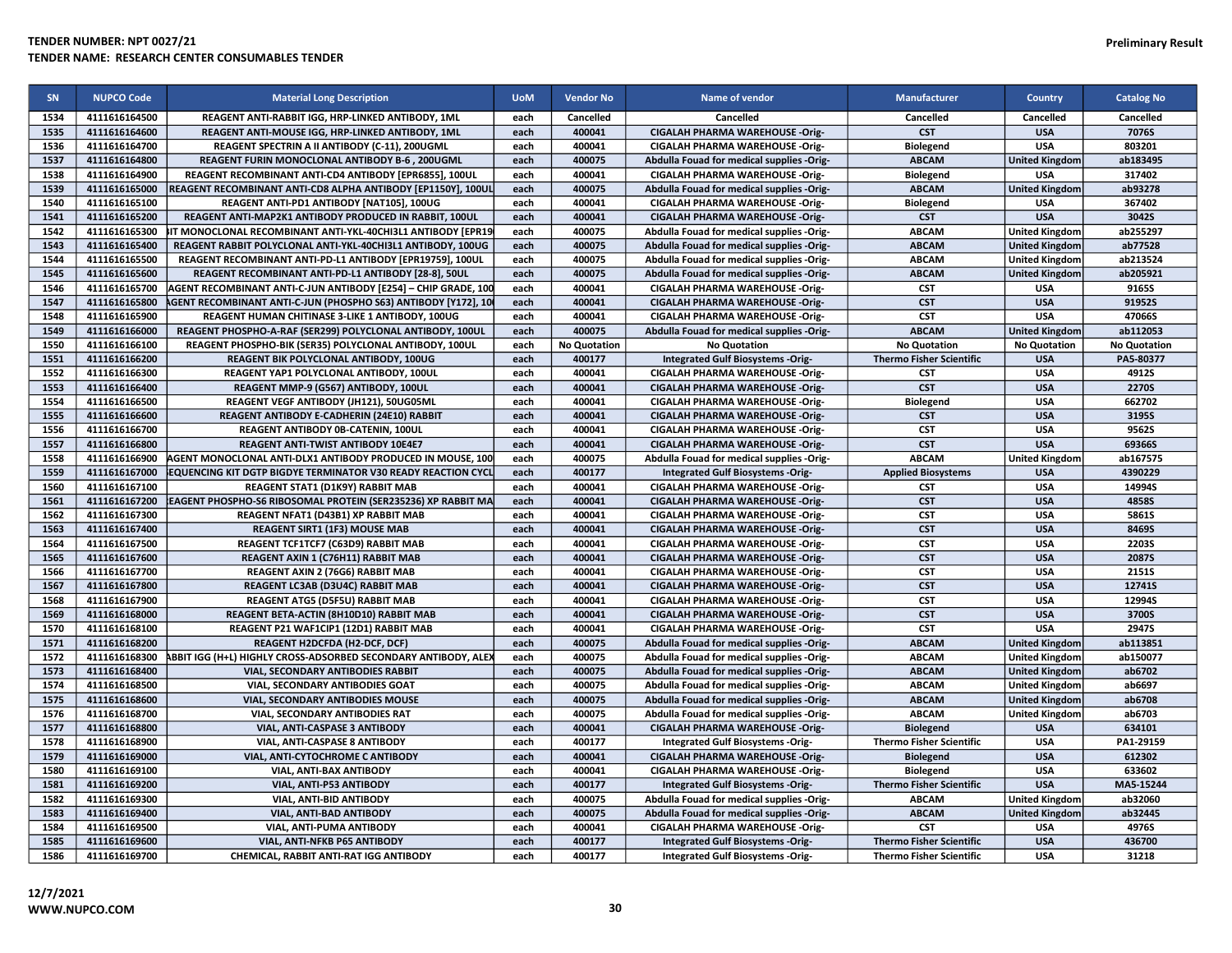| SN   | <b>NUPCO Code</b> | <b>Material Long Description</b>                                             | <b>UoM</b> | <b>Vendor No</b>    | Name of vendor                                 | Manufacturer                    | <b>Country</b>        | <b>Catalog No</b>    |
|------|-------------------|------------------------------------------------------------------------------|------------|---------------------|------------------------------------------------|---------------------------------|-----------------------|----------------------|
| 1587 | 4111616169800     | <b>CHEMICAL, MOUSE ANTI-RABBIT</b>                                           | each       | 400075              | Abdulla Fouad for medical supplies -Orig-      | <b>ABCAM</b>                    | <b>United Kingdom</b> | ab190475             |
| 1588 | 4111616169900     | VIAL, ANTI-BETA ACTIN ANTIBODY 50UG                                          | each       | 400075              | Abdulla Fouad for medical supplies -Orig-      | <b>ABCAM</b>                    | <b>United Kingdom</b> | ab8227               |
| 1589 | 4111616170000     | <b>ANTI-CASPASE 9 ANTIBODY</b>                                               | each       | 400041              | <b>CIGALAH PHARMA WAREHOUSE -Orig-</b>         | <b>Biolegend</b>                | <b>USA</b>            | 679102               |
| 1590 | 4111616170100     | ANTI-BCL2 ANTIBODY PRODUCED IN MOUSE, FOR RESEARCH LABORATO                  | each       | 400041              | <b>CIGALAH PHARMA WAREHOUSE -Orig-</b>         | Biolegend                       | <b>USA</b>            | 633602               |
| 1591 | 4111616170200     | JENT, BACKGROUND REDUCING, READY-TO-USE DILUENT, 125 ML, FOR F               | each       | 400075              | Abdulla Fouad for medical supplies -Orig-      | <b>ABCAM</b>                    | <b>United Kingdom</b> | ab64211              |
| 1592 | 4112150004400     | PIPETTE, 50ML SEROLOGICAL PIPETTE, STERILE INDIVID WRAPPD                    | each       | 400791              | Bio Tech Scientific & Technical Co-Orig-       | <b>CORNING</b>                  | <b>USA</b>            | 4501                 |
| 1593 | 4112150004500     | PIPETTES, 8 MULTI-CHANNEL PIPETTE 1000 UL UNIVERSAL FIT FOR TIPS             | each       | 400177              | <b>Integrated Gulf Biosystems -Orig-</b>       | <b>Thermo Fisher Scientific</b> | <b>USA</b>            | 46300800             |
| 1594 | 4112150004600     | IPETTES, UV RESISTANT AND FULLY AUTOCLAVABLE UNIVERSAL FIT FOR               | each       | 400164              | <b>MEDICARE DRUG STORE COMPANY -Orig-</b>      | <b>OXFORD</b>                   | <b>USA</b>            | AP-20                |
| 1595 | 4112150101000     | <b>GLE-CHANNEL PIPETTE REPEATER. ELECTRONIC. VARIABLE VOLUME EACH</b>        | each       | 400177              | Integrated Gulf Biosystems -Orig-              | <b>Thermo Fisher Scientific</b> | <b>USA</b>            | 46200100             |
| 1596 |                   | 4112150101100 SINGLE-CHANNEL PIPETTE REPEATER, ELECTRONIC, VARIABLE VOLUME L | each       | 400177              | Integrated Gulf Biosystems -Orig-              | <b>Thermo Fisher Scientific</b> | <b>USA</b>            | 46200300             |
| 1597 | 4112150101200     | <b>GLE-CHANNEL PIPETTE REPEATER. ELECTRONIC. VARIABLE VOLUME EACH</b>        | each       | 400177              | Integrated Gulf Biosystems -Orig-              | <b>Thermo Fisher Scientific</b> | <b>USA</b>            | 46200500             |
| 1598 | 4112150101300     | <b>NGLE-CHANNEL PIPETTE REPEATER, ELECTRONIC, VARIABLE VOLUME EAC</b>        | each       | 400177              | Integrated Gulf Biosystems -Orig-              | <b>Thermo Fisher Scientific</b> | <b>USA</b>            | 46200600             |
| 1599 | 4112150300400     | PIPETTES, 12 MULTI-CHANNEL PIPETTE 1000 UL UNIVERSAL FIT FOR TIPS            | each       | 400791              | Bio Tech Scientific & Technical Co-Orig-       | <b>CORNING</b>                  | <b>USA</b>            | AP-12-200            |
| 1600 | 4112150700700     | L PIPETTES , UV RESISTANT AND FULLY AUTOCLAVABLE UNIVERSAL FIT FO            | each       | 400164              | <b>MEDICARE DRUG STORE COMPANY -Orig-</b>      | <b>OXFORD</b>                   | <b>USA</b>            | AP-1000              |
| 1601 | 4112150700800     | PIPETTES , UV RESISTANT AND FULLY AUTOCLAVABLE UNIVERSAL FIT FOR             | each       | Cancelled           | Cancelled                                      | Cancelled                       | Cancelled             | Cancelled            |
| 1602 | 4112150700900     | PIPETTES, UV RESISTANT AND FULLY AUTOCLAVABLE UNIVERSAL FIT FOR              | each       | <b>Cancelled</b>    | Cancelled                                      | Cancelled                       | Cancelled             | Cancelled            |
| 1603 | 4112150701000     | PIPETTES, UV RESISTANT AND FULLY AUTOCLAVABLE UNIVERSAL FIT FOR              | each       | 400164              | <b>MEDICARE DRUG STORE COMPANY -Orig-</b>      | <b>OXFORD</b>                   | <b>USA</b>            | AP-100               |
| 1604 | 4112150800000     | BLE TIP SPACING MULTICHANNEL EQUALIZER PIPETTES 8-CHANNEL (2 TO              | each       | 400177              | Integrated Gulf Biosystems -Orig-              | <b>Thermo Fisher Scientific</b> | <b>USA</b>            | 4672050              |
| 1605 | 4112150800100     | LE TIP SPACING MULTICHANNEL EQUALIZER PIPETTES 8-CHANNEL (15 TO              | each       | 400177              | Integrated Gulf Biosystems -Orig-              | <b>Thermo Fisher Scientific</b> | <b>USA</b>            | 4672100              |
| 1606 | 4112150908200     | PIPETTE, 5 ML GLASS PIPETTE-TC STERILE                                       | each       | 400177              | <b>Integrated Gulf Biosystems -Orig-</b>       | <b>Thermo Fisher Scientific</b> | <b>USA</b>            | 7077-5N              |
| 1607 | 4112150908300     | PIPETTE, 50 ML GLASS SEROLOGICAL PIPETTE, STERILE                            | each       | Cancelled           | Cancelled                                      | Cancelled                       | Cancelled             | Cancelled            |
| 1608 | 4112150908400     | <b>ROTATING STAND FOR UP TO 6 PIPETTES</b>                                   | each       | Cancelled           | Cancelled                                      | Cancelled                       | Cancelled             | Cancelled            |
| 1609 | 4112150908500     | UL TIPS CLEAR, NON STERILE, BAG UNIVERSAL FIT, FOR RESEARCH LABOR            | each       | 400961              | <b>ALMAHERR GROUP TRADING CO-Orig-</b>         | <b>RATIOLAB</b>                 | Hungary               | 2400600              |
| 1610 | 4112150908600     | TIPS, IN BAGS 05 TO 10 ML NON STERILE, FOR RESEARCH LABORATORIES             | each       | 400961              | ALMAHERR GROUP TRADING CO-Orig-                | <b>RATIOLAB</b>                 | Italy                 | 2500190              |
| 1611 | 4112150908700     | DUL TIPS CLEAR, NON STERILE, BAG UNIVERSAL FIT, FOR RESEARCH LABO            | each       | 400961              | <b>ALMAHERR GROUP TRADING CO-Orig-</b>         | <b>RATIOLAB</b>                 | Hungary               | 2400610              |
| 1612 | 4112150908800     | UL TIPS CLEAR, NON STERILE, BAG UNIVERSAL FIT, FOR RESEARCH LABOR            | each       | 400164              | MEDICARE DRUG STORE COMPANY -Orig-             | <b>OXFORD</b>                   | <b>USA</b>            | XB-100               |
| 1613 | 4112150908900     | <b>NL SEROLOGICAL PIPETTE , STERILE INDIVID WRAPPD, FOR RESEARCH LAI</b>     | each       | 400791              | Bio Tech Scientific & Technical Co-Orig-       | <b>CORNING</b>                  | <b>USA</b>            | 4101                 |
| 1614 | 4112151102500     | RACKS TIP PIPET 96 ART 150 UL                                                | each       | 400606              | SAMA MASA TRADING EST. - Orig-                 | Merck                           | <b>USA</b>            | CLS4798-30000EA      |
| 1615 | 4112151102600     | PIPETTE, SML SEROLOGICAL PIPETTE, STERILE INDIVID WRAPPD                     | each       | 400791              | Bio Tech Scientific & Technical Co-Orig-       | <b>CORNING</b>                  | <b>USA</b>            | 4051                 |
| 1616 | 4112151102700     | IL SEROLOGICAL PIPETTE, STERILE INDIVID WRAPPD, FOR RESEARCH LAB             | each       | 400791              | Bio Tech Scientific & Technical Co-Orig-       | <b>CORNING</b>                  | <b>USA</b>            | 4021                 |
| 1617 | 4112151701100     | I PIPETTE SPEED CONTROLLER, UNIVERSAL FIT FOR TIPS, FOR RESEARCH             | each       | <b>Cancelled</b>    | <b>Cancelled</b>                               | Cancelled                       | Cancelled             | Cancelled            |
| 1618 | 4112151800100     | ETTE, 200 NMOLE DA(BZ) SYNTHESIS COLUMN, 1000A, PIPETTE STYLE BO             | each       | 400954              | <b>Alashmal Trading Company -Orig-</b>         | <b>LGC Genomics Ltd</b>         | <b>United Kingdom</b> | MM1-1000-2           |
| 1619 | 4112151800200     | PIPETTE, 200 NMOLE DT SYNTHESIS COLUMN, 1000A, PIPETTE STYLE BOD             | each       | 400954              | <b>Alashmal Trading Company -Orig-</b>         | <b>LGC Genomics Ltd</b>         | <b>United Kingdom</b> | MM1-1300-2           |
| 1620 | 4112151800300     | ETTE, 200 NMOLE DC(AC) SYNTHESIS COLUMN, 1000A, PIPETTE STYLE BO             | each       | 400954              | <b>Alashmal Trading Company -Orig-</b>         | <b>LGC Genomics Ltd</b>         | <b>United Kingdom</b> | MM1-1100A-2          |
| 1621 | 4112151800400     | IPETTE, 200 NMOLE UNIVERSAL SYNTHESIS COLUMN, PIPETTE STYLE BOD              | each       | 400954              | <b>Alashmal Trading Company -Orig-</b>         | <b>LGC Genomics Ltd</b>         | <b>United Kingdom</b> | MM1-3500-2           |
| 1622 | 4112152000000     | TOP 2 ML - THERMO SCIENTIFIC SCREW-TOP AUTOSAMPLER VIALS WITH                | each       | 400075              | Abdulla Fouad for medical supplies -Orig-      | <b>SARSTEDT</b>                 | Germany               | 72.694.217           |
| 1623 | 4112152000100     | VIAL SYSTEMS NON-CODED CLEAR 05ML                                            | each       | <b>No Quotation</b> | <b>No Quotation</b>                            | <b>No Quotation</b>             | <b>No Quotation</b>   | <b>No Quotation</b>  |
| 1624 | 4112152200200     | CONSUMABLE REAGENT RESERVOIRS 25ML 3 DIVISIONS 100CASE                       | each       | 400299              | Arabian Medical and Pharmaceutical Co. - Orig- | <b>VWR</b>                      | Mexico                | VWRI613-1178         |
| 1625 | 4112152200300     | <b>REAGENT RESERVOIR POLYSTYRENE 25ML</b>                                    | each       | 400299              |                                                | <b>VWR</b>                      | <b>Mexico</b>         |                      |
|      | 4112152200400     |                                                                              |            |                     | Arabian Medical and Pharmaceutical Co. - Orig- | <b>VWR</b>                      |                       | VWRI613-1174         |
| 1626 |                   | REAGENT RESERVOIRS, 25 ML, CASE OF, 100, STERILE                             | each       | 400299<br>400177    | Arabian Medical and Pharmaceutical Co. - Orig- |                                 | Mexico<br><b>USA</b>  | VWRI613-1175<br>3520 |
| 1627 | 4112160004000     | TIPS, 25 UL TIPS CLEAR, NON STERILE, BAG UNIVERSAL FIT                       | each       |                     | Integrated Gulf Biosystems -Orig-              | <b>Thermo Fisher Scientific</b> |                       |                      |
| 1628 | 4112160004100     | LOW RETENTION FILTERED TIPS, STERILE RNASEDNASE FREEPCR CLEAN L              | each       | Cancelled           | Cancelled                                      | Cancelled                       | Cancelled             | Cancelled            |
| 1629 | 4112160004200     | OW RETENTION FILTERED TIPS, STERILE RNASEDNASE FREEPCR CLEAN U               | each       | <b>Cancelled</b>    | Cancelled                                      | Cancelled                       | Cancelled             | Cancelled            |
| 1630 | 4112160004300     | LOW RETENTION FILTERED TIPS, STERILE RNASEDNASE FREEPCR CLEAN U              | each       | 400177              | Integrated Gulf Biosystems -Orig-              | <b>Thermo Fisher Scientific</b> | <b>USA</b>            | TFLR140-200-Q        |
| 1631 | 4112160004400     | IPS COMBITIPS ADVANCED 25 ML STERILE, FOR RESEARCH LABORATORIE               | each       | 400264              | <b>Hoshan Company LTD -Orig-</b>               | Eppendorf                       | Germany               | 30089472             |
| 1632 | 4112160004500     | FILTERED TIPS, STERILE RNASEDNASE FREEPCR CLEAN UNIVERSAL FIT, FO            | each       | 400177              | Integrated Gulf Biosystems -Orig-              | <b>Thermo Fisher Scientific</b> | <b>USA</b>            | 2149-05-HR           |
| 1633 | 4112160004600     | DING , STERILE RNASEDNASE FREEPCR CLEAN UNIVERSAL FIT, FOR RESEA             | each       | <b>Cancelled</b>    | Cancelled                                      | Cancelled                       | Cancelled             | Cancelled            |
| 1634 | 4112160104100     | . 100UL FILTERED TIPS , STERILE RNASEDNASE FREEPCR CLEAN UNIVERSA            | each       | 400177              | Integrated Gulf Biosystems -Orig-              | <b>Thermo Fisher Scientific</b> | <b>USA</b>            | TF113-100-Q          |
| 1635 | 4112160104200     | 1000UL FILTERED TIPS, STERILE RNASEDNASE FREEPCR CLEAN UNIVERSA              | each       | 400177              | Integrated Gulf Biosystems -Orig-              | <b>Thermo Fisher Scientific</b> | <b>USA</b>            | TF112-1000-Q         |
| 1636 | 4112160104300     | . 25 UL FILTERED TIPS . STERILE RNASEDNASE FREEPCR CLEAN UNIVERSA            | each       | 400177              | Integrated Gulf Biosystems -Orig-              | <b>Thermo Fisher Scientific</b> | <b>USA</b>            | TF113-20-Q           |
| 1637 | 4112160104400     | 200UL FILTERED TIPS, STERILE RNASEDNASE FREEPCR CLEAN UNIVERSA               | each       | 400177              | Integrated Gulf Biosystems -Orig-              | <b>Thermo Fisher Scientific</b> | <b>USA</b>            | TF140-200-Q          |
| 1638 | 4112160104500     | , 10UL FILTERED TIPS , STERILE RNASEDNASE FREEPCR CLEAN UNIVERSAL            | each       | Cancelled           | Cancelled                                      | Cancelled                       | Cancelled             | Cancelled            |
| 1639 | 4112160702000     | TIPS, 10UL TIPS CLEAR, NON STERILE, BAG UNIVERSAL FIT                        | each       | 400164              | <b>MEDICARE DRUG STORE COMPANY -Orig-</b>      | <b>OXFORD</b>                   | <b>USA</b>            | <b>XB-10N</b>        |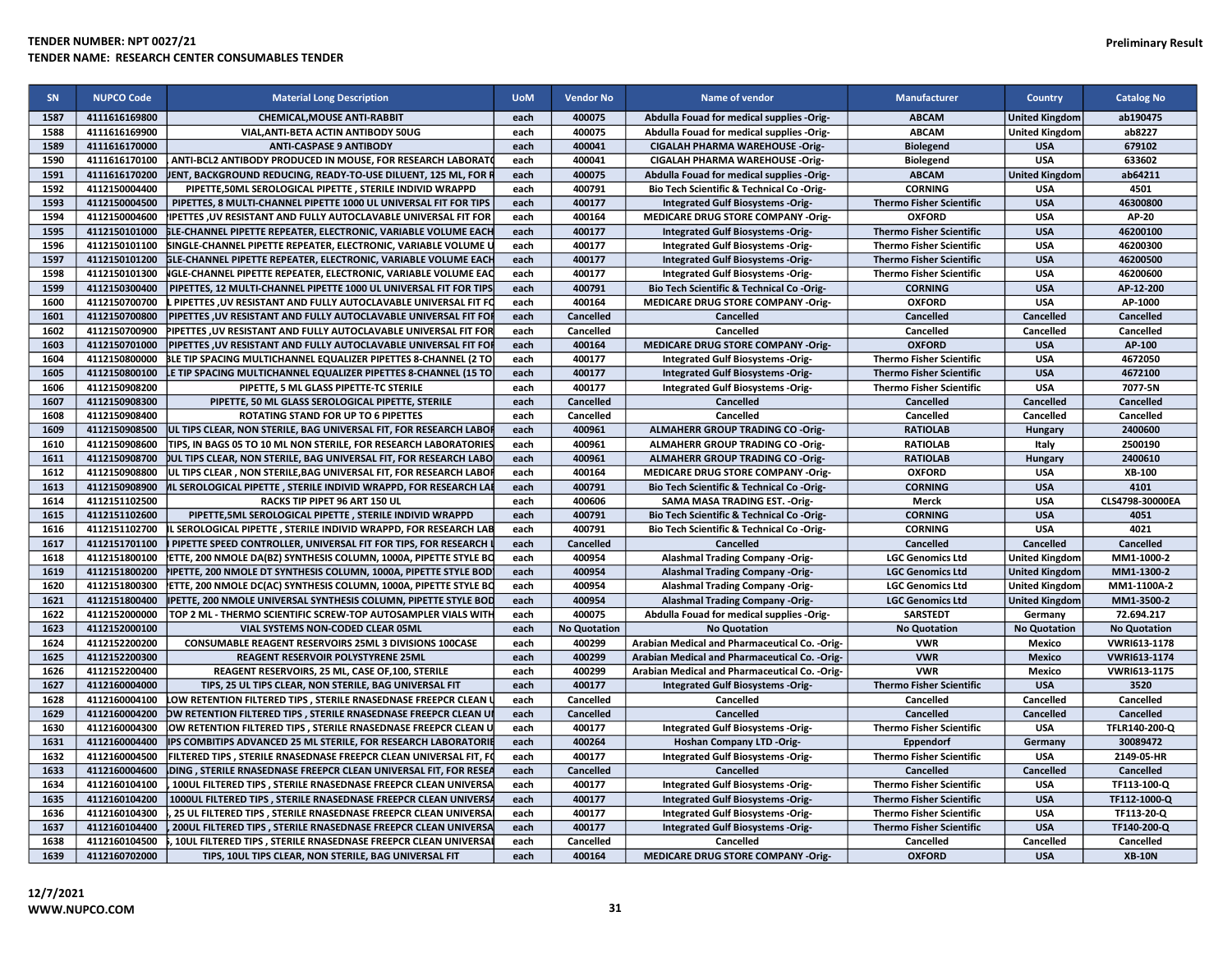| SN   | <b>NUPCO Code</b> | <b>Material Long Description</b>                                     | <b>UoM</b> | <b>Vendor No</b>    | Name of vendor                                 | Manufacturer                    | <b>Country</b>        | <b>Catalog No</b>   |
|------|-------------------|----------------------------------------------------------------------|------------|---------------------|------------------------------------------------|---------------------------------|-----------------------|---------------------|
| 1640 | 4112170002400     | <b>REAGENT, QUBIT PROTEIN 500 ASSAY</b>                              | each       | 400954              | <b>Alashmal Trading Company -Orig-</b>         | Invitrogen                      | <b>United Kingdom</b> | Q33212              |
| 1641 | 4112170002500     | TUBING PTFE4MM OD X 2MM ID 100 METER                                 | each       | <b>No Quotation</b> | <b>No Quotation</b>                            | <b>No Quotation</b>             | <b>No Quotation</b>   | <b>No Quotation</b> |
| 1642 | 4112170002600     | TUBE ZP1300 GEIGER MULLER                                            | each       | <b>No Quotation</b> | <b>No Quotation</b>                            | <b>No Quotation</b>             | <b>No Quotation</b>   | <b>No Quotation</b> |
| 1643 | 4112170002700     | REAGENT 1 1 1 3 3 3-HEXAFLUORO-2-PROPANOL 100 G                      | each       | 400264              | <b>Hoshan Company LTD -Orig-</b>               | Sigma Aldrich                   | <b>USA</b>            | 105228-100G         |
| 1644 | 4112170002800     | REAGENT TETRABUTYLAMMONIUM BROMIDE. ≥990%                            | each       | 400264              | Hoshan Company LTD -Orig-                      | Sigma Aldrich                   | <b>USA</b>            | 193119-25G          |
| 1645 | 4112170002900     | AGENT 25L DEBLOCK 3 % TRICHLORO ACETIC ACID WITH GL38 NECK THRE      | each       | <b>No Quotation</b> | <b>No Quotation</b>                            | <b>No Quotation</b>             | <b>No Quotation</b>   | <b>No Quotation</b> |
| 1646 | 4112170003000     | CHEMICAL TRIFLUOROACETIC ACID 980% (T, PURUM GRADE)                  | each       | 400264              | Hoshan Company LTD -Orig-                      | Sigma Aldrich                   | <b>USA</b>            | 302031-1L           |
| 1647 | 4112170003100     | SOLUTION BUFFER TRIETHYLAMMONIUM ACETATE 25 L                        | each       | 400264              | <b>Hoshan Company LTD -Orig-</b>               | <b>Sigma Aldrich</b>            | <b>USA</b>            | 90358-2.5L          |
| 1648 | 4112170003200     | CHEMICAL AMMONIUM FORMATE 100 G                                      | each       | 400264              | <b>Hoshan Company LTD -Orig-</b>               | <b>Sigma Aldrich</b>            | <b>USA</b>            | 156264-100G         |
| 1649 | 4112170003300     | SOLUTION SODIUM HYPOCHLORITE 10% TECHNICAL GRADE                     | each       | <b>No Quotation</b> | <b>No Quotation</b>                            | <b>No Quotation</b>             | <b>No Quotation</b>   | <b>No Quotation</b> |
| 1650 | 4112170003400     | CHEMICAL POTASSIUM PHOSPHATE DIBASIC TRIHYDRATE                      | each       | 400264              | <b>Hoshan Company LTD -Orig-</b>               | Sigma Aldrich                   | <b>USA</b>            | P5504-100G          |
| 1651 | 4112170003500     | <b>CONTAINER, ICECOOLING BLOCK 05 ML TUBES</b>                       | each       | 400264              | <b>Hoshan Company LTD -Orig-</b>               | <b>Argos Technologies</b>       | <b>USA</b>            | 63615-03            |
| 1652 | 4112170003600     | ATH SOLUTION, WATER BATH SOLUTION, CHEMISTRY, 11000 SR AND C40       | each       | <b>No Quotation</b> | <b>No Quotation</b>                            | <b>No Quotation</b>             | <b>No Quotation</b>   | <b>No Quotation</b> |
| 1653 | 4112170003700     | REAGENT, AMUNIUM PERSULPHATE, GENERAL                                | each       | 400264              | <b>Hoshan Company LTD -Orig-</b>               | <b>Sigma Aldrich</b>            | <b>USA</b>            | A3678-25G           |
| 1654 | 4112170003800     | REAGENT, AMUNIUM CLORIDE NH4CL, GENERAL                              | each       | 400264              | <b>Hoshan Company LTD -Orig-</b>               | Sigma Aldrich                   | <b>USA</b>            | A9434-500G          |
| 1655 | 4112170003900     | REAGENT, POTASSIOM BICARBONATE KHCO3, GENERAL                        | each       | 400264              | <b>Hoshan Company LTD -Orig-</b>               | <b>Sigma Aldrich</b>            | <b>USA</b>            | 237205-100G         |
| 1656 | 4112170004000     | ENT ETHYLE ENEDIAMINETETAACETIC ACID DISODIUM SALT DIHYDRATE         | each       | Cancelled           | Cancelled                                      | Cancelled                       | Cancelled             | Cancelled           |
| 1657 | 4112170004100     | REAGENT SODIUM CHLORIDE ULTRA, MINIMUM 995%                          | each       | 400606              | SAMA MASA TRADING EST. - Orig-                 | <b>Merck</b>                    | <b>USA</b>            | S7653-250G          |
| 1658 | 4112170004200     | <b>REAGENT TRIZMA R BASE</b>                                         | each       | 400606              | SAMA MASA TRADING EST. - Orig-                 | <b>Merck</b>                    | <b>USA</b>            | 93362-250G          |
| 1659 | 4112170004300     | REAGENT ULTRA, MINIMUM999% TITRATION MAGNESIUM CHLORIDE              | each       | 400606              | SAMA MASA TRADING EST. - Orig-                 | Merck                           | <b>USA</b>            | M8266-100G          |
| 1660 | 4112170004400     | ENT ETHYLENEDIAMMINETETRAACETIC ACID DISODIUM SALTIHYDRATE           | each       | 400264              | <b>Hoshan Company LTD -Orig-</b>               | Sigma Aldrich                   | <b>USA</b>            | E4884-100G          |
| 1661 | 4112170004500     | NT ETHYLHEXADECYLDIMETHYL AMMONIUM BROMIDE-85% ACETYL HOI            | each       | <b>No Quotation</b> | <b>No Quotation</b>                            | <b>No Quotation</b>             | <b>No Quotation</b>   | <b>No Quotation</b> |
| 1662 | 4112170004600     | <b>REAGENT ISOAMYL ALCOHOL</b>                                       | each       | 400264              | Hoshan Company LTD -Orig-                      | <b>Sigma Aldrich</b>            | <b>USA</b>            | 1009791000          |
| 1663 | 4112170004700     | <b>REAGENT 3-METHYLBUTANOL</b>                                       | each       | 400264              | <b>Hoshan Company LTD -Orig-</b>               | <b>Sigma Aldrich</b>            | <b>USA</b>            | 19392-25ML          |
| 1664 | 4112170004800     | REAGENT CALCIUM L -LACTATE PENTAHYDRATE                              | each       | 400606              | SAMA MASA TRADING EST. - Orig-                 | Merck                           | <b>USA</b>            | C8356-500G          |
| 1665 | 4112170004900     | CONTAINER, COOL BLOCKS, 32 POSITION, 1520 ML CRYOVIALS               | each       | 400264              | <b>Hoshan Company LTD -Orig-</b>               | Chemglass                       | <b>USA</b>            | CLS-4774-01         |
| 1666 | 4112170005000     | <b>CONTAINER, COOL BLOCKS, FITS 96 WELL PCR PLATETUBES</b>           | each       | 400264              | <b>Hoshan Company LTD -Orig-</b>               | Chemglass                       | <b>USA</b>            | <b>CLS-3620</b>     |
| 1667 | 4112170005100     | ENT, URACIL-N-GLYCOSYLASE (UNG) FOR DNA EXTRACTED FROM FFPE 1        | each       | 400264              | <b>Hoshan Company LTD -Orig-</b>               | <b>Sigma Aldrich</b>            | <b>USA</b>            | 11444646001         |
| 1668 | 4112170005200     | KIT, AMINO ACIDS QCS IN FOR HPLC INSTRUMENT                          | each       | <b>No Quotation</b> | <b>No Quotation</b>                            | <b>No Quotation</b>             | <b>No Quotation</b>   | <b>No Quotation</b> |
| 1669 | 4112170005300     | KIT, ORGANIC ACIDS QCS FOR GCMS INSTRUMENT                           | each       | <b>No Quotation</b> | <b>No Quotation</b>                            | <b>No Quotation</b>             | <b>No Quotation</b>   | <b>No Quotation</b> |
| 1670 | 4112170005400     | TUBE, LEUCOSEP TUBE PP, 30115 MM, CONICAL BOTTOM 50 ML               | each       | 400075              | Abdulla Fouad for medical supplies -Orig-      | Eppendorf                       | Germany               | 30122178            |
| 1671 | 4112170101200     | TUBE, POLYSTYRENE ROUND BOTTOM 5ML                                   | each       | 400961              | ALMAHERR GROUP TRADING CO-Orig-                | <b>RATIOLAB</b>                 | Slovakia              | 3514030             |
| 1672 | 4112170101300     | TUBES, (12MM X 75MM FALCON), FOR RESEARCH LABORATORIES               | each       | 400791              | Bio Tech Scientific & Technical Co-Orig-       | <b>CORNING</b>                  | <b>USA</b>            | 352057              |
| 1673 | 4112170101400     | <b>EST TUBE POLYSTYRENE ROUND BOTTOM. FOR RESEARCH LABORATORIE</b>   | each       | 400075              | Abdulla Fouad for medical supplies -Orig-      | <b>SARSTEDT</b>                 | Germany               | 55                  |
| 1674 | 4112170202700     | TUBE, MICROCENTRIFUGE 15ML AND 2 ML TUBES COOLER                     | each       | 400264              | <b>Hoshan Company LTD -Orig-</b>               | <b>VWR</b>                      | <b>USA</b>            | 479-0643            |
| 1675 | 4112170202800     | TUBES CENTRIFUGE CORNING POLYPROPYLENE, STERILE                      | each       | 400791              | Bio Tech Scientific & Technical Co-Orig-       | <b>CORNING</b>                  | <b>USA</b>            | 352096              |
| 1676 | 4112170202900     | <b>TUBE, TEST COVERS</b>                                             | each       | <b>No Quotation</b> | <b>No Quotation</b>                            | <b>No Quotation</b>             | <b>No Quotation</b>   | <b>No Quotation</b> |
| 1677 | 4112170203000     | TUBES, SAFE-LOCK SUPPLIES-TUBES 20 ML,RED COLOUR                     | each       | 400075              | Abdulla Fouad for medical supplies -Orig-      | Eppendorf                       | Germany               | 30120213            |
| 1678 | 4112170203100     | UBE, COLORLESS SAFE-LOCK TUBES, 20ML, FOR RESEARCH LABORATORIE       | each       | Cancelled           | Cancelled                                      | Cancelled                       | Cancelled             | Cancelled           |
| 1679 | 4112170203200     | NS LOW BIND TUBES, FOR RESEARCH LABORATORIES                         | each       | 400177              | <b>Integrated Gulf Biosystems -Orig-</b>       | <b>Thermo Fisher Scientific</b> | <b>USA</b>            | 3451                |
| 1680 | 4112170203300     | ROCENTRIFUGE TUBES, PROTEINDNA LOBIND 15ML, FOR RESEARCH LAB(        | each       | 400791              | Bio Tech Scientific & Technical Co-Orig-       | <b>CORNING</b>                  | <b>USA</b>            | MCT-150-C-S         |
| 1681 | 4112170303400     | CAPPING SYSTEM, SEPRASEAL CAP MAT                                    | each       | 400264              | Hoshan Company LTD -Orig-                      | <b>Thermo Scientific</b>        | <b>USA</b>            | 4463BLU             |
| 1682 | 4112170303500     | TUBE, NUNC CELL CULTURE TUBES                                        | each       | 400264              | <b>Hoshan Company LTD -Orig-</b>               | <b>Thermo Scientific</b>        | <b>USA</b>            | 156758              |
| 1683 | 4112170303600     | CONICAL TUBE, PP, RNASEDNASE-FREE 50ML, FOR RESEARCH LABORAT         | each       | 400791              | Bio Tech Scientific & Technical Co-Orig-       | <b>CORNING</b>                  | <b>USA</b>            | 430290              |
| 1684 | 4112170303700     | CONICAL STERILE POLYPROPYLENE CENTRIFUGE TUBES, FOR RESEARCH L       | each       | Cancelled           | Cancelled                                      | Cancelled                       | Cancelled             | Cancelled           |
| 1685 | 4112170303800     | UBES FALCON ROUND-BOTTOM POLYSTYRENE, FOR RESEARCH LABORA            | each       | 400075              | Abdulla Fouad for medical supplies -Orig-      | <b>SARSTEDT</b>                 | Germany               | 55                  |
| 1686 | 4112170303900     | CONICAL BOTTOM, DNASE, RNASE FREE, STERILE LOBIND 15ML, FOR RESE     | each       | 400791              | Bio Tech Scientific & Technical Co-Orig-       | <b>CORNING</b>                  | <b>USA</b>            | 430055              |
| 1687 | 4112170304000     | <b>ERILE 15 ML SCREW CAP TUBES.TB LABORATORY. FOR RESEARCH LABOR</b> | each       | <b>Cancelled</b>    | Cancelled                                      | <b>Cancelled</b>                | Cancelled             | Cancelled           |
| 1688 | 4112171000600     | <b>SML SCREWTOP TUBES IN BARCODED LATCH RACKS V-BOTTOM SCREWT</b>    | each       | Cancelled           | Cancelled                                      | Cancelled                       | Cancelled             | Cancelled           |
| 1689 | 4112171000700     | TUBE, WITH SNAP CAP, 5 ML                                            | each       | 400961              | ALMAHERR GROUP TRADING CO-Orig-                | <b>RATIOLAB</b>                 | Italy                 | 5615158             |
| 1690 | 4112180300600     | <b>BEAKER GLASS 400ML</b>                                            | each       | 400264              | Hoshan Company LTD -Orig-                      | <b>VWR</b>                      | <b>USA</b>            | 213-1173            |
| 1691 | 4112180404800     | FLASK, EASYFLASK FILTER CAP STL 175CM2                               | each       | 400299              | Arabian Medical and Pharmaceutical Co. - Orig- | <b>VWR</b>                      | China                 | 734-2315            |
| 1692 | 4112180404900     | FLASK, EASYFLASK FILTER CAP STL 225CM2                               | each       | 400299              | Arabian Medical and Pharmaceutical Co. -Orig-  | <b>VWR</b>                      | China                 | 734-2600            |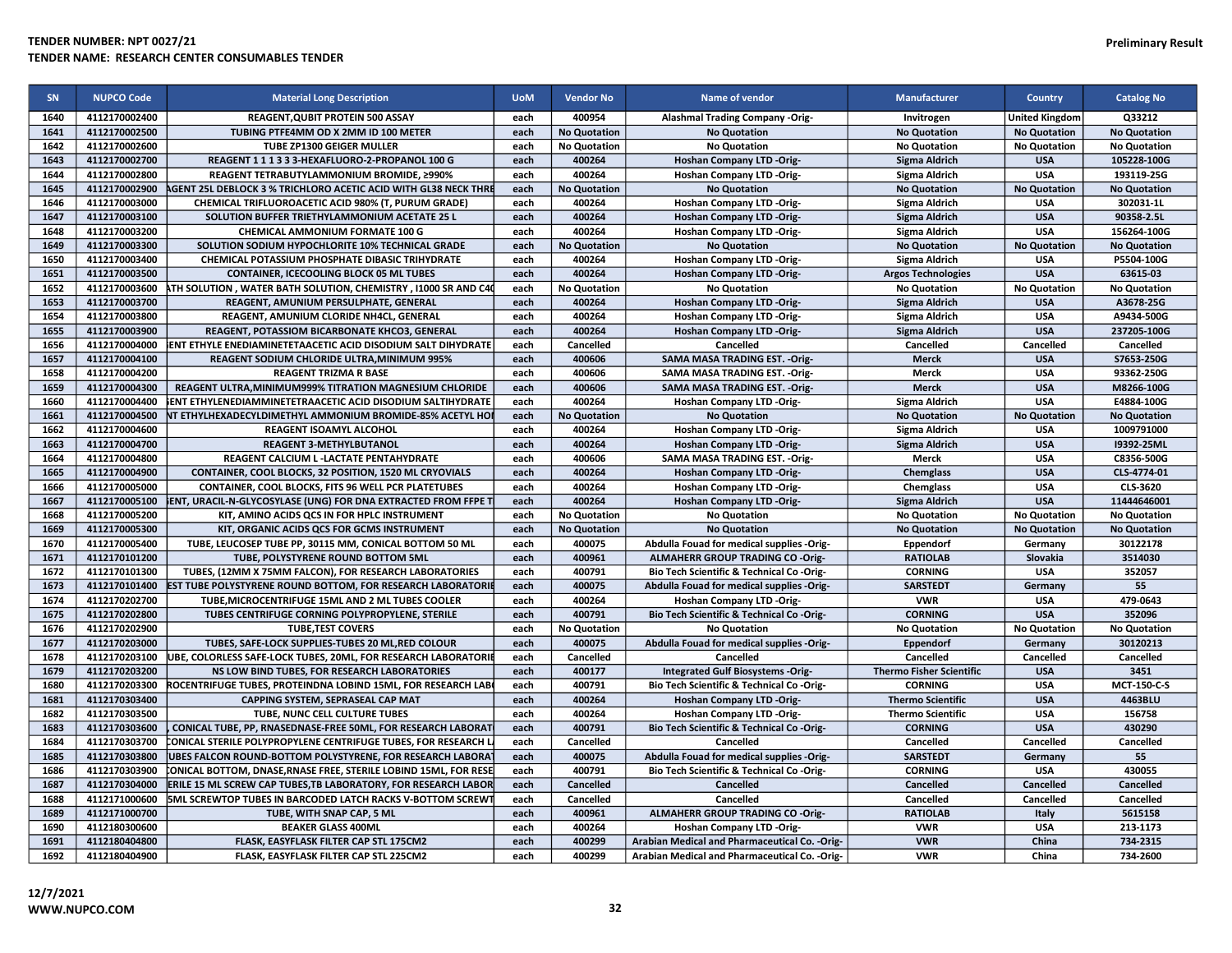| SN   | <b>NUPCO Code</b> | <b>Material Long Description</b>                                               | <b>UoM</b> | <b>Vendor No</b>    | Name of vendor                           | <b>Manufacturer</b>                | Country             | <b>Catalog No</b>   |
|------|-------------------|--------------------------------------------------------------------------------|------------|---------------------|------------------------------------------|------------------------------------|---------------------|---------------------|
| 1693 | 4112180405000     | FLASK, 10 ML VOLUMETRIC                                                        | each       | 400264              | Hoshan Company LTD -Orig-                | <b>VWR</b>                         | <b>USA</b>          | 612-3740            |
| 1694 | 4112180405100     | BOX, EASY FLASK 75CM2 FLTRCAP STL (CASE OF 100)                                | each       | Cancelled           | Cancelled                                | Cancelled                          | Cancelled           | Cancelled           |
| 1695 | 4112180405200     | CONSUMBLE, CONICAL FLASK 5ML, FOR RESEARCH LABORATORIES                        | each       | 400264              | Hoshan Company LTD -Orig-                | <b>VWR</b>                         | <b>USA</b>          | 612-3738            |
| 1696 | 4112180405300     | ASK, T25 EASYFLASK FILTERCAP STL 25CM2, FOR RESEARCH LABORATOR                 | each       | 400791              | Bio Tech Scientific & Technical Co-Orig- | <b>CORNING</b>                     | <b>USA</b>          | 430639              |
| 1697 | 4112180501800     | <b>GLE METRIC SCALE, 1L PLASTIC GRADUATED, POLYPROPYLENE, TC WITH</b>          | each       | 400264              | Hoshan Company LTD -Orig-                | <b>VWR</b>                         | <b>USA</b>          | 612-5666            |
| 1698 | 4112180501900     | ADUATED CYLINDERS (100-ML FOR DRINKING WATER), FOR RESEARCH                    | each       | 400264              | <b>Hoshan Company LTD -Orig-</b>         | <b>VWR</b>                         | <b>USA</b>          | 612-3836            |
| 1699 | 4112180602100     | STOPPERS 20 MM GRAY BUTYL RUBBER (2000PC)                                      | each       | <b>No Quotation</b> | <b>No Quotation</b>                      | <b>No Quotation</b>                | <b>No Quotation</b> | <b>No Quotation</b> |
| 1700 | 4112180602200     | WHEATON SERUM BOTTLE, CLEAR, 50 ML                                             | each       | 400264              | <b>Hoshan Company LTD -Orig-</b>         | <b>DWK Life Sciences</b>           | Germany             | 223745              |
| 1701 | 4112180602300     | TUBING VIALS AMBER SERUM (MNGR NO 1233Y84)                                     | each       | 400264              | <b>Hoshan Company LTD -Orig-</b>         | <b>DWK Life Sciences (Wheaton)</b> | <b>USA</b>          | 223695              |
| 1702 | 4112180602400     | TUBING 50 M SILICONE 1*3MM                                                     | each       | <b>No Quotation</b> | <b>No Quotation</b>                      | <b>No Quotation</b>                | <b>No Quotation</b> | <b>No Quotation</b> |
| 1703 | 4112180602500     | TOPPERS 20MM. 2 LEG LYOPHILIZATION ULTRA PURE GRAY BROMOBUTY                   | each       | <b>No Quotation</b> | <b>No Quotation</b>                      | <b>No Quotation</b>                | <b>No Quotation</b> | <b>No Quotation</b> |
| 1704 | 4112180602600     | STOPPERS 13MM WITH GROOVE, TYP 1779443250; GRAU                                | each       | <b>No Quotation</b> | <b>No Quotation</b>                      | <b>No Quotation</b>                | <b>No Quotation</b> | <b>No Quotation</b> |
| 1705 | 4112180900400     | ING PLAIN 150 MM DIAMETER PLASTIC, POLYPROPYLENE WITH SHORT ST                 | each       | 400791              | Bio Tech Scientific & Technical Co-Orig- | <b>CORNING</b>                     | <b>USA</b>          | 6120P-150           |
| 1706 | 4112181100000     | NIST REFERENCE MATERIALS, FEMALE WHITE UTAHMORMON                              | each       | <b>No Quotation</b> | <b>No Quotation</b>                      | <b>No Quotation</b>                | <b>No Quotation</b> | <b>No Quotation</b> |
| 1707 | 4112181100100     | NIST REFERENCE MATERIALS, MALE WHITE ASHKENAZIM JEWISH SON                     | each       | <b>No Quotation</b> | <b>No Quotation</b>                      | <b>No Quotation</b>                | <b>No Quotation</b> | <b>No Quotation</b> |
| 1708 | 4112181100200     | NIST REFERENCE MATERIALS. MALE WHITE ASHKENAZIM JEWISH FATHER                  | each       | <b>No Quotation</b> | <b>No Quotation</b>                      | <b>No Quotation</b>                | <b>No Quotation</b> | <b>No Quotation</b> |
| 1709 | 4112181100300     | NIST REFERENCE MATERIALS, FEMALE WHITE ASHKENAZIM JEWISH                       | each       | <b>No Quotation</b> | <b>No Quotation</b>                      | <b>No Quotation</b>                | <b>No Quotation</b> | <b>No Quotation</b> |
| 1710 | 4112181100400     | NIST REFERENCE MATERIALS, MALE ASIAN CHINESE, SON                              | each       | <b>No Quotation</b> | <b>No Quotation</b>                      | <b>No Quotation</b>                | <b>No Quotation</b> | <b>No Quotation</b> |
| 1711 | 4112181100500     | NIST REFERENCE MATERIALS, MALE ASIAN CHINESE, FATHER                           | each       | <b>No Quotation</b> | <b>No Quotation</b>                      | <b>No Quotation</b>                | <b>No Quotation</b> | <b>No Quotation</b> |
| 1712 | 4112181100600     | NIST REFERENCE MATERIALS, FEMALE ASIAN CHINESE                                 | each       | <b>No Quotation</b> | <b>No Quotation</b>                      | <b>No Quotation</b>                | <b>No Quotation</b> | <b>No Quotation</b> |
| 1713 | 4112181200600     | DISHES CORNING ULTRA-LOW ATTACHMENT                                            | each       | 400791              | Bio Tech Scientific & Technical Co-Orig- | <b>CORNING</b>                     | <b>USA</b>          | 3262                |
| 1714 | 4112181302000     | CONSUMABLE, DISPOSABLE CUVETTES, 45ML, 10 MM                                   | each       | 400264              | <b>Hoshan Company LTD -Orig-</b>         | <b>VWR</b>                         | <b>USA</b>          | 634-0675            |
| 1715 | 4112181804900     | <b>TTLES PYREX REUSABLE MEDIA STORAGE 1L, FOR RESEARCH LABORATOR</b>           | each       | 400264              | <b>Hoshan Company LTD -Orig-</b>         | <b>VWR</b>                         | <b>USA</b>          | 215-1595            |
| 1716 | 4112181805000     | ES PYREX REUSABLE MEDIA STORAGE - 100 ML, FOR RESEARCH LABORA                  | each       | 400264              | <b>Hoshan Company LTD -Orig-</b>         | <b>VWR</b>                         | <b>USA</b>          | 215-1592            |
| 1717 | 4112210100700     | PETRIDISH, BP 53-03 ROUND                                                      | each       | 400177              | <b>Integrated Gulf Biosystems -Orig-</b> | <b>Thermo Fisher Scientific</b>    | <b>USA</b>          | 150326              |
| 1718 |                   | 4112210100800 PETRIDISH, STERILIN PETRI DISHES, 50MM, FOR RESEARCH LABORATORIE | each       | 400177              | Integrated Gulf Biosystems -Orig-        | <b>Thermo Fisher Scientific</b>    | <b>USA</b>          | 124-17              |
| 1719 | 4112210201700     | TIDISH WLID TCTREAT STERILIZED BY GAMMA IRRADIATION AND CERTIF                 | each       | 400791              | Bio Tech Scientific & Technical Co-Orig- | <b>CORNING</b>                     | <b>USA</b>          | 3516                |
| 1720 | 4112210201800     | LTIDISH WLID TCTREAT STERILIZED BY GAMMA IRRADIATION AND CERTI                 | each       | 400791              | Bio Tech Scientific & Technical Co-Orig- | <b>CORNING</b>                     | <b>USA</b>          | 3513                |
| 1721 | 4112210201900     | LTIDISH WLID TCTREAT STERILIZED BY GAMMA IRRADIATION AND CERTI                 | each       | 400791              | Bio Tech Scientific & Technical Co-Orig- | <b>CORNING</b>                     | <b>USA</b>          | 3527                |
| 1722 | 4112210202000     | 35X10MM SUSPENSION DISH (CASE OF 500)                                          | each       | 400791              | Bio Tech Scientific & Technical Co-Orig- | <b>CORNING</b>                     | <b>USA</b>          | 353001              |
| 1723 | 4112210202100     | I 6-WELL CLEAR FLAT BOTTOM TC-TREATED MULTIWELL, WITH LID, INDI                | each       | 400791              | Bio Tech Scientific & Technical Co-Orig- | <b>CORNING</b>                     | <b>USA</b>          | 353046              |
| 1724 | 4112210202200     | ROPYLENE, 96 WELL PLATE, NATURAL, V-BOTTOM, 500ULWELL WHATM.                   | each       | 400791              | Bio Tech Scientific & Technical Co-Orig- | <b>CORNING</b>                     | <b>USA</b>          | 3956                |
| 1725 | 4112210202300     | PLATES, TWINTEC PCR SUPPLIES-PLATES 96 LOBIND, SKIRTED, COLORLESS              | each       | 400791              | Bio Tech Scientific & Technical Co-Orig- | <b>CORNING</b>                     | <b>USA</b>          | <b>PCR-96-FS-C</b>  |
| 1726 | 4112210202400     | FILM, HEAT-RESISTANT FILM FOR PCR POLYSTER                                     | each       | 400264              | Hoshan Company LTD -Orig-                | <b>Nest</b>                        | China               | 410011              |
| 1727 | 4112210400800     | <b>FLASKS, T75 TISSUE CULTURE FLASKS</b>                                       | each       | 400177              | <b>Integrated Gulf Biosystems -Orig-</b> | <b>Thermo Fisher Scientific</b>    | <b>USA</b>          | 156499              |
| 1728 | 4112210400900     | FLASKS, T125 TISSUE CULTURE FLASKS                                             | each       | Cancelled           | Cancelled                                | Cancelled                          | Cancelled           | Cancelled           |
| 1729 | 4112210401000     | FLASKS, NUNC TRIPLEFLASK TREATED CELL CULTURE FLASKS                           | each       | 400264              | <b>Hoshan Company LTD -Orig-</b>         | <b>Thermo Scientific</b>           | <b>USA</b>          | 132867              |
| 1730 | 4112210401100     | FLASKS, NUNC CELL CULTURE TREATED FLASKS WITH FILTER CAPS                      | each       | 400791              | Bio Tech Scientific & Technical Co-Orig- | <b>CORNING</b>                     | <b>USA</b>          | 430639              |
| 1731 | 4112210600700     | EDLES INOCULATING, LENGTH: 8 IN (20CM), VOLUME: 1ML; COLOUR: BI                | each       | 400606              | <b>SAMA MASA TRADING EST. - Orig-</b>    | <b>Merck</b>                       | <b>USA</b>          | BR452201-1000EA     |
| 1732 | 4112210600800     | INSUMABLE, 10UL HARD LOOPS DARK BLUE, FOR RESEARCH LABORATOR                   | each       | 400961              | ALMAHERR GROUP TRADING CO -Orig-         | <b>RATIOLAB</b>                    | Italy               | 7020200             |
| 1733 | 4112210600900     | NSUMABLE, 1UL HARD LOOPS DARK GREEN, FOR RESEARCH LABORATOR                    | each       | 400177              | Integrated Gulf Biosystems -Orig-        | <b>Thermo Fisher Scientific</b>    | <b>USA</b>          | 253287              |
| 1734 | 4112210704300     | PETRI, NUNC CELL CULTUREPETRI DISHES                                           | each       | 400264              | Hoshan Company LTD -Orig-                | <b>Thermo Scientific</b>           | <b>USA</b>          | 150318              |
| 1735 | 4112210704400     | NUNC CELL-CULTURE TREATED MULTIDISHES                                          | each       | 400177              | <b>Integrated Gulf Biosystems -Orig-</b> | <b>Thermo Fisher Scientific</b>    | <b>USA</b>          | 167425              |
| 1736 | 4112260001800     | SLIDE GLASSTIC 10 WITH COUNTING GRIDSS                                         | each       | 400264              | Hoshan Company LTD -Orig-                | Kova                               | <b>USA</b>          | 87144E              |
| 1737 | 4112260001900     | <b>REAGENT DOXORUBICIN (10MG)</b>                                              | each       | 400264              | <b>Hoshan Company LTD -Orig-</b>         | <b>Alfa Aesar</b>                  | <b>USA</b>          | J64000.MA           |
| 1738 | 4112260002000     | SLIDE, µ-SLIDE 8 WELL GLASS BOTTOM, FOR RESEARCH LABORATORIES                  | each       | 400177              | <b>Integrated Gulf Biosystems -Orig-</b> | <b>Thermo Fisher Scientific</b>    | <b>USA</b>          | 177402              |
| 1739 | 4112260101500     | IS MICROSCOPE FROSTED ONE SIDE, ONE END, FOR RESEARCH LABORATO                 | each       | 400264              | <b>Hoshan Company LTD -Orig-</b>         | <b>VWR</b>                         | <b>USA</b>          | 631-1551            |
| 1740 | 4112260101600     | SECTIONS, CYTOCENTRIFUGE PREPARATIONS, AND STANDARD PAPANIO                    | each       | 400264              | Hoshan Company LTD -Orig-                | <b>VWR</b>                         | <b>USA</b>          | 631-0108            |
| 1741 | 4112270200400     | PLATES, CELL CULTURE DISHES                                                    | each       | 400177              | Integrated Gulf Biosystems -Orig-        | <b>Thermo Fisher Scientific</b>    | <b>USA</b>          | 167425              |
| 1742 | 4112280003100     | <b>RACK.COOLRACK M31</b>                                                       | each       | 400791              | Bio Tech Scientific & Technical Co-Orig- | <b>CORNING</b>                     | <b>USA</b>          | 432041              |
| 1743 | 4112280003200     | RACK, PCR COOLER, 96-WELL                                                      | each       | Cancelled           | Cancelled                                | Cancelled                          | Cancelled           | Cancelled           |
| 1744 | 4112280003300     | RACK, 50ML SCREWTOP TUBES IN BARCODED LATCH RACKS                              | each       | 400264              | <b>Hoshan Company LTD -Orig-</b>         | <b>Thermo Scientific</b>           | <b>USA</b>          | 374320-BR           |
| 1745 | 4112280003400     | <b>RACKS, 20ML SCREWTOP TUBES IN BARCODED LATCH RACKS</b>                      | each       | 400264              | <b>Hoshan Company LTD -Orig-</b>         | <b>Thermo Scientific</b>           | <b>USA</b>          | 374221-BR           |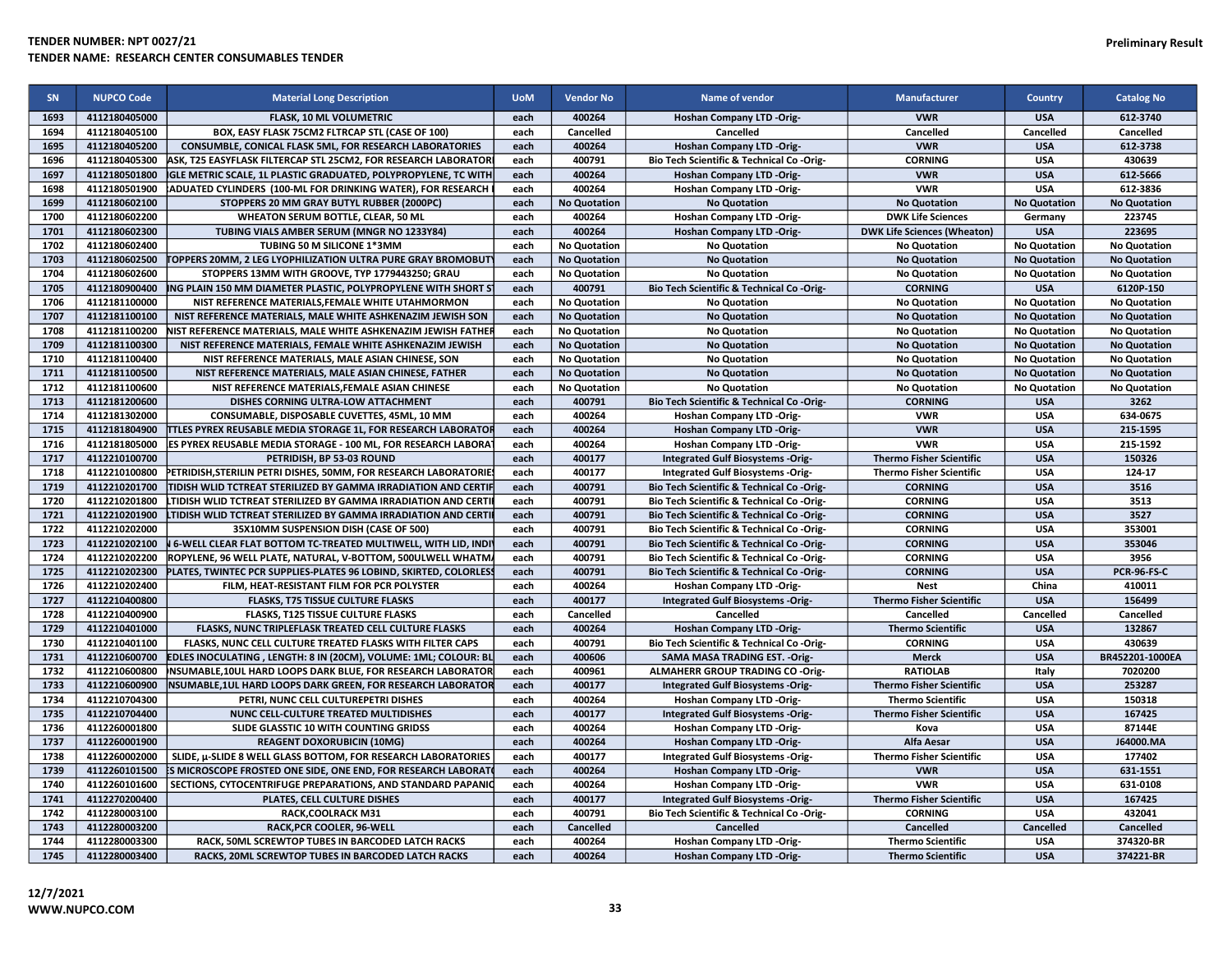| SN   | <b>NUPCO Code</b> | <b>Material Long Description</b>                                    | <b>UoM</b> | <b>Vendor No</b>    | <b>Name of vendor</b>                    | <b>Manufacturer</b>             | <b>Country</b>      | <b>Catalog No</b>   |
|------|-------------------|---------------------------------------------------------------------|------------|---------------------|------------------------------------------|---------------------------------|---------------------|---------------------|
| 1746 | 4112280003500     | RACKS, 18ML SCREWTOP TUBES IN BARCODED LATCH RACKS                  | each       | 400264              | Hoshan Company LTD -Orig-                | <b>Thermo Scientific</b>        | <b>USA</b>          | 374500-BR           |
| 1747 | 4112280003600     | RACKS, 14ML SCREWTOP TUBES IN BARCODED LATCH RACKS                  | each       | 400264              | Hoshan Company LTD -Orig-                | <b>Thermo Scientific</b>        | <b>USA</b>          | 3741-BR             |
| 1748 | 4112280003700     | RACKS, 05ML SCREWTOP TUBES IN BARCODED LATCH RACKS                  | each       | 400264              | <b>Hoshan Company LTD -Orig-</b>         | <b>Thermo Scientific</b>        | <b>USA</b>          | 3744-BR             |
| 1749 | 4112280003800     | RACKS, 02ML SCREWTOP TUBES IN BARCODED LATCH RACKS                  | each       | 400264              | <b>Hoshan Company LTD -Orig-</b>         | <b>Thermo Scientific</b>        | <b>USA</b>          | 3748-BR             |
| 1750 | 4112280403500     | CONSUMABLE, NUNC CARDBOARD BOXES, 18ML TUBES HOLDS 99               | each       | 400264              | <b>Hoshan Company LTD -Orig-</b>         | <b>VWR</b>                      | <b>USA</b>          | 479-1439            |
| 1751 | 4112280403600     | CONSUMABLE, NUNC CARDBOARD BOXES, HOLDS 100 TUBES 36ML VIALS        | each       | 400264              | <b>Hoshan Company LTD -Orig-</b>         | <b>VWR</b>                      | <b>USA</b>          | 479-7032            |
| 1752 | 4112280403700     | <b>CHAMBER COOLING FOR 15ML TUBES</b>                               | each       | Cancelled           | Cancelled                                | Cancelled                       | Cancelled           | Cancelled           |
| 1753 | 4112280900300     | DISHES PETRI CULTURE FLAT CLEAR PYREX                               | each       | 400264              | <b>Hoshan Company LTD -Orig-</b>         | SciLabware                      | <b>USA</b>          | 1480/06D            |
| 1754 | 4112280900400     | DISH, TC-TREATED CELL CULTURE DISH, STERILE 100 MM                  | each       | 400791              | Bio Tech Scientific & Technical Co-Orig- | <b>CORNING</b>                  | <b>USA</b>          | 351029              |
| 1755 | 4112280900500     | PETRI DISHES WITH CLEAR LID HEIGHT (METRIC)15 MM DIAMETER (METI     | each       | 400177              | <b>Integrated Gulf Biosystems -Orig-</b> | <b>Thermo Fisher Scientific</b> | <b>USA</b>          | 150464              |
| 1756 | 4112280900600     | MABLE, MEDIUM BINDING, FLAT BOTTOM WITHOUT LID, 96-WELL MICR        | each       | 400791              | Bio Tech Scientific & Technical Co-Orig- | <b>CORNING</b>                  | <b>USA</b>          | 3596                |
| 1757 | 4112280900700     | UMABLE, HIGH BINDING, FLAT BOTTOM WITHOUT LID, 96-WELL MICROI       | each       | 400791              | Bio Tech Scientific & Technical Co-Orig- | <b>CORNING</b>                  | <b>USA</b>          | 3590                |
| 1758 | 4112280900800     | <b>5MM TC DISH PERMANOX CELL CULTURE TREATED, FOR RESEARCH LABO</b> | each       | 400791              | Bio Tech Scientific & Technical Co-Orig- | <b>CORNING</b>                  | <b>USA</b>          | 430166              |
| 1759 | 4112330200900     | SLIDES, PLASTIC 100 SLIDE BOX                                       | each       | <b>No Quotation</b> | <b>No Quotation</b>                      | <b>No Quotation</b>             | <b>No Quotation</b> | <b>No Quotation</b> |
| 1760 | 4112330401500     | CONSUMABLE, CRY BOX 1 - 2 ML 76×76×52 5×5 BLUE                      | each       | 400264              | Hoshan Company LTD -Orig-                | <b>VWR</b>                      | <b>USA</b>          | 479-0470            |
| 1761 | 4112330401600     | CONSUMABLE.CRYOBOX 122ML PC:5X5 ARRAY, WHITE POLYCARBONAT           | each       | 400177              | Integrated Gulf Biosystems -Orig-        | <b>Thermo Fisher Scientific</b> | <b>USA</b>          | 5025-0505           |
| 1762 | 4112330401700     | CONSUMABLE, WHITE CRY BOX 81 TUBES 10-19                            | each       | 400264              | Hoshan Company LTD -Orig-                | <b>VWR</b>                      | <b>USA</b>          | 479-1438            |
| 1763 | 4112330401800     | SUMABLE, NALGENE LOCATOR PLUS RACKS FOR 81-AMPULE CRYOGENIC         | each       | 400791              | Bio Tech Scientific & Technical Co-Orig- | <b>CORNING</b>                  | <b>USA</b>          | 431119              |
| 1764 | 4112330401900     | TUBE,64 WELL FREEZER BOX FOR STORAGE OF 2 ML MICRO CENTRIFUGE       | each       | 400264              | Hoshan Company LTD -Orig-                | <b>Simport Scientific</b>       | <b>USA</b>          | T330-64             |
| 1765 | 4112330402000     | CAPACITY, CORNING CRYOGENIC VIALS, INTERNAL THREAD 20ML             | each       | 400791              | Bio Tech Scientific & Technical Co-Orig- | <b>CORNING</b>                  | <b>USA</b>          | 430661              |
| 1766 | 4112330402100     | YOBOXES WITH DIVIDERS CARDBOARD -18 C 2ML 81 (9X9), FOR RESEARD     | each       | 400961              | ALMAHERR GROUP TRADING CO-Orig-          | <b>RATIOLAB</b>                 | Hungary             | 5141501             |
| 1767 | 4113150100700     | CELL COUNTER MOXI Z CASSETTES TYPE M 4 - 25 MICRONS                 | each       | 400264              | Hoshan Company LTD -Orig-                | <b>ORFLO</b>                    | <b>USA</b>          | <b>MXC001</b>       |
| 1768 | 4113162200200     | SYRINGE, TERUMO SYRINGE (SLIP TIP) - 3 ML                           | each       | <b>No Quotation</b> | <b>No Quotation</b>                      | <b>No Quotation</b>             | <b>No Quotation</b> | <b>No Quotation</b> |
| 1769 | 4113180700600     | REAGENT, GENTAMYCIN SOLUTION, 50 MGML 20ML                          | each       | Cancelled           | Cancelled                                | Cancelled                       | Cancelled           | Cancelled           |
| 1770 | 4113180700700     | REAGENT.FICOLL TYPE 400 20% SOLUTION 25ML                           | each       | 400606              | SAMA MASA TRADING EST. - Orig-           | <b>Merck</b>                    | <b>USA</b>          | F5415-25ML          |
| 1771 | 4114000082900     | PIPETTE, 1ML SEROLOGICAL PIPETTE, STERILE INDIVID WRAPPD            | each       | 400791              | Bio Tech Scientific & Technical Co-Orig- | <b>CORNING</b>                  | <b>USA</b>          | 4011                |
| 1772 | 4114000083000     | GET RETRIEVAL SOLUTION, CITRATE PH 6 , CONCENTRATE, IMMUNOHIST      | each       | <b>No Quotation</b> | <b>No Quotation</b>                      | <b>No Quotation</b>             | <b>No Quotation</b> | <b>No Quotation</b> |
| 1773 | 4114170023300     | REAGENT, PHENOL: CHLOROFORM: ISOAMYL ALCOHOL (25:24:1, VV)          | each       | 400606              | SAMA MASA TRADING EST. - Orig-           | <b>Merck</b>                    | <b>USA</b>          | P2069-100MI         |
| 1774 | 4114170023400     | CHEMICAL, CHLOROFORM: ISOAMYL ALCOHOL 24:2                          | each       | <b>No Quotation</b> | <b>No Quotation</b>                      | <b>No Quotation</b>             | <b>No Quotation</b> | <b>No Quotation</b> |
| 1775 | 4114170023500     | CHEMICAL, GOLD(III) CHLORIDE HYDRATE 5G                             | each       | Cancelled           | Cancelled                                | Cancelled                       | Cancelled           | Cancelled           |
| 1776 | 4114170023600     | CHEMICAL, SILVER NITRATE 10G                                        | each       | 400264              | <b>Hoshan Company LTD -Orig-</b>         | <b>Sigma Aldrich</b>            | <b>USA</b>          | 204390-10G          |
| 1777 | 4114170023700     | CHEMICAL, SODIUM CITRATE 1 GRAM                                     | each       | 400264              | <b>Hoshan Company LTD -Orig-</b>         | <b>Sigma Aldrich</b>            | <b>USA</b>          | PHR1416-1G          |
| 1778 | 4114170023800     | CHEMICAL, SODIUM SULPHIDE (NA2S) 10G                                | each       | 400264              | Hoshan Company LTD -Orig-                | Sigma Aldrich                   | <b>USA</b>          | 407410-10G          |
| 1779 | 4114170023900     | CHEMICAL, SODIUM HYDROSULPHIDE 100G                                 | each       | 400264              | Hoshan Company LTD -Orig-                | <b>Sigma Aldrich</b>            | <b>USA</b>          | 161527-100G         |
| 1780 | 4114170024000     | CHEMICAL, SODIUM BOROHYDRIDE 5G                                     | each       | 400264              | Hoshan Company LTD -Orig-                | <b>Sigma Aldrich</b>            | <b>USA</b>          | 452882-5G           |
| 1781 | 4114170024100     | CHEMICAL, POLYVINYLPYRROLIDONE 50G                                  | each       | 400264              | <b>Hoshan Company LTD -Orig-</b>         | <b>Alfa Aesar</b>               | <b>USA</b>          | 43728               |
| 1782 | 4114170024200     | CHEMICAL, ETHYLENE GLYCOL 100ML                                     | each       | 400264              | Hoshan Company LTD -Orig-                | <b>Acros Organics</b>           | <b>USA</b>          | 433811000           |
| 1783 | 4114170024300     | REAGENT, DEUTERIUM OXIDE (D2O) 20G                                  | each       | <b>No Quotation</b> | <b>No Quotation</b>                      | <b>No Quotation</b>             | <b>No Quotation</b> | <b>No Quotation</b> |
| 1784 | 4114170024400     | CHEMICAL, GOLD COLLOID NANOPARTICLES 25ML                           | each       | 400264              | <b>Hoshan Company LTD -Orig-</b>         | <b>Acros Organics</b>           | <b>USA</b>          | J67446.AC           |
| 1785 | 4114170024500     | <b>CHEMICAL, THYMOQUINONE 1G</b>                                    | each       | 400264              | <b>Hoshan Company LTD -Orig-</b>         | <b>Acros Organics</b>           | <b>USA</b>          | 305070010           |
| 1786 | 4114170024600     | CHEMICAL, CNS-PENETRANT COMPOUND LIBRARY - L5900-UB100              | each       | <b>No Quotation</b> | <b>No Quotation</b>                      | <b>No Quotation</b>             | <b>No Quotation</b> | <b>No Quotation</b> |
| 1787 | 4114170024700     | CHEMICAL, PRECLINICAL COMPOUND LIBRARY - L3410-UB100                | each       | <b>No Quotation</b> | <b>No Quotation</b>                      | <b>No Quotation</b>             | <b>No Quotation</b> | <b>No Quotation</b> |
| 1788 | 4114170024800     | CHEMICAL, CLINICAL COMPOUND LIBRARY - L3400-UB100                   | each       | <b>No Quotation</b> | <b>No Quotation</b>                      | <b>No Quotation</b>             | <b>No Quotation</b> | <b>No Quotation</b> |
| 1789 | 4114170024900     | CHEMICAL, PEPTIDE COMPOUND LIBRARY - L9600-SB002                    | each       | <b>No Quotation</b> | <b>No Quotation</b>                      | <b>No Quotation</b>             | <b>No Quotation</b> | <b>No Quotation</b> |
| 1790 | 4114170025000     | CHEMICAL, ANTIBIOTICS LIBRARY - L4400-UB101                         | each       | <b>No Quotation</b> | <b>No Quotation</b>                      | <b>No Quotation</b>             | <b>No Quotation</b> | <b>No Quotation</b> |
| 1791 | 4114170025100     | MICAL, IMMUNOLOGYINFLAMMATION COMPOUND LIBRARY - L4700-UE           | each       | <b>No Quotation</b> | <b>No Quotation</b>                      | <b>No Quotation</b>             | <b>No Quotation</b> | <b>No Quotation</b> |
| 1792 | 4114170025200     | CHEMICAL, ANTI-INFECTION COMPOUND LIBRARY - L1800-UB100             | each       | <b>No Quotation</b> | <b>No Quotation</b>                      | <b>No Quotation</b>             | <b>No Quotation</b> | <b>No Quotation</b> |
| 1793 | 4114170025300     | CHEMICAL, MICROBIAL NATURAL PRODUCT LIBRARY - L6500-UB100           | each       | <b>No Quotation</b> | <b>No Quotation</b>                      | <b>No Quotation</b>             | <b>No Quotation</b> | <b>No Quotation</b> |
| 1794 | 4114170025400     | CHEMICAL, ANTIBACTERIAL ACTIVITY LIBRARY - L4520-UB100              | each       | <b>No Quotation</b> | <b>No Quotation</b>                      | <b>No Quotation</b>             | <b>No Quotation</b> | <b>No Quotation</b> |
| 1795 | 4114170025500     | MICAL, HYDROCHLORIC ACID 37%, ACS REAGENT GRADE, QUALITY LEVEL      | each       | 400264              | <b>Hoshan Company LTD -Orig-</b>         | <b>Sigma Aldrich</b>            | <b>USA</b>          | 1003171011          |
| 1796 | 4114170025600     | CHEMICAL, ACETIC ACID 997%, ACS REAGENT GRADE, QUALITY LEVEL 200    | each       | 400264              | <b>Hoshan Company LTD -Orig-</b>         | <b>Sigma Aldrich</b>            | <b>USA</b>          | 695092-2.5L         |
| 1797 | 4114170025700     | HYDE SOLUTION 37% STABILIZED WITH ABOUT 10% METHANOL , QUALIT       | each       | 400264              | <b>Hoshan Company LTD -Orig-</b>         | Sigma Aldrich                   | <b>USA</b>          | 8187081000          |
| 1798 | 4114170025800     | REAGENT, AMMONIUM SULPHATE ACS, 990%, (1KG)                         | each       | 400264              | <b>Hoshan Company LTD -Orig-</b>         | <b>VWR</b>                      | <b>USA</b>          | 21333               |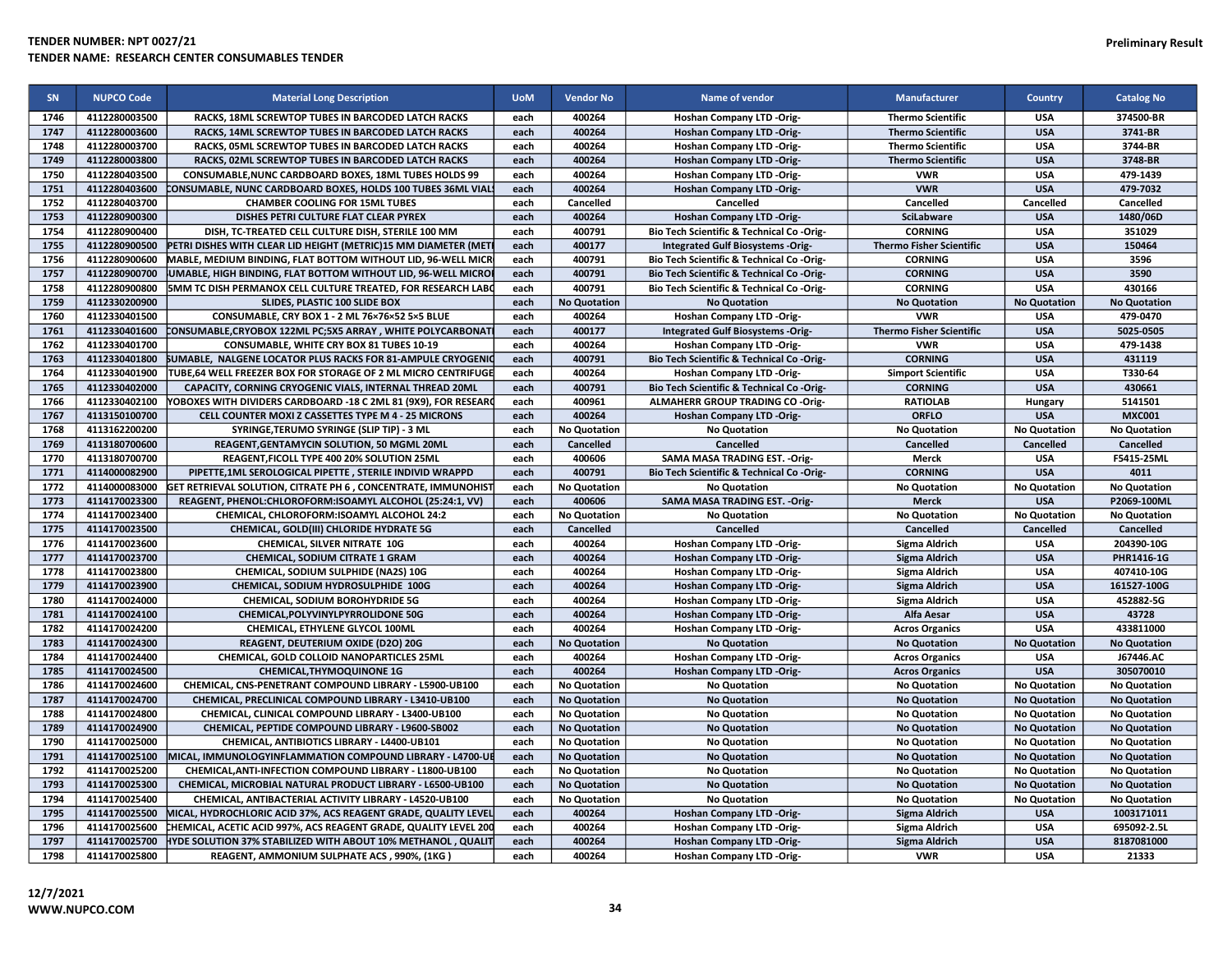| SN   | <b>NUPCO Code</b> | <b>Material Long Description</b>                                       | <b>UoM</b> | <b>Vendor No</b>    | Name of vendor                           | Manufacturer                    | <b>Country</b>      | <b>Catalog No</b>   |
|------|-------------------|------------------------------------------------------------------------|------------|---------------------|------------------------------------------|---------------------------------|---------------------|---------------------|
| 1799 | 4114170025900     | REAGENT, AMMONIUM CHLORIDE ACS REAGENT, 995%, (1KG)                    | each       | 400264              | <b>Hoshan Company LTD -Orig-</b>         | <b>VWR</b>                      | <b>USA</b>          | 0621-1KG            |
| 1800 | 4114170026000     | CHEMICAL, DIMETHYL SULFATE, 998%, LIQUID, (1L)                         | each       | 400264              | Hoshan Company LTD -Orig-                | <b>Acros Organics</b>           | <b>USA</b>          | 116820010           |
| 1801 | 4114170026100     | HEMICAL. POTASSIUM CHLORIDE FOR MOLECULAR BIOLOGY. 990%. (1Kd          | each       | 400264              | <b>Hoshan Company LTD -Orig-</b>         | <b>Alfa Aesar</b>               | <b>USA</b>          | J64189.A1           |
| 1802 | 4114170026200     | CHEMICAL, METHANOL, ≥998% HPLC GRADE, 1L, BOTTLE                       | each       | 400264              | Hoshan Company LTD -Orig-                | <b>VWR</b>                      | <b>USA</b>          | 20864               |
| 1803 | 4114170026300     | CHEMICAL, ULTRAPURE TRIS HYDROCHLORIDE, POWDER, (500G)                 | each       | 400264              | <b>Hoshan Company LTD -Orig-</b>         | <b>VWR</b>                      | <b>USA</b>          | 0234-500G           |
| 1804 | 4114170026400     | SE, ANHYDROUS, QUALITY LEVEL 200, MEETS EP, BP, JP, USP TESTING SPE    | each       | 400264              | Hoshan Company LTD -Orig-                | Sigma Aldrich                   | <b>USA</b>          | D9434-1KG           |
| 1805 | 4114170026500     | CHEMICAL, SODIUM BUTYRATE, 98%, QUALITY LEVEL 200, (500G)              | each       | 400264              | <b>Hoshan Company LTD -Orig-</b>         | <b>Sigma Aldrich</b>            | <b>USA</b>          | 303410-500G         |
| 1806 | 4114170026600     | CHEMICAL.1-BUTANOL. ≥994%. ACS REAGENT. (25L)                          | each       | 400264              | <b>Hoshan Company LTD -Orig-</b>         | <b>VWR</b>                      | <b>USA</b>          | 20810               |
| 1807 | 4114170026700     | IICAL, CHLORAMPHENICOL, PHARMACEUTICAL PRIMARY STANDARD, (20           | each       | 400264              | <b>Hoshan Company LTD -Orig-</b>         | U.S. Pharmacopeia               | <b>USA</b>          | 1107004             |
| 1808 | 4114170026800     | CHEMICAL, CALCIUM CHLORIDE, ANHYDROUS, POWDER, ≥97%, (1KG)             | each       | 400264              | <b>Hoshan Company LTD -Orig-</b>         | Sigma Aldrich                   | <b>USA</b>          | C4901-1KG           |
| 1809 | 4114170026900     | EMICAL, DIETHYL PYROCARBONATE, 99% (NT), QUALITY LEVEL 200, (250       | each       | 400264              | <b>Hoshan Company LTD -Orig-</b>         | <b>Sigma Aldrich</b>            | <b>USA</b>          | 40718-250ML         |
| 1810 | 4114170027000     | L, SODIUM DEOXYCHOLATE BIOXTRA, 2980% (DRY MATTER, NT), POWDE          | each       | 400264              | Hoshan Company LTD -Orig-                | Sigma Aldrich                   | <b>USA</b>          | 30970-500G          |
| 1811 | 4114170027100     | HYLENE GLYCOL-BIS(2- AMINOETHYLETHER), OR MOLECULAR BIOLOGY, ≥         | each       | 400177              | <b>Integrated Gulf Biosystems -Orig-</b> | <b>Thermo Fisher Scientific</b> | <b>USA</b>          | 29810               |
| 1812 | 4114170027200     | HYLENEDIAMINETETRAACETIC ACID, ANHYDROUS, ≥99% (TITRATION), P          | each       | 400264              | Hoshan Company LTD -Orig-                | Sigma Aldrich                   | <b>USA</b>          | EDS-1KG             |
| 1813 | 4114170027300     | CHEMICAL, MAGNESIUM CHLORIDE ANHYDROUS, ≥98%, POWDER, (1KG)            | each       | 400264              | <b>Hoshan Company LTD -Orig-</b>         | <b>VWR</b>                      | <b>USA</b>          | J364-1KG            |
| 1814 | 4114170027400     | <b>IIICAL,XYLENE CYANOLE FF (DYE CONTENT 75%), POWDER OR CRYSTALS,</b> | each       | 400264              | Hoshan Company LTD -Orig-                | <b>Acros Organics</b>           | <b>USA</b>          | 440700500           |
| 1815 | 4114170027500     | L, SODIUM CITRATE DIHYDRATE, FOR MOLECULAR BIOLOGY, ≥99% , POW         | each       | 400264              | <b>Hoshan Company LTD -Orig-</b>         | <b>Sigma Aldrich</b>            | <b>USA</b>          | C8532-1KG           |
| 1816 | 4114170027600     | , AMMONIUM HYDROXIDE SOLUTION, ACS REAGENT, 280-300% NH3 BA!           | each       | 400264              | <b>Hoshan Company LTD -Orig-</b>         | <b>Sigma Aldrich</b>            | <b>USA</b>          | 1054231000          |
| 1817 | 4114170027700     | CHEMICAL, TOLUENE ANHYDROUS, 998%, LIQUID, (2L)                        | each       | 400264              | <b>Hoshan Company LTD -Orig-</b>         | <b>VWR</b>                      | <b>USA</b>          | 83680               |
| 1818 | 4114170027800     | MICAL,2-PROPANOL, 995+%, ACS REAGENT, FOR MOLECULAR BIOLOGY,           | each       | 400264              | Hoshan Company LTD -Orig-                | <b>VWR</b>                      | <b>USA</b>          | 20842               |
| 1819 | 4114170027900     | REAGENT, LURIA BROTH BASE (MILLER'S LB BROTH BASE), (1KG)              | each       | 400177              | Integrated Gulf Biosystems -Orig-        | <b>Thermo Fisher Scientific</b> | <b>USA</b>          | 12795027            |
| 1820 | 4114170028000     | CHEMICAL, METHANOL ≥999%, PREMIUM GRADE, 1L, BOTTLE                    | each       | 400264              | Hoshan Company LTD -Orig-                | <b>VWR</b>                      | <b>USA</b>          | 20903               |
| 1821 | 4114170028100     | CHEMICAL, APS (AMMONIUM PEROXODISULPHATE 25G                           | each       | 400264              | <b>Hoshan Company LTD -Orig-</b>         | <b>VWR</b>                      | <b>USA</b>          | M133-25G            |
| 1822 | 4114170028200     | <b>GENT.ACRYLAMIDE-BIS (29:1). 30% AQUEOUS SOLUTION. ULTRA-PURE GF</b> | each       | 400264              | Hoshan Company LTD -Orig-                | <b>VWR</b>                      | <b>USA</b>          | E344-500ML          |
| 1823 | 4114170028300     | REAGENT, SUPERBLOCK (TBS) BLOCKING BUFFER 1L                           | each       | 400606              | SAMA MASA TRADING EST. - Orig-           | Merck                           | <b>USA</b>          | T5912-1L            |
| 1824 | 4114170028400     | EMICAL, ETHANOL DENATURED (INDUSTRIAL METHYLATED SPIRIT) ≥95%          | each       | 400264              | Hoshan Company LTD -Orig-                | <b>VWR</b>                      | <b>USA</b>          | 23685               |
| 1825 | 4114170028500     | CHEMICAL, ETHYL ACETATE ≥99%, TECHNICAL 5L                             | each       | 400264              | <b>Hoshan Company LTD -Orig-</b>         | <b>Sigma Aldrich</b>            | <b>USA</b>          | 319902-2.5L         |
| 1826 | 4114170028600     | CHEMICAL, ISOPROPYL ALCOHOL                                            | each       | 400264              | <b>Hoshan Company LTD -Orig-</b>         | <b>Sigma Aldrich</b>            | <b>USA</b>          | W292907-1KG-K       |
| 1827 | 4114170028700     | <b>AGENT, POLYACTIDE-BLOCK-POLY(ETHYLENE GLYCOL)-BLOCK-POLYACTIDE</b>  | each       | 400264              | <b>Hoshan Company LTD -Orig-</b>         | <b>Sigma Aldrich</b>            | <b>USA</b>          | 659649-1G           |
| 1828 | 4114170028800     | CHEMICAL, ANASTROZOLE 98% 250 MG                                       | each       | 400264              | Hoshan Company LTD -Orig-                | <b>Sigma Aldrich</b>            | <b>USA</b>          | PHR1783-500MG       |
| 1829 | 4114170028900     | <b>CHEMICAL.EPIRUBICIN HYDROCHLORIDE 10 MG</b>                         | each       | 400264              | <b>Hoshan Company LTD -Orig-</b>         | <b>Sigma Aldrich</b>            | <b>USA</b>          | E9406-10MG          |
| 1830 | 4114170029000     | REAGENT, HES 6% SOLUTION, BOX (50ML*20 EA) BOX                         | each       | <b>No Quotation</b> | <b>No Quotation</b>                      | <b>No Quotation</b>             | <b>No Quotation</b> | <b>No Quotation</b> |
| 1831 | 4114170029100     | REAGENT, 10% TWEEN 20 SOLUTION 1L                                      | each       | 400077              | Dar Al-Zahrawi Medical Company -Orig-    | <b>Bio-Rad</b>                  | <b>USA</b>          | 1610781             |
| 1832 | 4114170029200     | CHEMICAL, SODIUM DEOXYCHOLATE MONOHYDRATE 25G                          | each       | 400264              | Hoshan Company LTD -Orig-                | Sigma Aldrich                   | <b>USA</b>          | D5670-25G           |
| 1833 | 4114170029300     | MICAL CHLOROFORM CONTAINS 100-200 PPM AMYLENES AS STABILIZER           | each       | 400264              | <b>Hoshan Company LTD -Orig-</b>         | <b>Sigma Aldrich</b>            | <b>USA</b>          | C2432-25ML          |
| 1834 | 4114170029400     | <b>REAGENT SAMPLE BUFFER PACK OF 1 X 30ML</b>                          | each       | <b>No Quotation</b> | <b>No Quotation</b>                      | <b>No Quotation</b>             | <b>No Quotation</b> | <b>No Quotation</b> |
| 1835 | 4114170029500     | <b>CHEMICAL CELL SUSPENSION SOLUTION (125 ML)</b>                      | each       | <b>No Quotation</b> | <b>No Quotation</b>                      | <b>No Quotation</b>             | <b>No Quotation</b> | <b>No Quotation</b> |
| 1836 | 4114170029600     | CHEMICAL COMPOUND VX-809 (LUMACAFTOR) 50 MG                            | each       | <b>No Quotation</b> | <b>No Quotation</b>                      | <b>No Quotation</b>             | <b>No Quotation</b> | <b>No Quotation</b> |
| 1837 | 4114170029700     | CHEMICAL COMPOUND IVACAFTOR 50 MG                                      | each       | <b>No Quotation</b> | <b>No Quotation</b>                      | <b>No Quotation</b>             | <b>No Quotation</b> | <b>No Quotation</b> |
| 1838 | 4114170029800     | CHEMICAL COMPOUND TEZACAFTOR (VX661) 25 MG                             | each       | <b>No Quotation</b> | <b>No Quotation</b>                      | <b>No Quotation</b>             | <b>No Quotation</b> | <b>No Quotation</b> |
| 1839 | 4114170029900     | <b>CHEMICAL COMPOUND NIGERICIN 10 MG</b>                               | each       | <b>No Quotation</b> | <b>No Quotation</b>                      | <b>No Quotation</b>             | <b>No Quotation</b> | <b>No Quotation</b> |
| 1840 | 4114170030000     | 1,4'-DIISOTHIOCYANATOSTILBENE-2,2'-DISULFONIC ACID DISODIUM SAL'       | each       | <b>No Quotation</b> | <b>No Quotation</b>                      | <b>No Quotation</b>             | <b>No Quotation</b> | <b>No Quotation</b> |
| 1841 | 4114170030100     | <b>CHEMICAL COMPOUND BAPTA-AM 25 MG</b>                                | each       | <b>No Quotation</b> | <b>No Quotation</b>                      | <b>No Quotation</b>             | <b>No Quotation</b> | <b>No Quotation</b> |
| 1842 | 4114170030200     | CHEMICAL, COMPOUND CFTR(INH)-172, 25 MG                                | each       | <b>No Quotation</b> | <b>No Quotation</b>                      | <b>No Quotation</b>             | <b>No Quotation</b> | <b>No Quotation</b> |
| 1843 | 4114170030300     | CHEMICAL AZATHIOPRINE ≥98%                                             | each       | 400264              | <b>Hoshan Company LTD -Orig-</b>         | <b>Sigma Aldrich</b>            | <b>USA</b>          | A4638-1G            |
| 1844 | 4114170030400     | CHEMICAL 6-MERCAPTOPURINE MONOHYDRATE                                  | each       | 400264              | Hoshan Company LTD -Orig-                | Sigma Aldrich                   | <b>USA</b>          | 852678-1G-A         |
| 1845 | 4114170030500     | KIT, SEAHORSE XFP FLUXPAK                                              | each       | <b>No Quotation</b> | <b>No Quotation</b>                      | <b>No Quotation</b>             | <b>No Quotation</b> | <b>No Quotation</b> |
| 1846 | 4114170030600     | KIT, SEAHORSE XFP CELL MITO STRESS                                     | each       | <b>No Quotation</b> | <b>No Quotation</b>                      | <b>No Quotation</b>             | <b>No Quotation</b> | <b>No Quotation</b> |
| 1847 | 4114170030700     | KIT, SEAHORSE XFP GLYCOLYSIS STRESS                                    | each       | <b>No Quotation</b> | <b>No Quotation</b>                      | <b>No Quotation</b>             | <b>No Quotation</b> | <b>No Quotation</b> |
| 1848 | 4114170030800     | <b>REAGENT GLUCOSE ASSAY KIT 1XKIT</b>                                 | each       | 400264              | <b>Hoshan Company LTD -Orig-</b>         | Sigma Aldrich                   | <b>USA</b>          | <b>CBA086-1KIT</b>  |
| 1849 | 4114170030900     | <b>REAGENT, GLYSINE</b>                                                | each       | 400606              | SAMA MASA TRADING EST. - Orig-           | <b>Merck</b>                    | <b>USA</b>          | G8898-500G          |
| 1850 | 4114170031000     | 2-(4-IODOPHENYL)-3-(4-NITROPHENYL)-5-(PHENYL) TETRAZOLIUM CHLO         | each       | 400264              | Hoshan Company LTD -Orig-                | Sigma Aldrich                   | <b>USA</b>          | I10406-1G           |
| 1851 | 4114170031100     | (3-(4,5-DIMETHYLTHIAZOL-2-YL)-2,5-DIPHENYLTETRAZOLIUM BROMIDE)         | each       | 400606              | SAMA MASA TRADING EST. - Orig-           | <b>Merck</b>                    | <b>USA</b>          | M2128-100MG         |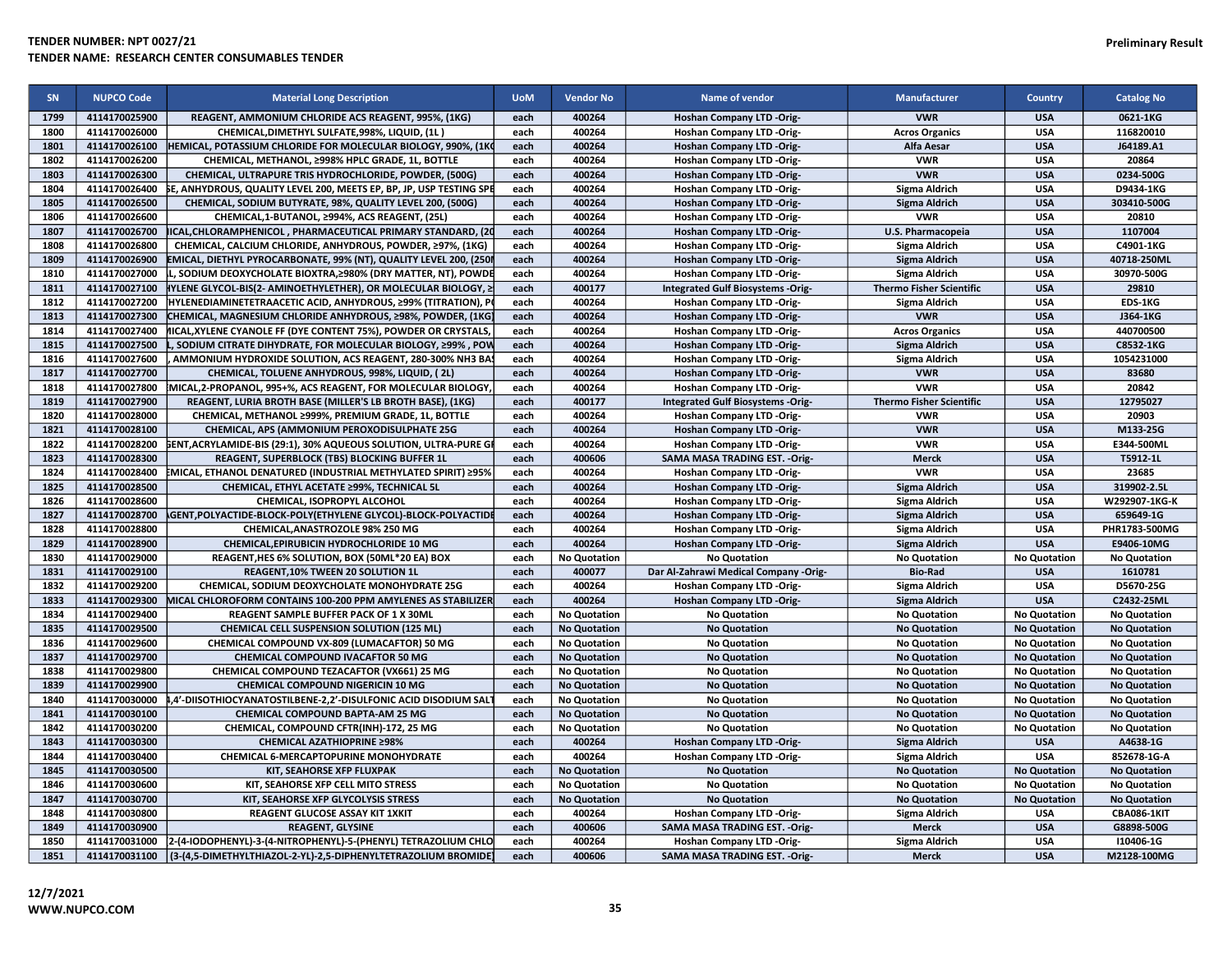| SN           | <b>NUPCO Code</b>              | <b>Material Long Description</b>                                                       | <b>UoM</b>   | <b>Vendor No</b>              | Name of vendor                            | Manufacturer                        | Country                                    | <b>Catalog No</b>         |
|--------------|--------------------------------|----------------------------------------------------------------------------------------|--------------|-------------------------------|-------------------------------------------|-------------------------------------|--------------------------------------------|---------------------------|
| 1852         | 4114170031200                  | REAGENT, PHENAZINE ETHYL SULPHATE (PES) 2G                                             | each         | 400264                        | <b>Hoshan Company LTD -Orig-</b>          | Sigma Aldrich                       | <b>USA</b>                                 | P4544-5G                  |
| 1853         | 4114170031300                  | REAGENT, POTASSIUM MONOPHOSPHATE 1 KG                                                  | each         | 400606                        | <b>SAMA MASA TRADING EST. - Orig-</b>     | Merck                               | <b>USA</b>                                 | 529568-1KG                |
| 1854         | 4114170031400                  | <b>REAGENT. POTASSIUM DIPHOSPHATE 1 KG</b>                                             | each         | 400606                        | <b>SAMA MASA TRADING EST. - Orig-</b>     | Merck                               | <b>USA</b>                                 | P8281-500G                |
| 1855         | 4114170031500                  | REAGENT, 2',5' ADP-SEPHAROSE 4B                                                        | each         | 400606                        | <b>SAMA MASA TRADING EST. - Orig-</b>     | <b>Merck</b>                        | <b>USA</b>                                 | GE17-0700-01              |
| 1856         | 4114170031600                  | REAGENT, ACID TREATMENT REAGENT, PH 21                                                 | each         | <b>No Quotation</b>           | <b>No Quotation</b>                       | <b>No Quotation</b>                 | <b>No Quotation</b>                        | <b>No Quotation</b>       |
| 1857         | 4114170031700                  | )RINE NEUTRALIZER FOR WATER COLLECTION CONTAINER: SODIUM THIO                          | each         | <b>No Quotation</b>           | <b>No Quotation</b>                       | <b>No Quotation</b>                 | <b>No Quotation</b>                        | <b>No Quotation</b>       |
| 1858         | 4114170031800                  | REAGENT, BUFFERED-GLYCEROL MOUNTING FLUID, PH 90,1000ML                                | each         | 400264                        | <b>Hoshan Company LTD -Orig-</b>          | Sigma Aldrich                       | <b>USA</b>                                 | GG1-15ML                  |
| 1859         | 4114170031900                  | <b>CHEMICAL.GLUTATHIONE STANDARD</b>                                                   | each         | 400177                        | <b>Integrated Gulf Biosystems -Orig-</b>  | <b>Thermo Fisher Scientific</b>     | <b>USA</b>                                 | 78259                     |
| 1860         | 4114170032000                  | CHEMICAL, GLUTATHIONE DISULPHID STANDARD                                               | each         | <b>No Quotation</b>           | <b>No Quotation</b>                       | <b>No Quotation</b>                 | <b>No Quotation</b>                        | <b>No Quotation</b>       |
| 1861         | 4114170032100                  | CHEMICAL, AMMONIUM METAVANDATE                                                         | each         | 400264                        | <b>Hoshan Company LTD -Orig-</b>          | <b>Sigma Aldrich</b>                | <b>USA</b>                                 | 398128-50G                |
| 1862         | 4114170032200                  | ALONDIALDEHYDE (MDA) (MOUSE BIOCHEMICAL ASSAY KIT-COLOROME                             | each         | 400606                        | SAMA MASA TRADING EST. - Orig-            | Merck                               | <b>USA</b>                                 | <b>MAK085-1KT</b>         |
| 1863         | 4114170032300                  | r. GLUTATHIONE (GSH) (MOUSE BIOCHEMICAL ASSAY KIT-COLOROMETR                           | each         | 400075                        | Abdulla Fouad for medical supplies -Orig- | <b>ABCAM</b>                        | <b>United Kingdom</b>                      | ab239727                  |
| 1864         | 4114170032400                  | UTHION PEROXIDASE (GPX) (MOUSE BIOCHEMICAL ASSAY KIT-COLOROM                           | each         | 400075                        | Abdulla Fouad for medical supplies -Orig- | <b>ABCAM</b>                        | <b>United Kingdom</b>                      | ab102530                  |
| 1865         | 4114170032500                  | KIT, FRAP (MOUSE BIOCHEMICAL ASSAY KIT-COLOROMETRIC)                                   | each         | 400075                        | Abdulla Fouad for medical supplies -Orig- | <b>ABCAM</b>                        | <b>United Kingdom</b>                      | ab234626                  |
| 1866         | 4114170032600                  | T, ALKALINE PHOSPHATISE (MOUSE BIOCHEMICAL ASSAY COLOROMETRI                           | each         | 400075                        | Abdulla Fouad for medical supplies -Orig- | <b>ABCAM</b>                        | <b>United Kingdom</b>                      | ab83369                   |
| 1867         | 4114170032700                  | NITRIC OXIDE SYNTHESES (MOUSE BIOCHEMICAL ASSAY KIT-COLOROME                           | each         | 400075                        | Abdulla Fouad for medical supplies -Orig- | <b>ABCAM</b>                        | <b>United Kingdom</b>                      | ab211083                  |
| 1868         | 4114170032800                  | <b>SLUTATHIONE REDUCTASE (MOUSE BIOCHEMICAL ASSAY KIT-COLOROME</b>                     | each         | 400075                        | Abdulla Fouad for medical supplies -Orig- | <b>ABCAM</b>                        | <b>United Kingdom</b>                      | ab83461                   |
| 1869         | 4114170032900                  | <b>UTATHIONE S-TRANSFERASE (MOUSE BIOCHEMICAL ASSAY KIT-COLOROI</b>                    | each         | 400075                        | Abdulla Fouad for medical supplies -Orig- | <b>ABCAM</b>                        | <b>United Kingdom</b>                      | ab65326                   |
| 1870         | 4114170033000                  | IT.MYELOPEROXIDASE (MOUSE BIOCHEMICAL ASSAY KIT-COLOROMETRI                            | each         | 400075                        | Abdulla Fouad for medical supplies -Orig- | <b>ABCAM</b>                        | <b>United Kingdom</b>                      | ab105136                  |
| 1871         | 4114170033100                  | , SUPEROXIDE DISMUTASE (MOUSE BIOCHEMICAL ASSAY COLOROMETR                             | each         | 400075                        | Abdulla Fouad for medical supplies -Orig- | <b>ABCAM</b>                        | <b>United Kingdom</b>                      | ab65354                   |
| 1872         | 4114170033200                  | KIT.CATALASE (MOUSE BIOCHEMICAL ASSAY KIT-COLOROMETRIC)                                | each         | 400075                        | Abdulla Fouad for medical supplies -Orig- | <b>ABCAM</b>                        | <b>United Kingdom</b>                      | ab83464                   |
| 1873         | 4114170033300                  | <b>DXIDE ESTIMATION REAGENT (MOUSE BIOCHEMICAL ASSAY KIT-COLORO</b>                    | each         | 400075                        | Abdulla Fouad for medical supplies -Orig- | <b>ABCAM</b>                        | <b>United Kingdom</b>                      | ab65328                   |
| 1874         | 4114170033400                  | KIT, CALCIUM ASSAY KIT(COLORIMETRIC)                                                   | each         | 400075                        | Abdulla Fouad for medical supplies -Orig- | <b>ABCAM</b>                        | <b>United Kingdom</b>                      | ab102505                  |
| 1875         | 4114170033500                  | CHEMICAL, TWEEN 20 VISCOUS LIQUID, NON-IONIC, ≥400% (GC), (1L)                         |              | 400606                        | SAMA MASA TRADING EST. - Orig-            | <b>Merck</b>                        | <b>USA</b>                                 | P1379-1L                  |
| 1876         | 4114170100300                  | REAGENT 25L CAP A WITH GL38 NECK THREAD                                                | each<br>each |                               | <b>No Quotation</b>                       | <b>No Quotation</b>                 |                                            | <b>No Quotation</b>       |
| 1877         | 4114170100400                  | REAGENT 25L CAP B WITH GL38 NECK THREAD                                                | each         | <b>No Quotation</b>           | <b>No Quotation</b>                       | <b>No Quotation</b>                 | <b>No Quotation</b><br><b>No Quotation</b> | <b>No Quotation</b>       |
|              |                                |                                                                                        |              | <b>No Quotation</b>           |                                           |                                     |                                            |                           |
| 1878<br>1879 | 4114170100500<br>4114194900200 | REAGENT 25L ETT ACTIVATOR WITH GL38 NECK THREAD<br><b>REAGENT CREATININE ASSAY KIT</b> | each         | <b>No Quotation</b><br>400606 | <b>No Quotation</b>                       | <b>No Quotation</b><br><b>Merck</b> | <b>No Quotation</b><br><b>USA</b>          | <b>No Quotation</b>       |
| 1880         | 4114207200200                  |                                                                                        | each         | 400606                        | SAMA MASA TRADING EST. - Orig-            | Merck                               | <b>USA</b>                                 | <b>MAK079-1KT</b><br>2100 |
|              |                                | UPCK URINE PROTEIN CONCENTRATION KIT                                                   | each         |                               | SAMA MASA TRADING EST. - Orig-            |                                     |                                            |                           |
| 1881<br>1882 | 4115000041300<br>4115000041400 | TIMER, STOPWATCH CHRONOGRAPH, TRACEABLE                                                | each         | 400264                        | <b>Hoshan Company LTD -Orig-</b>          | <b>VWR</b>                          | <b>USA</b>                                 | 609-0139                  |
|              |                                | DER, PIPETTE CONTAINER OF STAINLESS STEEL, FOR RESEARCH LABORAT                        | each         | <b>No Quotation</b>           | <b>No Quotation</b>                       | <b>No Quotation</b>                 | <b>No Quotation</b>                        | <b>No Quotation</b>       |
| 1883         | 4115000041500                  | MICIDAL ULTRAVIOLET (254 NM LIGHT BOX, FOR RESEARCH LABORATOI                          | each         | <b>No Quotation</b>           | <b>No Quotation</b>                       | <b>No Quotation</b>                 | <b>No Quotation</b>                        | <b>No Quotation</b>       |
| 1884         | 4115150000000                  | <b>GENT LIPID PEROXIDATION (MDA) ASSAY KIT (COLORIMETRICFLUOROME)</b>                  | each         | 400606                        | SAMA MASA TRADING EST. - Orig-            | Merck                               | <b>USA</b>                                 | <b>MAK085-1KT</b>         |
| 1885         | 4115150000100                  | REAGENT ALDH ACTIVITY ASSAY KIT (COLORIMETRIC) (AB155893)                              | each         | 400075                        | Abdulla Fouad for medical supplies -Orig- | <b>ABCAM</b>                        | <b>United Kingdom</b>                      | ab155893                  |
| 1886         | 4116150201600                  | MEDIUM, ADVANCED DMEM CELL CULTURE PROCESSING APPLICATIONS                             | each         | 400264                        | <b>Hoshan Company LTD -Orig-</b>          | <b>Capricorn Scientific GmbH</b>    | Germany                                    | DMEM-ADV-500ML            |
| 1887         | 4116150201700                  | EDIUM, DMEM HIGH GLUCOSE, NO GLUTAMINE, NO PHENOL RED 500N                             | each         | 400606                        | SAMA MASA TRADING EST. - Orig-            | Merck                               | <b>USA</b>                                 | D1145-500ML               |
| 1888         | 4116150201800                  | MEDIUM, DMEM, HIGH GLUCOSE, PYRUVATE, PHENOL RED 500ML                                 | each         | 400264                        | Hoshan Company LTD -Orig-                 | <b>VWR</b><br><b>VWR</b>            | <b>USA</b>                                 | 392-0417                  |
| 1889<br>1890 | 4116150201900<br>4116150202000 | MEDIUM, MEM WITH EARLS SALT                                                            | each         | 400264                        | <b>Hoshan Company LTD -Orig-</b>          |                                     | <b>USA</b><br><b>USA</b>                   | 392-0424<br>G7570         |
|              |                                | ASSAY, CELLTITER-GLOLUMINESCENT CELL VIABILITY ASSAY                                   | each         | 400077                        | Dar Al-Zahrawi Medical Company -Orig-     | Promega                             |                                            |                           |
| 1891         | 4116150202100                  | KIT, CELLTITER 96 AQUEOUS ONE SOLUTION CELL PROLIFERATION ASSAY                        | each         | <b>No Quotation</b>           | <b>No Quotation</b>                       | <b>No Quotation</b>                 | <b>No Quotation</b>                        | <b>No Quotation</b>       |
| 1892         | 4116150202200                  | REAGENT, TRYPSIN SEQUENCING GRADE LYOPHILIZED                                          | each         | 400077                        | Dar Al-Zahrawi Medical Company -Orig-     | Promega                             | <b>USA</b>                                 | V5111                     |
| 1893         | 4116150202300                  | CHEMICAL, MAGNESIUM SULPHATE -500G                                                     | each         | 400264                        | <b>Hoshan Company LTD -Orig-</b>          | Sigma Aldrich                       | <b>USA</b>                                 | 63139-1KG-F               |
| 1894         | 4116150202400                  | KIT, COMPLETE, EDTA-FREE PROTEASE INHIBITOR COCKTAIL                                   | each         | 400177                        | <b>Integrated Gulf Biosystems -Orig-</b>  | <b>Thermo Fisher Scientific</b>     | <b>USA</b>                                 | 87785                     |
| 1895         | 4116150202500                  | <b>REAGENT, AMPICILLIN, 5G</b>                                                         | each         | <b>No Quotation</b>           | <b>No Quotation</b>                       | <b>No Quotation</b>                 | <b>No Quotation</b>                        | <b>No Quotation</b>       |
| 1896         | 4116150202600                  | SLIDE, 15 UL SLIDES 8 WL=ELL                                                           | each         | <b>No Quotation</b>           | <b>No Quotation</b>                       | <b>No Quotation</b>                 | <b>No Quotation</b>                        | <b>No Quotation</b>       |
| 1897         | 4116150202700                  | AGENT PENICILLIN-STREPTOMYCIN, (5,000 UML), LIQUID, CONCENTRATI                        | each         | 400177                        | Integrated Gulf Biosystems -Orig-         | <b>Thermo Fisher Scientific</b>     | <b>USA</b>                                 | 15070063                  |
| 1898         | 4116150202800                  | 1, RPMI MEDIUM 1640, WITH L-GLUTAMINE , PHENOL RED AND WITHOU                          | each         | 400177                        | <b>Integrated Gulf Biosystems -Orig-</b>  | <b>Thermo Fisher Scientific</b>     | <b>USA</b>                                 | 11875101                  |
| 1899         | 4116150202900                  | UM, CELL CULTURE FREEZING MEDIUM, WITH DMSO (10%) AND SERUM                            | each         | 400606                        | SAMA MASA TRADING EST. - Orig-            | <b>Merck</b>                        | <b>USA</b>                                 | C6164-50ML                |
| 1900         | 4116150203000                  | UM, LIQUID, STERILE, WITH DIMETHYLSULFOXIDE DMSO 10%, SERUM-FR                         | each         | 400075                        | Abdulla Fouad for medical supplies -Orig- | <b>STEMCELL</b>                     | Germany                                    | 7959                      |
| 1901         | 4116150203100                  | CALCIUM, MAGNESIUM, PHENOL RED, AND SODIUM PYRUVATE, PH 70                             | each         | 400264                        | <b>Hoshan Company LTD -Orig-</b>          | <b>VWR</b>                          | <b>USA</b>                                 | 392-0434                  |
| 1902         | 4116150203200                  | M, MAGNESIUM, GLUCOSE, SODIUM BICARBONATE, WITHOUT PHENOL F                            | each         | 400264                        | <b>Hoshan Company LTD -Orig-</b>          | Corning                             | <b>USA</b>                                 | 21-023-CV                 |
| 1903         | 4116150203300                  | ICOSE, SODIUM BICARBONATE, NO CALCIUM, NO MAGNESIUM, NO PHEI                           | each         | 400177                        | <b>Integrated Gulf Biosystems -Orig-</b>  | <b>Thermo Fisher Scientific</b>     | <b>USA</b>                                 | 14175095                  |
| 1904         | 4116150203400                  | REAGENT, EXPRESS ENZYME (1X), LIQUID, WITH EDTA, NO PHENOL RED                         | each         | 400177                        | <b>Integrated Gulf Biosystems -Orig-</b>  | <b>Thermo Fisher Scientific</b>     | <b>USA</b>                                 | 12604013                  |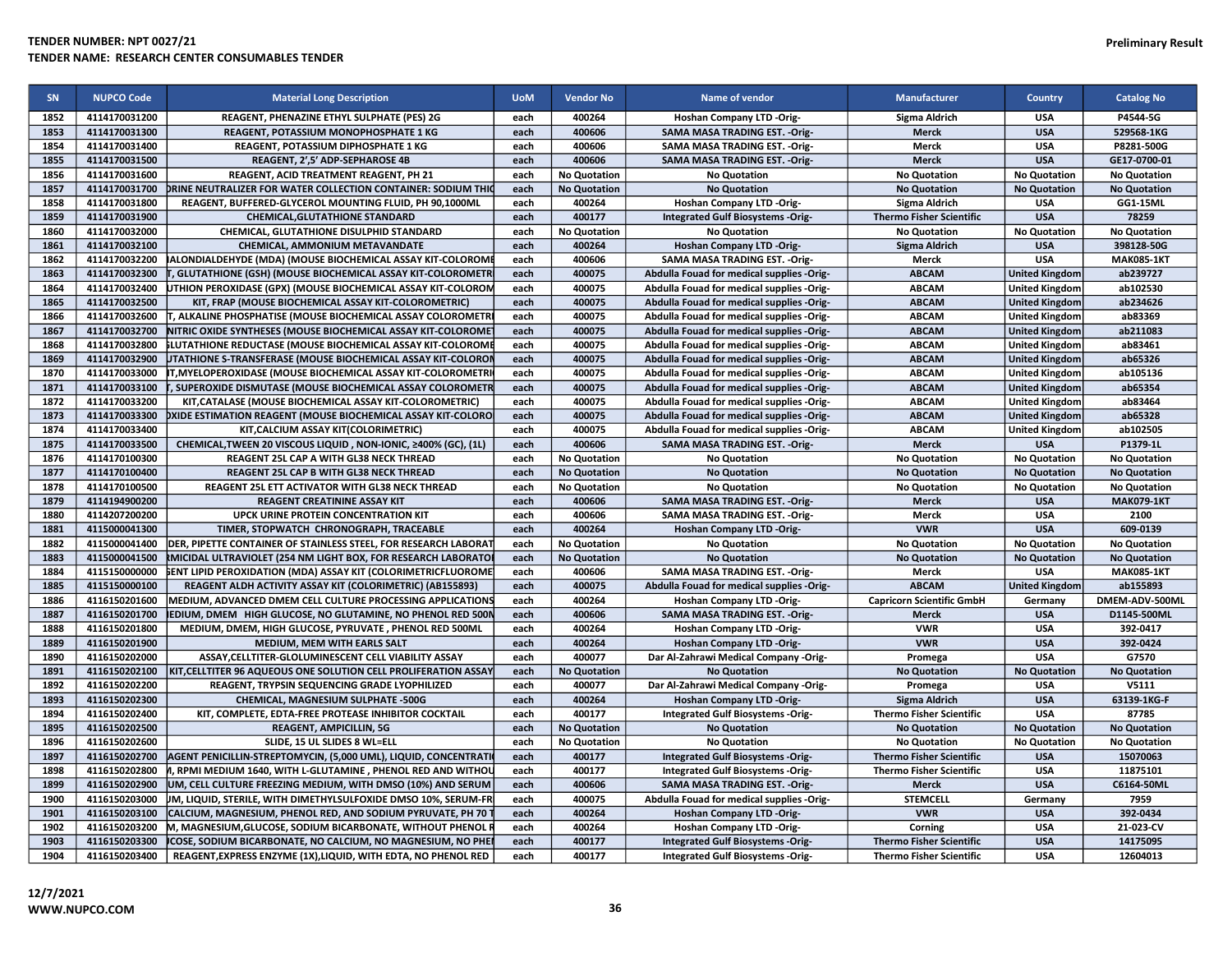| SN   | <b>NUPCO Code</b> | <b>Material Long Description</b>                                     | <b>UoM</b> | <b>Vendor No</b>    | Name of vendor                            | Manufacturer                    | Country               | <b>Catalog No</b>   |
|------|-------------------|----------------------------------------------------------------------|------------|---------------------|-------------------------------------------|---------------------------------|-----------------------|---------------------|
| 1905 | 4116150203500     | TIFIED, HEAT INACTIVATED, ENDOTOXIN LEVEL: < 5 EUML, HEMOGLOBIN L    | each       | 400001              | Al Osool Medical Trading Co -Orig-        | <b>HIMEDIA</b>                  | India                 | RM10409-500ML       |
| 1906 | 4116150203600     | AGENT-GLUTAMINE (200 MM) ,LIQUID, PH 6 TO 8, CONCENTRATION 100       | each       | 400177              | Integrated Gulf Biosystems -Orig-         | <b>Thermo Fisher Scientific</b> | <b>USA</b>            | 25030149            |
| 1907 | 4116150203700     | LOW GLUCOSE PYRUVATE, WITH L-GLUTAMINE, SODIUM PYRUVATE, HE          | each       | 400177              | Integrated Gulf Biosystems -Orig-         | <b>Thermo Fisher Scientific</b> | <b>USA</b>            | 11885084            |
| 1908 | 4116150203800     | REAGENT, HEPES, 1M BUFFER SOLUTION, LIQUID, PH 72 - 74               | each       | 400606              | SAMA MASA TRADING EST. - Orig-            | Merck                           | <b>USA</b>            | H0887-100ML         |
| 1909 | 4116150203900     | GROWTH MEDIUM-2 BULLETKITTM, WITH 2% FBS AND VEGF FOR RAPID          | each       | 400075              | Abdulla Fouad for medical supplies -Orig- | <b>STEMCELL</b>                 | Germany               | 8005                |
| 1910 | 4116150204000     | MEDIUM. ADVANCED DMEM F12 500ML                                      | each       | 400177              | <b>Integrated Gulf Biosystems -Orig-</b>  | <b>Thermo Fisher Scientific</b> | <b>USA</b>            | 12634010            |
| 1911 | 4116150204100     | REAGENT, SODIUM PYRUVATE SOLUTION, 100 MM 500ML                      | each       | 400264              | <b>Hoshan Company LTD -Orig-</b>          | <b>Biowest</b>                  | <b>USA</b>            | L0642-500           |
| 1912 | 4116150204200     | REAGENT. ACCUTASE STERILE FILTERED FROZEN -20°C                      | each       | 400075              | Abdulla Fouad for medical supplies -Orig- | <b>STEMCELL</b>                 | Germany               | 7920                |
| 1913 | 4116150204300     | CHEMICAL, DIMETHYL SULFOXIDE 500ML                                   | each       | 400264              | <b>Hoshan Company LTD -Orig-</b>          | <b>Acros Organics</b>           | <b>USA</b>            | 354845000           |
| 1914 | 4116150204400     | REAGENT, DPBS, 1X, WITH CA++ AND MG++                                | each       | 400177              | Integrated Gulf Biosystems -Orig-         | <b>Thermo Fisher Scientific</b> | <b>USA</b>            | 14040141            |
| 1915 | 4116150204500     | CONSUMABLE, CELL COUNTING SLIDES FOR TC10TC20 CELL COUNTER           | each       | <b>No Quotation</b> | <b>No Quotation</b>                       | <b>No Quotation</b>             | <b>No Quotation</b>   | <b>No Quotation</b> |
| 1916 | 4116150204600     | KIT, IBI DNARNAPROTEIN EXTRACTION KIT, IBI SCIENTIFIC 50 PREP        | each       | 400606              | SAMA MASA TRADING EST. - Orig-            | Merck                           | <b>USA</b>            | <b>RDP300-50RXN</b> |
| 1917 | 4116150204700     | RYPSIN 1X, 025% TRYPSIN IN HBSS [-] CALCIUM, MAGNESIUM, PORCINE      | each       | 400264              | <b>Hoshan Company LTD -Orig-</b>          | Corning                         | <b>USA</b>            | 25-050-CI           |
| 1918 | 4116150204800     | DDIFIED EAGLE'S MEDIUM) WITH 4,5 GL GLUCOSE, L-GLUTAMINE AND SO      | each       | 400264              | <b>Hoshan Company LTD -Orig-</b>          | Corning                         | <b>USA</b>            | 10-013-CV           |
| 1919 | 4116150204900     | MEDIUM. RPMI 1640 WITH L-GLUTAMINE. WITHOUT GLUCOSE. 6X500MI         | each       | 400075              | Abdulla Fouad for medical supplies -Orig- | <b>STEMCELL</b>                 | Germany               | 36750               |
| 1920 | 4116150205000     | MEDIUM, DMEM, HIGH GLUCOSE, GLUTAMAX SUPPLEMENT 500ML                | each       | 400264              | <b>Hoshan Company LTD -Orig-</b>          | <b>Biowest</b>                  | <b>USA</b>            | L0102-500           |
| 1921 | 4116150205100     | <b>IEDIUM, DMEM, HIGH GLUCOSE, GLUTAMAX SUPPLEMENT, HEPES 500N</b>   | each       | 400177              | <b>Integrated Gulf Biosystems -Orig-</b>  | <b>Thermo Fisher Scientific</b> | <b>USA</b>            | 10566016            |
| 1922 | 4116150205200     | DIUM, DMEM, LOW GLUCOSE, GLUTAMAX SUPPLEMENT, PYRUVATE 500           | each       | 400264              | <b>Hoshan Company LTD -Orig-</b>          | <b>Biowest</b>                  | <b>USA</b>            | L0066-500           |
| 1923 | 4116150205300     | MEDIUM, DMEMF-12 500ML                                               | each       | 400177              | <b>Integrated Gulf Biosystems -Orig-</b>  | <b>Thermo Fisher Scientific</b> | <b>USA</b>            | 11320033            |
| 1924 | 4116150205400     | DIUM. DMEM HAM'S F-12. WITH L-GLUTAMINE. WITH 15 MM HEPES 500        | each       | 400264              | <b>Hoshan Company LTD -Orig-</b>          | <b>VWR</b>                      | <b>USA</b>            | 392-0412            |
| 1925 | 4116150205500     | KIT, STEMDIFF TRILINEAGE DIFFERENTIATION                             | each       | 400459              | HOME OF GULF ELITE EST. - Orig-           | <b>MILTENYI</b>                 | Germany               | 130-115-660         |
| 1926 | 4116150205600     | <b>REAGENT.RHLAMININ-521 1 MG</b>                                    | each       | 400177              | <b>Integrated Gulf Biosystems -Orig-</b>  | <b>Thermo Fisher Scientific</b> | <b>USA</b>            | A29249              |
| 1927 | 4116150205700     | MEDIUM, ESSENTIAL 8 MEDIUM 500ML                                     | each       | 400075              | Abdulla Fouad for medical supplies -Orig- | <b>STEMCELL</b>                 | Germany               | 5990                |
| 1928 | 4116150205800     | KIT. ESSENTIAL 8 FLEX MEDIUM KIT 500ML                               | each       | 400075              | Abdulla Fouad for medical supplies -Orig- | <b>STEMCELL</b>                 | Germany               | 100-0276            |
| 1929 | 4116150205900     | REAGENT, MATRIGEL MATRIX, HESC-QUALIFIED 5ML                         | each       | 400791              | Bio Tech Scientific & Technical Co-Orig-  | <b>CORNING</b>                  | <b>USA</b>            | 354277              |
| 1930 | 4116150206000     | MEDIUM, CTS OPTI-MEM I MEDIUM 100ML                                  | each       | 400075              | Abdulla Fouad for medical supplies -Orig- | <b>STEMCELL</b>                 | Germany               | 36550               |
| 1931 | 4116150206100     | <b>REAGENT, CLONER 5 X 10 ML</b>                                     | each       | 400075              | Abdulla Fouad for medical supplies -Orig- | <b>STEMCELL</b>                 | Germany               | 5889                |
| 1932 | 4116150206200     | <b>REAGENT, VITRONECTIN XF 2ML</b>                                   | each       | 400075              | Abdulla Fouad for medical supplies -Orig- | <b>STEMCELL</b>                 | Germany               | 7180                |
| 1933 | 4116150206300     | <b>REAGENT, RELESR 100ML</b>                                         | each       | 400075              | Abdulla Fouad for medical supplies -Orig- | <b>STEMCELL</b>                 | Germany               | 5872                |
| 1934 | 4116150206400     | REAGENT, GLUTAMAX SUPPLEMENT 100 ML                                  | each       | 400075              | Abdulla Fouad for medical supplies -Orig- | <b>STEMCELL</b>                 | Germany               | 7100                |
| 1935 | 4116150206500     | MEDIUM. IMDM WITH 25 MM HEPES BUFFER AND L-GLUTAMINE 500ML           | each       | 400264              | <b>Hoshan Company LTD -Orig-</b>          | <b>Biowest</b>                  | <b>USA</b>            | L0190-500           |
| 1936 | 4116150206600     | REAGENT, KNOCKOUT SERUM REPLACEMENT 500ML                            | each       | 400177              | Integrated Gulf Biosystems -Orig-         | <b>Thermo Fisher Scientific</b> | <b>USA</b>            | 10828028            |
| 1937 | 4116150206700     | REAGENT, LB AGAR MEDIUM, LENNOX, POWDER 1KG                          | each       | 400177              | Integrated Gulf Biosystems -Orig-         | <b>Thermo Fisher Scientific</b> | <b>USA</b>            | 22700025            |
| 1938 | 4116150206800     | <b>REAGENT.LB BROTH. MILLER FORMULATION. TISSUE CULTURE GRADE 2K</b> | each       | 400264              | <b>Hoshan Company LTD -Orig-</b>          | <b>VWR</b>                      | <b>USA</b>            | J106-2KG            |
| 1939 | 4116150206900     | MEDIUM, MEM EAGLE NEAA (100X) 100ML                                  | each       | 400606              | SAMA MASA TRADING EST. - Orig-            | Merck                           | <b>USA</b>            | M7145-100MI         |
| 1940 | 4116150207000     | MEDIUM.NEUROBASAL MEDIA 500ML                                        | each       | 400177              | <b>Integrated Gulf Biosystems -Orig-</b>  | <b>Thermo Fisher Scientific</b> | <b>USA</b>            | 21103049            |
| 1941 | 4116150207100     | MEDIUM, NEUROBASAL PLUS MEDIUM 500ML                                 | each       | 400177              | Integrated Gulf Biosystems -Orig-         | <b>Thermo Fisher Scientific</b> | <b>USA</b>            | A3582901            |
| 1942 | 4116150207200     | REAGENT, REVITACELL SUPPLEMENT (100X) 5 ML                           | each       | 400075              | Abdulla Fouad for medical supplies -Orig- | <b>STEMCELL</b>                 | Germany               | 5888                |
| 1943 | 4116150207300     | IUM, SCHNEIDER'S DROSOPHILA MEDIUM (MODIFIED) WITH L-GLUTAMI         | each       | 400606              | SAMA MASA TRADING EST. - Orig-            | <b>Merck</b>                    | <b>USA</b>            | S9895-1L            |
| 1944 | 4116150207400     | REAGENT, TRYPSIN-EDTA (005%), PHENOL RED 100 ML                      | each       | 400606              | SAMA MASA TRADING EST. - Orig-            | Merck                           | <b>USA</b>            | 59417C-100ML        |
| 1945 | 4116150207500     | REAGENT, TRYPSIN-EDTA (025%), PHENOL RED EDTA                        | each       | 400177              | Integrated Gulf Biosystems -Orig-         | <b>Thermo Fisher Scientific</b> | <b>USA</b>            | 25200056            |
| 1946 | 4116150207600     | EM WITH 4,5 GL GLUCOSE AND L-GLUTAMINE, WITHOUT SODIUM PYRU          | each       | 400075              | Abdulla Fouad for medical supplies -Orig- | <b>STEMCELL</b>                 | Germany               | 36250               |
| 1947 | 4116150207700     | KIT, HEK 293 CELL CULTURE MEDIA, 1000ML                              | each       | 400264              | <b>Hoshan Company LTD -Orig-</b>          | <b>HyClone</b>                  | <b>USA</b>            | SH30939.02          |
| 1948 | 4118160042800     | I,DNA ISOLATION, BLOOD AND TISSUE DNA MINI KITS, PEQGOLD 50 PRE      | each       | 400180              | Naizak Global Engineering systems -Orig-  | Quantabio                       | <b>USA</b>            | 95213-050           |
| 1949 | 4118160042900     | <b>REAGENT STAT6 (D3H4) RABBIT MAB</b>                               | each       | 400041              | CIGALAH PHARMA WAREHOUSE -Orig-           | <b>CST</b>                      | <b>USA</b>            | 5397S               |
| 1950 | 4118160043000     | <b>REAGENT STAT6 ANTIBODY</b>                                        | each       | 400075              | Abdulla Fouad for medical supplies -Orig- | <b>ABCAM</b>                    | <b>United Kingdom</b> | ab32520             |
| 1951 | 4118160043100     | REAGENT PHOSPHO-P38 MAPK (THR180TYR182) (28B10) MOUSE MAB            | each       | 400041              | <b>CIGALAH PHARMA WAREHOUSE -Orig-</b>    | <b>CST</b>                      | <b>USA</b>            | 9216S               |
| 1952 | 4118160043200     | <b>REAGENT IKBA ANTIBODY</b>                                         | each       | 400041              | <b>CIGALAH PHARMA WAREHOUSE -Orig-</b>    | <b>CST</b>                      | <b>USA</b>            | <b>9242S</b>        |
| 1953 | 4118160043300     | REAGENT PHOSPHO-IKBA (SER3236) (5A5) MOUSE MAB                       | each       | 400041              | <b>CIGALAH PHARMA WAREHOUSE -Orig-</b>    | <b>CST</b>                      | <b>USA</b>            | 9246S               |
| 1954 | 4118160043400     | REAGENT PHOSPHO-SAPKJNK (THR183TYR185) (G9) MOUSE MAB                | each       | 400041              | <b>CIGALAH PHARMA WAREHOUSE -Orig-</b>    | <b>CST</b>                      | <b>USA</b>            | <b>9255S</b>        |
| 1955 | 4118160043500     | <b>REAGENT SAPKJNK ANTIBODY</b>                                      | each       | 400041              | <b>CIGALAH PHARMA WAREHOUSE -Orig-</b>    | <b>CST</b>                      | <b>USA</b>            | <b>9252S</b>        |
| 1956 | 4118160043600     | REAGENT ACTIN (8H10D10) MOUSE MAB                                    | each       | 400041              | <b>CIGALAH PHARMA WAREHOUSE -Orig-</b>    | <b>CST</b>                      | <b>USA</b>            | 3700S               |
| 1957 | 4118160043700     | REAGENT GAPDH (D4C6R) MOUSE MONOCLONAL AB                            | each       | 400041              | <b>CIGALAH PHARMA WAREHOUSE -Orig-</b>    | <b>CST</b>                      | <b>USA</b>            | 97166S              |
|      |                   |                                                                      |            |                     |                                           |                                 |                       |                     |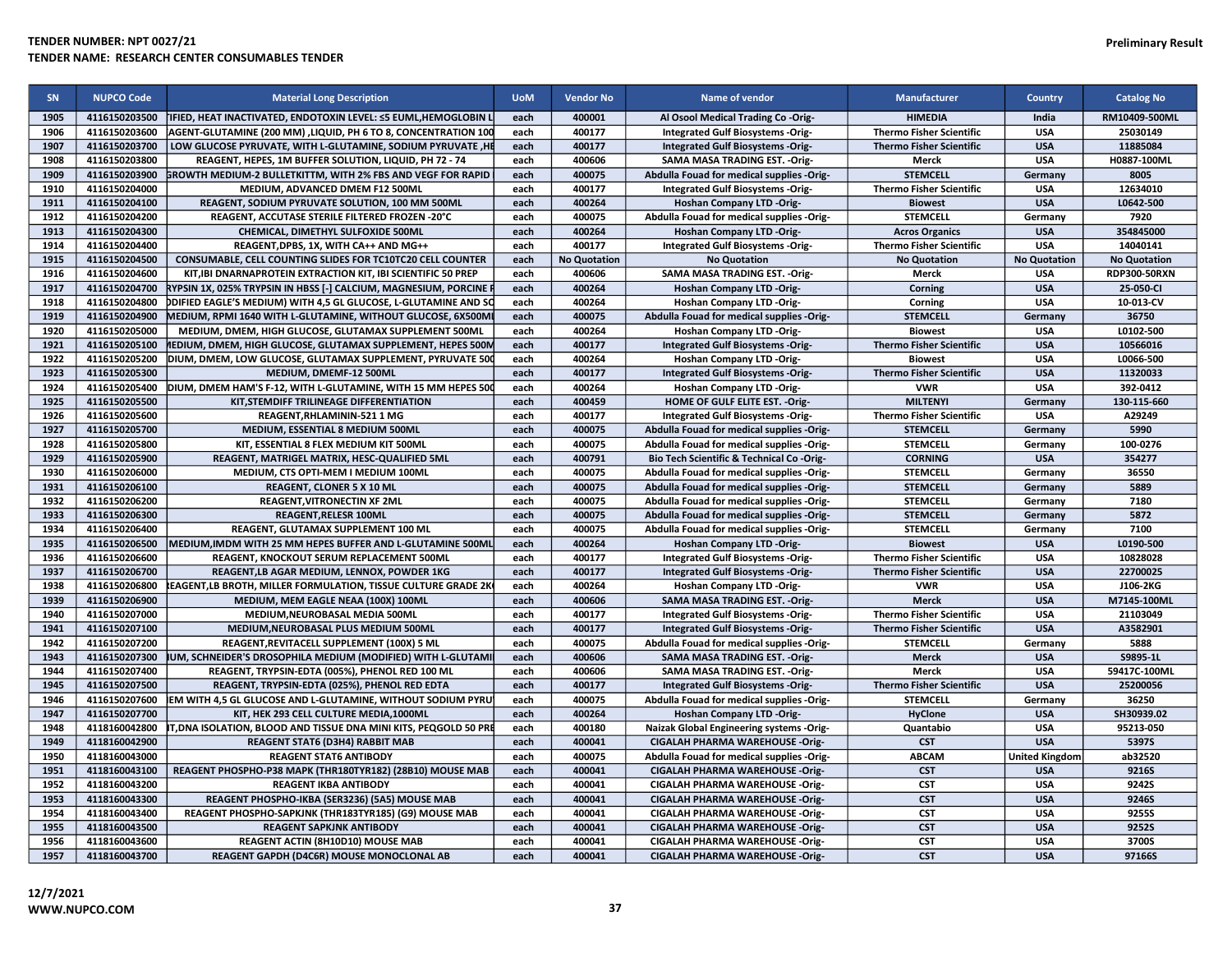| SN   | <b>NUPCO Code</b> | <b>Material Long Description</b>                                      | <b>UoM</b> | <b>Vendor No</b>    | Name of vendor                            | Manufacturer                    | Country               | <b>Catalog No</b>   |
|------|-------------------|-----------------------------------------------------------------------|------------|---------------------|-------------------------------------------|---------------------------------|-----------------------|---------------------|
| 1958 | 4118160043800     | <b>REAGENT A-TUBULIN (DM1A) MOUSE MAB</b>                             | each       | 400075              | Abdulla Fouad for medical supplies -Orig- | <b>ABCAM</b>                    | <b>United Kingdom</b> | ab7291              |
| 1959 | 4118160043900     | REAGENT HUMAN CYTOKINE ARRAY C5                                       | each       | 400075              | Abdulla Fouad for medical supplies -Orig- | <b>ABCAM</b>                    | <b>United Kingdom</b> | ab133997            |
| 1960 | 4118160044000     | <b>REAGENT HUMAN CYTOKINE ARRAY C7</b>                                | each       | 400075              | Abdulla Fouad for medical supplies -Orig- | <b>ABCAM</b>                    | <b>United Kingdom</b> | ab193656            |
| 1961 | 4118160044100     | <b>REAGENT HUMAN CYTOKINE ARRAY C10</b>                               | each       | 400075              | Abdulla Fouad for medical supplies -Orig- | <b>ABCAM</b>                    | <b>United Kingdom</b> | ab133997            |
| 1962 | 4118160044200     | PROBE ANNEXIN V, APC                                                  | each       | 400075              | Abdulla Fouad for medical supplies -Orig- | <b>ABCAM</b>                    | <b>United Kingdom</b> | ab236215            |
| 1963 | 4118160044300     | REAGENT SIPORT TRANSFECTION AGENT, 1ML                                | each       | 400264              | <b>Hoshan Company LTD -Orig-</b>          | <b>Polyplus-transfection</b>    | France                | 101000028           |
| 1964 | 4120203900500     | REAGENT APPLIED BIOSYSTEMS GENE SCAN TM-500 ROX SIZE STANDARD         | each       | 400177              | Integrated Gulf Biosystems -Orig-         | <b>Applied Biosystems</b>       | <b>USA</b>            | 401734              |
| 1965 | 4120210104200     | CHEMICAL, L-ASPARTIC ACID 100G                                        | each       | 400264              | <b>Hoshan Company LTD -Orig-</b>          | Sigma Aldrich                   | <b>USA</b>            | A9256-100G          |
| 1966 | 4120210104300     | CHEMICAL, N-Z AMINE AS 1KG                                            | each       | 400264              | <b>Hoshan Company LTD -Orig-</b>          | Sigma Aldrich                   | <b>USA</b>            | C0626-1KG           |
| 1967 | 4120210104400     | RIPA BUFFER, 500ML                                                    | each       | 400606              | SAMA MASA TRADING EST. - Orig-            | <b>Merck</b>                    | <b>USA</b>            | R0278-500ML         |
| 1968 | 4120210104500     | <b>REAGENT 2-PROPANOL (HPLC)</b>                                      | each       | 400264              | <b>Hoshan Company LTD -Orig-</b>          | <b>VWR</b>                      | <b>USA</b>            | 20880               |
| 1969 | 4214252103100     | NEEDLES, BLOOD SAMPLING, PHLEBOTOMY 18 GAUGE                          | each       | <b>No Quotation</b> | <b>No Quotation</b>                       | <b>No Quotation</b>             | <b>No Quotation</b>   | <b>No Quotation</b> |
| 1970 | 4214252103200     | NEEDLES, 16X112 BLUNT                                                 | each       | 400075              | Abdulla Fouad for medical supplies -Orig- | <b>STEMCELL</b>                 | Germany               | 28110               |
| 1971 | 4214252315300     | NGE, 5CC, 100PCSBOX, NON ORGANIC, NON TOXIC, PLASTIC, FOR RESEAR      | each       | <b>No Quotation</b> | <b>No Quotation</b>                       | <b>No Quotation</b>             | <b>No Quotation</b>   | <b>No Quotation</b> |
| 1972 | 4214260901300     | NGE, 10CC , 100PCSBOX, NON ORGANIC, NON TOXIC,PLASTIC, FOR RESEA      | each       | <b>No Quotation</b> | <b>No Quotation</b>                       | <b>No Quotation</b>             | <b>No Quotation</b>   | <b>No Quotation</b> |
| 1973 | 4214270404600     | <b>CONTAINERS DARK GREEN LEAD</b>                                     | each       | <b>No Quotation</b> | <b>No Quotation</b>                       | <b>No Quotation</b>             | <b>No Quotation</b>   | <b>No Quotation</b> |
| 1974 | 4214320002600     | DISPOSABLE SODA-LIME GLASS PASTEUR PIPETS, LENGTH 575 IN VOLUM        | each       | 400264              | Hoshan Company LTD -Orig-                 | <b>VWR</b>                      | <b>USA</b>            | 612-1702            |
| 1975 | 4215190801500     | <b>FLASK, SAFETY TRAP</b>                                             | each       | <b>No Quotation</b> | <b>No Quotation</b>                       | <b>No Quotation</b>             | <b>No Quotation</b>   | <b>No Quotation</b> |
| 1976 | 4216190500000     | BAG, SINGLE BLOOD BAG 250ML, FOR CORD BLOOD COLLECTION                | each       | <b>No Quotation</b> | <b>No Quotation</b>                       | <b>No Quotation</b>             | <b>No Quotation</b>   | <b>No Quotation</b> |
| 1977 | 4218191904300     | SAMPLE LINE FIT FOR MEINHARD PLUS NEB                                 | each       | <b>No Quotation</b> | <b>No Quotation</b>                       | <b>No Quotation</b>             | <b>No Quotation</b>   | <b>No Quotation</b> |
| 1978 | 4218191904400     | DLUMN 50 NMOLE UNIVERSAL SYNTHESIS 1000A CPG, PIPETTE STYLE BOI       | each       | Cancelled           | Cancelled                                 | Cancelled                       | Cancelled             | Cancelled           |
| 1979 | 4218210300800     | HEMICAL, ACETONITRILE, LICHROSOLV, HYPER GRADE FOR LC-MS, SUPELO      | each       | 400264              | <b>Hoshan Company LTD -Orig-</b>          | Sigma Aldrich                   | <b>USA</b>            | 1000291000          |
| 1980 | 4218306000100     | <b>FILTER, PAPER STRIPS</b>                                           | each       | <b>No Quotation</b> | <b>No Quotation</b>                       | <b>No Quotation</b>             | <b>No Quotation</b>   | <b>No Quotation</b> |
| 1981 | 4220180055700     | SHIELDS TUNGSTEN T-VIAL FOR FDG. FOR RESEARCH LABORATORIES            | each       | <b>No Quotation</b> | <b>No Quotation</b>                       | <b>No Quotation</b>             | <b>No Quotation</b>   | <b>No Quotation</b> |
| 1982 | 4220185700000     | OBJECT STANDARD FOR MAMMOGRAPHIC IMAGING PERFORMANCE T                | each       | <b>No Quotation</b> | <b>No Quotation</b>                       | <b>No Quotation</b>             | <b>No Quotation</b>   | <b>No Quotation</b> |
| 1983 | 4220260215700     | ISOTOPE 131-IODINE BULK 50 CI                                         | each       | <b>No Quotation</b> | <b>No Quotation</b>                       | <b>No Quotation</b>             | <b>No Quotation</b>   | <b>No Quotation</b> |
| 1984 | 4220341121200     | KIT. INVESTIGATOR EZ1 (48)                                            | each       | <b>No Quotation</b> | <b>No Quotation</b>                       | <b>No Quotation</b>             | <b>No Quotation</b>   | <b>No Quotation</b> |
| 1985 | 4220341121300     | QIAAMP CIRCULATING NUCLEIC ACID KIT, FOR RESEARCH LABORATORIES        | each       | <b>No Quotation</b> | <b>No Quotation</b>                       | <b>No Quotation</b>             | <b>No Quotation</b>   | <b>No Quotation</b> |
| 1986 | 4220341121400     | KIT, PGS 316 VIEW KIT, WITH CHIPS, FOR RESEARCH LABORATORIES          | each       | 400041              | CIGALAH PHARMA WAREHOUSE -Orig-           | Vitrolife                       | <b>USA</b>            | RH-101-1001         |
| 1987 | 4220341121500     | <b>KIT, PHIX CONTROL V3</b>                                           | each       | <b>No Quotation</b> | <b>No Quotation</b>                       | <b>No Quotation</b>             | <b>No Quotation</b>   | <b>No Quotation</b> |
| 1988 | 4220341121600     | 20 AND ION 530 CHEF 1 SEQUENCING RUN PER INITIALIZATION. FOR RES      | each       | 400177              | Integrated Gulf Biosystems -Orig-         | <b>Applied Biosystems</b>       | <b>USA</b>            | A34019              |
| 1989 | 4220341121700     | KIT, IONA NIPT INCLUDING SOFTWARE, FOR RESEARCH LABORATORIES          | each       | 400041              | <b>CIGALAH PHARMA WAREHOUSE -Orig-</b>    | <b>Yourgene Health</b>          | <b>United Kingdom</b> | 1014010             |
| 1990 | 4220390002400     | PHANTOM RADIOGRAPHY TEST, PRO-FLUORO 150 PHANTOM                      | each       | <b>No Quotation</b> | <b>No Quotation</b>                       | <b>No Quotation</b>             | <b>No Quotation</b>   | <b>No Quotation</b> |
| 1991 | 4220390002500     | PHANTOM RADIOGRAPHY TEST, PRO-DIGI RADIOGRAPHY PHANTOM                | each       | <b>No Quotation</b> | <b>No Quotation</b>                       | <b>No Quotation</b>             | <b>No Quotation</b>   | <b>No Quotation</b> |
| 1992 | 4220400300500     | DR RADIOACTIVE LEAD MATERIAL, 47536 OUTSIDE DIAMETER, TOTAL HEI       | each       | <b>No Quotation</b> | <b>No Quotation</b>                       | <b>No Quotation</b>             | <b>No Quotation</b>   | <b>No Quotation</b> |
| 1993 | 4220400300600     | <b>CONTAINER 79X108MM PLASTIC FOR 100MCI CAPSULES</b>                 | each       | <b>No Quotation</b> | <b>No Quotation</b>                       | <b>No Quotation</b>             | <b>No Quotation</b>   | <b>No Quotation</b> |
| 1994 | 4220400300700     | COVER FOR 79X108MM CONTAINER FOR 100MCI CAPSULES                      | each       | <b>No Quotation</b> | <b>No Quotation</b>                       | <b>No Quotation</b>             | <b>No Quotation</b>   | <b>No Quotation</b> |
| 1995 | 4220400300800     | CONTAINER MOLD DEPEVELOPMENT OF 79X108MM 100MC                        | each       | <b>No Quotation</b> | <b>No Quotation</b>                       | <b>No Quotation</b>             | <b>No Quotation</b>   | <b>No Quotation</b> |
| 1996 | 4220400300900     | BOX CORRUGATED CARTONS 300X300X300MM, 830BC                           | each       | <b>No Quotation</b> | <b>No Quotation</b>                       | <b>No Quotation</b>             | <b>No Quotation</b>   | <b>No Quotation</b> |
| 1997 | 4220401900000     | TYPE: TOOTHED, PROFILE 16AT5391 FOR RADIOPHARMACEUTICAL DISP          | each       | <b>No Quotation</b> | <b>No Quotation</b>                       | <b>No Quotation</b>             | <b>No Quotation</b>   | <b>No Quotation</b> |
| 1998 | 4220401900100     | TYPE: TOOTHED, PROFILE 6T25201 FOR RADIOPHARMACEUTICAL DISP           | each       | <b>No Quotation</b> | <b>No Quotation</b>                       | <b>No Quotation</b>             | <b>No Quotation</b>   | <b>No Quotation</b> |
| 1999 | 4224160201900     | <b>CUTTER, BLADES</b>                                                 | each       | <b>No Quotation</b> | <b>No Quotation</b>                       | <b>No Quotation</b>             | <b>No Quotation</b>   | <b>No Quotation</b> |
| 2000 | 4228150000300     | BOTTLE, STERILIZABLE SAMPLE BOTTLES                                   | each       | <b>No Quotation</b> | <b>No Quotation</b>                       | <b>No Quotation</b>             | <b>No Quotation</b>   | <b>No Quotation</b> |
| 2001 | 4228150000400     | (1 LITER, WITH APPROPRIATE TUBING) WITH FILTER MANIFOLDS TO HOL       | each       | <b>No Quotation</b> | <b>No Quotation</b>                       | <b>No Quotation</b>             | <b>No Quotation</b>   | <b>No Quotation</b> |
| 2002 | 4228150000500     | PRESTERILE, DISPOSABLE, 500- OR 1000-ML CAPACITY, 02-µM PORE SIZE,    | each       | 400606              | SAMA MASA TRADING EST. - Orig-            | <b>Merck</b>                    | <b>USA</b>            | S2GVU10RE           |
| 2003 | 4228160315700     | <b>REAGENT, DISINFECTANT FOR INCUBATORS, INCUWATER-CLEAN, (100 ML</b> | each       | 400264              | <b>Hoshan Company LTD -Orig-</b>          | PanReac                         | Germany               | A5219,0100          |
| 2004 | 4228160315800     | ATER BATH DISINFECTION REAGENT, AQUABATOR-CLEAN, BIODEGRADA           | each       | 400264              | Hoshan Company LTD -Orig-                 | PanReac                         | Germany               | A9390,0250          |
| 2005 | 4228191601700     | BAG AUTOCLAVE ORANGE 35 X 24 IN (889 X 61CM)                          | each       | 400264              | <b>Hoshan Company LTD -Orig-</b>          | <b>VWR</b>                      | <b>USA</b>            | 129-0026            |
| 2006 | 4229180245900     | FORCEPS, SMOOTH-TIPPED FORCEPS                                        | each       | <b>No Quotation</b> | <b>No Quotation</b>                       | <b>No Quotation</b>             | <b>No Quotation</b>   | <b>No Quotation</b> |
| 2007 | 4229352101300     | <b>CONSUMABLE, BIOARCHIVE SYSTEM CANISTERS - 25ML</b>                 | each       | <b>No Quotation</b> | <b>No Quotation</b>                       | <b>No Quotation</b>             | <b>No Quotation</b>   | <b>No Quotation</b> |
| 2008 | 4229352101400     | <b>CONSUMABLE, CANISTER SLEEVES</b>                                   | each       | <b>No Quotation</b> | <b>No Quotation</b>                       | <b>No Quotation</b>             | <b>No Quotation</b>   | <b>No Quotation</b> |
| 2009 | 4229420608600     | <b>CELL SCRAPER 18CM</b>                                              | each       | 400264              | Hoshan Company LTD -Orig-                 | <b>VWR</b>                      | <b>USA</b>            | 734-2602            |
| 2010 | 4229420608700     | SCRAPERS, CELL-SURFACE SCRAPERS, PLASTIC, STERILE 75MM                | each       | 400177              | <b>Integrated Gulf Biosystems -Orig-</b>  | <b>Thermo Fisher Scientific</b> | <b>USA</b>            | 179693              |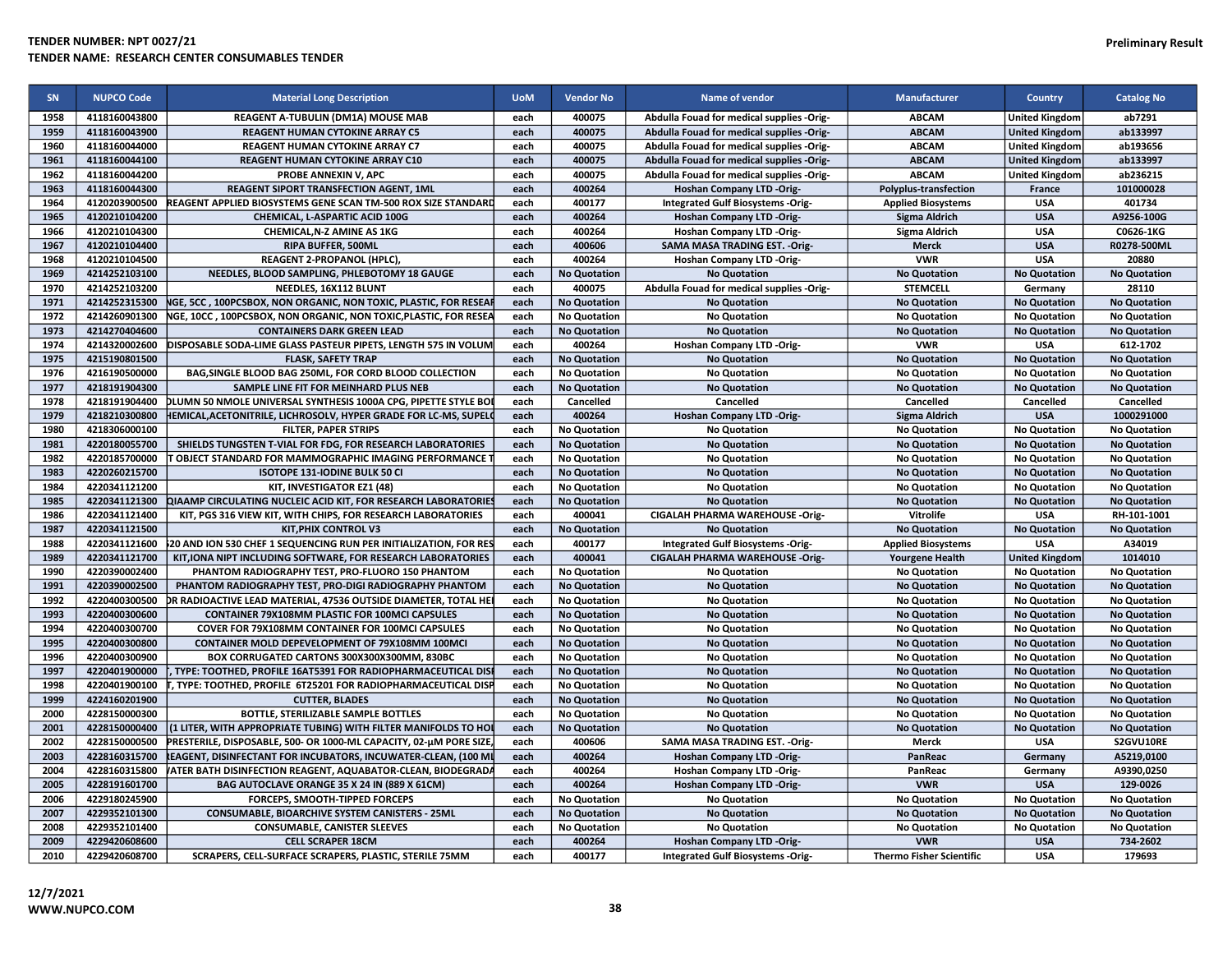| SN   | <b>NUPCO Code</b> | <b>Material Long Description</b>                              | <b>UoM</b> | <b>Vendor No</b>    | Name of vendor                           | <b>Manufacturer</b>             | <b>Country</b>        | <b>Catalog No</b>   |
|------|-------------------|---------------------------------------------------------------|------------|---------------------|------------------------------------------|---------------------------------|-----------------------|---------------------|
| 2011 | 4229495803800     | REAGENT BAR-CODING KIT 16S BAR-CODING KIT 1 - 24              | each       | 400791              | Bio Tech Scientific & Technical Co-Orig- | <b>OXFORD NANOPORE</b>          | <b>United Kingdom</b> | SQK-RAB024          |
| 2012 | 4229495803900     | REAGENT LONGAMP HOT START TAQ 2X MASTER MIX - 500 RXNS        | each       | 400264              | <b>Hoshan Company LTD -Orig-</b>         | <b>VWR</b>                      | <b>USA</b>            | 733-2598            |
| 2013 | 4229495804000     | <b>REAGENT, QUICK LIGATION REACTION BUFFER (5X)</b>           | each       | 400264              | <b>Hoshan Company LTD -Orig-</b>         | <b>NEB</b>                      | <b>United Kingdom</b> | <b>B6058S</b>       |
| 2014 | 4229495804100     | NEBNEXT ULTRA II LIGATION MODULE VIAL                         | each       | 400264              | <b>Hoshan Company LTD -Orig-</b>         | <b>NEB</b>                      | <b>United Kingdom</b> | E7595S              |
| 2015 | 4229517400300     | <b>SPARES MIBG LABELLING SYSTEM</b>                           | each       | <b>No Quotation</b> | <b>No Quotation</b>                      | <b>No Quotation</b>             | <b>No Quotation</b>   | <b>No Quotation</b> |
| 2016 | 4229540609700     | ROLLED GAUZE 55" H X 4" W X 5" D                              | each       | <b>No Quotation</b> | <b>No Quotation</b>                      | <b>No Quotation</b>             | <b>No Quotation</b>   | <b>No Quotation</b> |
| 2017 | 4229551320200     | REAGENT, POLYETHYLENE GLYCOL (PRG) 6001                       | each       | <b>No Quotation</b> | <b>No Quotation</b>                      | <b>No Quotation</b>             | <b>No Quotation</b>   | <b>No Quotation</b> |
| 2018 | 4231150527200     | <b>ADHESIVE TRANSFER TAPE</b>                                 | each       | <b>No Quotation</b> | <b>No Quotation</b>                      | <b>No Quotation</b>             | <b>No Quotation</b>   | <b>No Quotation</b> |
| 2019 | 4231155210600     | TAPE PADS, 25 SHEETS PER PAD, 5 PADS PER PACK                 | each       | <b>No Quotation</b> | <b>No Quotation</b>                      | <b>No Quotation</b>             | <b>No Quotation</b>   | <b>No Quotation</b> |
| 2020 | 4231155210700     | <b>AUTOCLAVE TAPE</b>                                         | each       | 400264              | Hoshan Company LTD -Orig-                | PDC Healthcare - TimeMed        | <b>USA</b>            | TSI-512-2           |
| 2021 | 4411151500200     | <b>ACCESSORY INSTAPACK QUICKBULK PACKS</b>                    | each       | <b>No Quotation</b> | <b>No Quotation</b>                      | <b>No Quotation</b>             | <b>No Quotation</b>   | <b>No Quotation</b> |
| 2022 | 4618181200000     | <b>FAUCET-MOUNT PERSONAL EYEWASH</b>                          | each       | 400264              | <b>Hoshan Company LTD -Orig-</b>         | <b>Guardian Equipment</b>       | <b>USA</b>            | G1100               |
| 2023 | 4710161303700     | BUFFER, TRIS-GLYCINE-SDS (TGS) BUFFER SOLUTION, 10X 1L        | each       | 400077              | Dar Al-Zahrawi Medical Company -Orig-    | <b>Bio-Rad</b>                  | <b>USA</b>            | 1610732             |
| 2024 | 4710161303800     | REAGENT, PIERCE 20X TBS BUFFER, 72 PH, (500ML)                | each       | 400177              | <b>Integrated Gulf Biosystems -Orig-</b> | <b>Thermo Fisher Scientific</b> | <b>USA</b>            | 28358               |
| 2025 | 4710161303900     | REAGENT, PIERCE 20X TBS TWEEN 20 BUFFER, 75 PH, (500ML)       | each       | 400177              | Integrated Gulf Biosystems -Orig-        | <b>Thermo Fisher Scientific</b> | <b>USA</b>            | 28360               |
| 2026 | 4710161304000     | <b>REAGENT, RESTORE WESTERN BLOT STRIPPING BUFFER. (5L)</b>   | each       | 400177              | Integrated Gulf Biosystems -Orig-        | <b>Thermo Fisher Scientific</b> | <b>USA</b>            | 21063               |
| 2027 | 4710161304100     | REAGENT, ULTRAPURE SSC, CONCENTRATION 20X, (4L)               | each       | 400177              | Integrated Gulf Biosystems -Orig-        | <b>Thermo Fisher Scientific</b> | <b>USA</b>            | 15557036            |
| 2028 | 4710161304200     | , BIGDYE TERMINATOR V11 AND V31 5X SEQUENCING BUFFER, CONCENT | each       | Cancelled           | Cancelled                                | Cancelled                       | Cancelled             | Cancelled           |
| 2029 | 4710161304300     | REAGENT, LIPOFECTAMINE LTX, (15 ML)                           | each       | 400177              | Integrated Gulf Biosystems -Orig-        | <b>Thermo Fisher Scientific</b> | <b>USA</b>            | 15338500            |
| 2030 | 4710161304400     | KIT, ONE-STEP PCR CLEAN-UP, EXOCLEANUP FAST 100 TESTS         | each       | 400264              | Hoshan Company LTD -Orig-                | <b>VWR</b>                      | <b>USA</b>            | 733-2592            |
| 2031 | 4710161304500     | REAGENT, TEMPASE HOT START 2x MASTER MIX 2,500 TESTS          | each       | 400177              | Integrated Gulf Biosystems -Orig-        | <b>Thermo Fisher Scientific</b> | <b>USA</b>            | <b>F533S</b>        |
| 2032 | 4710161304600     | KIT MIRNA 4 AND FLASHTAG 30 RXN                               | each       | 400606              | SAMA MASA TRADING EST. - Orig-           | <b>Thermo Fisher Scientific</b> | <b>USA</b>            | 902446              |
| 2033 | 4710161304700     | KIT, RGT, HYB WASH STAIN 30 RXN                               | each       | 400606              | SAMA MASA TRADING EST. - Orig-           | <b>Thermo Fisher Scientific</b> | <b>USA</b>            | 900720              |
| 2034 | 4710161304800     | KIT, HYB CONTROLS, 30 RXN                                     | each       | 400606              | SAMA MASA TRADING EST. - Orig-           | <b>Thermo Fisher Scientific</b> | <b>USA</b>            | 900454              |
| 2035 | 4710161304900     | KIT, CLARIOM D ASSAY, HUMAN 30 ARYS WRGT                      | each       | 400606              | SAMA MASA TRADING EST. - Orig-           | <b>Thermo Fisher Scientific</b> | <b>USA</b>            | 902923              |
| 2036 | 4710161305000     | KIT, AXIOM PRECISION MEDICINE RESEARCH ARRAY                  | each       | 400606              | SAMA MASA TRADING EST. - Orig-           | <b>Thermo Fisher Scientific</b> | <b>USA</b>            | 905429              |
| 2037 | 4710161305100     | KIT. ION AMPLISEQ EXOME RDY                                   | each       | 400177              | <b>Integrated Gulf Biosystems -Orig-</b> | <b>Applied Biosystems</b>       | <b>USA</b>            | A38262              |
| 2038 | 4710161305200     | REAGENT, CLARITY WESTERN ECL SUBSTRATE 500 ASSAY              | each       | 400177              | Integrated Gulf Biosystems -Orig-        | <b>Thermo Fisher Scientific</b> | <b>USA</b>            | 32109               |
| 2039 | 4710161305300     | <b>REAGENT DL-DITHIOTHREITOL</b>                              | each       | 400264              | <b>Hoshan Company LTD -Orig-</b>         | <b>VWR</b>                      | <b>USA</b>            | 441494N             |
| 2040 | 4710161305400     | <b>REAGENT IGEPAL CA-630</b>                                  | each       | 400264              | <b>Hoshan Company LTD -Orig-</b>         | <b>Alfa Aesar</b>               | <b>USA</b>            | J19628.AP           |
| 2041 | 4710161305500     | <b>REAGENT RBC LYSES BUFFER (10X)</b>                         | each       | 400041              | CIGALAH PHARMA WAREHOUSE -Orig-          | <b>CST</b>                      | <b>USA</b>            | 46232S              |
| 2042 | 4710161305600     | REAGENT FORMALDEHYDE, 20% AQUEOUS ULTRAPURE                   | each       | Cancelled           | Cancelled                                | Cancelled                       | Cancelled             | Cancelled           |
| 2043 | 4710161305700     | <b>REAGENT PH BUFFER TPL7 BOTTLE 250ML</b>                    | each       | 400606              | SAMA MASA TRADING EST. - Orig-           | <b>Merck</b>                    | <b>USA</b>            | 1094391000          |
| 2044 | 4710161305800     | <b>REAGENT PH BUFFER TPL4 BOTTLE 250ML</b>                    | each       | 400264              | Hoshan Company LTD -Orig-                | <b>WTW</b>                      | <b>USA</b>            | 108800              |
| 2045 | 4710161305900     | REAGENT TE BUFFER 20X, RNASE-FREE                             | each       | 400264              | <b>Hoshan Company LTD -Orig-</b>         | <b>Alfa Aesar</b>               | <b>USA</b>            | J61110.AK           |
| 2046 | 4710161306000     | <b>REAGENT 20X SSPE BUFFER</b>                                | each       | 400177              | <b>Integrated Gulf Biosystems -Orig-</b> | <b>Thermo Fisher Scientific</b> | <b>USA</b>            | 15591043            |
| 2047 | 4710161306100     | <b>REAGENT ATX TRIS BUFFER</b>                                | each       | 400606              | SAMA MASA TRADING EST. - Orig-           | Merck                           | <b>USA</b>            | 21685-6X1L-F        |
| 2048 | 4710161306200     | <b>REAGENT DETECTION BUFFER D,</b>                            | each       | <b>No Quotation</b> | <b>No Quotation</b>                      | <b>No Quotation</b>             | <b>No Quotation</b>   | <b>No Quotation</b> |
| 2049 | 4710161306300     | <b>BUFFER. TRICINE SDS RUNNING BUFFER</b>                     | each       | 400264              | <b>Hoshan Company LTD -Orig-</b>         | <b>G-Biosciences</b>            | <b>USA</b>            | 786-480             |
| 2050 | 4710161306400     | <b>BUFFER, TRICINE SDS SAMPLE BUFFER</b>                      | each       | 400177              | Integrated Gulf Biosystems -Orig-        | <b>Thermo Fisher Scientific</b> | <b>USA</b>            | LC1676              |
| 2051 | 4710161306500     | GEL, NOVEX 10-20% TRICINE GEL                                 | each       | 400177              | Integrated Gulf Biosystems -Orig-        | <b>Thermo Fisher Scientific</b> | <b>USA</b>            | <b>EC6625BOX</b>    |
| 2052 | 4710161306600     | <b>REAGENT, SHORT FRAGMENT BUFFER (SFB)</b>                   | each       | 400264              | <b>Hoshan Company LTD -Orig-</b>         | <b>OXFORD NANOPORE</b>          | <b>USA</b>            | EXP-SFB001          |
| 2053 | 4710161306700     | <b>REAGENT, NT BUFFER</b>                                     | each       | 400264              | <b>Hoshan Company LTD -Orig-</b>         | <b>MACHEREY-NAGEL</b>           | Germany               | 740614100           |
| 2054 | 4710161306800     | BOTTLE, RIPA LYSES AND EXTRACTION BUFFER 500ML                | each       | 400606              | SAMA MASA TRADING EST. - Orig-           | Merck                           | <b>USA</b>            | R0278-500ML         |
| 2055 | 4710161306900     | REAGENT, DEPC-TREATED WATER, 5 X 100 ML                       | each       | 400177              | Integrated Gulf Biosystems -Orig-        | <b>Thermo Fisher Scientific</b> | <b>USA</b>            | AM9916              |
| 2056 | 4710161307100     | REAGENT, TRIS, GENERAL, FOR RESEARCH LABORATORIES             | each       | 400041              | <b>CIGALAH PHARMA WAREHOUSE -Orig-</b>   | <b>CST</b>                      | <b>USA</b>            | 12498S              |
| 2057 | 4712181300000     | CONSUMABLE, CELL SCRAPER, BLADE WIDTH 20 MM, STERILE          | each       | 400791              | Bio Tech Scientific & Technical Co-Orig- | <b>CORNING</b>                  | <b>USA</b>            | 3011                |
| 2058 | 4713150202400     | WIPES. ALCOHOL DISINFECTANT24 PACKS X 50 WIPES                | each       | <b>No Quotation</b> | <b>No Quotation</b>                      | <b>No Quotation</b>             | <b>No Quotation</b>   | <b>No Quotation</b> |
| 2059 | 4713181100500     | CONSUMABLE, BENCH CONTAINER, BIOHAZ; PP 15G                   | each       | 400264              | Hoshan Company LTD -Orig-                | <b>Thermo Scientific</b>        | <b>USA</b>            | 6370-0015           |
| 2060 | 4811100100000     | KIT CLIO FOR DISPENSING SYSTEM                                | each       | <b>No Quotation</b> | <b>No Quotation</b>                      | <b>No Quotation</b>             | <b>No Quotation</b>   | <b>No Quotation</b> |
| 2061 | 4811100100100     | <b>KIT FOR MULTIDOSE VIAL</b>                                 | each       | <b>No Quotation</b> | <b>No Quotation</b>                      | <b>No Quotation</b>             | <b>No Quotation</b>   | <b>No Quotation</b> |
| 2062 | 4811100100200     | SHUTTLE CONFIGURED NEPTIS PERFORM (NEP-2-017)                 | each       | <b>No Quotation</b> | <b>No Quotation</b>                      | <b>No Quotation</b>             | <b>No Quotation</b>   | <b>No Quotation</b> |
| 2063 | 4811100100300     | TUBING ELUENT+F18 (ID 1MM*OD3MM)                              | each       | <b>No Quotation</b> | <b>No Quotation</b>                      | <b>No Quotation</b>             | <b>No Quotation</b>   | <b>No Quotation</b> |